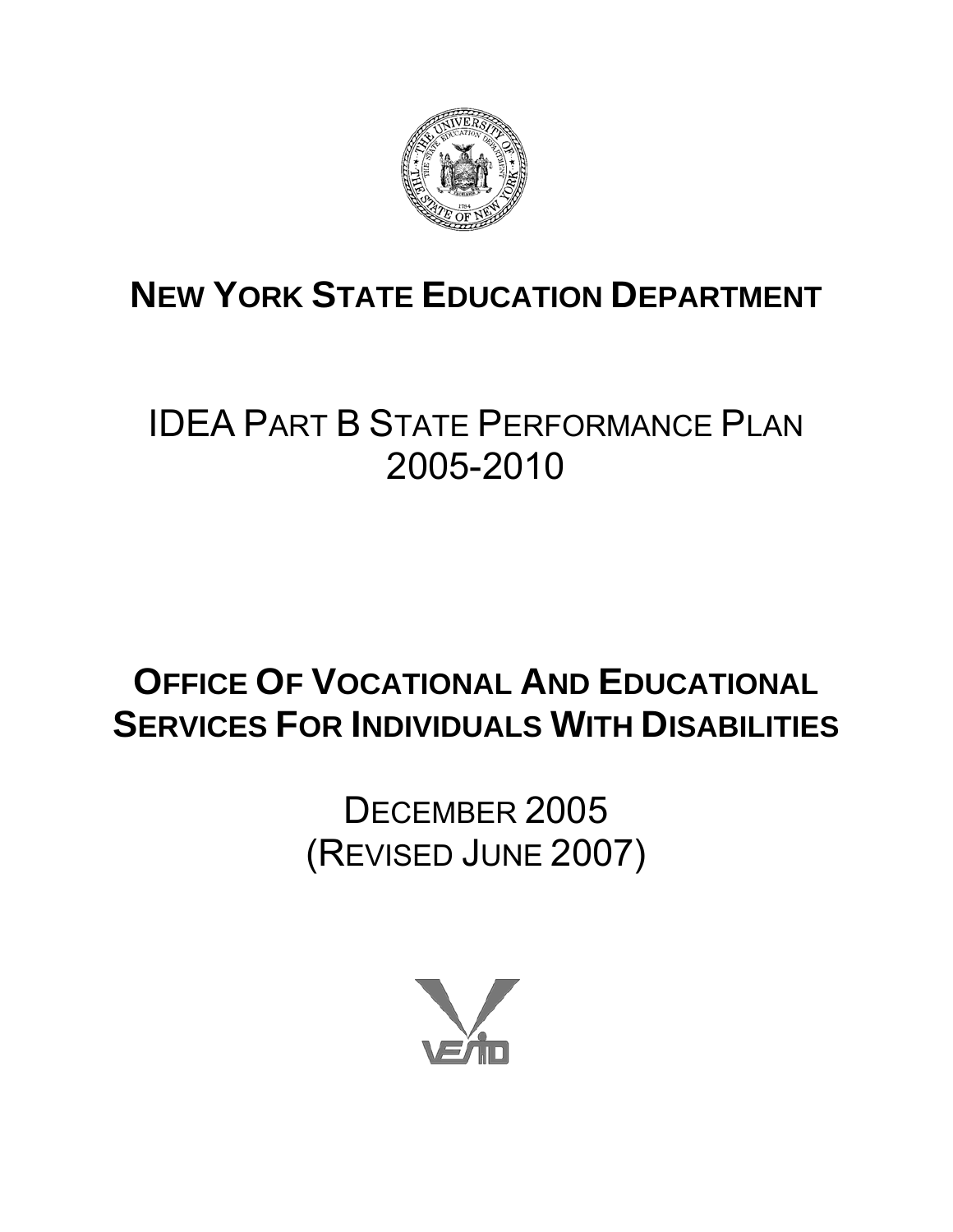## **THE UNIVERSITY OF THE STATE OF NEW YORK**

## **Regents of The University**

| ADELAIDE L. SANFORD, Vice Chancellor, B.A., M.A., P.D. | <b>Hollis</b>         |
|--------------------------------------------------------|-----------------------|
|                                                        | New Rochelle          |
|                                                        |                       |
|                                                        | <b>North Syracuse</b> |
|                                                        | <b>New York</b>       |
|                                                        |                       |
|                                                        | <b>Buffalo</b>        |
|                                                        | Hartsdale             |
| JOSEPH E. BOWMAN, JR., B.A., M.L.S., M.A., M.Ed., Ed.D | Albany                |
|                                                        | <b>Bronx</b>          |
|                                                        |                       |
|                                                        |                       |
|                                                        | New York              |
|                                                        |                       |
|                                                        |                       |

**President of The University and Commissioner of Education** RICHARD P. MILLS

#### **Deputy Commissioner**

**Office of Vocational and Educational Services for Individuals with Disabilities**  REBECCA H. CORT

#### **Statewide Coordinator for Special Education**

JAMES P. DELORENZO

The State Education Department does not discriminate on the basis of age, color, religion, creed, disability, marital status, veteran status, national origin, race, gender, genetic predisposition or carrier status, or sexual orientation in its educational programs, services and activities. Portions of this publication can be made available in a variety of formats, including Braille, large print or audio tape, upon request. Inquiries concerning this policy of nondiscrimination should be directed to the Department's Office for Diversity, Ethics, and Access, Room 530, Education Building, Albany, NY 12234.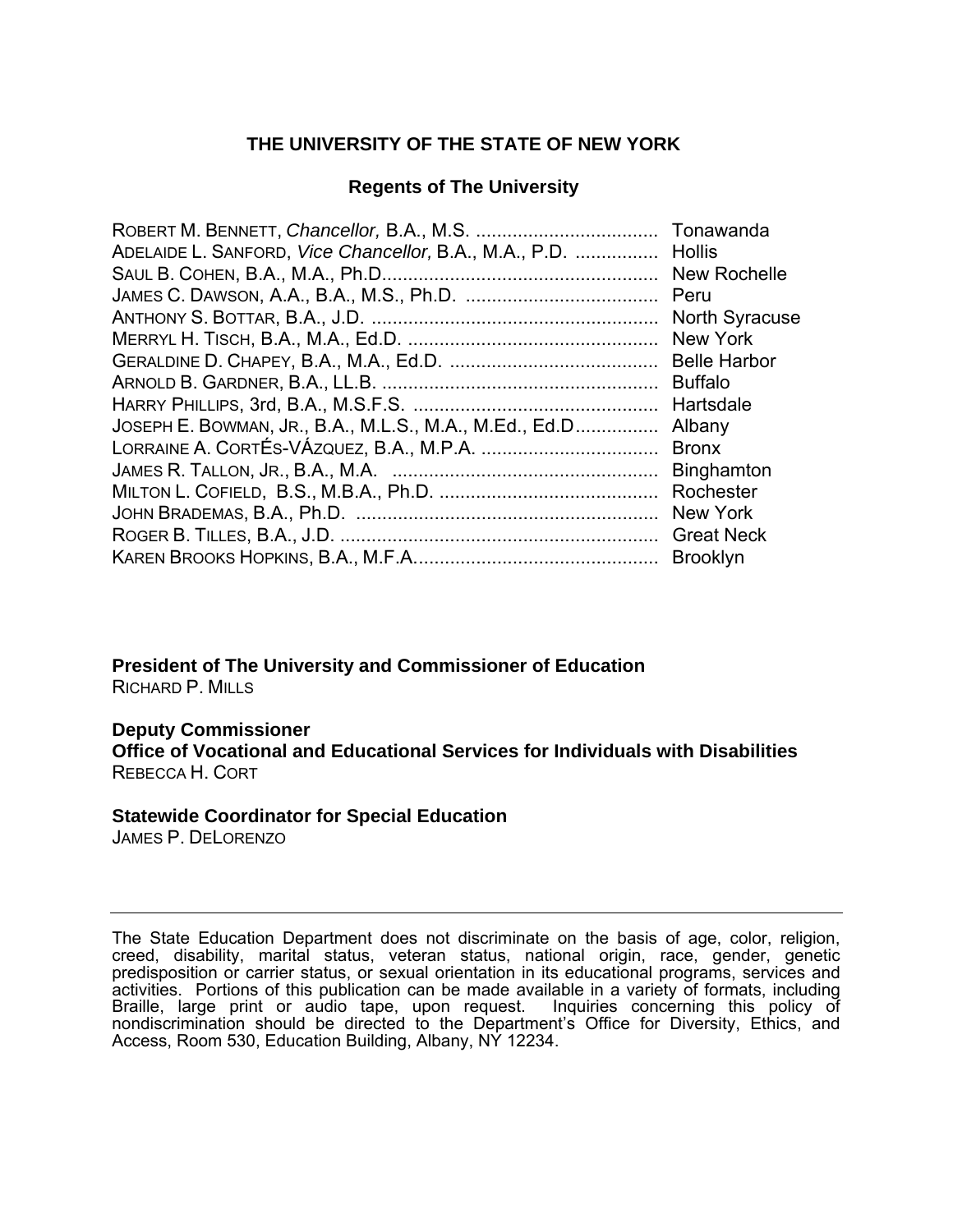#### **OVERVIEW**

Public Law 108-446, the Individuals with Disabilities Education Act (IDEA) 2004, requires the State Education Department (SED) to develop and submit a six year State Performance Plan (SPP) to the Office of Special Education Programs (OSEP) at the U.S. Education Department (USED). The SPP is designed to evaluate the State's efforts to implement the requirements and purposes of IDEA and describe how the State will improve results. OSEP has identified three monitoring priorities and 20 indicators relating to the priority areas that must be reported in the SPP. For each of the indicators, the State must establish measurable and rigorous targets and improvement activities for a six-year period of time.The priority areas and indicators addressed in the SPP for 2005-2010 are as follows:

#### Priority: Free Appropriate Public Education in the Least Restrictive Environment

- 1. Percent of youth with individualized education programs (IEPs) graduating from high school with a regular diploma compared to percent of all youth in the State graduating with a regular diploma.
- 2. Percent of youth with IEPs dropping out of high school compared to the percent of all youth in the State dropping out of high school.
- 3. Participation and performance of children with disabilities on statewide assessments:
	- Percent of districts meeting the State's annual yearly progress (AYP) objectives for progress for disability subgroup.
	- Participation rate for children with IEPs in a regular assessment with no accommodations; regular assessment with accommodations; alternate assessment against grade level standards; alternate assessment against alternate achievement standards.
	- Proficiency rate for children with IEPs against grade level standards and alternate achievement standards.
- 4. Rates of suspension and expulsion:
	- Percent of districts identified by the State as having a significant discrepancy in the rate of suspensions and expulsions of children with disabilities for greater than 10 days in a school year; and
	- Percent of districts identified by the State as having a significant discrepancy in the rates of suspensions and expulsions of greater than 10 days in a school year of children with disabilities by race and ethnicity.
- 5. Percent of children with IEPs ages 6 through 21:
	- Removed from regular class less than 21 percent of the day;
	- Removed from regular class greater than 60 percent of the day; or
	- Served in either public/private separate schools, residential placements or in homebound or hospital placements.
- 6. Percent of preschool children with IEPs who receive special education and related services in settings with typically developing peers (e.g., early childhood settings, home, and part-time early childhood/part-time early childhood special education settings).
- 7. Percent of preschool children with IEPs who demonstrate improved:
	- positive social-emotional skills (including social relationships);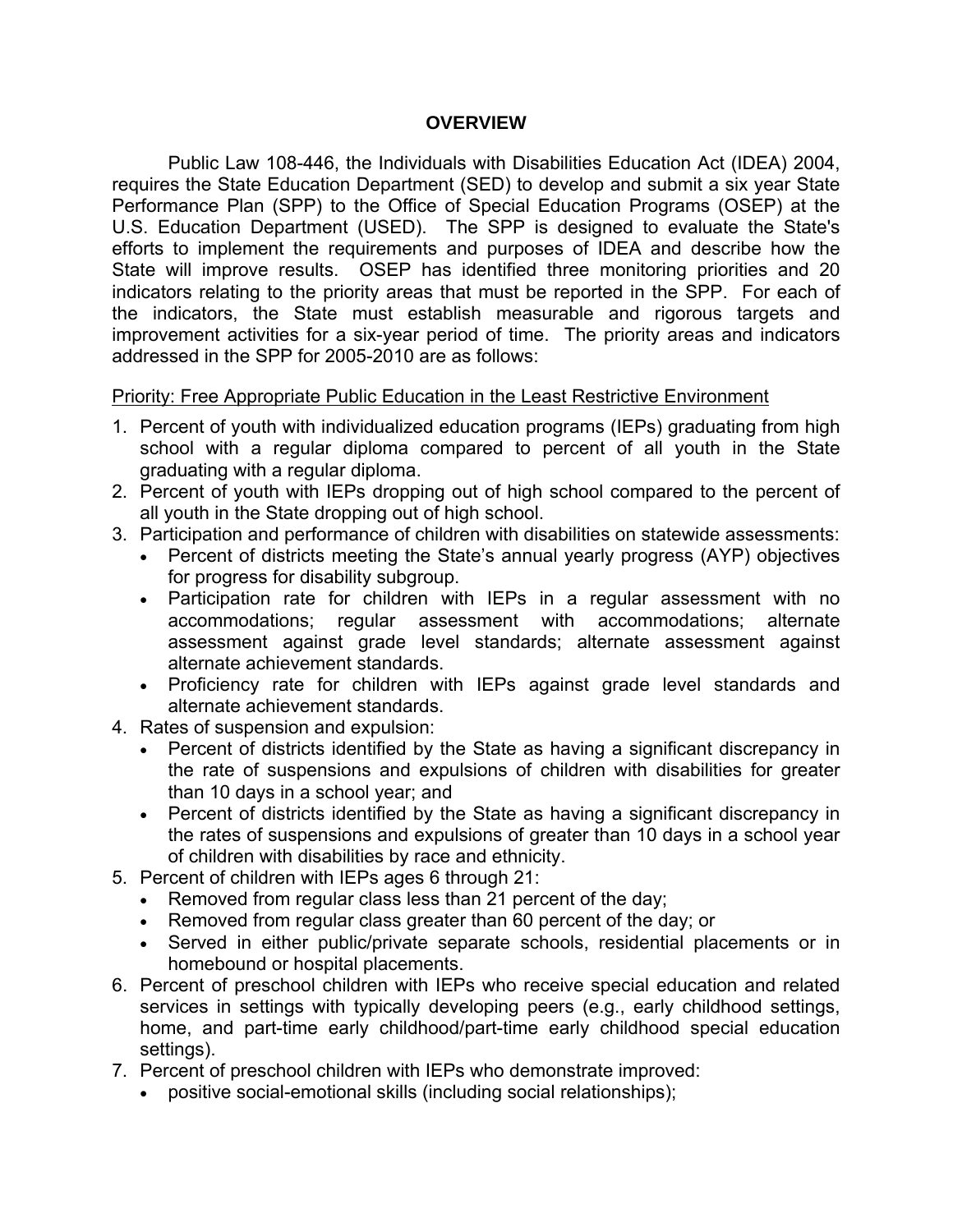- acquisition and use of knowledge and skills (including early language/ communication and early literacy); and
- use of appropriate behaviors to meet their needs.
- 8. Percent of parents with a child receiving special education services who report that schools facilitated parent involvement as a means of improving services and results for children with disabilities.

## Priority: Disproportionality

- 9. Percent of districts identified with disproportionate representation of racial and ethnic groups in special education and related services that is the result of inappropriate identification.
- 10. Percent of districts with disproportionate representation of racial and ethnic groups in:
	- specific disability categories that is the result of inappropriate identification.
	- special education placements that is the result of inappropriate policies, procedures and practices.

## Priority: Effective General Supervision Part B

## *Child Find and Effective Transitions*

- 11. Percent of children with parental consent to evaluate, who were evaluated within State required timelines.
- 12. Percent of children referred by Part C (Early Intervention Services) prior to age three (3), who are found eligible for Part B, and who have an IEP developed and implemented by their third birthday.
- 13. Percent of youth aged 15 and above with an IEP that includes coordinated, measurable, annual IEP goals and transition services that will reasonably enable the student to meet the post-secondary goals.
- 14. Percent of youth who had IEPs, are no longer in secondary school and who have been competitively employed, enrolled in some type of postsecondary school, or both, within one year of leaving high school.

#### *General Supervision*

- 15. General supervision system (including monitoring, complaints, hearings, etc.) identifies and corrects noncompliance as soon as possible but in no case later than one year from identification.
- 16. Percent of signed written complaints with reports issued that were resolved within 60-day timeline or a timeline extended for exceptional circumstances with respect to a particular complaint.
- 17. Percent of fully adjudicated due process hearing requests that were fully adjudicated within the 45-day timeline for school age students and 30-day timeline for preschool students or a timeline that is properly extended by the hearing officer at the request of either party.
- 18. Percent of hearing requests that went to resolution sessions that were resolved through resolution session settlement agreements.
- 19. Percent of mediations held that resulted in mediation agreements.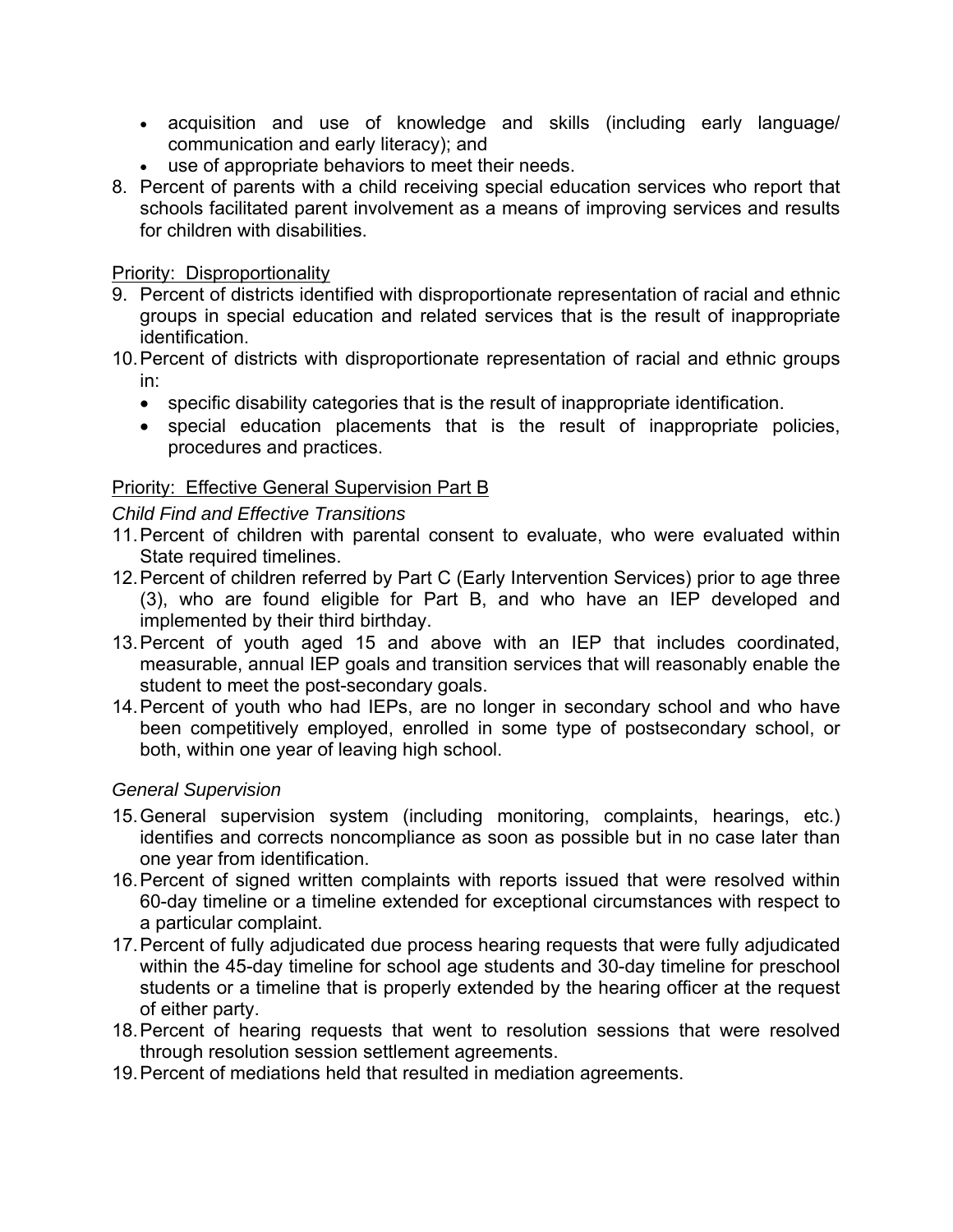20. State reported data (618) and SPP and Annual Performance Report (APR) are timely and accurate.

The State must report annually to the public and OSEP on the State's performance on each target for all 20 of the indicators in the SPP. Furthermore the State must also report annually to the public on each local educational agency's (LEA) performance on the targets for the first 14 indicators. The first APR is due on February 1, 2007.

 Questions regarding the SPP may be directed to the New York State Education Department, Office of Vocational and Educational Services for Individuals with Disabilities (VESID), Special Education Services at 518-473-2878. For more information on these federal requirements see [www.ed.gov/policy/speced/guid/idea/bapr/index.html](http://www.ed.gov/policy/speced/guid/idea/bapr/index.html)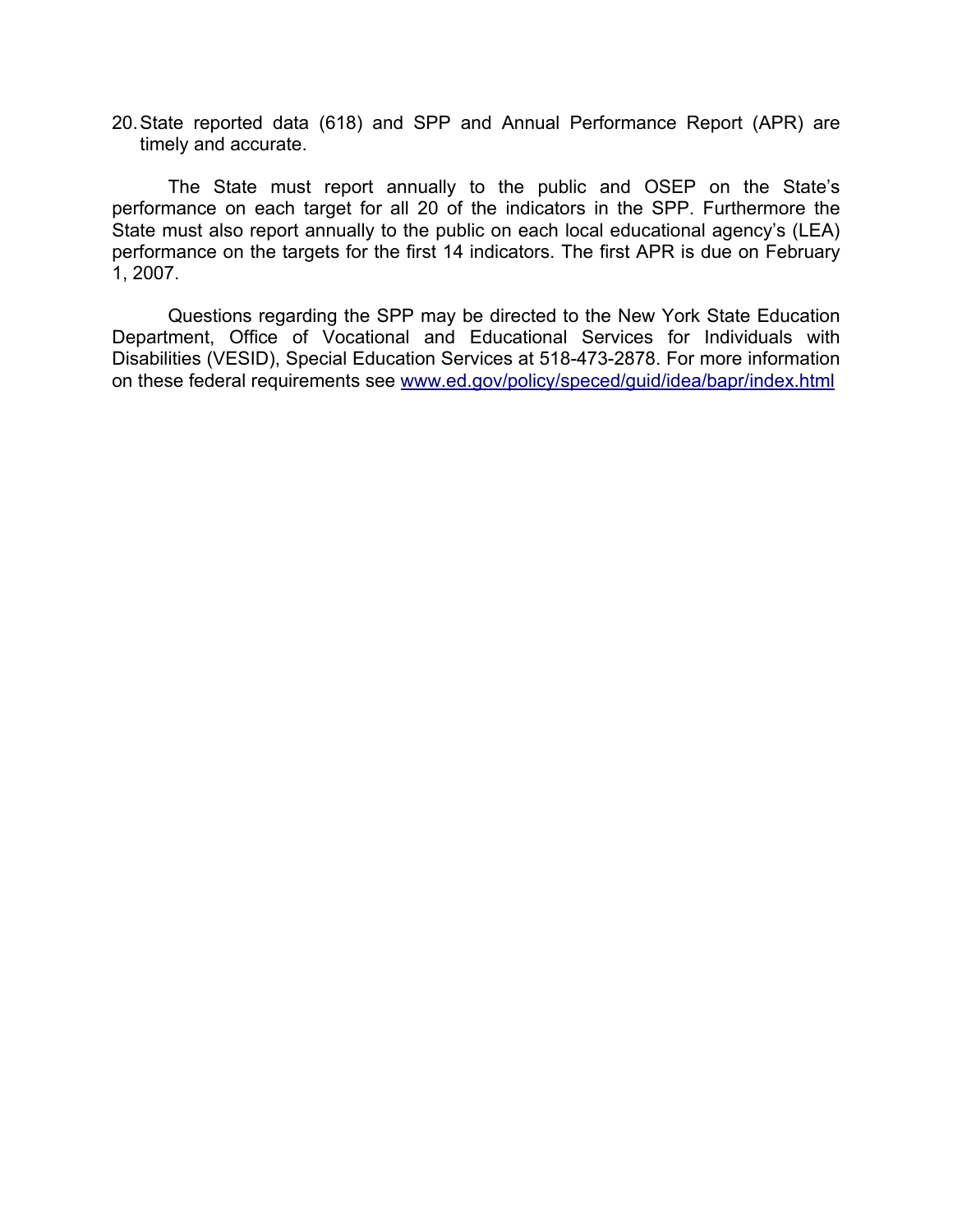## **TABLE OF CONTENTS**

| Indicator 9: Disproportionality in Special Education by Race/Ethnicity  85        |  |
|-----------------------------------------------------------------------------------|--|
| Indicator 10: Disproportionality in Classification/Placement by Race/Ethnicity 92 |  |
|                                                                                   |  |
|                                                                                   |  |
|                                                                                   |  |
|                                                                                   |  |
|                                                                                   |  |
|                                                                                   |  |
| Indicator 17: Due Process Timelines.<br>147                                       |  |
| Indicator 18: Hearing Requests Resolved by Resolution Session 152                 |  |
|                                                                                   |  |
|                                                                                   |  |
|                                                                                   |  |
|                                                                                   |  |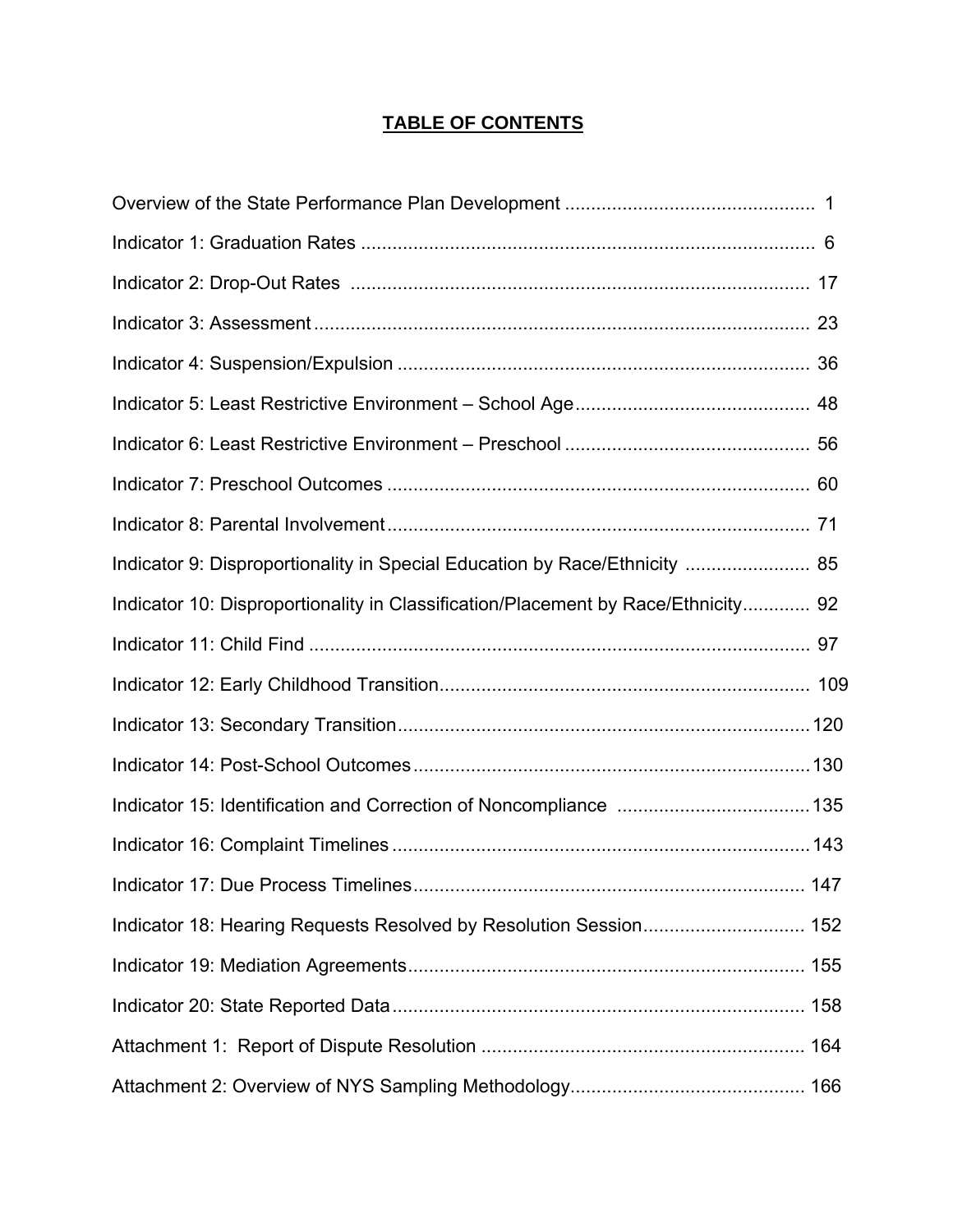#### **PART B STATE PERFORMANCE PLAN (SPP) FOR 2005-2010**

#### **Overview Of The State Performance Plan Development**

New York State's (NYS) Part B State Performance Plan (SPP) for 2005-2010 was developed as follows:

In April 2005, the Office of Vocational and Educational Services for Individuals with Disabilities (VESID) convened a work group to develop the SPP. The workgroup included representatives from the following VESID units: Special Education Policy and Partnerships, Quality Assurance, and Strategic Evaluation, Data Collection, Analysis and Reporting (SEDCAR). VESID staff developed the SPP in consultation with staff from the Office of Elementary, Middle, Secondary and Continuing Education (EMSC) responsible for data collection and reporting under the No Child Left Behind Act (NCLB). Data for indicators requiring baselines reported in the 2005-06 SPP were obtained and analyzed to identify trends and related data for establishing targets. Implementation activities that impacted those trends were also identified.

In August 2005, VESID staff attended the OSEP Summer Institute where the requirements for the SPP were provided to states.

VESID issued a State memorandum in September 2005 to provide information to the field about the requirements for the SPP. <http://www.vesid.nysed.gov/specialed/spp/memo.htm>.

A report was made to the Board of Regents in October 2005 to obtain their input on addressing the issues relating to the development and implementation of the SPP. <http://www.regents.nysed.gov/2005Meetings/October2005/1005emscvesidd2.htm>

Meetings were held with various constituent groups beginning in late September into early November 2005 from a broad spectrum of stakeholders on various stages of the initial development and revisions of the SPP. Stakeholders provided recommendations for State targets, improvement activities and methods to collect data on new indicators,

#### **Composition of the stakeholder groups**

In separate meetings conducted from late September until early November 2005, the following groups provided input into the State's development of the SPP. In total, approximately 420 individuals participated in these meetings, providing stakeholder input on the development of the State's Performance Plan.

- Regional and Central office special education staff of VESID.
- Board of Regents, Subcommittee on EMSC and VESID.
- Statewide meeting of the Special Education Training and Resource Centers (SETRC) and representatives of the statewide network of Regional School Support Centers (RSSC). After the full group presentation and overview, there were small group discussions on selected indicators and report out to the larger group. This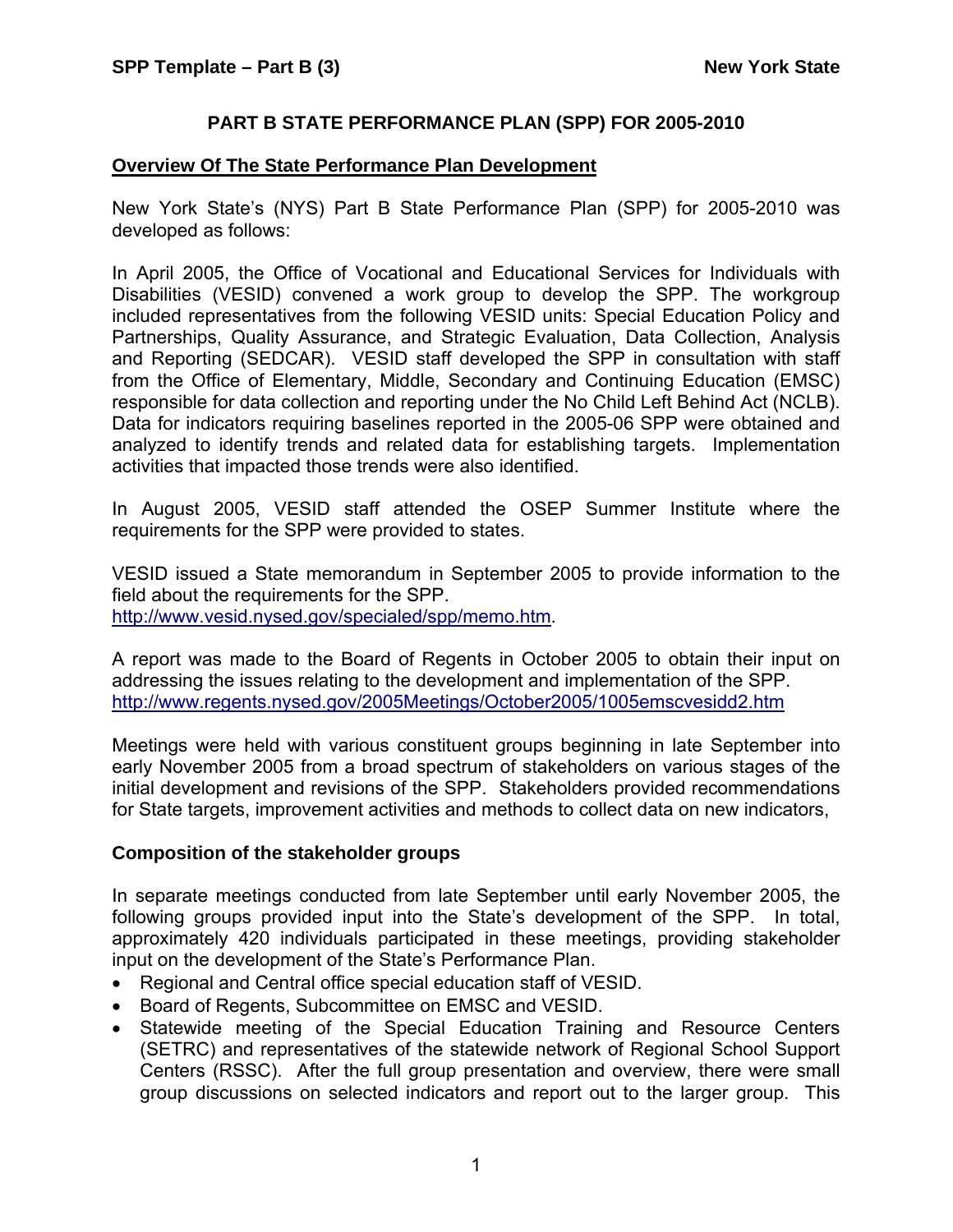stakeholder group represented the State's technical assistance networks for special education and included representatives from every region of the State.

- Local school district Committee on Special Education (CSE) and Committee on Preschool Special Education (CPSE) directors and chairpersons, Board of Cooperative Educational Services (BOCES) directors, principals and assistant principals of schools, directors of preschool programs, school psychologists and regional trainers representing public school districts, BOCES and approved private schools and approved preschool programs.
- Representatives from Parent Training and Information Centers, including representatives from Sinergia, Inc., Parent-to-Parent of NYS, Advocates for Children, Long Island Parent Center, United We Stand of NY, The Advocacy Center and Resources for Children with Special Needs. This meeting was held in New York City (NYC).
- Representatives from the New York City Department of Education (NYCDOE) participated in a meeting held in NYC. A follow-up telephone conference call was conducted with two Parent Coordinators from the NYCDOE to further obtain input on Indicator #8 (Parent Involvement).
- To ensure broad representation from stakeholders in a forum that would foster interactive discussion on various indicators from different perspectives, an invitational group was convened, represented by district superintendents, superintendents and assistant superintendents of schools, directors of approved private schools, representatives from institutions of higher education, New York State United Teachers, School Boards Association, NYS Association of Retarded Citizens, Inc. (NYSARC), NYS Parent Teachers Association (NYSPTA), approved preschool programs and NYS legislative staff.
- Families Together of NYS, an Albany-based parent support and advocacy organization, convened a group of parents from the Capital District.
- The SPP was discussed with BOCES District Superintendents at statewide meetings held in October and November, and various decision points for the SPP were shared at that time. Beginning in November 2005, follow-up meetings in each of the supervisory districts were scheduled with school superintendents to review the requirements for data collection, reporting, accountability and school improvement.
- An all day meeting was held with the Commissioner's Advisory Panel for Special Education to review recommendations received to date and to obtain further input on the submission and implementation of the SPP.
- A meeting was held with the Conference of Big Five School Districts, with representatives participating from the Syracuse, Rochester, Buffalo and NYC school districts.

## **How stakeholder input was obtained**

The requirements set forth by the U.S. Education Department (USED) for the development of the SPP were shared with each group, including information on measures proposed by the State, current baseline information and proposed strategies. The meetings with stakeholders generally included an overview presentation, including a discussion of requirements for targets, a presentation of baseline data and included a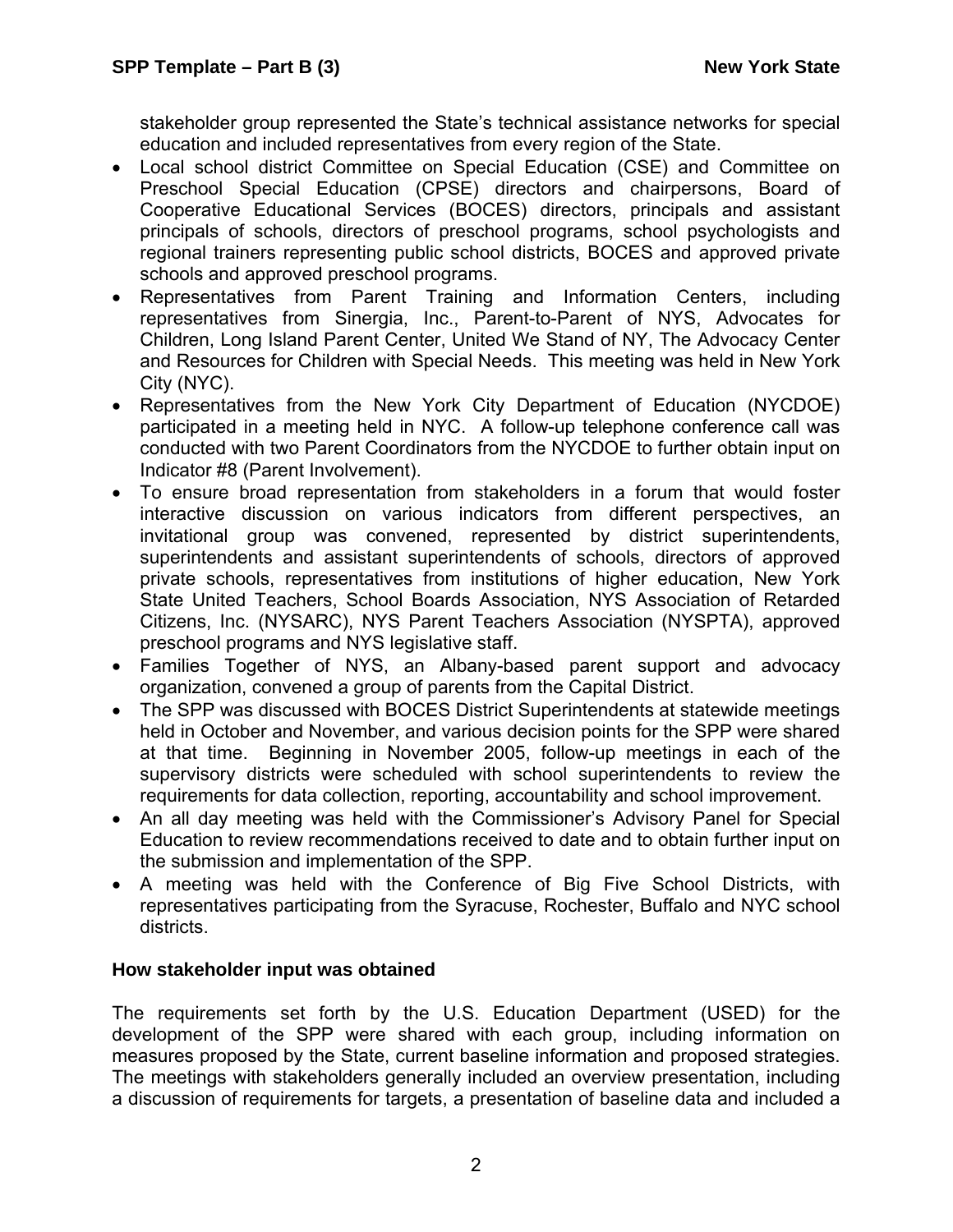facilitated discussion of targets, improvement strategies and proposed plans to collect data on new indicators. Depending on the size of the stakeholder meeting, both large group and small group discussions focused on particular indicators. Participants were provided with forms with guiding questions to facilitate their input, which could be provided as part of the group process and/or in writing. Guiding questions included:

- 1. What factors should be considered in setting targets for this indicator (e.g., selected improvement activities, trend data, new policies, etc.)?
- 2. What targets would you recommend for this indicator?
- 3. What issues should be considered in designing a method to collect data for the new indicators?
- 4. What methods or strategies would you recommend?
- 5. What specific and targeted improvement activities would you recommend the State implement to lead to improved results toward the targets?
- 6. What role do you recommend our funded networks (e.g., SETRC, Early Childhood Direction Centers, Transition Coordination Sites) take in implementing the SPP and improving results in the priority areas?

## **Stakeholder input on SPP revisions**

VESID staff met with various constituency groups throughout the year to share and discuss the design and implementation of NYS' SPP, including, but not limited to, the following groups:

- Early Childhood Direction Centers
- SETRC
- Transition Coordination Sites
- Parent Centers
- Commissioner's Advisory Panel (CAP) for Special Education
- Higher Education Support Center and Higher Education Task Force
- NYU Disproportionality Technical Assistance Center
- District Superintendents
- Other professional organizations

In October 2006, VESID staff met with CAP to specifically obtain input on proposed targets and revisions to the SPP.

#### **Public dissemination plan**

The SPP is posted on the Department's website (<http://www.vesid.nysed.gov/specialed/spp/home.html>). An announcement of its availability will be provided annually through the list serve and through a memorandum to school districts, parent organizations and others interested in the education of students with disabilities. A press announcement will be released to newspapers regarding its availability.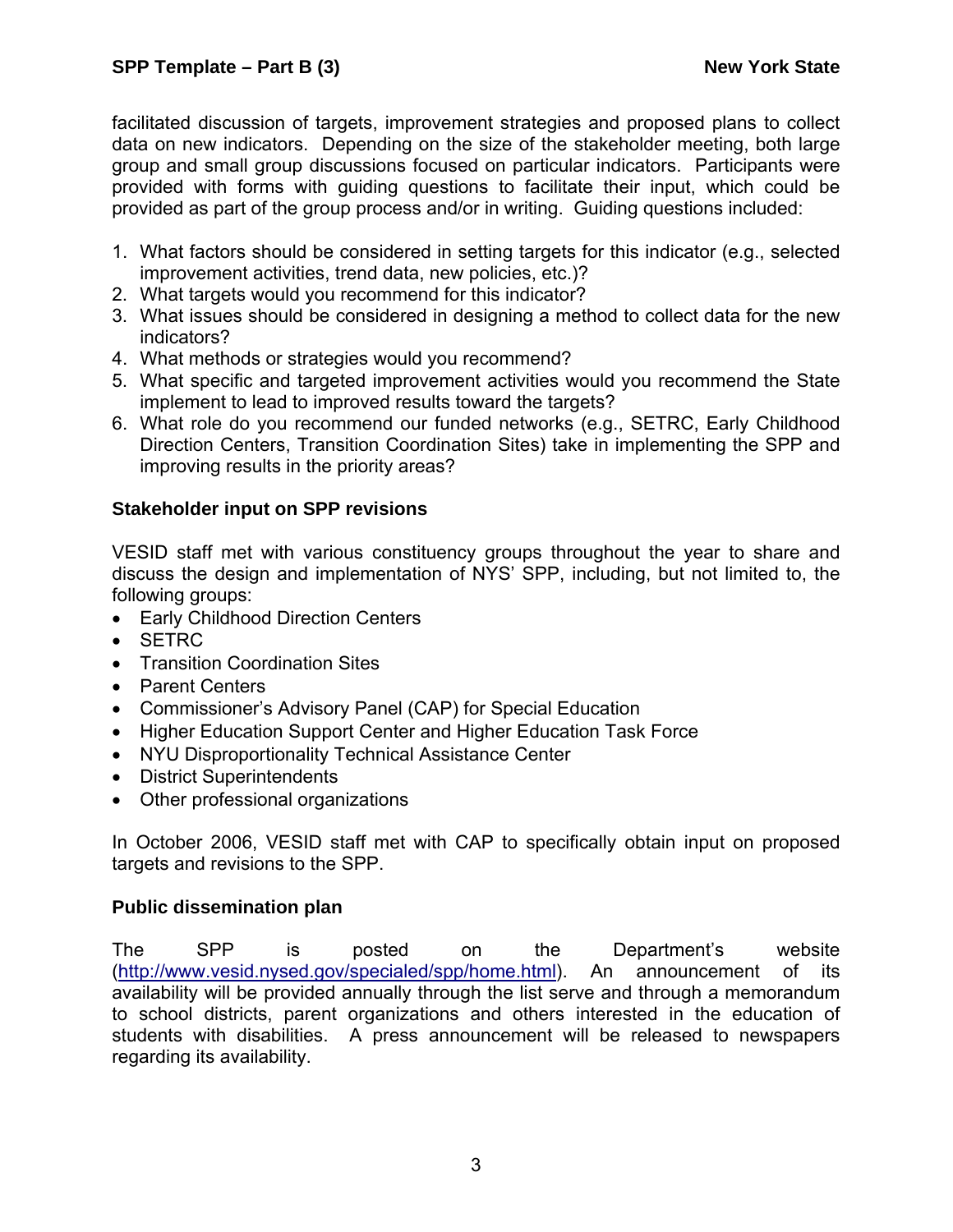## **Data sources**

The following current data collection sources were reviewed in determining how the State will collect baseline and annual data for each of the indicators:

- System for Tracking Education Performance (STEP)
- Pupils with Disabilities (PD) data
- Impartial Hearing Reporting System (IHRS)
- Quality Assurance Information System (QAIS)
- Comprehensive Special Education Information System (CSEIS)
- Basic Educational Data System (BEDS)
- TransQual
- New York State Dispute Resolution Association
- Post School Indicator Longitudinal Study
- Preschool Longitudinal Study
- Student Information Repository System (SIRS): NYS will begin to phase in implementation of a statewide SIRS, beginning in the 2005-06 school year for grades 3-8. The new system will be a single system to collect all the required data for NCLB as well as to meet all other State and federal reporting requirements, including data required for the Part B SPP.

## **Design of the SPP**

NYS has, to the maximum extent possible, developed its SPP to minimize reporting burdens on school districts and emphasize opportunities for improvement. For six of the indicators requiring new data collection, NYS will collect and report data from a representative sample of school districts throughout the State (see Indicators 7, 8, 11, 12, 13 and 14). All school districts will provide data on all the indicators selected for sampling distributed over a six-year period beginning with the initial year in which data on the indicator is collected. In this way, a school district can focus its resources to improve results in the identified area. In some instances, the school district will be required or permitted to collect and report on a particular indicator more frequently than once every six years in order to demonstrate improvement and to have their publicly reported data reflect that improvement. All school districts are encouraged to proactively address these indicators prior to the year in which they must provide data to be used in the public reporting. An overview of the sampling methodology is provided in Attachment 2.

## **Summary of 2006 Revisions to the SPP:**

The 2006 NYS SPP was revised as follows:

- Indicators 1, 2, 3 revisions to measurement, baseline data, overview and improvement activities.
- Indicator 4A revisions to definitions of significant discrepancy and 04-05 school year data.
- Indicator 4B revisions to definition of significant discrepancy and baseline data added from 2005-06 school year.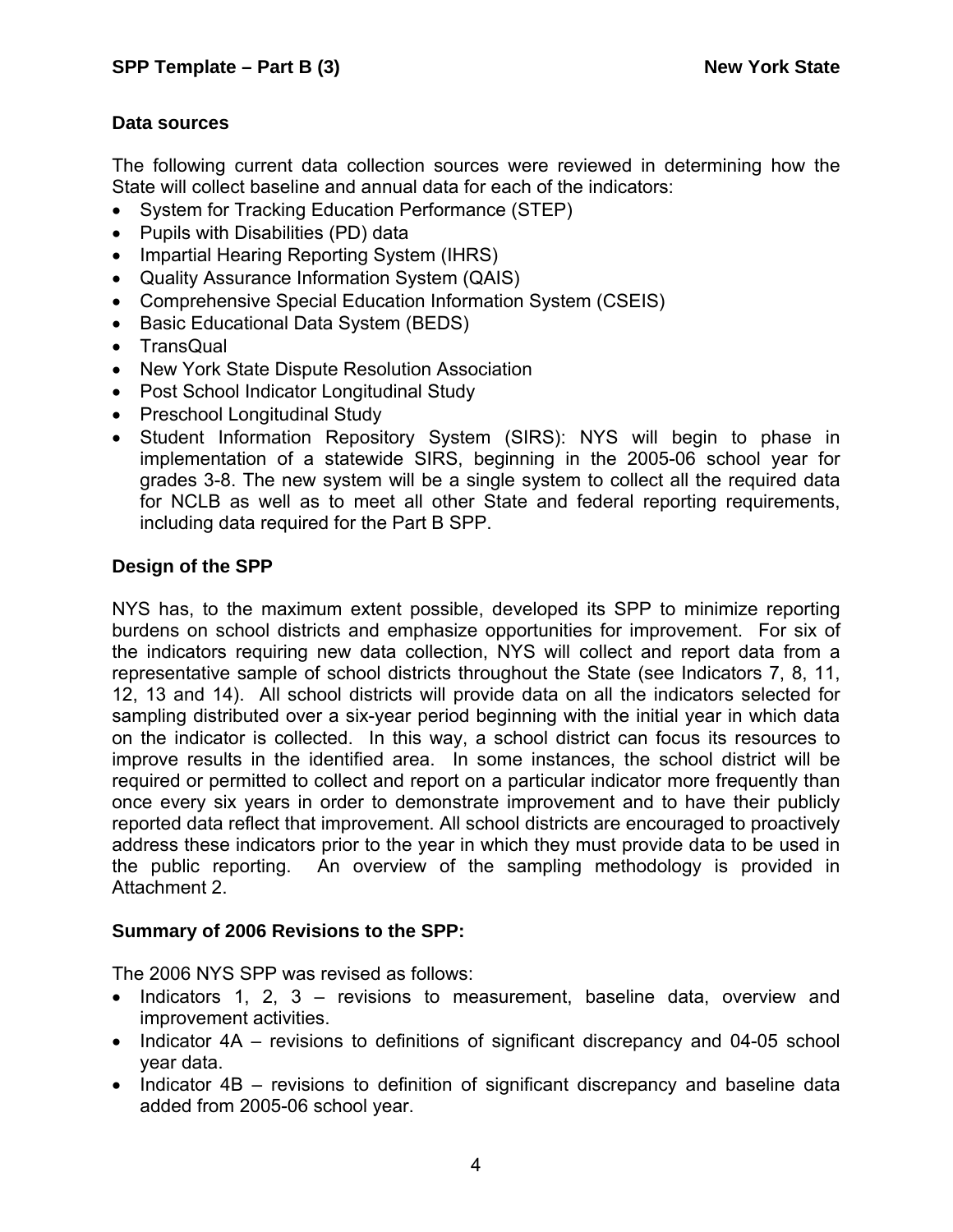- Indicator 7 assessment data at entry into preschool special education added for 2005-06 school year. USED changes to the measure.
- Indicator 8 revision to definition of what constitutes a survey with "positive parental involvement" response and State's calculation of "rate of positive parental involvement." Also, baseline data are added for 2005-06 school year.
- Indicator 9 revisions to definition of significant disproportionality and baseline data added for 2005-06 school year.
- Indicator 10A and 10B revisions to definition of significant disproportionality and baseline data added for 2005-06 school year.
- Indicator 11 baseline data for 2005-06 and targets added. USED changes to the indicator and measure.
- Indicator 12 baseline data for 2005-06 and targets added. USED changes to the measure.
- Sampling schedule provided in Attachment 2 revised to complete all SPP data collection during the 2010-11 school year from all school district within six years.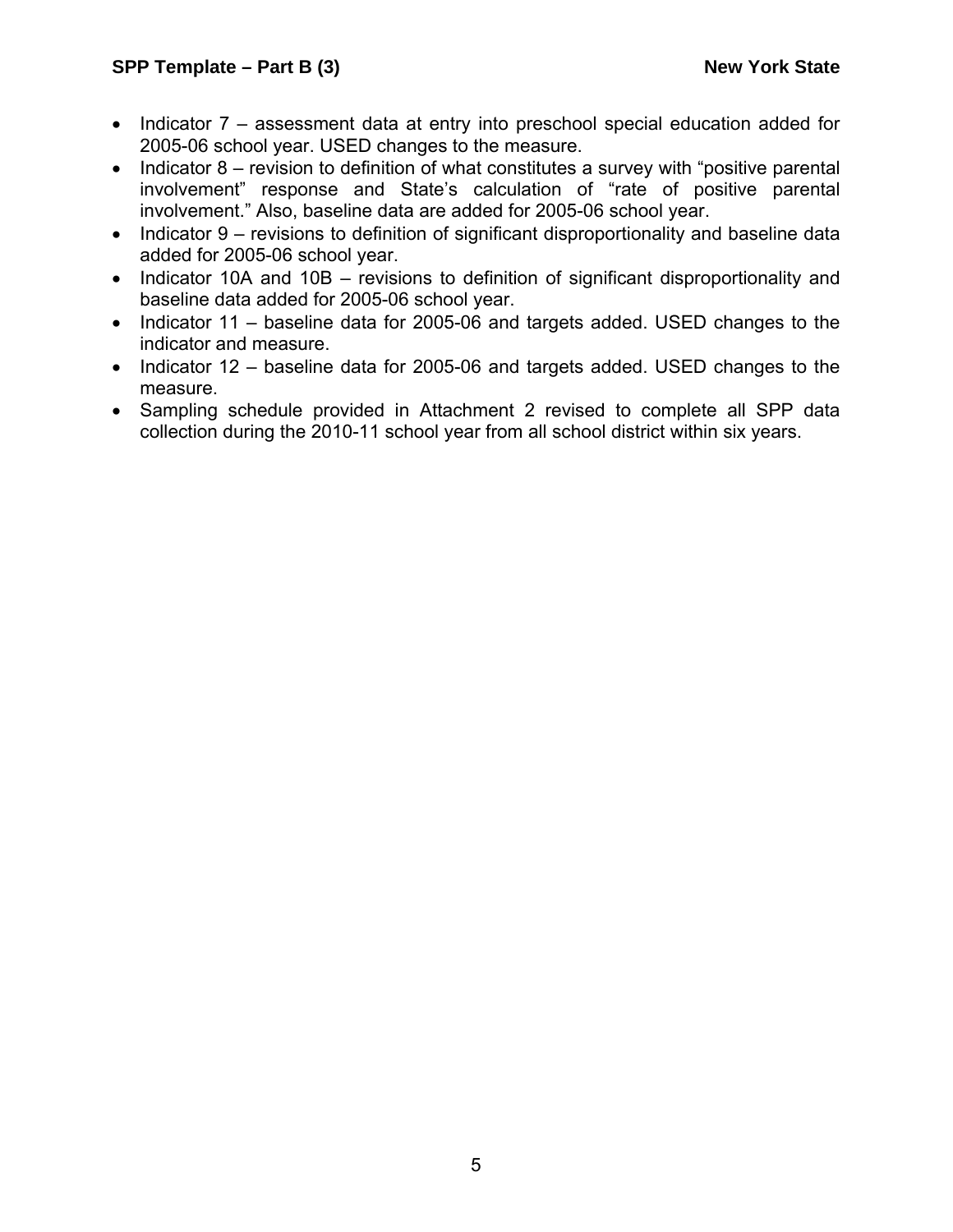## **Monitoring Priority: FAPE in the LRE**

**Indicator #1:** Percent of youth with individualized education programs (IEPs) graduating from high school with a regular diploma compared to percent of all youth in the State graduating with a regular diploma.

(20 U.S.C. 1416 (a)(3)(A))

#### **Measurement:**

*Measurement for youth with IEPs should be the same measurement as for all youth. Explain calculation.*

#### **New York State's Measurement:**

Percent of "graduation-rate cohort" of students with disabilities who graduate with a high school diploma (Regents or local diploma) as of August 31 of the fourth year after first entering  $9<sup>th</sup>$  grade or for ungraded students with disabilities, after four years from becoming 17 years of age.

NYS will use the same measurements as used for accountability reporting under the No Child Left Behind Act (NCLB).

#### **New York State's Calculation:**

The number of students in the "graduation rate cohort" who earn a high school diploma as of August 31 of the fourth year divided by the total number of students in the graduation rate cohort, expressed as a percent.

#### **Definition of Graduation-Rate Cohort:**

The graduation-rate cohort includes all students in the accountability cohort plus all students excluded from that accountability cohort solely because they transferred to a program leading to a high school equivalency diploma (General Education Development (GED) program). The final date used to determine the members of the graduation-rate cohort is August 31 of the fourth year after a student first entered  $9<sup>th</sup>$  grade. For example, graduation-rate cohort membership would be determined on August 31, 2004 for a student who entered grade nine for the first time in the 2000-01 school year.

## **Definition of District Accountability Cohort:**

*2000 District Accountability Cohort.* The 2000 district accountability cohort consists of all students, regardless of their current grade status, who were enrolled in a district school or placed by the district CSE or a district official in an out-of-district placement on October 2, 2002 (BEDS<sup>[1](#page-11-0)</sup> day) and met one of the following conditions:

• first entered grade 9 (anywhere) during the 2000–01 school year (July 1, 2000

<span id="page-11-0"></span> $\overline{a}$  $<sup>1</sup>$  BEDS day is the first Wednesday in October and is the date that enrollment data for all students is</sup> collected in New York State.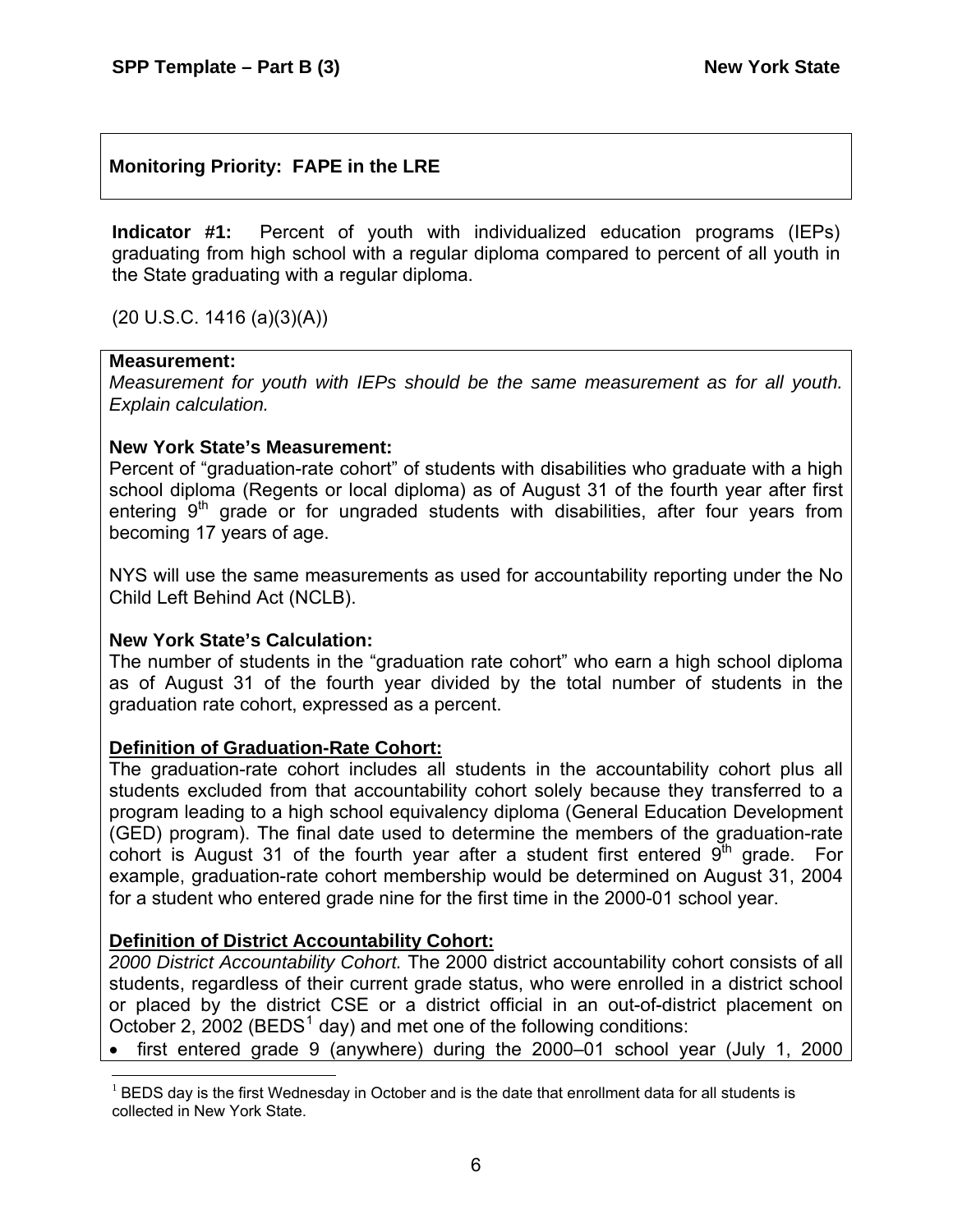through June 30, 2001); or

• in the case of ungraded students with disabilities, reached their seventeenth birthday during the 2000–01 school year.

The Department will exclude the following students when reporting data on the 2000 district accountability cohort:

- 1. students who transferred to a school in another district or state or transferred to a program leading to a high school equivalency diploma after BEDS day 2002;
- 2. students who left the U.S. and its territories after BEDS day 2002; and
- 3. students who died after BEDS day 2002.
	- Students who transferred into the district after BEDS day 2002 (October 2, 2002) will *not* be included in the 2000 district accountability cohort.
	- Students who move between district schools and out-of-district placements are included in the cohort, as long as the transfers are the decision of the CSE or a district official.
	- Students who have dropped out are included in the 2000 cohort. A dropout is any student (regardless of age) who left the school district prior to graduation for any reason except death and was not documented to have entered another school or a program leading to a high school equivalency diploma.

## **Anticipated Change in definition of 2003 Graduation-Rate Cohort . Graduation rate of this cohort will be determined as of August 31, 2007:**

The definition of graduation-rate cohort will be revised as follows, beginning with students who first entered  $9<sup>th</sup>$  grade in 2003-04 or for ungraded students with disabilities who attained the age of 17 during the 2003-04 school year. (The definition of the current **"Total Cohort"** is similar to how the definition will change for the 2003 Graduation Rate Cohort):

- To determine the percentage of students in a school district who have graduated with a regular diploma in the standard number of years, or who have dropped out, the denominator (beginning with the students who first entered ninth grade in the 2003– 04 school year, July 1–June 30) will be the count of students who meet Condition 1 and Condition 2 or 3 below:
	- 1. enrolled in ninth grade (anywhere) for the first time in a particular year (year 1) or, for ungraded students with disabilities, attained age 17 during that school year, AND
	- 2. were enrolled in the district/school for at least five continuous months during year 1, 2, 3, or 4 of high school (excluding July and August). OR
	- 3. were enrolled for less than five months and reason for ending enrollment was "dropped out" or transferred to a GED program and the student's previous enrollment record in the district (assuming one exists):
		- indicates that the student dropped out or transferred to a GED program, and
		- that the student was enrolled in the district/school for at least five months.

The only students who are excluded from the cohort are students who transfer to another diploma-granting program, leave the U.S., transferred by court order, or die.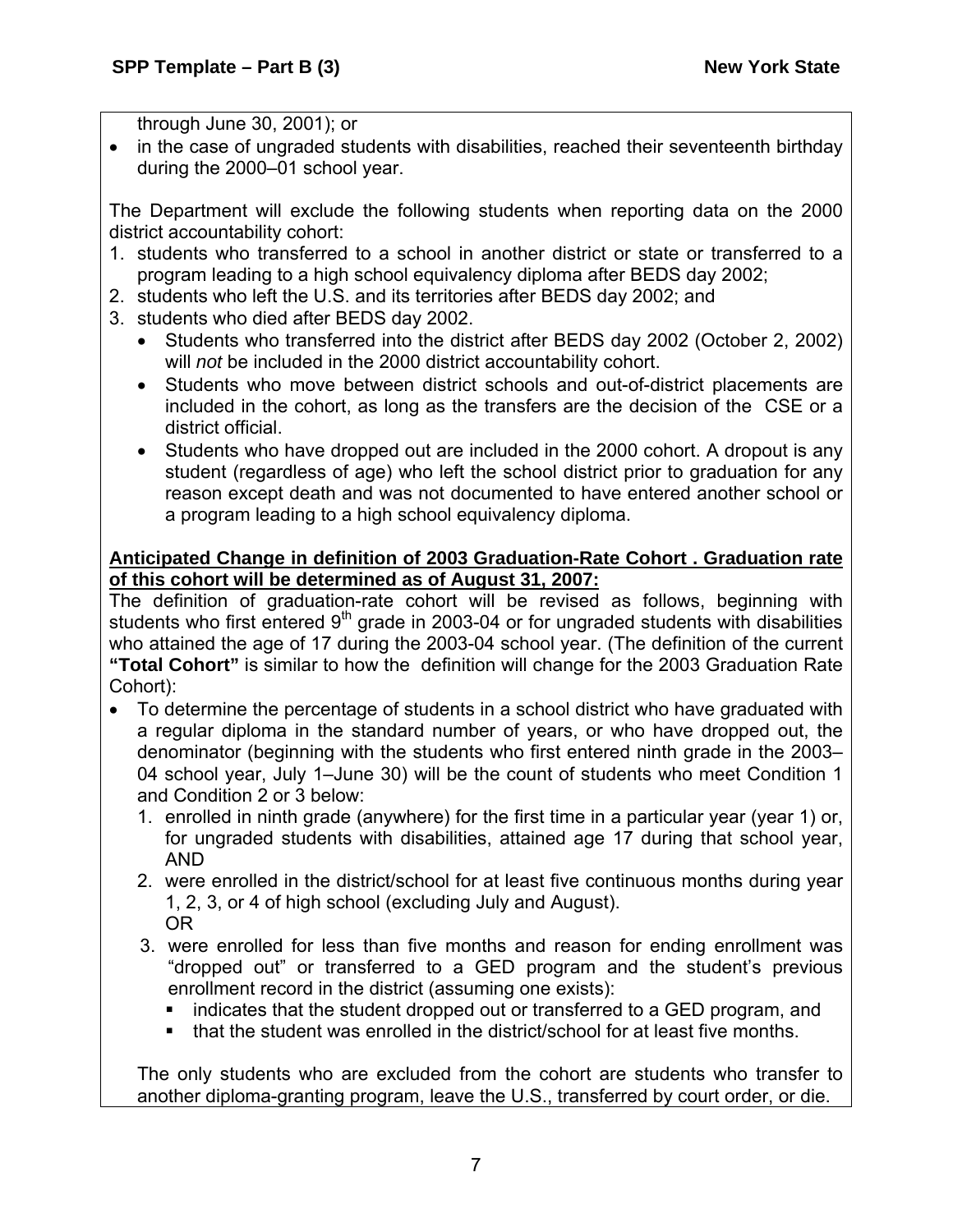• The graduation rate will be the percentage of the cohort who earned a regular high school diploma no later than by August 31 of the fourth year. An exception will be made for high schools where a majority of students participate in a State-approved five-year program that results in the receipt of certification in a career or technology field in addition to a high school diploma. For those schools, the graduation rate will be the percentage of those students defined in Conditions 1 and 2 who earned a regular high school diploma no later than the end of year 5. The public high school graduation rate will be used pursuant to §1111(b)(2)(1) of NCLB.

## **Overview of Issue/Description of System or Process**

In New York State, a regular diploma is defined as a local or Regents diploma, including a Regents diploma with advanced designation requirements. The course work for high school graduation requirements may be found at:

- <http://www.emsc.nysed.gov/part100/pages/1005a.html>
- <http://www.emsc.nysed.gov/part100/pages/diprequire.pdf>

In 2005, the Board of Regents approved policy to phase in more challenging diploma requirements over the next few years. The following chart displays the NYS diploma requirements that will be phased in over the next four years.

| <b>Entering</b><br><b>Freshman</b><br><b>Class</b> | <b>Local Diploma</b><br><b>Requirements</b>                                                                                                 | <b>Regents Diploma</b><br><b>Requirements</b>                                    | <b>Regents Diploma</b><br>with Advanced<br><b>Designation</b><br><b>Requirements</b> |
|----------------------------------------------------|---------------------------------------------------------------------------------------------------------------------------------------------|----------------------------------------------------------------------------------|--------------------------------------------------------------------------------------|
| 2005                                               | Score 65 or above on<br>2 required Regents<br>exams and score 55<br>or above on 3<br>required Regents<br>exams. Earn 22 units<br>of credit. | Score 65 or above on<br>5 required Regents<br>exams. Earn 22 units<br>of credit. | Score 65 or above on<br>8 required Regents<br>exams. Earn 22 units<br>of credit.     |
| 2006                                               | Score 65 or above on<br>3 required Regents<br>exams and score 55<br>or above on 2<br>required Regents<br>exams. Earn 22 units<br>of credit. | Score 65 or above on<br>5 required Regents<br>exams. Earn 22 units<br>of credit. | Score 65 or above on<br>8 required Regents<br>exams. Earn 22 units<br>of credit.     |
| 2007                                               | Score 65 or above on<br>4 required Regents                                                                                                  | Score 65 or above on<br>5 required Regents                                       | Score 65 or above on<br>8 required Regents                                           |

## **DIPLOMA REQUIREMENTS**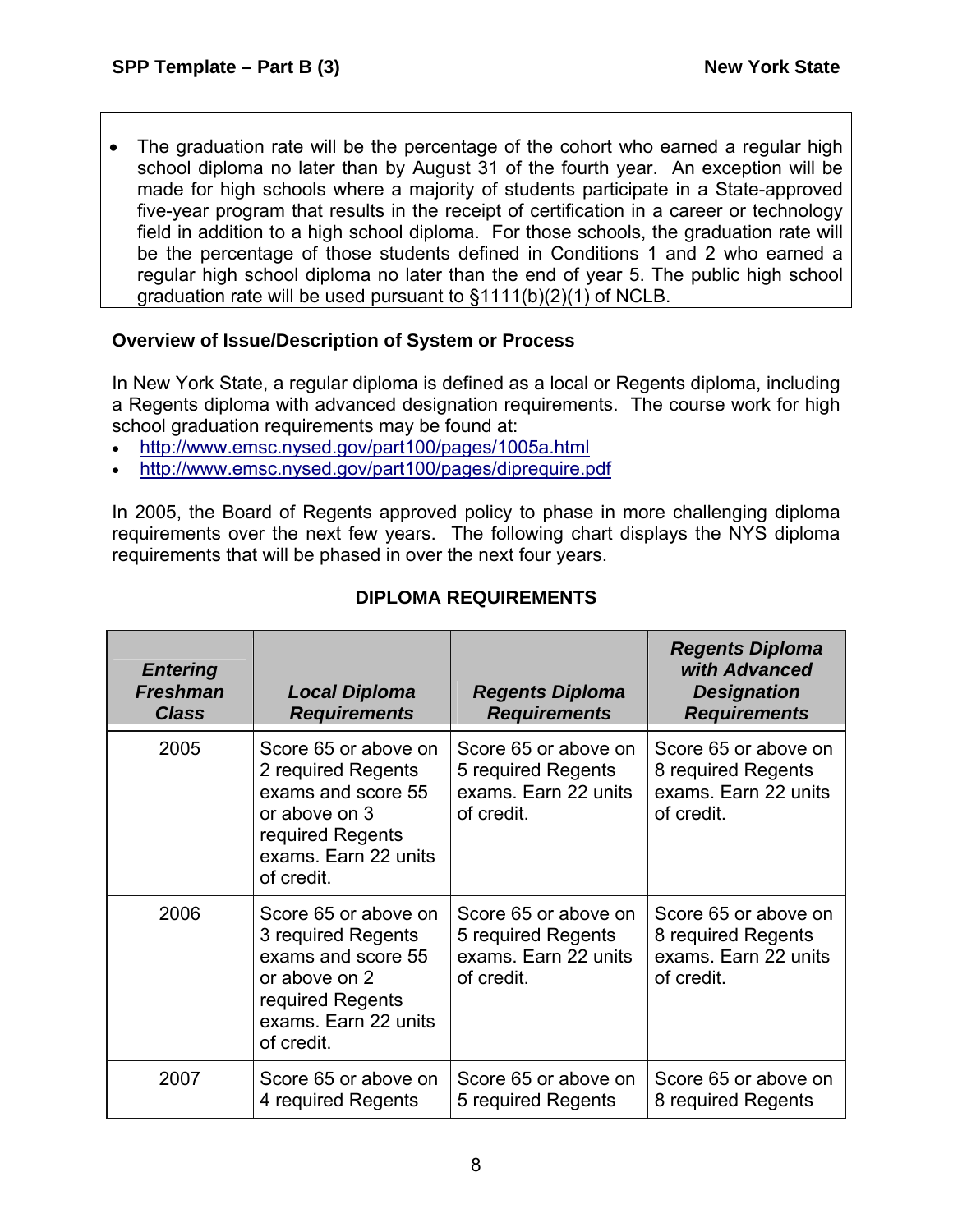| <b>Entering</b><br><b>Freshman</b><br><b>Class</b> | <b>Local Diploma</b><br><b>Requirements</b>                                                 | <b>Regents Diploma</b><br><b>Requirements</b>                                    | <b>Regents Diploma</b><br>with Advanced<br><b>Designation</b><br><b>Requirements</b> |
|----------------------------------------------------|---------------------------------------------------------------------------------------------|----------------------------------------------------------------------------------|--------------------------------------------------------------------------------------|
|                                                    | exams and score 55<br>or above on 1<br>required Regents<br>exam. Earn 22 units<br>of credit | exams. Earn 22 units<br>of credit.                                               | exams. Earn 22 units<br>of credit.                                                   |
| 2008                                               |                                                                                             | Score 65 or above on<br>5 required Regents<br>exams. Earn 22 units<br>of credit. | Score 65 or above on<br>8 required Regents<br>exams. Earn 22 units<br>of credit.     |

The safety net allows eligible students who fail a Regents examination required for graduation to meet the requirement for a local diploma by passing the Regents competency test(s) (RCT), or an approved RCT alternative, in that subject. The student may take the RCT before or after taking the Regents examination. The safety net is available to:

- 1. any student who is classified as disabled by the CSE at any time; and
- 2. students with disabilities who have been declassified at any time between grades 8 and 12, as recommended by the CSE at time of declassification; and
- 3. general education students identified under Section 504, as recommended in their 504 Accommodation Plan by the Multidisciplinary Team.

The RCT safety net for students with disabilities will continue to be available for students entering grade 9 prior to September 2010. Students using this safety net will be eligible to receive a local diploma. Students with disabilities may also graduate with a local diploma if they score between 55 and 64 on the required Regents exams.

#### **Baseline Data for 2000 Graduation-Rate Cohort as of August 31, 2004. This is FFY 2004 data for the 2004-05 school year.**

Fifty-three (53) percent of youth with IEPs in the 2000 **graduation-rate cohort**  graduated from high school within four years (as of August) compared to 77 percent of all students in that cohort. The graduation rate cohort is the official cohort for accountability under NCLB.

Forty -six (46) percent of youth with IEPs in the **2000 total cohort** graduated from high school within four years (as of June) compared to 67 percent of all students in that cohort. The "total cohort" includes more students than the graduation-rate cohort and the rules for being assigned to this cohort are similar to what the rules will be for the graduation–rate cohort beginning with students who entered  $9<sup>th</sup>$  grade or for ungraded students with disabilities who became 17 years of age in the 2003-04 school year.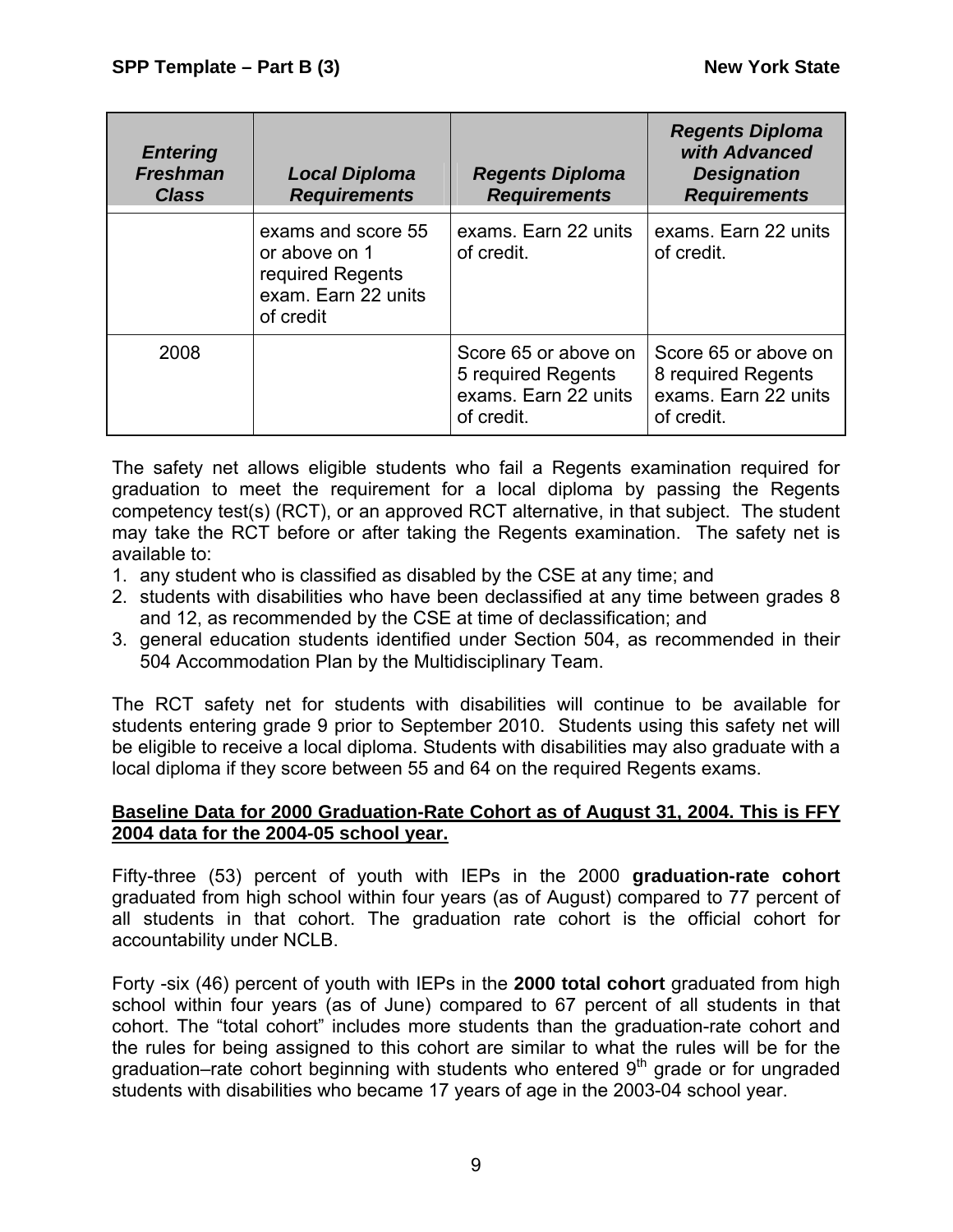#### **Discussion of Baseline Data**

NYS is following the performance of two cohorts until the definition of the graduationrate cohort is revised to be similar to the definition of the total cohort. This is expected to occur with the 2003 graduation-rate cohort. The graduation-rate cohort will continue to include graduates as of August, unlike the total cohort results presented in this SPP, which include graduates as of June. The graduation-rate cohort is the official cohort of the State for accountability under NCLB, however, VESID has focused its school improvement activities by using data for the total cohort because the total cohort includes more students and is similar to how the graduation-rate cohort will be revised beginning with the 2003 cohort.

The tables below provide several years of data for the two cohorts. The graduation rate for students with disabilities in the 2000 graduation-rate cohort was 53 percent, lower than the graduation rates of the 1999 and 1998 graduation-rate cohorts. However, it should be noted that each year, more students with disabilities were included in the cohort. The 2000 graduation-rate cohort, for example, had 18,909 students with disabilities or 32 percent more students with disabilities than in the 1998 graduation-rate cohort with 14,306 students with disabilities. The increase in the number of students with disabilities in the graduation-rate cohort is indicative of better understanding among school districts of reporting requirements and also to some changes in the definitions of these cohorts. For the definition of each year's accountability cohort and graduation-rate cohort, see the 2005-06 STEP reporting manual at <http://www.emsc.nysed.gov/irts/STEP/2006/STEPManual-2006.doc> and the Student Information Reporting System (SIRS) User Manual at http://www.emsc.nysed.gov/irts/SIRS/documentation/UserManual.doc. The graduation rate of the 2001 total cohort was lower than the graduation rate of the 2000 total cohort; however, the 2001 total cohort had 26,281 students with disabilities compared to 21,262 students with disabilities in the 2000 total cohort or 24 percent more students with disabilities. The additional students in the 2001 total cohort are reflective of improvements in the State's system of data collection that captures the results of more students, especially students who drop out of school, as well as a better understanding among school districts of reporting requirements.

The data for each graduation-rate cohort includes the summer graduates, as of August 31. The data for each total cohort includes graduates as of June 30. The years that are highlighted in the tables below represent the base year data for New York State. New York is revising its targets for the students with disabilities graduation rate to reflect the total cohort data. Once the total cohort data includes graduates as of August, NYS will consider revising its targets again for subsequent years.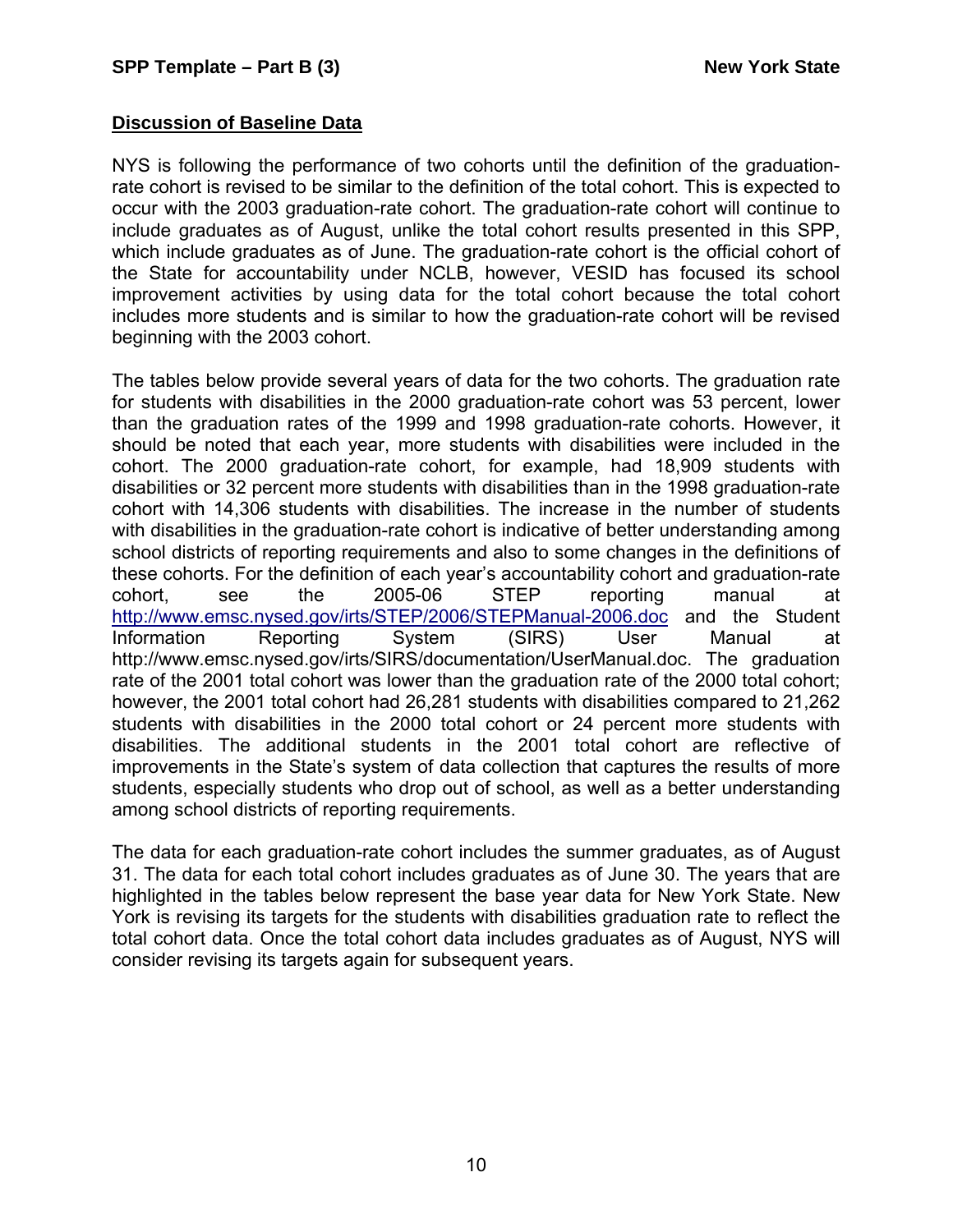| <b>Cohort Year</b> | <b>All Students</b> |                        |             | <b>Students with Disabilities</b> |
|--------------------|---------------------|------------------------|-------------|-----------------------------------|
|                    | # in Cohort         | <b>Graduation Rate</b> | # in Cohort | <b>Graduation Rate</b>            |
| 1998               | 165.226             | 77%                    | 14,306      | 55%                               |
| 1999               | 173,978             | 76%                    | 15,056      | 58%                               |
| 2000 (old          | 179,092             | 77%                    | 18,909      | 53%                               |
| baseline)          |                     |                        |             |                                   |

#### **Graduation-Rate Cohort** as of August 31, Four Years Later

## **Total Cohort**, As of June 30, Four Years Later

| <b>Cohort Year</b> | <b>All Students</b> |                        | <b>Students with Disabilities</b> |                        |
|--------------------|---------------------|------------------------|-----------------------------------|------------------------|
|                    | # in Cohort         | <b>Graduation Rate</b> | # in Cohort                       | <b>Graduation Rate</b> |
| 2000               | 199,312             | 67%                    | 21,262                            | 46%                    |
| 2001 (new          | 212,135             | 66.1%                  | 26,281                            | 37.9%                  |
| baseline)          |                     |                        |                                   |                        |

**Note:** The data and projected targets presented in the 2004 APR were based on the annual exiters of students with disabilities who earned a local, Regents and High School Equivalency (HSE) diploma as a percentage of the total number of students with disabilities who earned a local, Regents, HSE and IEP diploma or who reached maximum age. These data did not consider the number of years it took to graduate nor were students with disabilities who dropped out of school included in the calculation. In addition, these data were not compared to all students or general education students.

## **Measurable and Rigorous Targets**

| <b>FFY</b>                                     | <b>Measurable and Rigorous Target</b>                                                                                                                |
|------------------------------------------------|------------------------------------------------------------------------------------------------------------------------------------------------------|
| 2005<br>$(2005-06)$<br>(2002 total<br>cohort)  | The percent of youth with IEPs graduating from high school within<br>four years as of June with a regular high school diploma will be 37<br>percent. |
| 2006*<br>$(2006-07)$<br>(2003 total<br>cohort) | The percent of youth with IEPs graduating from high school with a<br>regular high school diploma within four years as of June will be 37<br>percent. |
| 2007                                           | The percent of youth with IEPs graduating from high school with a                                                                                    |
| $(2007-08)$                                    | regular high school diploma within four years as of June will be 38                                                                                  |
| (2004 cohort)                                  | percent.                                                                                                                                             |
| 2008                                           | The percent of youth with IEPs graduating from high school with a                                                                                    |
| 2008-09                                        | regular high school diploma within four years as of June will be 44                                                                                  |
| (2005 cohort)                                  | percent.                                                                                                                                             |
| 2009                                           | The percent of youth with IEPs graduating from high school with a                                                                                    |
| 2009-10                                        | regular high school diploma within four years as of June will be 49                                                                                  |
| (2006 cohort)                                  | percent.                                                                                                                                             |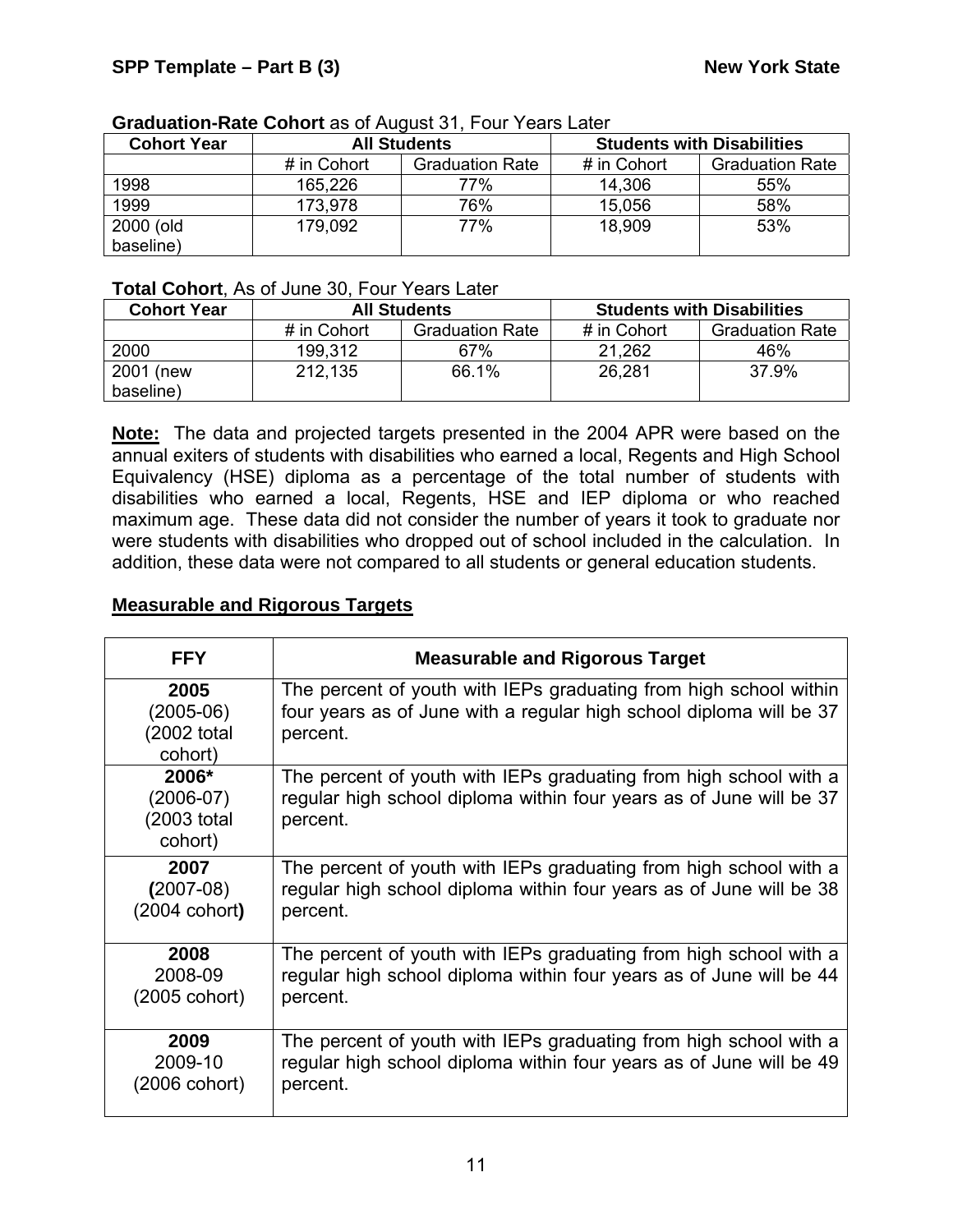| <b>FFY</b>              | <b>Measurable and Rigorous Target</b>                                                                                                    |
|-------------------------|------------------------------------------------------------------------------------------------------------------------------------------|
| 2010<br>2010-11         | The percent of youth with IEPs graduating from high school with a<br>regular high school diploma within four years as of June will be 52 |
| $(2007 \text{ cohort})$ | percent.                                                                                                                                 |

\* Year definitions of accountability and graduation cohorts will change

# **Improvement Activities/Timelines/Resources**

| <b>Activity</b>                                                                                                                                                                                                                                                                                                                                                                                                                                                                                                                                                                                                                                                                                                                                                                                                                                                               | <b>Timelines</b> | <b>Resources</b>                                                                                                                                                                                                                                                                                                                                                              |
|-------------------------------------------------------------------------------------------------------------------------------------------------------------------------------------------------------------------------------------------------------------------------------------------------------------------------------------------------------------------------------------------------------------------------------------------------------------------------------------------------------------------------------------------------------------------------------------------------------------------------------------------------------------------------------------------------------------------------------------------------------------------------------------------------------------------------------------------------------------------------------|------------------|-------------------------------------------------------------------------------------------------------------------------------------------------------------------------------------------------------------------------------------------------------------------------------------------------------------------------------------------------------------------------------|
| Beginning in 2006-07:<br>School districts with graduation rates of<br>higher than 18.5 percent, but less than<br>or equal to 35 percent were identified as<br>districts "in need of assistance."<br>School districts with graduation rates of<br>18.5 percent or less were identified as<br>"districts in need of intervention."<br>Each school district, as a result of this<br>designation, was required to engage in<br>one or more of the following activities to<br>improve its graduation rates:<br>Conduct a focused review<br>Work with one of the State's funded<br>technical assistance networks<br>Use a portion of its IDEA Part B<br>$\bullet$<br>funds to address the area of concern<br>Redirect its fiscal or human<br>$\bullet$<br>resources<br>Conduct a self-review of its policies,<br>$\bullet$<br>procedures and practices<br>Develop improvement plans | 2006-11          | <b>Special Education Quality</b><br>Assurance (SEQA) Regional<br><b>Offices</b><br>42 Special Education Training<br>and Resource Centers<br>(SETRC)<br>For schools also identified<br>under NCLB: 7 Regional<br><b>School Support Centers</b><br>(RSSC) - RSSC includes a full-<br>time special education<br>specialist on staff funded by<br><b>IDEA</b> discretionary funds |
| Beginning in 2006-07, conduct "IDEA<br><b>Effective Instructional Practices"</b><br>focused reviews of school districts<br>identified as in need of intervention (see<br>above). The review protocol targets<br>requirements most directly related to<br>improved instructional practices, with<br>emphasis on:                                                                                                                                                                                                                                                                                                                                                                                                                                                                                                                                                               | 2006-11          | <b>SEQA Regional Offices</b><br>42 SETRCs                                                                                                                                                                                                                                                                                                                                     |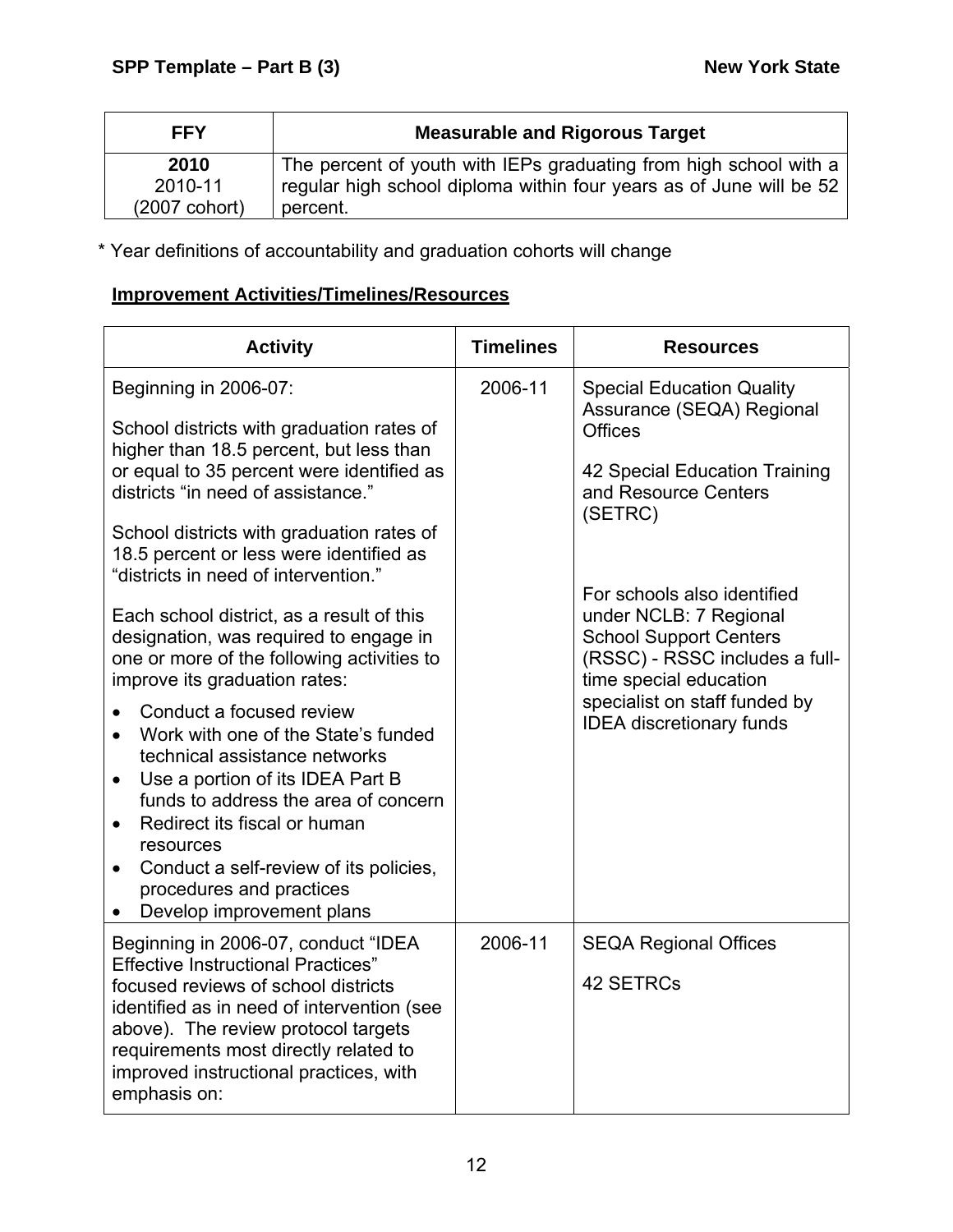| <b>Activity</b>                                                                                                                                                                                                                                                                                                                                                                                                                                   | <b>Timelines</b> | <b>Resources</b>                                                                                                                                                                                                           |
|---------------------------------------------------------------------------------------------------------------------------------------------------------------------------------------------------------------------------------------------------------------------------------------------------------------------------------------------------------------------------------------------------------------------------------------------------|------------------|----------------------------------------------------------------------------------------------------------------------------------------------------------------------------------------------------------------------------|
| Individual evaluations and eligibility<br>$\bullet$<br>determinations<br>IEP development and<br>$\bullet$<br>implementation<br>Appropriate instruction from qualified<br>$\bullet$<br>staff<br>Access to, participation and progress<br>$\bullet$<br>in the general education curriculum<br>Specially designed instruction<br>$\bullet$<br>Instruction in literacy<br>٠<br><b>Behavioral supports</b><br>$\bullet$<br><b>Parental involvement</b> |                  |                                                                                                                                                                                                                            |
| Conduct focused "Exiting/Transition"<br>monitoring reviews of selected school<br>districts with graduation rates below the<br>State targets. School districts<br>experiencing a higher dropout and/or<br>lower graduation rate for students with<br>disabilities are targeted for the<br>exiting/transition review.                                                                                                                               | 2005-11          | <b>SEQA Regional Offices</b><br>42 SETRCs<br><b>Transition Coordination Sites</b><br>(TCSs)<br>7 RSSC - RSSC includes a<br>full-time special education<br>specialist on staff funded by<br><b>IDEA</b> discretionary funds |
| Conduct focused monitoring reviews of<br><b>Board of Cooperative Educational</b><br>Services (BOCES) to review student<br>access and opportunities to participate<br>in the general education curriculum and<br>to receive course credit to meet the<br>graduation requirements.                                                                                                                                                                  | 2005-11          | <b>SEQA Regional Offices,</b><br><b>SETRC and RSSC</b>                                                                                                                                                                     |
| Develop regional workplans for each of<br>the SEQA offices to direct SEQA<br>resources and the VESID funded<br>technical networks to work with low<br>performing districts.                                                                                                                                                                                                                                                                       | 2006-11          | <b>SEQA Regional Offices</b><br><b>SETRC</b><br><b>TCSs</b>                                                                                                                                                                |
| <b>Provide Quality Assurance Review</b><br>grants to large city school districts to<br>offset the costs that these school<br>districts may incur to participate in the<br>focused monitoring reviews.                                                                                                                                                                                                                                             | 2005-11          | <b>IDEA Part B Discretionary</b><br><b>Funds</b>                                                                                                                                                                           |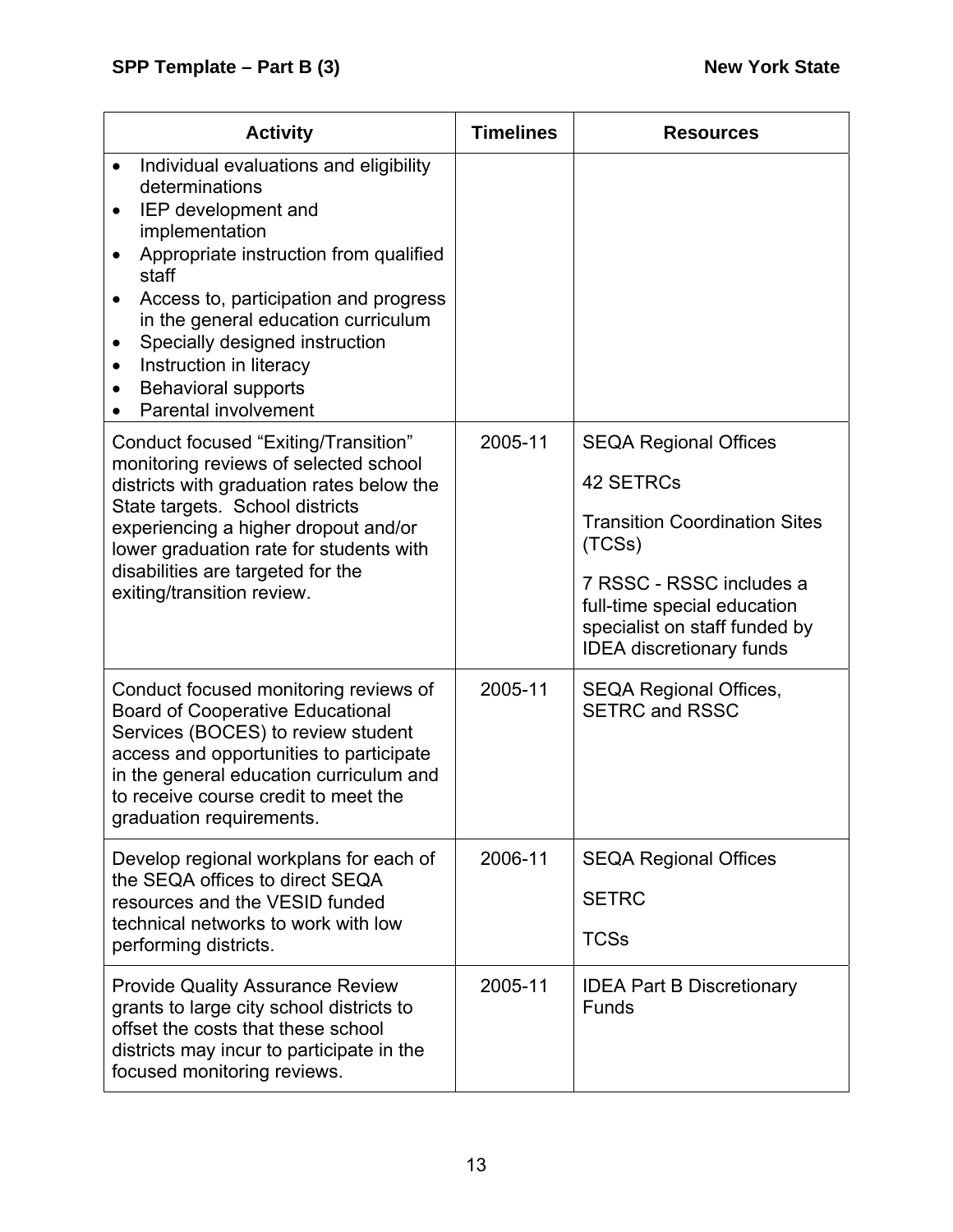| <b>Activity</b>                                                                                                                                                                                                                                                                                                                                                                                                                             | <b>Timelines</b> | <b>Resources</b>                                                                                                                                                                                             |
|---------------------------------------------------------------------------------------------------------------------------------------------------------------------------------------------------------------------------------------------------------------------------------------------------------------------------------------------------------------------------------------------------------------------------------------------|------------------|--------------------------------------------------------------------------------------------------------------------------------------------------------------------------------------------------------------|
| <b>Provide Quality Assurance Improvement</b><br>grants to school districts to implement<br>improvement activities identified through<br>the focused review monitoring process.                                                                                                                                                                                                                                                              | 2005-11          | <b>IDEA Part B Discretionary</b><br><b>Funds</b>                                                                                                                                                             |
| Use a data-driven strategic planning<br>model to develop annual improvement<br>plans for the Big Four Cities (Buffalo,<br>Syracuse, Rochester and Yonkers) and<br>to provide coordinated technical<br>assistance and professional<br>development programs within the cities.                                                                                                                                                                | 2005-11          | Urban Initiative                                                                                                                                                                                             |
| Provide "Destination Diploma" forums to<br>bring together school districts with the<br>lowest graduation rates and the highest<br>proportion of students taking three or<br>fewer Regents exams in four years.<br>"Destination Diploma" is designed to<br>create a community of professional<br>practice among school district teams,<br>along with State and regional technical<br>assistance providers and professional<br>organizations. | 2005-08          | EMSC, SEQA, SETRC, RSSC                                                                                                                                                                                      |
| Partner with other State agencies to<br>leverage local and State interagency<br>funding to implement school-based<br>collaborative efforts to improve results<br>for students with disabilities.                                                                                                                                                                                                                                            | 2005-11          | Task Force on School<br>and<br><b>Community Collaboration</b><br>http://www.ccf.state.ny.us/scho<br>olcollab.html                                                                                            |
| Promote implementation of Positive<br><b>Behavioral Intervention and Supports</b><br>(PBIS) in school districts with graduation<br>rates below the State target.                                                                                                                                                                                                                                                                            | 2005-11          | PBIS project in collaboration<br>with SED, NYS Office of<br>Mental Health (OMH), NYS<br>Department of Health (DOH),<br>the Children's School Health<br>Network (CSHN) and Families<br>Together NYS (FTNYS) - |
| Support preservice and inservice staff<br>development programs to enhance the<br>knowledge and skills of general and<br>special education teachers who provide<br>instruction to students with disabilities.                                                                                                                                                                                                                                | 2005-08          | Contracts using Part B IDEA<br>Discretionary funds for:<br>The Center for the Preparation<br>of Educational Interpreters                                                                                     |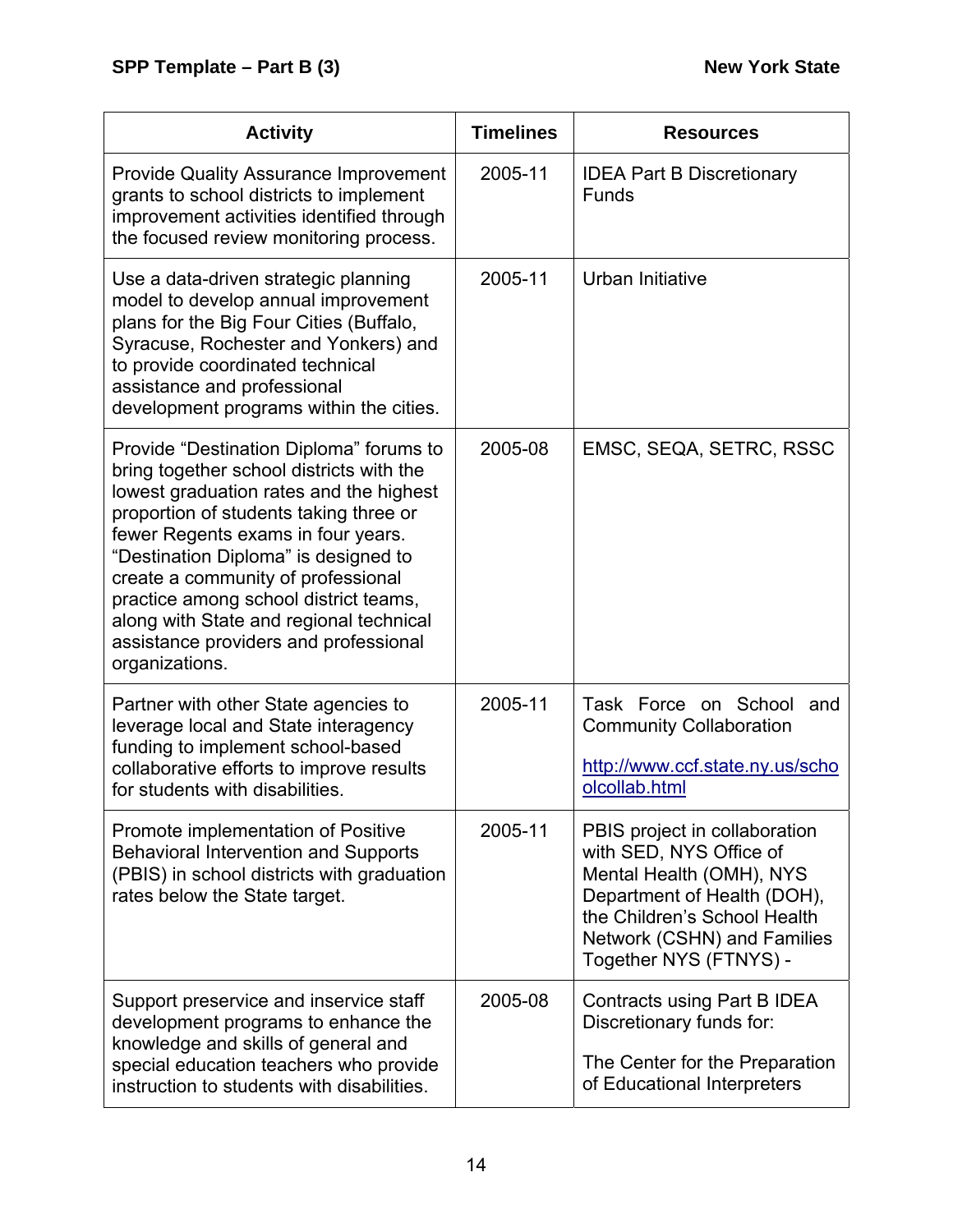| <b>Activity</b>                                                                                                                                                                                                                                                                                                                                       | <b>Timelines</b> | <b>Resources</b>                                                                                                                                                                     |
|-------------------------------------------------------------------------------------------------------------------------------------------------------------------------------------------------------------------------------------------------------------------------------------------------------------------------------------------------------|------------------|--------------------------------------------------------------------------------------------------------------------------------------------------------------------------------------|
|                                                                                                                                                                                                                                                                                                                                                       |                  | <b>Bilingual Paraprofessional</b><br>Certification                                                                                                                                   |
|                                                                                                                                                                                                                                                                                                                                                       |                  | <b>Bilingual Personnel</b><br><b>Development Center</b>                                                                                                                              |
|                                                                                                                                                                                                                                                                                                                                                       |                  | Bilingual Special Education<br>Personnel Preparation -                                                                                                                               |
|                                                                                                                                                                                                                                                                                                                                                       |                  | United Federation of Teachers<br><b>Special Education Support</b><br>Program                                                                                                         |
|                                                                                                                                                                                                                                                                                                                                                       |                  | <b>Bilingual School Psychology</b><br>and Speech and Language<br>Program                                                                                                             |
|                                                                                                                                                                                                                                                                                                                                                       |                  | Intensive Teacher Institute -<br>Blind/Visually<br>Impaired/Deaf/Hard of Hearing                                                                                                     |
| Develop a network of institutions of<br>higher education (IHEs) to enhance<br>collaborations between school districts<br>and IHEs to promote research based<br>literacy instruction; positive behavioral<br>supports and effective delivery of<br>specially designed instruction to<br>students with disabilities.                                    | 2005-11          | <b>Higher Education Support</b><br>Center (HESC) - IDEA<br>discretionary funds                                                                                                       |
| Increase student with disabilities'<br>participation in Career and Technical<br><b>Education (CTE) Programs</b><br>The Regents policy for program<br>approval will continue to be<br>implemented and administered so<br>that students have access to<br>specialized courses that integrate<br>academic and career and technical<br>skill development. | 2005-11          | SED's web site provides<br>information on policy, guidance<br>and resources for CTE<br>programs.<br>http://www.emsc.nysed.gov/wo<br>rkforce/cte/cte.html<br>CTERC established at the |
| A Career and Technical Education<br>$\bullet$<br>Resource Center (CTERC) has been<br>established to increase graduation<br>rates and support low performing<br>schools. CTERC will provide training<br>and technical assistance in CTE and                                                                                                            |                  | Questar III BOCES.See<br>http://www.emsc.nysed.gov/wo<br>rkforce/cteskillsachievementpr<br>ofile/home.html                                                                           |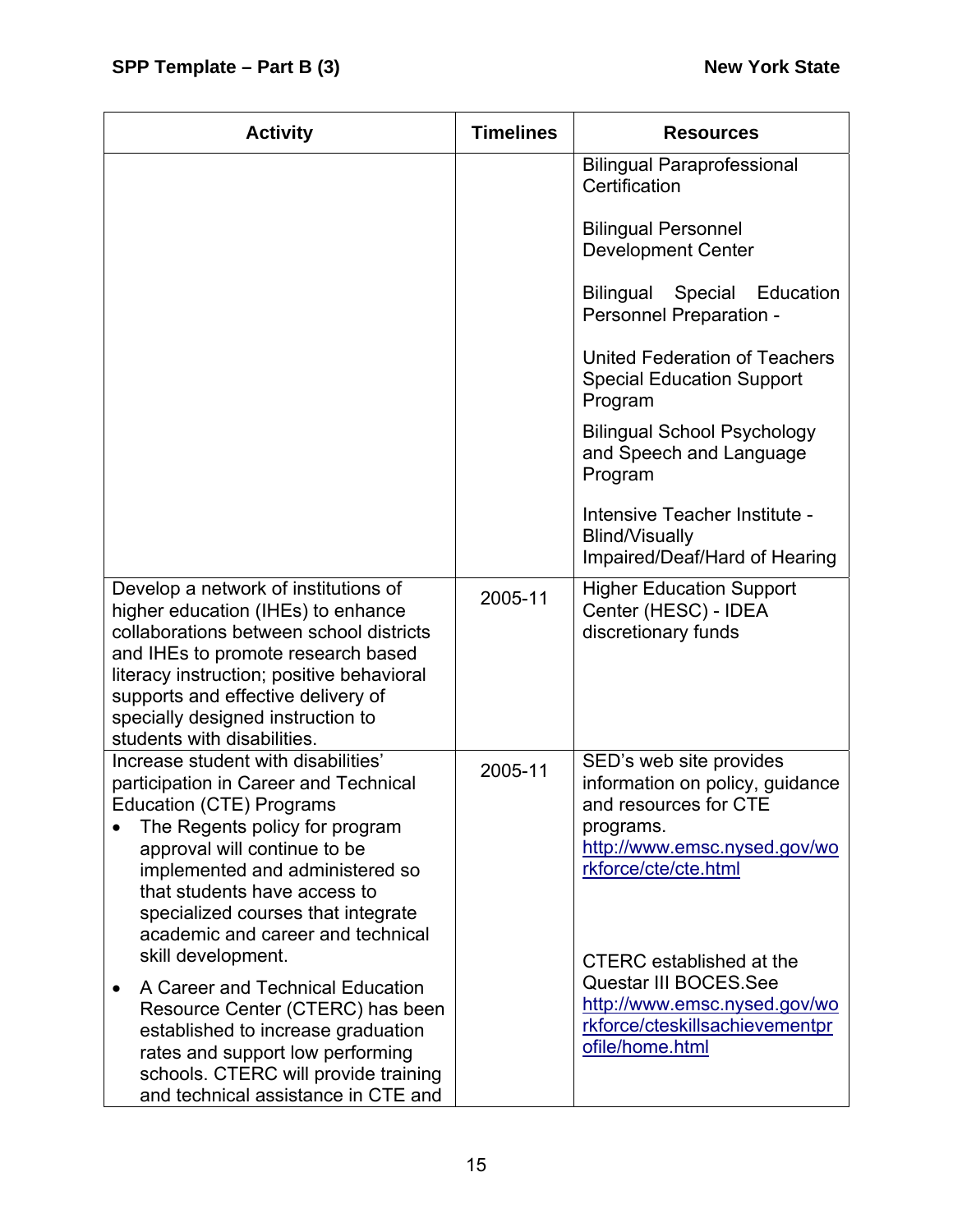| <b>Activity</b>                                                                                                                                                                                                                                                                                                                                                                                                                                                                                                         | <b>Timelines</b> | <b>Resources</b>                                 |
|-------------------------------------------------------------------------------------------------------------------------------------------------------------------------------------------------------------------------------------------------------------------------------------------------------------------------------------------------------------------------------------------------------------------------------------------------------------------------------------------------------------------------|------------------|--------------------------------------------------|
| academic integration.                                                                                                                                                                                                                                                                                                                                                                                                                                                                                                   |                  |                                                  |
| Promote use of high quality research-<br>based instruction for students with<br>disabilities<br>Convene a group of experts in<br>reading and response-to-<br>intervention models to assist the<br>State in its development of State<br>criteria to identify students with<br>learning disabilities.<br>Develop guidance materials and<br>resources on research-based<br>reading instruction and response-to-<br>intervention models.<br>Identify school districts with effective<br>models of response-to-intervention. | 2005-09          | <b>IDEA Part B Discretionary</b><br><b>Funds</b> |
| Provide staff development and<br>$\bullet$<br>sharing of effective practices.                                                                                                                                                                                                                                                                                                                                                                                                                                           |                  |                                                  |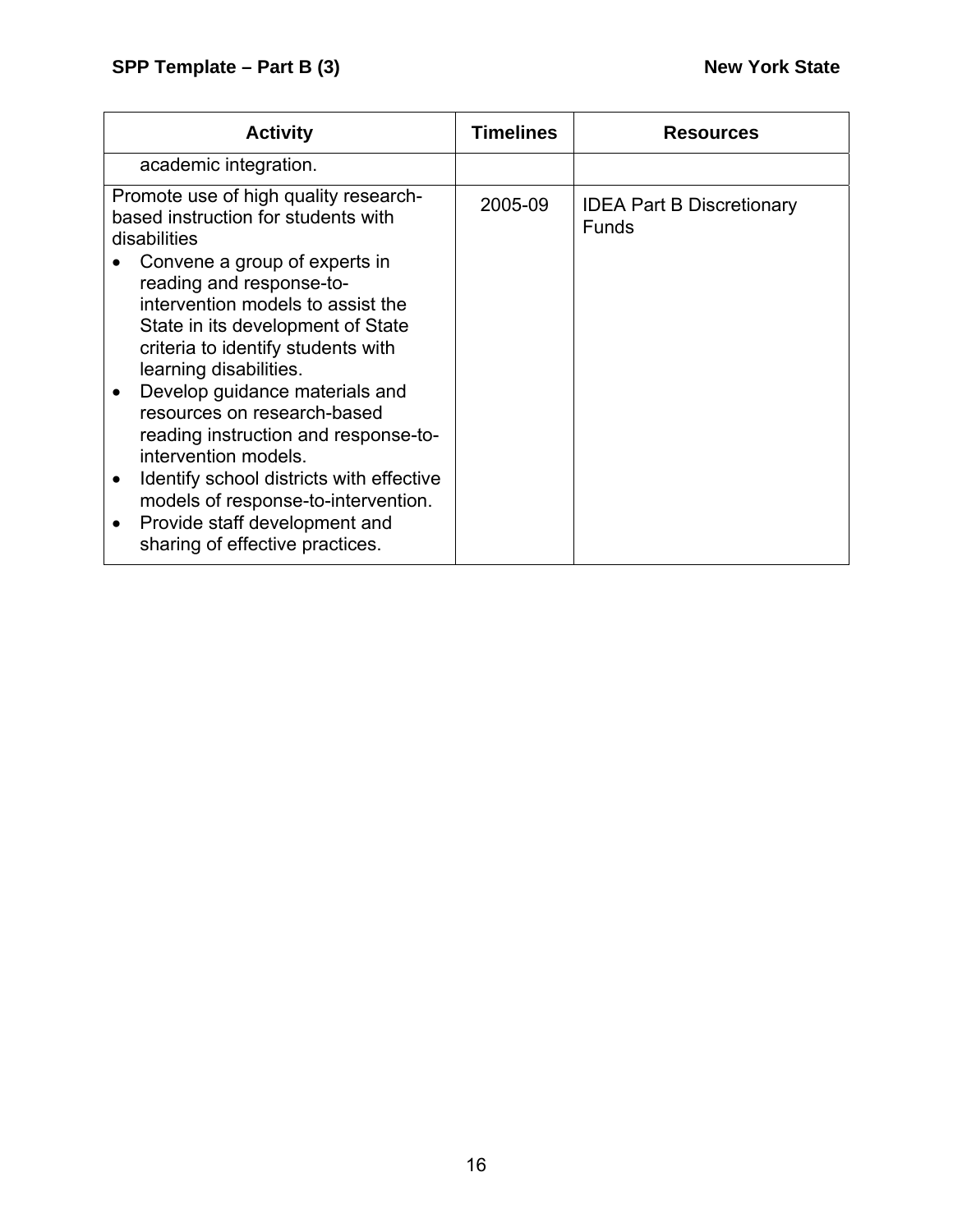## **Part B State Performance Plan (SPP) for 2005-2010**

#### **Overview of the State Performance Plan Development**

See *Overview of State Performance Plan* preceding Indicator #1.

## **Monitoring Priority: FAPE in the LRE**

**Indicator #2:** Percent of youth with IEPs dropping out of high school compared to the percent of all youth in the State dropping out of high school.

(20 U.S.C. 1416 (a)(3)(A))

#### **Measurement:**

Measurement for youth with IEPs is the same measurement as for all youth. The calculation is explained below.

#### **New York State's Measurement:**

Percent of "graduation-rate cohort\*" of students with disabilities who drop out of school.

#### **New York State's Calculation:**

The number of students in the "graduation-rate cohort" who drop out of school within four years divided by the total number of students in the graduation rate cohort, expressed as a percent.

#### **Definition of dropout:**

School principals must report as dropouts students who complete a school year and do not re-enroll (appear on the attendance register) the following school year unless the student can be documented to have graduated, transferred to another educational program leading to a high school diploma or a high school equivalency diploma, left the United States, or died. These students should be counted as dropouts in the year in which they did not re-enroll.

Any student who, on the last day of required attendance for the school year, has been absent for twenty (20) consecutive, unexcused days and has not resumed attendance should be counted as a dropout.

This definition of "dropout" may be found on page 159-160 of the STEP Reporting Manual at: <http://www.emsc.nysed.gov/irts/STEP/2005/downloads/STEPManual.doc>

When the Department computes the total number of dropouts and drop-out rate, any student who was reported as a dropout in a previous year is not counted again as a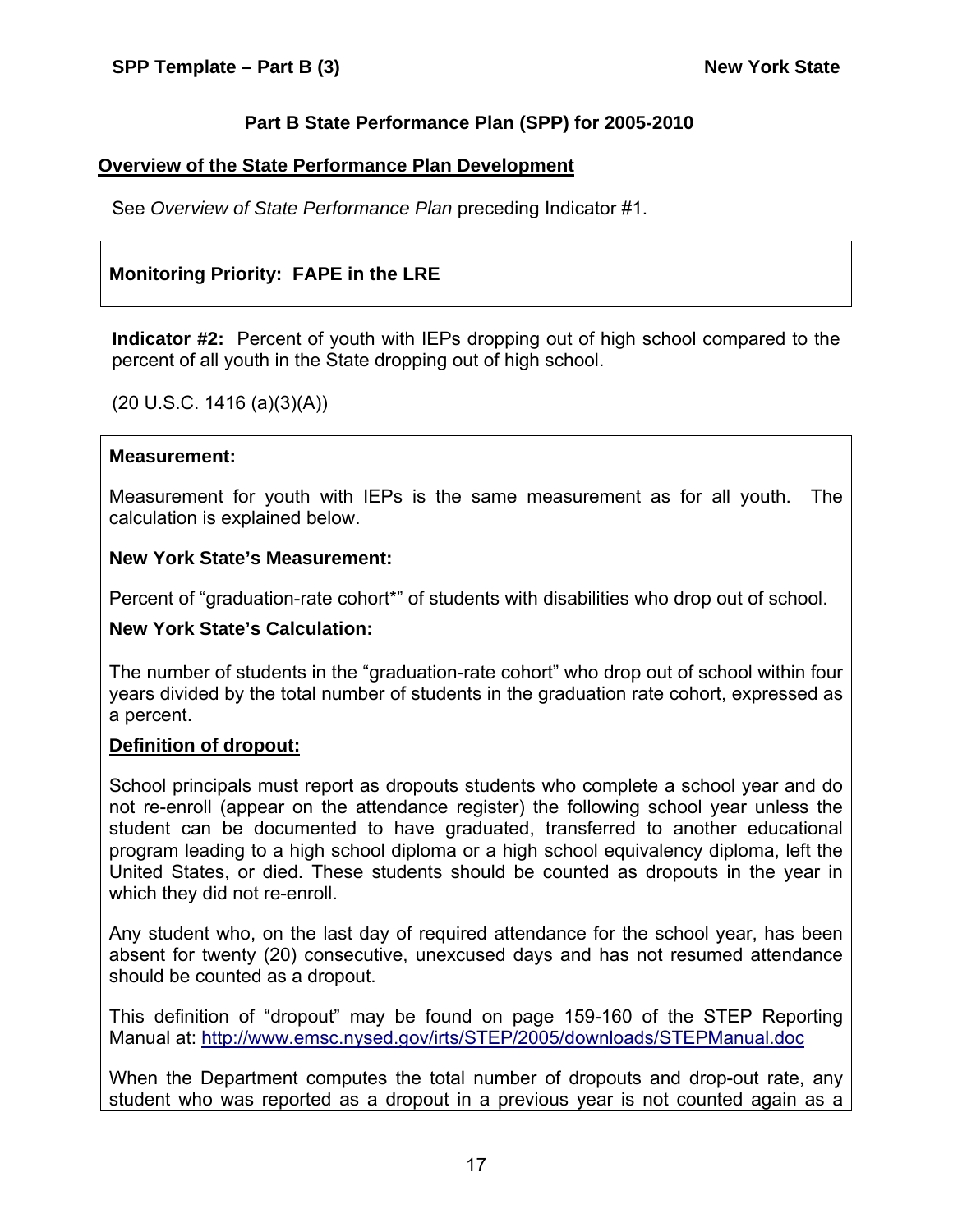dropout.

Schools with grade seven or higher who do not grant diplomas are responsible for ensuring that students completing their programs enroll in a diploma-granting school to complete their secondary education. They must report students who complete their program and who do not enroll in and attend a diploma-granting secondary school as dropouts. These students are reported in the school year in which they fail to enroll and to attend the diploma-granting program.

\*See indicator #1 for definitions of Graduation-Rate Cohort and School and District Accountability Cohort.

Also see "Change in definition of Graduation-Rate Cohort in 2007" described in Indicator #1.

NYS has adjusted its baseline data and targets for this indicator based on data for the 2000 and 2001 total cohorts for the same reasons as described in Indicator #1. See Indicator #1 for definition of the total cohort.

## Overview of Issue/Description of System or Process

NYS Education Law section 3202 does not permit any student over the compulsory attendance age in his or her school district to be dropped from enrollment unless he or she has been absent 20 consecutive school days and the following procedure is complied with: The principal or superintendent must schedule and notify, in writing and at the last known address, both the student and the person in parental relationship to the student of an informal conference. At the conference the principal or superintendent must determine both the reasons for the student's absence and whether reasonable changes in the student's educational program would encourage and facilitate his or her re-entry or continuance of study. The student and the person in parental relationship must be informed orally and in writing of the student's right to re-enroll at any time in the public school maintained in the school district where he or she resides. If the student and the person in parental relationship fail, after reasonable notice, to attend the informal conference, the student may be dropped from enrollment provided that he or she and the person in parental relationship are notified in writing of the right to re-enter at any time. No student may be dropped from enrollment in NYS prior to the end of the school year in which the student turns age 16.

## **Baseline Data for FFY 2004 (2004-05)**

The drop-out rate of students with disabilities in the 2001 total cohort as of June 30, 2004 was 25.5 percent. The drop-out rate for all students in the same cohort was 15.4 percent.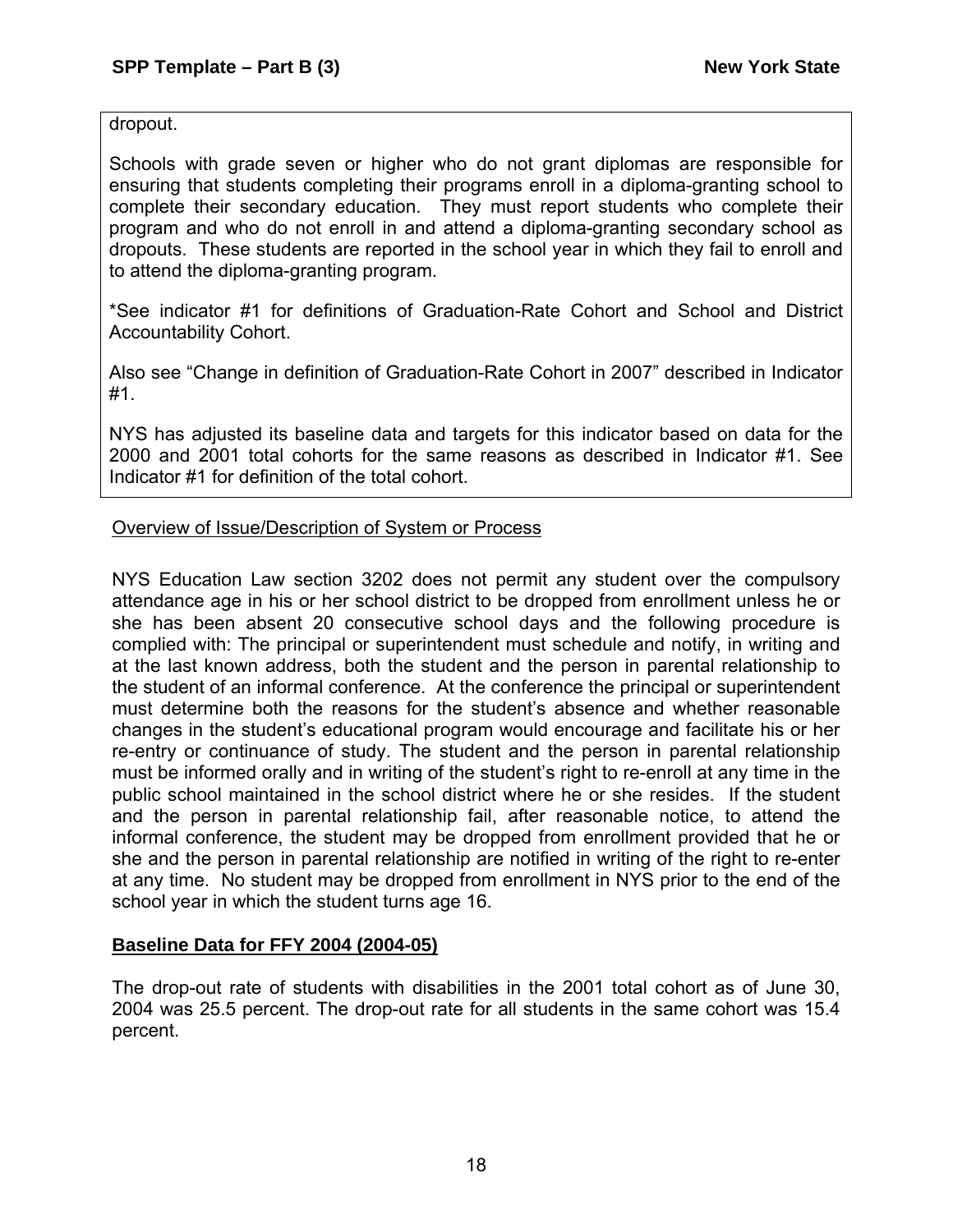## **Discussion of Baseline Data**

As the data provided in the table below indicate, the drop-out rate of students with disabilities in the 2001 total cohort (25.5 percent) was higher than the drop-out rate of the 2000 total cohort of students with disabilities (13.0 percent). Also, the drop-out rate of students with disabilities in the 2001 total cohort (25.5 percent) is 10.1 percentage points or 66 percent higher than the drop-out rate for all students (15.4 percent).

| <b>Cohort Year</b> | <b>All Students</b>          |       | <b>Students with Disabilities</b> |               |  |
|--------------------|------------------------------|-------|-----------------------------------|---------------|--|
|                    | Drop Out Rate<br># in Cohort |       | # in Cohort                       | Drop-Out Rate |  |
| 2000               | 199.312                      | 11.9% | 21.262                            | 13.0%         |  |
| 2001               | 212,135                      | 15.4% | 26,281                            | 25.5%         |  |

#### **Total Cohort**, As of June 30, Four Years Later

We have adjusted our baseline data and targets for this indicator based on data for the 2000 and 2001 total cohorts. However, since the Department has revised its 2001 total cohort data as reflected above, it may consider revising its targets for this indicator in a subsequent year, once we have more longitudinal data.

## **Measurable and Rigorous Targets**

| <b>FFY</b>                                | <b>Measurable and Rigorous Target</b>                                             |
|-------------------------------------------|-----------------------------------------------------------------------------------|
| 2005<br>2005-06<br>(2002 total<br>cohort) | No more than 19 percent of students with disabilities will drop out of<br>school. |
| 2006<br>2006-07<br>(2003 total<br>cohort) | No more than 19 percent of students with disabilities will drop out of<br>school. |
| 2007<br>2007-08<br>(2004 total<br>cohort) | No more than 19 percent of students with disabilities will drop out of<br>school. |
| 2008<br>2008-09<br>(2005 total<br>cohort) | No more than 18 percent of students with disabilities will drop out of<br>school. |
| 2009<br>2009-10<br>(2006 total<br>cohort) | No more than 16 percent of students with disabilities will drop out of<br>school. |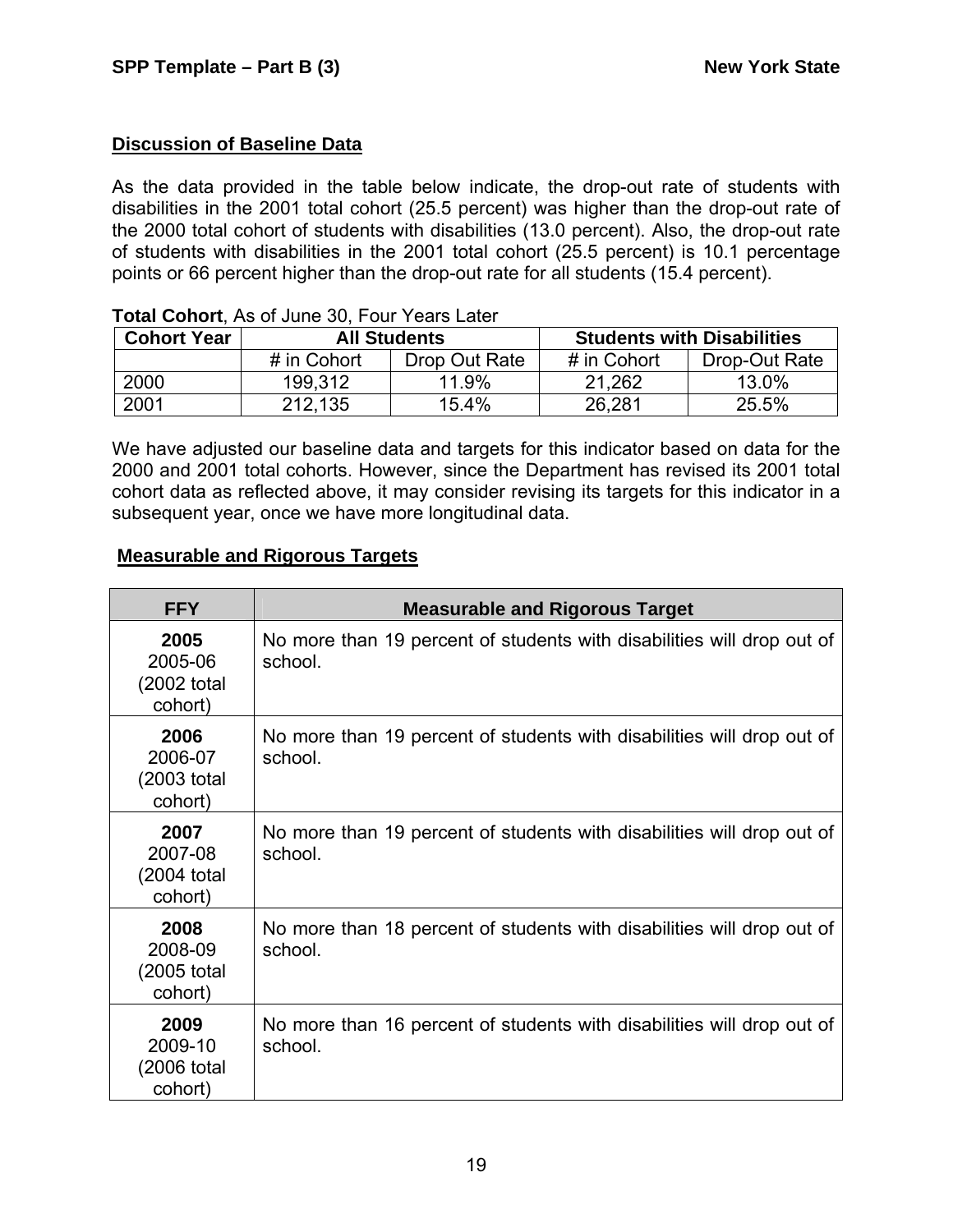| <b>FFY</b>                                 | <b>Measurable and Rigorous Target</b>                                             |
|--------------------------------------------|-----------------------------------------------------------------------------------|
| 2010<br>2010-11<br>(2007 total)<br>cohort) | No more than 15 percent of students with disabilities will drop out of<br>school. |

The targets to reduce the drop out rate in this State are determined to be rigorous in relation to the increasing standards established in this State for students to meet the graduation requirements. We believe the targets in the years 2005-2007 reflect improvement because of the State's expectation that the data will include many more students with disabilities who were previously not accounted for in the State's graduation cohort. The projected improvement beginning in 2008 corresponds to the State's implementation of identified improvement activities, and in particular, the projected increase in the numbers of career and technical education programs developed to address the needs of students with disabilities.

## **Improvement Activities/Timelines/Resources**

The improvement activities identified below are designed to address high risk factors associated with dropouts, including attendance, behavior and academic achievement.

| <b>Activity</b>                                                                       | <b>Timeline</b> | <b>Resources</b>                                                  |
|---------------------------------------------------------------------------------------|-----------------|-------------------------------------------------------------------|
| See indicator # 1 activities.                                                         |                 |                                                                   |
| Beginning in 2006-07:                                                                 | 2006-11         | <b>SEQA Regional Offices</b>                                      |
| School districts with drop-out rates for<br>students with disabilities of at least 20 |                 | 42 SETRC                                                          |
| percent but less than 33 percent were<br>identified as districts "in need of          |                 | <b>TCSs</b>                                                       |
| assistance."                                                                          |                 | For schools also identified under<br>NCLB: 7 RSSC - RSSC includes |
| School districts with drop-out rates of<br>33 percent or higher were identified as    |                 | a full-time special education<br>specialist on staff funded by    |
| "districts in need of intervention."                                                  |                 | <b>IDEA</b> discretionary funds                                   |
| Each school district, as a result of this<br>designation, was required to engage in   |                 |                                                                   |
| one or more of the following activities<br>to improve its graduation rates:           |                 |                                                                   |
| Conduct a focused review                                                              |                 |                                                                   |
| Work with one of the State's funded<br>technical assistance networks                  |                 |                                                                   |
| Use a portion of its IDEA Part B                                                      |                 |                                                                   |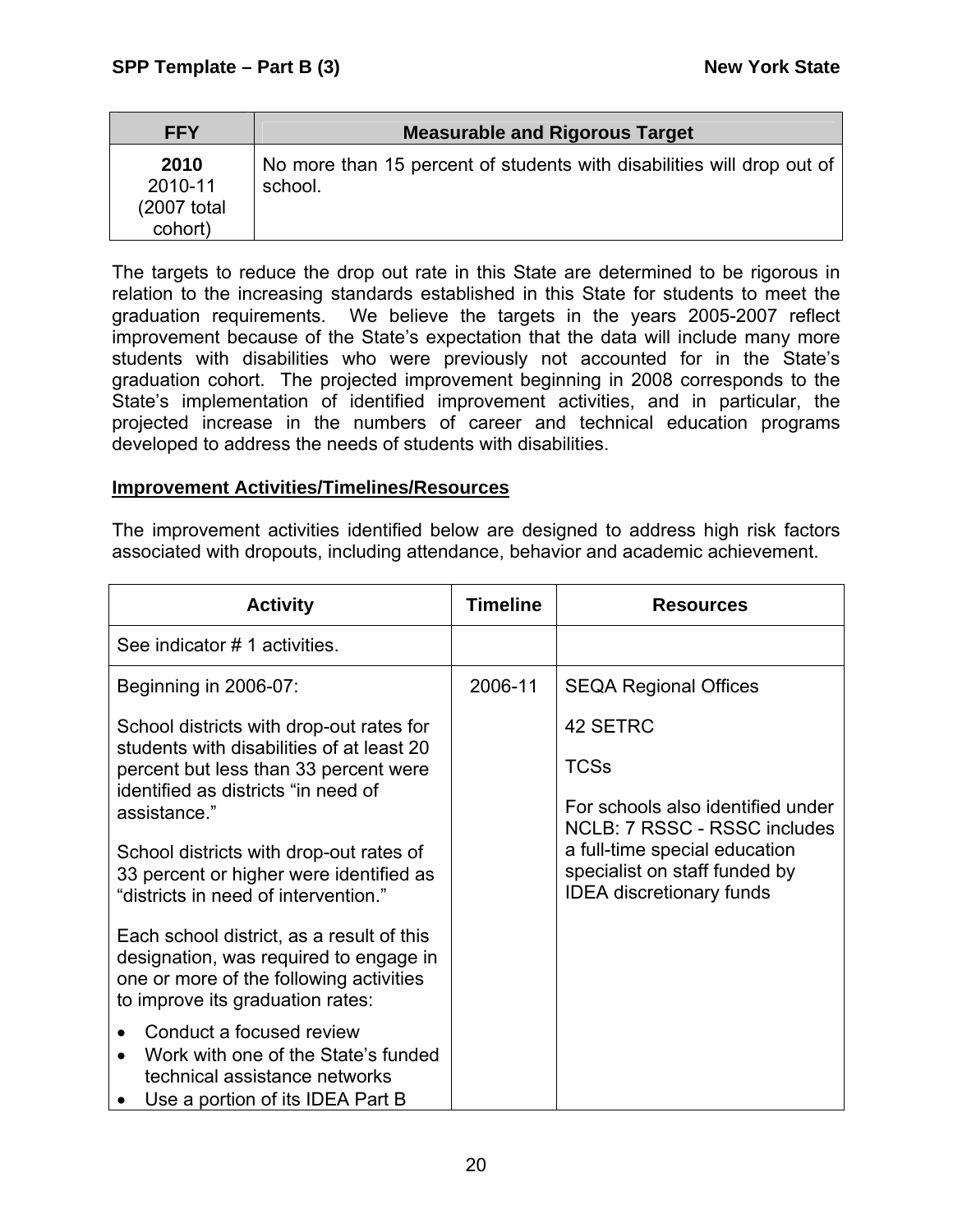| <b>Activity</b>                                                                                                                                                                                                                                                                                                                                                                                                                                                                      | <b>Timeline</b> | <b>Resources</b>                                                                                                                                                                                                                                                                                                                                                                                                                                                                       |
|--------------------------------------------------------------------------------------------------------------------------------------------------------------------------------------------------------------------------------------------------------------------------------------------------------------------------------------------------------------------------------------------------------------------------------------------------------------------------------------|-----------------|----------------------------------------------------------------------------------------------------------------------------------------------------------------------------------------------------------------------------------------------------------------------------------------------------------------------------------------------------------------------------------------------------------------------------------------------------------------------------------------|
| funds to address the area of<br>concern<br>Redirect its fiscal or human<br>resources<br>Conduct a self-review of its policies,<br>$\bullet$<br>procedures and practices<br>Develop improvement plans                                                                                                                                                                                                                                                                                 |                 |                                                                                                                                                                                                                                                                                                                                                                                                                                                                                        |
| <b>Implement Model Transition Programs</b><br>in 60 school districts throughout the<br><b>State</b>                                                                                                                                                                                                                                                                                                                                                                                  | 2007-11         | Competitive contracts with 60<br>school districts in collaboration<br>with VESID Vocational<br><b>Rehabilitation District Offices</b>                                                                                                                                                                                                                                                                                                                                                  |
| Expand opportunities for CTE for<br>students with disabilities.<br>Continue to provide students<br>enrolled in approved school district<br>or BOCES CTE program that<br>successfully complete all<br>requirements the opportunity to<br>earn a technical endorsement to be<br>affixed to the high school diploma.<br>Provide technical assistance on the<br>$\bullet$<br><b>CTE Skills Achievement Profile for</b><br><b>Students with Disabilities Receiving</b><br>an IEP Diploma. | 2005-11         | "High Schools that Work"<br>implemented in four school<br>districts and seven BOCES to<br>integrate academic and<br>technical skills.<br>A CTERC has been established<br>at the Questar III BOCES to<br>increase graduation rates and to<br>support low performing schools.<br>CTERC will provide training and<br>technical assistance in CTE and<br>academic integration.<br>See<br>http://www.emsc.nysed.gov/wor<br>kforce/cteskillsachievementprofil<br>e/home.html.<br><b>TCSs</b> |
| Use products from the National<br><b>Dropout Prevention Center for</b><br><b>Students with Disabilities and</b><br>disseminate to school districts.                                                                                                                                                                                                                                                                                                                                  | 2007-11         | <b>National Dropout Prevention</b><br><b>Center for Students with</b><br><b>Disabilities</b><br>http://www.dropoutprevention.org/                                                                                                                                                                                                                                                                                                                                                      |

In addition to the above activities targeted to address drop out for students with disabilities, the State Education Department addresses drop out for all students through the following activities.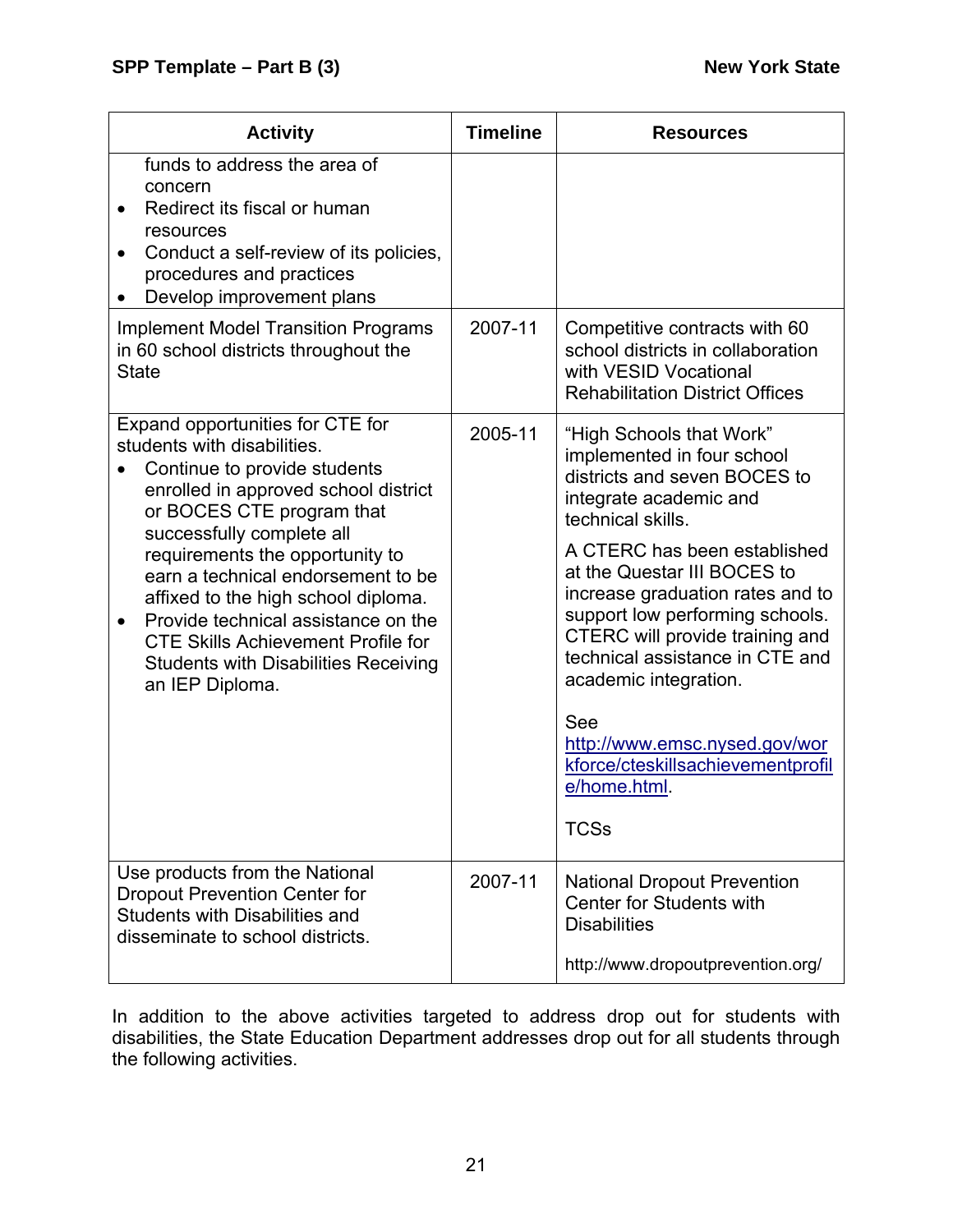| <b>Activity</b>                                                                                                                                                               | Timeline | <b>Resources</b>                                                                                                                    |
|-------------------------------------------------------------------------------------------------------------------------------------------------------------------------------|----------|-------------------------------------------------------------------------------------------------------------------------------------|
| Provide technical assistance and<br>training to middle schools to address<br>factors that influence student dropout<br>behavior in their respective<br>communities.           | 2005-08  | Destination: Graduation - an<br>alliance between SED and the<br><b>National Dropout Prevention</b><br>Center at Clemson University. |
| Require school districts with low<br>attendance rates to set aside a portion<br>of their comprehensive operating aid for<br>attendance improvement and dropout<br>prevention. | 2005-11  | State set aside funding for 2005-<br>06 is posted at:<br>http://www.emsc.nysed.gov/funding<br>/aidp0506.htm                         |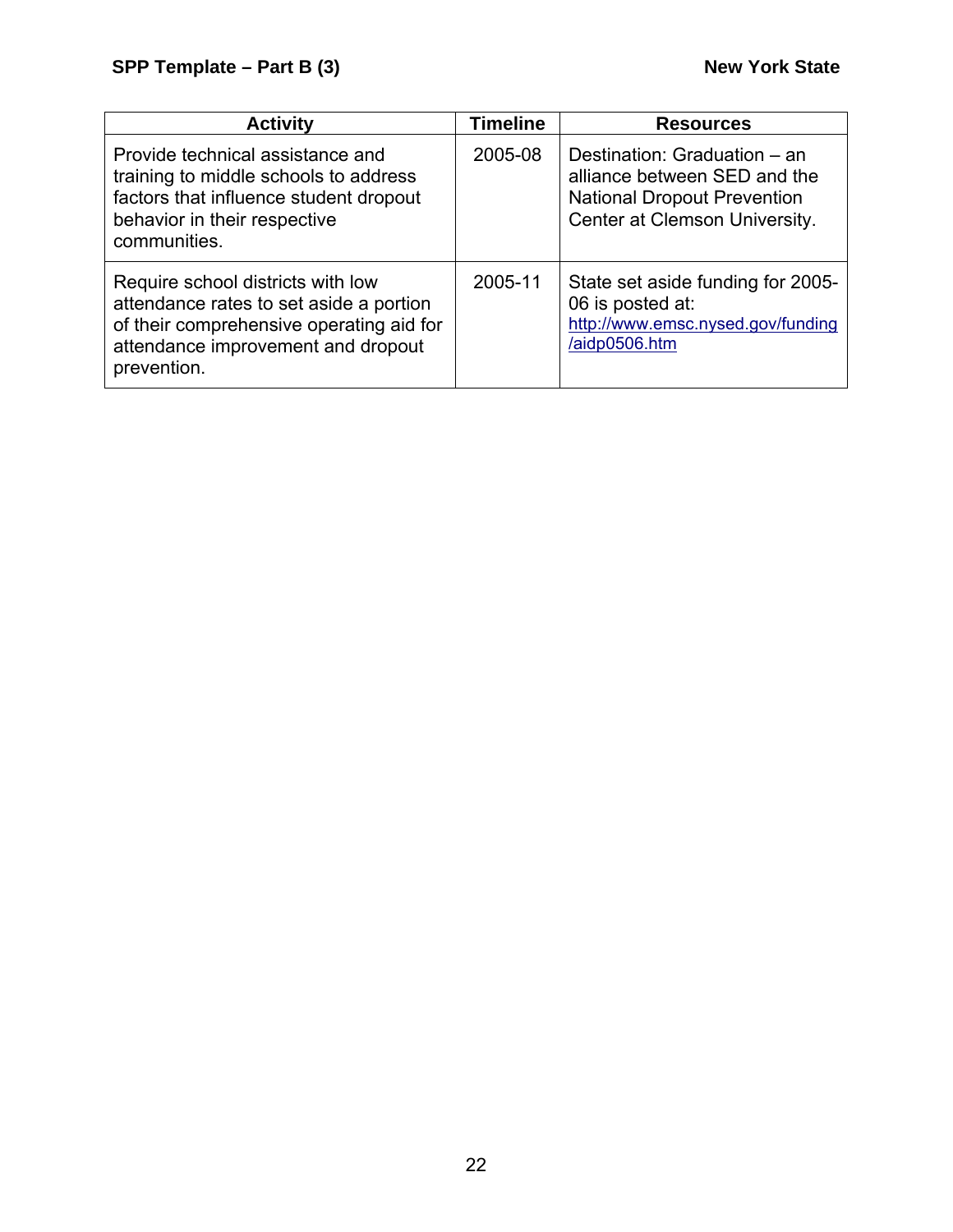## **Part B State Performance Plan (SPP) for 2005-2010**

## **Overview Of The State Performance Plan Development**

See *Overview of the State Performance Plan Development* preceding Indicator #1.

## **Monitoring Priority: FAPE in the LRE**

**Indicator #3:** Participation and performance of children with disabilities on statewide assessments:

- A. Percent of districts meeting the State's Adequate Yearly Progress (AYP) objectives for progress for disability subgroup.
- B. Participation rate for children with IEPs in a regular assessment with no accommodations; regular assessment with accommodations; alternate assessment against grade level standards; alternate assessment against alternate achievement standards.

Proficiency rate for children with IEPs against grade level standards and alternate achievement standards.

(20 U.S.C. 1416 (a)(3)(A))

#### **Measurement:**

A. Percent = # of districts meeting the State's AYP objectives for progress for the disability subgroup (children with IEPs) divided by the total # of districts in the State times 100.

**Note:** For this measure, NYS also computes the percent of districts meeting the State's AYP objectives for progress for the disability subgroup (students with IEPs) divided by the number of districts that were required to make AYP (met the minimum size criteria).

- B. Participation rate =
	- a. # of children with IEPs in assessed grades;
	- b. # of children with IEPs in regular assessment with no accommodations (percent =  $[(b)$  divided by  $(a)]$  times 100);
	- c. # of children with IEPs in regular assessment with accommodations (percent =  $[(c)divided by (a)]$  times 100);
	- d. # of children with IEPs in alternate assessment against grade level achievement standards (percent =  $[(d)$  divided by (a)] times 100); and
	- e. # of children with IEPs in alternate assessment against alternate achievement standards (percent =  $[(e)$  divided by (a)] times 100).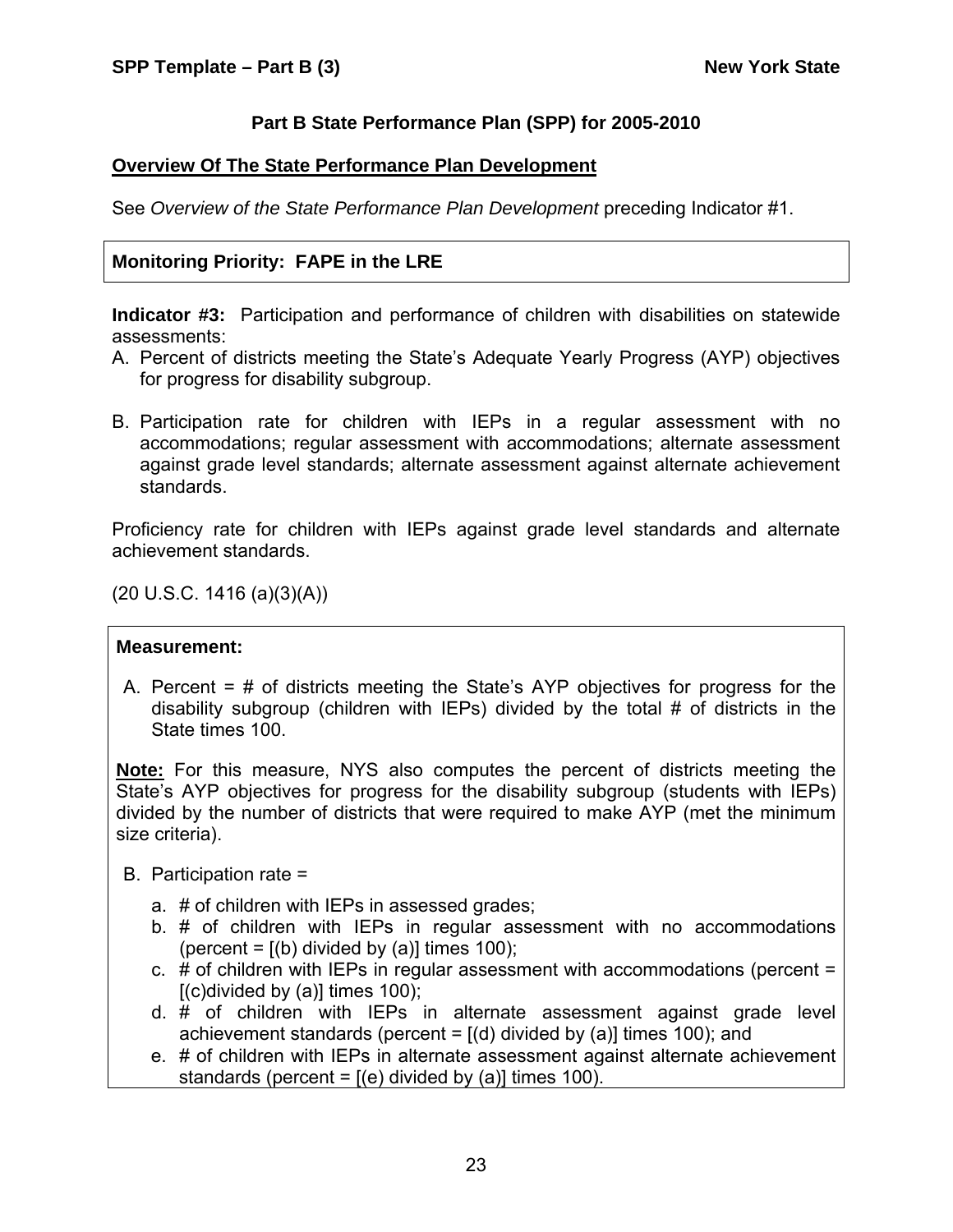Account for any children included in a but not included in b, c, d, or e above.

Overall Percent =  $[(b + c + d + e)$  divided by (a)].

- C. Proficiency rate =
	- a. # of children with IEPs in assessed grades ;
	- b. # of children with IEPs in assessed grades who are proficient or above as measured by the regular assessment with no accommodations (percent =[( b) divided by (a)] times 100);
	- c. # of children with IEPs in assessed grades who are proficient or above as measured by the regular assessment with accommodations (percent  $=$   $(2)$ ) divided by (a)] times 100);
	- d. # of children with IEPs in assessed grades who are proficient or above as measured by the alternate assessment against grade level achievement standards (percent =  $[(d)$  divided by (a)] times 100); and
	- e. # of children with IEPs in assessed grades who are proficient or above as measured against alternate achievement standards (percent  $=$   $[$ (e) divided by (a)] times 100).

Account for any children included in a but not included in b, c, d, or e above.

Overall Percent =  $[(b+c+d+e)$  divided by (a)].

## **Note:**

- NYS is not using data reported under section 618 in OSEP Table 6 for this indicator because Table 6 data are not consistent with how NYS calculates participation, proficiency and AYP under NCLB. Since school, district and State report cards contain data that are calculated to determine accountability under NCLB, the same data that are used in the State report card are presented in this SPP.
- One of the reasons that NYS is not using section 618 data from Table 6 in this SPP is that in Table 6 there is no differentiation between the enrollment of students in each grade that is used as the basis for computing the participation rate and the proficiency rate. In NYS, there is a difference. The participation rate is computed based on total enrollment of students in grade or for high school it is computed based on the enrollment of "seniors". However, the proficiency rate is based on the enrollment of "continuously enrolled" students in grade or for high school, on the number of students in the accountability cohort.
- Another reason for not using section 618 data is that for measures of proficiency, NYS uses a Performance Index (PI) for each grade and assessment, which consists of the percent of continuously enrolled tested students at "basic proficiency" (Level 2 and above) plus the percent of such students "at or above proficiency" (Levels 3-4). For the 2004-05 school year, NYS had six performance indices (grade 4 ELA, grade 4 math, grade 8 ELA, grade 8 math, high school ELA, and high school math). Beginning with the 2005-06 school year, New York State has four indices (grades 3-8 ELA, grades 3-8 math, high school ELA and high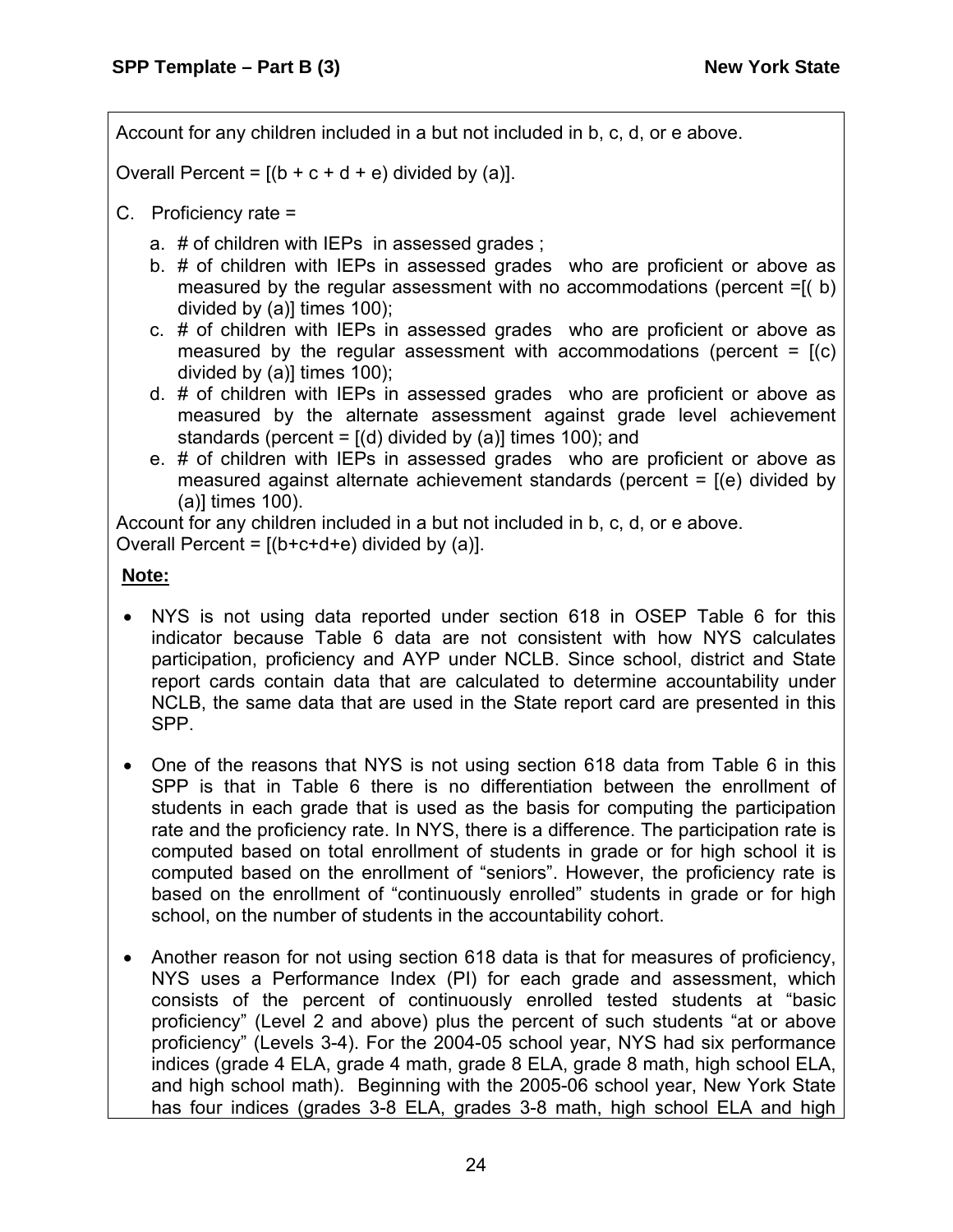school math).

- NYS is not able to provide data disaggregated for students with disabilities who received testing accommodations and those who did not. We expect to be able to report this disaggregation once the SIRS is fully implemented.
- NYS does not currently administer an "alternate assessment against grade level standards" as described in d of the measurement of participation and proficiency. NYS administers alternate assessments against alternate achievement standards aligned to grade level content.

## **Overview of Issue/Description of System or Process**

NYS' accountability system for all students that is approved by USED under NCLB is characterized as follows:

- The accountability system applies to all public school districts (including Special Act School Districts) and public schools (including charter schools) and includes all students educated in these institutions or students placed in out-of-district placements by school districts.
- Schools must make AYP in ELA and mathematics at the elementary, middle and secondary levels; in science at the elementary and middle levels; and in graduation rate at the secondary level.
- Districts and schools are responsible for AYP of students in the following accountability groups, assuming sufficient enrollment in the group:
	- o all students,
	- o students with disabilities,
	- o limited English proficient students,
	- o economically disadvantaged students,
	- o American Indian students,
	- o Asian students,
	- o Black students,
	- o Hispanic students, and
	- o White students.
- The failure of one group to make AYP in ELA or mathematics means that the district or school does not make AYP in that subject.
- Districts and schools must meet two requirements to make AYP in ELA and mathematics:
	- o the school district must test 95 percent of students in each accountability group with 40 or more students; *and*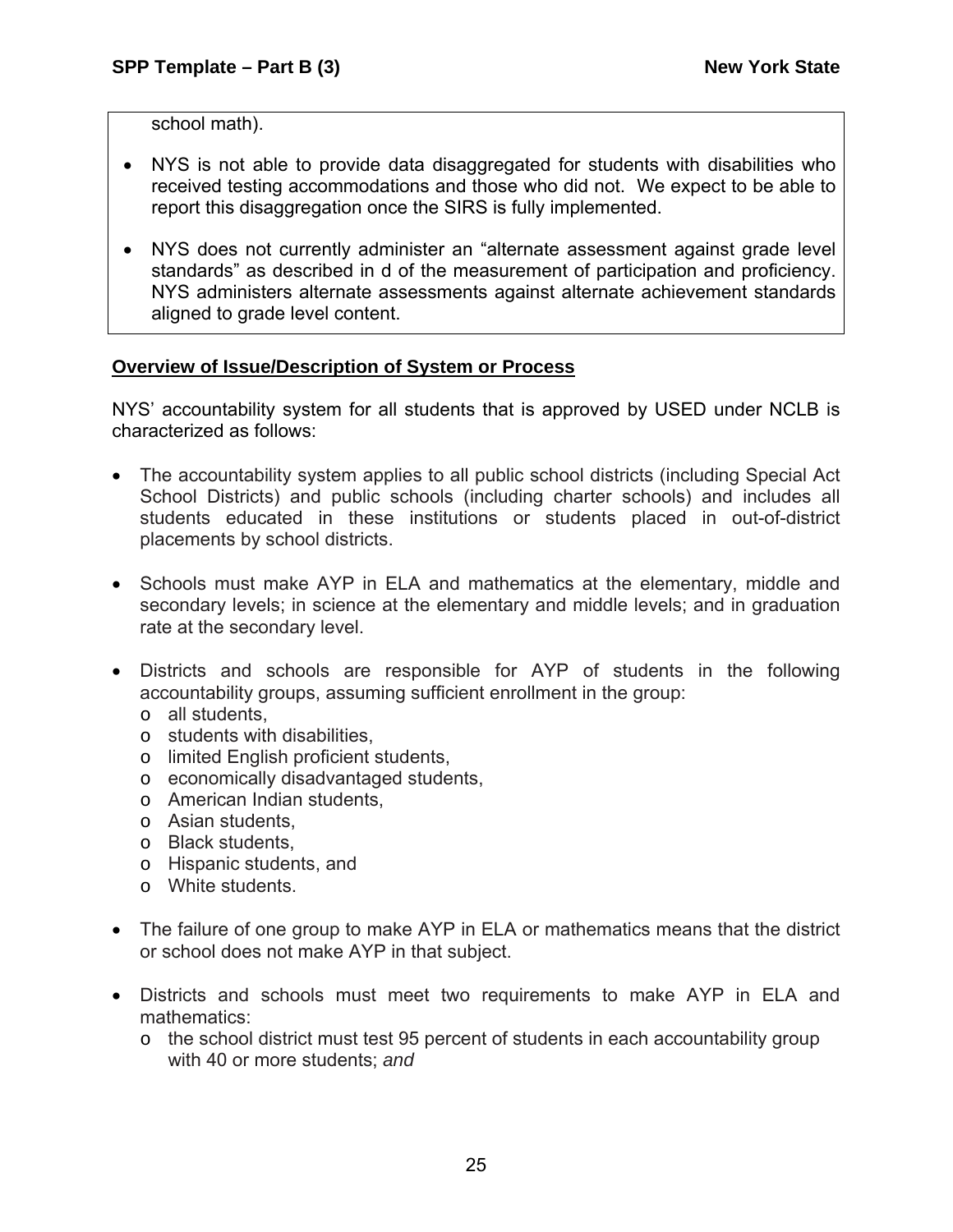- $\circ$  the performance of each group with 30 or more continuously enrolled students must meet or exceed its Effective Annual Measurable Objective (Effective AMO) or the group must make "safe harbor."
- To make AYP in science, only the "all students" group is required to meet the performance requirement; there is no participation requirement.
- To make AYP on graduation rate, the "all students" group must achieve a graduation rate of at least 55 percent or improve by one percentage point over its previous year's performance.
- Assessment performance is defined at four levels:
	- $\circ$  Level 1 = Basic
	- $\circ$  Level 2 = Basic Proficiency
	- $\circ$  Level 3 = Proficient
	- $\circ$  Level 4 = Advanced Proficiency
- A PI is a value from 0 to 200 that is assigned to an accountability group, indicating how that group performed on a required State test (or approved alternative) in ELA, mathematics, or science. PIs are determined using the following equations:
	- $\circ$  For elementary and middle level assessments, the PI =  $\circ$  [(number of continuously enrolled tested students scoring at Levels 2, 3, and 4 + the number scoring at Levels 3 and 4)  $\div$  number of continuously enrolled tested students] X 100. Beginning with assessments administered during the 2005-06 school year, NYS has a single PI for grades 3-8 in English and another in math.
	- $\circ$  For high school assessments, the PI = [(number of cohort members scoring at Levels 2, 3, and  $4 +$  the number scoring at Levels 3 and  $4) \div$  number of cohort members] X 100
- The State has established Annual Measurable Objectives (AMOs) for ELA and mathematics at each grade level. The AMOs increase annually, until reaching the goal of 100 percent student proficiency in 2013–14. In 2005-06, the AMOs were revised to reflect performance in the combined grades 3-8 ELA and math.
- Recognizing that the annual performance data for relatively small groups of students are not statistically reliable, the State has established Effective AMOs based on the number of students in a measured group. The Effective AMO is the lowest PI that an accountability group of a given size can achieve in a subject for the group's PI not to be considered significantly different from the AMO. If an accountability group achieves its Effective AMO, it is considered to have made AYP, as long as the participation requirement, if applicable, has been met.
- The State has established standards on the third indicators, elementary- and middlelevel science and high school graduation rate, that districts and schools must meet to make AYP.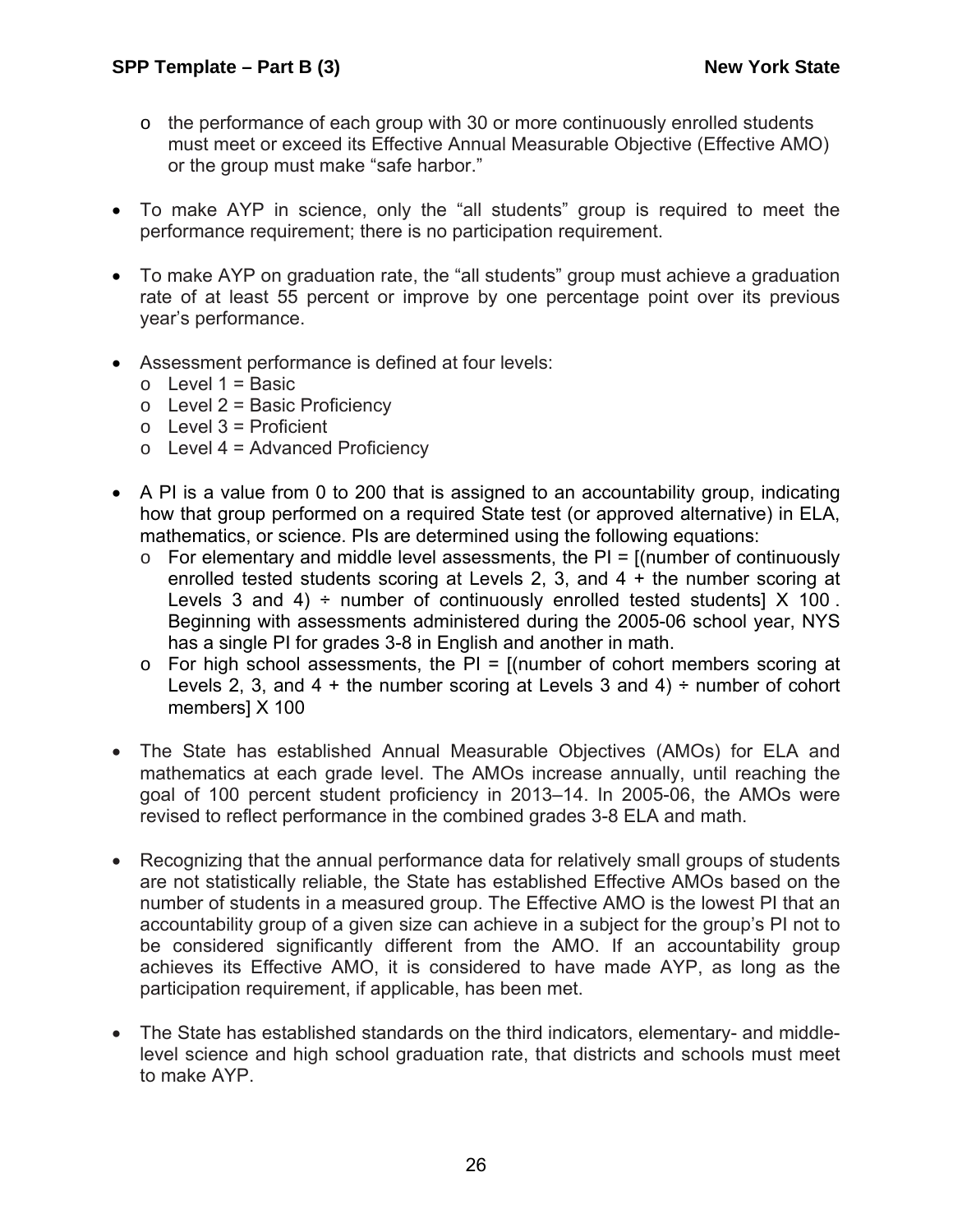• An accountability group whose performance in ELA and mathematics does not equal or exceed its Effective AMO in a subject can make "safe harbor" if its performance improves by a specified amount over its previous year's performance and if its performance on the third indicator equals or exceeds the State standard or improves by 1.0 percentage point on graduation rate and one point on science over the previous year.

The following table identifies the State's AMOs through the 2004-05 school year:

| <b>School</b> | <b>Elementary Level</b> |      |            | <b>Middle Level</b> | <b>Secondary Level</b> |      |
|---------------|-------------------------|------|------------|---------------------|------------------------|------|
| Year          | ELA                     | Math | <b>ELA</b> | Math                | ELA                    | Math |
| 2003-04       | 123                     | 136  | 107        | 81                  | 142                    | 132  |
| 2004-05       | 131                     | 142  | 116        | 93                  | 148                    | 139  |

The following table identifies the State's AMOs for grades 3-8 ELA and grades 3-8 math for the 2005-06 year and from 2005-06 through 2013-14 for high school ELA and math.

| <b>School</b> |            | Grades 3-8 | <b>Secondary Level</b> |      |
|---------------|------------|------------|------------------------|------|
| Year          | <b>ELA</b> | Math       | <b>ELA</b>             | Math |
| 2005-06       | 122        | 86         | 154                    | 146  |
| 2006-07       | 122        | 86         | 159                    | 152  |
| 2007-08       | 133        | 102        | 165                    | 159  |
| 2008-09       | Pending    | Pending    | 171                    | 166  |
| 2009-10       | Pending    | Pending    | 177                    | 173  |
| 2010-11       | Pending    | Pending    | 183                    | 180  |
| 2011-12       | Pending    | Pending    | 188                    | 186  |
| 2012-13       | Pending    | Pending    | 194                    | 193  |
| 2013-14       | Pending    | Pending    | 200                    | 200  |

The following sources provide additional detailed information about NYS's Accountability system for all students, including students with disabilities, which is approved under NCLB:

- <http://www.ed.gov/admins/lead/account/stateplans03/index.html>
- [http://www.emsc.nysed.gov/irts/655report/2004/Volume1/combined\\_report.pdf](http://www.emsc.nysed.gov/irts/655report/2004/Volume1/combined_report.pdf) pages 12-25)
- [http://www.emsc.nysed.gov/irts/accountability/school-and-district-accountability](http://www.emsc.nysed.gov/irts/accountability/school-and-district-accountability-rules-april-2005.ppt)[rules-april-2005.ppt](http://www.emsc.nysed.gov/irts/accountability/school-and-district-accountability-rules-april-2005.ppt)
- [http://www.emsc.nysed.gov/irts/accountability/accountability-rules\\_files/flexibility](http://www.emsc.nysed.gov/irts/accountability/accountability-rules_files/flexibility-ayp-swd.ppt)[ayp-swd.ppt](http://www.emsc.nysed.gov/irts/accountability/accountability-rules_files/flexibility-ayp-swd.ppt)
- <http://www.emsc.nysed.gov/irts/leap/2005-06/05-leap-manual.pdf> (Definitions of many of the terms used in this document are provided in this manual, e.g., AYP, Safe-Harbor Target, Annual Measurable Objective (AMO), Performance Index, Alternate Assessment, etc.)
- <http://www.emsc.nysed.gov/irts/STEP/home.shtml> 2004-05 STEP Manual. (Definitions of many of the terms used in this document are provided in this manual, e.g., AYP, Safe-Harbor Target, AMO, Performance Index, Alternate Assessment).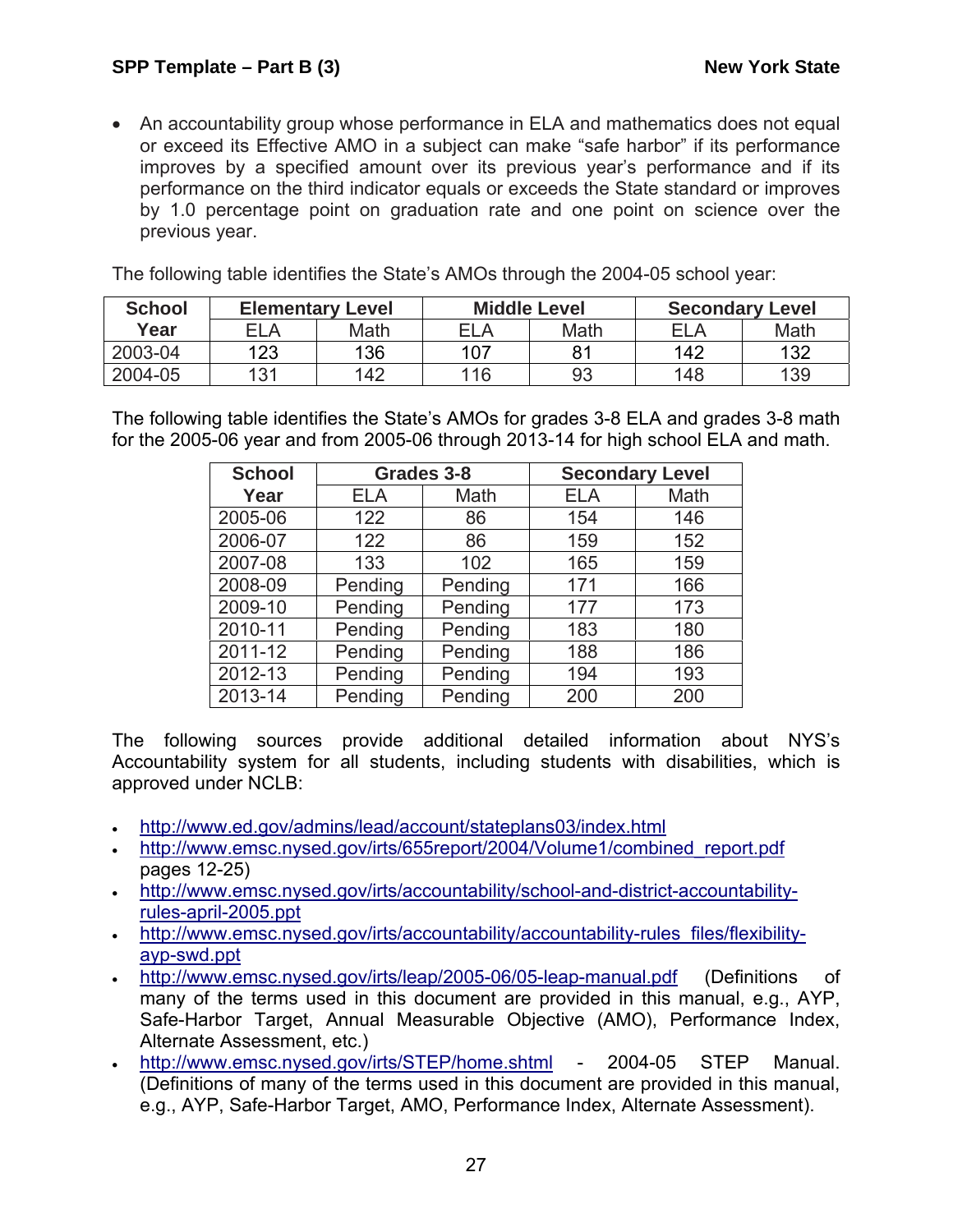## **SPP Template – Part B (3) New York State**

• <http://www.emsc.nysed.gov/irts/SIRS/home.shtml> - 2005-06 Repository Reporting System Reporting User Manual. This is the new reporting system for reporting student information beginning in 2005-06. This system replaces the LEAP and STEP reporting systems.

#### **Baseline Data for FFY 2004 (School Year 2004-05)**

#### AYP Measure

**In 2004-05,** 48.3 percent of 290 school districts that were required to make AYP made AYP for the subgroup of students with disabilities in all the subjects in which they were required to. NYS has established a minimum enrollment of 40 students for participation and 30 for performance.

- 69.9 percent of 216 school districts that were required to make AYP in grade 4 ELA made AYP.
- 93.4 percent of 213 school districts that were required to make AYP in grade 4 math made AYP.
- 68.6 percent of 258 school districts that were required to make AYP in grade 8 ELA made AYP.
- 63.4 percent of 254 school districts that were required to make AYP in grade 8 math made AYP.
- 48.7 percent of 189 school districts that were required to make AYP in high school ELA made AYP.
- 52.4 percent of 189 school districts that were required to make AYP in high school math made AYP.

#### Participation Rate in State Assessments

As shown in the table below, in the 2004-05 school year, the participation rates of students with disabilities in State assessments were 95 percent or higher in elementary and middle school ELA and math assessments. However, at the high school level, 89 percent of the seniors with disabilities participated in a high school English assessment and 90 percent in a high school mathematics assessment.

|                   | <b>Enrollment</b><br>οf<br><b>Students</b><br>with | Regular<br><b>Assessment, With</b><br>or Without | <b>Alternate</b><br><b>Assessment-</b><br><b>Alternate</b><br><b>Achievement</b> | <b>Participation</b><br>Rate in<br>2004-05 | Absent or<br><b>Administrative</b> |
|-------------------|----------------------------------------------------|--------------------------------------------------|----------------------------------------------------------------------------------|--------------------------------------------|------------------------------------|
| <b>Assessment</b> | <b>Disabilities</b>                                | Accommodations*                                  | <b>Standards</b>                                                                 | <b>School Year</b>                         | Error                              |
| Grade 4           | 30,927                                             | 28,036                                           | 1,803                                                                            | 96%                                        | 1,088                              |
| <b>ELA</b>        |                                                    |                                                  |                                                                                  |                                            |                                    |
| Grade 4           | 30,534                                             | 28,000                                           | 1,753                                                                            | 97%                                        | 781                                |
| <b>Math</b>       |                                                    |                                                  |                                                                                  |                                            |                                    |
| Grade 8           | 35,572                                             | 32,065                                           | 1,822                                                                            | 95%                                        | 1,685                              |
| <b>ELA</b>        |                                                    |                                                  |                                                                                  |                                            |                                    |
| Grade 8           | 35,172                                             | 31,520                                           | 1,793                                                                            | 95%                                        | 1,859                              |
| <b>Math</b>       |                                                    |                                                  |                                                                                  |                                            |                                    |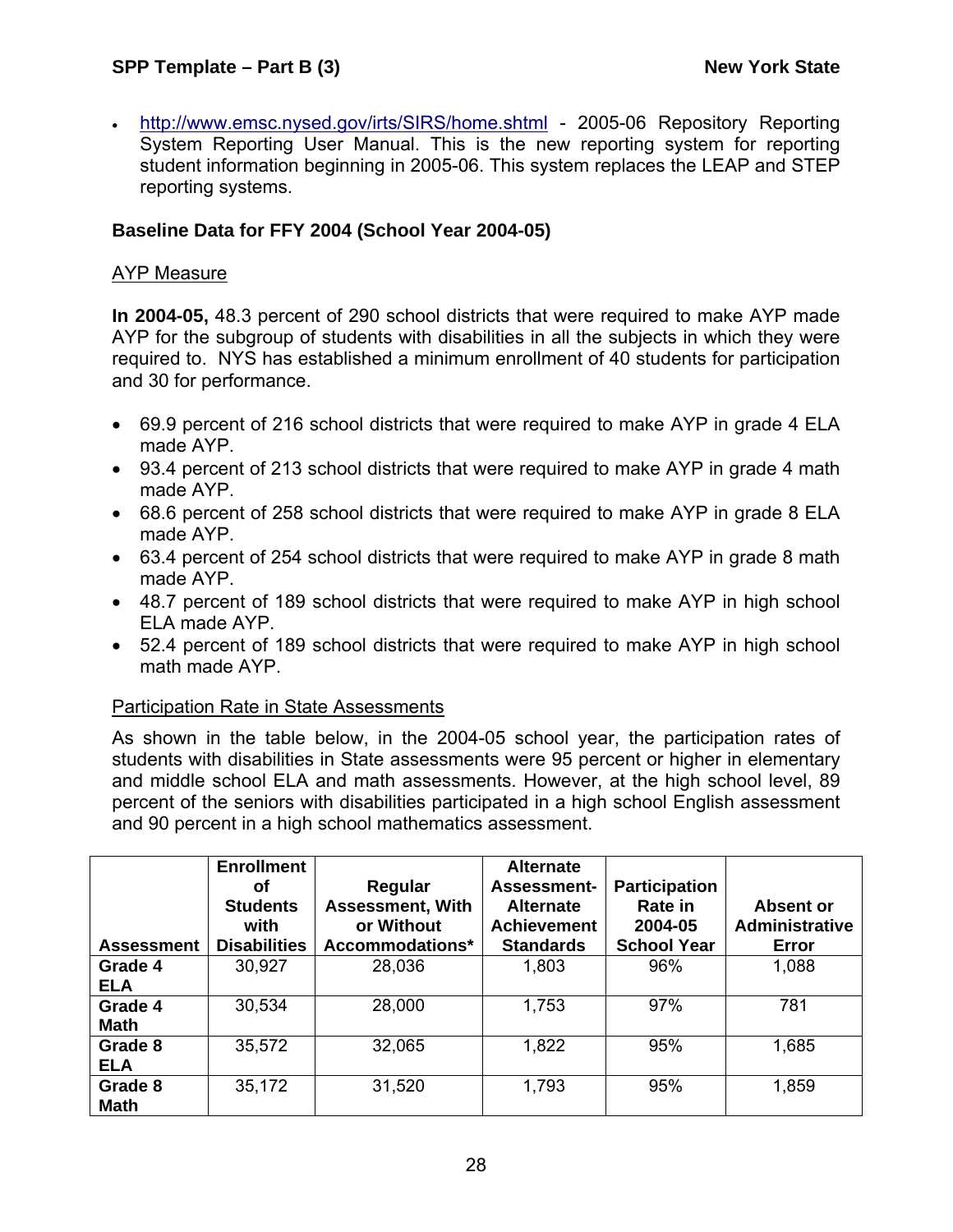| <b>Assessment</b>                                           | <b>Enrollment</b><br>Οf<br><b>Students</b><br>with<br><b>Disabilities</b> | Regular<br><b>Assessment, With</b><br>or Without<br>Accommodations* | <b>Alternate</b><br><b>Assessment-</b><br><b>Alternate</b><br><b>Achievement</b><br><b>Standards</b> | <b>Participation</b><br><b>Rate in</b><br>2004-05<br><b>School Year</b> | Absent or<br><b>Administrative</b><br>Error |
|-------------------------------------------------------------|---------------------------------------------------------------------------|---------------------------------------------------------------------|------------------------------------------------------------------------------------------------------|-------------------------------------------------------------------------|---------------------------------------------|
| <b>HS English-</b><br>Seniors in<br>2004-05                 | 16,686                                                                    | 14,851                                                              | 0                                                                                                    | 89.0%                                                                   | 0                                           |
| <b>High School</b><br>Math-<br><b>Seniors in</b><br>2004-05 | 16,686                                                                    | 15,017                                                              | 0                                                                                                    | 90%                                                                     | 0                                           |

**\*** The data in the above table are from USDOE Table 6 containing 2004-05 school year data. NYS will provide disaggregated data for students with disabilities who took the regular assessment with and without testing accommodations when SIRS includes all State assessment data.

#### Proficiency Rate

• As shown in the table below, in 2004-05, the students with disabilities accountability group achieved the effective AMO score on the grade 4 mathematics assessment, but did not achieve a PI score sufficient to make safe harbor for any of the other grade 4, grade 8 or secondary level State assessments.

|                                      | 2004-05 Performance                                                                                                                                                                                         |               | 2004-05 Standard |                        |                                                  | 2005-06                                                       |                        |
|--------------------------------------|-------------------------------------------------------------------------------------------------------------------------------------------------------------------------------------------------------------|---------------|------------------|------------------------|--------------------------------------------------|---------------------------------------------------------------|------------------------|
| Assess-                              | <b>Continuously</b><br><b>Enrolled</b><br><b>Students with</b><br><b>Disabilities in</b><br><b>Elementary and</b><br><b>Middle Schools</b><br>and 2000-01<br><b>Accountability</b><br><b>Cohort in High</b> |               | <b>Effective</b> | Safe-<br><b>Harbor</b> | <b>Met Third</b><br><b>Indicator</b><br>for Safe | <b>Students</b><br>with<br><b>Disabilities</b><br>Made AYP in | Safe-<br><b>Harbor</b> |
| ment                                 | School (HS)                                                                                                                                                                                                 | <b>NYS PI</b> | <b>AMO</b>       | <b>Target</b>          | <b>Harbor</b>                                    | 2004-05                                                       | Target                 |
| Grade 4<br><b>ELA</b>                | 29,028                                                                                                                                                                                                      | 102           | 130              | 107                    | Yes                                              | No                                                            | <b>NA</b>              |
| Grade 4<br><b>Math</b>               | 28,754                                                                                                                                                                                                      | 141           | 141              | <b>NA</b>              | <b>NA</b>                                        | Yes                                                           | <b>NA</b>              |
| Grade 8<br><b>ELA</b>                | 33,006                                                                                                                                                                                                      | 85            | 115              | 92                     | Yes                                              | <b>No</b>                                                     | <b>NA</b>              |
| Grade 8<br><b>Math</b>               | 32,041                                                                                                                                                                                                      | 82            | 92               | 91                     | <b>Yes</b>                                       | No                                                            | <b>NA</b>              |
| HS Eng.<br>2001<br>cohort            | 19,140                                                                                                                                                                                                      | 104           | 147              | 109                    | <b>No</b>                                        | No                                                            | 114                    |
| <b>HS</b><br>Math-<br>2001<br>cohort | 19,140                                                                                                                                                                                                      | 108           | 138              | 107                    | <b>No</b>                                        | <b>No</b>                                                     | 117                    |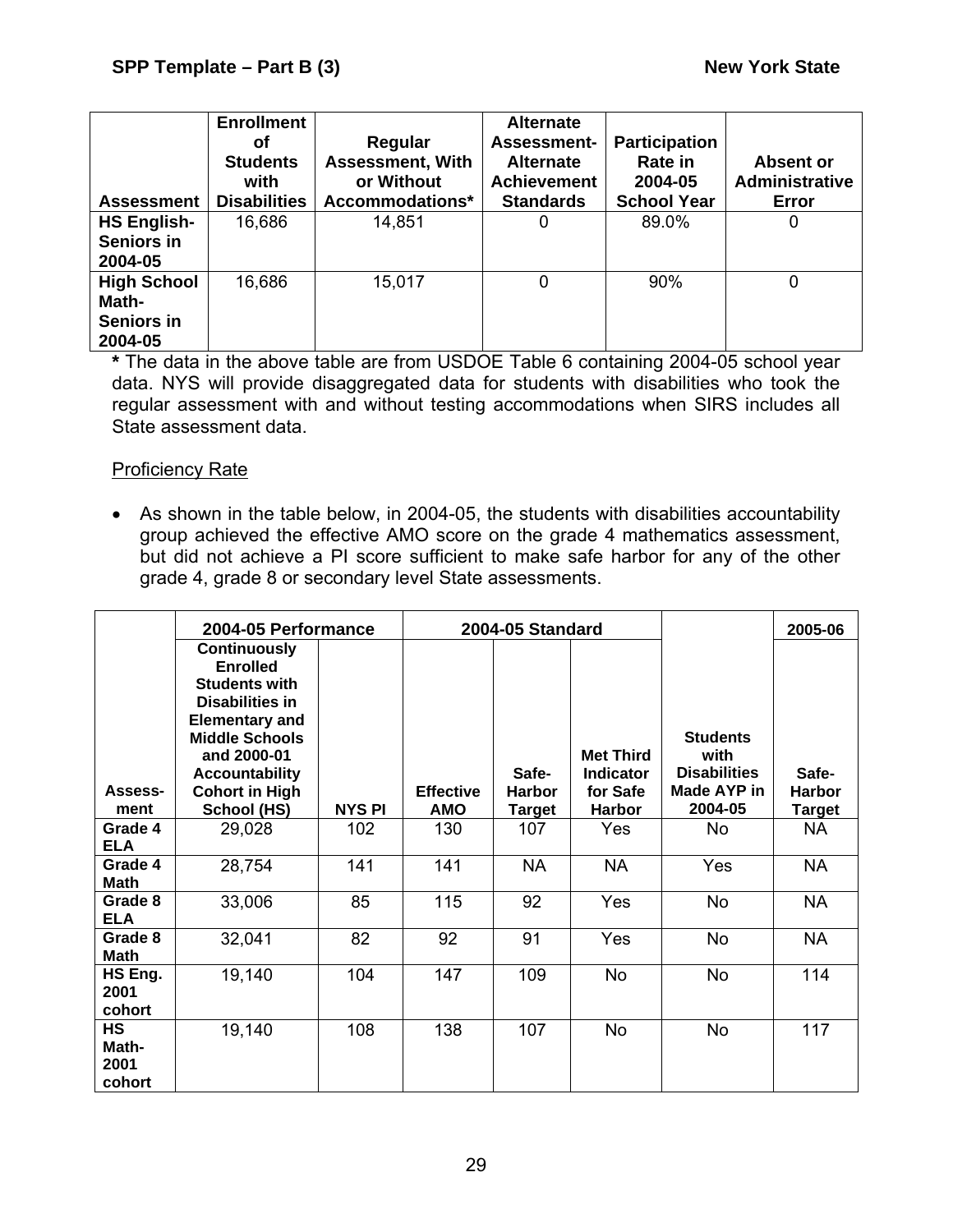## **Discussion of Baseline Data**

#### **Adequate Yearly Progress:**

- In 2004-05, 48.3 percent of 290 school districts made AYP for the students with disabilities subgroup in all the subjects in which they were required to. This is significant improvement compared to 25.1 percent of 299 school districts in 2003-04. NYS has established a minimum enrollment of 40 students for participation and 30 for performance.
- The majority of school districts were not required to make AYP for the students with disabilities accountability subgroup because they did not have a minimum enrollment of 30 students with disabilities. In 2004-05:
	- o 69.9 percent of 216 school districts made AYP in grade 4 ELA;
	- o 93.4 percent of 213 school districts made AYP in grade 4 math;
	- o 68.6 percent of 258 school districts made AYP in grade 8 ELA;
	- o 63.4 percent of 254 school districts made AYP in grade 8 math;
	- $\circ$  48.7 percent of 189 school districts made AYP in high school ELA; and
	- o 52.4 percent of 189 school districts made AYP in high school math.
- Beginning in the 2005-06 school year, many more school districts will be required to make AYP for the students with disabilities subgroup since they will have the minimum numbers of students with disabilities enrolled in grades 3-8 combined. NYS will have AYP calculations in grades 3-8 combined for ELA, grades 3-8 combined for math, high school ELA and in high school math.

#### **Participation:**

• As shown in the table above under the participation heading, in the 2004-05 school year, the participation rates of students with disabilities in State assessments were 95 percent or higher in elementary and middle school ELA and math assessments. However, at the high school level, 89 percent of the seniors with disabilities participated in a high school English assessment and 90 percent in a high school mathematics assessment. The participation rates in 2004-05 were better compared to rates in the 2003-04 school year.

## **Proficiency:**

- As shown in the table above under the proficiency heading, the students with disabilities accountability group achieved a Performance Index of:
	- o 102 on the Grade 4 ELA examination, five points short of the required safeharbor target of 107 and twenty-eight points short of the 2004-05 effective AMO for all students of 130.
	- o 141 on the Grade 4 mathematics examination, which was the effective AMO in 2004-05 for all students.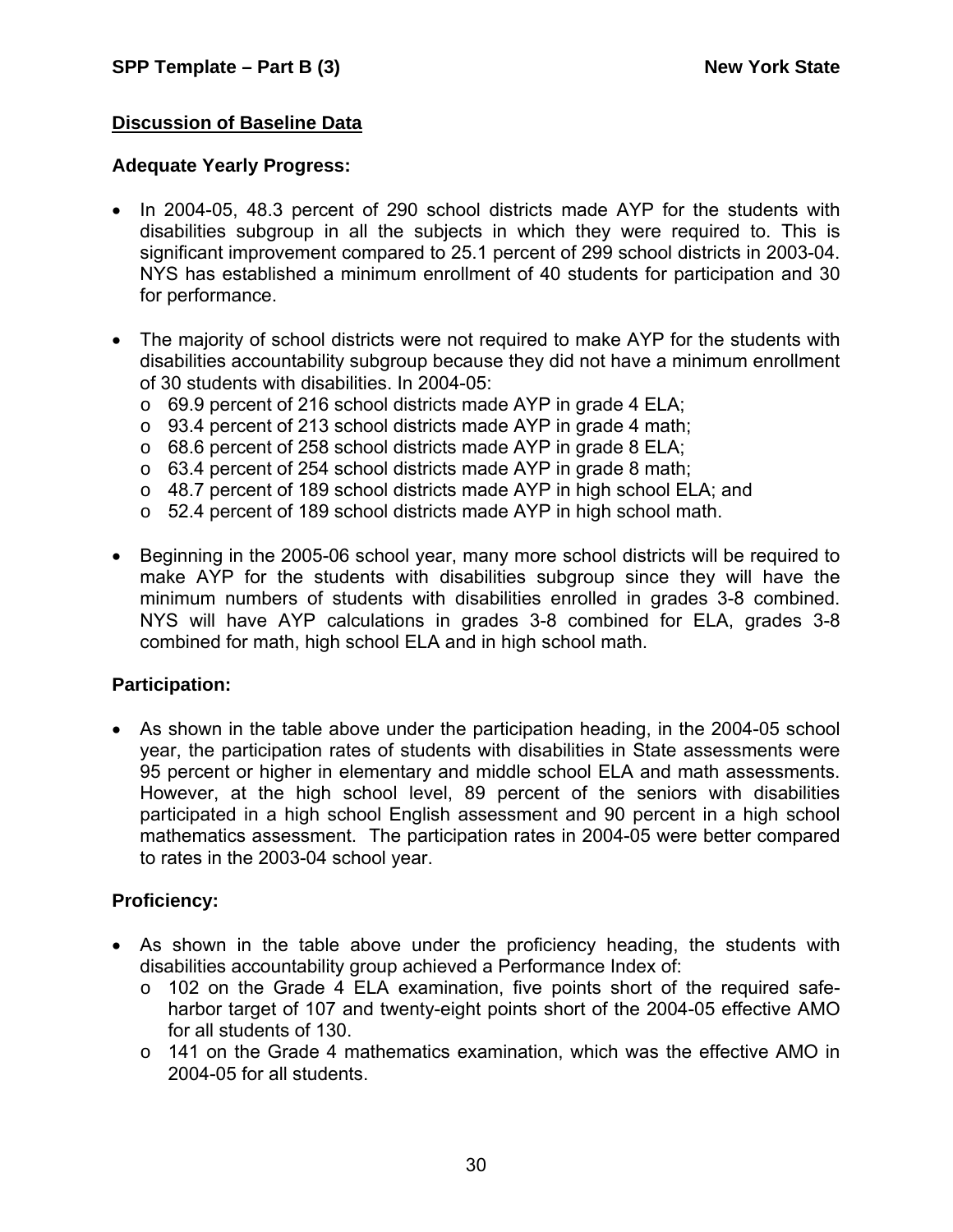- o 85 on the Grade 8 ELA examination, seven points short of the required safeharbor target of 92 and thirty points short of the 2004-05 effective AMO for all students of 115.
- $\circ$  82 on the Grade 8 mathematics examination, nine points short of the required safe-harbor target of 91 and ten points short of the 2004-05 effective AMO for all students of 92.
- $\circ$  104 on the high school English examination, five points short of the required safe-harbor target of 109 and 43 points short of 2004-05 effective AMO for all students of 147.
- $\circ$  108 on the high school mathematics examination, one point above the required safe-harbor target of 107 and 30 points short of 2004-05 effective AMO for all students of 138. The group did not make AYP because the group did not meet the third indicator for safe harbor, which is a graduation rate of at least 55 percent or a one-percentage point increase in the graduation rate compared to the previous year.

\* NYS is not able to provide data disaggregated for students with disabilities who received testing accommodations and those who did not. We expect to be able to report this disaggregated data once SIRS includes all State assessment data.

NYS will implement State testing in ELA and mathematics in grades 3-8 during the 2005-06 school year. The State plans to develop two new State PI to replace the four indices that currently exist for elementary and middle level assessments; one new index is planned for grades 3-8 ELA and the other for grades 3-8 mathematics. Creation of the two new indices will require the State to establish new AMOs and safe-harbor targets for school buildings and school districts.

#### **Measurable and Rigorous Targets**

The targets established for the three measures relating to the participation and performance of students with disabilities on statewide assessments use the same data that are used for accountability as described in the State's approved plan under NCLB.

| <b>School</b><br>Year | <b>Measurable and Rigorous Target</b>                                                                                                                                                                                       |  |  |
|-----------------------|-----------------------------------------------------------------------------------------------------------------------------------------------------------------------------------------------------------------------------|--|--|
| 2005<br>(2005-06)     | AYP: 55.9 percent of school districts that are required to make AYP for<br>the students with disabilities subgroup will make AYP in grades 3-8 ELA,<br>grades 3-8 math, high school ELA and high school math.               |  |  |
|                       | Participation: 95 percent in grades 3-8 and high school in ELA and<br>math.                                                                                                                                                 |  |  |
|                       | <b>Performance:</b> The State's average performance on the performance<br>indices (PI) which represent the percent of students with disabilities<br>performing at Level 2 (basic proficiency) and above plus the percent of |  |  |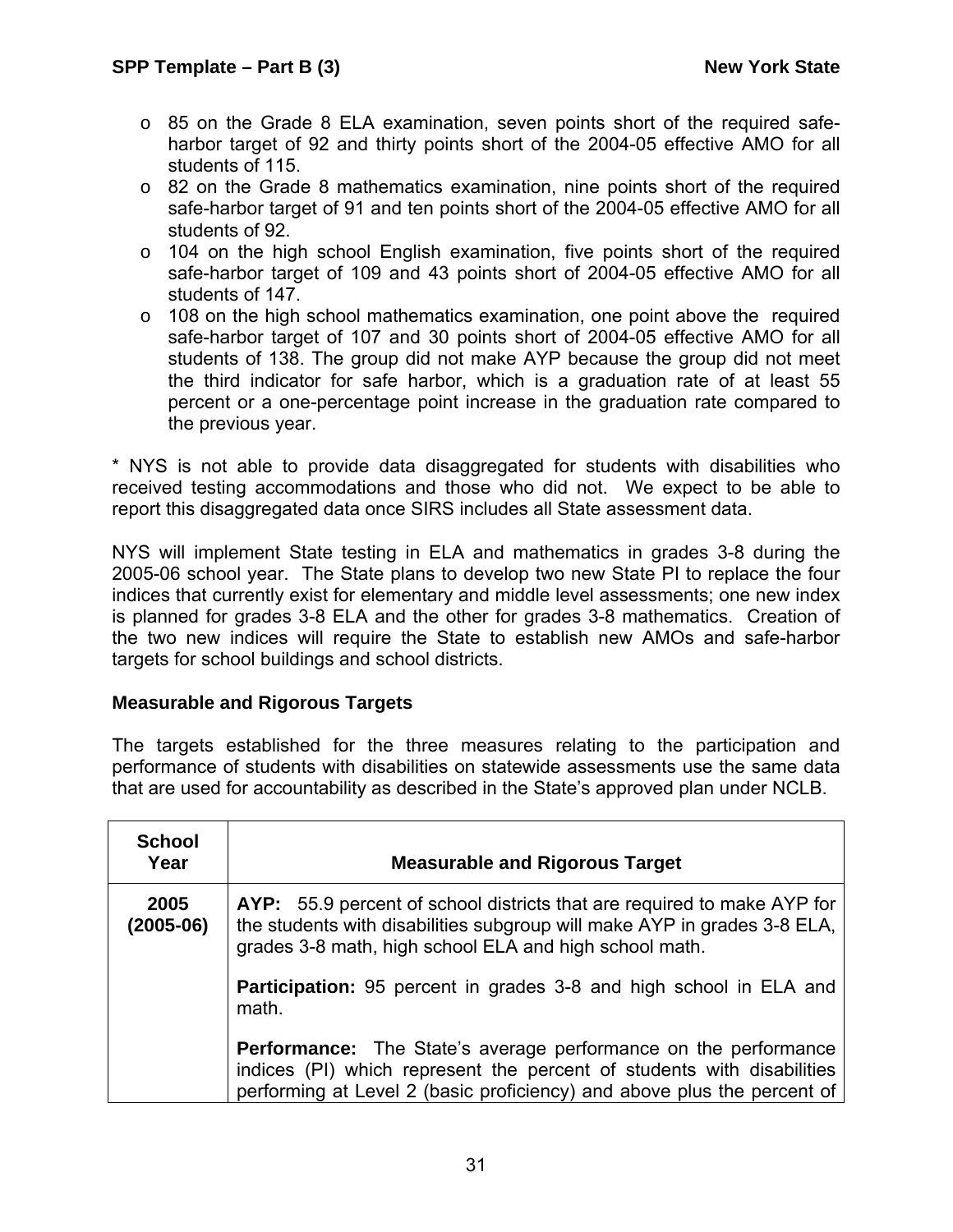| <b>School</b><br>Year | <b>Measurable and Rigorous Target</b>                                                                                                                                                                                                                                                                                                                                                                                         |
|-----------------------|-------------------------------------------------------------------------------------------------------------------------------------------------------------------------------------------------------------------------------------------------------------------------------------------------------------------------------------------------------------------------------------------------------------------------------|
|                       | students with disabilities performing at Level 3 (proficiency) and above<br>will be as follows:                                                                                                                                                                                                                                                                                                                               |
|                       | Grades 3-8 ELA: 91<br>Grades 3-8 Math: 100<br>High School ELA: 114<br>High School Math: 124                                                                                                                                                                                                                                                                                                                                   |
| 2006<br>$(2006 - 07)$ | AYP: 57 percent of school districts that are required to make AYP for<br>the students with disabilities subgroup will make AYP in grades 3-8 ELA,<br>grades 3-8 math, high school ELA and high school math.                                                                                                                                                                                                                   |
|                       | <b>Participation:</b> 95 percent in grades 3-8 and high school in ELA and<br>math.                                                                                                                                                                                                                                                                                                                                            |
|                       | <b>Performance:</b> The State's average performance on the performance<br>indices (PI) which represent the percent of students with disabilities<br>performing at Level 2 (basic proficiency) and above plus the percent of<br>students with disabilities performing at Level 3 (proficiency) and above<br>will be as follows:<br>Grades 3-8 ELA: 96<br>Grades 3-8 Math: 105<br>High School ELA: 119<br>High School Math: 129 |
| 2007<br>$(2007-08)$   | AYP: 58 percent of school districts that are required to make AYP for<br>the students with disabilities subgroup will make AYP in grades 3-8 ELA,<br>grades 3-8 math, high school ELA and high school math.                                                                                                                                                                                                                   |
|                       | <b>Participation:</b> 95 percent in grades 3-8 and high school in ELA and<br>math.                                                                                                                                                                                                                                                                                                                                            |
|                       | Performance: The State's average performance on the performance<br>indices (PI) which represent the percent of students with disabilities<br>performing at Level 2 (basic proficiency) and above plus the percent of<br>students with disabilities performing at Level 3 (proficiency) and above<br>will be as follows:<br>Grades 3-8 ELA: 101<br>Grades 3-8 Math: 110<br>High School ELA: 124<br>High School Math: 134       |
| 2008<br>$(2008-09)$   | AYP: 59 percent of school districts that are required to make AYP for<br>the students with disabilities subgroup will make AYP in grades 3-8 ELA,<br>grades 3-8 math, high school ELA and high school math.                                                                                                                                                                                                                   |
|                       | <b>Participation:</b> 95 percent in grades 3-8 and high school in ELA and                                                                                                                                                                                                                                                                                                                                                     |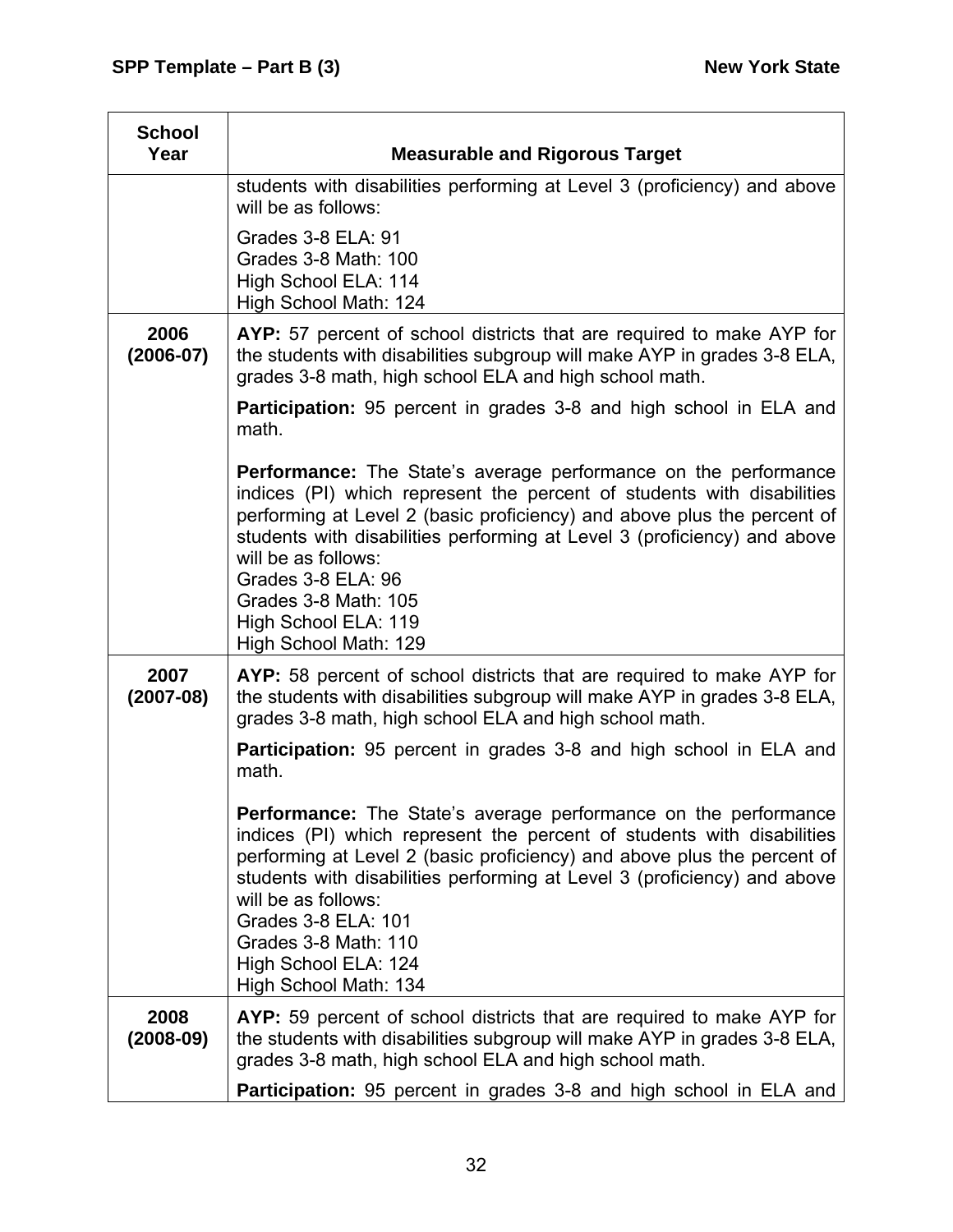| <b>School</b><br>Year | <b>Measurable and Rigorous Target</b>                                                                                                                                                                                                                                                                                                                                                                                          |
|-----------------------|--------------------------------------------------------------------------------------------------------------------------------------------------------------------------------------------------------------------------------------------------------------------------------------------------------------------------------------------------------------------------------------------------------------------------------|
|                       | math.                                                                                                                                                                                                                                                                                                                                                                                                                          |
|                       | <b>Performance:</b> The State's average performance on the performance<br>indices (PI) which represent the percent of students with disabilities<br>performing at Level 2 (basic proficiency) and above plus the percent of<br>students with disabilities performing at Level 3 (proficiency) and above<br>will be as follows:<br>Grades 3-8 ELA: 106<br>Grades 3-8 Math: 115<br>High School ELA: 129<br>High School Math: 139 |
| 2009<br>$(2009-10)$   | AYP: 61 percent of school districts that are required to make AYP for<br>the students with disabilities subgroup will make AYP in grades 3-8 ELA,<br>grades 3-8 math, high school ELA and high school math.                                                                                                                                                                                                                    |
|                       | <b>Participation:</b> 95 percent in grades 3-8 and high school in ELA and<br>math.                                                                                                                                                                                                                                                                                                                                             |
|                       | <b>Performance:</b> The State's average performance on the performance<br>indices (PI) which represent the percent of students with disabilities<br>performing at Level 2 (basic proficiency) and above plus the percent of<br>students with disabilities performing at Level 3 (proficiency) and above<br>will be as follows:<br>Grades 3-8 ELA: 111<br>Grades 3-8 Math: 120<br>High School ELA: 134<br>High School Math: 144 |
| 2010<br>$(2010-11)$   | AYP: 65 percent of school districts that are required to make AYP for<br>the students with disabilities subgroup will make AYP in grades 3-8 ELA,<br>grades 3-8 math, high school ELA and high school math.                                                                                                                                                                                                                    |
|                       | <b>Participation:</b> 95 percent in grades 3-8 and high school in ELA and<br>math.                                                                                                                                                                                                                                                                                                                                             |
|                       | <b>Performance:</b> The State's average performance on the performance<br>indices (PI) which represent the percent of students with disabilities<br>performing at Level 2 (basic proficiency) and above plus the percent of<br>students with disabilities performing at Level 3 (proficiency) and above<br>will be as follows:<br>Grades 3-8 ELA: 116<br>Grades 3-8 Math: 125<br>High School ELA: 139<br>High School Math: 149 |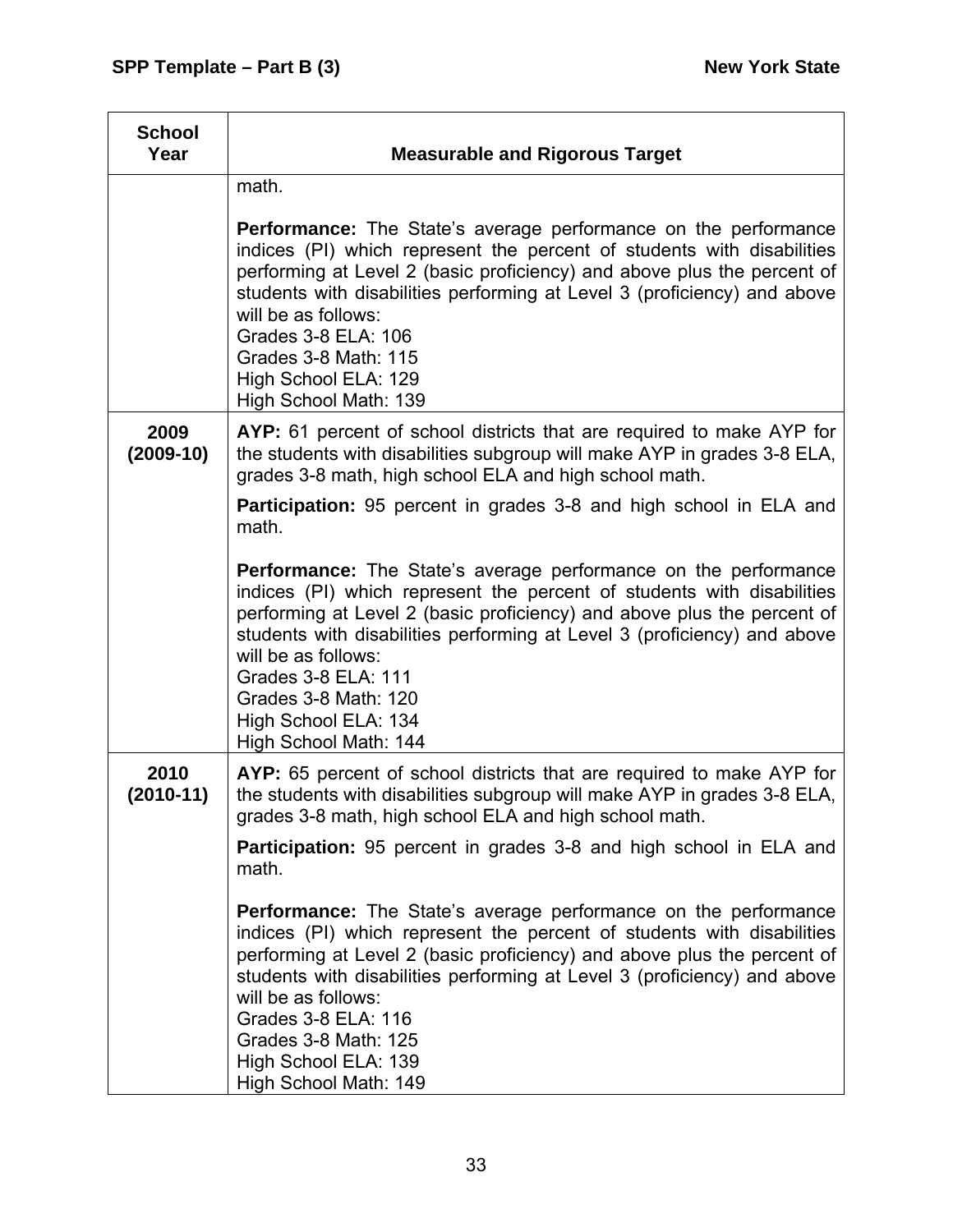#### **Improvement Activities/Timelines/Resources**

| <b>Activity</b>                                                                                                                                                                                                                                                                                                                                                                                                                                                                                                                                      | <b>Timeline</b> | <b>Resources</b>                                                                                                                                                                   |
|------------------------------------------------------------------------------------------------------------------------------------------------------------------------------------------------------------------------------------------------------------------------------------------------------------------------------------------------------------------------------------------------------------------------------------------------------------------------------------------------------------------------------------------------------|-----------------|------------------------------------------------------------------------------------------------------------------------------------------------------------------------------------|
| The required sanctions for schools and districts not<br>making AYP are defined in federal and State law<br>and include a continuum of consequences.                                                                                                                                                                                                                                                                                                                                                                                                  | 2005-11         | SEQA, EMSC,<br><b>SETRC and RSSC</b>                                                                                                                                               |
| Beginning in 2006-07:                                                                                                                                                                                                                                                                                                                                                                                                                                                                                                                                | 2006-11         | <b>SEQA Regional</b><br><b>Offices</b>                                                                                                                                             |
| For school districts that had at least 30 students<br>with disabilities in the 2001 total cohort:                                                                                                                                                                                                                                                                                                                                                                                                                                                    |                 | 42 SETRC                                                                                                                                                                           |
| School districts with performance below the<br>statewide average performance index in two or<br>three areas for districts that did not make AYP<br>for the students with disabilities subgroup in the<br>two or three areas were identified as districts "in<br>need of assistance."<br>School districts with performance below the<br>$\bullet$<br>statewide average performance index in four<br>areas and the district did not make AYP for the<br>students with disabilities subgroup were<br>identified as "districts in need of intervention." |                 | For schools also<br>identified under<br>NCLB: 7 RSSC -<br>RSSC includes a<br>full-time special<br>education specialist<br>on staff funded by<br><b>IDEA</b> discretionary<br>funds |
| For school districts with less than 30 students with<br>disabilities enrolled in grades 4 or 8 in the 2004-05<br>school year:                                                                                                                                                                                                                                                                                                                                                                                                                        |                 |                                                                                                                                                                                    |
| School districts with performance significantly<br>below the statewide average in two or three<br>areas were identified as districts "in need of<br>assistance."<br>School districts with performance significantly<br>$\bullet$<br>below the statewide average in four areas were<br>identified as districts "in need of intervention."                                                                                                                                                                                                             |                 |                                                                                                                                                                                    |
| Each school district, as a result of this designation,<br>was required to engage in one or more of the<br>following activities to improve its graduation rates:                                                                                                                                                                                                                                                                                                                                                                                      |                 |                                                                                                                                                                                    |
| Conduct a focused review<br>Work with one of the State's funded technical<br>assistance networks<br>Use a portion of its IDEA Part B funds to<br>$\bullet$<br>address the area of concern<br>Redirect its fiscal or human resources<br>Conduct a self-review of its policies, procedures                                                                                                                                                                                                                                                             |                 |                                                                                                                                                                                    |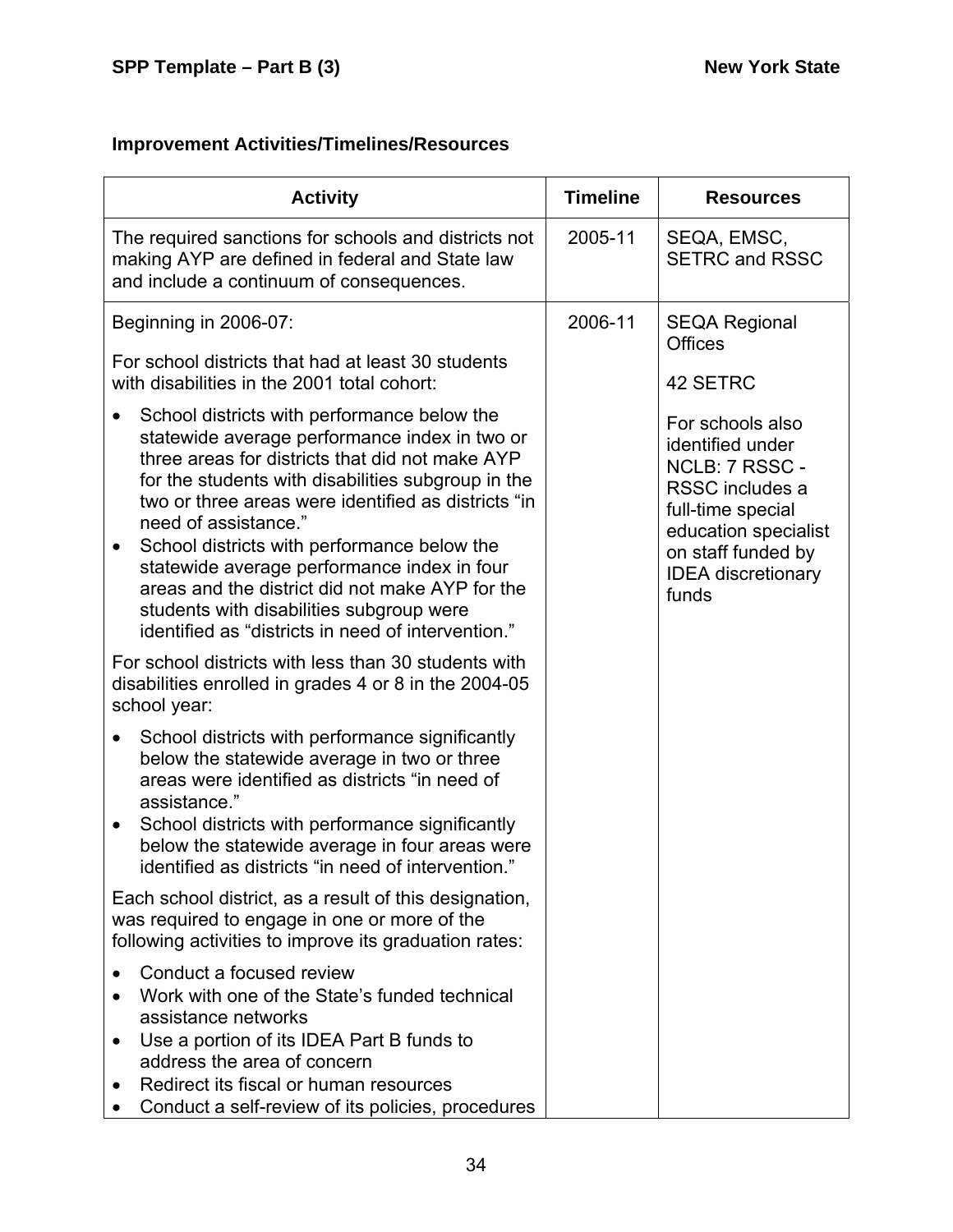| <b>Activity</b>                                                                                                                                                                                                                                                                                                                                                                                                | <b>Timeline</b> | <b>Resources</b>                                           |
|----------------------------------------------------------------------------------------------------------------------------------------------------------------------------------------------------------------------------------------------------------------------------------------------------------------------------------------------------------------------------------------------------------------|-----------------|------------------------------------------------------------|
| and practices<br>Develop improvement plans                                                                                                                                                                                                                                                                                                                                                                     |                 |                                                            |
| Improvement activities identified for graduation and<br>drop out rates are also targeted to improve<br>achievement results for students with disabilities.                                                                                                                                                                                                                                                     |                 | See Indicators #1 &<br>2                                   |
| <b>Conduct "IDEA Effective Instructional Practices"</b><br>focused monitoring reviews of school districts with<br>achievement rates that are the furthest from State<br>targets.                                                                                                                                                                                                                               | 2005-11         | SEQA, SETRC,<br><b>RSSC</b>                                |
| New York State Alternate Assessment (NYSAA) for<br><b>Students with Disabilities:</b><br>Distribute and provide training on the revised<br>teacher manual, training materials, enrollment<br>system and the new electronic data folio<br>template called ProFile™.<br>Annually issue field memoranda and training<br>$\bullet$<br>regarding performance and participation<br>requirements under NCLB and IDEA. | 2005-11         | Contract with<br><b>Measured Progress</b>                  |
| Develop an alternate assessment aligned against<br>grade level standards.                                                                                                                                                                                                                                                                                                                                      | 2006-08         | <b>EMSC &amp; VESID</b>                                    |
| Conduct regional forums for school leaders from<br>urban school districts to provide professional<br>development, sharing of ideas and problem solving<br>to improve student performance in city school<br>districts.                                                                                                                                                                                          | 2005-11         | SEQA staff assist in<br>planning and<br>coordination       |
| Provide technical assistance to assist targeted<br>school districts to improve math instruction of<br>students with disabilities.                                                                                                                                                                                                                                                                              | 2005-06         | <b>IDEA Part B Funds</b><br>Math experts on<br><b>RSSC</b> |
| Develop State criteria and identify effective<br>practices to promote the use of "response-to-<br>intervention" identification processes for students<br>with learning disabilities, with an emphasis on<br>implementation in early grades 1-3 statewide. See<br>the description of these improvement activities<br>referenced in Indicator #1.                                                                | 2005-09         | See Indicator #1                                           |
| Provide financial assistance to the State schools<br>for the deaf and blind to improve academic                                                                                                                                                                                                                                                                                                                | 2005-08         | <b>IDEA Part B Funds</b>                                   |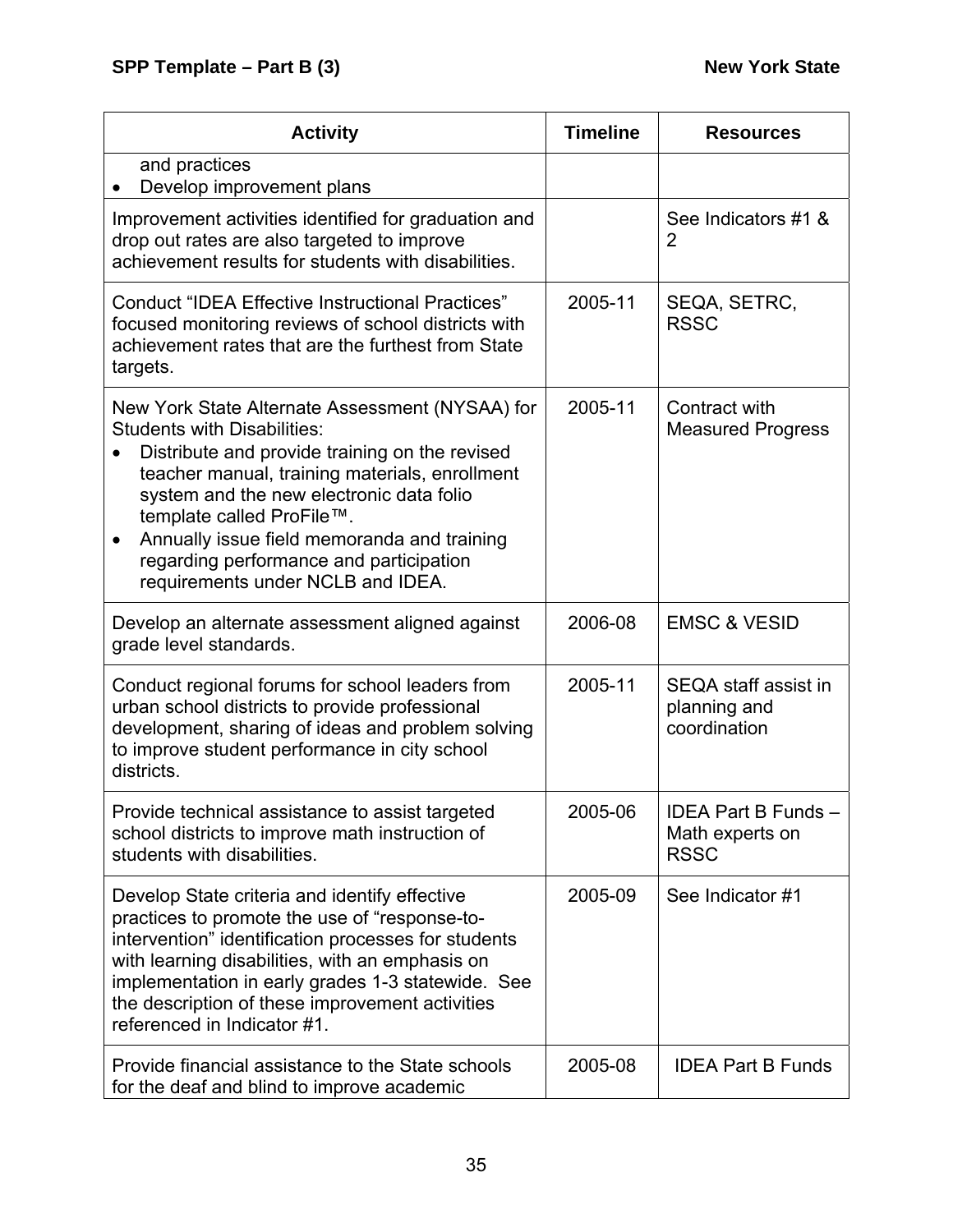| <b>Activity</b>                                                                                                                                                                                                                                                                                                                                     | <b>Timeline</b> | <b>Resources</b>                                                |  |
|-----------------------------------------------------------------------------------------------------------------------------------------------------------------------------------------------------------------------------------------------------------------------------------------------------------------------------------------------------|-----------------|-----------------------------------------------------------------|--|
| achievement for their students.                                                                                                                                                                                                                                                                                                                     |                 |                                                                 |  |
| Provide resources to ensure students with<br>disabilities have their instructional materials in<br>accessible formats:                                                                                                                                                                                                                              | 2005-08         | <b>NYS Resource</b><br>Center for the Blind                     |  |
| Expand the distribution of Braille materials in<br>the downstate area.<br>Provide materials in electronic formats for<br>students unable to use standard print, large                                                                                                                                                                               |                 | Center for the<br>Preparation of<br>Educational<br>Interpreters |  |
| print or Braille textbooks due to visual,<br>physical and perceptual disabilities.                                                                                                                                                                                                                                                                  |                 | <b>Helen Keller</b><br>Services for the<br><b>Blind</b>         |  |
| Provide technical assistance regarding assistive<br>technology for students with disabilities, including<br>individual student technology consultations, an<br>Internet Web Page, a newsletter, reference and<br>software libraries, an assistive technology device<br>loan and training service, and turnkey training for<br>the State guidelines. | 2005-10         | Technology<br><b>Resource Center</b><br>(TRE)                   |  |
| Provide universal design for assessment training<br>for State assessment test item writers                                                                                                                                                                                                                                                          | 2008-11         | Office of State<br>Assessment                                   |  |
| Provide staff development on universal design for<br>learning to each of the large 5 cities and other<br>targeted low-performing schools.                                                                                                                                                                                                           | 2005-08         | <b>TRE</b>                                                      |  |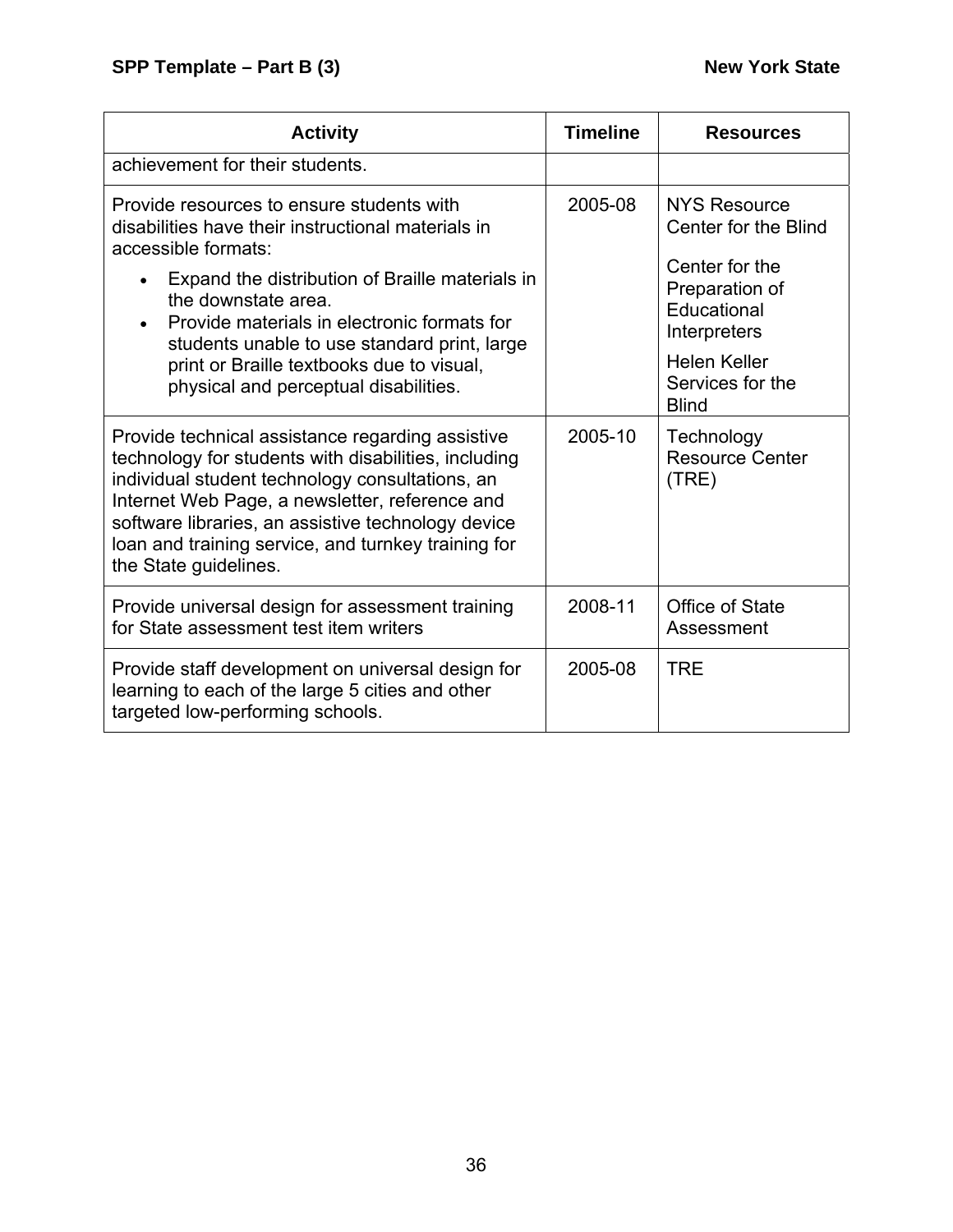# **Part B State Performance Plan (SPP) for 2005-2010**

## **Overview of the State Performance Plan Development**

See *Overview of the State Performance Plan Development* preceding Indicator #1.

# **Monitoring Priority: FAPE in the LRE**

**Indicator #4:** Rates of suspension and expulsion:

- A. Percent of districts identified by the State as having a significant discrepancy in the rates of suspensions and expulsions of children with disabilities for greater than 10 days in a school year; and
- B. Percent of districts identified by the State as having a significant discrepancy in the rates of suspensions and expulsions of greater than 10 days in a school year of children with disabilities by race and ethnicity.

(20 U.S.C. 1416(a)(3)(A); 1412(a)(22))

#### **Measurement:**

A. Percent = # of districts identified by the State as having significant discrepancies in the rates of suspensions and expulsions of children with disabilities for greater than 10 days in a school year divided by # of districts in the State times 100.

NYS collects data on the number of students with disabilities suspended or removed for more than 10 days in a school year on the PD-8 form.

Section 618 data was used to analyze for discrepancy in the rates of out-of-school suspensions of students with disabilities for greater than 10 days in a school year among LEAs. Suspension rates were calculated for all school districts. The rates were computed by dividing the number of students with disabilities suspended out-of-school for more than 10 days by the December 1, 2004 count of school-age students with disabilities and the result expressed as a percent. The 2004-05 baseline statewide average suspension rate was 1.34 percent. School districts with at least 75 school-age students with disabilities that had a suspension rate of 4.0 percent or higher were identified as having significant discrepancy in their rate among LEAs. A minimum number of 75 students with disabilities was used since small numbers of students with disabilities may distort percentages.

# **Definition of significant discrepancy:**

- For the baseline year and through 2007-08, significant discrepancy is defined as a suspension rate of greater than three times the baseline statewide average (i.e., a rate of 4.0 percent or higher.).
- Beginning in 2008-09 through 2010-11, significant discrepancy is defined as a suspension rate of greater than two times the baseline statewide average, (i.e., a rate of more than 2.7 percent or higher).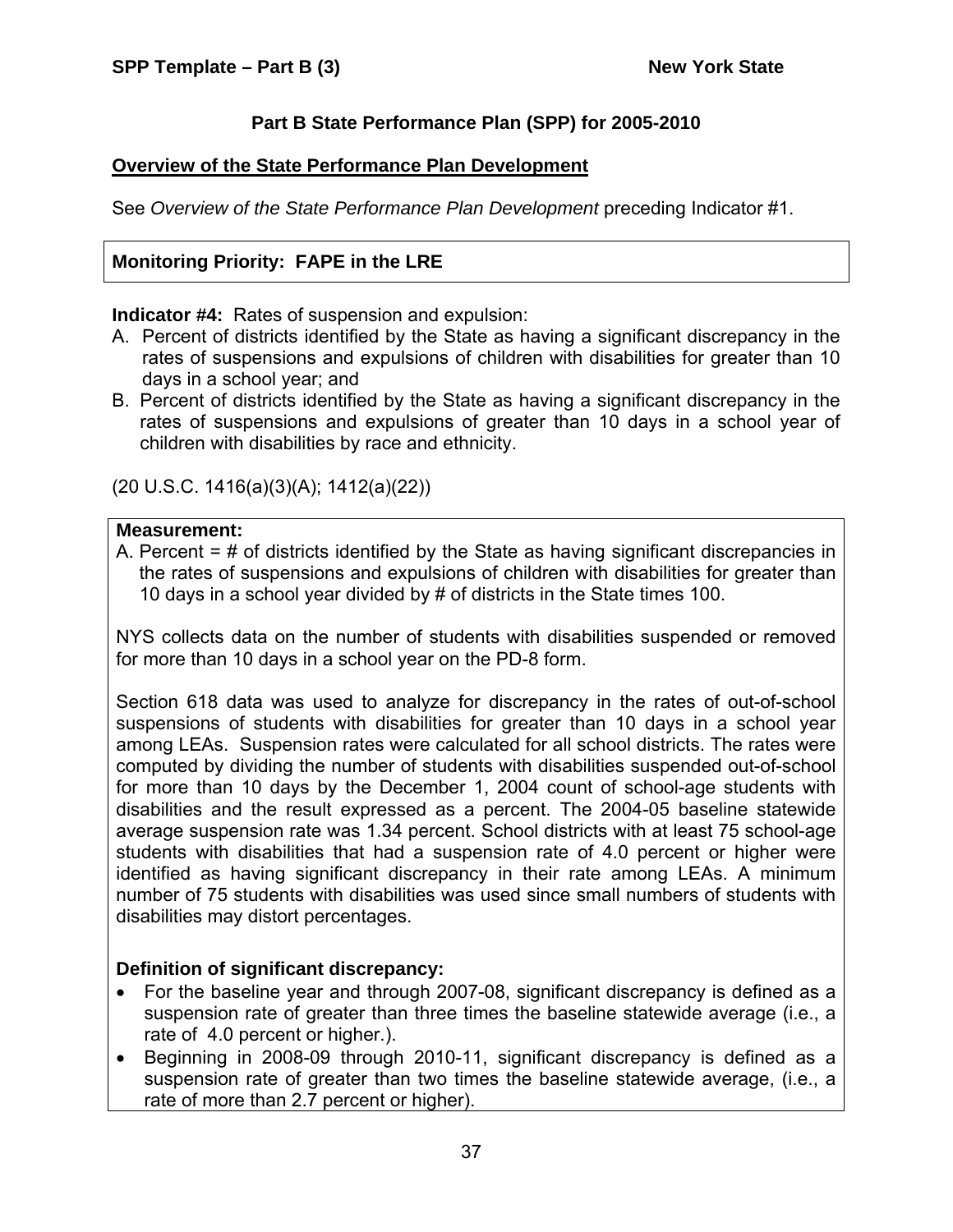## **Overview of Issue/Description of System or Process**

Section 3214 of NYS Education Law establishes the requirements for the suspension of all students. Section 3214.6 establishes the requirements for the suspension of students with disabilities. Information on the NYS requirements relating to suspensions may be accessed at: <http://www.vesid.nysed.gov/specialed/publications/policy/discipcover.htm> (The guidance document will be revised to reflect the IDEA 2004 requirements).

Procedures that apply to all students: If a student violates the school code of conduct and is being considered for a suspension or removal, school personnel must ensure the following due process protections are provided to the student and to the student's parent(s).

- For suspensions of five school days or less, the student's parent(s) or guardian must be provided with a written notice (section 3214 notice), and a follow-up telephone call if possible, within 24 hours of the incident leading to the suspension which describes the basis for the suspension and explains that the parent or guardian has a right to request an informal conference with the principal prior to the proposed suspension to discuss the incident and question any complaining witness(es) against the student.
- For suspensions in excess of five consecutive school days, the student's parent(s) or guardian must be provided with a written notice which indicates that the district proposes to suspend the student from school in excess of five consecutive school days, describes the basis for the proposed suspension, explains that the student has an opportunity for a fair hearing conducted by either the superintendent or hearing officer designated by the superintendent at which the student will have a right to question any witnesses accusing him/her of committing the misconduct charged and to present witnesses on his/her own behalf. Where possible, notification must also be provided by telephone.
- For any student of compulsory school age, the school must provide alternative education to the student during the suspension.

In addition to the above requirements that apply to all students, the requirements, procedures and protections in federal law and regulations pertaining to students with disabilities are established section 3212 of the Education Law and Part 201 of the Commissioner's Regulations. These requirements may be found at: <http://www.vesid.nysed.gov/specialed/publications/lawsandregs/part201.htm>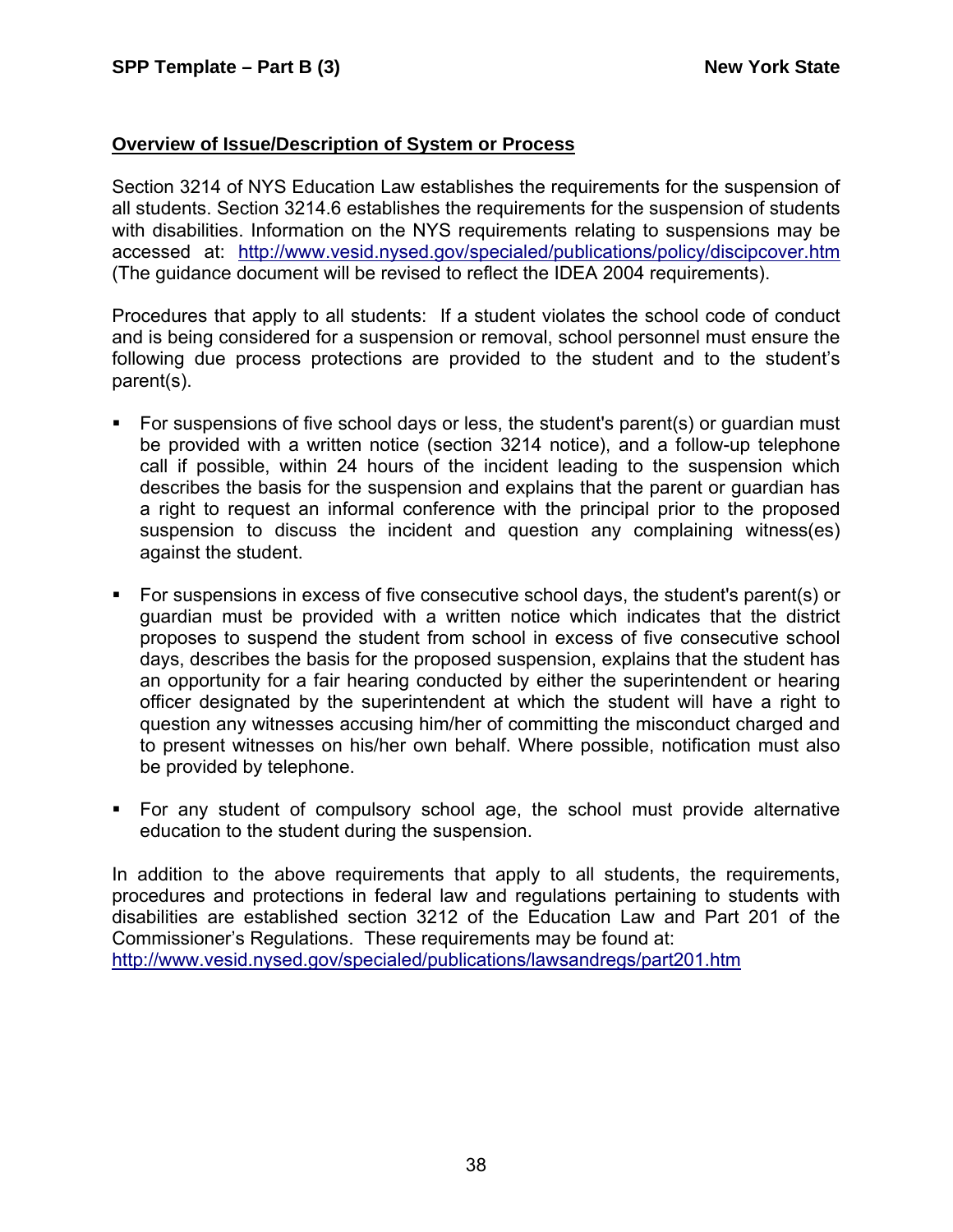## **4A Baseline Data for FFY 2004 (2004-05)**

As shown in the table below, of the 684 school districts in the State, 20 school districts or 2.9 percent had suspension rates greater than or equal to three times the baseline statewide average rate of 1.34 percent. These districts had a rate of 4.0 percent or higher and were identified as having significant discrepancy in their rate among all the LEAs.

### **Discussion of 4A Baseline Data**

NYS computes a suspension rate for students with disabilities suspended out-of school for more than 10 days for all school districts. The table below provides information on the number of school districts and their rates as well as the percentage of all out-ofschool suspensions of more than 10 days in these school districts. In addition to the 20 school districts with a suspension rate of 4.0 percent or higher, another 30 school districts had a suspension rate that was between two but less than three times the baseline average and 110 school districts had a rate above the baseline average but below two times the baseline average. The majority of school districts (64.3 percent) had a rate that was below the baseline average. Eighty-four (84) school districts had an enrollment that was considered too small to yield a valid rate.

The focus of the State's efforts on this indicator will be to target school districts with the highest suspension rates during the course of this SPP cycle. As the table below indicates, there are 50 school districts in the baseline year that have a suspension rate that is two times or higher than the baseline average. Almost 40 percent of all suspensions occurred in these school districts in the baseline year.

| # of districts | % of 684<br>districts | % of students with<br>disabilities<br>suspended for<br>greater than 10 days | <b>Comparison to</b><br>statewide<br>baseline average                                                         | % of total 10-day<br>out-of-school<br>suspensions in<br>public school<br>districts |
|----------------|-----------------------|-----------------------------------------------------------------------------|---------------------------------------------------------------------------------------------------------------|------------------------------------------------------------------------------------|
| 84             | 12.3%                 | Not applicable                                                              | These districts<br>each had less than<br>75 students with<br>disabilities enrolled<br>on December 1,<br>2004. | 0.5%                                                                               |
| 440            | 64.3%                 | 0% to $< 1.3%$                                                              | Below the baseline                                                                                            | 42.6%                                                                              |
| 110            | 16.1%                 | $≥1.3\% < 2.7\%$                                                            | Between baseline<br>and 2 times the<br>baseline statewide<br>average                                          | 17.4%                                                                              |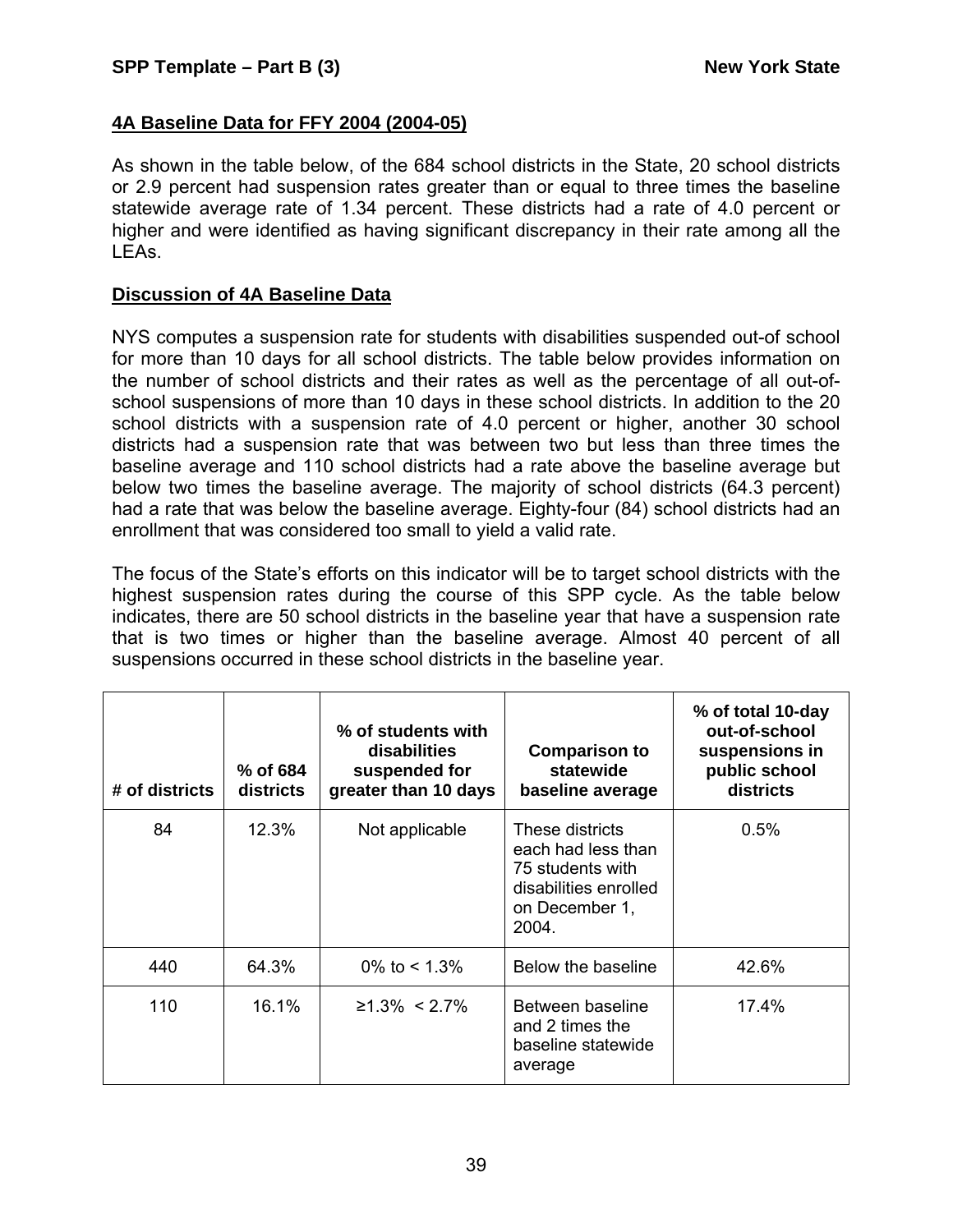| # of districts | % of 684<br>districts | % of students with<br>disabilities<br>suspended for<br>greater than 10 days | <b>Comparison to</b><br>statewide<br>baseline average        | % of total 10-day<br>out-of-school<br>suspensions in<br>public school<br>districts |
|----------------|-----------------------|-----------------------------------------------------------------------------|--------------------------------------------------------------|------------------------------------------------------------------------------------|
| 30             | 4.4%                  | $≥2.7\% < 4.0\%$                                                            | Between 2 and 3<br>times the baseline<br>statewide average   | 8.4%                                                                               |
| 20             | 2.9%                  | ≥4.0%                                                                       | Three time or more<br>than the baseline<br>statewide average | 31.1%                                                                              |

# **Measurable and Rigorous Targets**

| <b>FFY</b>            | <b>Measurable and Rigorous Target</b>                                                                                                                                                                         |
|-----------------------|---------------------------------------------------------------------------------------------------------------------------------------------------------------------------------------------------------------|
| 2005<br>$(2005-06)$   | No more than 2 percent of school districts in the State will suspend<br>students with disabilities for more than 10 days at a rate of 4.0% or<br>higher. (This rate is three times the baseline average.)     |
| 2006<br>$(2006 - 07)$ | No more than 0 percent of the school districts in the State will suspend<br>students with disabilities for more than 10 days at a rate of 4.0% or<br>higher. (This rate is three times the baseline average.) |
| 2007<br>$(2007-08)$   | No more than 2 percent of school districts in the State will suspend<br>students with disabilities for more than 10 days at a rate of 2.7% or<br>higher. (This rate is two times the baseline average.)       |
| 2008<br>$(2008-09)$   | No more than 2 percent of school districts in the State will suspend<br>students with disabilities for more than 10 days at a rate of 2.7% or<br>higher. (This rate is two times the baseline average.)       |
| 2009<br>$(2009-10)$   | No more than 2 percent of school districts in the State will suspend<br>students with disabilities for more than 10 days at a rate of 2.7% or<br>higher. (This rate is two times the baseline average.)       |
| 2010<br>$(2010-11)$   | No more than 2 percent of school districts in the State will suspend<br>students with disabilities for more than 10 days at a rate of 2.7% or<br>higher. (This is two times the baseline average.)            |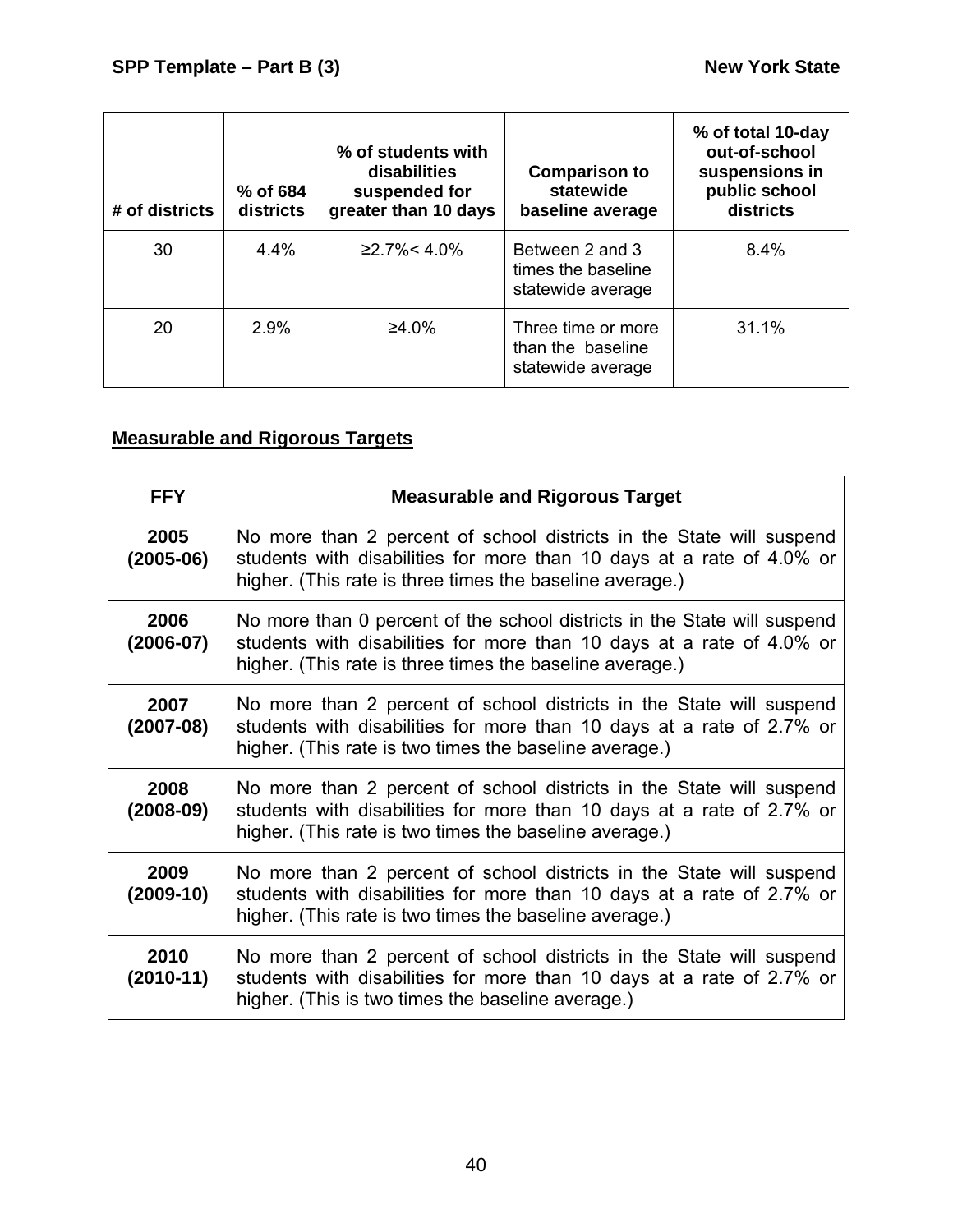**4B: Percent of districts identified by the State as having a significant discrepancy in the rates of suspensions and expulsions of greater than 10 days in a school year of children with disabilities by race and ethnicity.** 

#### **Measurement:**

Percent = # of districts identified by the State as having significant discrepancies in the rates of suspensions and expulsions for greater than 10 days in a school year of children with disabilities by race ethnicity divided by # of districts in the State times 100.

#### **Definition of significant discrepancy:**

NYS will compare the number of students suspended of each race/ethnicity category with the number suspended of all other race/ethnicity categories combined and compute relative risk ratios and weighted relative risk ratios to determine if there is disproportion in suspensions. For notifications of school districts during the 2005-06 school year based on 2004-05 school year data, the State will use the following definition of "significant discrepancy" and in subsequent years may revise the definition by lowering the relative risk ratio, weighted relative risk ratio as well as the minimum numbers of suspensions:

- At least 75 students with disabilities enrolled on 12/1/04;
- At least 10 students with disabilities of the particular race/ethnicity were suspended;
- At least 20 students with disabilities of all other race/ethnicities were enrolled; and
- Either:
	- o Both the relative risk ratio and weighted relative risk ratio for any minority group was 2.0 or higher; or
	- o All students with disabilities suspended were from only one minority group regardless of the size of the relative risk ratio and weighted relative risk ratio.

Data from the 2004-05 school year will be used to identify those districts with disproportionality in their rates of suspension by race/ethnicity. VESID will require a review of selected policies, procedures and practices of each of these identified districts. The percent of districts with inappropriate policies, procedures and practices, which led to the disproportionality by race/ethnicity, will be identified to establish the baseline.

# **Overview of Issue/Description of System or Process**

IDEA section 618(d) requires States to collect and examine data to determine if significant disproportionality based on race and ethnicity is occurring in the State and the LEAs of the State with respect to the incidence, duration, and type of disciplinary actions, including suspensions and expulsions. In the case of a determination of significant disproportionality the State must: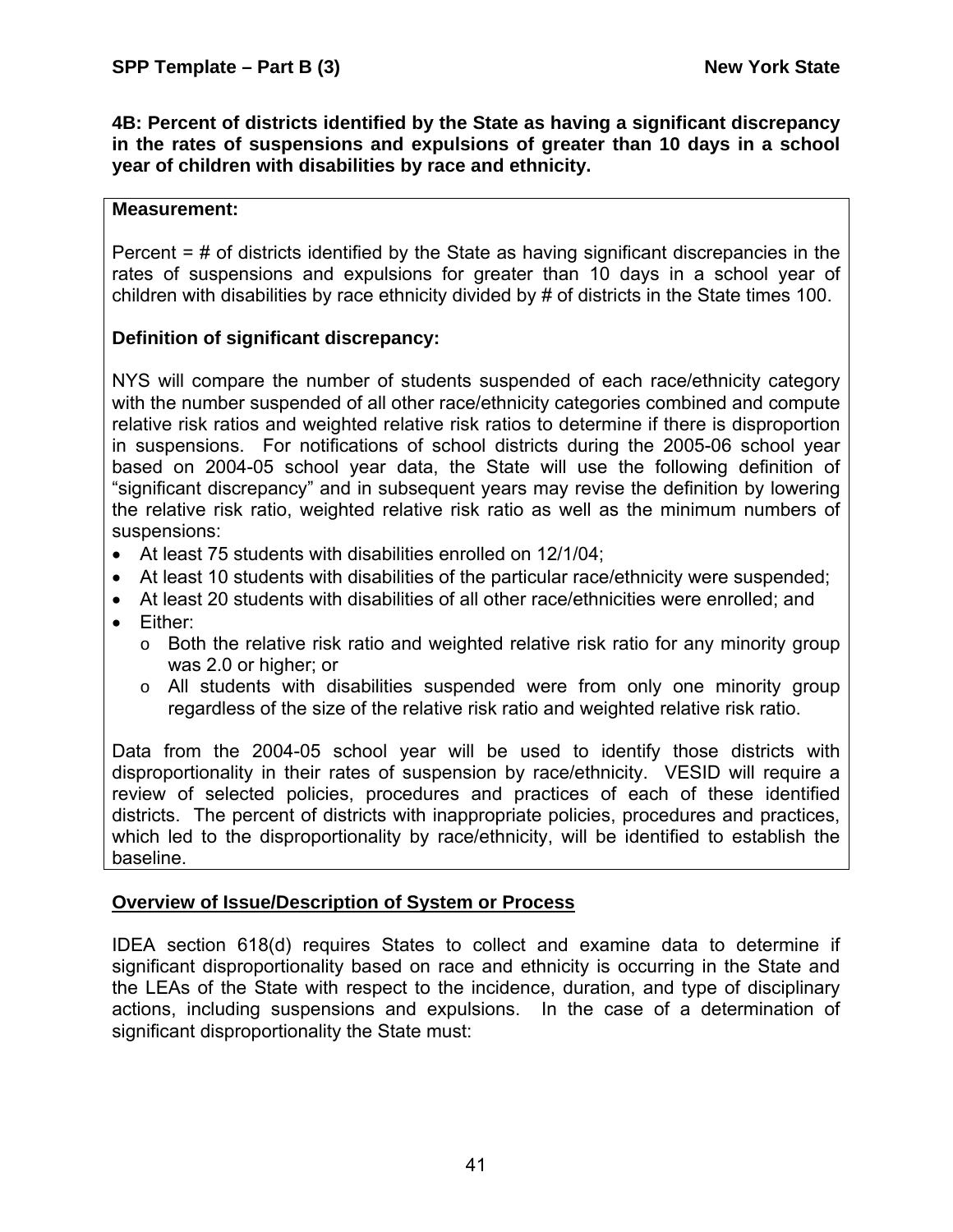- provide for the review and if appropriate revision of the school district's discipline policies, procedures, and practices to comply with the requirements of federal and State law and regulations;
- require any LEA identified to reserve 15 percent of funds under section 613(f) to provide comprehensive coordinated early intervening services to serve children in the LEA, particularly children in those groups where there is a significant discrepancy in the rates of suspension; and
- require the LEA to publicly report on the revision of policies, practices, and procedures related to disproportionality.

## **Plan to Collect the Baseline Data for 4B:**

By February of 2006, NYS analyzed data and sent notifications to school districts whose data indicate "significant discrepancy" based on the above definition, providing them with a State developed "self-review monitoring protocol." School districts were notified that they must reserve the maximum 15 percent of the school district's IDEA Part B funds to support early intervening services.

By May of 2006, these school districts were required to submit their completed self-review monitoring protocols of relevant school district policies, practices and procedures to the Department. Based on this self-review, if a school district determines that one or more of its policies, procedures and/or practices require revision, it must revise them and publicly post such revisions and provide corrective action documentation to the Department. If a school district determines its policies, procedures and/or practices are appropriate and do not require revision, the Department arranged for verification of this determination.

If the State determines that the school district's policies, procedures and practices are in compliance with federal and State requirements, the school district may not be required to complete another review of its policies, procedures or practices during the remaining period of the SPP. However, the district will be required to reserve the maximum 15 percent of its IDEA Part B funds for each year its data indicates discrepancy, based on the State's definition. Furthermore, if school district's data do not improve, the State may conduct another review of school district's policies, practices and procedures.

School districts that are found to have inappropriate policies, procedures and/or practices through the self-reviews or Department verification reviews will be reported in the baseline data for the 2005-06 school year.

#### **Baseline Data for FFY 2005 (2005-06)**

**1.5 percent** (10 school districts) of all school districts in the State (684) were identified as having a significant discrepancy by race and ethnicity that is the result of inappropriate policies, procedures and practices.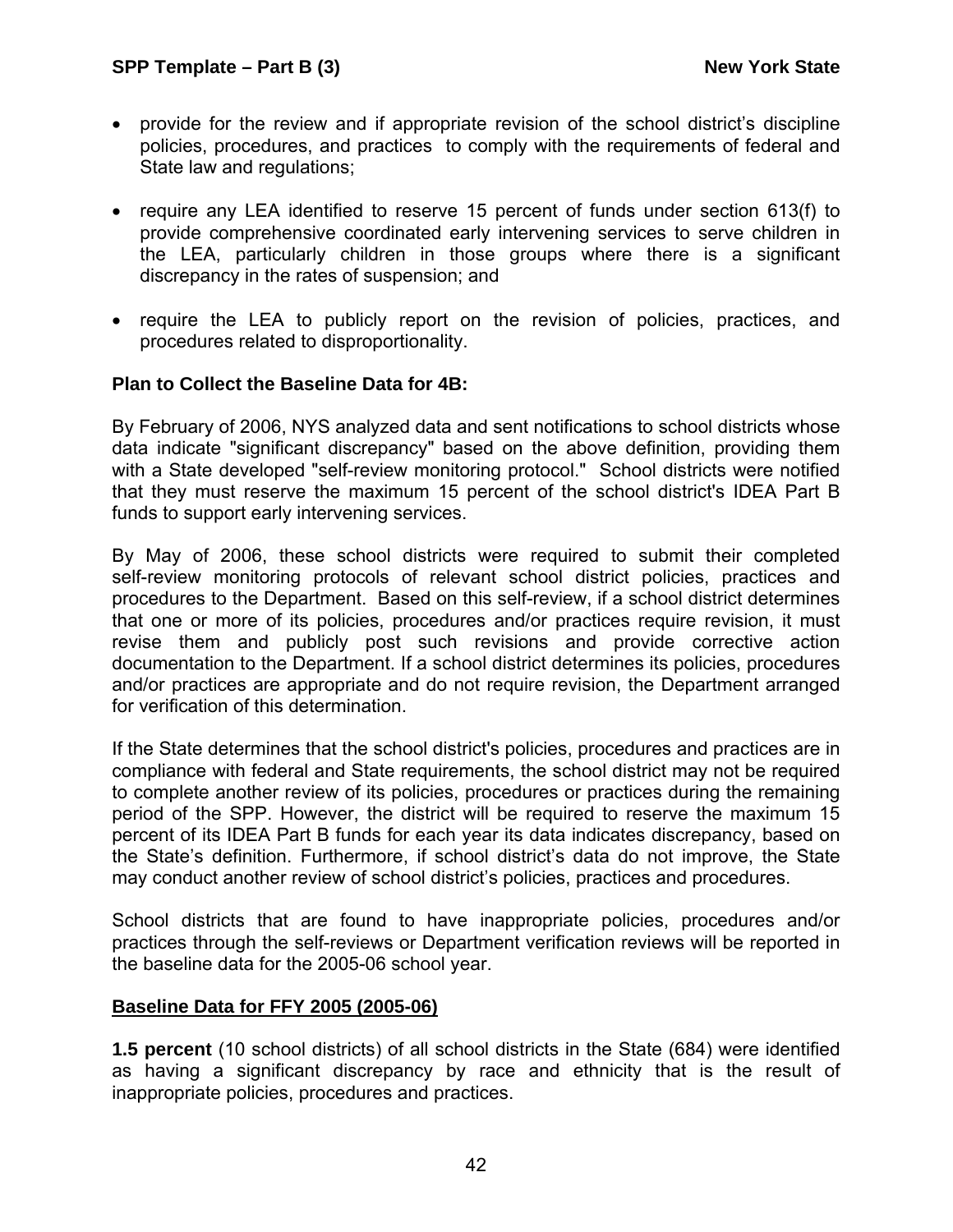| <b>School Year</b> | <b>Number of School</b><br><b>Districts Identified in</b><br>the State as Having<br><b>Significant</b><br><b>Discrepancy by Race</b><br>and Ethnicity | Number of<br><b>Identified</b><br><b>Districts</b><br><b>Reporting Some</b><br>Inappropriate<br>Policies,<br><b>Practices or</b><br><b>Procedures</b> | <b>Percent of All</b><br><b>Districts in the State</b><br>(684) Identified as<br><b>Having Significant</b><br><b>Discrepancy by Race</b><br>and Ethnicity That is<br><b>Result of</b><br>Inappropriate<br>policies, practices or<br>procedures |
|--------------------|-------------------------------------------------------------------------------------------------------------------------------------------------------|-------------------------------------------------------------------------------------------------------------------------------------------------------|------------------------------------------------------------------------------------------------------------------------------------------------------------------------------------------------------------------------------------------------|
| 2005-06            | 10                                                                                                                                                    | 10                                                                                                                                                    | 1.5%                                                                                                                                                                                                                                           |

# **School district results based review of their policies, practices and procedures:**

|                  | <b>8 NYCRR Regulatory Citation</b>                                                                                                                                                                                                                                                                                                                   | # out of 10<br><b>School</b><br><b>Districts</b><br><b>Reporting</b><br><b>Compliance</b> | % of 10<br><b>School</b><br><b>Districts</b><br><b>Reporting</b><br><b>Compliance</b> |
|------------------|------------------------------------------------------------------------------------------------------------------------------------------------------------------------------------------------------------------------------------------------------------------------------------------------------------------------------------------------------|-------------------------------------------------------------------------------------------|---------------------------------------------------------------------------------------|
| \$200.4(b)(1)(v) | Initial<br>evaluations of students<br>with<br>disabilities<br>include<br>functional<br>a<br>behavioral<br>(FBA)<br>for<br>assessment<br>students whose behaviors impede their<br>learning or that of others.                                                                                                                                         | 6                                                                                         | 60%                                                                                   |
| \$200.4(b)(4)    | sufficient<br>reevaluation<br>The<br>is<br>to<br>determine<br>the<br>student's<br>individual<br>needs.                                                                                                                                                                                                                                               | $\overline{7}$                                                                            | 70%                                                                                   |
| §200.1(r)        | FBAs identify the problem behavior,<br>define the behavior in concrete terms,<br>identify<br>contextual<br>factors<br>that<br>contribute<br>the<br>behavior<br>to<br>and<br>formulate a hypothesis regarding the<br>general conditions under which a<br>behavior usually occurs<br>the<br>and<br>probable consequences that serve to<br>maintain it. | $\overline{7}$                                                                            | 70%                                                                                   |
| §201.3(a)        | FBAs are conducted when students<br>suspended<br>for<br>behaviors<br>are<br>determined to be related to their<br>disabilities.                                                                                                                                                                                                                       | 6                                                                                         | 60%                                                                                   |
| $\S200.4(d)(3)$  | For students whose behaviors impede<br>their learning or that of others, the IEPs<br>include<br>positive<br>behavioral<br>interventions and supports and other<br>strategies to address the behaviors.                                                                                                                                               | 5                                                                                         | 50%                                                                                   |
| \$200.3(d)(1)    | The<br>education<br>general<br>teacher<br>participated in the Committee<br>on<br>Special Education (CSE) meeting to                                                                                                                                                                                                                                  | 5                                                                                         | 50%                                                                                   |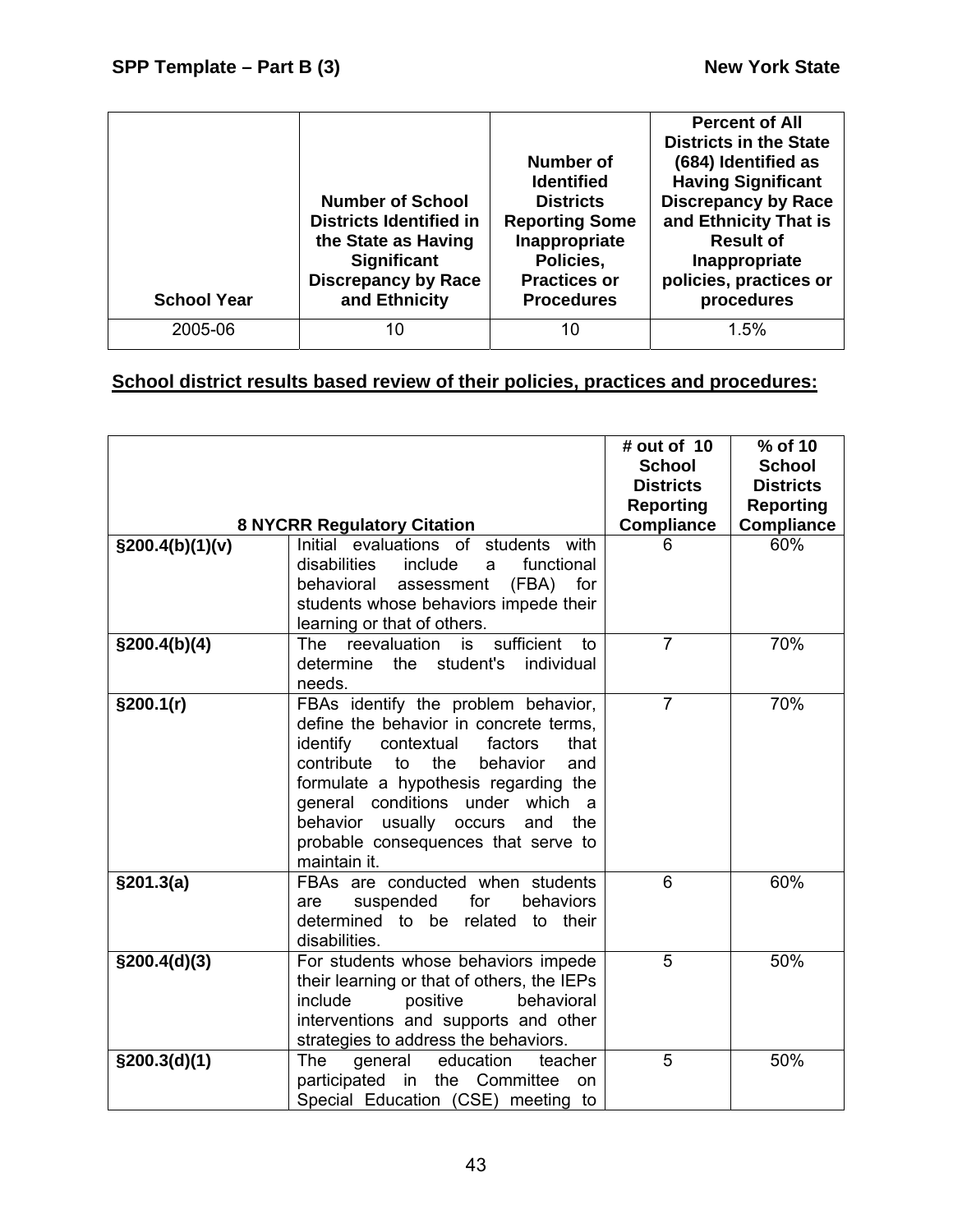|            |                                                                                     | # out of 10<br><b>School</b>         | % of 10<br><b>School</b>             |
|------------|-------------------------------------------------------------------------------------|--------------------------------------|--------------------------------------|
|            |                                                                                     | <b>Districts</b><br><b>Reporting</b> | <b>Districts</b><br><b>Reporting</b> |
|            | <b>8 NYCRR Regulatory Citation</b>                                                  | <b>Compliance</b>                    | <b>Compliance</b>                    |
|            | identify appropriate positive behavioral                                            |                                      |                                      |
|            | interventions and strategies for the<br>student.                                    |                                      |                                      |
| \$201.4(e) | The IEP was revised as a result of any                                              | 5                                    | 50%                                  |
|            | deficiencies<br>noted<br>during<br>a                                                |                                      |                                      |
|            | manifestation determination review.                                                 |                                      |                                      |
| \$201.2(a) | intervention<br><b>Behavioral</b><br>plans<br>are                                   | 8                                    | 80%                                  |
|            | based on the results of the FBA and, at<br>a minimum, include a description of the  |                                      |                                      |
|            | problem behavior, global and specific                                               |                                      |                                      |
|            | hypotheses as to why the problem                                                    |                                      |                                      |
|            | behavior<br>and<br>intervention<br>occurs                                           |                                      |                                      |
|            | strategies to address the behavior.                                                 |                                      |                                      |
| §201.3(a)  | When a student has been removed for                                                 | $\overline{7}$                       | 70%                                  |
|            | more than 10 days and the student's                                                 |                                      |                                      |
|            | conduct was determined to be a                                                      |                                      |                                      |
|            | manifestation of the student's disability,<br>the CSE conducted a FBA and           |                                      |                                      |
|            | implements a behavioral intervention                                                |                                      |                                      |
|            | plan for that student.                                                              |                                      |                                      |
| §201.3(b)  | If the student already has a behavioral                                             | 6                                    | 60%                                  |
|            | intervention plan, the CSE meets to                                                 |                                      |                                      |
|            | review the plan and its implementation                                              |                                      |                                      |
|            | modifies<br>and<br>the<br>plan<br>and<br>its                                        |                                      |                                      |
|            | implementation,<br>necessary,<br>as<br>to<br>address the behavior that resulted in  |                                      |                                      |
|            | the disciplinary change of placement.                                               |                                      |                                      |
| \$200.4(e) | Behavioral intervention<br>plans<br>are                                             | 4                                    | 40%                                  |
|            | implemented, monitored and progress                                                 |                                      |                                      |
|            | documented.                                                                         |                                      |                                      |
| §201.4(a)  | The manifestation review is conducted                                               | 3                                    | 30%                                  |
|            | immediately, but not later than 10 days                                             |                                      |                                      |
|            | after the decision to<br>remove<br>or                                               |                                      |                                      |
| §201.4(b)  | suspend the student.<br>A team that includes the student's                          | 5                                    | 50%                                  |
|            | parent, an individual knowledgeable                                                 |                                      |                                      |
|            | about the student and the interpretation                                            |                                      |                                      |
|            | behavior and<br>other<br>relevant<br>Ωf                                             |                                      |                                      |
|            | members of the CSE as determined by                                                 |                                      |                                      |
|            | the parent and the school district                                                  |                                      |                                      |
|            | conducts the manifestation review.                                                  |                                      |                                      |
|            | Parents are notified in writing of the                                              |                                      |                                      |
|            | meeting.                                                                            |                                      |                                      |
| §201.4(c)  | All relevant information in the student's<br>file, including the student's IEP, any | 6                                    | 60%                                  |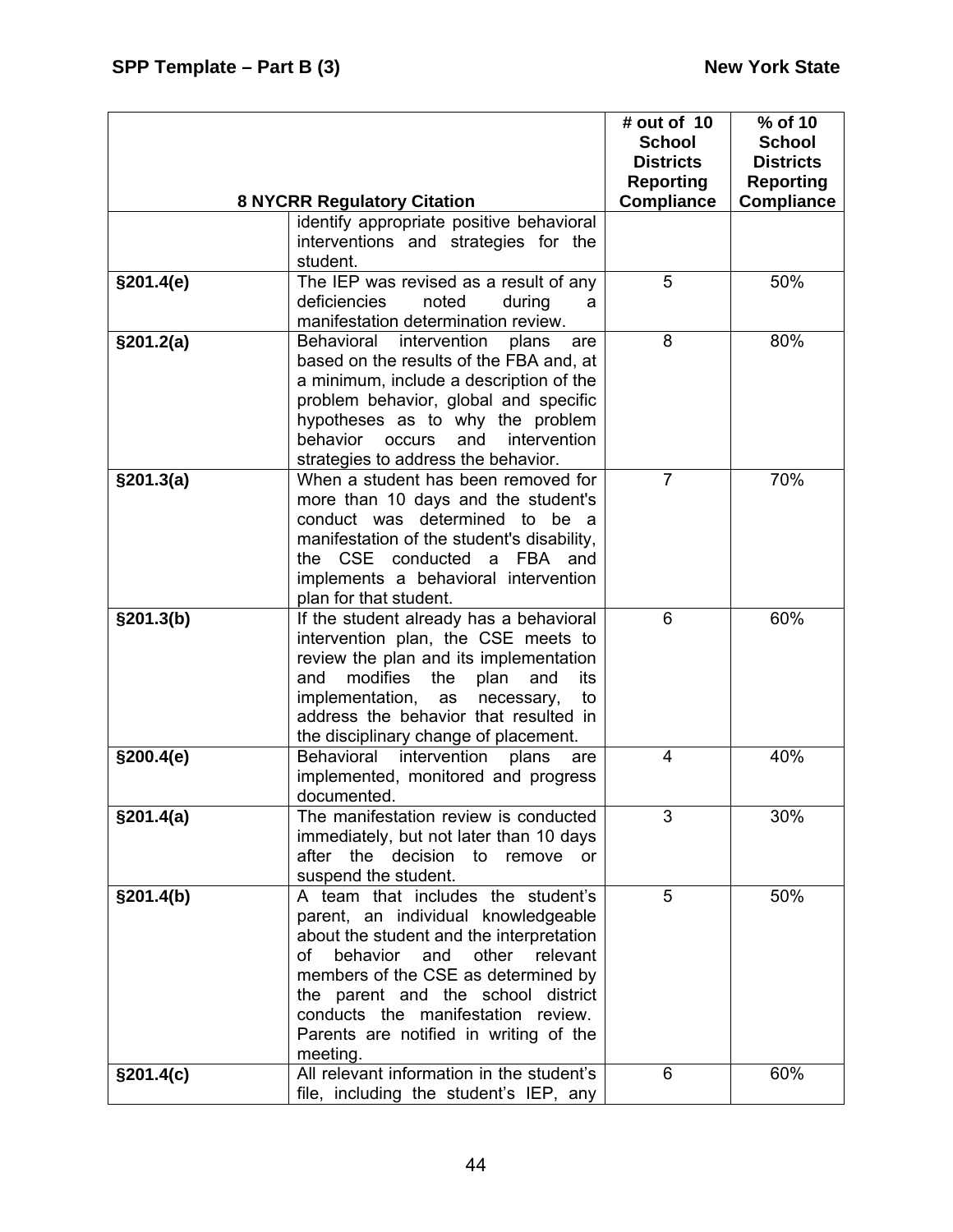|                    | <b>8 NYCRR Regulatory Citation</b>                                                                                                                                                                                                                                | # out of 10<br><b>School</b><br><b>Districts</b><br><b>Reporting</b><br><b>Compliance</b> | % of 10<br><b>School</b><br><b>Districts</b><br><b>Reporting</b><br><b>Compliance</b> |
|--------------------|-------------------------------------------------------------------------------------------------------------------------------------------------------------------------------------------------------------------------------------------------------------------|-------------------------------------------------------------------------------------------|---------------------------------------------------------------------------------------|
|                    | teacher observations and<br>relevant<br>information provided by the parent is<br>reviewed.                                                                                                                                                                        |                                                                                           |                                                                                       |
| $\S201.4(d)(2)$    | manifestation determination<br>The<br>is<br>made based on whether the conduct<br>was caused by or had a direct and<br>substantial relationship to the student's<br>disability or was a direct result of the<br>school district's failure to implement the<br>IEP. | $\overline{7}$                                                                            | 70%                                                                                   |
| §201.4(d) 2)(ii)   | If the conduct was determined to be<br>related to the student's disability, the<br>student is returned to the placement<br>from which the student was removed<br>(except drugs, weapons or serious<br>bodily injury removals).                                    | 8                                                                                         | 80%                                                                                   |
| §201.7(a)          | The parent is notified and provided a<br>copy of the procedural safeguards<br>notice within 10 days of the decision to<br>suspend the student for more than 10<br>days.                                                                                           | 8                                                                                         | 80%                                                                                   |
| §201.7(b)          | Suspensions<br>of<br>students<br>with<br>disabilities do not exceed the amount<br>of time that a nondisabled student<br>would be subject to suspension for the<br>same behavior.                                                                                  | 10                                                                                        | 100%                                                                                  |
| §201.7(c)          | determination<br>manifestation<br>has<br>A<br>been made prior to the removal for<br>more than 10 school days.<br>If the<br>behavior is a manifestation of the<br>disability, the penalty phase of a<br>superintendent's hearing is dismissed.                     | 8                                                                                         | 80%                                                                                   |
| \$201.7(d)         | Short-term suspensions are reviewed<br>to determine if they constitute a pattern<br>of removals.                                                                                                                                                                  | 5                                                                                         | 50%                                                                                   |
| §201.7(f)          | School personnel consider<br>unique<br>circumstances on a case-by-case basis<br>when determining whether to suspend<br>a student with a disability.                                                                                                               | 10                                                                                        | 100%                                                                                  |
| §201.10(b)         | Students with disabilities of compulsory<br>school<br>provided<br>age<br>are<br>with<br>alternative instruction for short-term<br>suspensions (10 days or less in the<br>school year).                                                                            | 6                                                                                         | 60%                                                                                   |
| §201.10(c) and (d) | During suspensions of more than 10                                                                                                                                                                                                                                | 5                                                                                         | 50%                                                                                   |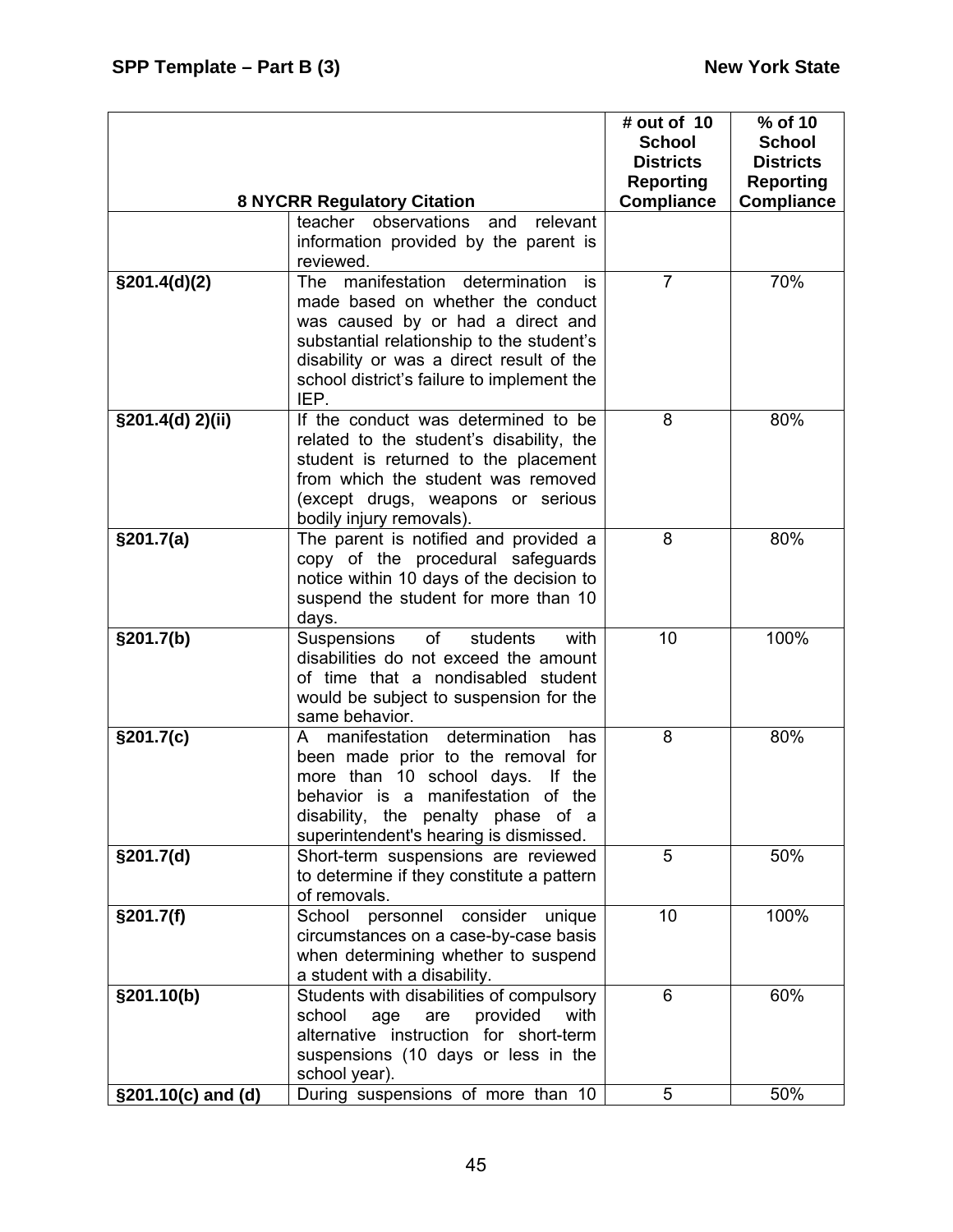|             | <b>8 NYCRR Regulatory Citation</b>                                                                                                                                                                                                     | # out of $10$<br><b>School</b><br><b>Districts</b><br>Reporting<br><b>Compliance</b> | % of 10<br><b>School</b><br><b>Districts</b><br><b>Reporting</b><br><b>Compliance</b> |
|-------------|----------------------------------------------------------------------------------------------------------------------------------------------------------------------------------------------------------------------------------------|--------------------------------------------------------------------------------------|---------------------------------------------------------------------------------------|
|             | days in a school year, regardless of the<br>manifestation determination, students<br>with disabilities receive services to<br>enable them to participate in the<br>general curriculum and to continue to<br>progress toward IEP goals. |                                                                                      |                                                                                       |
| \$201.10(e) | Interim alternative educational settings<br>(IAES) and the services to be provided<br>to a student are determined by the<br>CSE.                                                                                                       | 7                                                                                    | 70%                                                                                   |

## **Explanation of Baseline Data**

During the 2005-06 school year, 10 school districts were identified by the State as having significant discrepancy based on race/ethnicity in the percent of students with disabilities suspended out-of-school for more than 10 days based on their 2004-05 school year data. These school districts were sent notifications with directions to use a State developed self-review monitoring protocol to review their policies, practices and procedures. These school districts were also required to reserve 15 percent of their IDEA flow through allocation to provide Coordinated Comprehensive Early Intervening Services.

All identified school districts reviewed their policies, practices and procedures related to discipline for students with disabilities during the 2005-06 school year and reported results through a State developed web-based data submission system. All 10 school districts reported being out of compliance with at least one citation related to discipline procedures for students with disabilities. These school districts have been notified that they must correct their policies, practices and procedures within one year from being notified of noncompliance. As soon as possible, but no later than one year from notification, they will be required to resubmit compliance information to the State along with a written assurance that they are in compliance with all citations. They are also required to publicly report on the revision(s) to their policies, procedures and/or practices.

As shown above, at least half of the school districts reported not being in compliance with the following eight citations:

- **§200.4(d)(3)** For students whose behaviors impede their learning or that of others, the IEPs include positive behavioral interventions and supports and other strategies to address the behaviors.
- **§200.3(d)(1)** The general education teacher participated in the CSE meeting to identify appropriate positive behavioral interventions and strategies for the student.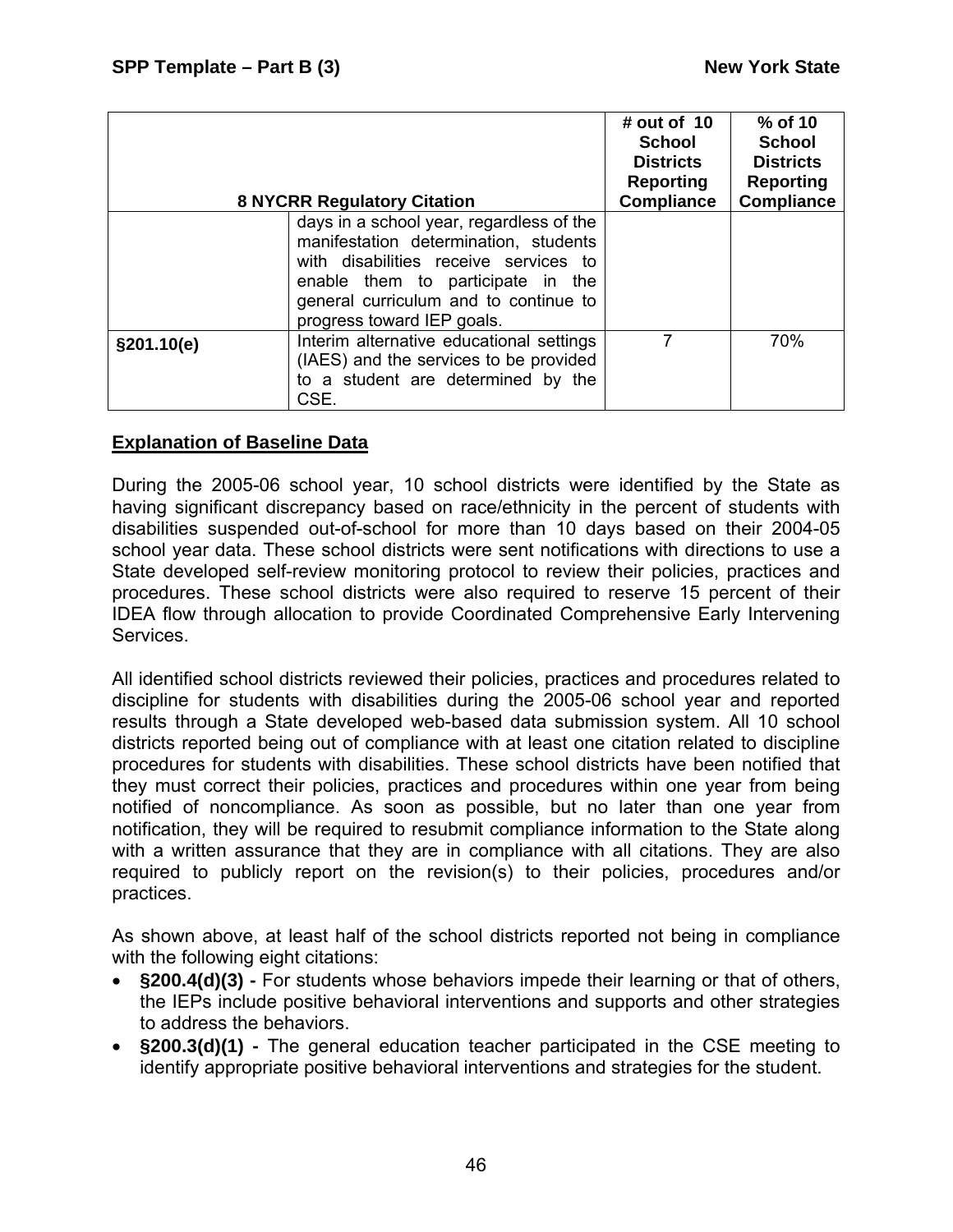- **§201.4(e)** The IEP was revised as a result of any deficiencies noted during a manifestation determination review.
- **§200.4(e)** Behavioral intervention plans are implemented, monitored and progress documented.
- **§201.4(a)** The manifestation review is conducted immediately, but not later than 10 days after the decision to remove or suspend the student.
- **§201.4(b)** A team that includes the student's parent, an individual knowledgeable about the student and the interpretation of behavior and other relevant members of the CSE as determined by the parent and the school district conducts the manifestation review. Parents are notified in writing of the meeting.
- **§201.7(d)** Short-term suspensions are reviewed to determine if they constitute a pattern of removals.
- **§201.10(c) and (d)** During suspensions of more than 10 days in a school year, regardless of the manifestation determination, students with disabilities receive services to enable them to participate in the general curriculum and to continue to progress toward IEP goals.

The Statewide results of compliance with regulatory citations provided above were disaggregated by the State's SEQA regions and other technical assistance network regions so that the regional staff may provide the required technical assistance to school districts based on the regional profile of results on the self-review monitoring protocol.

| <b>FFY</b>            | <b>Measurable and Rigorous Target</b>                                                                                                                                                                                                                                                                                            |
|-----------------------|----------------------------------------------------------------------------------------------------------------------------------------------------------------------------------------------------------------------------------------------------------------------------------------------------------------------------------|
| 2005<br>$(2005-06)$   | Baseline data were collected                                                                                                                                                                                                                                                                                                     |
| 2006<br>$(2006 - 07)$ | 0 percent of school districts will be identified by the State as having a<br>significant discrepancy in the rates of suspensions and expulsions of<br>greater than 10 days in a school year of children with disabilities by race<br>and ethnicity that is the result of inappropriate policies, procedures<br>and/or practices. |
| 2007<br>$(2007-08)$   | 0 percent of school districts will be identified by the State as having a<br>significant discrepancy in the rates of suspensions and expulsions of<br>greater than 10 days in a school year of children with disabilities by race<br>and ethnicity that is the result of inappropriate policies, procedures<br>and/or practices. |
| 2008<br>$(2008-09)$   | 0 percent of school districts will be identified by the State as having a<br>significant discrepancy in the rates of suspensions and expulsions of<br>greater than 10 days in a school year of children with disabilities by race<br>and ethnicity that is the result of inappropriate policies, procedures                      |

# Measurable and Rigorous Targets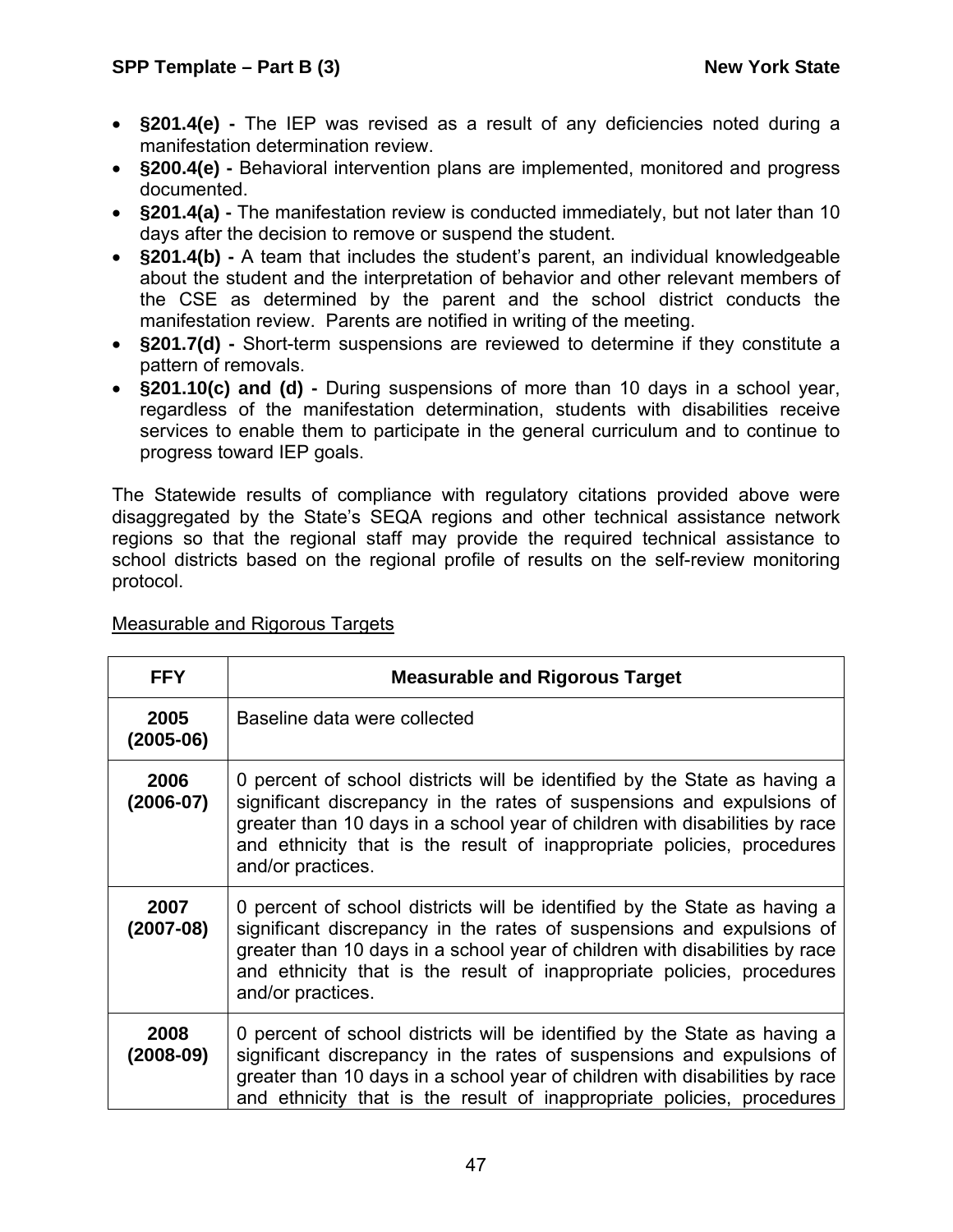| <b>FFY</b>          | <b>Measurable and Rigorous Target</b>                                                                                                                                                                                                                                                                                            |
|---------------------|----------------------------------------------------------------------------------------------------------------------------------------------------------------------------------------------------------------------------------------------------------------------------------------------------------------------------------|
|                     | and/or practices.                                                                                                                                                                                                                                                                                                                |
| 2009<br>$(2009-10)$ | 0 percent of school districts will be identified by the State as having a<br>significant discrepancy in the rates of suspensions and expulsions of<br>greater than 10 days in a school year of children with disabilities by race<br>and ethnicity that is the result of inappropriate policies, procedures<br>and/or practices. |
| 2010<br>$(2010-11)$ | 0 percent of school districts will be identified by the State as having a<br>significant discrepancy in the rates of suspensions and expulsions of<br>greater than 10 days in a school year of children with disabilities by race<br>and ethnicity that is the result of inappropriate policies, procedures<br>and/or practices. |

# **Improvement Activities/Timelines/Resources**

| <b>Activity</b>                                                                                                                                                                                                                                                                                                                                                                                                                                                                                                                                             | <b>Timelines</b>             | <b>Resources</b>                                                      |
|-------------------------------------------------------------------------------------------------------------------------------------------------------------------------------------------------------------------------------------------------------------------------------------------------------------------------------------------------------------------------------------------------------------------------------------------------------------------------------------------------------------------------------------------------------------|------------------------------|-----------------------------------------------------------------------|
| Annually notify and provide a State developed<br>self-review protocol to all school districts in the<br>State whose data on long-term suspensions<br>exceeds 2.7 percent with a recommendation that<br>these districts conduct a self-review of policies,<br>procedures and practices. These districts will be<br>targeted for review by SED in the school year in<br>which SED redefines "significant discrepancy."                                                                                                                                        | February<br>2008<br>Annually | <b>SED</b> staff<br>"Suspension Review<br><b>Monitoring Protocol"</b> |
| Require each identified school district to submit<br>the results of the monitoring self review of<br>policies, procedures and practices to SED. If the<br>self-review identifies inappropriate policies,<br>procedures and/or practices, SED will direct the<br>school district to revise its policies, procedures<br>and/or practices as soon as possible, but not<br>later than within one year.<br>If the self-review indicates no compliance issues,<br>SED will conduct a verification review of the<br>district's policies, procedures and practices. | 2006-11<br>Annually          | SED, SETRC,<br><b>RSSC</b>                                            |
| Direct a school district to obtain technical<br>assistance on its policies, procedures and<br>practices relating to long-term suspensions if the                                                                                                                                                                                                                                                                                                                                                                                                            | Annually                     | <b>SED</b> staff                                                      |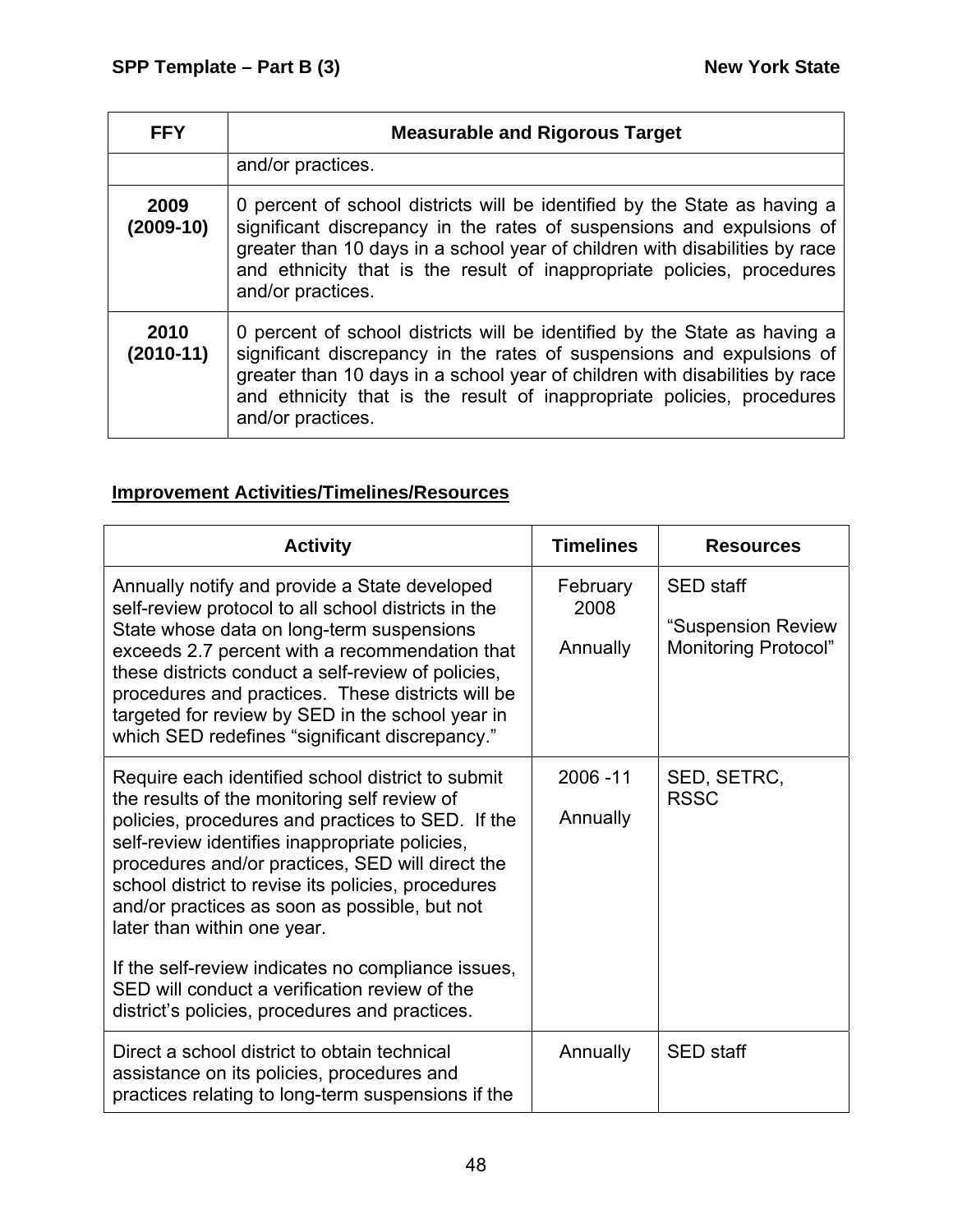| <b>Activity</b>                                                                                                                                                                                                                                                                                                     | <b>Timelines</b> | <b>Resources</b>                                      |
|---------------------------------------------------------------------------------------------------------------------------------------------------------------------------------------------------------------------------------------------------------------------------------------------------------------------|------------------|-------------------------------------------------------|
| data continues to indicate significant<br>discrepancies after two years.                                                                                                                                                                                                                                            |                  |                                                       |
| Review of the districts' suspension/expulsion<br>data and discipline policies, procedures and<br>practices in focused reviews, with targeted<br>technical assistance in positive behavioral<br>interventions to address high rates of<br>suspension.                                                                | Annually         | <b>SED</b> staff                                      |
| Revise State regulations to establish standards<br>on behavioral interventions, including standards<br>for functional behavioral assessments, behavioral<br>intervention plans, use of time out rooms and<br>emergency interventions. Issue a guidance<br>document on positive behavioral supports and<br>services. | 2006-07          | <b>SED</b> staff                                      |
| Update technical assistance documents to<br>schools and parents to assist in their<br>understanding of the requirements relating to the<br>suspension of students with disabilities.                                                                                                                                | 2007             | Discipline of<br>Students with<br><b>Disabilities</b> |
| Establish a Positive Behavior Interventions and<br>Supports (PBIS) Statewide Technical Assistance<br>Center to coordinate activities of PBIS.                                                                                                                                                                       | 2007-08          | <b>PBIS</b>                                           |
| Increase school district access to community<br>resources to assist with support for families and<br>students. Provide support to the Coordinated<br>Children's Services Initiative (CCSI).                                                                                                                         | 2006-11          | CCSI<br><b>VESID central and</b><br>regional staff    |
| See improvement activities for Indicators 9 and<br>10.                                                                                                                                                                                                                                                              | 2006-11          |                                                       |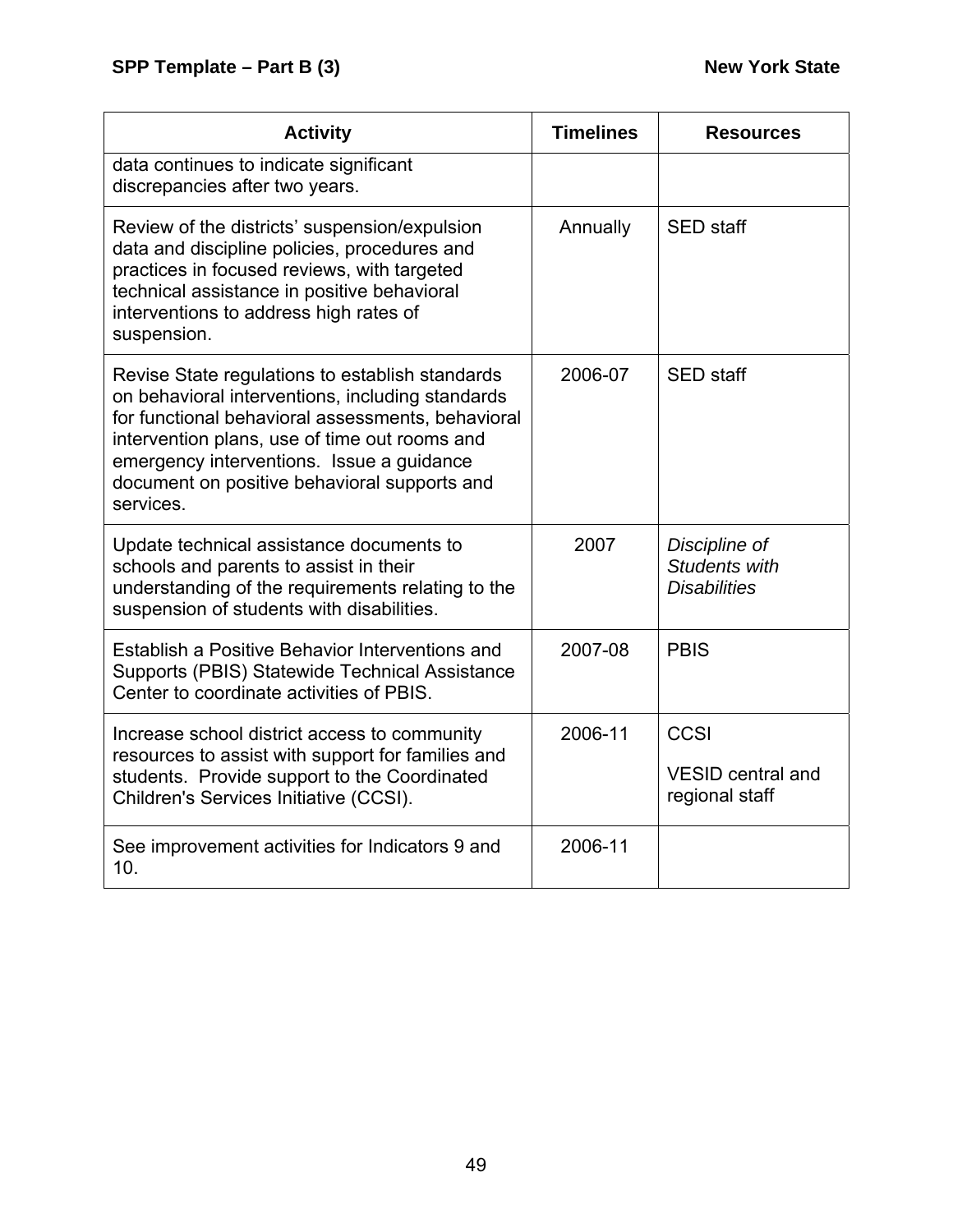# **Part B State Performance Plan (SPP) for 2005-2010**

# **Overview of the State Performance Plan Development**

See *Overview of the State Performance Plan Development* preceding Indicator #1

# **Monitoring Priority: FAPE in the LRE**

**Indicator #5:** Percent of children with IEPs aged 6 through 21:

- A. Removed from regular class less than 21% of the day;
- B. Removed from regular class greater than 60% of the day; or
- C. Served in public or private separate schools, residential placements, or homebound or hospital placements.

 $(20 \text{ U.S.C. } 1416(a)(3)(A))$ 

## **Measurement:**

- A. Percent = # of children with IEPs removed from regular class less than 21% of the day divided by the total # of students aged 6 through 21 with IEPs times 100.
- B. Percent = # of children with IEPs removed from regular class greater than 60% of the day divided by the total # of students aged 6 through 21 with IEPs times 100.
- C. Percent  $=$  # of children with IEPs served in public or private separate schools, residential placements, or homebound or hospital placements divided by the total # of students aged 6 through 21 with IEPs times 100.

# **Overview of Issue/Description of System or Process**

Section 200.4 of the Commissioner's Regulations sets forth the requirements for placement of students with disabilities in the least restrictive environment.

NYS Education law and regulations also establish procedures for students with disabilities determined to be at future risk for residential placement: These procedures require, where a student is determined to be at risk of a future placement in a residential school, that the CSE request in writing that a designee of the appropriate county or State agency participate in any proceeding of the CSE to make recommendations concerning the appropriateness of residential placement and other programs and placement alternatives, including but not limited to, community support services that may be available to the family. The CSE must notify the local social services district when a student who is in a foster care placement is at risk of a future placement in a residential school.

Section 200.2(g) of the Commissioner's Regulations establishes the procedures for development and submission of "Special Education Space Requirements Plans." The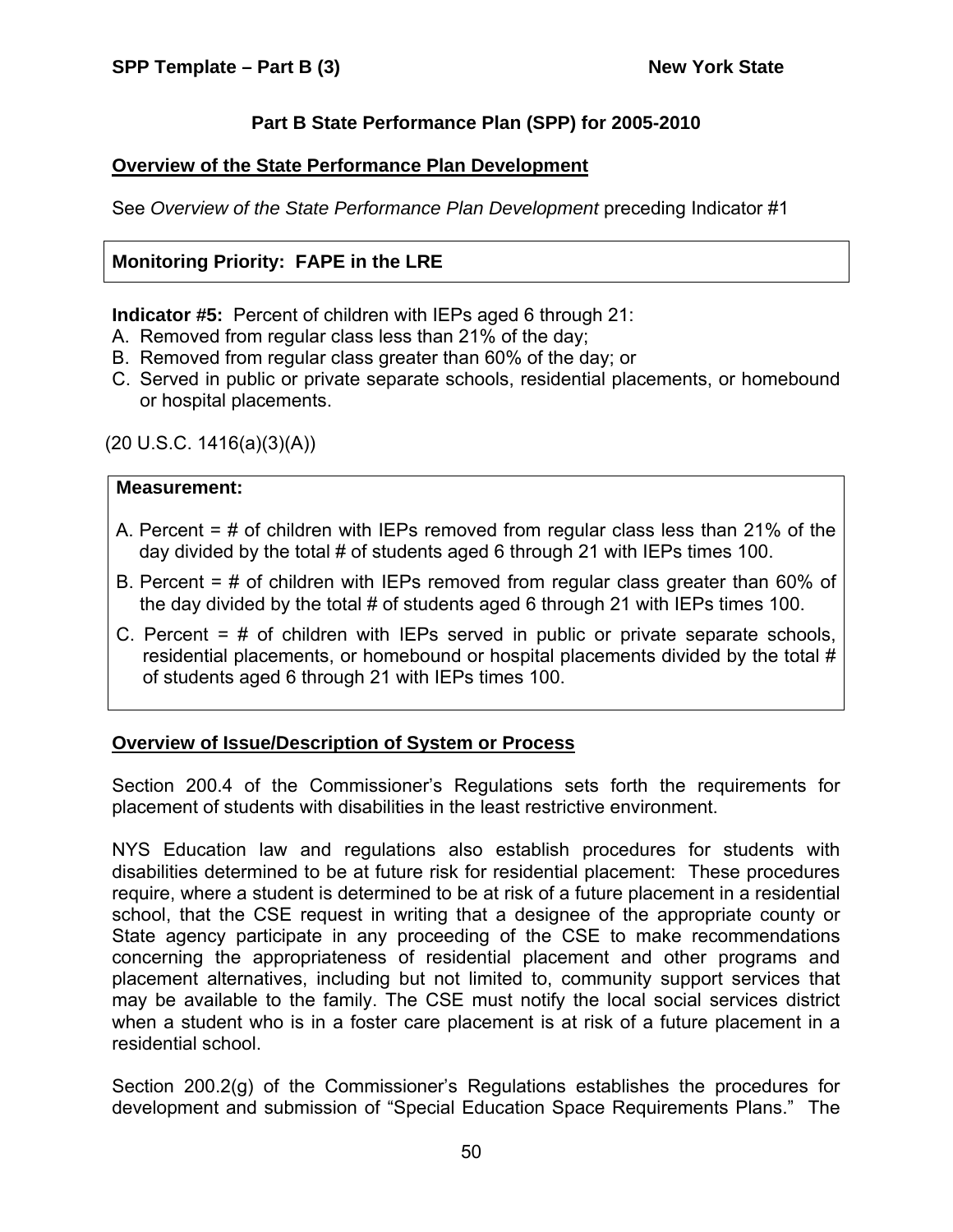purpose of the plan is to determine the need for additional facilities space for all special education programs in the geographic area served by the BOCES, including programs provided by the public school districts, approved private schools for students with disabilities and State-supported schools which are located within the geographic boundaries of the BOCES supervisory district. The plan must ensure that students with disabilities are educated in age appropriate settings and to the maximum extent appropriate with students who are not disabled. The annual progress report must provide the actual and projected numbers and projected percentages of students with disabilities in settings with nondisabled peers in the region. The Department publishes annual data on the progress regions are making to improve their rates of placements of students with disabilities in integrated settings.

Section 200.7 of the Commissioner's Regulations relating to the approval of new or expanded private schools to serve students with disabilities requires documentation of regional need and sufficient evidence to establish that the proposed program will serve only those students who, because of the nature or severity of their disability, would require a separate facility.

## **Baseline Data for FFY 2004 (2004-05)**

- A. 53.6 percent of students with disabilities, ages 6-21, removed from regular class less than 21 percent of the day (i.e., in general education programs for 80 percent or more of the school day).
- B. 27.3 percent of students with disabilities, ages 6-21, were removed from regular class greater than 60 percent of the day (i.e., in general education programs for less than 40 percent of the school day).
- C. Seven (7.0) percent of students with disabilities, ages 6-21, were served in public or private separate schools, residential placements, or homebound or hospital placements.

#### **Discussion of Baseline Data**

- Disaggregation of the data indicates that, compared with the rest of the State, the Big Five Cities where the special education population is the highest and resources are the lowest, place almost twice as many of their students with disabilities in programs in which they are removed from general education classes for more than 60 percent of the day or are in separate educational settings.
- Trend data shows that the rate of students with IEPs who participate daily in general education programs for 40 percent or more of the day has increased steadily from 1997-98 to 2003-04 (56.1 percent to 65.7 percent).
- 71 school districts are below the current 65.7 percent statewide average for students participating in general education programs 40 percent or more of the day.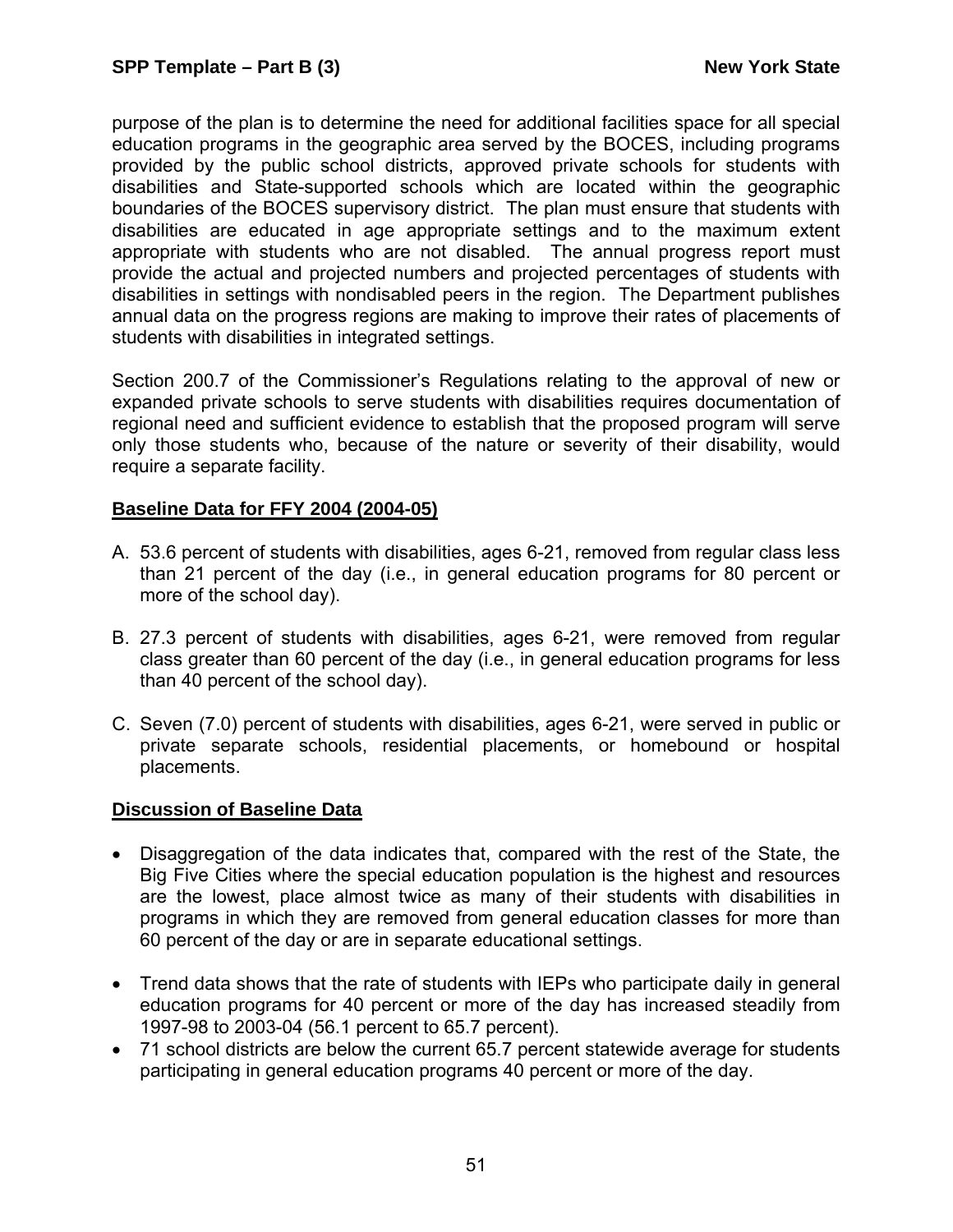# **Measurable and rigorous targets**

| <b>FFY</b>            | <b>Measurable and Rigorous Target</b>                                                                                                                                                                          |
|-----------------------|----------------------------------------------------------------------------------------------------------------------------------------------------------------------------------------------------------------|
| 2005<br>$(2005-06)$   | The statewide percent of students with disabilities, ages 6-21, removed<br>from regular class less than 21 percent of the day will be greater than 54<br>percent.                                              |
|                       | The statewide percent of students with disabilities, ages 6-21, removed<br>from regular class greater than 60 percent of the day will be less than 27.3<br>percent.                                            |
|                       | The statewide percent of students with disabilities, ages 6-21, served in<br>public or private separate schools, residential placements, or homebound or<br>hospital placements will be less than 7.0 percent. |
| 2006<br>$(2006 - 07)$ | The statewide percent of students with disabilities, ages 6-21, removed<br>from regular class less than 21 percent of the day will be greater than 55<br>percent.                                              |
|                       | The statewide percent of students with disabilities, ages 6-21, removed<br>from regular class greater than 60 percent of the day will be less than 26<br>percent.                                              |
|                       | The statewide percent of students with disabilities, ages 6-21, served in<br>public or private separate schools, residential placements, or homebound or<br>hospital placements will be less than 6.5 percent. |
| 2007<br>$(2007-08)$   | The statewide percent of students with disabilities, ages 6-21, removed<br>from regular class less than 21 percent of the day will be greater than 56<br>percent.                                              |
|                       | The statewide percent of students with disabilities, ages 6-21, removed<br>from regular class greater than 60 percent of the day will be less than 25<br>percent.                                              |
|                       | The statewide percent of students with disabilities, ages 6-21, served in<br>public or private separate schools, residential placements, or homebound or<br>hospital placements will be less than 6.0 percent. |
| 2008<br>$(2008-09)$   | The statewide percent of students with disabilities, ages 6-21, removed<br>from regular class less than 21 percent of the day will be greater than 57<br>percent.                                              |
|                       | The statewide percent of students with disabilities, ages 6-21, removed<br>from regular class greater than 60 percent of the day will be less than 23<br>percent.                                              |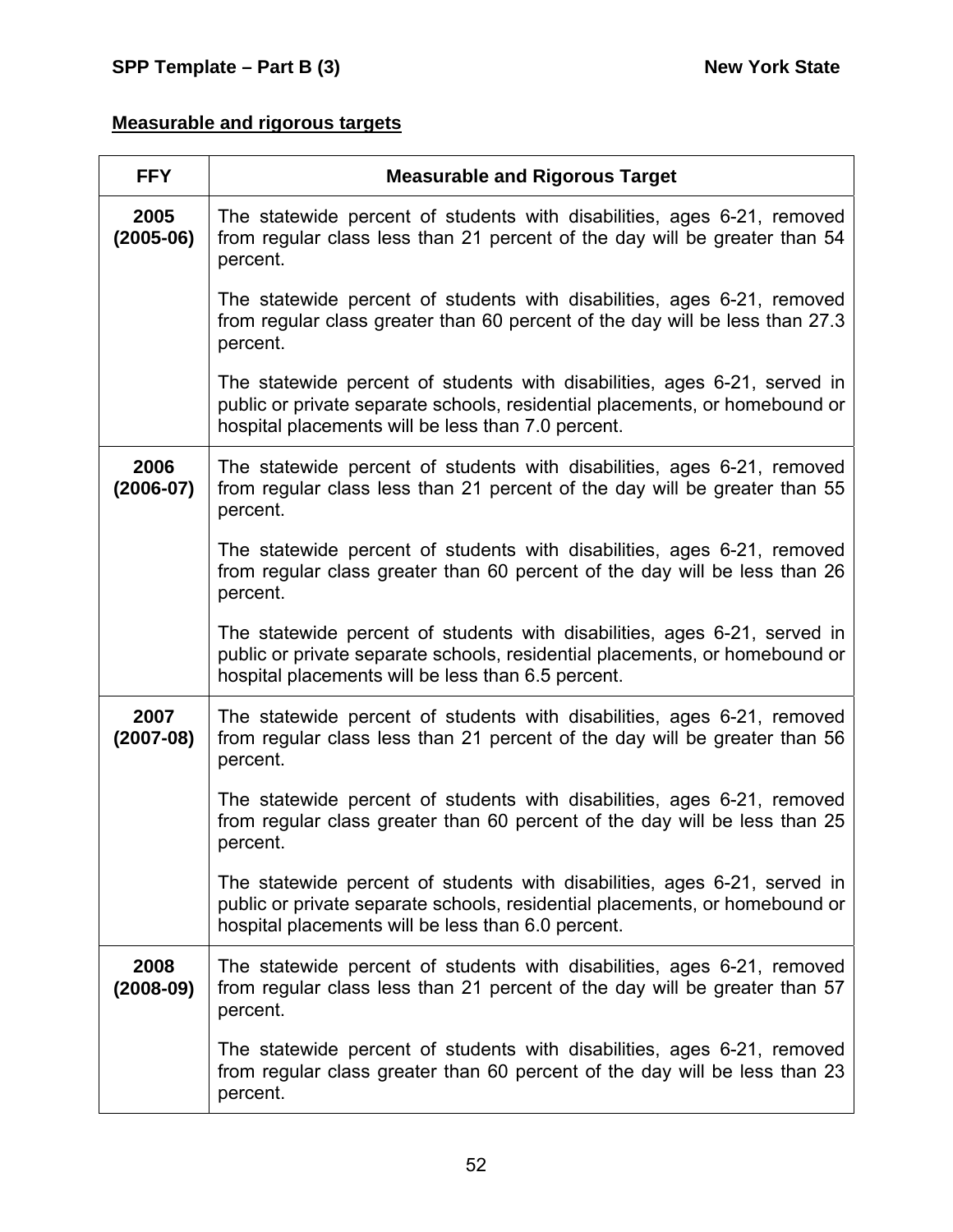| <b>FFY</b>          | <b>Measurable and Rigorous Target</b>                                                                                                                                                                          |
|---------------------|----------------------------------------------------------------------------------------------------------------------------------------------------------------------------------------------------------------|
|                     | The statewide percent of students with disabilities, ages 6-21, served in<br>public or private separate schools, residential placements, or homebound or<br>hospital placements will be less than 5.5 percent. |
| 2009<br>$(2009-10)$ | The statewide percent of students with disabilities, ages 6-21, removed<br>from regular class less than 21 percent of the day will be greater than 58<br>percent.                                              |
|                     | The statewide percent of students with disabilities, ages 6-21, removed<br>from regular class greater than 60 percent of the day will be less than 21<br>percent.                                              |
|                     | The statewide percent of students with disabilities, ages 6-21, served in<br>public or private separate schools, residential placements, or homebound or<br>hospital placements will be less than 5.0 percent. |
| 2010<br>$(2010-11)$ | The statewide percent of students with disabilities, ages 6-21, removed<br>from regular class less than 21 percent of the day will be greater than 60<br>percent.                                              |
|                     | The statewide percent of students with disabilities, ages 6-21, removed<br>from regular class greater than 60 percent of the day will be less than 20<br>percent.                                              |
|                     | The statewide percent of students with disabilities, ages 6-21, served in<br>public or private separate schools, residential placements, or homebound or<br>hospital placements will be less than 4.5 percent. |

# **Improvement Activities/Timelines/Resources**

| <b>Activity</b>                                                                                                                                                                                                                                                                                                                                                                                                | <b>Timeline</b> | <b>Resources</b>                              |
|----------------------------------------------------------------------------------------------------------------------------------------------------------------------------------------------------------------------------------------------------------------------------------------------------------------------------------------------------------------------------------------------------------------|-----------------|-----------------------------------------------|
| Conduct focused monitoring reviews using a<br>"Least Restrictive Environment" (LRE)<br>protocol, designed to evaluate a school<br>district's performance regarding placement of<br>students with disabilities in the LRE, including<br>a review of the districts' LRE data and policies<br>and practices and determination of root causes<br>for high rates of placements in the most<br>restrictive settings. | 2005-11         | SEQA, SETRC, RSSC                             |
| Target technical assistance and professional<br>development network activities to focus on                                                                                                                                                                                                                                                                                                                     | 2005-10         | State Improvement Grant,<br>NYS Metro Center, |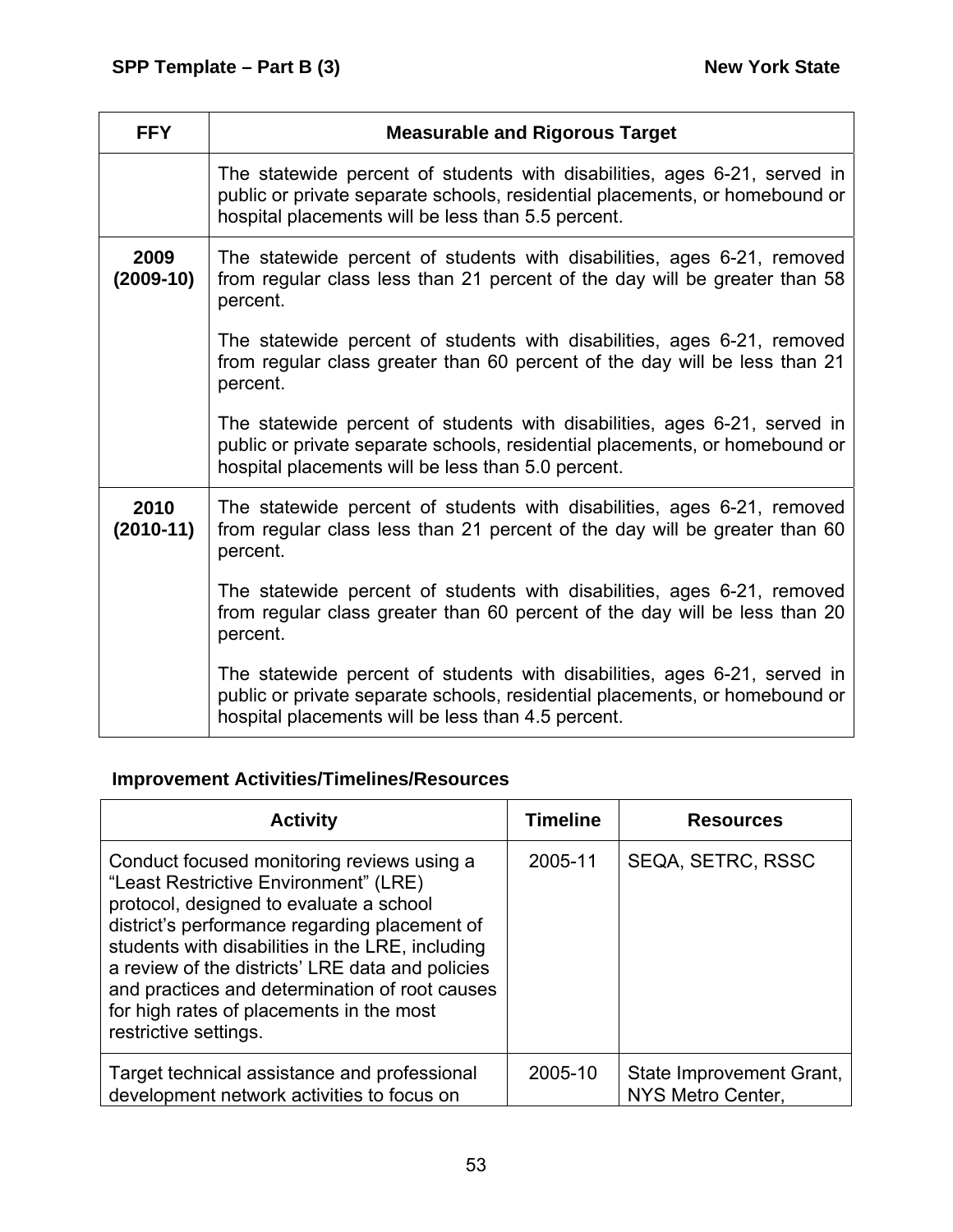| <b>Activity</b>                                                                                                                                                                                                                                    | <b>Timeline</b> | <b>Resources</b>                                                                                                                                                                                                                                                                             |
|----------------------------------------------------------------------------------------------------------------------------------------------------------------------------------------------------------------------------------------------------|-----------------|----------------------------------------------------------------------------------------------------------------------------------------------------------------------------------------------------------------------------------------------------------------------------------------------|
| districts identified with high rates of placement<br>of students with disabilities in separate sites.                                                                                                                                              |                 | SETRC, RSSC, Parent<br>Centers                                                                                                                                                                                                                                                               |
| Provide Quality Assurance Review grants to<br>large city school districts to offset the costs<br>that these school districts may incur to<br>participate in the focused monitoring reviews.                                                        | 2005-11         | <b>IDEA Part B Discretionary</b><br>funds (see indicator #1)                                                                                                                                                                                                                                 |
| <b>Provide Quality Assurance Improvement</b><br>grants to school districts to implement<br>improvement activities identified through the<br>focused review monitoring process.                                                                     | 2005-11         | <b>IDEA Part B Discretionary</b><br>funds (see indicator #1)                                                                                                                                                                                                                                 |
| Use a data-driven strategic planning model to<br>develop annual improvement plans and<br>professional development programs for the Big<br>Four Cities (Buffalo, Syracuse, Rochester and<br>Yonkers).                                               | 2005-11         | Urban Initiative (see<br>indicator #1)                                                                                                                                                                                                                                                       |
| Implement regional space planning<br>requirements to ensure regional planning that<br>result in students with disabilities educated in<br>age appropriate settings and to the maximum<br>extent appropriate with students who are not<br>disabled. | 2005-11         | District superintendents,<br>VESID staff, Office of<br><b>Management Services</b>                                                                                                                                                                                                            |
| Revise State policy relating to the continuum of<br>special education programs and services to<br>provide more instructional delivery designs in<br>general education classes.                                                                     | 2007            | State regulations<br><b>Regents State Aid</b><br>Proposal                                                                                                                                                                                                                                    |
| Share information with school<br>districts/agencies about innovative instructional<br>delivery designs in general education settings;<br>early intervening services and strategies to<br>ensure student access to the general<br>curriculum.       | 2006-11         | National technical<br>assistance centers:<br>National Institute for<br><b>Urban School</b><br>Improvement<br>LRE Part B<br>$\bullet$<br>Community of<br>Practice<br>The Access Center<br>$\bullet$<br><b>National Center for</b><br><b>Special Education</b><br>Accountability<br>Monitoring |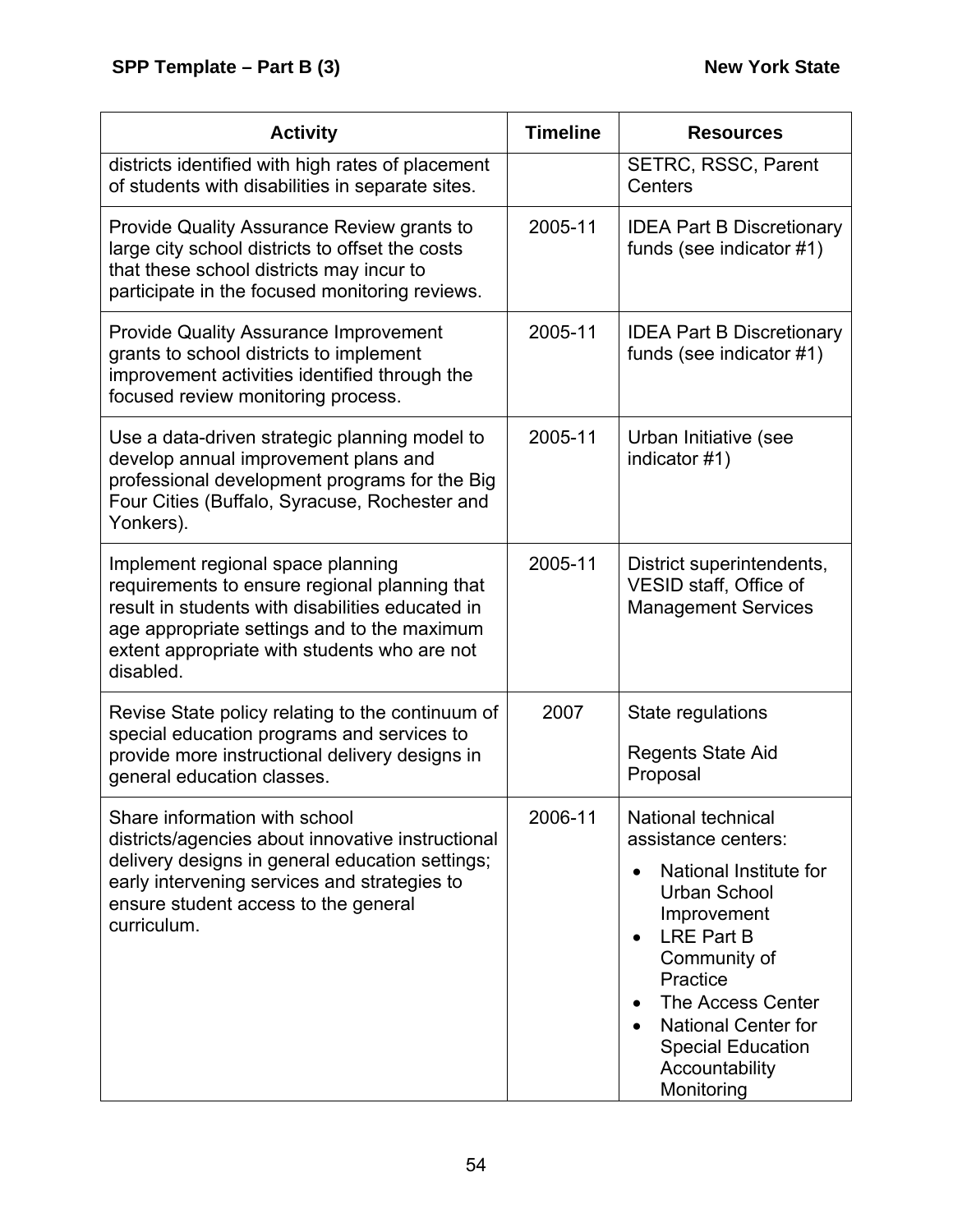| <b>Activity</b>                                                                                                                                                                                                                                                                                                     | <b>Timeline</b> | <b>Resources</b>                                                                                                                                                                          |
|---------------------------------------------------------------------------------------------------------------------------------------------------------------------------------------------------------------------------------------------------------------------------------------------------------------------|-----------------|-------------------------------------------------------------------------------------------------------------------------------------------------------------------------------------------|
| Require school districts identified with<br>significant disproportionality to reserve 15<br>percent of its IDEA funds to provide<br>coordinated early intervening services to<br>address the disproportionality issue.                                                                                              | 2006-11         | <b>LEA Application</b>                                                                                                                                                                    |
| Revise State regulations to establish standards<br>on behavioral interventions, including<br>standards for functional behavioral<br>assessments, behavioral intervention plans,<br>use of time out rooms and emergency<br>interventions. Issue a guidance document on<br>positive behavioral supports and services. | 2006-07         | <b>SED Policy Staff</b>                                                                                                                                                                   |
| Develop regional short-term intensive<br>behavioral assessment and intervention<br>residential and day units to assist school<br>districts to assess and address the needs of<br>students with severe self-injurious and/or<br>aggressive behaviors to prevent more<br>restrictive placements.                      | 2007-09         | Consultants<br><b>SED</b> staff<br><b>IDEA Part B funds for</b><br>start up costs                                                                                                         |
| NYS requires documentation of regional need<br>prior to any expansion and/or approval of new<br>private school programs to serve students with<br>disabilities in separate settings.                                                                                                                                | 2005-11         | <b>SEQA staff</b>                                                                                                                                                                         |
| Develop quality indicators and a tool kit of<br>resources to provide technical assistance to<br>school districts to support the delivery of<br>specially designed instruction in general<br>education environments.                                                                                                 | 2006-08         | <b>SETRC Workgroup with</b><br>collaboration from SEQA,<br>Policy, EMSC, and other<br>technical assistance<br>networks, including the<br><b>Higher Education Support</b><br>Center (HESC) |
| Provide technical assistance and monitoring to<br>school districts placing students in approved<br>private schools, in-State and out-of-State                                                                                                                                                                       | 2007-11         | <b>Nondistrict Unit</b>                                                                                                                                                                   |
| Reduce the number of NYS students with<br>disabilities placed in out-of-State programs<br>through interagency collaboration and program<br>development                                                                                                                                                              | 2007-11         | <b>Nondistrict Unit</b><br>Interagency Out-of-State<br><b>Placement Committee</b>                                                                                                         |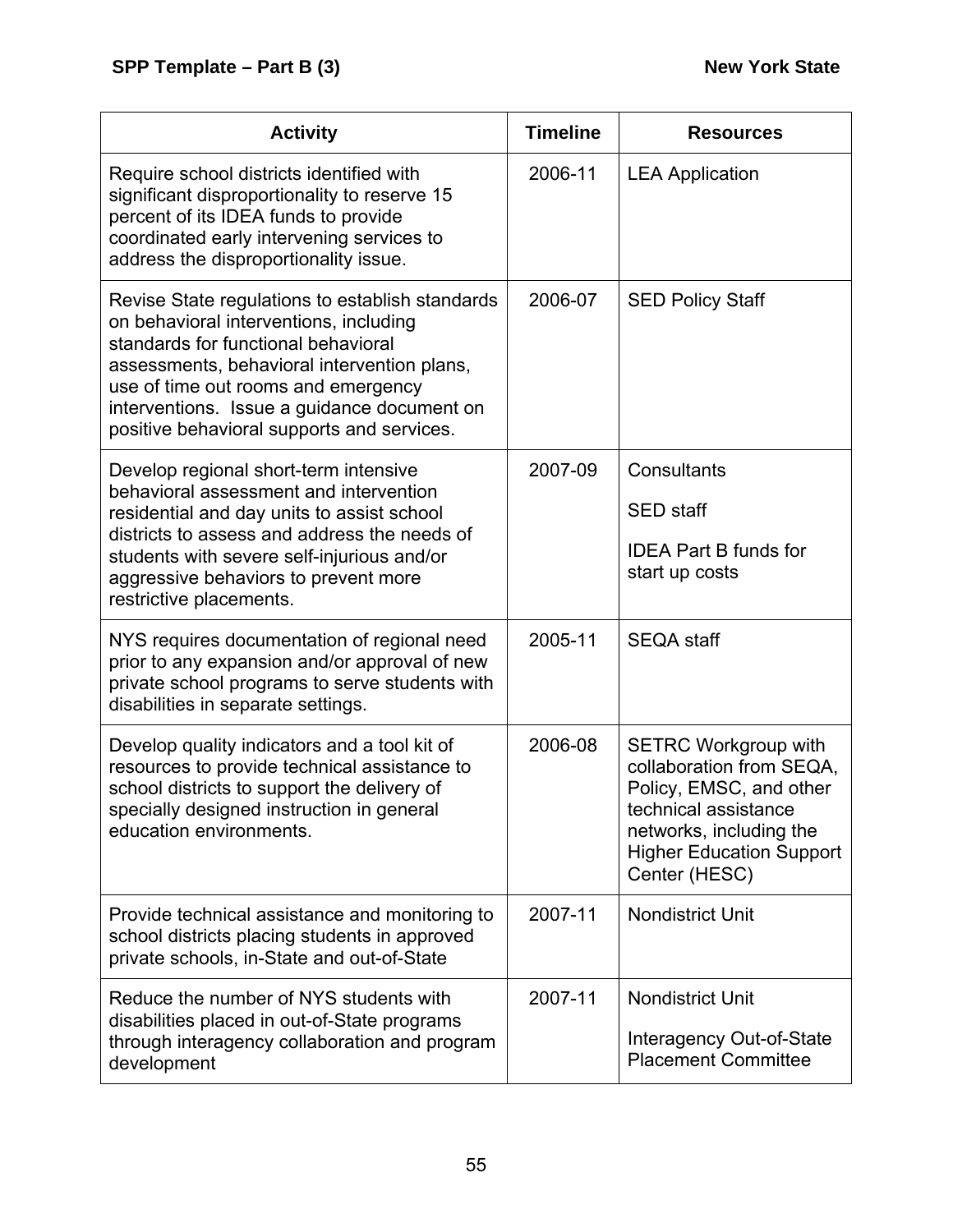| <b>Activity</b>                                                                                                                                                                                                                                                                                                                                                                                                                                                                                                                                                                                                  | <b>Timeline</b> | <b>Resources</b>                                           |
|------------------------------------------------------------------------------------------------------------------------------------------------------------------------------------------------------------------------------------------------------------------------------------------------------------------------------------------------------------------------------------------------------------------------------------------------------------------------------------------------------------------------------------------------------------------------------------------------------------------|-----------------|------------------------------------------------------------|
| <b>School Support Projects</b><br>The Department has funded, in collaboration<br>with OMH, DOH and FTNYS, Inc., the Mental<br>Health School Support Projects to provide<br>services in approximately 40 targeted schools<br>to address the needs of children with<br>significant behavioral issues who are at risk of<br>suspension, expulsion or placement in special<br>education programs out of the district. The<br>three components of the project are:<br>integration of mental health services,<br>development or enhancement of family support<br>and training for families and education<br>personnel. | 2005-11         | <b>IDEA Part B Discretionary</b><br><b>Funds</b>           |
| <b>Coordinated Children's Service Initiative</b><br>(CCSI)<br>NYS law established CCSI to maintain children<br>who have complex emotional and behavioral<br>disorders in their homes, schools and<br>communities. A three tier interagency<br>structure assures that services are<br>comprehensive and coordinated; requires<br>parent participation at all levels of the system<br>and provides for the blending of funds across<br>systems and the flexible use of funds to meet<br>the unique needs of each family.                                                                                           | 2005-11         | <b>IDEA Part B Funds</b><br>support, in part, the<br>CCSI. |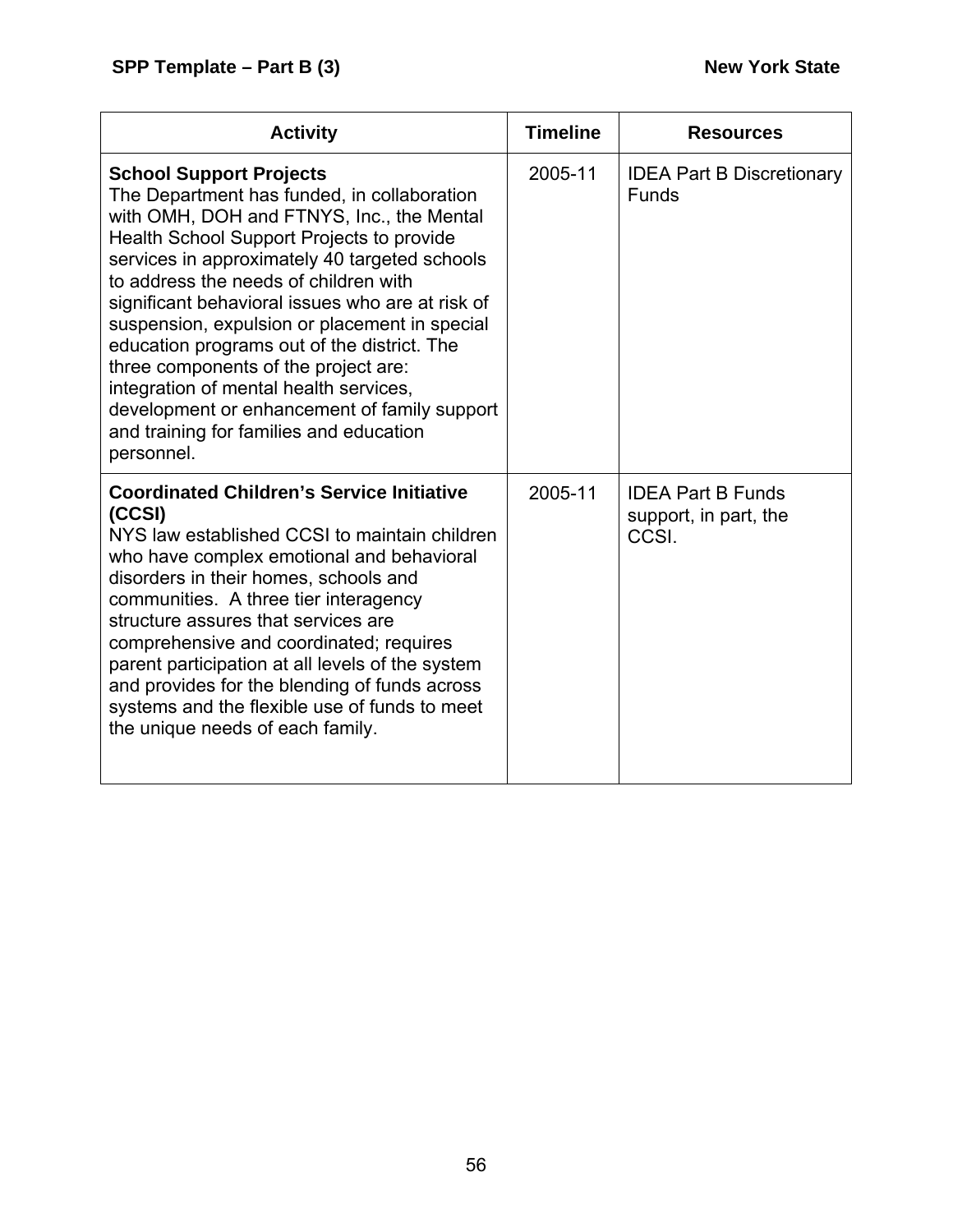## **Part B State Performance Plan (SPP) for 2005-2010**

### **Overview of the State Performance Plan Development**

See *Overview of the State Performance Plan Development* preceding Indicator #1.

# **Monitoring Priority: FAPE in the LRE**

**Indicator #6:** Percent of preschool children with IEPs who received special education and related services in settings with typically developing peers (e.g., early childhood settings, home, and part-time early childhood/part-time early childhood special education settings).

(20 U.S.C. 1416(a) (3) (A))

#### **Measurement:**

Percent = # of preschool children with IEPs who received all special education services in settings with typically developing peers divided by the total # of preschool children with IEPs times 100.

#### **Overview of Issue/Description of System or Process**

Section 4410 of the Education Law and section 200.16 of the Commissioner's Regulations establish the process for preschool students with disabilities to receive special education services.

The Committee on Preschool Special Education (CPSE) makes recommendations for placement of preschool students with disabilities. The CPSE is required by law and regulation to first consider the appropriateness of providing related services only; or special education itinerant teacher services (SEIT) only; or related services in combination with SEIT services; or a half-day preschool program or a full-day preschool program. The CPSE is also required to first consider providing special education services in a setting where age-appropriate peers without disabilities are typically found, prior to recommending the provision of special education services in a setting, which includes only preschool children with disabilities.

The CPSE is required to include in its written report of its recommendation a statement of the reasons why less restrictive placements were not recommended when the recommendation is for the provision of special education services in a setting with no regular contact where age-appropriate peers without disabilities.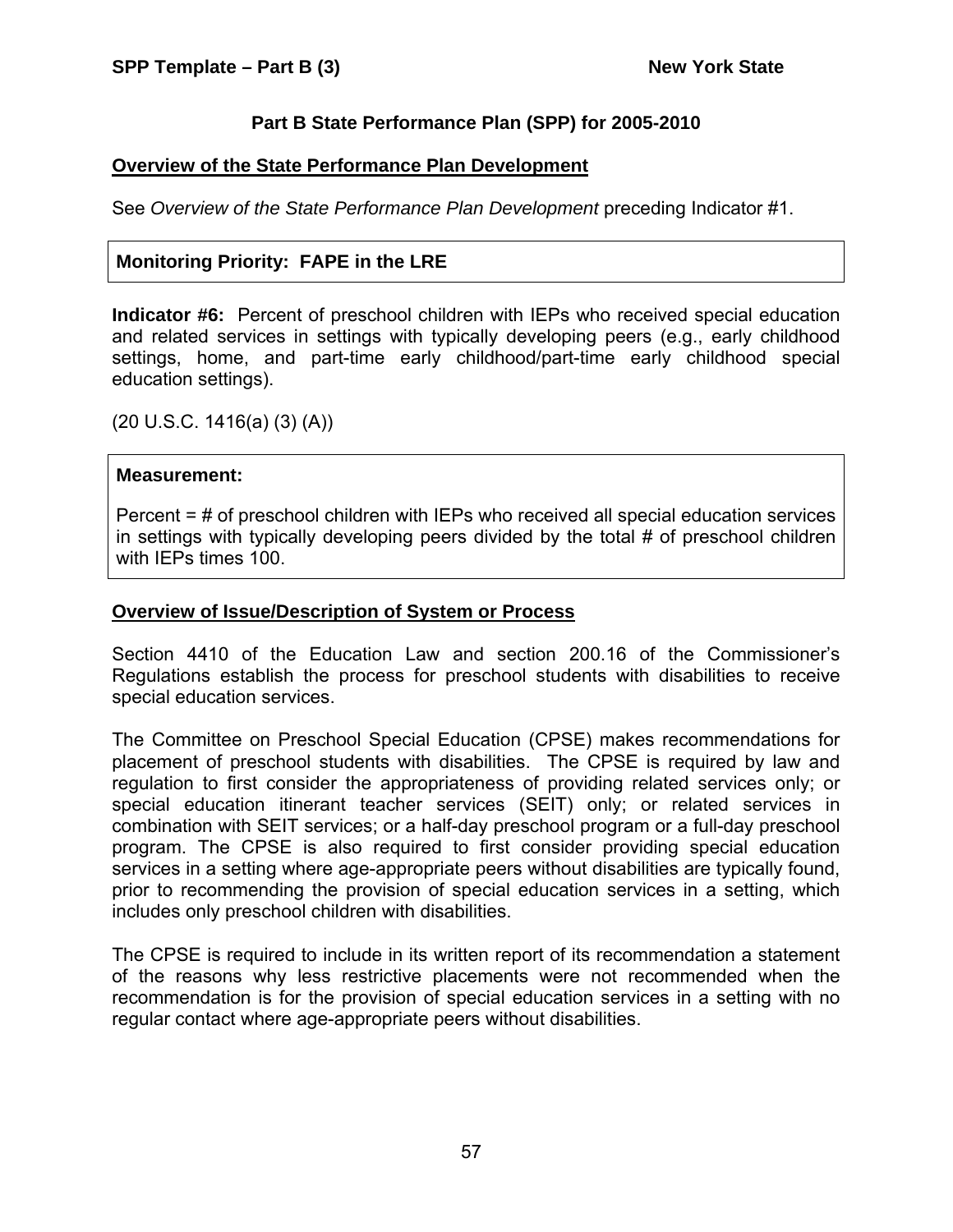#### **Baseline Data for FFY 2004 (2004-2005)**

In 2004-05, 63.5 percent of preschool children with IEPs received special education and related services in settings with typically developing peers (e.g., early childhood settings, home, and part-time early childhood/part-time early childhood special education settings).

#### **Discussion of Baseline Data**

- In 2004-05, 465 out of 664 school districts with preschool special education students (70 percent) had rates of integration in preschool placements that exceeded the State average, while 199 school districts were below the statewide average. One hundred forty-eight (148) school districts were at 100 percent integration, including a large city/high need school district.
- Analysis by geographic regions indicates wide differences. New York City and Long Island are below the statewide rate by 11 and 7 percentage points respectively, while Central and Eastern New York State exceed the statewide baseline by 20 and 15 percentage points respectively. Between 2003-04 and 2004-05, New York City increased its integration of special education placements from 41.5 percent to 52.4 percent.
- Data from the longitudinal study of 5,000 preschool students with disabilities indicate a statistical relationship between integration in preschool special education and age appropriate development of learning and behavioral skills in kindergarten. As the students progress through grade four, data will continue to be collected to ascertain long-term effects of preschool integration.
- NYS has made steady growth in the integration of preschool special education over time. In 1995-96, the integration rate was 32.3%. The 2004-05 rate has nearly doubled since that time. In 2003-04, the NYS rate exceeded the national average by 6.7 percentage points. Among the improvement strategies implemented over this time period that led to these improvement results are:
	- o A moratorium on the approval of any new or expanded preschool programs in settings that include only preschool children with disabilities.
	- o The addition of SEIT services to the continuum of preschool special education services in 1997.
	- o A grant initiative to promote the development of new or expanded preschool programs in integrated settings.
	- o Initiation in 2001 of the NYS Universal Pre- Kindergarten Program.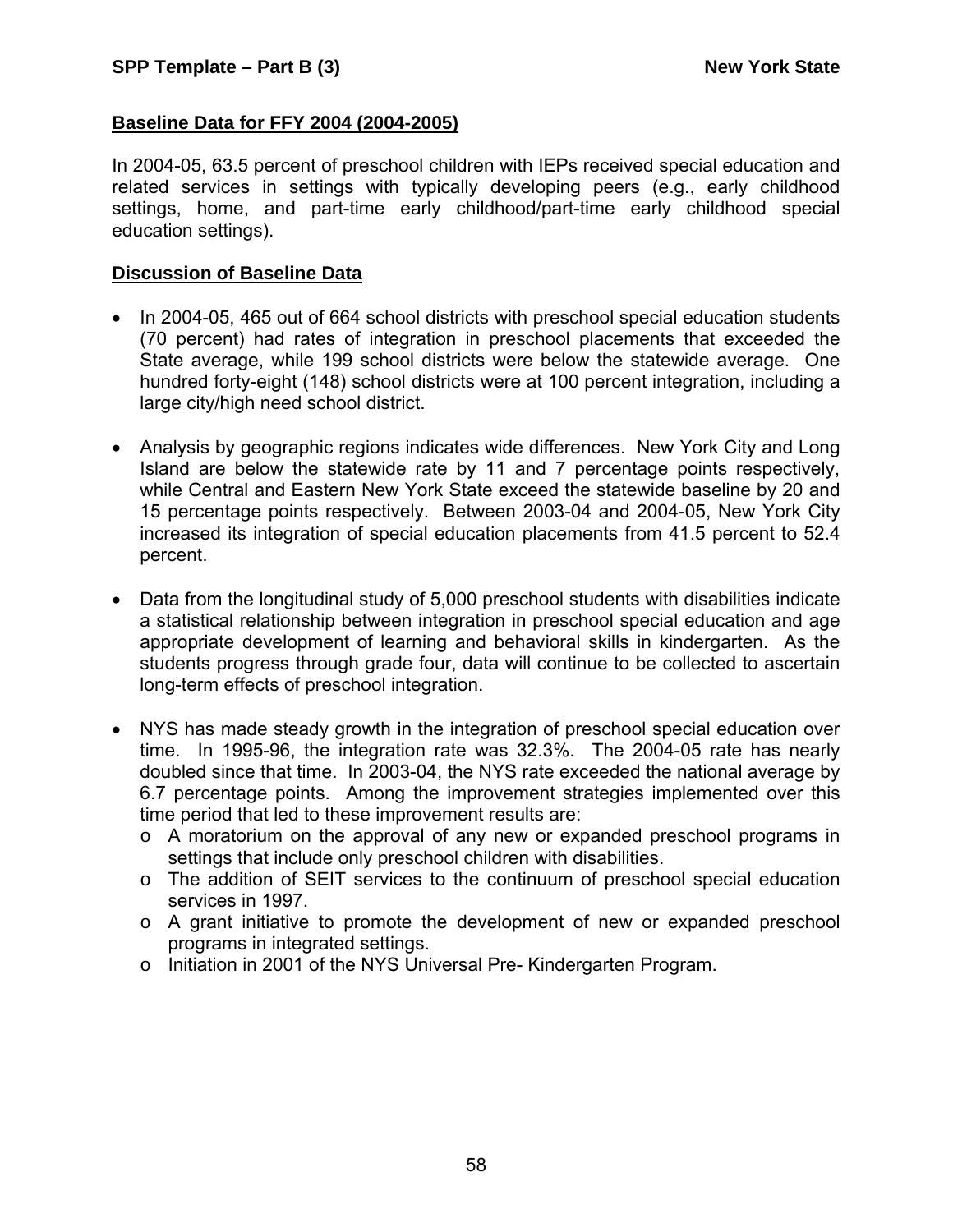# **Measurable and Rigorous Targets**

| <b>FFY</b>    | <b>Measurable and Rigorous Target</b>                                       |
|---------------|-----------------------------------------------------------------------------|
| 2005          | 64 percent of preschool students with disabilities served in either natural |
| $(2005-06)$   | settings or settings that include nondisabled children.                     |
| 2006          | 64.5 percent of preschool students with disabilities served in either       |
| $(2006 - 07)$ | natural settings or settings that include nondisabled children.             |
| 2007          | 65.5 percent of preschool students with disabilities served in either       |
| $(2007-08)$   | natural settings or settings that include nondisabled children.             |
| 2008          | 67 percent of preschool students with disabilities served in either natural |
| $(2008-09)$   | settings or settings that include nondisabled children.                     |
| 2009          | 68 percent of preschool students with disabilities served in either natural |
| $(2009-10)$   | settings or settings that include nondisabled children.                     |
| 2010          | 70 percent of preschool students with disabilities served in either         |
| $(2010-11)$   | natural settings or settings that include nondisabled children.             |

# **Improvement Activities/Timelines/Resources**

| <b>Activity</b>                                                                                                                                                                                                                                                     | <b>Timeline</b><br><b>Resources</b> |                                                                                       |
|---------------------------------------------------------------------------------------------------------------------------------------------------------------------------------------------------------------------------------------------------------------------|-------------------------------------|---------------------------------------------------------------------------------------|
| Review the results of the preschool<br>longitudinal study, including the<br>effects of placements of preschool<br>students in integrated versus<br>nonintegrated settings.                                                                                          | 2005-07                             | <b>IDEA Discretionary Funds</b><br>Longitudinal Study of Preschool<br><b>Students</b> |
| Approval of any new or expanded<br>programs in settings which include<br>only preschool children with<br>disabilities requires documentation of<br>regional need to meet the demand<br>for services for preschool children in<br>the least restrictive environment. | 2005-11                             | <b>SEQA staff</b>                                                                     |
| Increase opportunities for students<br>with disabilities to have earlier<br>access to inclusive educational<br>settings.                                                                                                                                            | 2006-11                             | <b>EMSC/VESID staff</b>                                                               |
| Regents policy paper on early<br>$\bullet$<br>childhood education - expansion<br>of universal pre-kindergarten                                                                                                                                                      |                                     |                                                                                       |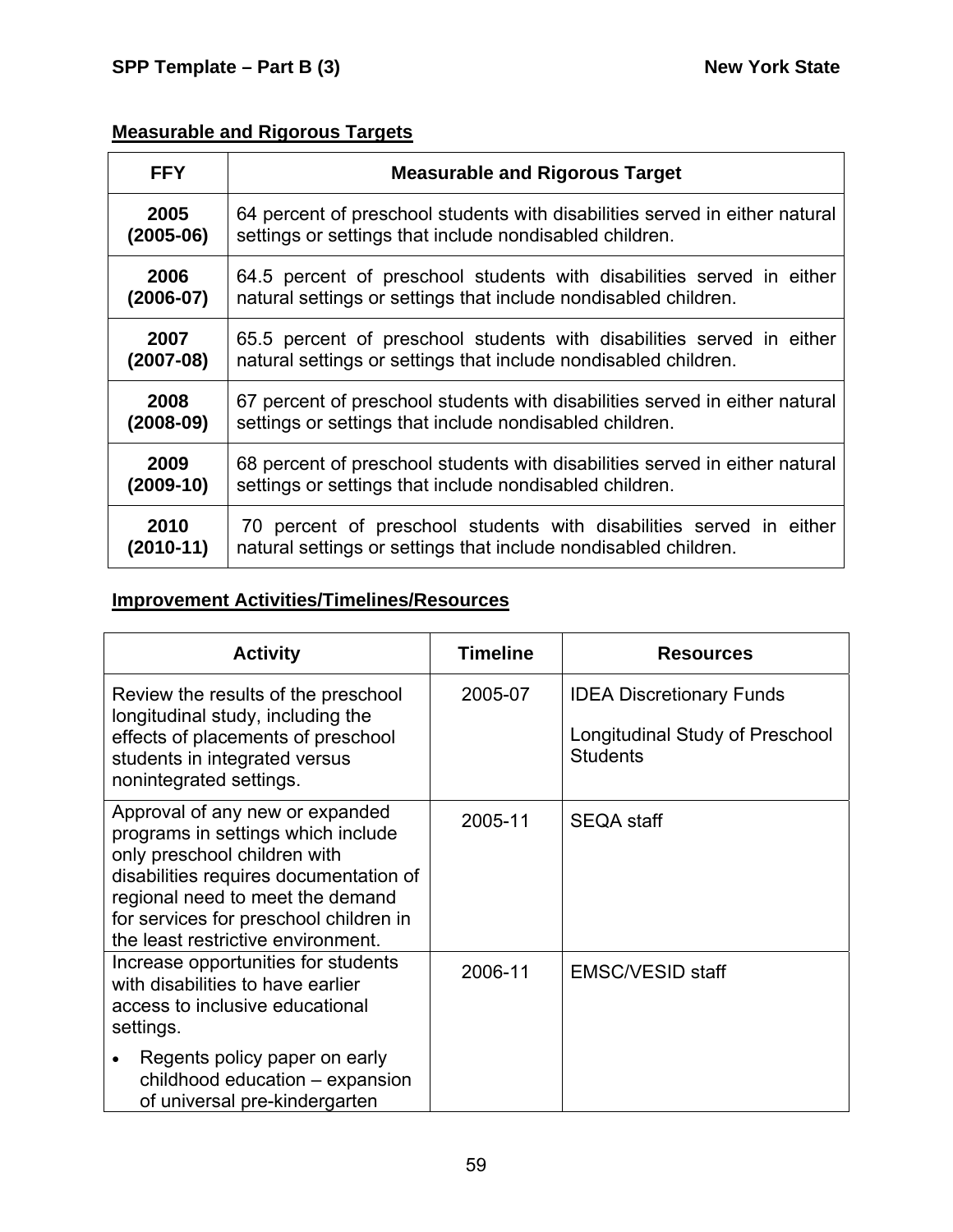| <b>Activity</b>                                                                                                                                                                                                                                                         | <b>Timeline</b> | <b>Resources</b>                                                                                                                                                                                                |
|-------------------------------------------------------------------------------------------------------------------------------------------------------------------------------------------------------------------------------------------------------------------------|-----------------|-----------------------------------------------------------------------------------------------------------------------------------------------------------------------------------------------------------------|
| statewide                                                                                                                                                                                                                                                               |                 |                                                                                                                                                                                                                 |
| Share national effective practices<br>and strategies regarding:<br>instructional delivery designs in<br>general education settings; and<br>classroom culture and conditions that<br>positively impact student<br>engagement in general education<br>preschool settings. | 2006-11         | <b>National Technical Assistance</b><br>Centers:<br>Preschool LRE Community of<br>Practice<br>www.taccommunities.org<br><b>National Early Childhood</b><br><b>Technical Assistance Center</b><br>www.nectac.org |
| Share information about the<br>knowledge and skills of early<br>childhood educators to facilitate<br>student participation in general<br>education settings.                                                                                                            | 2006-11         | <b>IRIS Center for Faculty</b><br>Enhancement<br>http://iris.peabody.vanderbilt.edu                                                                                                                             |
| Provide information and technical<br>assistance to schools and preschool<br>providers to promote placement of<br>preschool students in settings with<br>nondisabled peers.                                                                                              | 2005-11         | <b>Early Childhood Direction</b><br>Centers                                                                                                                                                                     |
| Propose State regulations to clarify<br>school district responsibility to<br>provide special education services to<br>preschool students.                                                                                                                               | 2007            | <b>SED</b> staff                                                                                                                                                                                                |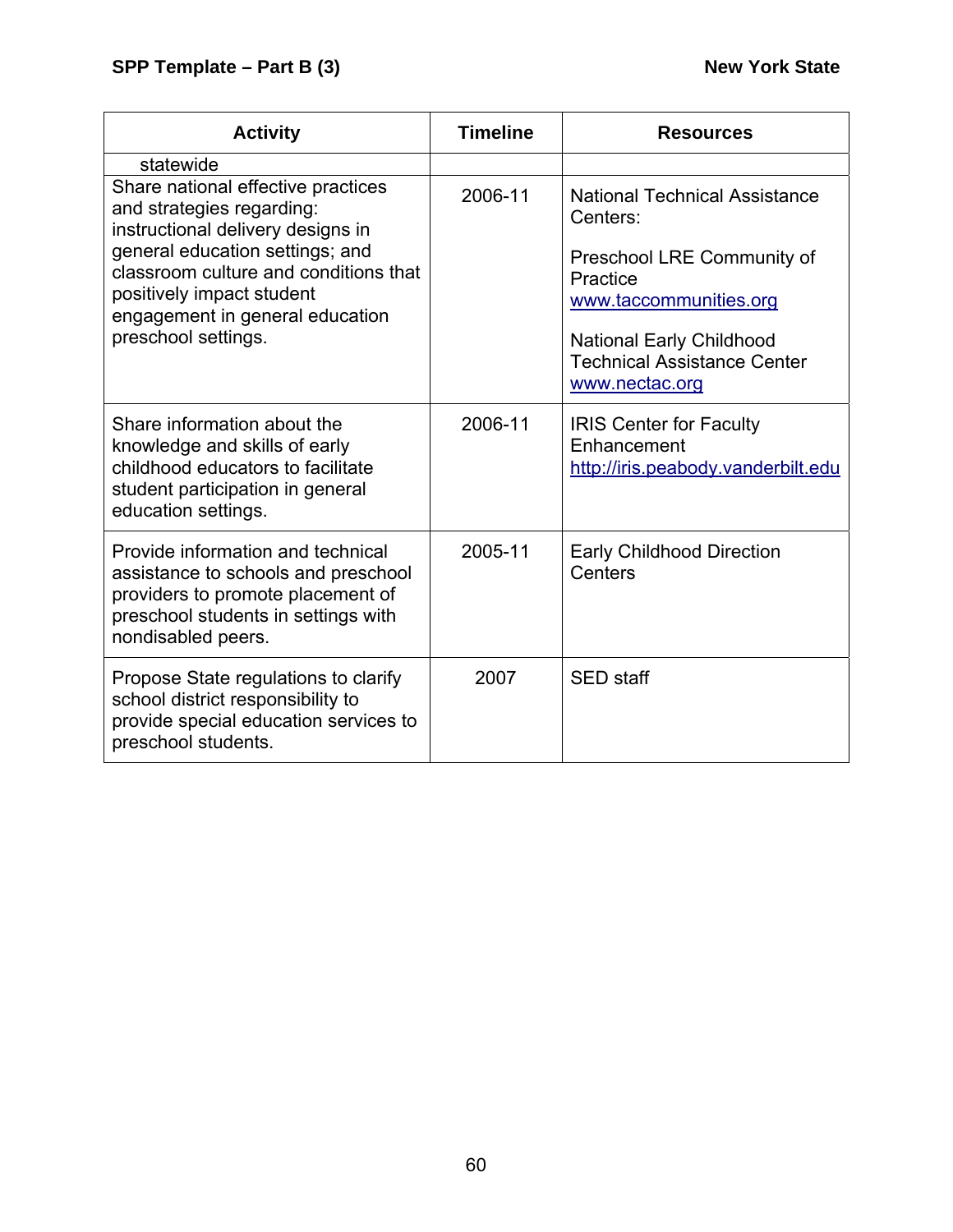## **Part B State Performance Plan (SPP) for 2005-2010**

#### **Overview of the State Performance Plan Development**

**See** *Overview of the State Performance Plan Development* **preceding Indicator #1. NYS also reviewed technical assistance information and resources from the Early Childhood Outcomes Center (ECO) to assist us in making decisions regarding this indicator** and during October and November 2005, conducted a survey through the Early Childhood Direction Centers (ECDC) of the assessment tools currently being used by special education preschool programs in the State.

# **Monitoring Priority: FAPE in the LRE**

**Indicator #7:** Percent of preschool children with IEPs who demonstrate improved:

- A. Positive social-emotional skills (including social relationships);
- B. Acquisition and use of knowledge and skills (including early language/ communication and early literacy); and
- C. Use of appropriate behaviors to meet their needs.

(20 U.S.C. 1416 (a) (3) (A))

## **Measurement:**

- A. Positive social-emotional skills (including social relationships):
	- a. Percent of preschool children who did not improve functioning = [(# of preschool children who did not improve functioning) divided by the (# of preschool children with IEPs assessed)] times 100.
	- b. Percent of preschool children who improved functioning but not sufficient to move nearer to functioning comparable to same-aged peers = [(# of preschool children who improved functioning but not sufficient to move nearer to functioning comparable to same-aged peers) divided by the (# of preschool children with IEPs assessed)] times 100.
	- c. Percent of preschool children who improved functioning to a level nearer to same-aged peers but did not reach it  $=$   $($   $\#$  of preschool children who improved functioning to a level nearer to same-aged peers but did not reach it) divided by the (# of preschool children with IEPs assessed)] times 100.
	- d. Percent of preschool children who improved functioning to reach a level comparable to same-aged peers  $=$   $($   $\#$  of preschool children who improved functioning to reach a level comparable to same-aged peers) divided by the (# of preschool children with IEPs assessed)] times 100.
	- e. Percent of preschool children who maintained functioning at a level comparable to same-aged peers = [(# of preschool children who maintained functioning at a level comparable to same-aged peers) divided by the (# of preschool children with IEPs assessed)] times 100.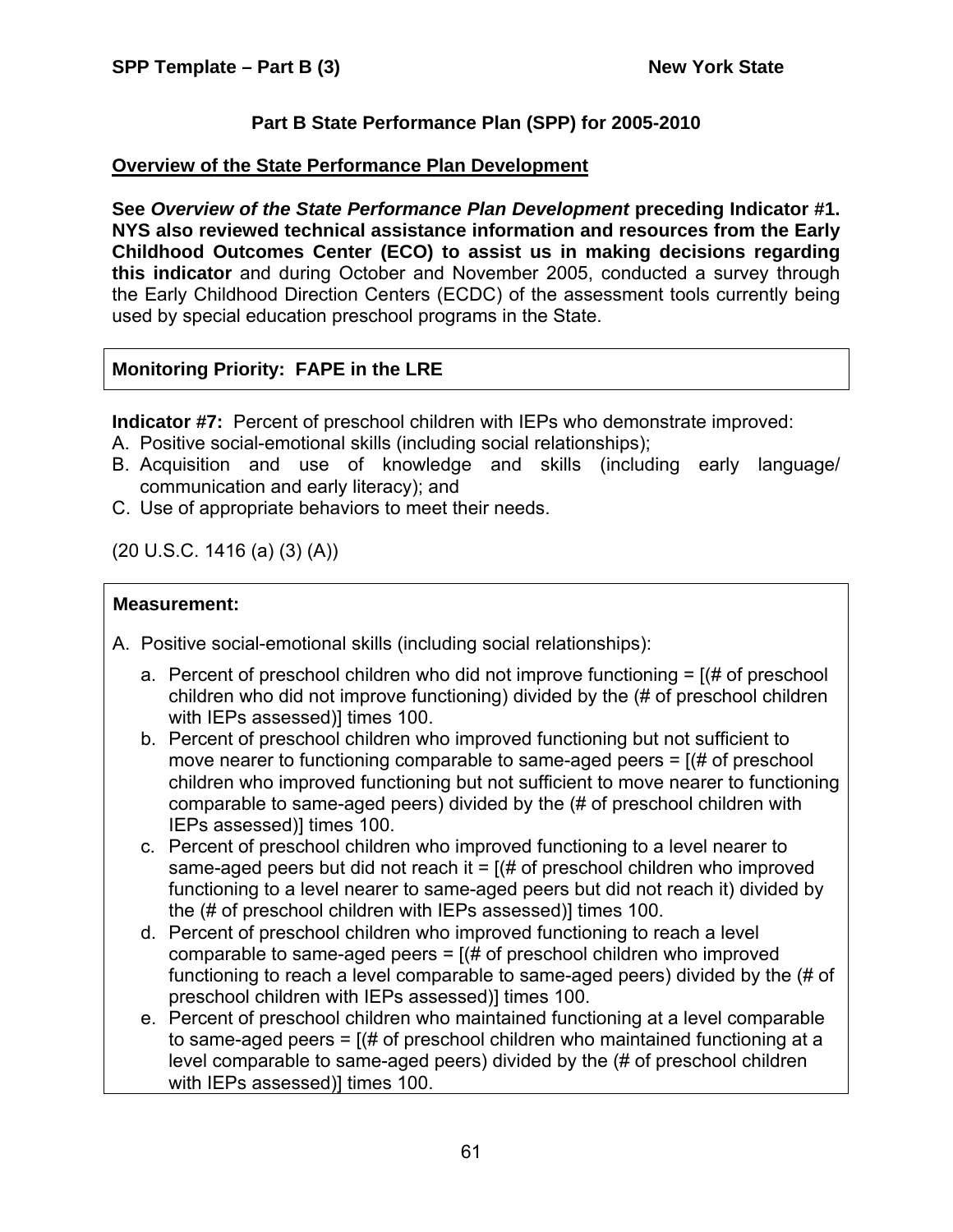If  $a + b + c + d + e$  does not sum to 100%, explain the difference.

- B. Acquisition and use of knowledge and skills (including early language/communication and early literacy)
	- a. Percent of preschool children who did not improve functioning  $=$  [ $#$  of preschool children who did not improve functioning) divided by the (# of preschool children with IEPs assessed)] times 100.
	- b. Percent of preschool children who improved functioning but not sufficient to move nearer to functioning comparable to same-aged peers = [(# of preschool children who improved functioning but not sufficient to move nearer to functioning comparable to same-aged peers) divided by the (# of preschool children with IEPs assessed)] times 100.
	- c. Percent of preschool children who improved functioning to a level nearer to same-aged peers but did not reach it  $=$   $($  # of preschool children who improved functioning to a level nearer to same-aged peers but did not reach it) divided by the (# of preschool children with IEPs assessed)] times 100.
	- d. Percent of preschool children who improved functioning to reach a level comparable to same-aged peers  $=$   $($   $\#$  of preschool children who improved functioning to reach a level comparable to same-aged peers) divided by the (# of preschool children with IEPs assessed)] times 100.
	- e. Percent of preschool children who maintained functioning at a level comparable to same-aged peers = [(# of preschool children who maintained functioning at a level comparable to same-aged peers) divided by the (# of preschool children with IEPs assessed)] times 100.

If  $a + b + c + d + e$  does not sum to 100%, explain the difference.

- C. Use of appropriate behaviors to meet their needs:
	- a. Percent of preschool children who did not improve functioning  $=$  [ $#$  of preschool children who did not improve functioning) divided by the (# of preschool children with IEPs assessed)] times 100.
	- b. Percent of preschool children who improved functioning but not sufficient to move nearer to functioning comparable to same-aged peers = [(# of preschool children who improved functioning but not sufficient to move nearer to functioning comparable to same-aged peers) divided by the (# of preschool children with IEPs assessed)] times 100.
	- c. Percent of preschool children who improved functioning to a level nearer to same-aged peers but did not reach it  $=$   $($   $\#$  of preschool children who improved functioning to a level nearer to same-aged peers but did not reach it) divided by the (# of preschool children with IEPs assessed)] times 100.
	- d. Percent of preschool children who improved functioning to reach a level comparable to same-aged peers  $=$   $($   $\#$  of preschool children who improved functioning to reach a level comparable to same-aged peers) divided by the (# of preschool children with IEPs assessed)] times 100.
	- e. Percent of preschool children who maintained functioning at a level comparable to same-aged peers = [(# of preschool children who maintained functioning at a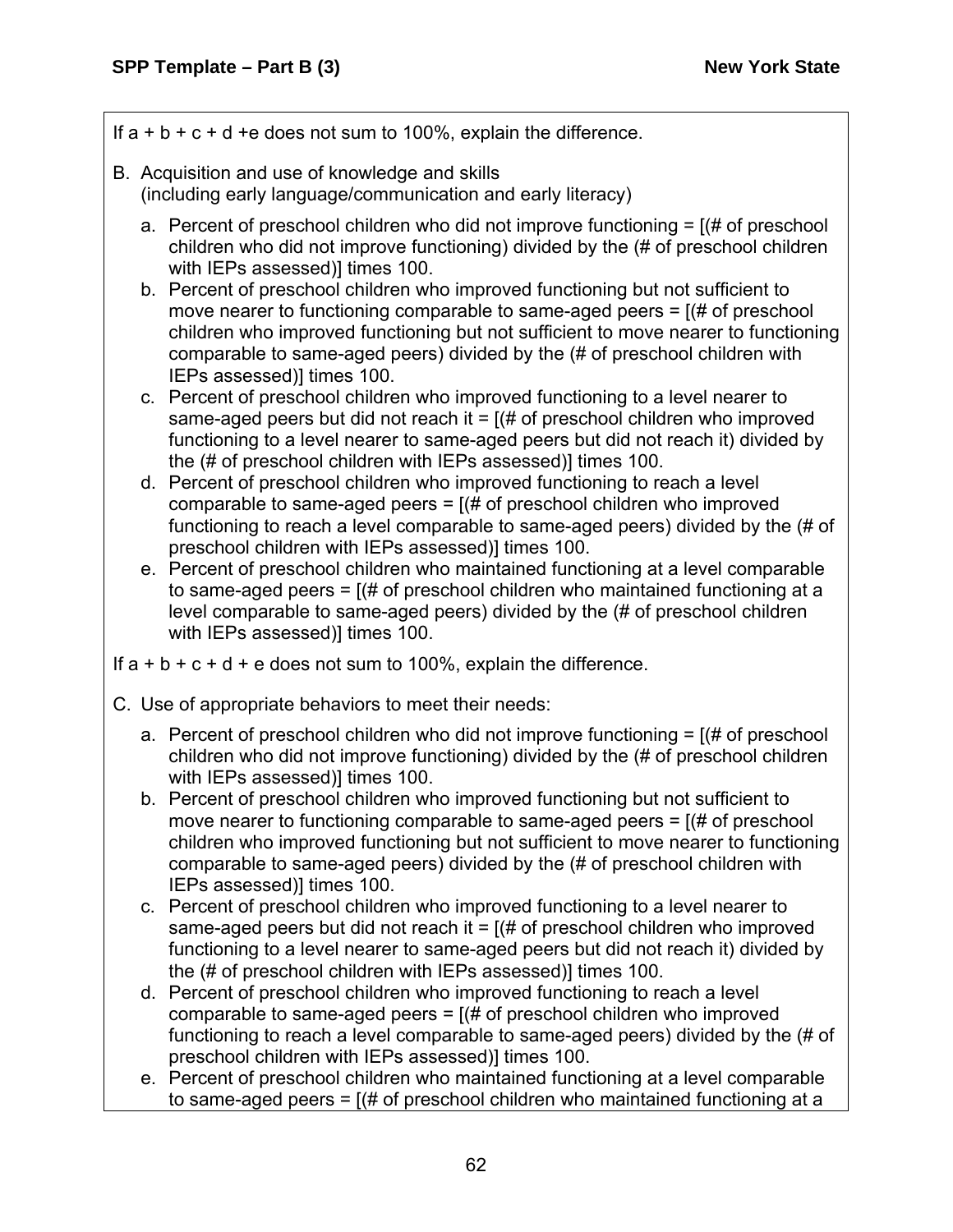level comparable to same-aged peers) divided by the (# of preschool children with IEPs assessed)] times 100.

If  $a + b + c + d + e$  does not sum to 100%, explain the difference.

### **Overview of Issue/Description of System or Process**

SED has core curricula based on the learning standards for pre-K to grade 12. <http://www.emsc.nysed.gov/ciai/cores.htm#ela>.

SED *Preschool Special Education Learning Outcomes and Indicators for Kindergarten Participation* was published in August 2003. [http://www.vesid.nysed.gov/specialed/publications/preschool/learnoutcomes.htm.](http://www.vesid.nysed.gov/specialed/publications/preschool/learnoutcomes.htm)

VESID is working collaboratively with EMSC to develop standards, performance indicators, curricula and an assessment process for all preschool children. The Board of Regents is discussing a policy paper on early childhood education, which focuses on the learning standards for all children and the need for performance indicators for each content area for pre-Kindergarten-grade 12, the need to better align this work with early childhood curriculum and assessment and calls for the State standards to be reexamined in the early childhood grade levels to ensure consistency with current scientifically based research. The early childhood community has articulated the need for a separate guidance document on pre-Kindergarten standards, performance indicators and assessments. The policy paper calls for the development of an assessment protocol to inform instruction at the classroom level and to report to parents on their child's progress. This revised assessment protocol would also include a more comprehensive screening for new entrants to school age programs. It has been agreed that the assessment protocol to be developed must be aligned with standards and curriculum so that improved and more integrated instruction can be provided to students with limited English proficiency and students with disabilities. It will take approximately four years to accomplish this collaborative work and by the school year 2010-11, it is expected that NYS will have a statewide assessment system for all preschoolers.

#### **Plan to Collect Baseline Assessment Entry Data for FFY 2005 (2005-2006)**

Baseline assessment at entry data for preschool students receiving special education programs and services for the first time between the months of February and August 2006 will be reported in the APR due to USED on February 1, 2007. Targets and improvement activities will be identified once the baseline entry and exit data are available in the APR due in February 2008.

Beginning in February 2006, all school districts in the State are required to collect assessment at entry data on all preschool children who receive an initial evaluation and receive special education services between February and August 2006. "Entry" is defined as the child's initial evaluation for preschool special education programs and services.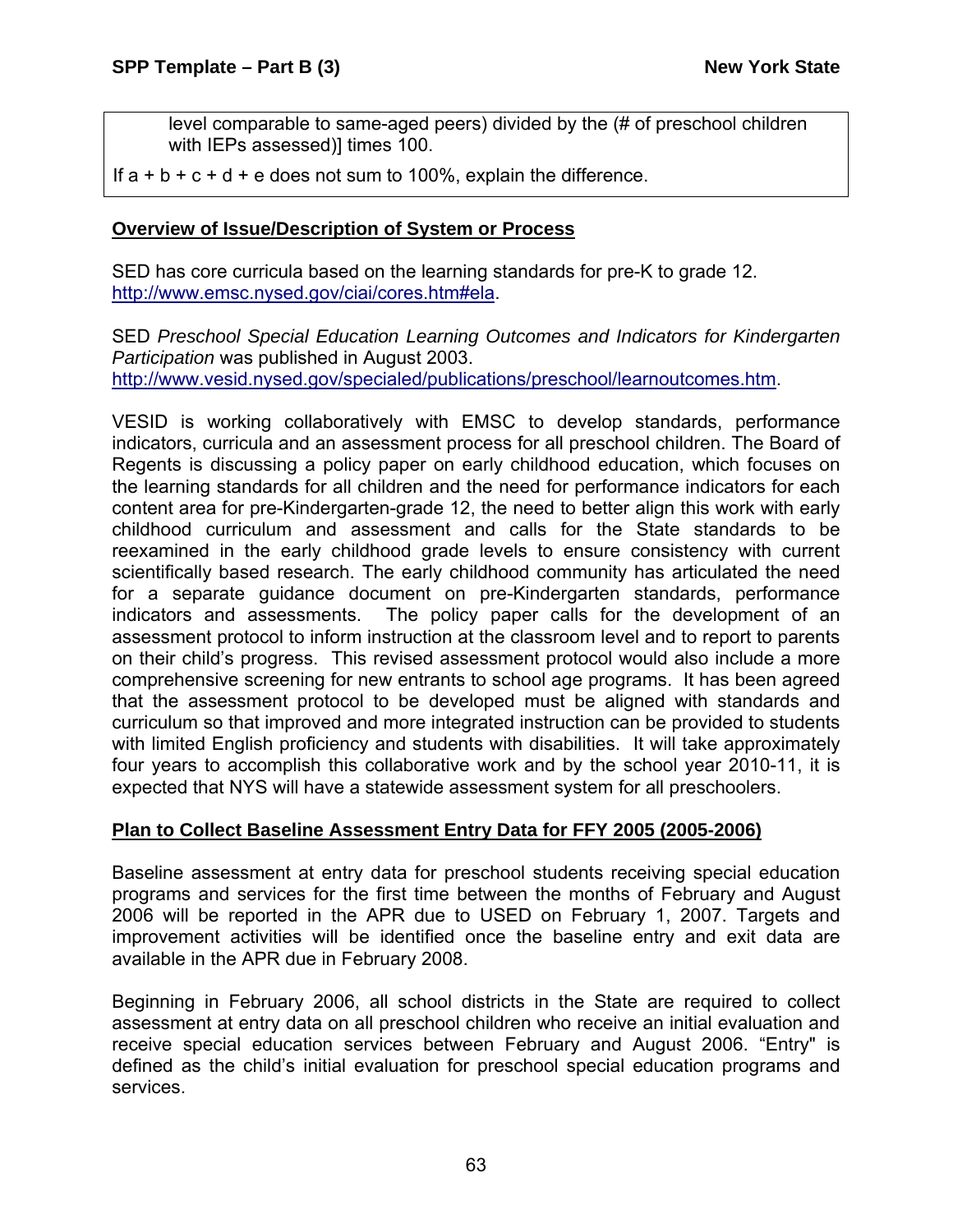In January 2006, the State provided assessment procedures to be used by preschool evaluators as part of the initial evaluation of all preschool students. The assessment to be used to measure the three outcome areas will be selected by the approved preschool evaluator. Approved evaluators must continually administer entry assessments as a component of all initial evaluations conducted beginning March 1, 2006 and continuing throughout the SPP six year period.

The approved evaluators must report the child's assessment results in the three outcome areas to the CPSE on the preschool child's Summary Evaluation Report. The CPSE is required to review the assessment results as part of the initial determination of eligibility and use the ECO Center's tool for collecting child outcome data to summarize the child's current functioning in positive social relationships, acquiring and using knowledge and skills and use of appropriate behaviors to meet their needs. This information must be retained in the child's education record at the school district and be provided as part of the student's record if the student transfers school districts.

NYS will collect aggregate "entry" assessment on preschool children from a representative sample of one-sixth of the school districts in the State during the 2005-06 school year. In the first year, by October 15, 2006, school districts will report entry assessment data for those preschool children who were evaluated and determined eligible for preschool special education programs and services between March 1, 2006 and August 31, 2006. The data will be collected on a new PD-10 form developed by the State, which requests the numbers of preschool children by their functional level at entry into preschool special education on the ECO scale from 1 to 7 that describes performance of typically developing children in each of the three preschool outcome areas.

#### **Plan to collect baseline exit data**

In 2006-07, a representative sample of school districts will report data on the amount of progress preschool children made between entry into preschool special education and "exit" from the program after receiving preschool special education services for at least six months. These data will only be reported on children for whom entry assessment data are available. Progress data will be collected by the five federal categories described under the measurement section of this indicator for each of the three preschool outcome areas. "Exit" is defined as either declassification or at point in time within the last six months of the child's eligibility for preschool programs and services and the preschool child's annual review or, as appropriate, or upon the preschool student's transition from preschool special education to referral for determination of eligibility for special education for school age students.

The baseline data reported in 2006-07 will include fewer preschool children than will be reported in subsequent years. In subsequent years, since entry-level assessment data will have been collected on all preschool children who are evaluated and receive preschool special education programs/or services annually by all school districts,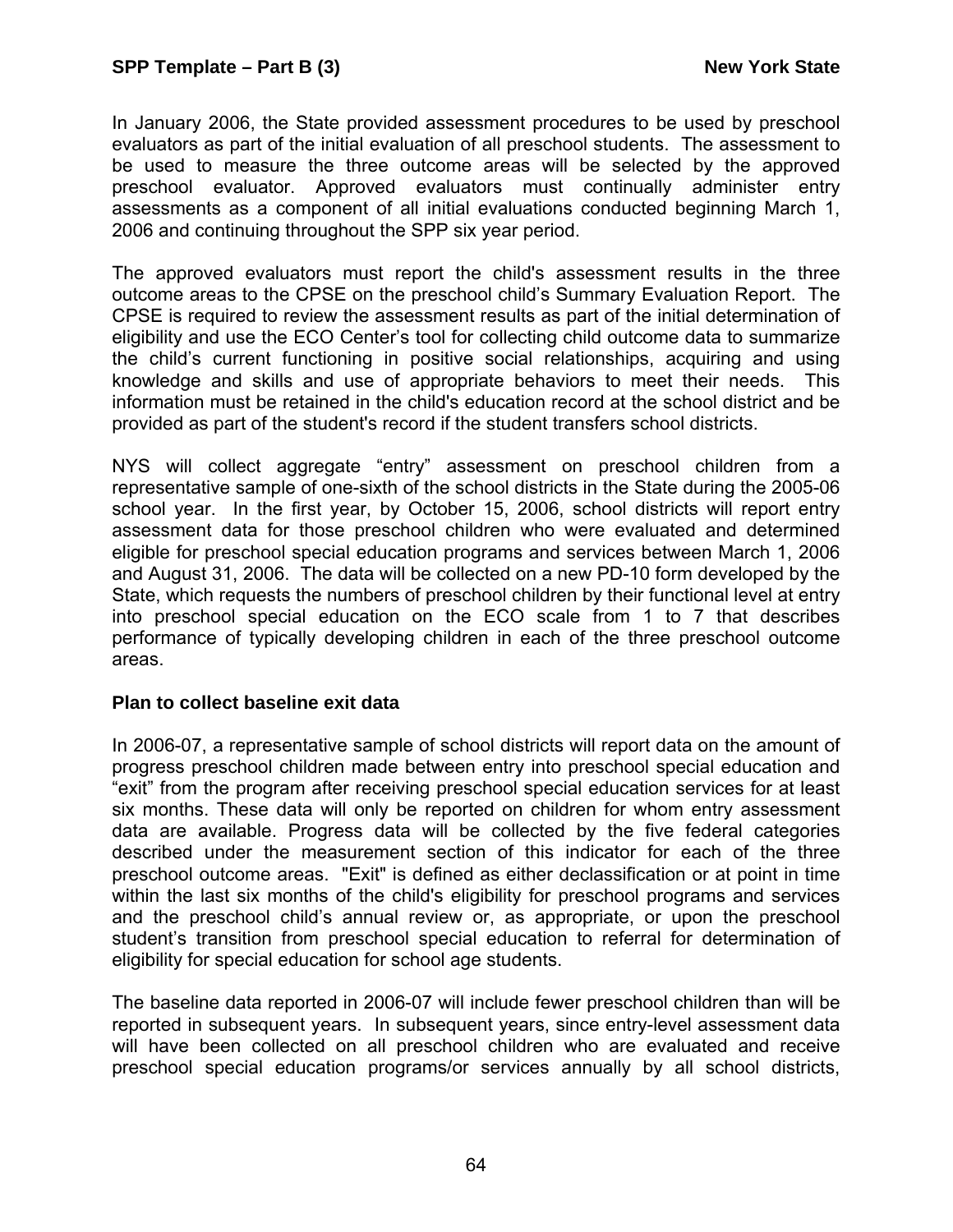progress data from sampled districts will provide results from a larger pool of students and over a longer period of time.

As noted below, all school districts will have a choice of reporting data on all eligible students or they may submit data on a randomly selected sample of a minimum number of students using the sampling guidelines provided below. The vast majority of school districts will need to submit data on behalf of all eligible students.

**Conducting Exit Assessments**: Exit assessments will be conducted as follows:

Preschool Children with Disabilities Referred for School-Age Eligibility Determination: In order to collect exit assessment data on the progress preschool children with disabilities have made as a result of receiving preschool special education programs and/or services, the CSE must arrange for exit assessment(s) in the three early childhood outcome areas to be conducted as part of the reevaluation process to determine the child's eligibility for school age special education. The results of these assessments are provided to the CSE. The CSE will review the exit assessment results and determine the child's progress rating in the three identified areas.

Preschool Children with Disabilities Recommended for Declassification: Some preschool children with disabilities may be referred to the CPSE for possible declassification prior to aging out of preschool special education programs and/or services. When considering declassification of a preschool child with a disability, the CPSE must arrange for a reevaluation by an approved evaluator selected by the parent. The CPSE reviews existing evaluation data and identifies what additional data, if any, are needed to determine the student's individual needs, educational progress and achievement, the child's ability to participate in appropriate activities and the child's continuing eligibility. The reevaluation process must include conducting exit assessments that measure the child's progress in the three early childhood outcome areas. The results of the reevaluation and exit assessments must be provided to the CPSE, including the child's parents and the person designated by the municipality in which the child resides. The CPSE must review the reevaluation and assessment results and determine the child's progress rating in each of the three identified areas.

The determination will be summarized using the ECO Center's tool for collecting child outcome data.

#### **Identification of assessment measures**

At the request of VESID, a survey was conducted by the ECDCs of the assessment tools currently being used by special education preschool programs in NYS that measure the required indicator areas. The most frequently administered assessments used in the State for 3- and 4-year old preschool children to assess preschool children with disabilities in the three outcome areas are provided below. Approved evaluators, or as appropriate, school districts, use this list to select evaluations at a child's entry and exit. Whenever possible, the exit assessment instruments should be the same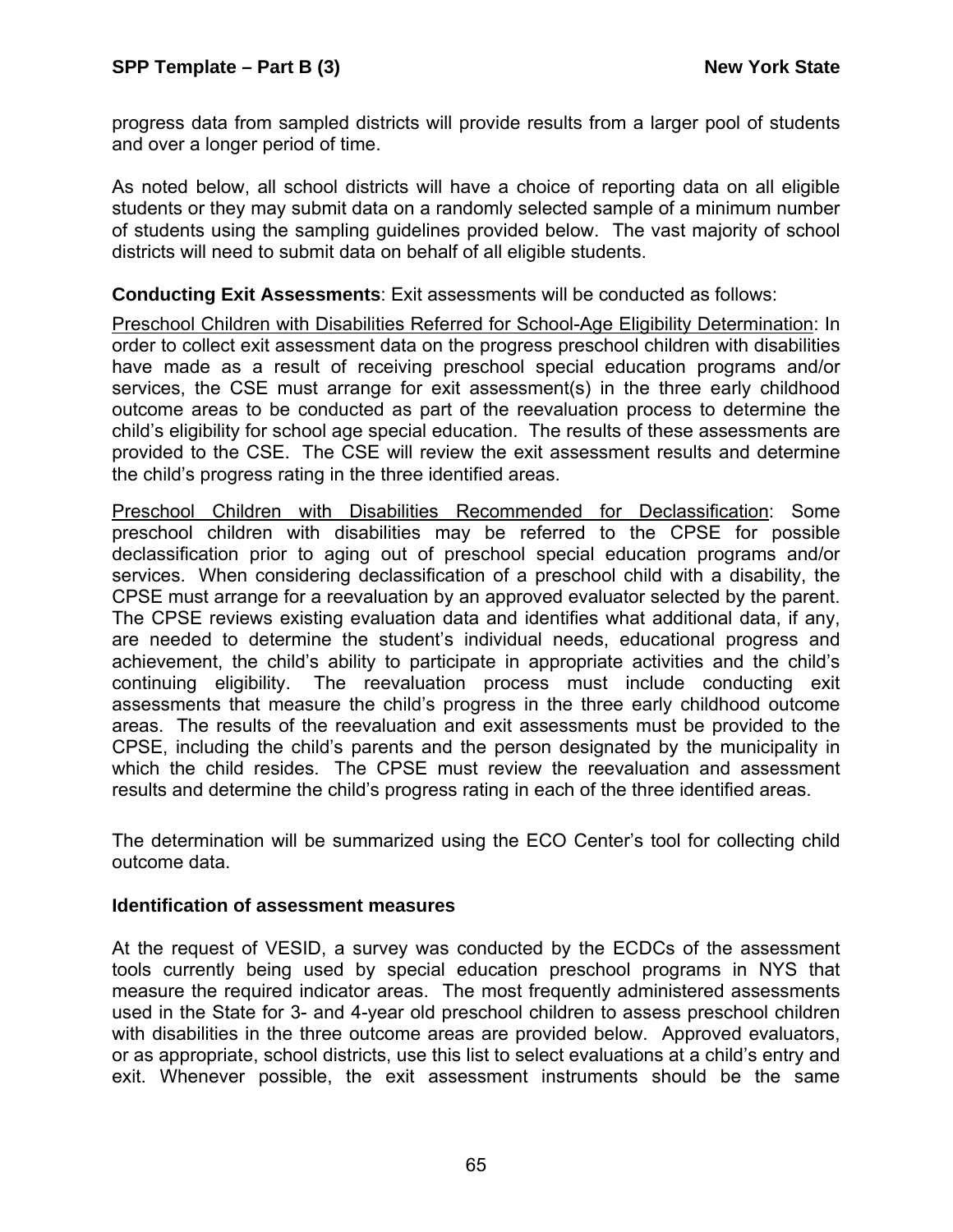assessment instruments used by the initial approved preschool evaluator for the entry assessment process.

| <b>Assessment Measure</b>                                                                                           | <b>Outcome 1</b>                                         | <b>Outcome 2</b>                                                | <b>Outcome 3</b>                                |
|---------------------------------------------------------------------------------------------------------------------|----------------------------------------------------------|-----------------------------------------------------------------|-------------------------------------------------|
| Name, Edition and<br><b>Publication Date of</b><br><b>Assessment Measure</b>                                        | <b>Positive</b><br><b>Social</b><br><b>Relationships</b> | <b>Acquire and</b><br><b>Use Skills and</b><br><b>Knowledge</b> | <b>Takes Actions</b><br>to<br><b>Meet Needs</b> |
| <b>Adaptive Behavior Assessment</b><br>System (Ages 0-5)                                                            |                                                          |                                                                 | X                                               |
| <b>Arizona Articulation Proficiency</b><br>Scale - 3 <sup>rd</sup> Revision, Western<br>Psychological Service, 2000 |                                                          | X                                                               |                                                 |
| <b>Battelle Developmental Inventory</b><br>(BDI 2) – $2^{nd}$ Edition, 2005                                         | X                                                        | X                                                               | X                                               |
| <b>Bayley Scales of Infant</b><br>Development (BSID 2), 1993                                                        |                                                          | X                                                               |                                                 |
| Behavior Assessment System for<br>Children (BASC) - 2 <sup>nd</sup> Edition,<br>2004                                | X                                                        |                                                                 | X                                               |
| Brigance Diagnostic Inventory of<br>Development, 1 <sup>st</sup> Edition,<br>Copyright (1978, revised 1991)         | X                                                        |                                                                 | X                                               |
| Carolina Curriculum for<br>Preschoolers with Special<br>Needs, 2 <sup>nd</sup> Edition, Copyright<br>2004           | X                                                        | X                                                               | X                                               |
| Child Behavior Checklist (CBCL)<br>$-2^{nd}$ Edition, 2000                                                          | X                                                        |                                                                 |                                                 |
| <b>Clinical Evaluation of Language</b><br><b>Fundamentals-Preschool II</b><br>(CELF), 1992 & 2004                   |                                                          | X                                                               |                                                 |
| <b>Connors' Parent &amp; Teacher</b><br>Rating Scale (CRS-R), 1997                                                  | X                                                        |                                                                 |                                                 |
| Developmental Assessment of<br>Young Children (DAYC), 1998                                                          | Х                                                        | X                                                               | X                                               |
| Differential Ability Scales -<br>Psychological Corporation, 1990                                                    |                                                          | $\mathsf{X}$                                                    |                                                 |
| Goldman-Fristoe Test of<br>Articulation 2, American<br>Guidance Service, Inc., 2000<br>Edition                      |                                                          | X                                                               |                                                 |
| Hawaii Early Learning Profile<br>(HELP), 2004                                                                       |                                                          | $\sf X$                                                         | $\sf X$                                         |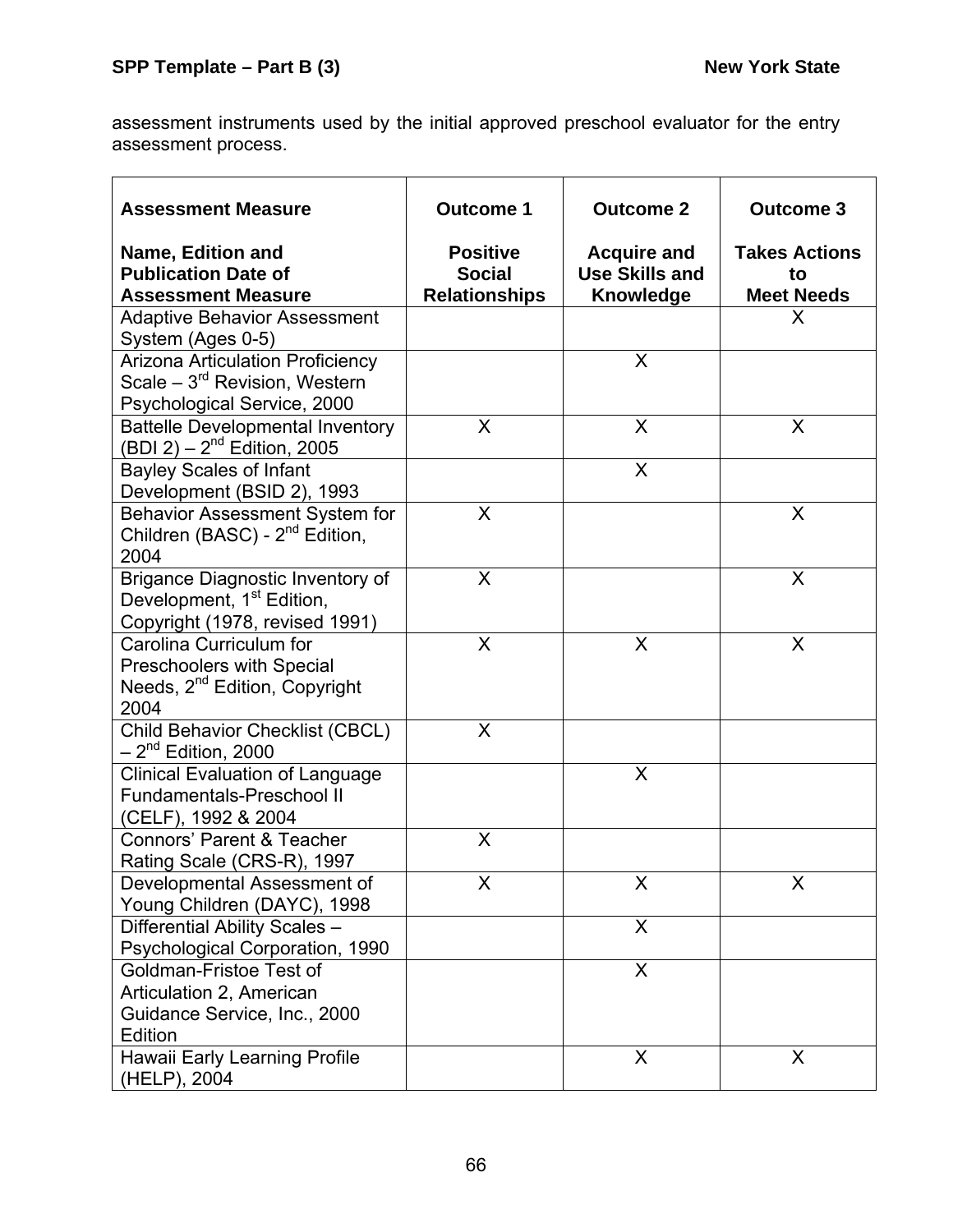| <b>Assessment Measure</b>                                                              | <b>Outcome 1</b>                                         | <b>Outcome 2</b>                                                | <b>Outcome 3</b>                                |
|----------------------------------------------------------------------------------------|----------------------------------------------------------|-----------------------------------------------------------------|-------------------------------------------------|
| <b>Name, Edition and</b><br><b>Publication Date of</b><br><b>Assessment Measure</b>    | <b>Positive</b><br><b>Social</b><br><b>Relationships</b> | <b>Acquire and</b><br><b>Use Skills and</b><br><b>Knowledge</b> | <b>Takes Actions</b><br>to<br><b>Meet Needs</b> |
| Learning Accomplishment<br>Profile-D (LAP-D)                                           | X                                                        | X                                                               |                                                 |
| Mullen Scales of Early Learning,<br>1995                                               |                                                          | X                                                               |                                                 |
| Peabody Developmental Motor<br>Scales-2, 2002 (1983)                                   |                                                          |                                                                 | X                                               |
| Peabody Picture Vocab. Test<br>$(PPVT) - IIIA$                                         |                                                          | X                                                               |                                                 |
| Preschool - Kindergarten<br>Behavior Scales $-2^{nd}$ Edition,<br>2002                 | X                                                        |                                                                 |                                                 |
| <b>Preschool Evaluation Scale</b>                                                      | X                                                        | $\frac{\mathsf{X}}{\mathsf{X}}$                                 | X                                               |
| Preschool Language Scale -<br>(PLS-4), 2002                                            |                                                          |                                                                 |                                                 |
| Rossetti Infant-Toddler Language<br><b>Scales, 1990</b>                                | X                                                        | $\overline{\mathsf{x}}$                                         |                                                 |
| Sensory Profile Checklist (Dunn)<br>Psychological Corporation, 1999                    |                                                          |                                                                 | X                                               |
| Stanford-Binet Intelligence Scale,<br>2003                                             |                                                          | X                                                               |                                                 |
| <b>Stuttering Severity Instrument for</b><br>Children & Adults, Third Edition,<br>1994 |                                                          | X                                                               |                                                 |
| <b>Vineland Social Emotional Early</b><br>Childhood Scales (SEEC)                      | X                                                        | X                                                               | X                                               |
| <b>Wechsler Preschool and Primary</b><br>Scale of Intelligence-III (WPPSI),<br>2002    |                                                          | X                                                               |                                                 |
| Westby Play Scale, 2000                                                                |                                                          | X                                                               |                                                 |

# **Sampling methodology**

Sampling will be used to establish the 2005-06 baseline for this indicator. One-sixth of the school districts in NYS will be randomly selected. This represents approximately 120 school districts each year. The NYC School District will be included in the sample each year. It is the only school district in the State with a total enrollment of 50,000 or more students.

NYS has distributed all school districts among six statewide representative samples. These six groups of school districts were tested with Analysis of Variance (ANOVA) and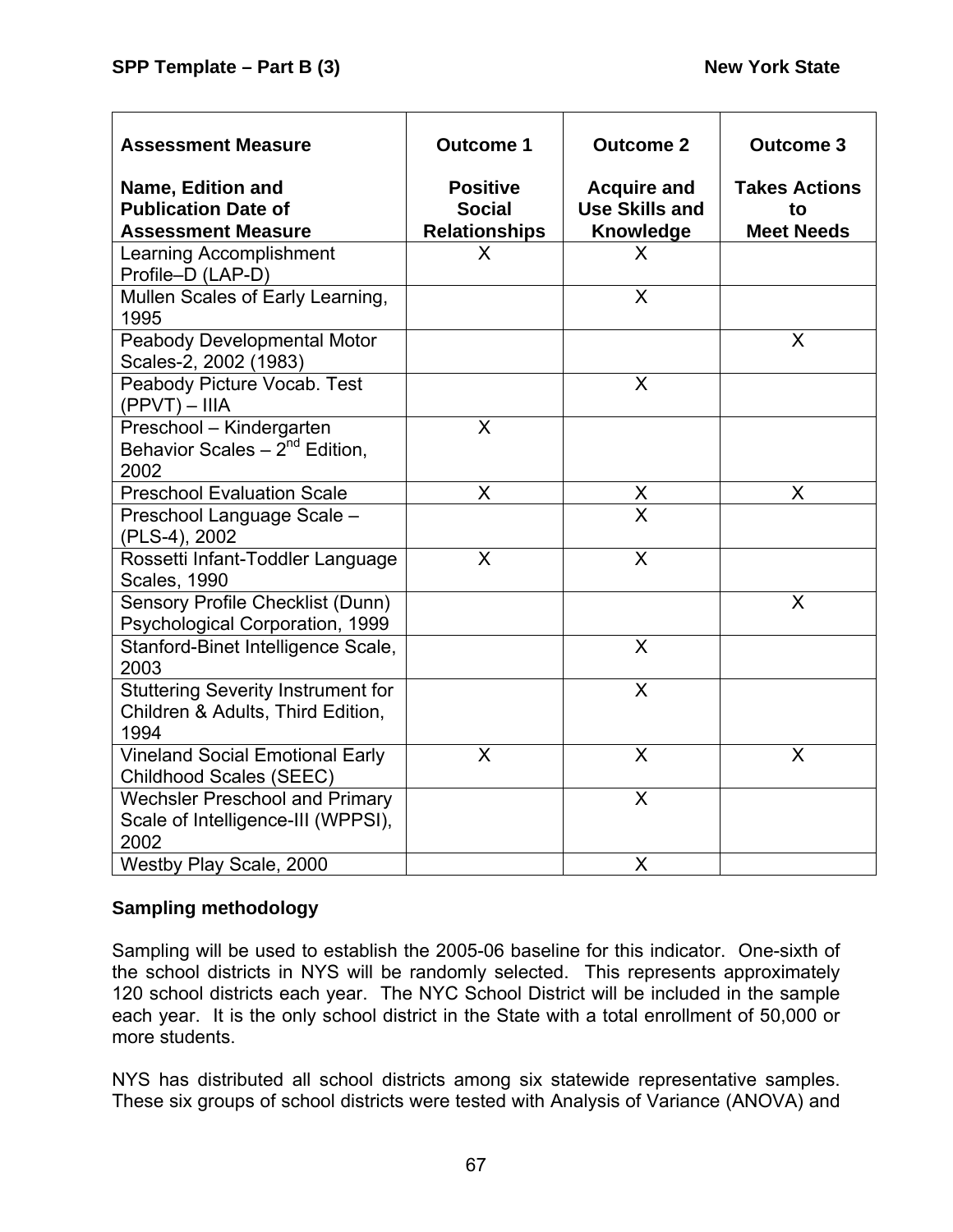there was no statistical difference among the six groups of school districts on the population variables described in Attachment 2. These population variables were from the 2000 decennial census.

All school districts will have a choice of reporting data on all eligible preschool students or they may submit data on a randomly selected sample of a minimum number of preschool students using the sampling guidelines provided below. The vast majority of school districts will need to submit data on behalf of all eligible preschool students. For some large school districts, if it will be less burdensome to report on a sample of preschool students, the methodology described below (totally random sampling) is likely to produce a sample that is representative of the population in terms of all variables, since every eligible student has the same chance as another student to be selected for the sample.

|                  | <b>Eligible Population of</b> | <b>Minimum</b>         |                   |                      |
|------------------|-------------------------------|------------------------|-------------------|----------------------|
| Federal          | <b>Students From Which a</b>  | Number of              | <b>Method for</b> |                      |
| <b>Indicator</b> | <b>Random Sample Must</b>     | <b>Students in the</b> | <b>Selecting</b>  | <b>Required</b>      |
| <b>Number</b>    | be Selected                   | <b>Sample</b>          | <b>Students</b>   | <b>Documentation</b> |
| 7                | Entry level- all children     | Use a sampling         | Random            | Documentation        |
|                  | who are referred for          | calculator.            | selection using   | period is seven      |
|                  | preschool special             | Require 95%            | a random          | years.               |
|                  | education programs            | confidence             | number table.     | Maintain list of all |
|                  | and/or services.              | interval and plus      |                   | eligible students,   |
|                  |                               | or minus 5%            |                   | copy of Random       |
|                  | Exit level- all children who  | margin of error.       |                   | Number Table         |
|                  | received preschool            |                        |                   | used, beginning      |
|                  | special education             |                        |                   | random number        |
|                  | programs/or services for      |                        |                   | for selecting        |
|                  | at least six months and       |                        |                   | students and list    |
|                  | who are declassified or       |                        |                   | of all students      |
|                  | are within their last six     |                        |                   | who were             |
|                  | months of eligibility for     |                        |                   | selected and         |
|                  | preschool special             |                        |                   | their number.        |
|                  | education services and        |                        |                   |                      |
|                  | the preschool child's         |                        |                   |                      |
|                  | annual review meeting for     |                        |                   |                      |
|                  | whom entry evaluation         |                        |                   |                      |
|                  | data are available.           |                        |                   |                      |

The State will require that school districts maintain documentation as described above if they choose to report data on a sample of students. The totally random sampling methodology and required documentation should eliminate selection bias. The Department will attempt to prevent missing data by first describing precisely what the State needs to collect, providing technical assistance and then following up with school districts to request missing data. The completeness of data collection will improve after the first year and will continue to improve as long as requirements remain unchanged. All issues of confidentiality will be handled in accordance with the rules and procedures in the Family Educational Rights and Privacy Act (FERPA). The Department will also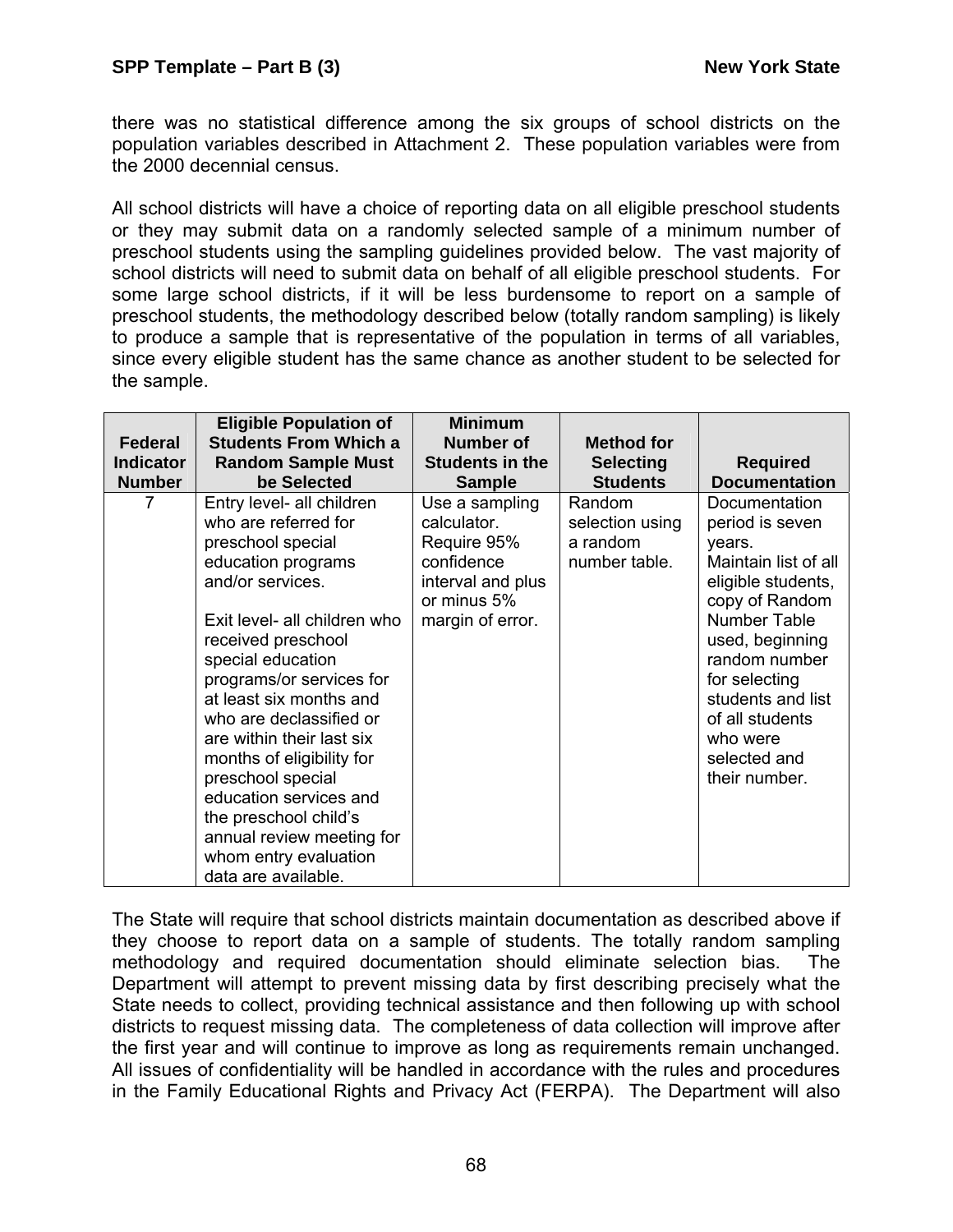guard against divulging personally identifiable information by not reporting results when there are less than five students for whom data are available or when those results can be easily calculated based on other data provided.

|                                                                                      |                   |     | Level of Functioning (Relative to Typically Developing Children) as Defined on the<br>Early Childhood Outcomes Summary Form (on a scale from 1 to 7) |                  |                 |                |                |
|--------------------------------------------------------------------------------------|-------------------|-----|------------------------------------------------------------------------------------------------------------------------------------------------------|------------------|-----------------|----------------|----------------|
| <b>Preschool</b>                                                                     | <b>Completely</b> |     | <b>Somewhat</b>                                                                                                                                      |                  | <b>Emerging</b> |                | <b>Not Yet</b> |
| <b>Outcome</b><br>Area                                                               | $\overline{7}$    | 6   | 5                                                                                                                                                    | $\boldsymbol{4}$ | $\mathbf{3}$    | $\overline{2}$ | 1              |
| <b>Positive</b><br><b>Social</b><br><b>Emotional</b><br><b>Skills</b>                | 191               | 321 | 384                                                                                                                                                  | 287              | 498             | 222            | 102            |
| <b>Acquisition</b><br>and Use of<br>Knowledge<br>and Skills                          | 192               | 291 | 362                                                                                                                                                  | 308              | 541             | 230            | 81             |
| Use of<br>Appropriate<br><b>Behaviors</b><br>to Meet<br><b>Their</b><br><b>Needs</b> | 329               | 331 | 368                                                                                                                                                  | 282              | 418             | 203            | 74             |

### **Assessment at Entry Baseline Data for 2005-06 School Year:**

# **Discussion of Baseline Data**

Data were collected for the entry level of functioning of preschool children who were initially evaluated for preschool special education services between March 1, 2005 and August 31, 2006 and determined to be eligible for special education. These data were collected from 113 school districts. All together in these school districts, 6,339 students met the eligibility criteria to be included in these data collection. 112 school districts reported data on all eligible children and 1 (New York City) school district reported data on a sample of eligible children. As displayed in the data table above, school districts reported data on 2,005 eligible children in each of the three early childhood outcome areas. The school districts reporting these data are a representative sample of school districts in the State.

The data in the above table indicates:

 74.5% of first time entrants into preschool special education were functioning below typically developing children (at levels 5 or below) in positive social emotional skills;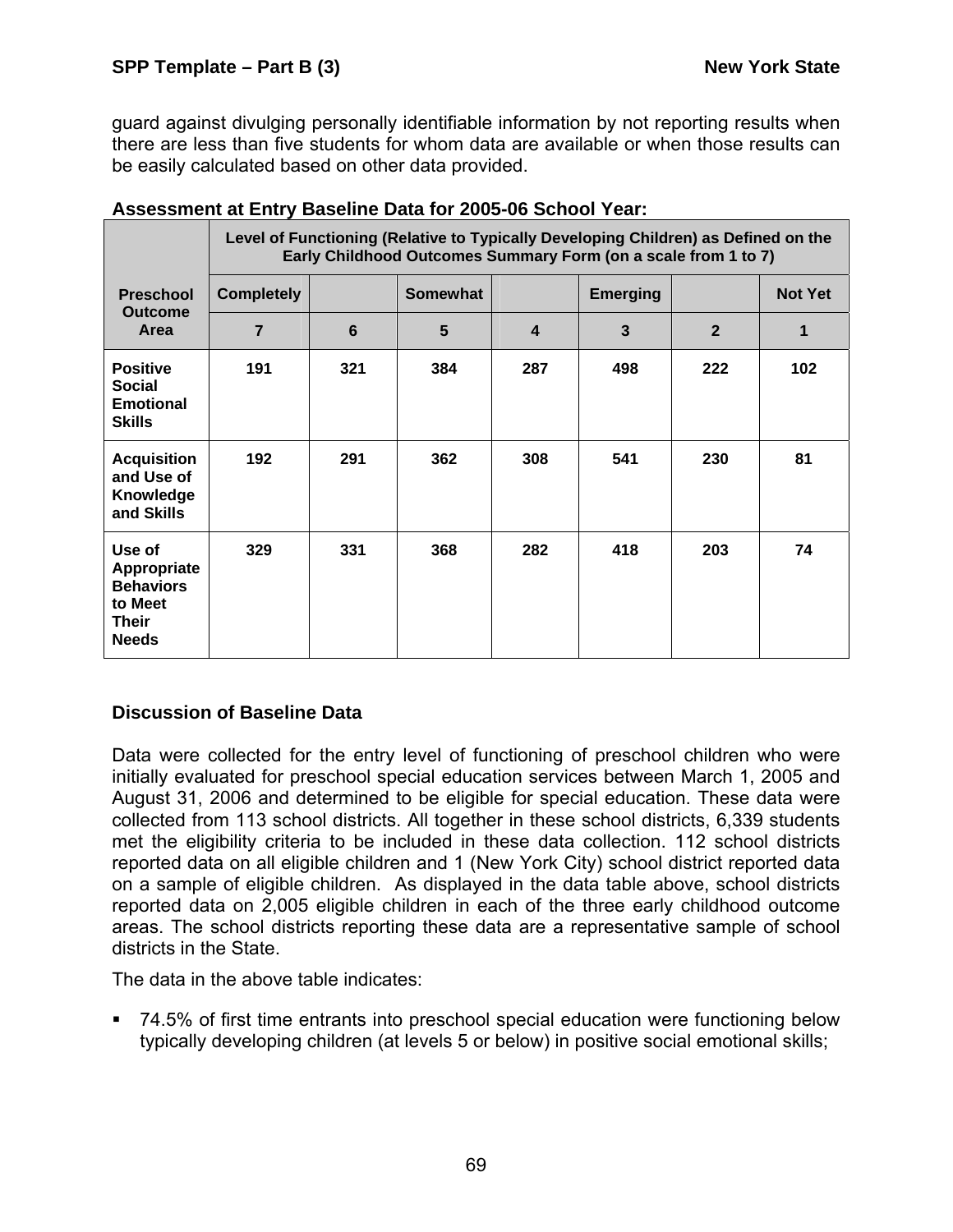- 75.9% of first time entrants into preschool special education were functioning below typically developing children (at levels 5 or below) in acquisition and use of knowledge and skills; and
- 67.1% of first time entrants into preschool special education were functioning below typically developing children (at levels 5 or below) in use of appropriate behaviors to meet their needs.

# **Improvement Activities/Timelines/Resources**

| <b>Activity</b>                                                                                                                                                                                                                                                                             | <b>Timeline</b> | <b>Resources</b>                                                                                                                                    |
|---------------------------------------------------------------------------------------------------------------------------------------------------------------------------------------------------------------------------------------------------------------------------------------------|-----------------|-----------------------------------------------------------------------------------------------------------------------------------------------------|
| Facilitate regional forums to identify<br>improvement activities.                                                                                                                                                                                                                           | 2007-11         | <b>ECDCs</b>                                                                                                                                        |
| Disseminate regional preschool<br>outcome data results to approved<br>preschool providers.                                                                                                                                                                                                  | 2008-11         | <b>ECDCs</b>                                                                                                                                        |
| Provide technical assistance to<br>preschool providers on instructional                                                                                                                                                                                                                     | 2007-11         | <b>ECDCs</b>                                                                                                                                        |
| programs to improve results in<br>positive social-emotional skills; early<br>language/communication and<br>literacy; and use of appropriate<br>behaviors.                                                                                                                                   |                 | <b>Guide for Determining Eligibility</b><br>and Special Education<br>Programs and/or Services<br>for Preschool Students with<br><b>Disabilities</b> |
|                                                                                                                                                                                                                                                                                             |                 | <b>Preschool Special Education</b><br>Learning Outcomes and<br>Indicators for Kindergarten<br>Participation                                         |
|                                                                                                                                                                                                                                                                                             |                 | <b>Preschool Special Education</b><br>Program Self-Assessment and<br><b>Quality Improvement Guide</b>                                               |
| Disseminate the results of the<br>preschool longitudinal study,<br>including the positive effects on<br>social-emotional skills, early<br>language/communication and use of<br>appropriate behaviors of placements<br>of preschool students in integrated<br>versus nonintegrated settings. | 2007-08         | <b>IDEA Discretionary Funds</b><br><b>Longitudinal Study of Preschool</b><br><b>Students</b>                                                        |
| Implement Regents Policy on Early                                                                                                                                                                                                                                                           | 2007-11         | University of the State of New                                                                                                                      |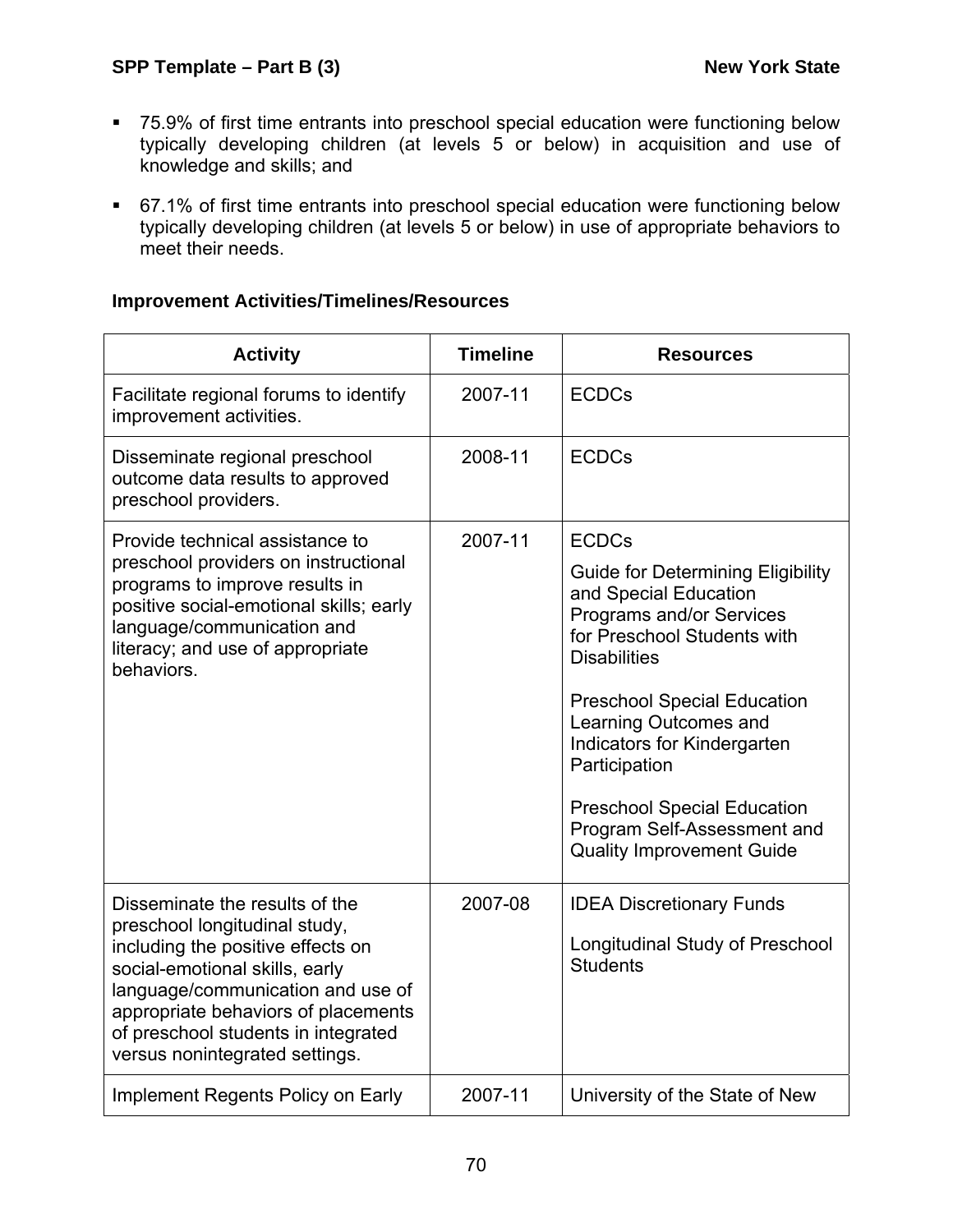| <b>Activity</b>                                                                                                                                                                                                                                                                                                                                                                                                                                                                                    | <b>Timeline</b> | <b>Resources</b>                                           |
|----------------------------------------------------------------------------------------------------------------------------------------------------------------------------------------------------------------------------------------------------------------------------------------------------------------------------------------------------------------------------------------------------------------------------------------------------------------------------------------------------|-----------------|------------------------------------------------------------|
| Education to increase the capacity of<br>the State's many child care and<br>education services to support<br>families and address social<br>emotional needs of preschool<br>children.                                                                                                                                                                                                                                                                                                              |                 | York (USNY) Cabinet on Early<br><b>Childhood Education</b> |
| Develop standards, performance<br>indicators, curricula and an<br>assessment process for all preschool<br>children.                                                                                                                                                                                                                                                                                                                                                                                | 2008-09         | EMSC, VESID                                                |
| Develop an assessment protocol to<br>inform instruction at the classroom<br>level and to report to parents on their<br>child's progress. This revised<br>assessment protocol would also<br>include a more comprehensive<br>screening for new entrants to school<br>age programs and would be aligned<br>with standards and curriculum so<br>that improved and more integrated<br>instruction can be provided to<br>students with limited English<br>proficiency and students with<br>disabilities. | 2010-11         | EMSC, VESID                                                |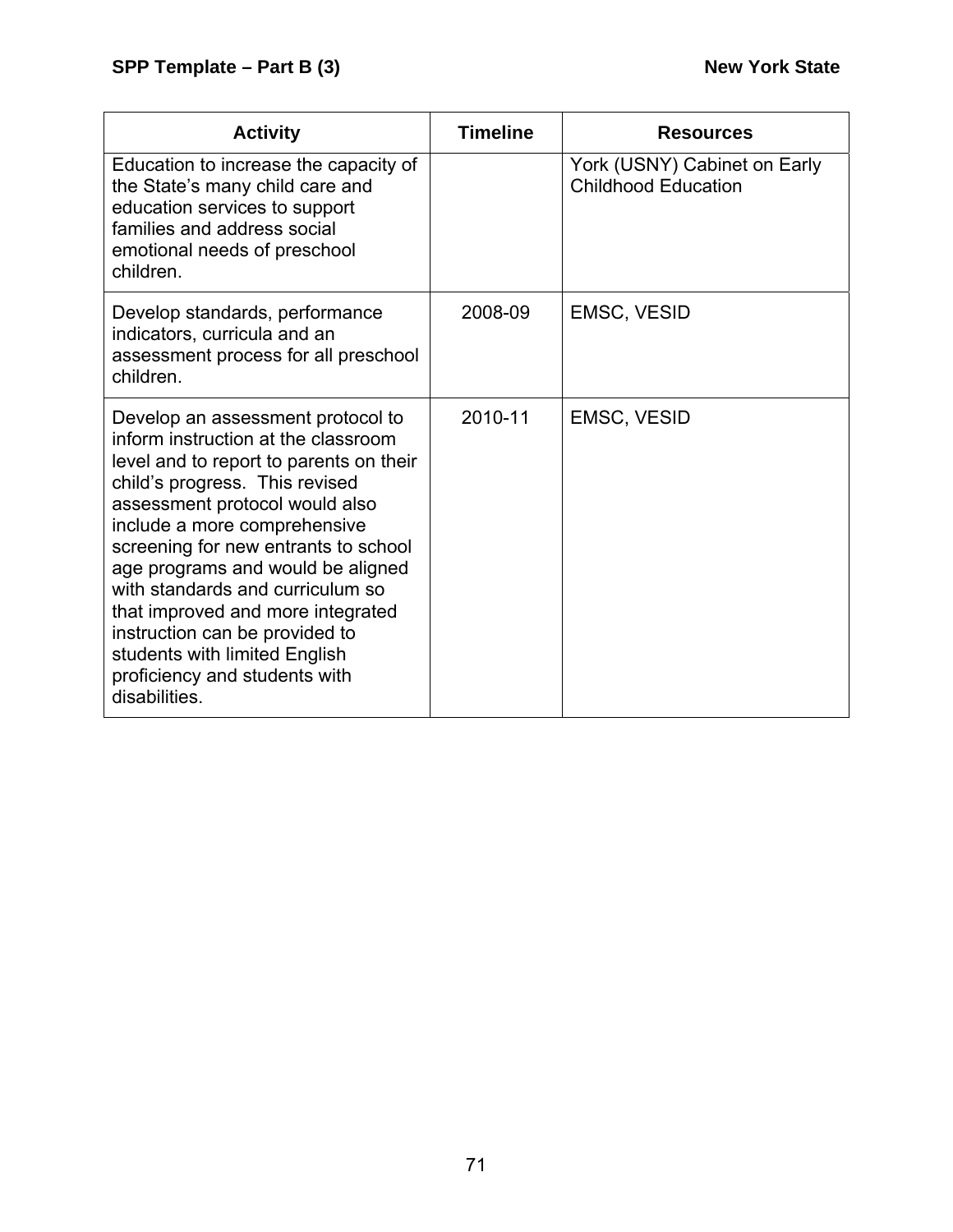# **Part B State Performance Plan (SPP) for 2005-2010**

#### **Overview of the State Performance Plan Development**

See *Overview of the State Performance Plan Development* preceding Indicator #1. This indicator was discussed in depth with parent groups and with NYCDOE parent coordinators. The Department reviewed the parent survey provided by the National Center for Special Education Accountability Measures (NCSEAM) and consulted with NCSEAM staff in developing the SPP for this indicator.

# **Monitoring Priority: FAPE in the LRE**

**Indicator #8:** Percent of parents with a child receiving special education services who report that schools facilitated parent involvement as a means of improving services and results for children with disabilities.

(20 U.S.C. 1416(a)(3)(A))

#### **Measurement:**

Percent = # of respondent parents who report schools facilitated parent involvement as a means of improving services and results for children with disabilities divided by the total # of respondent parents of children with disabilities times 100.

#### **New York State's calculation:**

NYS' parent survey contains 25 questions. All surveys returned with at least 15 of the 25 questions answered are the denominator for the calculation. The numerator is the number of surveys with an overall positive parental involvement rating. These are surveys in which parents indicated that they "agree", "strongly agree" or "very strongly agree" with at least 51% of the questions.

NYS' statewide calculation will use a weighted average to control for the required minimum sample size response from every school district. This is necessary because many school districts received a response that was well above the minimum sample size required and, in other school districts, the minimum response required was not achieved. In order to give each school district's positive response rate a proportional weight relative to their sample size in the State's average, the percent of positive responses was weighted by the sample size of each school district. For example in one school district with a minimum sample size of 53, 30 surveys were returned with at least 15 questions answered with 18 of the 30 questions answered positively. This district's weighting in the State's average is 18/30\*53 or 31.8 surveys with positive parental response. As another example, in another school district with minimum sample size was 87, 172 surveys were returned with at least 15 questions answered with 148 of the 172 questions answered positively. This district's weighting in the State's average is 148/172\*87 or 74.8 surveys with positive parental response. The weighting helps to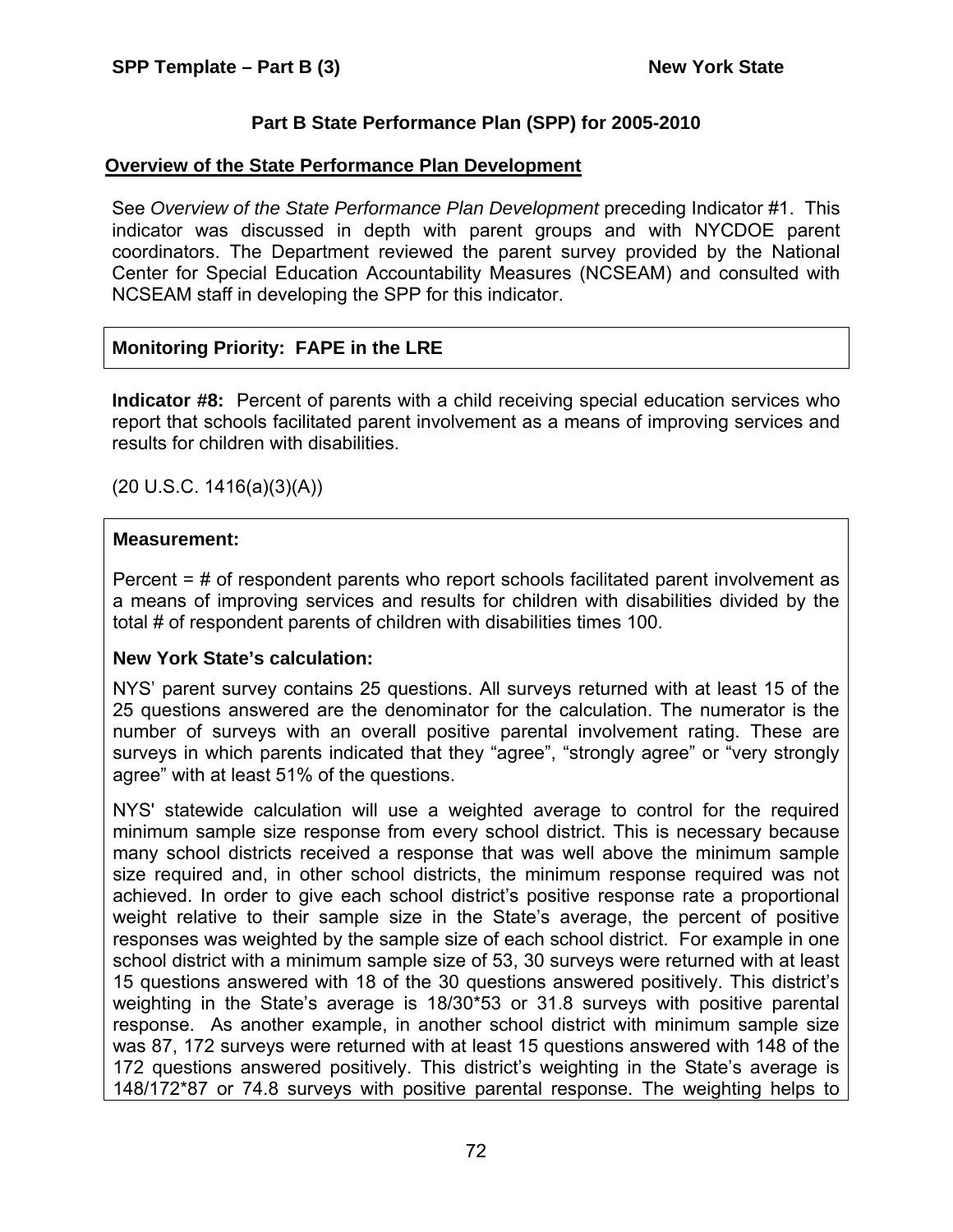achieve an equal contribution from every school district of their positive parental response rate.

When NYS reports school district data on this indicator as part of the public reporting requirement, weightings will not be used; school districts actual data will be displayed.

# **Overview of Issue/Description of System or Process**

State law and regulations require each school district, upon initial referral of a student to special education, to provide the parents with a copy of the State's publication *A Parents Guide to Special Education* or a locally developed guide. The State's publication, *A Parents Guide to Special Education*, is available on the Department's web site. NYS has a mandated Procedural Safeguards Notice to ensure all parents receive the same information regarding their rights under IDEA. In addition to the parent of the student being discussed, NYS requires an additional parent of a student with a disability to participate in meetings of the CSE and CPSE to assist the parent in understanding the process.

As a component of focused monitoring reviews, SEQA seeks input from parents of students with disabilities on various aspects of their experiences with their school district and special education programs. Statements from parents on both the positive aspects of special education within a school district and/or the areas in need of some improvement are considered in the school improvement panning process.

# **Plan to collect baseline information**

#### **Administration**

School districts will be responsible to provide the parent survey to a sample of parents of students for whom their school district has IEP responsibility (i.e., parents of students who are provided special education services in district-operated programs or under contract with other service providers).

School districts will be directed to employ a variety of methods to encourage parents to complete the survey, including but not limited to using paper surveys, telephone surveys, interview surveys and web-based surveys. Parents will also be able to complete the survey through an Internet website made available by the Department. School districts will be responsible to ensure a statistically sound return rate.

#### **Survey Instrument**

NYS will use a modified version of the survey developed by the National Center for Special Education Accountability Measures (NCSEAM). Twenty-five (25) items from NCSEAM's Parent Survey – Part B have been selected based on the rules established for item selection to ensure reliability and validity of the use of the survey. The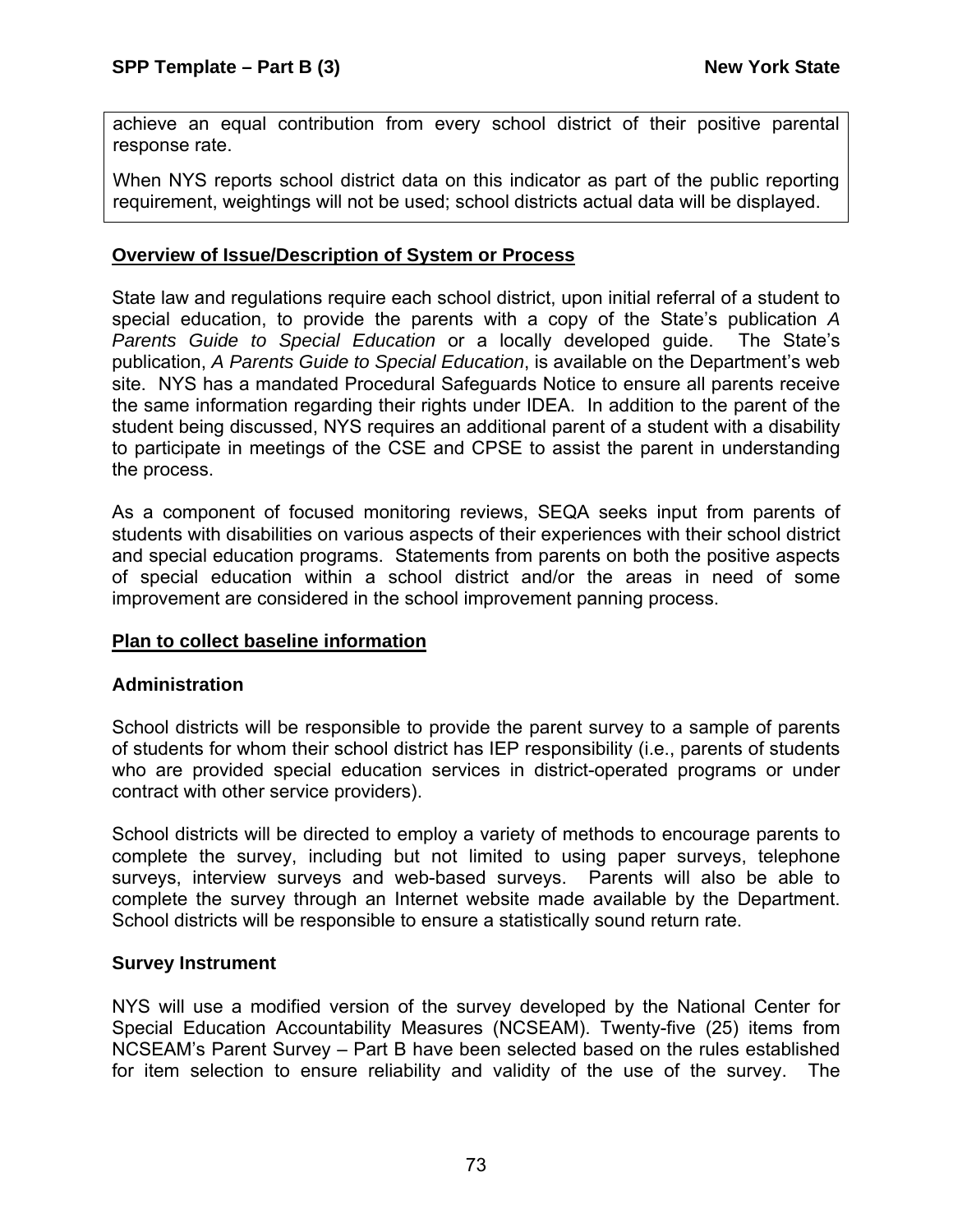directions, format and wording of some questions were revised slightly. A copy of the survey to be used by NYS is attached at the end of this Indicator section.

#### **Timelines for Data Collection and Reporting**

For the 2005-06 school year, surveys will be disseminated to school districts no later than February 2006. Surveys returned by August 31, 2006 will be included to establish the baseline data. Annually thereafter, school districts to be sampled in any year will receive the parent survey at the beginning of the school year and will have the entire year to survey parents.

#### **Report Criteria**

The criteria to be used to determine if a parent has rated his or her school district positively for parental involvement will be as follows: The survey must be completed with a minimum of 15 responses and at least 51% of the responses must receive a positive rating of either agree, strongly agree, or very strongly agree. For district reporting, districts that do not have the minimum number of parent surveys returned as indicated in the sampling methodology will be reported as not having positive parent involvement with the reason noted.

#### **Sampling Methodology**

Sampling will be used to establish the 2005-06 baseline for this indicator. One-sixth of the school districts in NYS will be randomly selected. This represents approximately 120 school districts each year. The NYC School District will be included in the sample each year. It is the only school district in the State with a total enrollment of 50,000 or more students.

NYS has distributed all school districts among six statewide representative samples. These six groups of school districts were tested with Analysis of Variance (ANOVA) and there was no statistical difference among the six groups of school districts on the population variables described in Attachment 2. These population variables were from the 2000 decennial census.

School districts will be expected to select a representative sample of its parents to be surveyed, using the directions provided by SED. Schools would be encouraged to over sample to ensure statistically sound response rates. All school districts will have a choice of reporting data on all eligible students for this indicator or they may submit data on a randomly selected sample of minimum number of students using the sampling guidelines provided by the Department. The vast majority of school districts will need to submit data on this indicator on behalf of all eligible students. For some large school districts, if it will be less burdensome to report on a sample of students, the methodology described below (totally random sampling) is likely to produce a sample that is representative of the school district in terms of all variables, since every eligible student has the same chance as another student to be selected for the sample.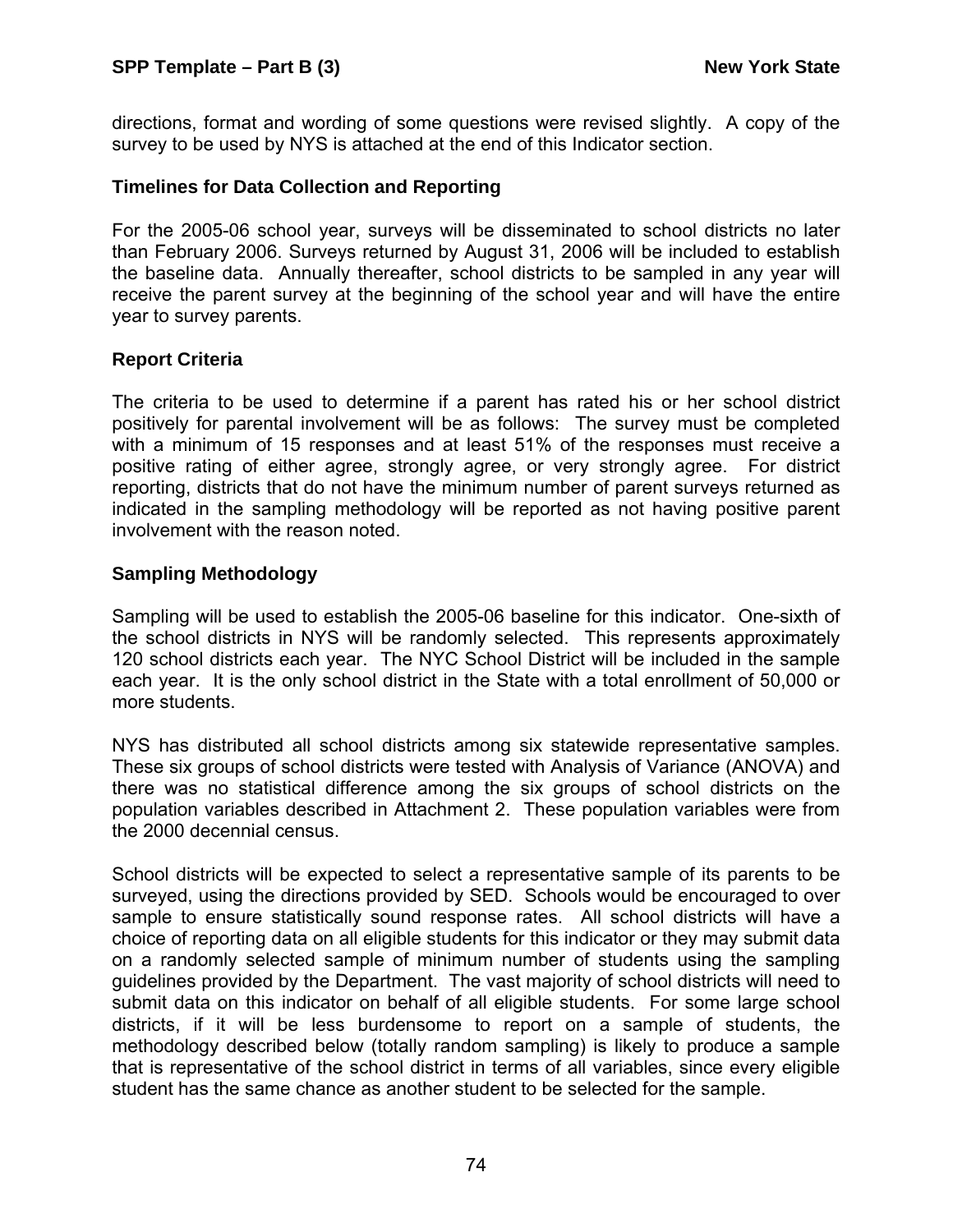| <b>Federal</b><br><b>Indicator</b><br><b>Number</b> | <b>Eligible Population of</b><br><b>Students From Which</b><br><b>A Random Sample</b><br><b>Must be Selected</b>                                                                                         | <b>Minimum</b><br>Number of<br><b>Students in the</b><br><b>Sample</b>                                                                                                                                                                              | Method for<br><b>Selecting</b><br><b>Students</b>      | <b>Required</b><br><b>Documentation</b>                                                                                                                                                                                                                              |
|-----------------------------------------------------|----------------------------------------------------------------------------------------------------------------------------------------------------------------------------------------------------------|-----------------------------------------------------------------------------------------------------------------------------------------------------------------------------------------------------------------------------------------------------|--------------------------------------------------------|----------------------------------------------------------------------------------------------------------------------------------------------------------------------------------------------------------------------------------------------------------------------|
| 8                                                   | Every preschool and<br>school-age student with<br>a disability who is<br>provided special<br>education services in<br>district-operated<br>program or under<br>contract with other<br>service providers. | Use a sampling<br>calculator.<br>Require 95%<br>confidence<br>interval and plus<br>or minus 10%<br>margin of error.<br>Expect 10%<br>response rate, so<br>require over-<br>sampling by 90%<br>of minimum<br>number identified<br>by the calculator. | Random<br>selection using a<br>random number<br>table. | Documentation<br>period is seven<br>years.<br>Maintain list of all<br>eligible students,<br>copy of Random<br>Number Table<br>used, beginning<br>random number<br>for selecting<br>students and list<br>of all students<br>who were<br>selected and<br>their number. |

SED will require that school districts maintain documentation as described below if they choose to report data on a sample of students. The totally random sampling methodology and required documentation should eliminate selection bias. School districts will be encouraged to provide surveys in a variety of ways to improve the response rate. The Department will attempt to prevent missing data by first describing precisely what the State needs to collect, providing technical assistance and then following up with school districts to request missing data. The completeness of data collection will improve after the first year and will continue to improve as long as requirements remain unchanged. All issues of confidentiality will be handled by in accordance with the rules and procedures in FERPA. The Department will also guard against divulging personally identifiable information by not reporting results when there are less than five students for whom data are available or when those results can be easily calculated based on other data provided.

#### **Steps to Ensure Valid and Reliable Estimates**

VESID will annually provide information to parent centers, advocacy agencies and the New York State Parent Teacher Association (PTA) as well as other networks and agencies (e.g., ECDCs ) to request their assistance in encouraging parents of students with disabilities to complete and return the parent survey when requested by their school districts.

In addition to English, the surveys will be made available in the six predominant languages in this State (Spanish, Russian, Simplified Chinese, Haitian Creole, Bengali, and Urdu). Translators would need to be provided to ensure parents who do not read or understand one of these languages have an opportunity to participate in the survey.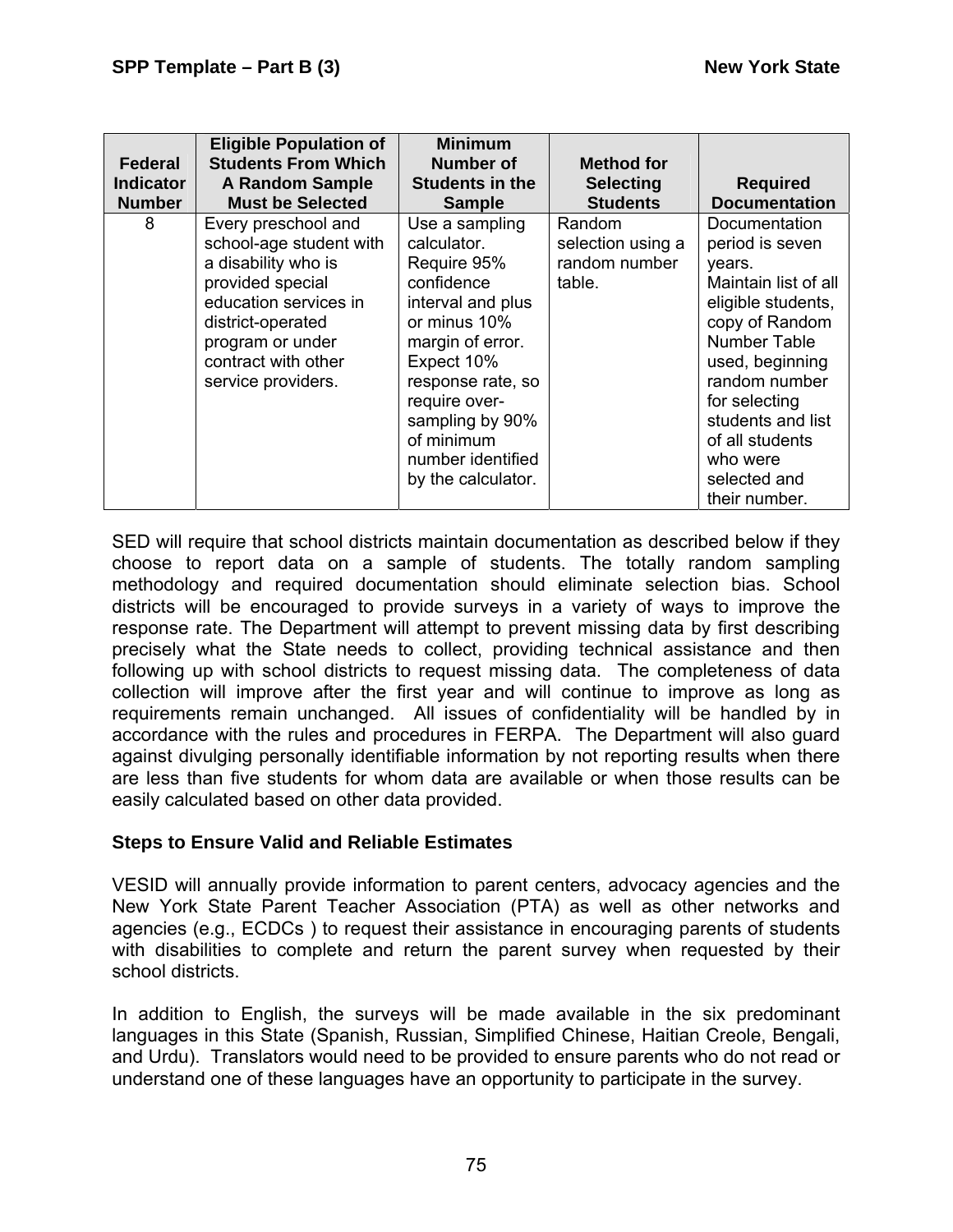Surveys will be returned directly to an independent research firm working with SED to print, disseminate, collect analyze and report on the parent survey information. A parent's individual responses will be confidential.

#### **2005-06 Baseline Data**

In 2005-06, 86.9% of parents surveyed indicated that schools facilitated parent involvement as a means of improving services and results for children with disabilities.

#### **Discussion of Baseline Data**

The baseline data was calculated based on the following:

- Number of surveys with at least 15 completed responses: 9, 261
- Number of surveys with at least 51% positive responses: 8,040
- Positive parental response rate: 86.8%
- Weighted (on the basis of sample size) positive parental response rate was 86.9%

During the 2005-06 school year, 113 school districts in the State surveyed parents by using the modified version of the National Center for Special Education Accountability Measures (NCSEAM) survey that NYS adopted to collect data for this indicator. The survey may be found at the end of this indicator. The 113 school districts are representative of the State. Over the six-year period of this SPP, all school districts will have administered this survey. The following are the statewide results:

#### **Response Rate:**

- The Statewide response rate was 128 percent based on data from 113 school districts. The sum of all the minimum sample sizes was 7,469 and 9,575 surveys were returned. The response rate was over 100 percent of the minimum required because the State recommended over-sampling parents to get sufficient response rate. The State asked school districts to either send the survey to all parents of students with disabilities in the school district or to 10 times the number of parents from whom responses were needed in order to have the minimum sample of responses.
- Data indicate that 58 school districts out of 113 had a sufficient response rate. The response rate in 55 of the 58 school districts was more than a 100 percent of the sample size (16 of the 55 school districts had a response rate of 200% or higher).
	- $\circ$  17 school districts had a response rate that was 75 percent to 99 percent of the minimum sample size.
	- $\circ$  13 school districts had a response rate that was 50 percent to 74 percent of the minimum sample size.
	- o 25 school districts had a response rate that was less than 50 percent of the minimum sample size.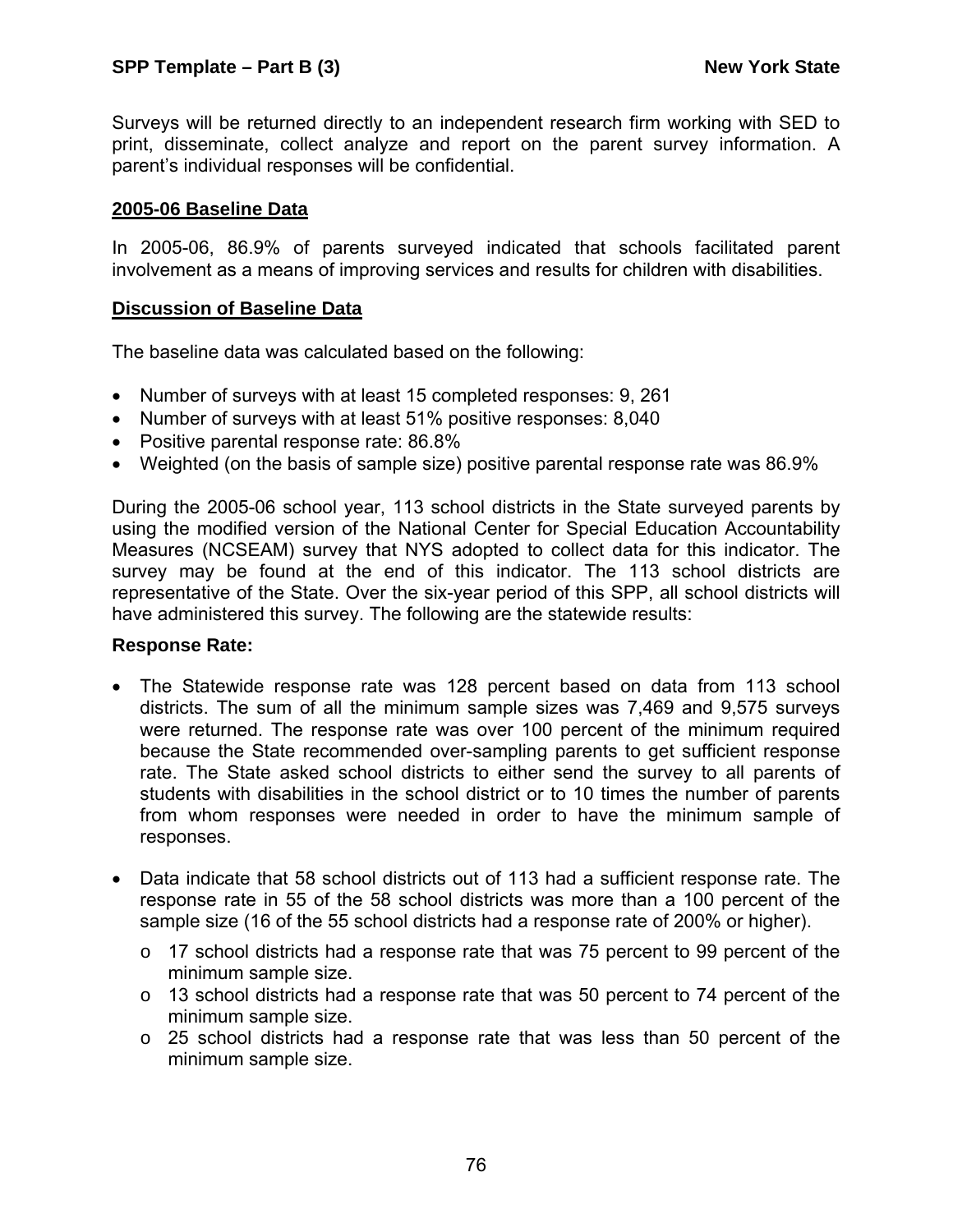The response rates by Need Resource Capacity category of school districts were as follows:

| <b>Need Resource</b><br><b>Capacity Category</b> | Number of<br>School<br>Districts in the<br><b>State Sample</b> | <b>Minimum</b><br><b>Sample</b><br><b>Needed</b> | Number of<br><b>Surveys</b><br><b>Returned</b> | <b>Response</b><br>Rate |
|--------------------------------------------------|----------------------------------------------------------------|--------------------------------------------------|------------------------------------------------|-------------------------|
| New York City                                    | 1                                                              | 96<br>145                                        |                                                | 150%                    |
| Large Four Cities                                | 1                                                              | 95                                               | 148                                            | 155.8%                  |
| Urban-Suburban High Need<br><b>Districts</b>     | 8                                                              | 656                                              | 645                                            | 95.6%                   |
| <b>Rural High Need Districts</b>                 | 28                                                             | 1,293<br>1,700                                   |                                                | 76.1%                   |
| <b>Average Need Districts</b>                    | 52                                                             | 3,440                                            | 4,520                                          | 131.4%                  |
| <b>Low Need Districts</b>                        | 23                                                             | 1,578                                            | 2,824                                          | 179.0%                  |

# **Survey Responses:**

- Number of surveys with at least 15 completed responses: 9,261 out of 9,575 or 96.7%.
- Number of surveys with at least 51 percent positive responses: 8,040
- Positive parental response rate: 86.8 percent [(8,040/9,261) \*100)]
- Weighted (on the basis of sample size) positive parental response rate: 86.9 percent.
- In 2005-06, 58 school districts had sufficient sample size of surveys returned. Of these school districts 29 had positive parental response rates of 89.6% or higher and 29 had rates that were lower. The range of positive parental response among these school districts was 76.9% to 100.0%.

**Analysis of Survey Items:** The top three questions with which parents most often agreed were:

- 95.7 percent of respondents agreed with the statement, "At the IEP meeting, we discussed accommodations and modifications that my child would need."
- 95.7 percent of respondents agreed with the statement, "Teachers and administrators respect my cultural heritage."
- 94.1 percent of respondents agreed with the statement, "Over the past year, special education services have helped me and /or my family know where to go for support to meet my child's need."

Two of the questions with which parents most often disagreed were as follows:

• 15.3 percent of respondents disagreed with the statements, "The school explains what options I have if I disagree with a decision of the school."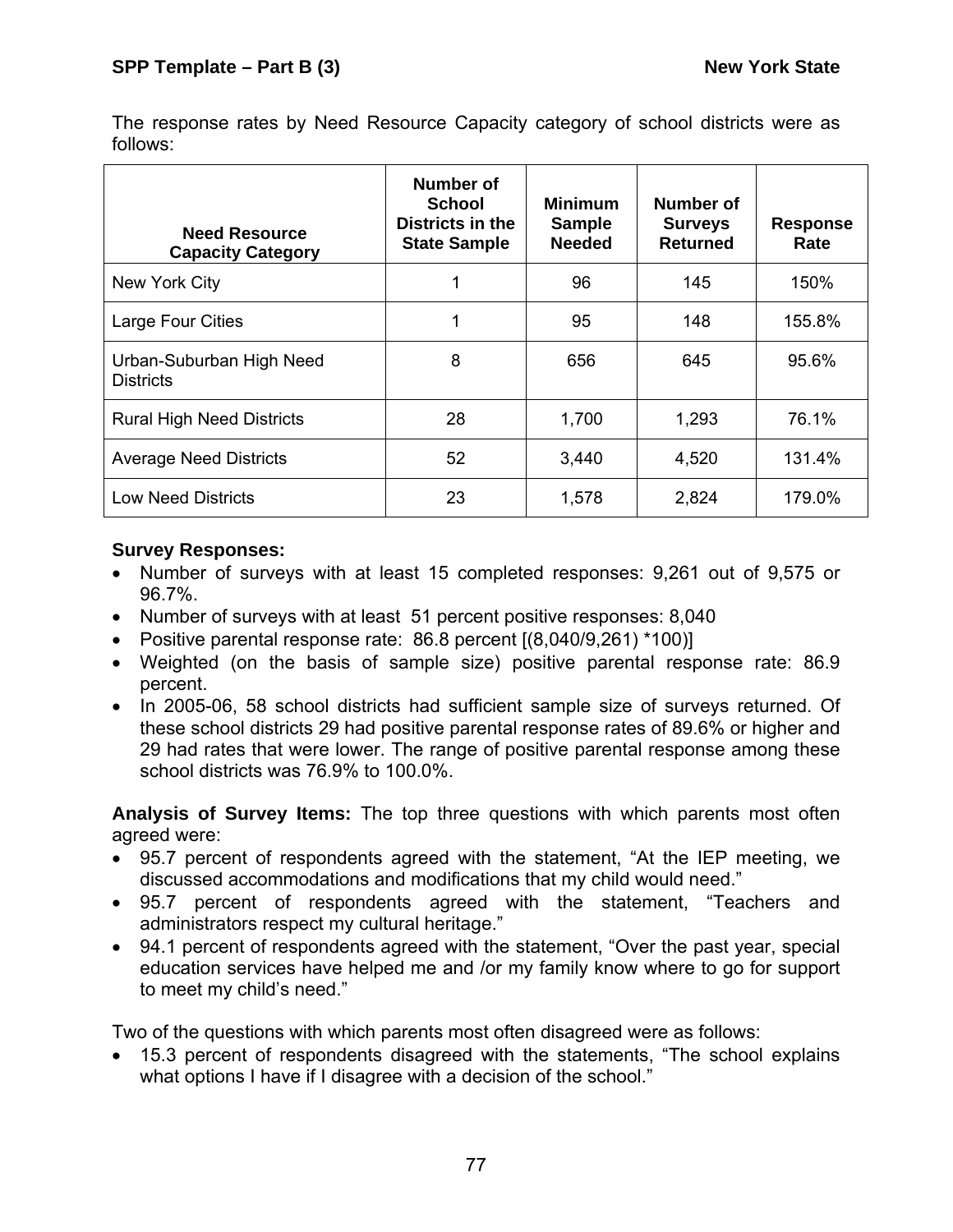• 14.1 percent of respondents disagreed with the statement, "Over the past year, special education services have helped me and/or my family feel more confident in my skills as a parent."

All reports from parent surveys were disaggregated by need/resource capacity category of school districts as well as by quality assurance regional offices to facilitate provision of technical assistance to school districts.

# **Measurable and Rigorous Targets**

| <b>FFY</b>          | <b>Measurable and Rigorous Target</b>                                                                                                                                                                                |
|---------------------|----------------------------------------------------------------------------------------------------------------------------------------------------------------------------------------------------------------------|
| 2005<br>$(2005-06)$ | Baseline Data:                                                                                                                                                                                                       |
|                     | 86.9 percent of parents with a child receiving special education services<br>reported that schools facilitated parent involvement as a means of<br>improving services and results for children with disabilities.    |
| 2006<br>$(2006-07)$ | 87 percent of parents with a child receiving special education services<br>will report that schools facilitated parent involvement as a means of<br>improving services and results for children with disabilities.   |
| 2007<br>$(2007-08)$ | 87.5 percent of parents with a child receiving special education services<br>will report that schools facilitated parent involvement as a means of<br>improving services and results for children with disabilities. |
| 2008<br>$(2008-09)$ | 88 percent of parents with a child receiving special education services<br>will report that schools facilitated parent involvement as a means of<br>improving services and results for children with disabilities.   |
| 2009<br>$(2009-10)$ | 89 percent of parents with a child receiving special education services<br>will report that schools facilitated parent involvement as a means of<br>improving services and results for children with disabilities.   |
| 2010<br>$(2010-11)$ | 90 percent of parents with a child receiving special education services<br>will report that schools facilitated parent involvement as a means of<br>improving services and results for children with disabilities.   |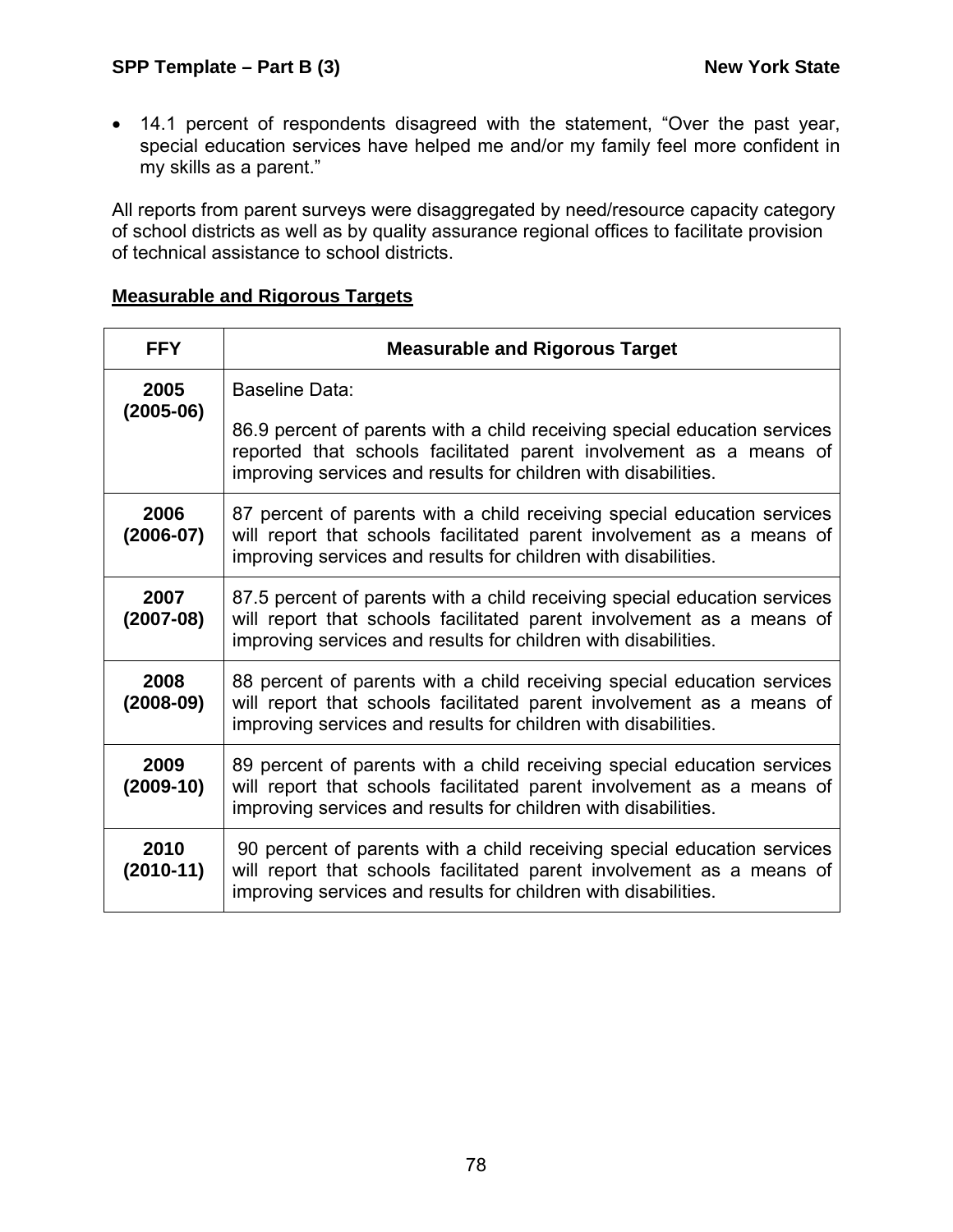# **Improvement Activities/Timelines/Resources**

| <b>Activity</b>                                                                                                                                                                                                                                                                                                                                                                                                                                                                                                                                                                                    | <b>Timeline</b>    | <b>Resources</b>                                                                                                               |
|----------------------------------------------------------------------------------------------------------------------------------------------------------------------------------------------------------------------------------------------------------------------------------------------------------------------------------------------------------------------------------------------------------------------------------------------------------------------------------------------------------------------------------------------------------------------------------------------------|--------------------|--------------------------------------------------------------------------------------------------------------------------------|
| Continue support to 5 parent centers in New York<br>City (3), Long Island (1) and Western New York<br>(1). The Long Island Parent Center and the New<br>York City based centers were designed<br>specifically to provide outreach and direct<br>services to unserved and underserved families.<br>Increase the number of parent centers statewide<br>to assure that every location has coverage,<br>beginning with an additional parent center in<br>upstate.                                                                                                                                      | 2005-11<br>2008-11 | <b>IDEA Part B</b><br>Discretionary<br><b>Funds</b>                                                                            |
| Schools with poor results on the parent survey<br>will be directed to the Department's technical<br>assistance documents on the VESID web site on<br>the "Additional Resources" page:<br>http://www.vesid.nysed.gov/specialed/resources.<br>htm. The document provides a summary of<br>research supporting the effectiveness of family<br>involvement, descriptions of model programs and<br>practical information to assist parents and<br>families, educators, administrators and other<br>individuals who are interested in building effective<br>school-family-community involvement programs. | 2005-11            | Educating our<br>Children<br>Together: A<br>Sourcebook for<br><b>Effective Family-</b><br>School-<br>Community<br>Partnerships |
| Arrange for additional data analysis of survey<br>responses according to technical assistance<br>provided by OSEP at a recent teleconference call<br>with NCSEAM at which the RASCH analysis was<br>discussed.<br>Use results of data analyses to guide technical                                                                                                                                                                                                                                                                                                                                  | 2006-11<br>2007-11 | <b>Vendor Contract</b><br>for Data<br>Analysis<br><b>SED Technical</b><br>Assistance                                           |
| assistance to schools to improve their parent<br>involvement activities                                                                                                                                                                                                                                                                                                                                                                                                                                                                                                                            |                    | Centers                                                                                                                        |
| Provide guidance to school districts on what<br>steps they may take to boost their survey return<br>rates.                                                                                                                                                                                                                                                                                                                                                                                                                                                                                         | 2005-11            | <b>VESID</b>                                                                                                                   |
| Schedule school districts that did not get<br>sufficient response rates to administer the parent                                                                                                                                                                                                                                                                                                                                                                                                                                                                                                   | 2006-11            | <b>ECDCs</b>                                                                                                                   |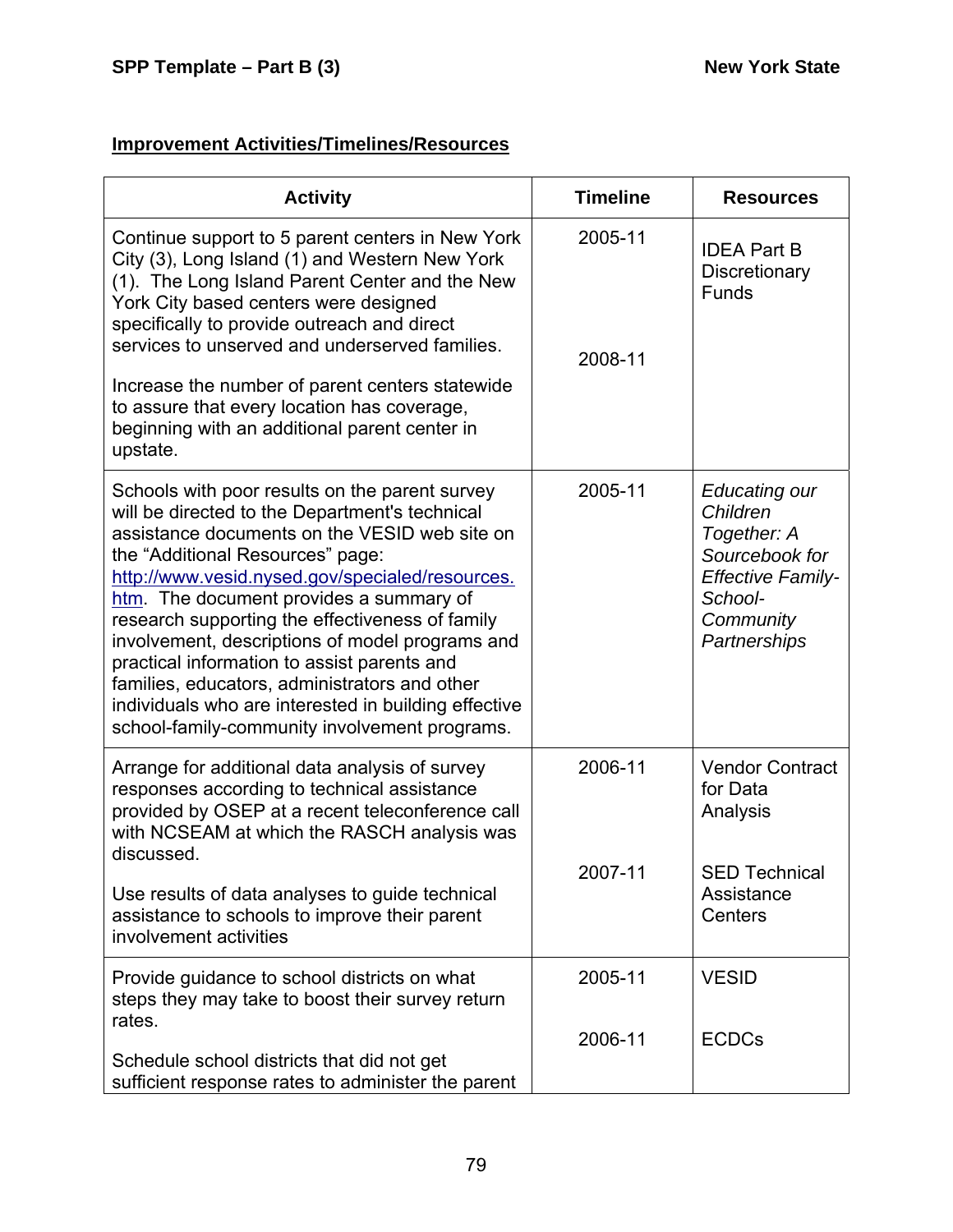| <b>Activity</b>                                                                                                                                                                                                                                                                                                                                                                      | <b>Timeline</b> | <b>Resources</b>                                                                                            |
|--------------------------------------------------------------------------------------------------------------------------------------------------------------------------------------------------------------------------------------------------------------------------------------------------------------------------------------------------------------------------------------|-----------------|-------------------------------------------------------------------------------------------------------------|
| survey again in a subsequent school year.                                                                                                                                                                                                                                                                                                                                            |                 |                                                                                                             |
| <b>Positive Behavior Interventions and Supports</b><br>(PBIS) - Continue with training inclusive of both<br>school personnel and parents as part of technical<br>assistance activities                                                                                                                                                                                               | 2005-11         | <b>IDEA Part B</b><br>Discretionary<br><b>Funds</b><br><b>NYS Regional</b>                                  |
| Continue NYS PBIS model of including family<br>representatives on school planning teams for<br>each level of implementation.                                                                                                                                                                                                                                                         | 2007-12         | <b>PBIS TACS</b><br><b>NYS PBIS</b>                                                                         |
| The proposed NYS PBIS Statewide TAC<br>scope of work will include support for family<br>perspective in all levels of NYS-PBIS<br>implementation within schools and regionally,<br>and deliver School-Family-Community<br>Partnership training to stakeholders                                                                                                                        |                 | <b>Statewide TAC</b>                                                                                        |
| The Department funds 15 ECDCs to provide<br>information and referral services to professionals<br>and families of young children with disabilities,<br>birth through five years of age. ECDCs provide<br>training on early intervention to preschool<br>transition, due process rights, how parents can<br>access services and resources, LRE and other<br>parent-specific concerns. | 2005-11         | <b>ECDCs</b>                                                                                                |
| Continue to require that a parent with a child with<br>a disability (in addition to the student's parent)<br>participate in Committee on Special Education<br>and Committee on Preschool Special Education<br>meetings.                                                                                                                                                              | 2005-11         | State Law and<br>Regulation<br><b>SETRC</b><br>Regional                                                     |
| Provide training to the additional parent members<br>on the CSE/CPSE process.                                                                                                                                                                                                                                                                                                        |                 | <b>Trainers</b><br><b>ECDCs</b>                                                                             |
| Train parents on due process, federal and State<br>Law and regulations, transition planning and<br>other priority issues.                                                                                                                                                                                                                                                            |                 |                                                                                                             |
| Require that parents be provided a copy of the<br>State's guidebook, Special Education in New<br>York State for Children Ages 3-21: A Parent's<br>Guide or a locally developed guidebook be<br>provided to a parent upon referral of a child for<br>special education services.                                                                                                      | 2008            | <b>State Law</b><br>Special<br><b>Education in</b><br><b>New York State</b><br>for Children<br>Ages 3-21: A |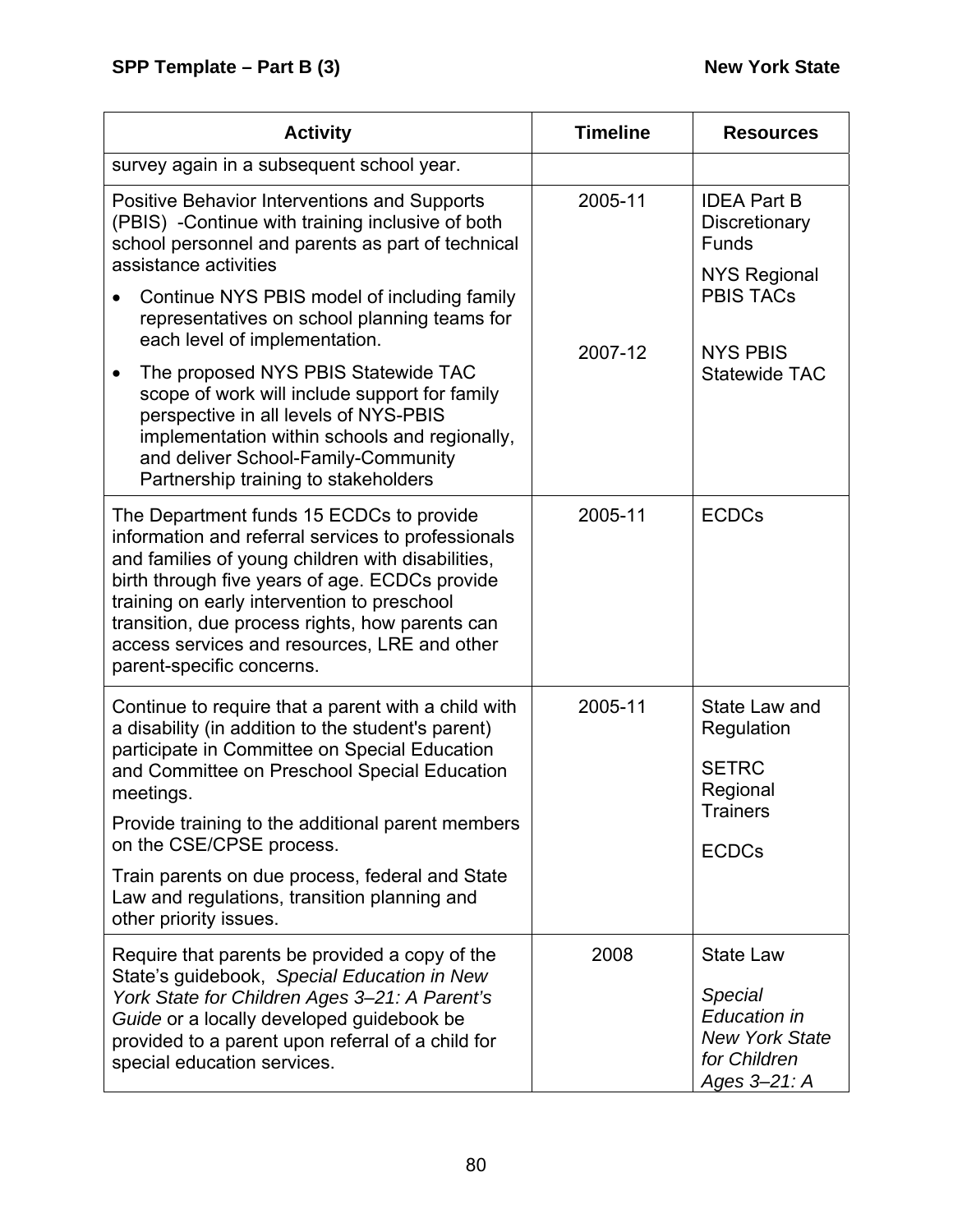| <b>Activity</b>                                                                                                                                                                                                                                                                                                                                                                                                                                  | <b>Timeline</b> | <b>Resources</b>                                                                                                      |
|--------------------------------------------------------------------------------------------------------------------------------------------------------------------------------------------------------------------------------------------------------------------------------------------------------------------------------------------------------------------------------------------------------------------------------------------------|-----------------|-----------------------------------------------------------------------------------------------------------------------|
|                                                                                                                                                                                                                                                                                                                                                                                                                                                  |                 | Parent's Guide                                                                                                        |
| Update and reissue policy for mandatory<br>provision of Procedural Safeguards notification                                                                                                                                                                                                                                                                                                                                                       | 2005            | <b>VESID</b>                                                                                                          |
| Propose in State regulations that school districts<br>use a mandated form when requesting parent<br>consent and providing prior written notice to<br>parents to ensure parents are fully informed.                                                                                                                                                                                                                                               | 2008            | State regulation;<br>State-developed<br>forms and<br>notices and<br>guidance<br>documents                             |
| Routinely incorporate in the scope of work for all<br>projects and Technical Assistance Centers<br>activities that include information and support for<br>family participation. Additional networks listed<br>elsewhere in the SPP not mentioned above<br>include:<br>CCSI and School Support Projects identified for<br>Indicator 5 (LRE)<br><b>Transition Coordination Site activities identified</b><br>for Indicators 13 and 14 (Transition) | 2005-11         | <b>VESID</b><br><b>VESID</b> funded<br>networks<br>State and<br>municipal<br>interagency<br>collaborative<br>partners |
| Conduct parent roundtable discussions and<br>establish formal communication systems with<br>representatives of parent organizations to actively<br>seek advice from families on statewide policies,<br>programs, and plans; and feedback on services                                                                                                                                                                                             | 2007-11         | <b>VESID, Parent</b><br>Centers                                                                                       |
| SEQA Unit has incorporated parent surveys and<br>parent forums into school review processes.                                                                                                                                                                                                                                                                                                                                                     | 2005-11         | <b>SEQA</b>                                                                                                           |
| VESID's special education website provides<br>online access to all policy guidance documents<br>and resources. One section of the website<br>provides especially parent-friendly guidance<br>materials with tools and links to resources. The<br>parent section address is<br>http://www.vesid.nysed.gov/specialed/quality/gap<br>arents.htm                                                                                                     | 2005-11         | <b>VESID</b>                                                                                                          |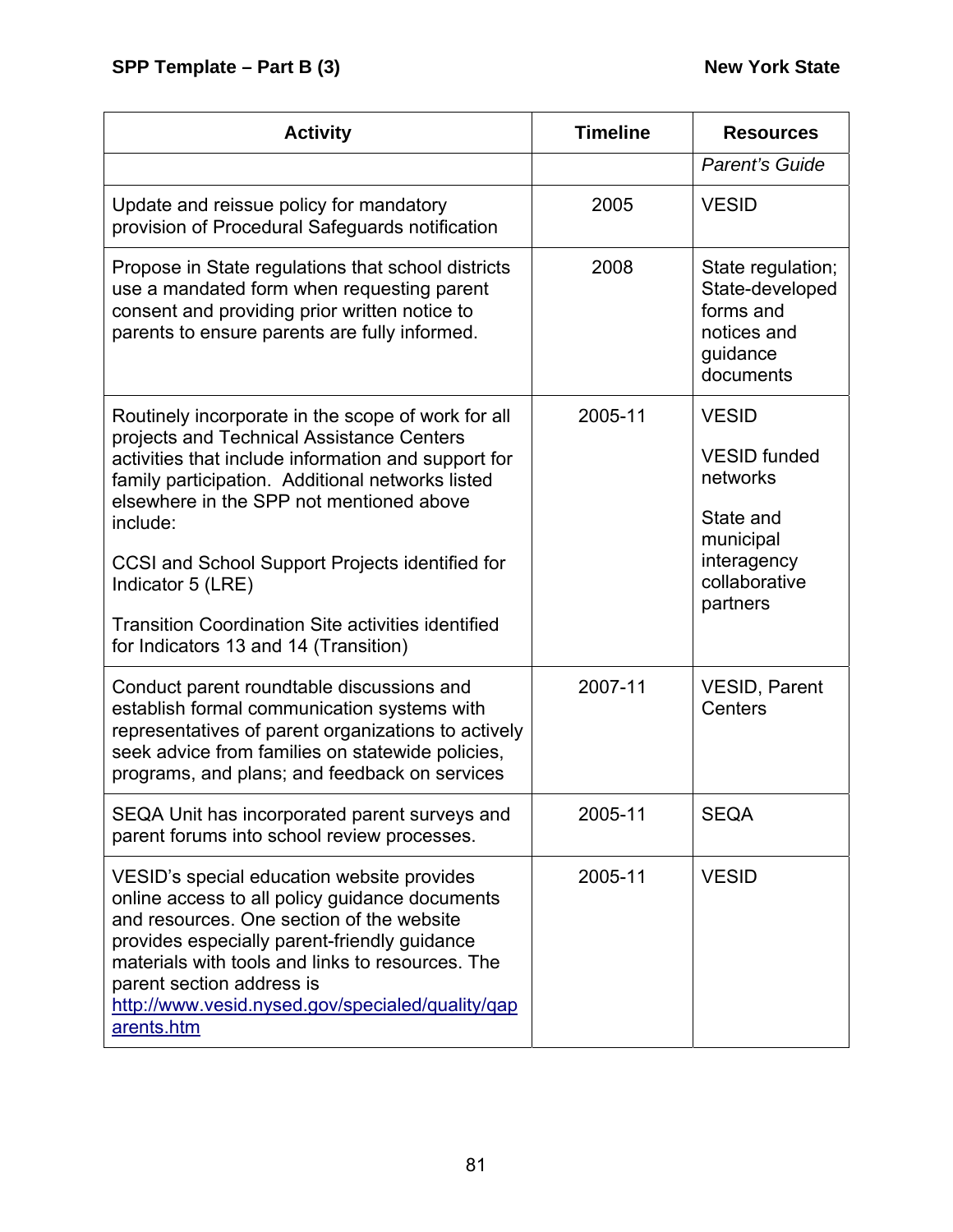# NEW YORK STATE PARENT SURVEY

|                        | <b>NEW YORK STATE EDUCATION DEPARTMENT</b><br><b>PARENT QUESTIONNAIRE - SPECIAL EDUCATION*</b>                                                                                                                                                                                                                                                                                                                                                                                                                                                                                                                  |                        |                   |         |                 |                             |                                     |  |
|------------------------|-----------------------------------------------------------------------------------------------------------------------------------------------------------------------------------------------------------------------------------------------------------------------------------------------------------------------------------------------------------------------------------------------------------------------------------------------------------------------------------------------------------------------------------------------------------------------------------------------------------------|------------------------|-------------------|---------|-----------------|-----------------------------|-------------------------------------|--|
| $\bullet$<br>$\bullet$ | Your answers to the following questions will assist your school, your school district and the State to<br>improve how school districts help parents of students with disabilities to be involved in their children's<br>special education programs. Parents in school districts throughout the State are completing this<br>survey. The results for your school district will be reported by the State.<br>Your responses are important and will remain confidential.<br>Some questions will apply to the school district; others to the school your child attends.<br>Mail the form using the return envelope. |                        |                   |         |                 |                             |                                     |  |
|                        | Use a pencil only<br>Fill in circle completely: $\bullet$<br>Select one response for each statement.<br>Skip statements that do not apply to you or your child.                                                                                                                                                                                                                                                                                                                                                                                                                                                 | Very Strongly<br>Agree | Strongly<br>Agree | Agree   | <b>Disagree</b> | <b>Disagree</b><br>Strongly | Very<br><b>Disagree</b><br>Strongly |  |
|                        | <b>Schools' Efforts to Partner with Parents</b>                                                                                                                                                                                                                                                                                                                                                                                                                                                                                                                                                                 |                        |                   |         |                 |                             |                                     |  |
| 1.                     | At the IEP meeting, we discussed accommodations and<br>modifications that my child would need.                                                                                                                                                                                                                                                                                                                                                                                                                                                                                                                  | O                      | O                 | O       | O               | O                           | O                                   |  |
| 2.                     | I have been asked for (or given a chance to share) my opinion<br>about how well special education services are meeting my child's<br>needs.                                                                                                                                                                                                                                                                                                                                                                                                                                                                     | $\circ$                | $\circ$           | $\circ$ | $\circ$         | $\circ$                     | O                                   |  |
| 3.                     | Written information I receive is written in an understandable way.                                                                                                                                                                                                                                                                                                                                                                                                                                                                                                                                              | $\circ$                | $\circ$           | $\circ$ | $\circ$         | $\circ$                     | $\circ$                             |  |
| 4.                     | Teachers and school staff treat me as a team member.                                                                                                                                                                                                                                                                                                                                                                                                                                                                                                                                                            | O                      | $\circ$           | O       | $\circ$         | $\circ$                     | $\circ$                             |  |
|                        | <b>Teachers and Administrators:</b>                                                                                                                                                                                                                                                                                                                                                                                                                                                                                                                                                                             |                        |                   |         |                 |                             |                                     |  |
| 5.                     | - seek out my input.                                                                                                                                                                                                                                                                                                                                                                                                                                                                                                                                                                                            | Ő                      | U                 | U       | Ő               | Ő                           |                                     |  |
| 6.                     | - show sensitivity to the needs of my child.                                                                                                                                                                                                                                                                                                                                                                                                                                                                                                                                                                    | $\circ$                | $\circ$           | $\circ$ | $\circ$         | $\circ$                     | $\circ$                             |  |
| 7.                     | - encourage me to participate in the decision-making process.                                                                                                                                                                                                                                                                                                                                                                                                                                                                                                                                                   | $\circ$                | $\circ$           | O       | $\circ$         | $\circ$                     | $\circ$                             |  |
| 8.                     | - respect my cultural heritage.                                                                                                                                                                                                                                                                                                                                                                                                                                                                                                                                                                                 | O                      | O                 | O       | $\circ$         | $\circ$                     | $\circ$                             |  |
| 9.                     | - help me to understand the Procedural Safeguards [the rules in<br>federal law that protect the rights of parents].                                                                                                                                                                                                                                                                                                                                                                                                                                                                                             | $\circ$                | $\circ$           | $\circ$ | $\circ$         | $\circ$                     | $\circ$                             |  |
| 10                     | - show a willingness to learn more about my child's needs.                                                                                                                                                                                                                                                                                                                                                                                                                                                                                                                                                      | $\circ$                | $\circ$           | $\circ$ | O               | $\circ$                     | $\circ$                             |  |

Turn over for page 2  $\bullet$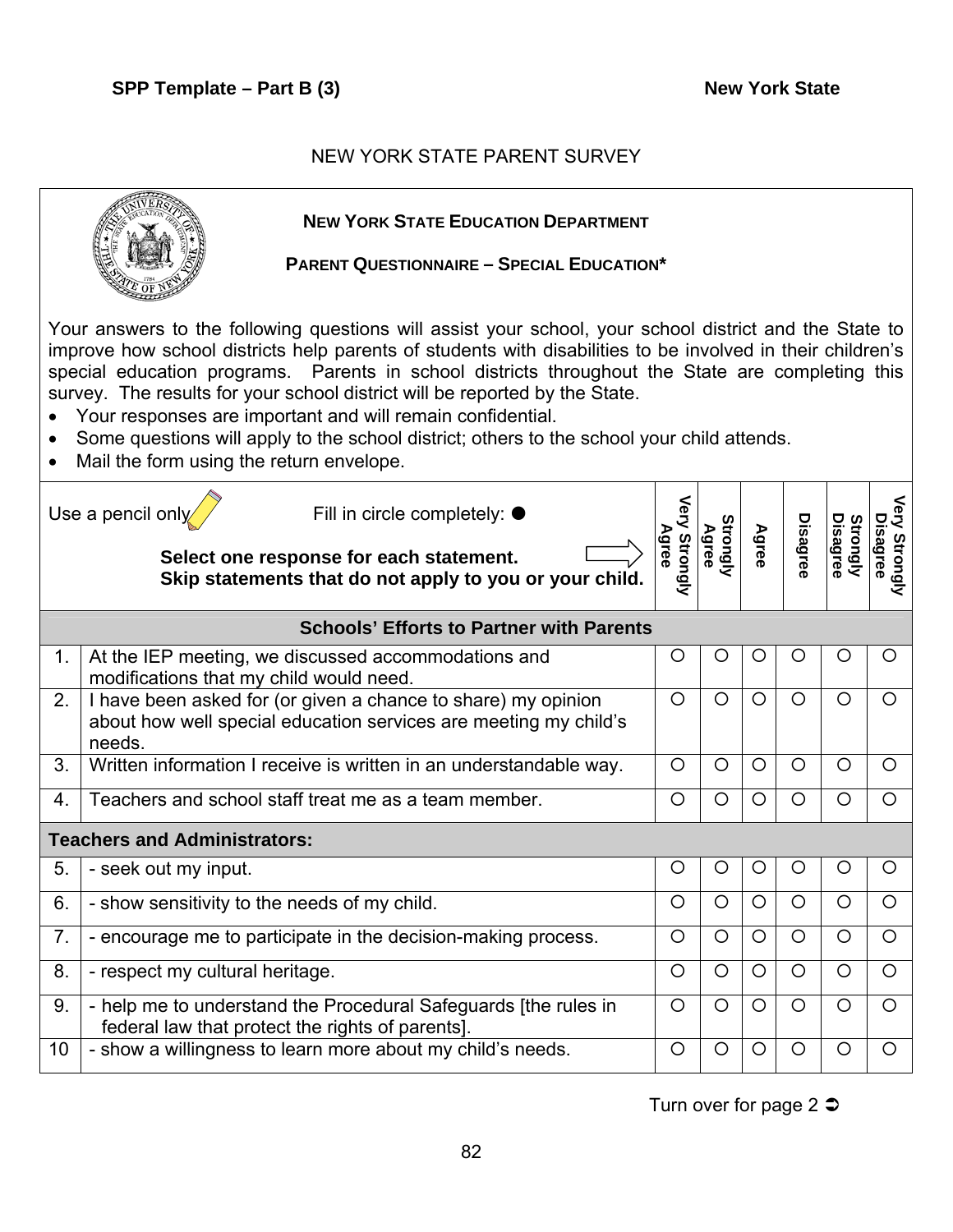|                                                                                                                                                                                                         |                                                                                                                                               | Very<br>Agree<br>Strongly | <b>Strongly Agree</b> | Agree   | <b>Disagree</b> | Strongly<br><b>Disagree</b> | Very Strongly<br>Disagree |
|---------------------------------------------------------------------------------------------------------------------------------------------------------------------------------------------------------|-----------------------------------------------------------------------------------------------------------------------------------------------|---------------------------|-----------------------|---------|-----------------|-----------------------------|---------------------------|
|                                                                                                                                                                                                         | <b>The School:</b>                                                                                                                            |                           |                       |         |                 |                             |                           |
| 11.                                                                                                                                                                                                     | - provides me with reports on my child's progress on IEP goals.                                                                               | O                         | $\circ$               | $\circ$ | $\circ$         | $\circ$                     | $\circ$                   |
| 12.                                                                                                                                                                                                     | - gives me choices with regard to services that address my child's<br>needs.                                                                  | $\circ$                   | $\circ$               | $\circ$ | $\circ$         | $\circ$                     | $\circ$                   |
| 13.                                                                                                                                                                                                     | - offers me a variety of ways to communicate with teachers.                                                                                   | $\circ$                   | $\circ$               | $\circ$ | $\circ$         | $\circ$                     | $\circ$                   |
| 14.                                                                                                                                                                                                     | - gives me the help I may need to play an active role in my child's<br>education.                                                             | $\circ$                   | $\circ$               | O       | $\circ$         | $\circ$                     | $\circ$                   |
| 15.                                                                                                                                                                                                     | - explains what options I have if I disagree with a decision of the<br>school.                                                                | $\circ$                   | $\circ$               | $\circ$ | $\circ$         | $\circ$                     | $\circ$                   |
| 16.                                                                                                                                                                                                     | - encourages me to attend and participate in the IEP meetings.                                                                                | O                         | $\circ$               | $\circ$ | $\circ$         | $\circ$                     | $\circ$                   |
|                                                                                                                                                                                                         | <b>Impact of Special Education Services on Your Family</b><br>Over the past year, special education services have helped me and/or my family: |                           |                       |         |                 |                             |                           |
| 17.                                                                                                                                                                                                     | - know where to go for support to meet my child's need.                                                                                       | O                         | O                     | $\circ$ | $\circ$         | $\circ$                     | $\circ$                   |
| 18.                                                                                                                                                                                                     | - feel more confident in my skills as a parent.                                                                                               | $\circ$                   | $\circ$               | $\circ$ | $\circ$         | $\circ$                     | $\circ$                   |
| 19.                                                                                                                                                                                                     | - understand how the special education system works.                                                                                          | $\circ$                   | $\circ$               | $\circ$ | $\circ$         | $\circ$                     | $\circ$                   |
| 20.                                                                                                                                                                                                     | - be able to evaluate how much progress my child is making.                                                                                   | $\circ$                   | $\circ$               | $\circ$ | $\circ$         | $\circ$                     | $\circ$                   |
| 21.                                                                                                                                                                                                     | - understand the roles of the people who work with my child and<br>family.                                                                    | O                         | $\circ$               | $\circ$ | $\circ$         | $\circ$                     | $\circ$                   |
| 22.                                                                                                                                                                                                     | - do things with and for my child that are good for my child's<br>development.                                                                | $\circ$                   | $\circ$               | $\circ$ | $\circ$         | $\circ$                     | $\circ$                   |
| ທ<br><b>Frequently</b><br>ometimes<br>Always<br>Always<br><b>Almost</b><br><b>Rarely</b><br>Never<br>Select one response for each statement.<br>Skip statements that do not apply to you or your child. |                                                                                                                                               |                           |                       |         |                 |                             |                           |
|                                                                                                                                                                                                         | <b>Parent Participation</b>                                                                                                                   |                           |                       |         |                 |                             |                           |
| 23.                                                                                                                                                                                                     | I value the school's efforts to meet my child's needs.                                                                                        | O                         | $\circ$               | O       | $\circ$         | O                           | O                         |
| 24.                                                                                                                                                                                                     | I meet with my child's teacher(s) and/or other school staff to plan<br>my child's program and services.                                       | $\circ$                   | $\circ$               | $\circ$ | $\circ$         | $\circ$                     | $\circ$                   |
| 25.                                                                                                                                                                                                     | I suggest changes in school programs or services that I think would<br>benefit my child and other students with disabilities.                 | $\circ$                   | $\circ$               | $\circ$ | $\circ$         | $\circ$                     | $\circ$                   |

\*This form was adapted from the "Parent Survey – Special Education" – version 2.0 developed by the National Center for Special Education Accountability Monitoring.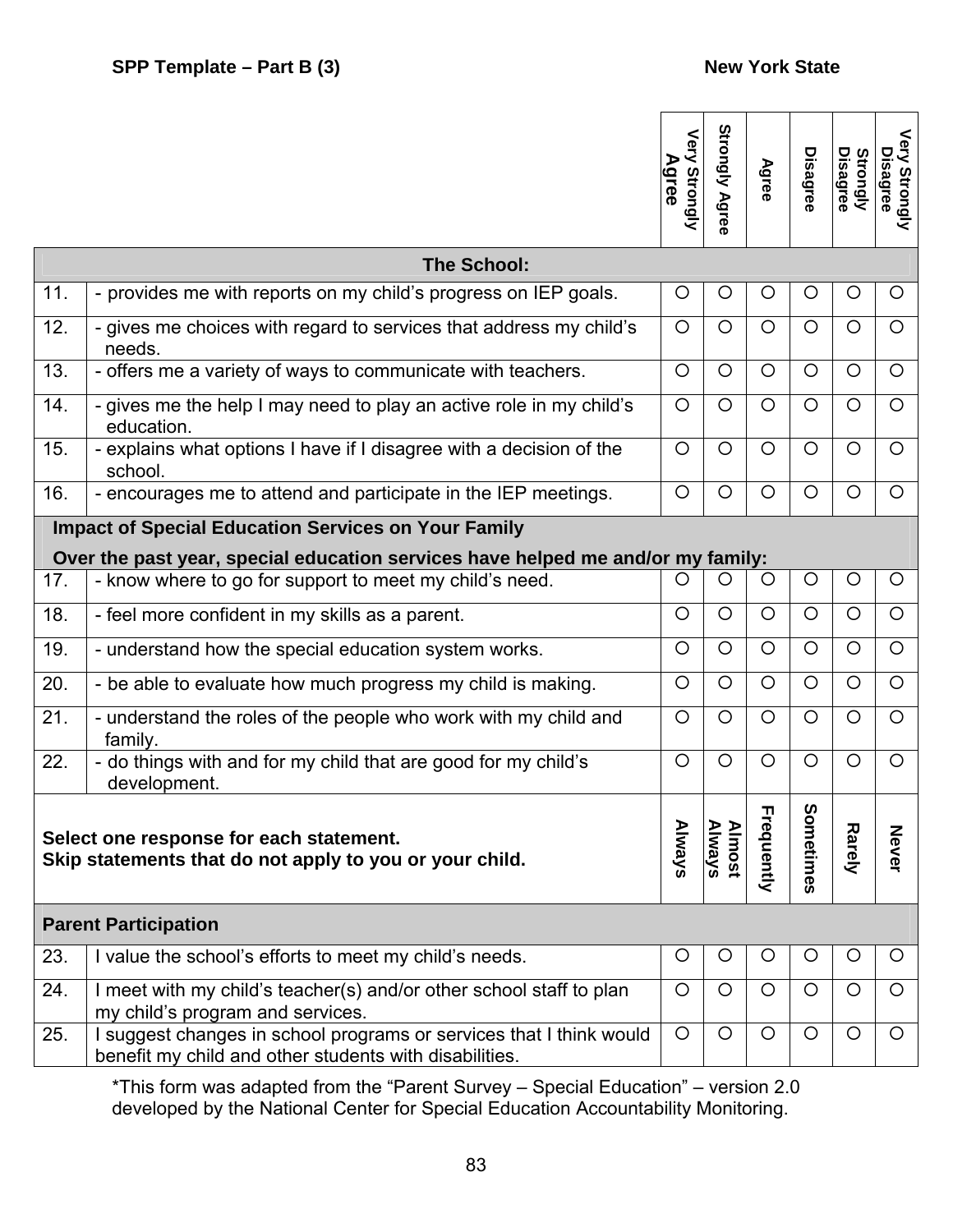# PLEASE COMPLETE THE FOLLOWING INFORMATION ABOUT YOUR CHILD

|                                                                | <b>Child's Disability (select only one)</b>                                   |
|----------------------------------------------------------------|-------------------------------------------------------------------------------|
| Child's Age When First Referred to Early                       | Autism<br>O                                                                   |
| Intervention or Special Education                              | Deaf-Blindness<br>O                                                           |
| Under 1 Year-of-Age                                            | Deafness<br>O<br>∩                                                            |
|                                                                | <b>Emotional Disturbance</b><br><b>Hearing Impairment</b><br>O                |
| Age in Years                                                   | <b>Mental Retardation</b><br>◯                                                |
|                                                                | O Multiple Disabilities                                                       |
|                                                                | O Orthopedic Impairment                                                       |
| <b>Child's Current Age</b>                                     | <b>Other Health Impairment</b><br>$\circ$<br>O Specific Learning Disability   |
|                                                                | Speech or Language Impairment<br>$\circ$                                      |
|                                                                | O Traumatic Brain Injury                                                      |
| <b>Child's Race/Ethnicity</b>                                  | O Visual Impairment including Blindness                                       |
| American Indian or Alaskan Native                              | Preschool Student with a Disability<br>$\circ$                                |
| Asian or Pacific Islander                                      | <b>Child's School (select only one)</b>                                       |
| Black or African American (not Hispanic)<br>Hispanic or Latino |                                                                               |
| White (not Hispanic)                                           | Child attends public school<br>$\circ$<br>Child attends a Charter School<br>O |
|                                                                | Child attends a BOCES program<br>$\circ$                                      |
|                                                                | Child attends an approved private school for<br>$\circ$                       |
|                                                                | students with disabilities                                                    |
|                                                                | Child attends a preschool program<br>O<br>Other<br>O                          |
|                                                                |                                                                               |

# **YOUR RESPONSES ARE IMPORTANT AND WILL REMAIN CONFIDENTIAL.**

**School District Code:**  <u> 1990 - Johann Barbara, martin a</u>

**School Building Code:**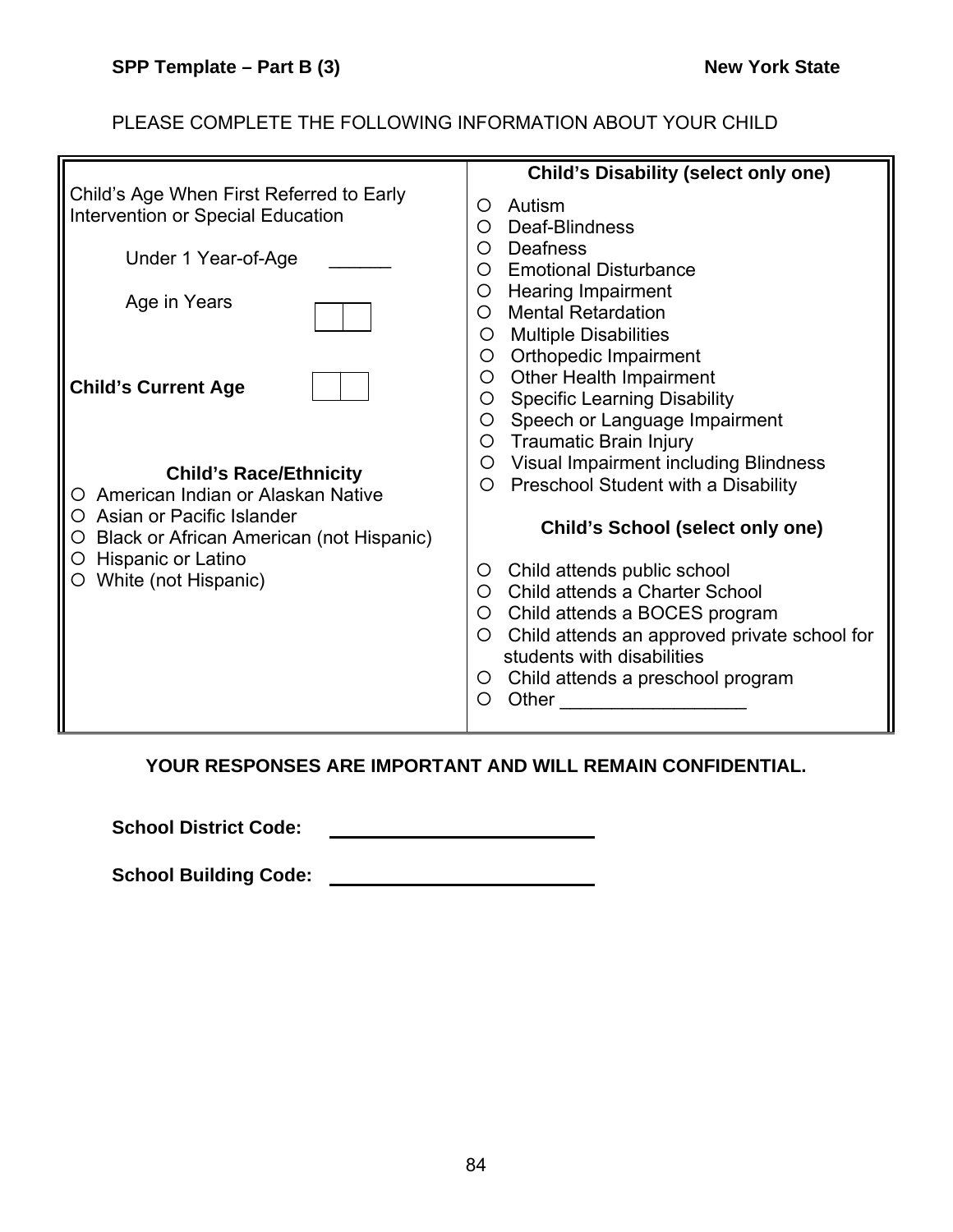# **Part B State Performance Plan (SPP) for 2005-2010**

### **Overview of the State Performance Plan Development**

See *Overview of the State Performance Plan Development* preceding Indicator #1.

# **Monitoring Priority: Disproportionality**

**Indicator #9:** Percent of districts with disproportionate representation of racial and ethnic groups in special education and related services that is the result of inappropriate identification.

(20 U.S.C. 1416(a)(3)(C))

#### **Measurement:**

Percent = # of districts with disproportionate representation of racial and ethnic groups in special education and related services that is the result of inappropriate identification divided by # of districts in the State times 100.

Include State's definition of "disproportionate representation."

Describe how the State determined that disproportionate representation of racial and ethnic groups in special education and related services was the result of inappropriate identification, e.g., monitoring data, review of policies, practices and procedures under 618(d), etc.

#### **NYS Measurement:**

NYS will compare the percent of total enrollment of each race/ethnic group in special education with the percent of total enrollment of all other race/ethnic groups in special education combined. For notifications of school districts during the 2005-06 school year based on 2004-05 school year data, the State will use the following definition of "disproportionate representation" and in subsequent years may revise the definition by lowering the relative risk ratio, weighted relative risk ratio as well as the minimum numbers of students:

- o At least 75 students with disabilities enrolled on 12/1/04;
- o A minimum of 30 students (disabled and nondisabled) of particular race/ethnicity enrolled on first Wednesday in October 2004;
- o At least 75 students (disabled and nondisabled) of all other race/ethnicities enrolled on first Wednesday in October 2004;
- o At least 10 students with disabilities of particular race/ethnicity enrolled in district on 12/1/04; and
- o Either:
	- **Both the relative risk ratio and weighted relative risk ratio for any minority group** is 2.5 or higher; or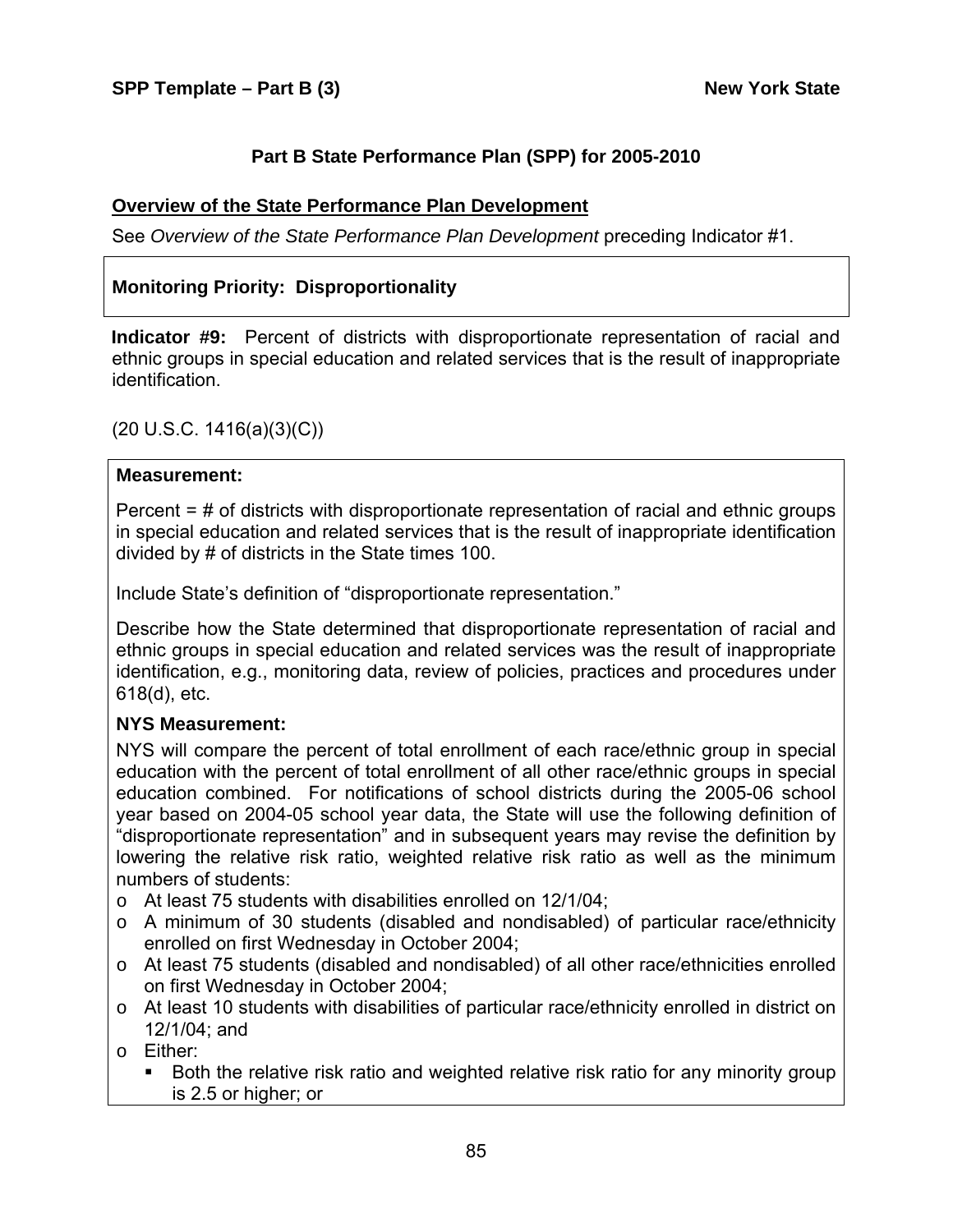All students with disabilities in special education are of only one minority group regardless of the size of the relative risk ratio and weighted relative risk ratio.

# **Overview of Issue/Description of System or Process**

IDEA section 618(d) requires States to collect and examine data to determine if significant disproportionality based on race and ethnicity is occurring in the State and the LEAs of the State with respect to:

- the identification of children as children with disabilities, including the identification of children by particular disabilities;
- the placement in particular educational settings of such children; and
- the incidence, duration, and type of disciplinary actions, including suspensions and expulsions.

In the case of a determination of significant disproportionality with respect to the identification of children as children with disabilities, or the placement in particular educational settings of such children, the State shall:

- provide for the review and if appropriate revision of the policies, procedures, and practices used in such identification or placement to ensure that such policies, procedures, and practices comply with the requirements of IDEA;
- require any LEA identified to reserve fifteen percent of funds under section 613(f) to provide comprehensive coordinated early intervening services to serve children in the local education agency, particularly children in those groups that were significantly over identified; and
- require the LEA to publicly report on the revision of policies, practices, and procedures related to disproportionality.

Furthermore, IDEA section 616(a)(3) requires the Secretary to monitor states and the State to monitor LEAs using quantifiable and qualitative indicators to measure disproportionate representation of racial and ethnic groups in special education and related services, to the extent the representation is the result of inappropriate identification.

As a result of the passage of NYS legislation in 1999 (Chapter 405 of the Laws of 1999), the State has been identifying school districts for disproportionality based on race and ethnicity issues among other special education issues since the 2000-01 school year. It has conducted three such notifications, in 2000-01, 2002-03 and 2004- 05 school years. Identified school districts were assigned to one of three levels of technical assistance: "self-review," "regional review" and "targeted."

• School districts assigned to "targeted" form of technical assistance received extensive technical assistance through the Department's staff and funded networks. They were required to receive approval of their Comprehensive System of Personnel Development (CSPD) plans, which contained improvement strategies. The CSPD development and review/approval process included a review of the identified school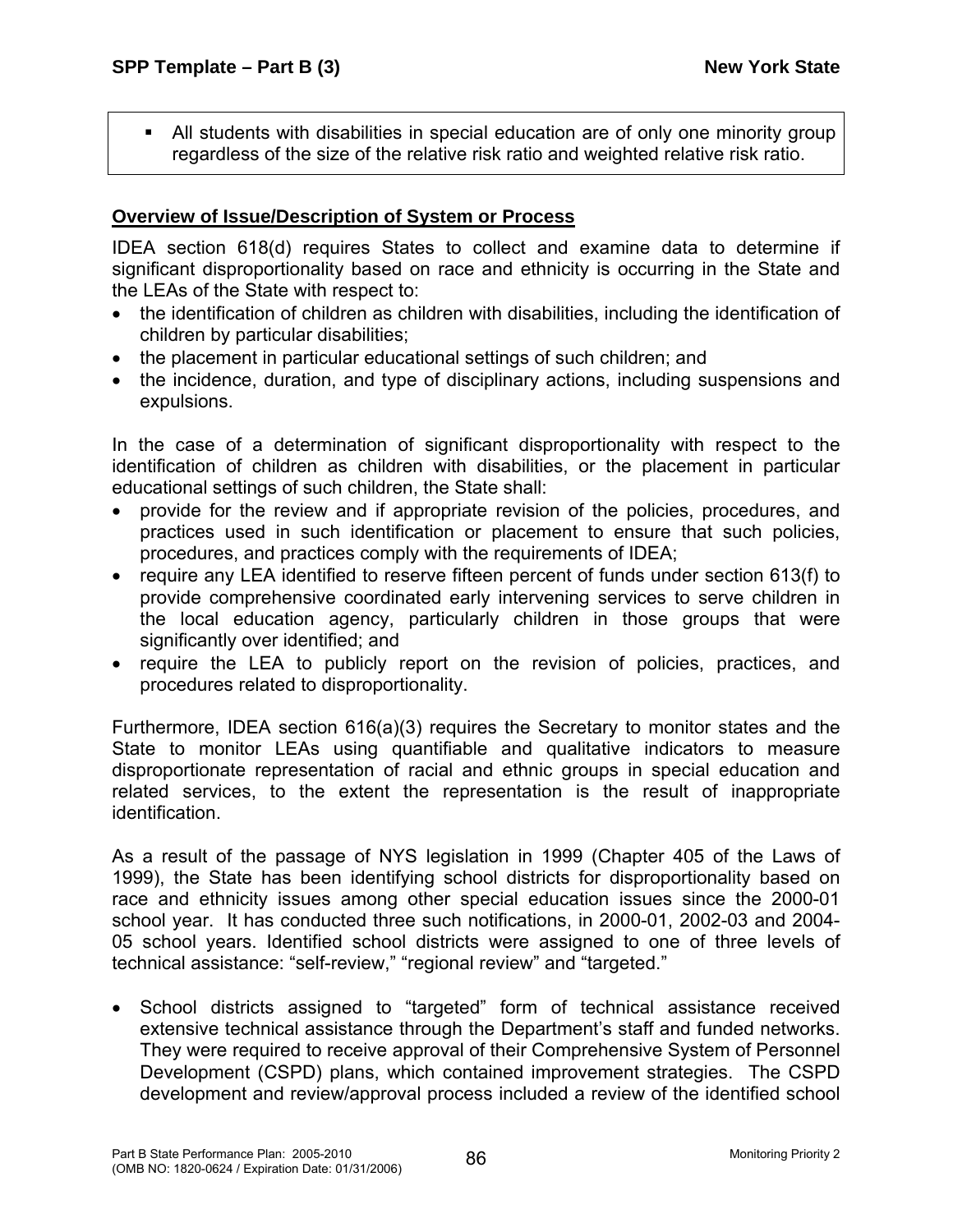district policies, procedures and practices used in the identification and placement of students.

- School districts assigned to "regional-review" form of assistance were required to address resolution of their problems in their CSPD plan and participate in regional training programs sponsored by the Department or through local sources.
- "Self-review" school districts addressed the resolution of their issues in their CSPD plans with local and regional resources and documented their annual updates to the CSPD plan with support of the SETRC representative.

In the first two notifications (2000-01 and 2002-03), NYS used the chi-square formula with the addition of some minimum numbers of students in the total enrollment and in each expected value cell of the chi-square formula. In the third notification, after review of our methodology, we revised how the chi-square statistic was calculated and added the relative risk ratio calculation to our methodology to identify school districts that had significant disproportion. Only school districts with significant chi-square results, relative risk ratios of 1.2 or higher (or 0.5 or lower for the "removed from regular classes for less than 20 percent of the day placement category") and minimum numbers of enrollment were identified for significant disproportion.

Because of the requirement to establish a baseline that identifies disproportionality that is the result of inappropriate policies, practices and procedures, NYS will revise its methodology for addressing disproportionality as described below.

# **Plan to collect baseline data**

By February 2006, NYS analyzed data and send notifications to school districts whose data indicate "significant disproportion," providing them with a State developed "Disproportionality Self-Review" monitoring protocol. The notifications will also trigger a re-direct of 15 percent of the school district's IDEA funds to support early intervening services.

By May 2006, these school districts were required to submit their completed self-review monitoring protocols of relevant school district policies, practices and procedures to the Department. The district must include community representatives from diverse racial and ethnic backgrounds in the review of the policies, procedures and practices.

Based on this self-review, if a school district determines that one or more of its policies, procedures and/or practices requires revision, it must revise them and publicly post such revisions and report the corrective action to the Department.

If the State determines that the school district's policies, procedures and practices are in compliance with federal and State requirements, the school district will not be required to complete another review of its policies, procedures or practices during the remaining period of the SPP. However, IDEA funds will continue to be redirected if data indicates discrepancy, based on the State's definition. Furthermore, if school district's data do not improve, the State may conduct another review of school district's policies, practices and procedures.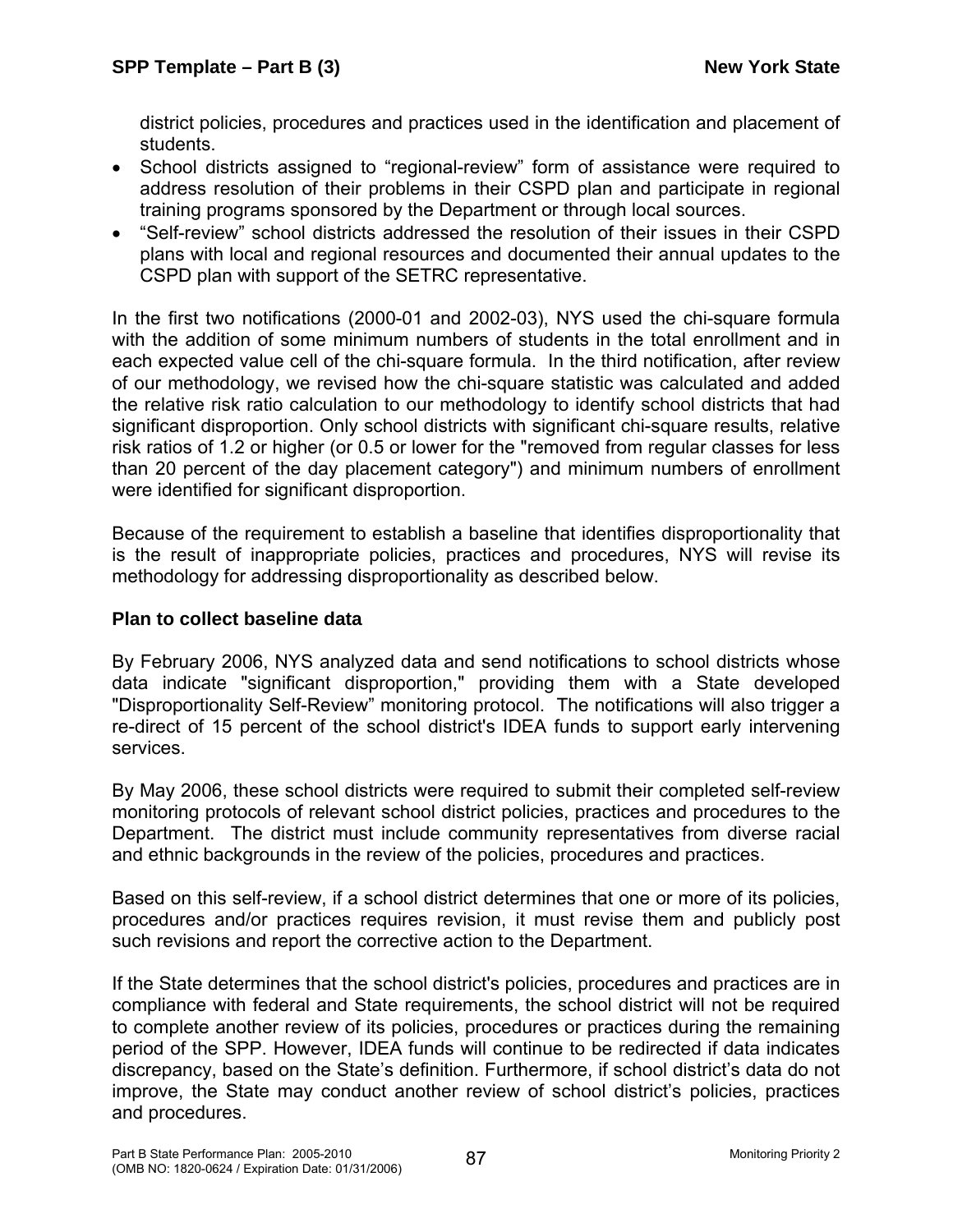School districts that are found to have inappropriate policies, procedures and/or practices through the self-reviews or Department verification reviews will be reported in the baseline data for the 2005-06 school year.

#### **Baseline Data for FFY 2005 (2005-06)**

Six out of ten school districts (or **0.9 percent of all school districts in the State**) reported having significant disproportionate representation of minorities in special education that is the result of inappropriate policies, practices and procedures. This baseline data may be modified upon completion of verification reviews in four school districts.

#### **Discussion of Baseline Data**

- Ten (10) school district's data for the 2004-05 school year indicated significant disproportionate representation of students based on race/ethnicity in special education using measurements described in the measurement section of this indicator.
- All 10 school districts completed a comprehensive self-review monitoring protocol during the 2005-06 school year and six of the 10 school districts reported that their policies, practices and procedures related to the identification of students for special education were less than 100 percent compliant and four school districts reported they were 100 percent in compliance with applicable laws and regulations.
- During the 2006-07 school year, the State will verify the results of the four school districts that reported 100 percent compliance.
- The six school districts that reported having some inappropriate policies, practices and procedures will be required to self-correct, publicly report the correction, and provide documentation of correction to the State within one year from notification of noncompliance.
- NYS' baseline data (before completion of the verification procedures in four school districts that reported 100 percent compliance) is that six out of 684 school districts (0.9%) have significant disproportionate representation that is the result of inappropriate policies, practices and procedures.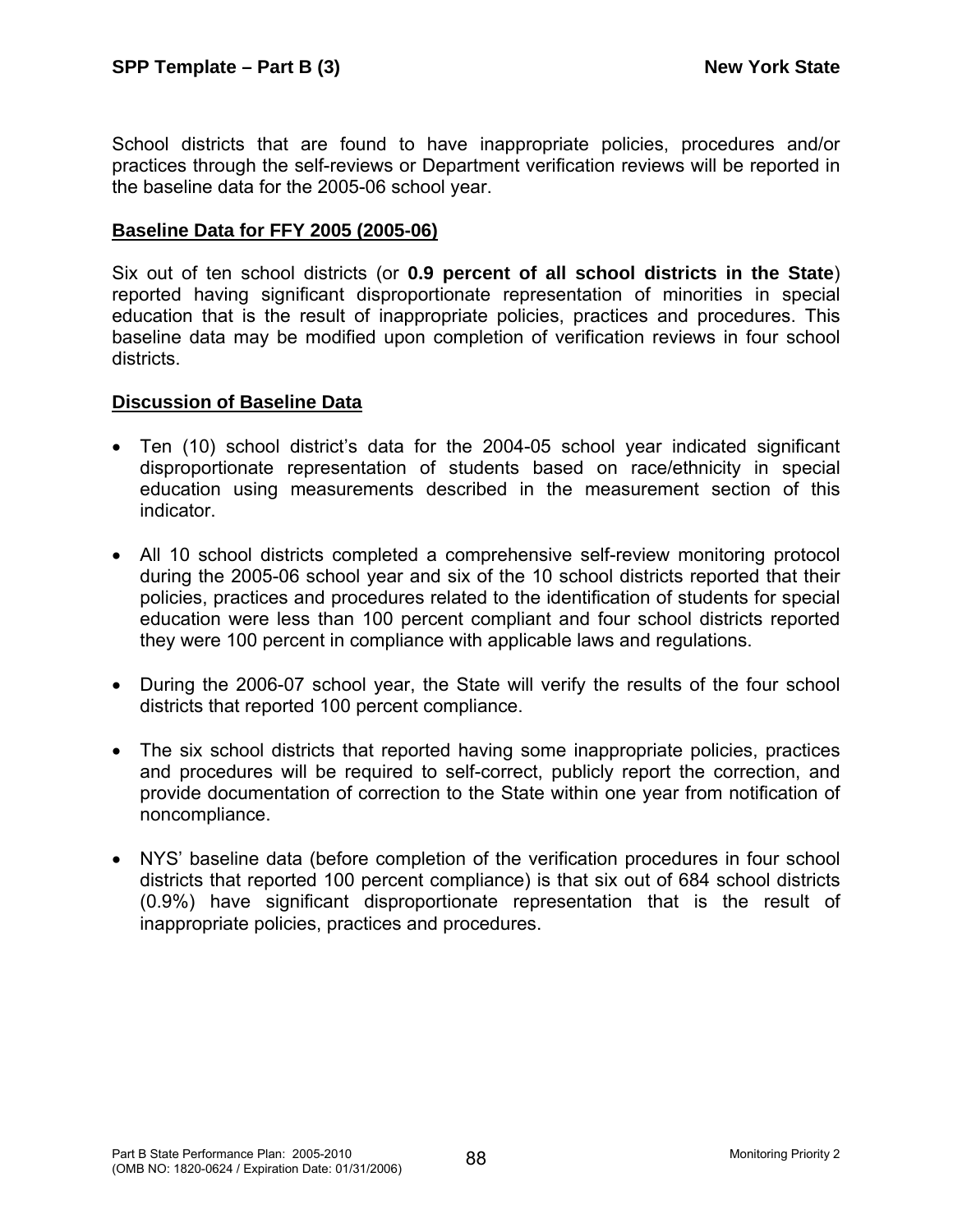# **Measurable and Rigorous Targets**

| <b>FFY</b>          | <b>Measurable and Rigorous Target</b>                                                                                                                                                                   |
|---------------------|---------------------------------------------------------------------------------------------------------------------------------------------------------------------------------------------------------|
| 2005<br>$(2005-06)$ | The percent of districts with disproportionate representation of racial<br>and ethnic groups in special education and related services that is the<br>result of inappropriate identification will be 0. |
| 2006<br>$(2006-07)$ | The percent of districts with disproportionate representation of racial<br>and ethnic groups in special education and related services that is the<br>result of inappropriate identification will be 0. |
| 2007<br>$(2007-08)$ | The percent of districts with disproportionate representation of racial<br>and ethnic groups in special education and related services that is the<br>result of inappropriate identification will be 0. |
| 2008<br>$(2008-09)$ | The percent of districts with disproportionate representation of racial<br>and ethnic groups in special education and related services that is the<br>result of inappropriate identification will be 0. |
| 2009<br>$(2009-10)$ | The percent of districts with disproportionate representation of racial<br>and ethnic groups in special education and related services that is the<br>result of inappropriate identification will be 0. |
| 2010<br>$(2010-11)$ | The percent of districts with disproportionate representation of racial<br>and ethnic groups in special education and related services that is the<br>result of inappropriate identification will be 0. |

# **Improvement Activities/Timelines/Resources**

| <b>Activity</b>                                                                                                                                                                                             | <b>Timelines</b> | <b>Resources</b>                                         |
|-------------------------------------------------------------------------------------------------------------------------------------------------------------------------------------------------------------|------------------|----------------------------------------------------------|
| Develop self-review monitoring<br>protocols for review of policies,<br>procedures and practices that may<br>lead to disproportionate rates of<br>identification for special education<br>by race/ethnicity. | 2006             | SED staff; consultation with NYU<br><b>Metro Center</b>  |
| Require districts identified by SED<br>as having significant                                                                                                                                                | 2006-11          | SED staff; SETRC professional<br>development specialists |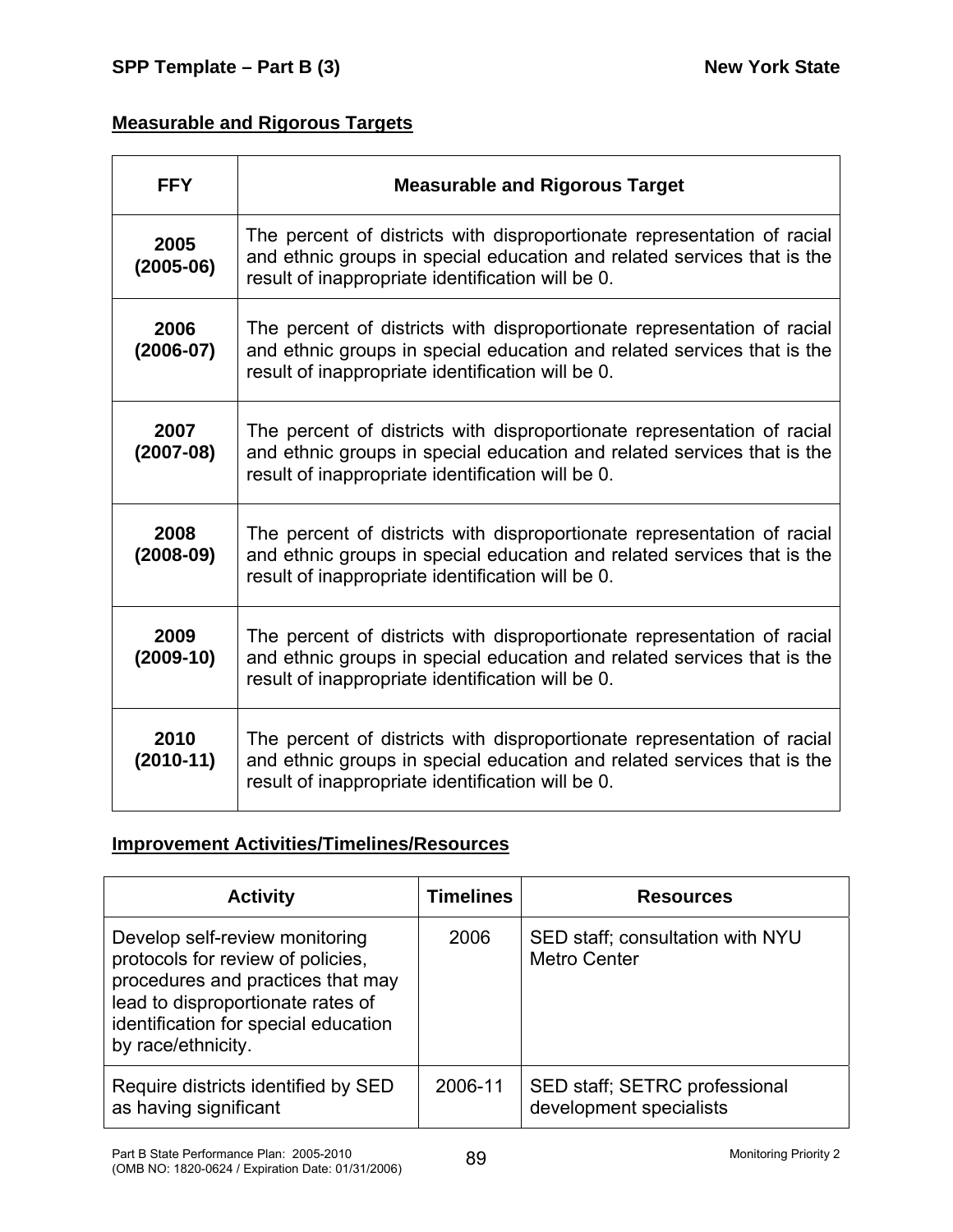| <b>Activity</b>                                                                                                                                                                                                                                                                                                                                                                                                                                                                                                                                                                                                                                            | <b>Timelines</b> | <b>Resources</b>                                                                                                            |
|------------------------------------------------------------------------------------------------------------------------------------------------------------------------------------------------------------------------------------------------------------------------------------------------------------------------------------------------------------------------------------------------------------------------------------------------------------------------------------------------------------------------------------------------------------------------------------------------------------------------------------------------------------|------------------|-----------------------------------------------------------------------------------------------------------------------------|
| disproportionality based on<br>race/ethnicity in the identification of<br>students with disabilities to conduct<br>a self review of its policies,<br>procedures and practices. Staff<br>from SED funded technical<br>assistance networks available to<br>facilitate the self-review and provide<br>on-site technical assistance to<br>districts to address identified<br>inappropriate policies, procedures<br>and practices.                                                                                                                                                                                                                              |                  |                                                                                                                             |
| Conduct regional meetings to which<br>districts identified by SED as having<br>significant disproportionality based<br>on race/ethnicity in the identification<br>of students with disabilities must<br>attend to review the monitoring<br>protocol and learn about resources<br>for technical assistance.                                                                                                                                                                                                                                                                                                                                                 | 2007-11          | SED staff; SETRC professional<br>development specialists; Bilingual<br><b>SETRC</b> network<br><b>NYU Metro Center</b>      |
| Provide technical assistance to<br>school districts identified with<br>disproportionate classification rates<br>by race/ethnicity to improve                                                                                                                                                                                                                                                                                                                                                                                                                                                                                                               | 2005-11          | <b>Bilingual SETRC network</b><br><b>NYU Metro Center</b>                                                                   |
| The Metropolitan Center for Urban<br><b>Education at NYU</b> has a contract<br>with VESID to develop, implement,<br>and assess the provision of<br>comprehensive technical<br>assistance and professional<br>development to New York State<br>School districts that are addressing<br>issues of disproportionality. The<br>project's work includes building the<br>capacity of regions and districts in<br>understanding the root cause and<br>systemically addressing the<br>disproportionate assignment of<br>various subgroups in special<br>education. This entails providing<br>professional development trainings,<br>coaching, training follow-ups, | 2005-11          | Idea Part B discretionary funds<br><b>NYU Metro Center</b><br>http://steinhardt.nyu.edu/metrocenter/<br>Chapter405/who.html |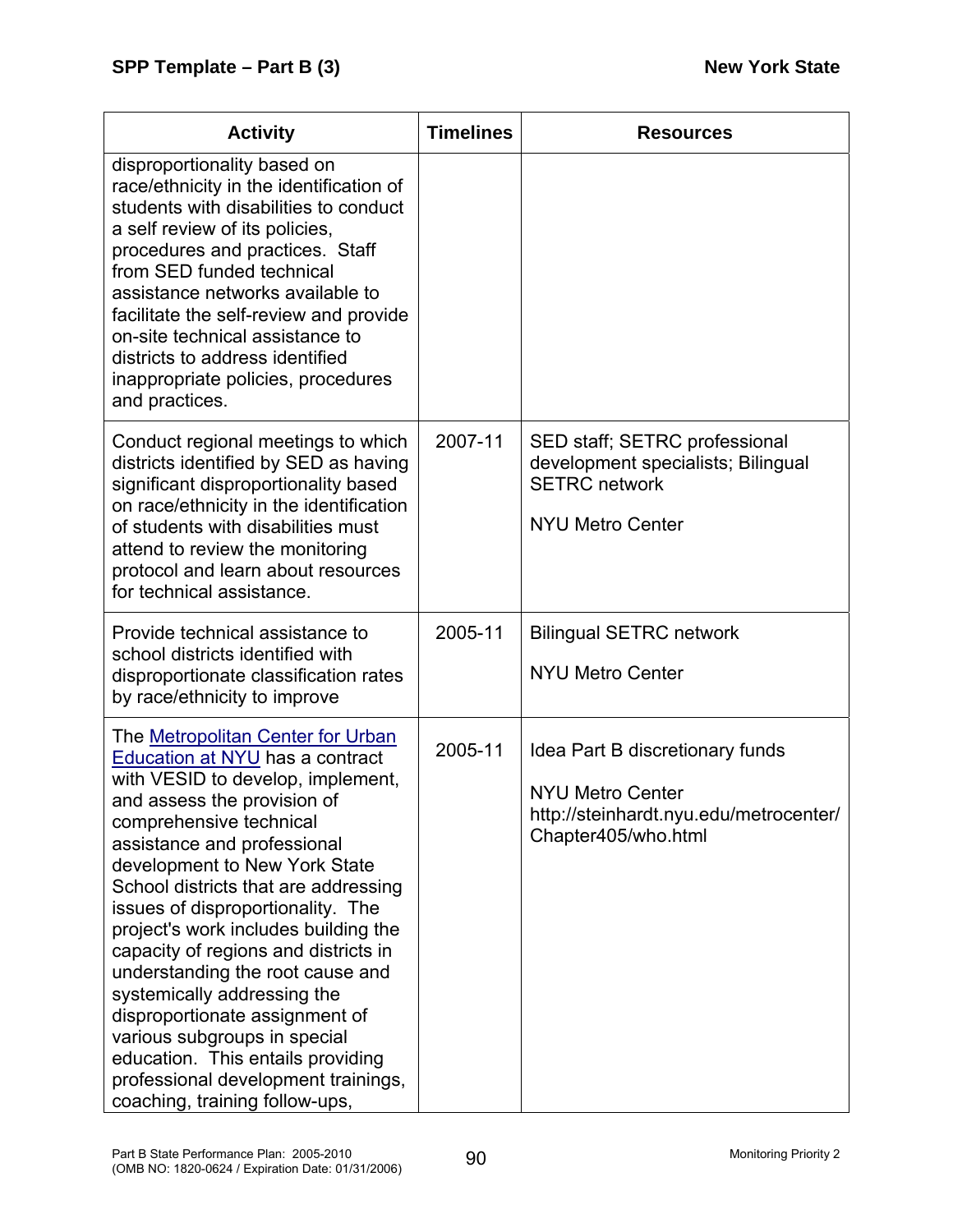| <b>Activity</b>                                                                                                                                                                                                                                                                        | <b>Timelines</b> | <b>Resources</b>                                                                        |
|----------------------------------------------------------------------------------------------------------------------------------------------------------------------------------------------------------------------------------------------------------------------------------------|------------------|-----------------------------------------------------------------------------------------|
| materials and resources. The<br>resources include a Web-Based<br>Clearinghouse and a<br>Disproportionality Data Repository.                                                                                                                                                            |                  |                                                                                         |
| Develop and disseminate                                                                                                                                                                                                                                                                | 2007-11          | <b>NYU Metro Center</b>                                                                 |
| information on effective practices<br>relating to culturally responsive<br>curriculum and instruction, student<br>engagement, home school<br>connections, assessment and<br>leadership as they relate to<br>disproportionate representation in<br>special education by race/ethnicity. |                  | http://steinhardt.nyu.edu/metrocenter/<br>Chapter405/trainingmodules.html               |
| Support preservice and in-service<br>staff development programs to                                                                                                                                                                                                                     | 2005-11          | <b>IDEA Part B Discretionary Funds to</b><br>support the following projects:            |
| enhance the availability of bilingual<br>related service providers                                                                                                                                                                                                                     |                  | <b>Bilingual Special Education</b>                                                      |
|                                                                                                                                                                                                                                                                                        |                  | <b>Bilingual Paraprofessional</b><br>Certification/Interagency Council of<br><b>NYC</b> |
|                                                                                                                                                                                                                                                                                        |                  | <b>Bilingual Personnel Development</b><br>Center                                        |
|                                                                                                                                                                                                                                                                                        |                  | <b>Bilingual School Psychology Center</b>                                               |
|                                                                                                                                                                                                                                                                                        |                  | Intensive Teacher Institute - Bilingual                                                 |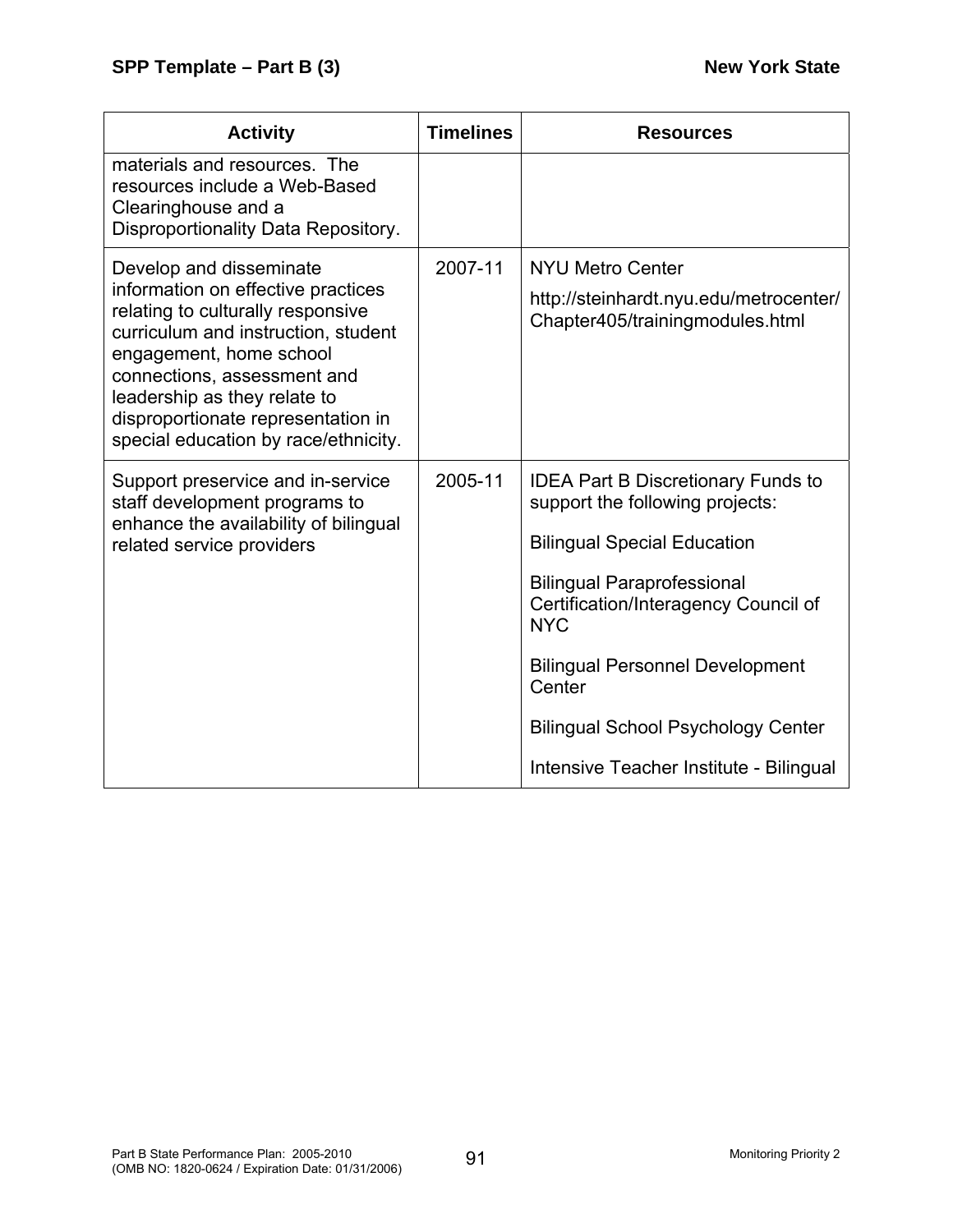# **Part B State Performance Plan (SPP) for 2005-2010**

### **Overview of the State Performance Plan Development**

See *Overview of the State Performance Plan Development* preceding Indicator #1.

# **Monitoring Priority: Disproportionality**

**Indicator #10A:** Percent of districts with disproportionate representation of racial and ethnic groups in specific disability categories that is the result of inappropriate identification.

**Indicator #10B.** Percent of districts with disproportionate representation of racial and ethnic groups in special education placements that is the result of inappropriate policies, procedures and practices.

(20 U.S.C. 1416(a)(3)(C))

#### **Measurement:**

Percent = # of districts with disproportionate representation of racial and ethnic groups in specific disability categories that is the result of inappropriate identification divided by # of districts in the State times 100.

Include State's definition of "disproportionate representation."

Describe how the State determined that disproportionate representation of racial and ethnic groups in specific disability categories was the result of inappropriate identification, e.g., monitoring data, review of policies, practices and procedures under 618(d), etc.

#### **NYS Measurement:**

NYS will compare the percent of total enrollment of each race/ethnic group that is identified by particular disabilities or percent of each race/ethnic group of students with disabilities that is in particular special education placement categories compared to other race/ethnic groups combined. For notifications of school districts during the 2005-06 school year based on 2004-05 school year data, the State will use the following definition of "disproportionate representation" and in subsequent years may revise the definition by lowering the relative risk ratio, weighted relative risk ratio as well as the minimum numbers of students:

- At least 75 students with disabilities enrolled on 12/1/04;
- A minimum of 30 students (disabled and nondisabled) of particular race/ethnicity enrolled on first Wednesday in October 2004;
- At least 75 students (disabled and nondisabled) of all other race/ethnicities enrolled on first Wednesday in October 2004;
- At least 10 students with disabilities of particular race/ethnicity and disability (or placement in particular setting) enrolled in district on 12/1/04; and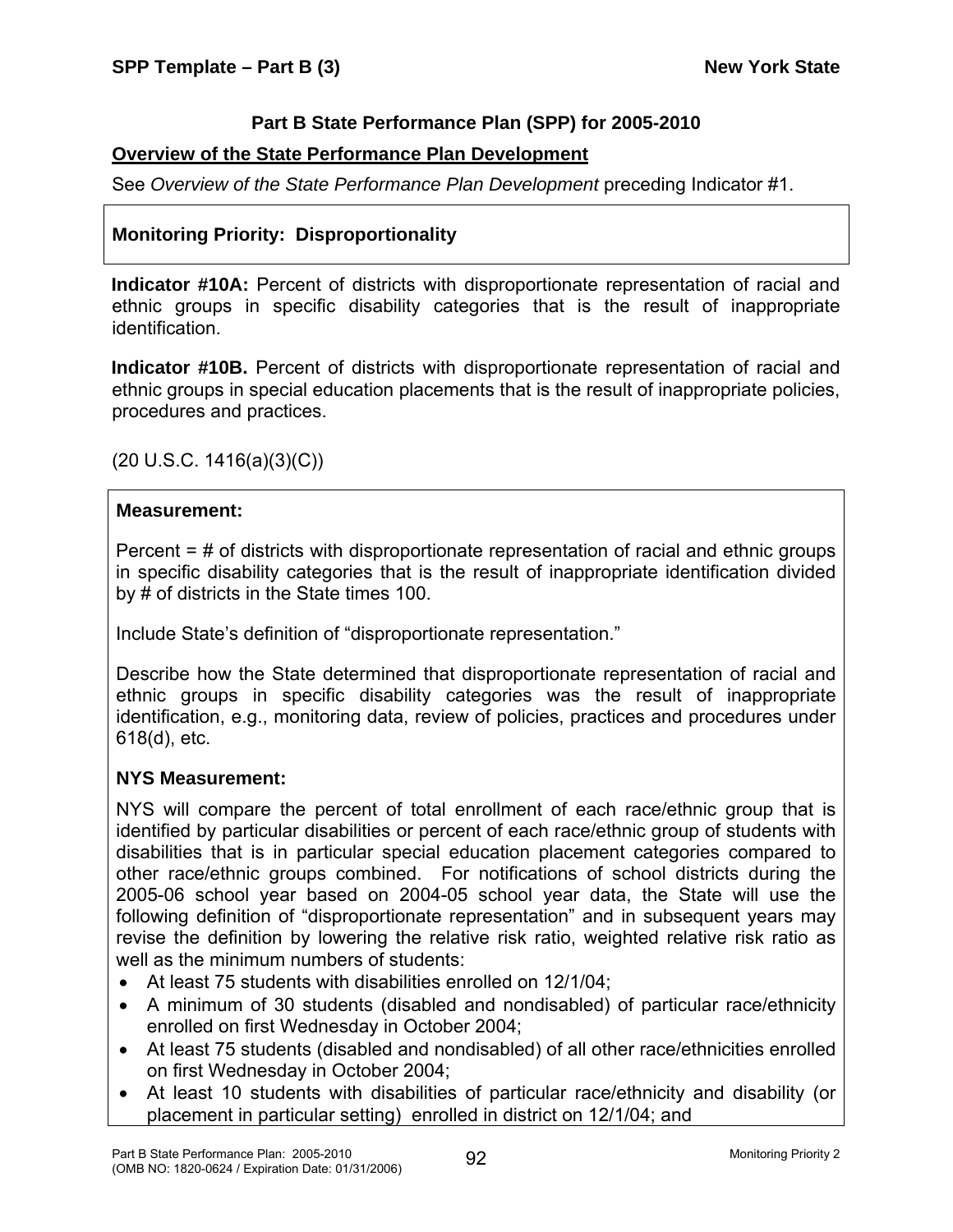- Either:
	- $\circ$  Both the relative risk ratio and weighted relative risk ratio for any minority group is 4.0 or higher (2.5 or higher for placement in particular setting); or
	- o All students with disabilities in a specific disability category (or placement in a particular setting) are of only one minority group regardless of the size of the relative risk ratio and weighted relative risk ratio.

The State will evaluate disproportionality in the identification of students by the following particular disabilities: learning disability; emotional disturbance; mental retardation, speech and language impairment; autism; and other health impairment.

The State will also evaluate disproportionality in the following special education placement categories: removed from regular classes for less than 20 percent of the school day; removed from regular classes for more than 60 percent of the day; and all separate settings combined.

# **Overview of Issue/Description of System or Process**

IDEA section 618(d) requires States to collect and examine data to determine if significant disproportionality based on race and ethnicity is occurring in the State and the local educational agencies of the State with respect to:

- the identification of children as children with disabilities, including the identification of children by particular disabilities;
- the placement in particular educational settings of such children; and
- the incidence, duration, and type of disciplinary actions, including suspensions and expulsions.

In the case of a determination of significant disproportionality with respect to the identification of children as children with disabilities, or the placement in particular educational settings of such children the State shall:

- provide for the review and if appropriate revision of the policies, procedures, and practices used in such identification or placement to ensure that such policies, procedures, and practices comply with the requirements of IDEA;
- require any LEA identified to reserve fifteen percent of funds under section 613(f) to provide comprehensive coordinated early intervening services to serve children in the local education agency, particularly children in those groups that were significantly over identified; and
- require the LEA to publicly report on the revision of policies, practices, and procedures related to disproportionality.

Furthermore, IDEA section 616(a)(3) requires the Secretary to monitor states and the States to monitor LEAs using quantifiable and qualitative indicators to measure disproportionate representation of racial and ethnic groups in special education and related services, to the extent the representation is the result of inappropriate identification.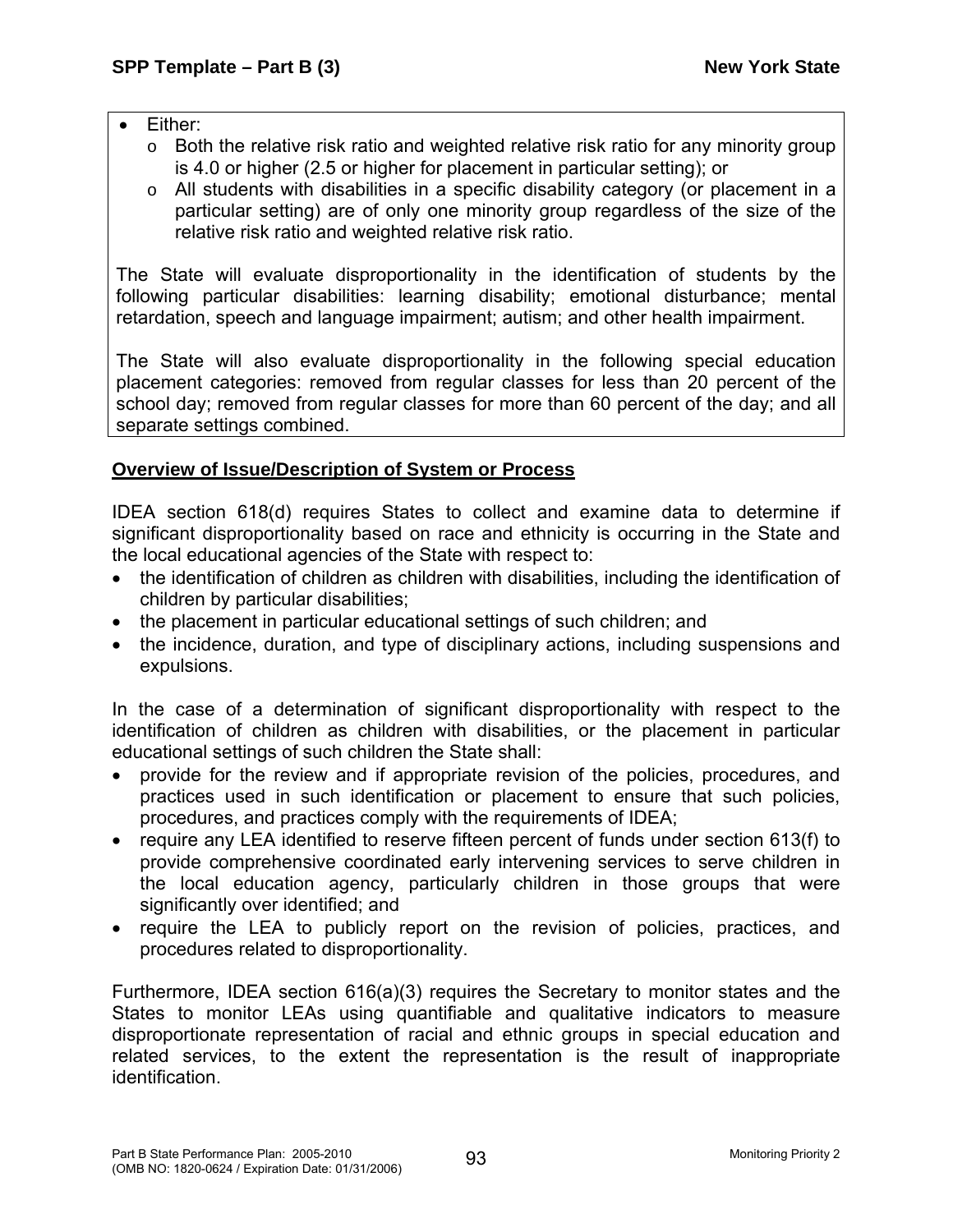As a result of the passage of NYS legislation in 1999 (Chapter 405 of the Laws of 1999), the State has been identifying school districts for disproportionality based on race and ethnicity issues among other special education issues since the 2000-01 school year. It has conducted three such notifications, in 2000-01, 2002-03 and 2004- 05 school years. Identified school districts were assigned to one of three levels of technical assistance: "self-review"; "regional review"; and "targeted":

- School districts assigned to "targeted" form of technical assistance received extensive technical assistance through the Department's staff and funded networks. They were required to receive approval of their CSPD plans, which contained improvement strategies.
- School districts assigned to "regional-review" form of assistance were required to address resolution of their problems in their CSPD plan and participate in regional training programs sponsored by the Department or through local sources.
- "Self-review" school districts addressed the resolution of their issues in their CSPD plans with local and regional resources and documented their annual updates to the CSPD plan with support of the SETRC representative. The CSPD development and review/approval process included a review of the identified school district policies, procedures and practices used in the identification and placement of students.

In the first two notifications (2000-01 and 2002-03), NYS used the chi-square formula with the addition of some minimum numbers of students in the total enrollment and in each expected value cell of the chi-square formula. In the third notification, after review of our methodology, we revised how the chi-square statistic was calculated and added the relative risk ratio calculation to our methodology to identify school districts that had significant disproportion. Only school districts with significant chi-square results, relative risk ratios of 1.2 or higher (or 0.5 or lower for the "removed from regular classes for less than 20 percent of the day placement category") and minimum numbers of enrollment were identified for significant disproportion.

Because of the requirement to establish a baseline if the disproportionality is a result of inappropriate policies, practices and procedures, NYS will revise its methodology for addressing disproportionality to the following beginning in 2005-06 school year (using 2004-05 school year data).

# **Plan to collect baseline data**

By February 2006, NYS analyzed data and sent notifications to school districts whose data indicate "significant disproportion" based on the above definition, providing them with a State developed "Disproportionality Self-Review" monitoring protocol. The notifications also required a school district to reserve 15 percent of the school district's IDEA funds to support early intervening services.

By May 2006, these school districts were required to submit their completed self-review monitoring protocols of relevant school district policies, practices and procedures to the Department. The district was required to include community representatives from diverse racial and ethnic backgrounds in the review of the policies, procedures and practices.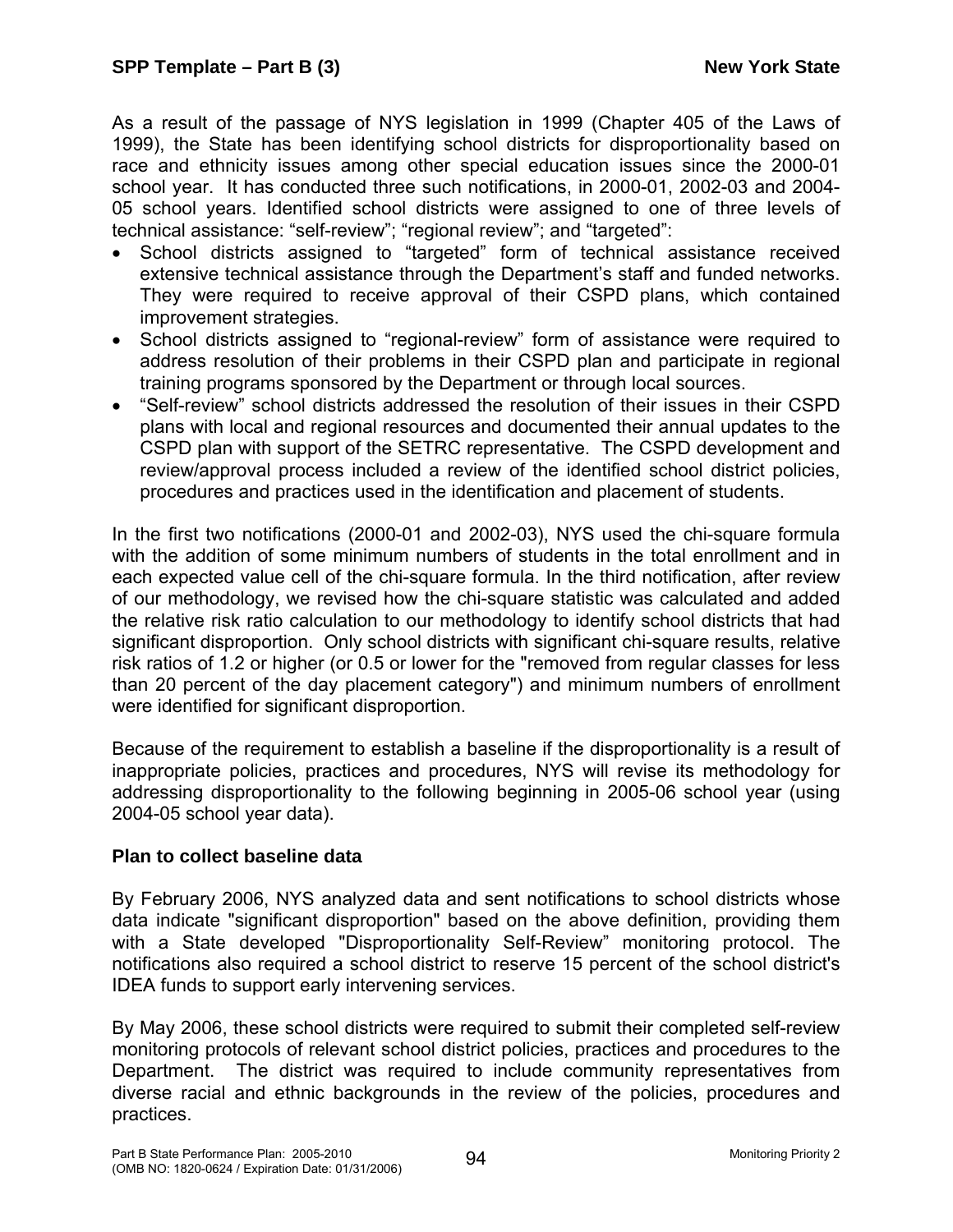Based on this self-review, if a school district determines that one or more of its policies, procedures and/or practices require revision, it must revise them and publicly post such revisions and report the corrective action to the Department. If a school district determines its policies, procedures and/or practices are appropriate and do not require revision, the Department will arrange for verification of this determination. If the State determines that the school district's policies, procedures and practices are in compliance with federal and State requirements, the school district will not be required to complete another review of its policies, procedures or practices during the remaining period of the SPP. However, IDEA funds will continue to be redirected if data indicates discrepancy, based on the State's definition. Furthermore, if school district's data do not improve, the State may conduct another review of school district's policies, practices and procedures.

School districts that are found to have inappropriate policies, procedures and/or practices through the self-reviews or Department verification reviews will be reported in the baseline data for the 2005-06 school year.

# **Baseline Data for FFY 2005 (2005-06)**

NYS' baseline data (before completion of the verification procedures in 10 school districts that reported 100 percent compliance) is that six out of 684 school districts **(0.9%)** have significant disproportionate representation in specific disability categories that is the result of inappropriate policies, practices and procedures and four out of 684 **(0.6%)** school districts have significant disproportionate representation in particular settings that is the result of inappropriate policies, practices and procedures.

#### **Explanation of Baseline Data**

- 13 school districts' data for the 2004-05 school year indicated significant disproportionate representation of students in specific disability categories based on race/ethnicity.
- Seven school districts' data for the 2004-05 school year indicated significant disproportionate representation of students in particular settings based on race/ethnicity.
- All 20 school districts completed a comprehensive self-review monitoring protocol during the 2005-06 school year. Six of the 13 school districts identified for significant disproportionate representation in specific disability categories reported that their policies, practices and procedures related to the identification of students by specific disability categories were less than 100 percent compliant and seven school districts reported they were 100 percent in compliance with applicable laws and regulations. Four of the 7 school districts identified for significant disproportionate representation in particular placements reported that their policies, practices and procedures related to the placement of students in particular settings were less than 100% compliant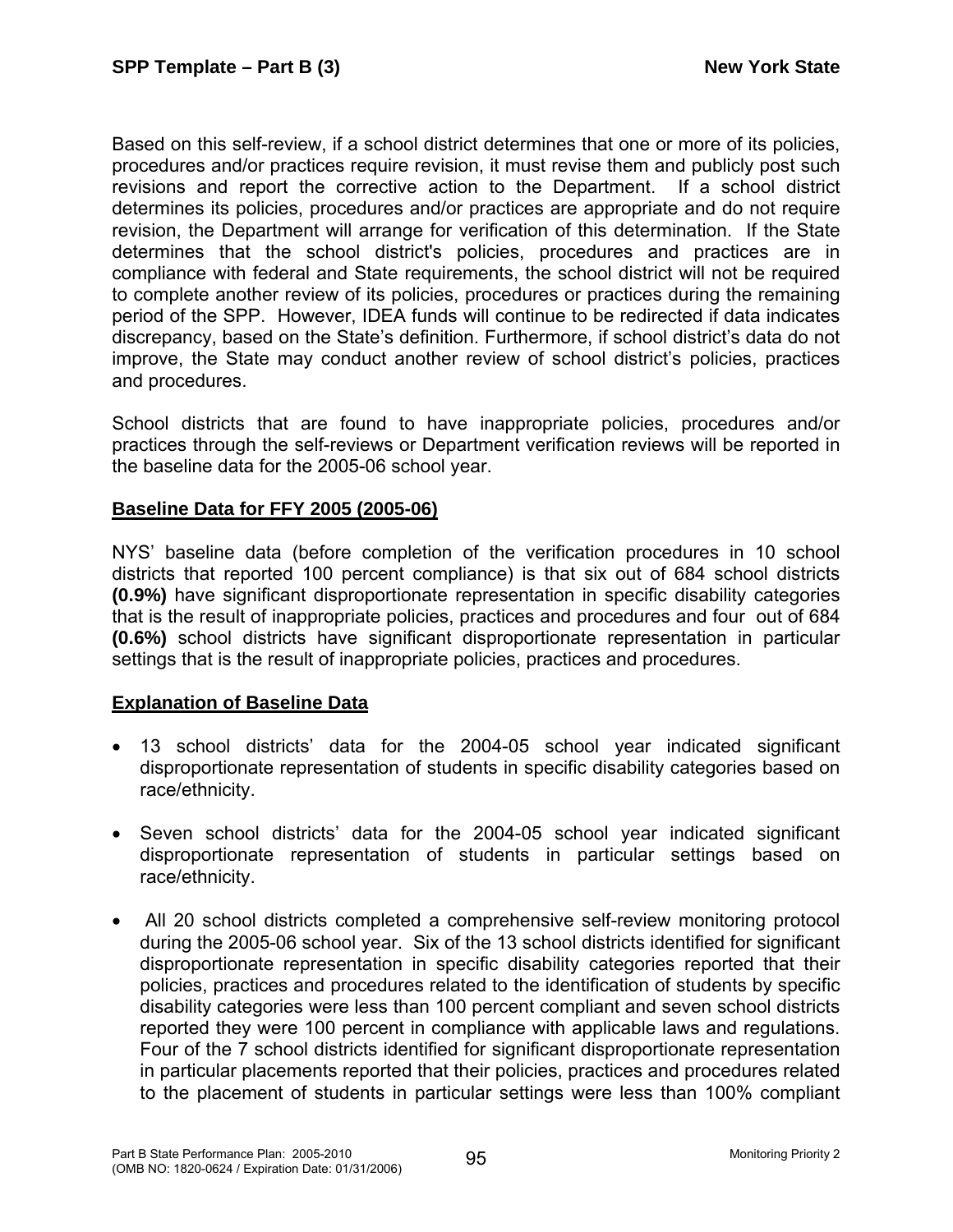and 3 school districts reported they were 100% in compliance with applicable laws and regulations.

- During the 2006-07 school year, the State will verify the results in the 10 school districts that reported 100% compliance.
- The 10 school districts that reported less than 100 percent compliance will be required to self-correct, publicly report the correction, and provide documentation of correction to the State within one year from notification of noncompliance.

# **Measurable and Rigorous Targets**

| <b>FFY</b>          | <b>Measurable and Rigorous Target</b>                                                                                                                                                                                                |
|---------------------|--------------------------------------------------------------------------------------------------------------------------------------------------------------------------------------------------------------------------------------|
| 2005<br>$(2005-06)$ | The percent of districts with disproportionate representation of racial and<br>ethnic groups in specific disability categories or placements that is the<br>result of inappropriate policies, procedures and/or practices will be 0. |
| 2006<br>$(2006-07)$ | The percent of districts with disproportionate representation of racial and<br>ethnic groups in specific disability categories or placements that is the<br>result of inappropriate policies, procedures and/or practices will be 0. |
| 2007<br>$(2007-08)$ | The percent of districts with disproportionate representation of racial and<br>ethnic groups in specific disability categories or placements that is the<br>result of inappropriate policies, procedures and/or practices will be 0. |
| 2008<br>$(2008-09)$ | The percent of districts with disproportionate representation of racial and<br>ethnic groups in specific disability categories or placements that is the<br>result of inappropriate policies, procedures and/or practices will be 0. |
| 2009<br>$(2009-10)$ | The percent of districts with disproportionate representation of racial and<br>ethnic groups in specific disability categories or placements that is the<br>result of inappropriate policies, procedures and/or practices will be 0. |
| 2010<br>$(2010-11)$ | The percent of districts with disproportionate representation of racial and<br>ethnic groups in specific disability categories or placements that is the<br>result of inappropriate policies, procedures and/or practices will be 0. |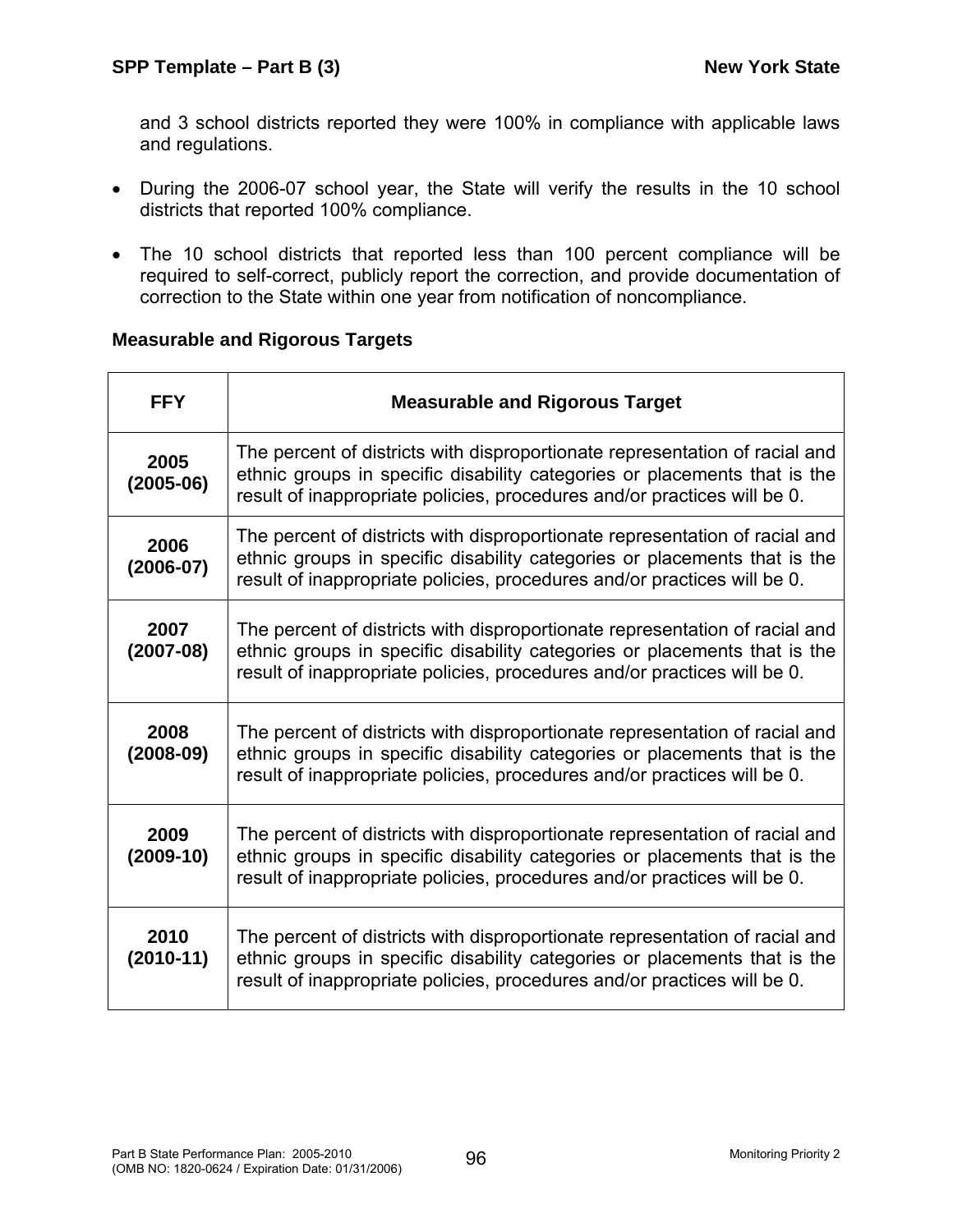# **Improvement Activities/Timelines/Resources:**

| <b>Activity</b>                | <b>Timelines</b> | <b>Resources</b> |
|--------------------------------|------------------|------------------|
| See Activities for Indicator 9 |                  |                  |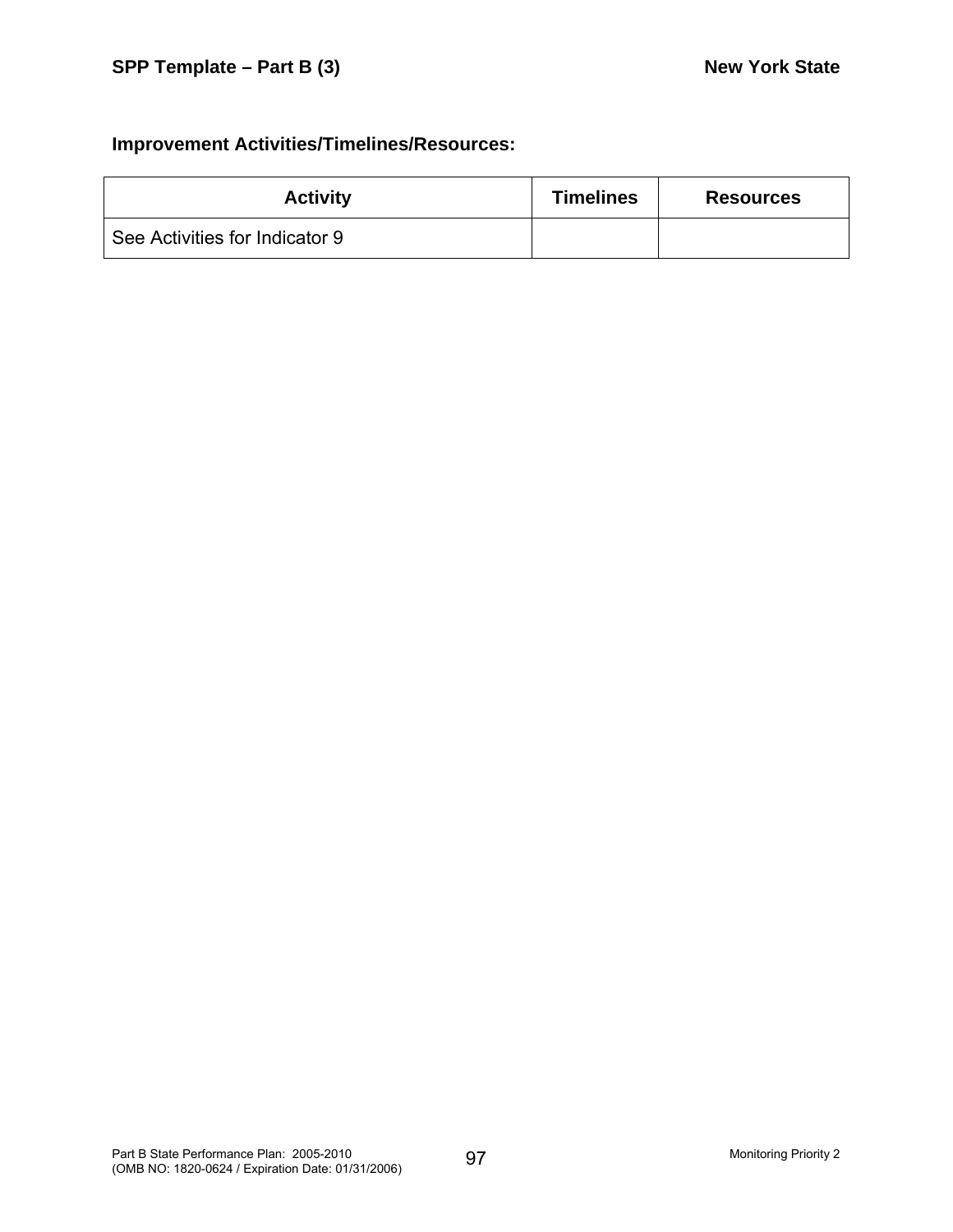# **Part B State Performance Plan (SPP) for 2005-2010**

### **Overview of the State Performance Plan Development**

See *Overview of the State Performance Plan Development* preceding Indicator #1.

# **Monitoring Priority: Effective General Supervision Part B / Child Find**

**Indicator #11:** Percent of children with parental consent to evaluate, who were evaluated and eligibility determined within State established timeline.

(20 U.S.C. 1416(a)(3)(B))

#### **Measurement:**

- a. # of children for whom parental consent to evaluate was received.
- b. # determined not eligible whose evaluations and eligibility determinations were completed within 60 days (or State established timeline\*).
- c. # determined eligible whose evaluations and eligibility determinations were completed within 60 days (or State established timeline\*).

Account for children included in a but not included in b or c. Indicate the range of days beyond the timeline when eligibility was determined and any reasons for the delays.

Percent =  $b + c$  divided by a times 100.

\* NYS' established timeline to complete the initial evaluation and eligibility determinations is 30 school days for preschool students and 60 calendar days for school age students.

New York State will compute its baseline data by adding "d. # of students whose evaluations were completed outside the required time line but for reasons that are "in compliance" with State requirements. These students will be added to the numerator, so the formula will be [(b+c+d) divided by (a)] times 100.

#### **Overview of Issue/Description of System or Process**

NYS law and regulations require the evaluation and eligibility determination of a preschool student be made within 30 school days of receipt of the parent's consent to evaluation. The CPSE provides the parent with a list of approved programs that have a multidisciplinary evaluation component. The parent selects the approved evaluation program to conduct the individual evaluation of his or her child and the board of education arranges for the evaluation by the service provider selected by the parent. In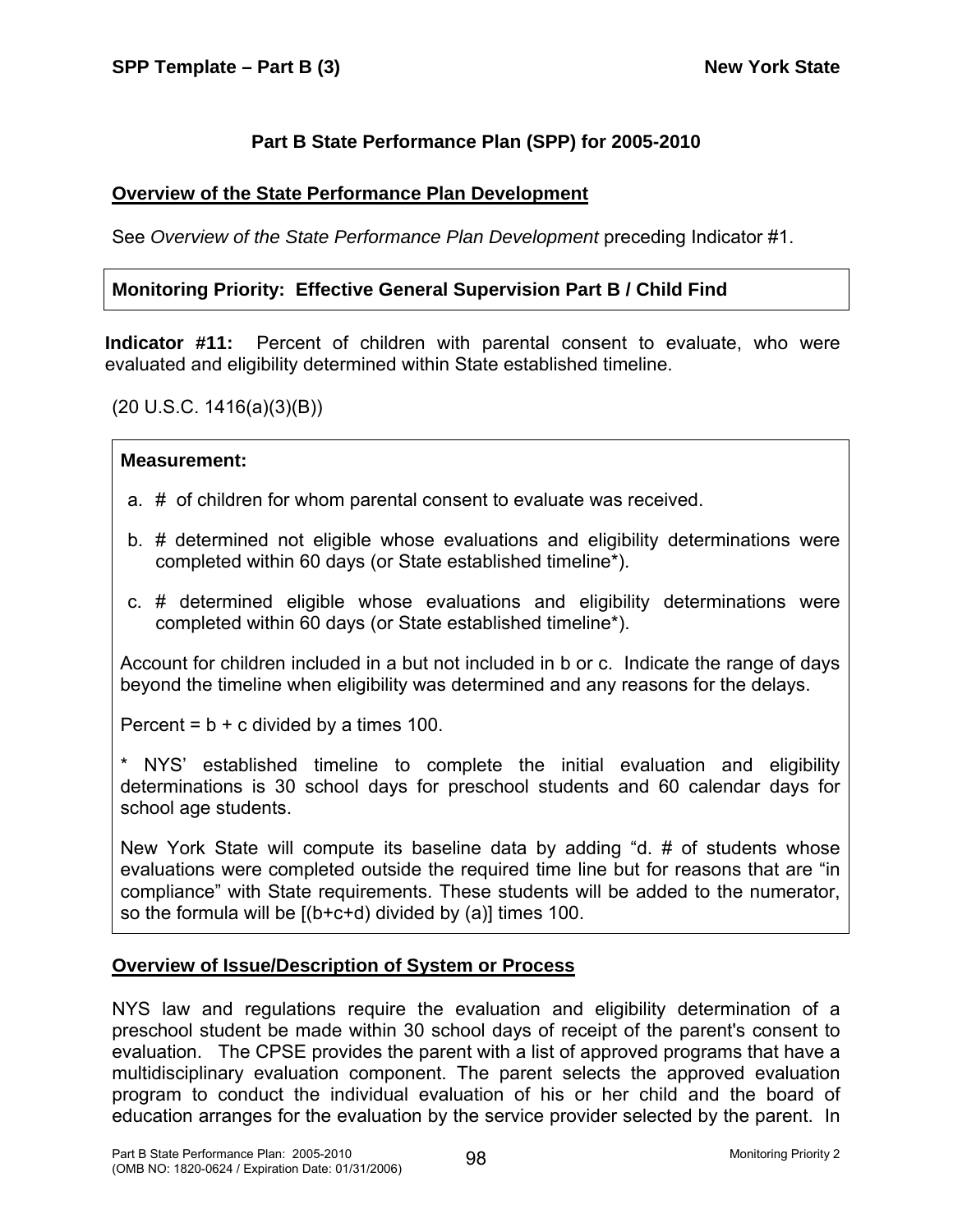addition, with the consent of the parents, approved evaluators and CPSEs must be provided with the most recent evaluation report for a child in transition from programs and services provided pursuant to title two-a of article 25 of the Public Health Law.

For school age students, the initial evaluation to determine if a student is a student with a disability must be completed within 60 calendar days of receiving parental consent for the evaluation, with exceptions for students who transfer to another school district after the evaluation period has begun and when the parent of a student repeatedly fails or refuses to produce the student for the evaluation.

#### **Baseline Data for FFY 2005 (2005-06)**

NYS did not collect this information prior to 2005-06. A new PD-9 form has been developed to begin collecting data on the timely determinations of eligibility for preschool and school-age students from the receipt of parental consent to evaluate to the determination of eligibility and the reasons for delays. Baseline data will be collected in 2005-06 and reported in the February 2007 revised SPP.

# **Plan to Collect Baseline Data**

NYS will collect data on an annual basis from a statewide representative sample of school districts in the State using a new PD 9 form. The PD form must be submitted by October 15th annually.

Baseline data will be collected on children that meet the following criteria:

- All preschool students (or the minimum number required in a sample) for whom parents provided consent to evaluate for special education programs and/or services anytime during the 2005-06 school year (July 1, 2005 to June 30, 2006), regardless of the source of referral; and
- All school-age students (or the minimum number required in a sample) for whom parents provided consent to evaluate for special education programs and/or services anytime during the 2005-06 school year (July 1, 2005 to June 30, 2006), regardless of the source of referral, age, and the school students attended or currently attend.

To collect baseline data on the timeliness of eligibility determinations for children referred for preschool special education programs and/or services, the PD form will direct school districts to report the following information:

- The number of preschool children whose parents provided consent to evaluate for special education programs and/or services during the 2005-06 school year (July 1, 2005 – June 30, 2006) and the number of school days within which eligibility determinations were made for preschool children (within 30 days or less; within 31- 40 days; within 41-50 days; and more than 50 days) both for students determined eligible and not eligible for preschool special education services.
- The reasons when the number of children with consent for evaluation exceeds the number of children for whom an eligibility determination was made (e.g., evaluations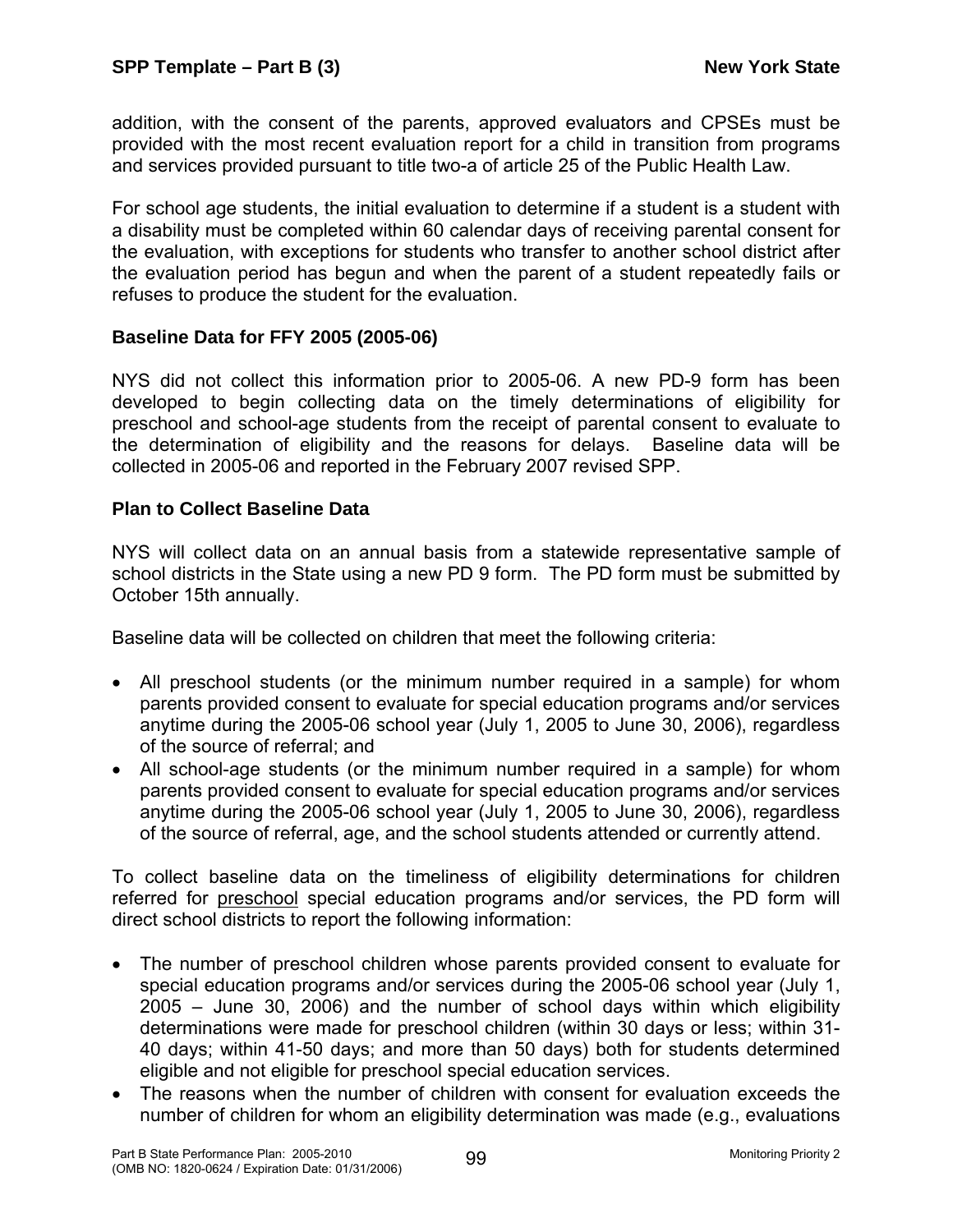pending; parents withdrew consent; child moved to another school district; other reason).

• The reasons for delays in the initial eligibility determination of preschool children (e.g., evaluator not available; parent did not make the child available for the evaluation; parent canceled the scheduled evaluation and selected another approved evaluator; child transferred into the district after the initial evaluation was initiated in another school district; other reason).

To collect baseline data on the timeliness of eligibility determinations for school-age students for special education programs and services, the PD form will direct the school districts to report the following information:

- The number of school-age students whose parents provided consent for an initial evaluation for special education programs and/or services during the 2005-06 school year (July 1, 2005-June 30, 2006).
- The reasons for a greater number of students with consent for evaluation than the number of students with initial eligibility determinations (e.g., numbers awaiting evaluations; numbers whose parents withdrew consent to evaluate; numbers who moved to another school district before the evaluation was completed; other reason).
- The reasons for the delays in the initial eligibility determinations (e.g., shortage of personnel to conduct the evaluation; parent repeatedly did not make the student available for the evaluation; student transferred into the district after the evaluation period began in the prior school district and the parent and new district agreed to an extended time period; other reason).
- The number of calendar days within which eligibility determinations were made for school-age students (within 60 days or less; within 61-70 days; within 71-80 days; within 81-100 days and more than 100 days) both for students determined eligible and not eligible for school-age special education services.

SED will conduct random data verification reviews to ensure accurate reporting. SED will also establish procedures to require corrective action in school district that report noncompliance.

# **Sampling methodology**

Sampling will be used to establish the 2005-06 baseline for this indicator. One-sixth of the school districts in NYS will report data for this indicator annually until all school districts have reported data within six years. This represents approximately 120 school districts each year. The NYC School District will be included in the sample each year. It is the only school district in the State with a total enrollment of 50,000 or more students.

NYS has distributed all school districts among six statewide representative samples. These six groups of school districts were tested with Analysis of Variance (ANOVA) and there was no statistical difference among the six groups of school districts on the population variables described in Attachment 2.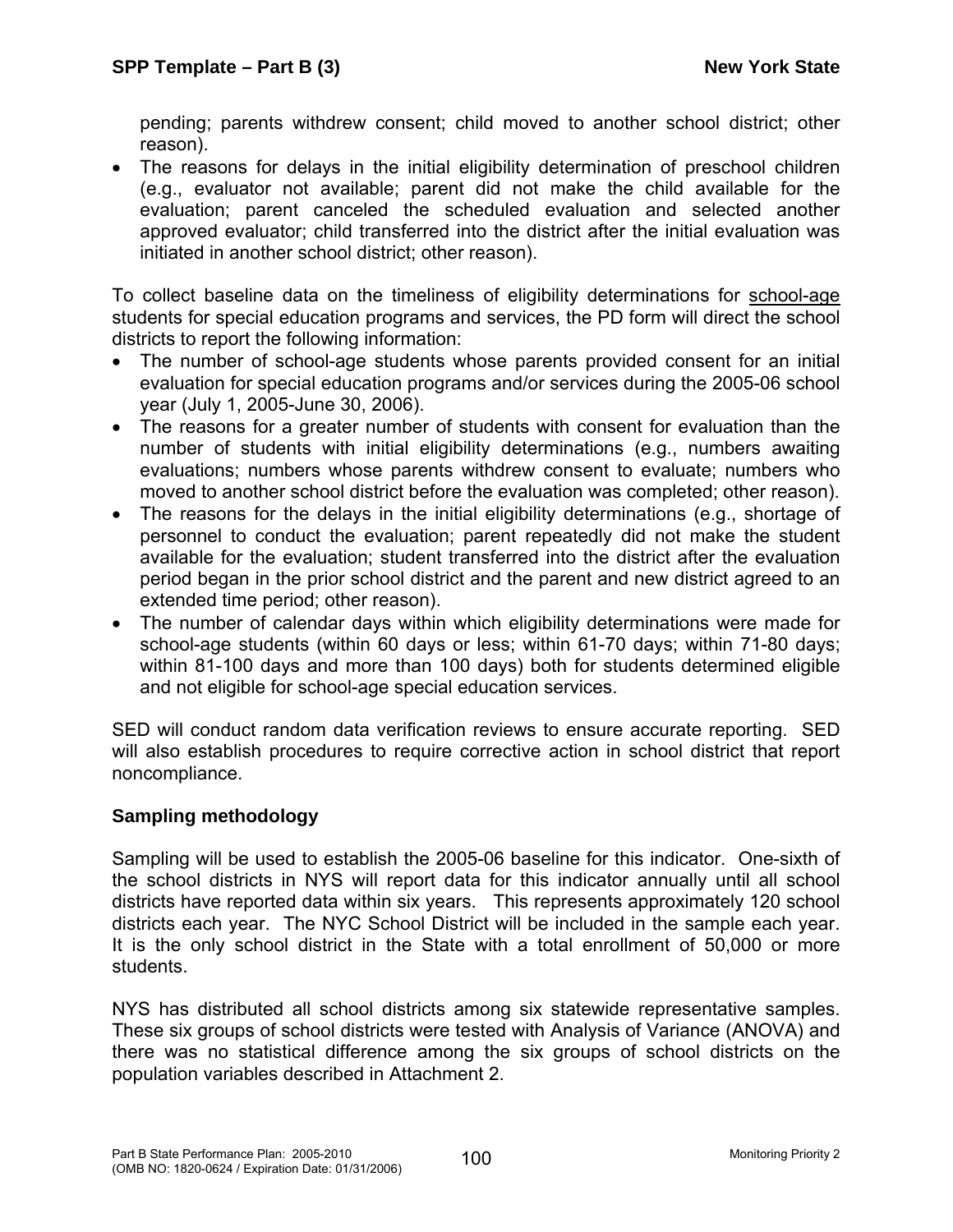All school districts will have a choice of reporting data on all eligible students or they may submit data on a randomly selected sample of minimum number of students using the sampling guidelines provided below.

| Federal<br><b>Indicator</b><br><b>Number</b> | <b>Eligible Population of</b><br><b>Students From Which</b><br><b>A Random Sample</b><br><b>Must be Selected</b>                                                          | <b>Minimum</b><br>Number of<br><b>Students in the</b><br><b>Sample</b>                                             | <b>Method for</b><br><b>Selecting</b><br><b>Students</b> | <b>Required</b><br><b>Documentation</b>                                                                                                                                                                                                                                     |
|----------------------------------------------|---------------------------------------------------------------------------------------------------------------------------------------------------------------------------|--------------------------------------------------------------------------------------------------------------------|----------------------------------------------------------|-----------------------------------------------------------------------------------------------------------------------------------------------------------------------------------------------------------------------------------------------------------------------------|
| 11                                           | For all preschool and<br>school-age students: All<br>students for whom<br>parental consent to<br>evaluate was received<br>during the school year<br>(July $1 -$ June 30). | Use a sampling<br>calculator.<br>Require 95%<br>confidence<br>interval and plus<br>or minus 2%<br>margin of error. | Random<br>selection using a<br>random number<br>table.   | Documentation<br>period is seven<br>years.<br>Maintain list of all<br>eligible students,<br>copy of Random<br><b>Number Table</b><br>used, beginning<br>random number<br>for selecting<br>students and list<br>of all students<br>who were<br>selected and<br>their number. |

SED will require that school districts maintain documentation as described above if they choose to report data on a sample of students. The totally random sampling methodology and required documentation should eliminate selection bias. The State will attempt to prevent missing data by first describing precisely what SED needs to collect, providing technical assistance and then following up with school districts to request missing data. The completeness of data collection will improve after the first year and will continue to improve as long as requirements remain unchanged. All issues of confidentiality will be handled in accordance with the rules and procedures in FERPA. SED will also guard against divulging personally identifiable information by not reporting results when there are less than five students for whom data are available or when those results can be easily calculated based on other data provided.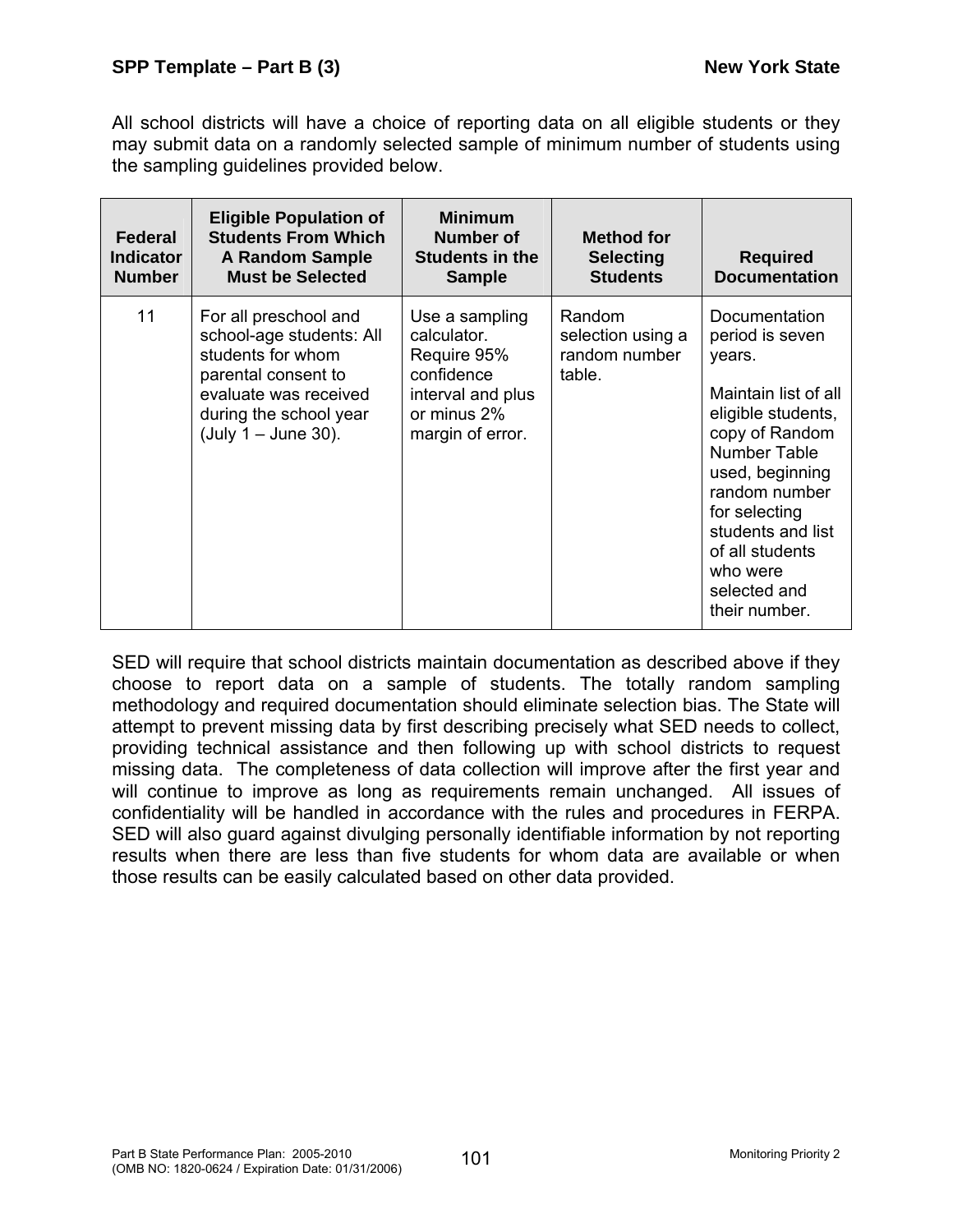# **Baseline Data for FFY 2005 (2005-06)**

For the 2005-06 school year, 116 school districts that are representative of the State provided data to the State on the number of preschool and school-age students that were referred to the CPSE or CSE for an initial determination of eligibility for special education programs and/or services and the numbers of these children that were determined eligible and the number that were determined not eligible within 30 school days for preschool children and within 60 calendar days for school-age students. School districts also provided reasons for delays in the determinations of eligibility. Of the 116 school districts reporting data for this indicator, 114 provided information on all eligible children and 2 provided information on a sample of students.

The following are baseline data for the 2005-06 school year. The baseline data will be re-established in the 2006-07 school year because this indicator's timeline was revised by the USED from a measure of the number of days between parental consent to evaluate to determination of eligibility for special education to a measure of time between parental consent to evaluate to the date when evaluation was completed.

|                                         | oluluwiuu Twoullo.                                                                                                            |                                                                                         |                                                                              |                                                                                       |                                                                                                        |  |  |  |
|-----------------------------------------|-------------------------------------------------------------------------------------------------------------------------------|-----------------------------------------------------------------------------------------|------------------------------------------------------------------------------|---------------------------------------------------------------------------------------|--------------------------------------------------------------------------------------------------------|--|--|--|
|                                         | A                                                                                                                             | B                                                                                       | C                                                                            | D                                                                                     | E                                                                                                      |  |  |  |
| Category of<br><b>Students</b>          | Number of<br>Preschool<br>and School-<br>Age<br>Students for<br>Whom<br>Parental<br>Consent to<br>Evaluate<br>Was<br>Received | Number of<br><b>Students</b><br>Determined<br>Not Eligible<br>Within<br><b>Timeline</b> | Number of<br><b>Students</b><br>Determined<br>Eligible<br>Within<br>Timeline | <b>Federal Rate</b><br>Described<br>Under the<br>Measurement<br>Section:<br>$(B+C)/A$ | Baseline Data:<br>(Eligibility<br><b>Decision Made</b><br>in Accordance<br>with State<br>Requirements) |  |  |  |
| Preschool<br>Children                   | 5,538                                                                                                                         | 266                                                                                     | 1,244                                                                        | 27.3%                                                                                 | 53.4% (includes<br>1,450 additional<br>students)                                                       |  |  |  |
| School-Age<br><b>Students</b>           | 7,330                                                                                                                         | 1,419                                                                                   | 3,855                                                                        | 72.0%                                                                                 | 78.3% (includes<br>462 additional<br>students)                                                         |  |  |  |
| <b>Total for All</b><br><b>Students</b> | 12,868                                                                                                                        | 1,685                                                                                   | 5,099                                                                        | 52.7%                                                                                 | 67.6% (includes<br>1,912 additional<br>reasons)                                                        |  |  |  |

Statewide Results: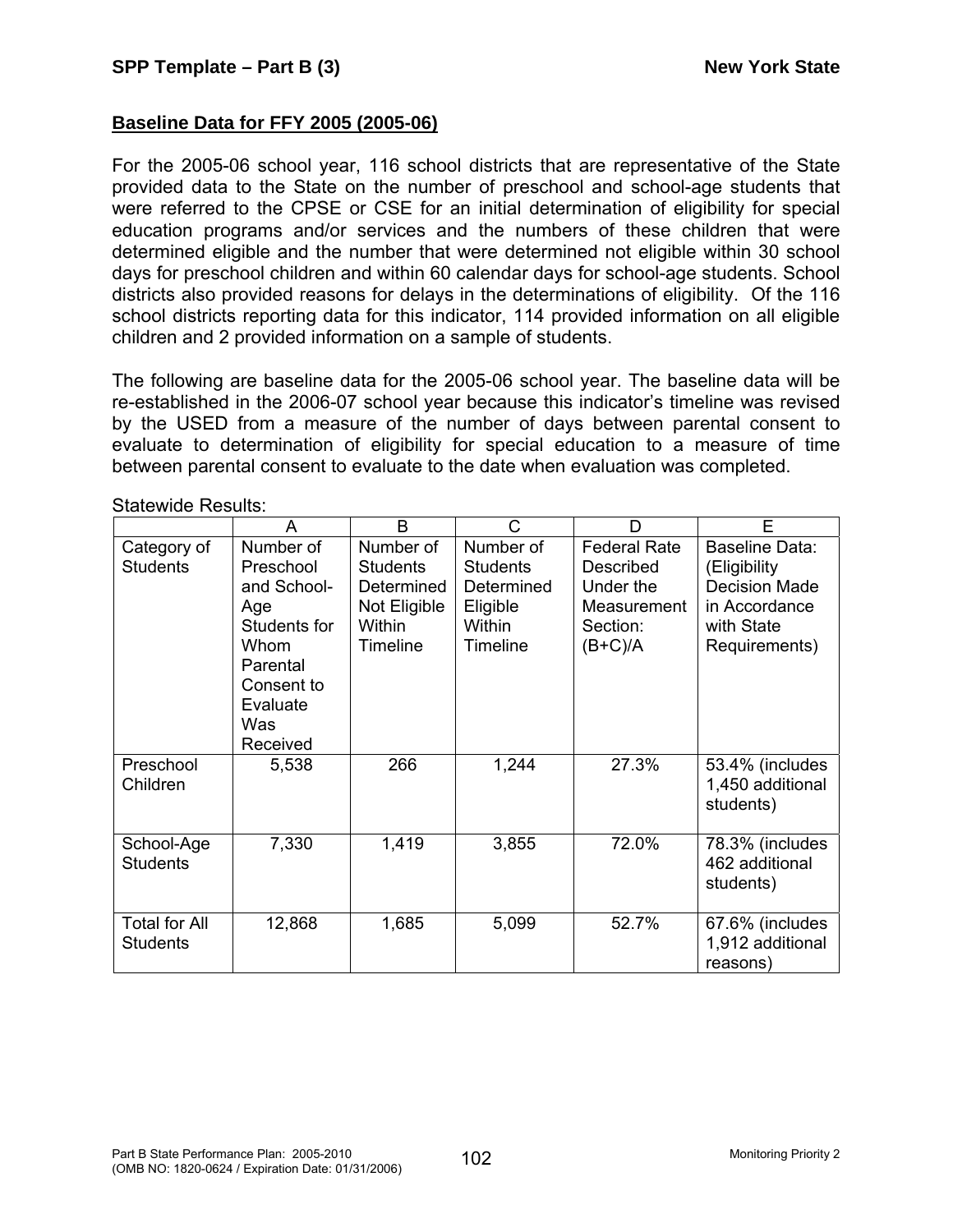|  | Results in Central Special Education Quality Assurance Region: |
|--|----------------------------------------------------------------|
|  |                                                                |

|                                         |                                                                                                                | B                                                                                |                                                                              | n                                                                                     | F                                                                                                      |
|-----------------------------------------|----------------------------------------------------------------------------------------------------------------|----------------------------------------------------------------------------------|------------------------------------------------------------------------------|---------------------------------------------------------------------------------------|--------------------------------------------------------------------------------------------------------|
| Category of<br><b>Students</b>          | Number of<br>Preschool and<br>School-Age<br>Students for<br><b>Whom Parental</b><br>Consent to<br>Evaluate Was | Number of<br><b>Students</b><br>Determined<br>Not Eligible<br>Within<br>Timeline | Number of<br><b>Students</b><br>Determined<br>Eligible<br>Within<br>Timeline | <b>Federal Rate</b><br>Described<br>Under the<br>Measurement<br>Section:<br>$(B+C)/A$ | Baseline Data:<br>(Eligibility<br><b>Decision Made</b><br>in Accordance<br>with State<br>Requirements) |
| Preschool<br>Children                   | Received<br>253                                                                                                | 9                                                                                | 43                                                                           | 20.6%                                                                                 | 34.0% (includes<br>34 additional<br>students)                                                          |
| School-Age<br><b>Students</b>           | 503                                                                                                            | 81                                                                               | 225                                                                          | 60.8%                                                                                 | 71.8% (includes<br>55 additional<br>students)                                                          |
| <b>Total for All</b><br><b>Students</b> | 756                                                                                                            | 90                                                                               | 268                                                                          | 47.4%                                                                                 | 59.1% (includes<br>89 additional<br>reasons)                                                           |

Results in Eastern Special Education Quality Assurance Region:

|                                   | А                                                                                                                          | B                                                                                | C                                                                                   | D                                                                                     | F                                                                                               |
|-----------------------------------|----------------------------------------------------------------------------------------------------------------------------|----------------------------------------------------------------------------------|-------------------------------------------------------------------------------------|---------------------------------------------------------------------------------------|-------------------------------------------------------------------------------------------------|
| Category<br>of Students           | Number of<br>Preschool and<br>School-Age<br>Students for<br><b>Whom Parental</b><br>Consent to<br>Evaluate Was<br>Received | Number of<br><b>Students</b><br>Determined<br>Not Eligible<br>Within<br>Timeline | Number of<br><b>Students</b><br>Determined<br>Eligible<br>Within<br><b>Timeline</b> | <b>Federal Rate</b><br>Described<br>Under the<br>Measurement<br>Section:<br>$(B+C)/A$ | Baseline Data:<br>(Eligibility<br>Decision Made in<br>Accordance with<br>State<br>Requirements) |
| Preschool<br>Children             | 525                                                                                                                        | 50                                                                               | 134                                                                                 | 35.0%                                                                                 | 57.3% (includes<br>117 additional<br>students)                                                  |
| School-<br>Age<br><b>Students</b> | 667                                                                                                                        | 208                                                                              | 318                                                                                 | 78.9%                                                                                 | 83.4% (includes<br>30 additional<br>students)                                                   |
| <b>Total for All</b><br>Students  | 1,192                                                                                                                      | 258                                                                              | 452                                                                                 | 59.6%                                                                                 | 71.9% (includes<br>147 additional<br>reasons)                                                   |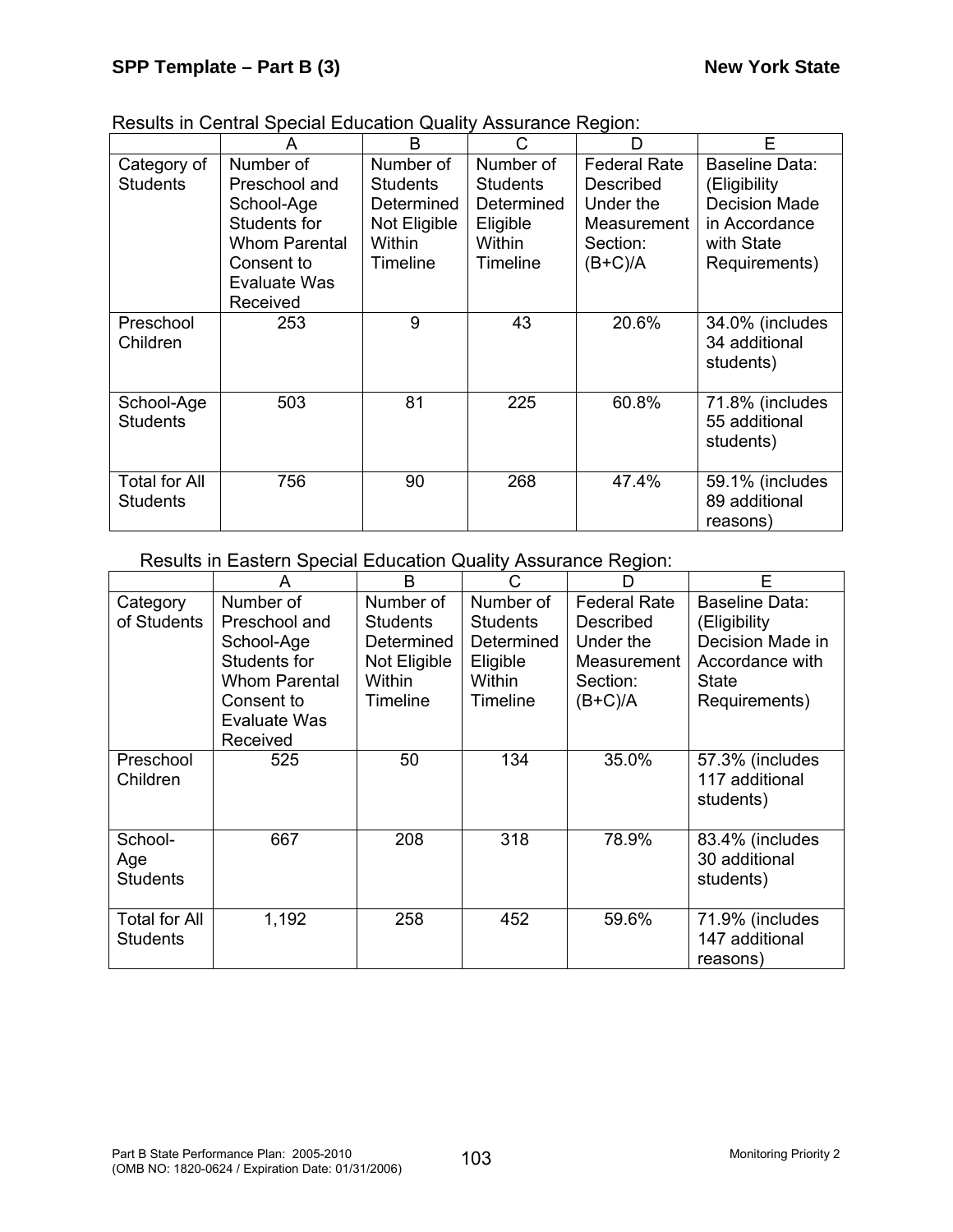| Results in Hudson Valley Special Education Quality Assurance Region: |  |  |
|----------------------------------------------------------------------|--|--|
|                                                                      |  |  |
|                                                                      |  |  |

|                                   | А                                                                                                                             | B                                                                                | C                                                                            | D                                                                                  | Е                                                                                                      |
|-----------------------------------|-------------------------------------------------------------------------------------------------------------------------------|----------------------------------------------------------------------------------|------------------------------------------------------------------------------|------------------------------------------------------------------------------------|--------------------------------------------------------------------------------------------------------|
| Category<br>of Students           | Number of<br>Preschool and<br>School-Age<br>Students for<br>Whom<br>Parental<br>Consent to<br><b>Evaluate Was</b><br>Received | Number of<br><b>Students</b><br>Determined<br>Not Eligible<br>Within<br>Timeline | Number of<br><b>Students</b><br>Determined<br>Eligible<br>Within<br>Timeline | Federal<br>Rate<br>Described<br>Under the<br>Measureme<br>nt Section:<br>$(B+C)/A$ | Baseline Data:<br>(Eligibility<br><b>Decision Made</b><br>in Accordance<br>with State<br>Requirements) |
| Preschool<br>Children             | 822                                                                                                                           | 23                                                                               | 136                                                                          | 19.3%                                                                              | 47.9% (includes<br>235 additional<br>students)                                                         |
| School-<br>Age<br><b>Students</b> | 1,322                                                                                                                         | 260                                                                              | 467                                                                          | 55.0%                                                                              | 63.0% (includes<br>106 additional<br>students)                                                         |
| <b>Total for All</b><br>Students  | 2,144                                                                                                                         | 283                                                                              | 603                                                                          | 41.3%                                                                              | 57.2% (includes<br>341 additional<br>reasons)                                                          |

Results in Long Island Special Education Quality Assurance Region:

|                                         | A                                                                                                                              | B                                                                                       | C                                                                                   | D                                                                                            | E                                                                                                      |
|-----------------------------------------|--------------------------------------------------------------------------------------------------------------------------------|-----------------------------------------------------------------------------------------|-------------------------------------------------------------------------------------|----------------------------------------------------------------------------------------------|--------------------------------------------------------------------------------------------------------|
| Category of<br><b>Students</b>          | Number of<br>Preschool<br>and School-<br><b>Age Students</b><br>for Whom<br>Parental<br>Consent to<br>Evaluate Was<br>Received | Number of<br><b>Students</b><br>Determined<br>Not Eligible<br>Within<br><b>Timeline</b> | Number of<br><b>Students</b><br>Determined<br>Eligible<br>Within<br><b>Timeline</b> | <b>Federal Rate</b><br><b>Described</b><br>Under the<br>Measurement<br>Section:<br>$(B+C)/A$ | Baseline Data:<br>(Eligibility<br><b>Decision Made</b><br>in Accordance<br>with State<br>Requirements) |
| Preschool<br>Children                   | 1,098                                                                                                                          | 75                                                                                      | 313                                                                                 | 35.3%                                                                                        | 47.3%<br>(includes)<br>131 additional<br>students)                                                     |
| School-Age<br><b>Students</b>           | 1,644                                                                                                                          | 511                                                                                     | 731                                                                                 | 75.5%                                                                                        | 82.2%<br>(includes)<br>110<br>additional<br>students)                                                  |
| <b>Total for All</b><br><b>Students</b> | 2,742                                                                                                                          | 586                                                                                     | 1,044                                                                               | 59.4%                                                                                        | 68.2%<br>(includes 241<br>additional<br>reasons)                                                       |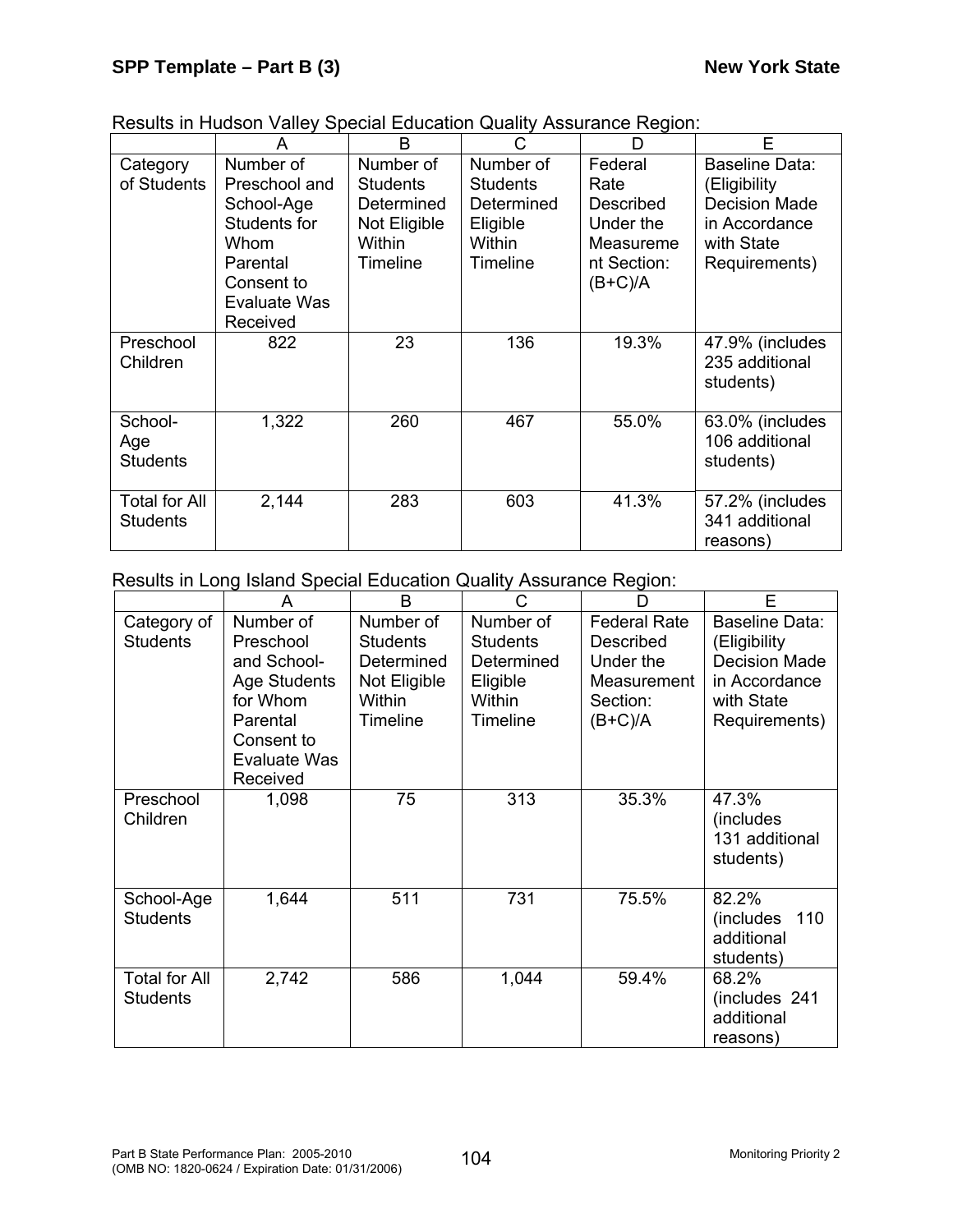|                                         | A                                                                                                                              | B                                                                                       | С                                                                                   | D                                                                                     | E                                                                                                      |
|-----------------------------------------|--------------------------------------------------------------------------------------------------------------------------------|-----------------------------------------------------------------------------------------|-------------------------------------------------------------------------------------|---------------------------------------------------------------------------------------|--------------------------------------------------------------------------------------------------------|
| Category of<br><b>Students</b>          | Number of<br>Preschool<br>and School-<br><b>Age Students</b><br>for Whom<br>Parental<br>Consent to<br>Evaluate Was<br>Received | Number of<br><b>Students</b><br>Determined<br>Not Eligible<br>Within<br><b>Timeline</b> | Number of<br><b>Students</b><br>Determined<br>Eligible<br>Within<br><b>Timeline</b> | <b>Federal Rate</b><br>Described<br>Under the<br>Measurement<br>Section:<br>$(B+C)/A$ | Baseline Data:<br>(Eligibility<br><b>Decision Made</b><br>in Accordance<br>with State<br>Requirements) |
| Preschool<br>Children                   | 2,100                                                                                                                          | 39                                                                                      | 357                                                                                 | 18.9%                                                                                 | 55.6%<br>772<br>(includes)<br>additional<br>students)                                                  |
| School-Age<br><b>Students</b>           | 2,236                                                                                                                          | 220                                                                                     | 1,471                                                                               | 75.6%                                                                                 | 81.8%<br>138<br>(includes)<br>additional<br>students)                                                  |
| <b>Total for All</b><br><b>Students</b> | 4,336                                                                                                                          | 259                                                                                     | 1,828                                                                               | 48.1%                                                                                 | 69.1%<br>(includes 910)<br>additional<br>reasons)                                                      |

|  | Results in New York City Special Education Quality Assurance Region: |
|--|----------------------------------------------------------------------|
|  |                                                                      |

Results in Western Special Education Quality Assurance Region:

|                                         | A                                                                                                                              | B                                                                                       | C                                                                                   | D                                                                                            | F                                                                                                      |
|-----------------------------------------|--------------------------------------------------------------------------------------------------------------------------------|-----------------------------------------------------------------------------------------|-------------------------------------------------------------------------------------|----------------------------------------------------------------------------------------------|--------------------------------------------------------------------------------------------------------|
| Category of<br><b>Students</b>          | Number of<br>Preschool<br>and School-<br><b>Age Students</b><br>for Whom<br>Parental<br>Consent to<br>Evaluate Was<br>Received | Number of<br><b>Students</b><br>Determined<br>Not Eligible<br>Within<br><b>Timeline</b> | Number of<br><b>Students</b><br>Determined<br>Eligible<br>Within<br><b>Timeline</b> | <b>Federal Rate</b><br>Described<br>Under the<br><b>Measurement</b><br>Section:<br>$(B+C)/A$ | Baseline Data:<br>(Eligibility<br><b>Decision Made</b><br>in Accordance<br>with State<br>Requirements) |
| Preschool<br>Children                   | 740                                                                                                                            | 70                                                                                      | 261                                                                                 | 44.7%                                                                                        | 66.5% (includes<br>161 additional<br>students)                                                         |
| School-Age<br><b>Students</b>           | 958                                                                                                                            | 139                                                                                     | 643                                                                                 | 81.6%                                                                                        | 66.5% (includes<br>23 additional<br>students)                                                          |
| <b>Total for All</b><br><b>Students</b> | 1,698                                                                                                                          | 209                                                                                     | 904                                                                                 | 65.5%                                                                                        | 76.4% (includes<br>184 additional<br>reasons)                                                          |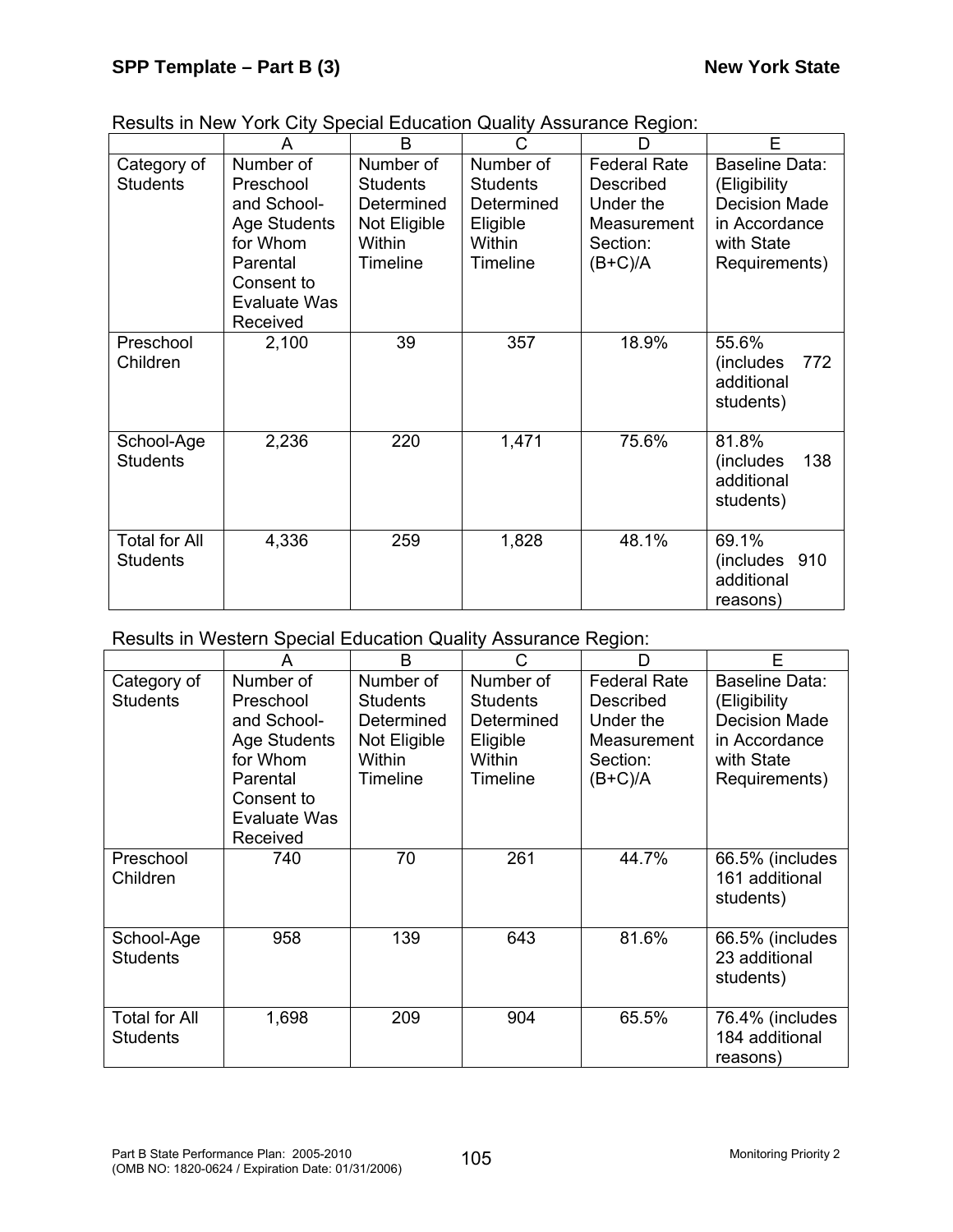### **Reasons**

Following is an analysis of the reasons reported that the school districts were not able to meet the State required timeline. Reasons have been separated into two categories: those that are determined to be "in compliance" with State regulations and those that are determined to be "out of compliance" with State regulations.

Some of the "in compliance" reasons for exceeding the required timeline for 1450 preschool children and 462 school-age students were as follows:

- Parents withdrew consent to evaluate
- Student/parent moved out of school district before the determination of eligibility
- Parents refused or repeatedly did not make the child available for the evaluation
- Parents cancelled the evaluation/selected another evaluator
- Child transferred to a new district after the evaluation period began and parents and new district agreed to an extended time period.

Some of the "out of compliance" reasons provided by school districts exceeding the required timeline for 2,578 preschool and 1,594 school age students were as follows:

- Shortages of personnel to conduct evaluations
- Additional evaluations were needed than originally scheduled
- Scheduling difficulties that cause untimely CPSE or CSE meetings
- Still awaiting eligibility determination as of reporting date

### **Extent of Delays**

Following is an analysis of the number of days past the timeline that eligibility determinations were made for preschool children. Some of these delays are for reasons determined to be "in compliance" while others have been determined to be "out of compliance". However, NYS did not collect data in such a way as to be able to differentiate between the two types of delays:

| <b>Special Education</b><br><b>Quality Assurance</b><br><b>Region</b> | 31-40 Days | 41-50 Days | 51-60 Days | More than<br>60 Days |
|-----------------------------------------------------------------------|------------|------------|------------|----------------------|
| Central                                                               | 39         | 36         | 47         | 57                   |
| Eastern                                                               | 123        | 84         | 45         | 54                   |
| <b>Hudson Valley</b>                                                  | 224        | 156        | 93         | 132                  |
| Long Island                                                           | 344        | 181        | 68         | 67                   |
| New York City                                                         | 465        | 335        | 216        | 316                  |
| Western                                                               | 160        | 93         | 59         | 59                   |
| <b>Total State</b>                                                    | 1,355      | 885        | 528        | 685                  |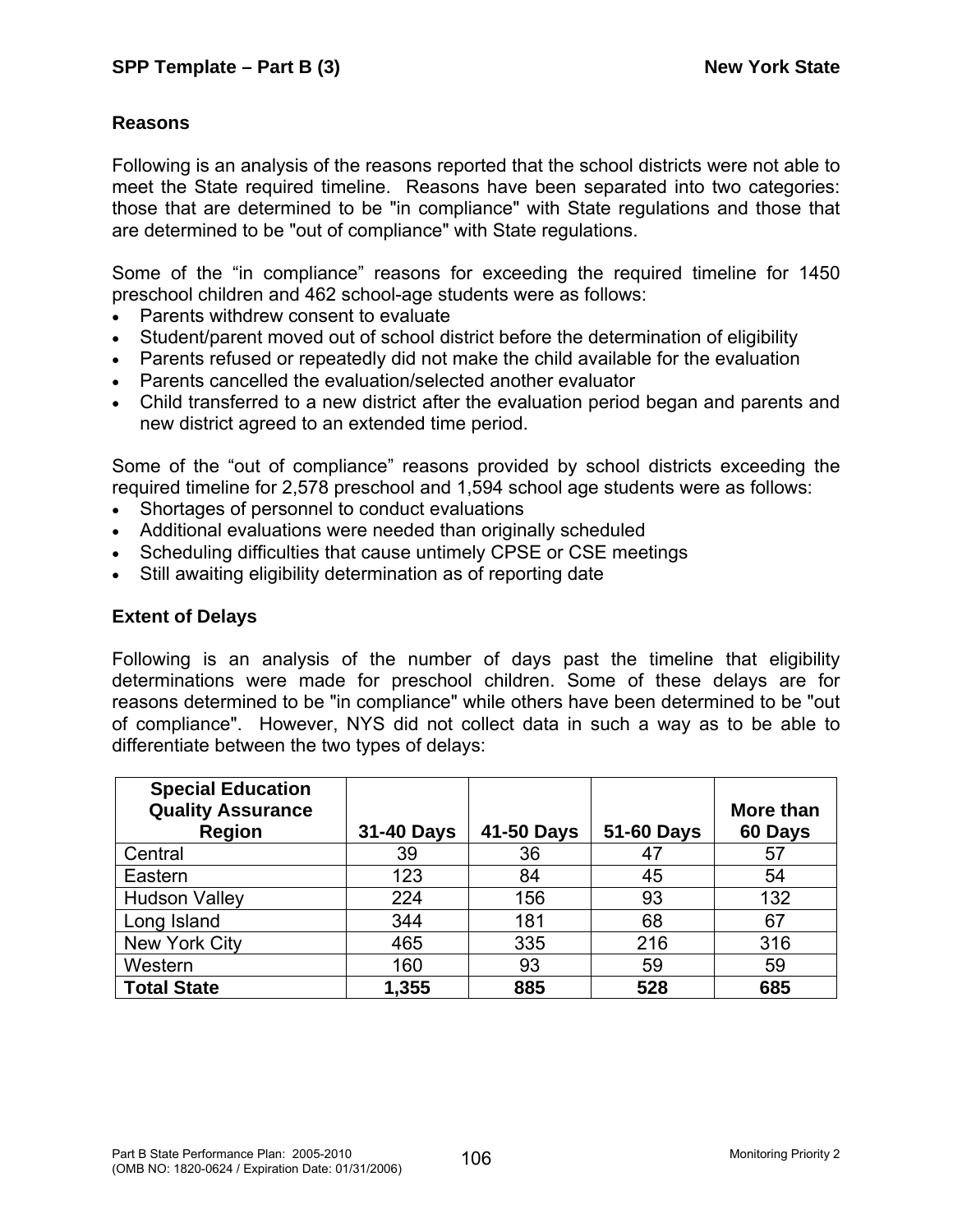Number of Days past the timeline that eligibility determinations were made for schoolage students:

Some of these delays are for reasons that are "in compliance" with State regulations and some for reasons that are "not in compliance". NYS did not collect data in such a way as to be able to differentiate between the two types of delays:

| <b>Special Education</b><br><b>Quality Assurance</b><br><b>Region</b> | 61-70<br><b>Days</b> | 71-80<br><b>Days</b> | 81-100<br><b>Days</b> | More than 100<br><b>Days</b> |
|-----------------------------------------------------------------------|----------------------|----------------------|-----------------------|------------------------------|
| Central                                                               | 45                   | 38                   | 47                    | 27                           |
| Eastern                                                               | 49                   | 27                   | 25                    | 15                           |
| <b>Hudson Valley</b>                                                  | 80                   | 102                  | 189                   | 99                           |
| Long Island                                                           | 136                  | 66                   | 76                    | 59                           |
| New York City                                                         | 108                  | 84                   | 105                   | 98                           |
| Western                                                               | 50                   | 39                   | 41                    | 28                           |
| <b>Total State</b>                                                    | 468                  | 356                  | 483                   | 326                          |

## **Discussion of Baseline Data**

- NYS collected aggregate numbers of students in each school district according to the number of days past the timeline when eligibility determinations were made, so we do not have data to be able to differentiate the delays between reasons that are "in compliance" and "not in compliance" with State regulations.
- The baseline data provided above indicates that significantly larger percentages of school-age students' eligibility determinations are made within the required timeline compared to preschool children's eligibility determinations. This is indicative of NYS' shorter time line for determining eligibility for preschool children.
- An analysis of the baseline data by SEQA region indicates that the overall rate for determination of eligibility within required timelines for preschool and school-age students combined is as follows from highest to lowest: Western: 76.4 percent; Eastern: 71.9 percent; New York City: 69.1 percent; Long
	- Island: 68.2 percent; Central: 59.1 percent and Hudson Valley: 57.2 percent
- Of all the delays in determination of eligibility for preschool children, 39.2% were for 31-40 days, 25.6 for 41-50 days, 15.3% for 51-60 days and 19.8% for more than 60 days.
- Of all the delays in determination of eligibility for school-age students, 28.7% were for 61-70 days, 21.8% for 71-80 days, 29.6% for 81-100 days and 20.0% for more than 100 days. .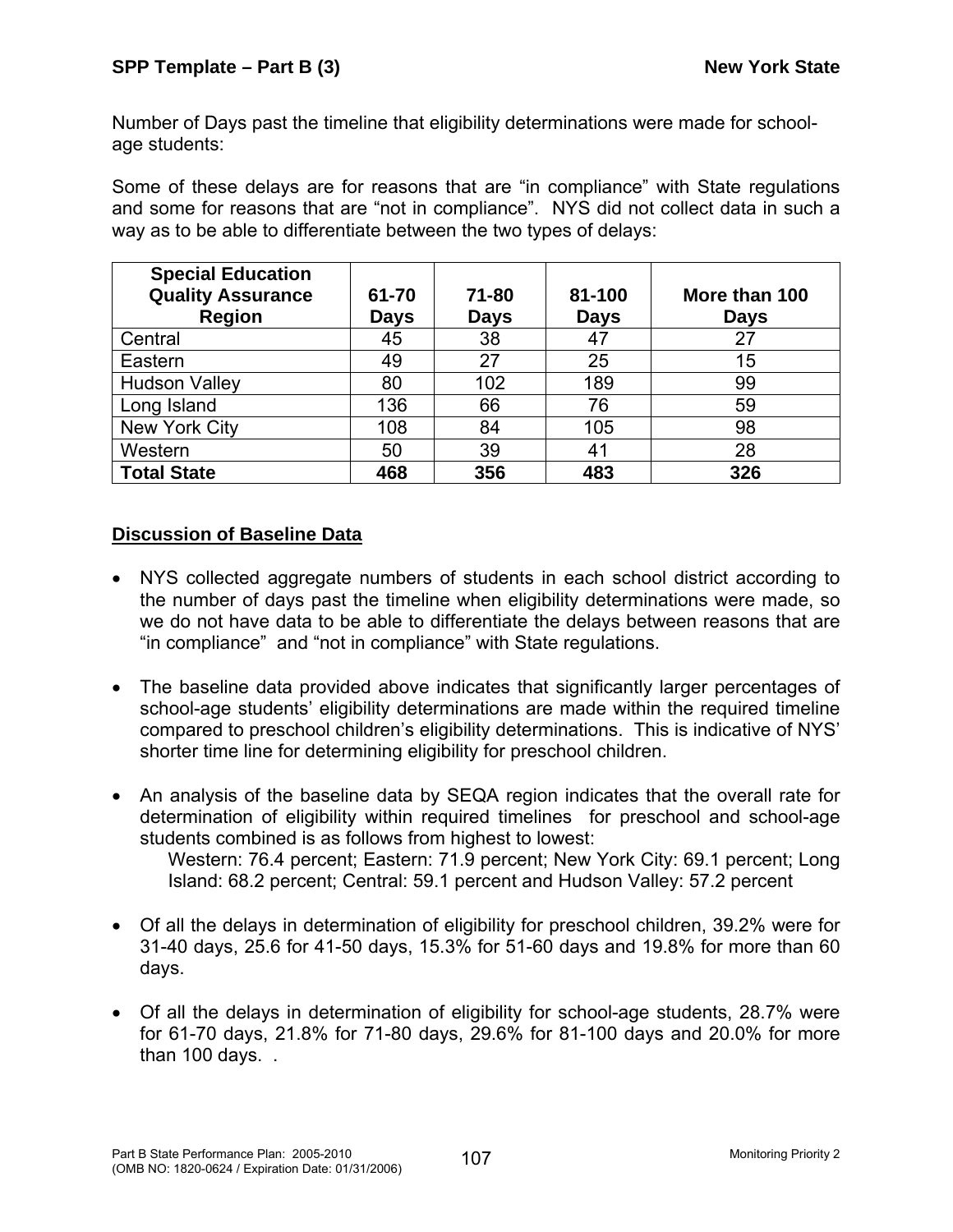# **Measurable and rigorous targets**

| <b>FFY</b>  | <b>Measurable and Rigorous Target</b>                                 |
|-------------|-----------------------------------------------------------------------|
| 2005        | 100 Percent of children with parental consent to evaluate will be     |
| $(2005-06)$ | evaluated and eligibility determined within State required timelines. |
| 2006        | 100 Percent of children with parental consent to evaluate will be     |
| $(2006-07)$ | evaluated and eligibility determined within State required timelines. |
| 2007        | 100 Percent of children with parental consent to evaluate will be     |
| $(2007-08)$ | evaluated and eligibility determined within State required timelines  |
| 2008        | 100 Percent of children with parental consent to evaluate will be     |
| $(2008-09)$ | evaluated and eligibility determined within State required timelines. |
| 2009        | 100 Percent of children with parental consent to evaluate will be     |
| $(2009-10)$ | evaluated and eligibility determined within State required timelines  |
| 2010        | 100 Percent of children with parental consent to evaluate will be     |
| $(2010-11)$ | evaluated and eligibility determined within State required timelines. |

# **Improvement Activities/Timelines/Resources:**

| <b>Activity</b>                                                                                                                                                     | <b>Timelines</b> | <b>Resources</b>                                                                                                                                                                                                    |
|---------------------------------------------------------------------------------------------------------------------------------------------------------------------|------------------|---------------------------------------------------------------------------------------------------------------------------------------------------------------------------------------------------------------------|
| Provide incentives and professional support<br>activities to ensure the availability of appropriately<br>qualified assessment personnel                             | 2005-11          | Bilingual Personnel<br><b>Development Center</b><br><b>Bilingual Special</b><br><b>Education Personnel</b><br>Preparation<br>United Federation of<br><b>Teachers Special</b><br><b>Education Support</b><br>Program |
|                                                                                                                                                                     |                  | <b>Bilingual School</b><br>Psychology and<br>Speech and<br>Language                                                                                                                                                 |
| Analyze reasons for delays in evaluations and<br>provide technical assistance to school districts to<br>address those factors that are district/regional<br>issues. | 2007-11          | <b>SEQA and Policy</b><br>staff                                                                                                                                                                                     |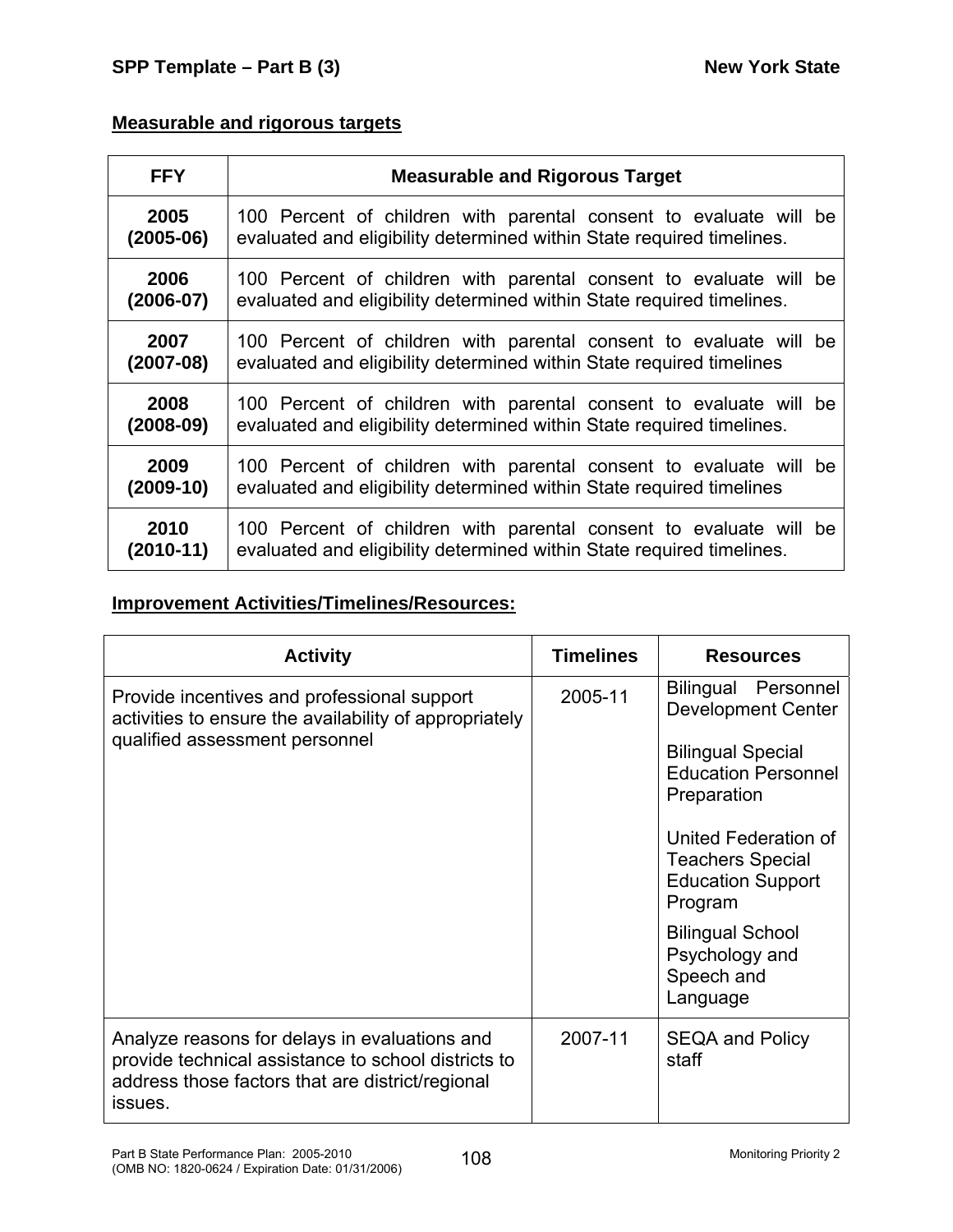| <b>Activity</b>                                                                                                                                                                                                                                                                                                                                                                                                                                                                                                                                                                                                                                                                  | <b>Timelines</b> | <b>Resources</b>                                                                                                 |
|----------------------------------------------------------------------------------------------------------------------------------------------------------------------------------------------------------------------------------------------------------------------------------------------------------------------------------------------------------------------------------------------------------------------------------------------------------------------------------------------------------------------------------------------------------------------------------------------------------------------------------------------------------------------------------|------------------|------------------------------------------------------------------------------------------------------------------|
| Consider changes to State required timelines to<br>align school age and preschool timelines with<br>federal regulations.                                                                                                                                                                                                                                                                                                                                                                                                                                                                                                                                                         | 2007-08          | <b>SED Policy staff</b>                                                                                          |
| Clarify State policy to require school districts to<br>conduct evaluations of preschool students when<br>an approved evaluator is not available to meet<br>the required timelines. Issue guidance to the<br>field.                                                                                                                                                                                                                                                                                                                                                                                                                                                               | 2007-08          | <b>SED Policy staff</b>                                                                                          |
| Update and widely disseminate the guidance<br>document: Individual Evaluations and Eligibility<br>Determinations for Students with Disabilities and<br><b>Guide for Determining Eligibility and Special</b><br><b>Education Programs and/or Services</b><br>for Preschool Students with Disabilities                                                                                                                                                                                                                                                                                                                                                                             | 2007-08          | <b>SED Policy staff</b>                                                                                          |
| Ensure more appropriate referrals for evaluations<br>by promoting a response-to-intervention process<br>to ensure appropriate instruction prior to referral<br>for special education.<br>Amend State policy to define the response to<br>intervention process<br>Develop and disseminate statewide guidance<br>$\bullet$<br>on response to intervention processes<br>Provide grants to support response to<br>$\bullet$<br>intervention processes to school districts with<br>high classification rates<br>Provide professional development to SEQA<br>$\bullet$<br>monitoring staff and SETRC on research-<br>based literacy programs and response to<br>intervention programs. | 2007-11          | State law/regulation<br>amendments<br><b>VESID</b><br>Policy/Program<br><b>Development Staff</b><br><b>SETRC</b> |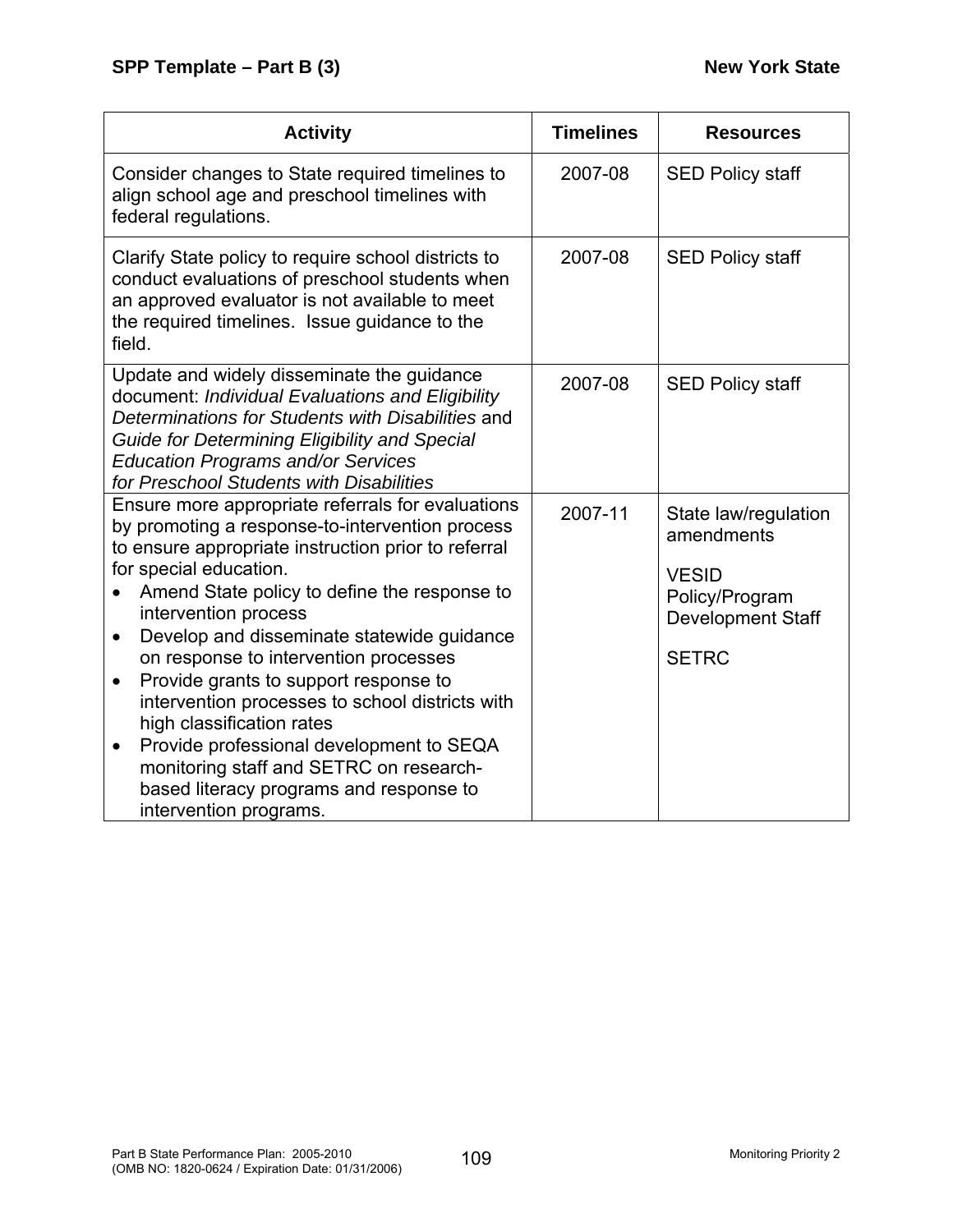## **Part B State Performance Plan (SPP) for 2005-2010**

### **Overview of the State Performance Plan Development**

See *Overview of the State Performance Plan Development* preceding Indicator #1. In addition, NYS consulted with the NYCDOE to identify NYC specific issues and needed improvement activities.

## **Monitoring Priority: Effective General Supervision Part B / Effective Transition**

**Indicator #12:** Percent of children referred by Part C prior to age 3, who are found eligible for Part B, and who have an IEP developed and implemented by their third birthday.

 $(20 U.S.C. 1416(a)(3)(B))$ 

### **Measurement:**

- a. # of children who have been served in Part C and referred to Part B for eligibility determination.
- b. # of those referred determined to be NOT eligible and whose eligibilities were determined prior to their third birthday.
- c. # of those found eligible who have an IEP developed and implemented by their third birthday.
- d. # of children for whom parent refusal to provide consent caused delays in evaluation or initial services.

Account for children included in a but not included in b, c or d. Indicate the range of days beyond the third birthday when eligibility was determined and the IEP developed and the reasons for the delays.

Percent =  $[(c)$  divided by  $(a - b - d)]$  times 100.

New York State will compute its baseline data by including the following elements:

- a. # of children referred by Part C prior to age 3, who are found eligible for Part B.
- b. # of children whose IEPs were implemented by their third birthday.
- c. # of children whose IEPs were not implemented by their third birthday but for reasons that are "in compliance" with State regulations.

Baseline Data =  $[(b+c)$  divided by (a)] times 100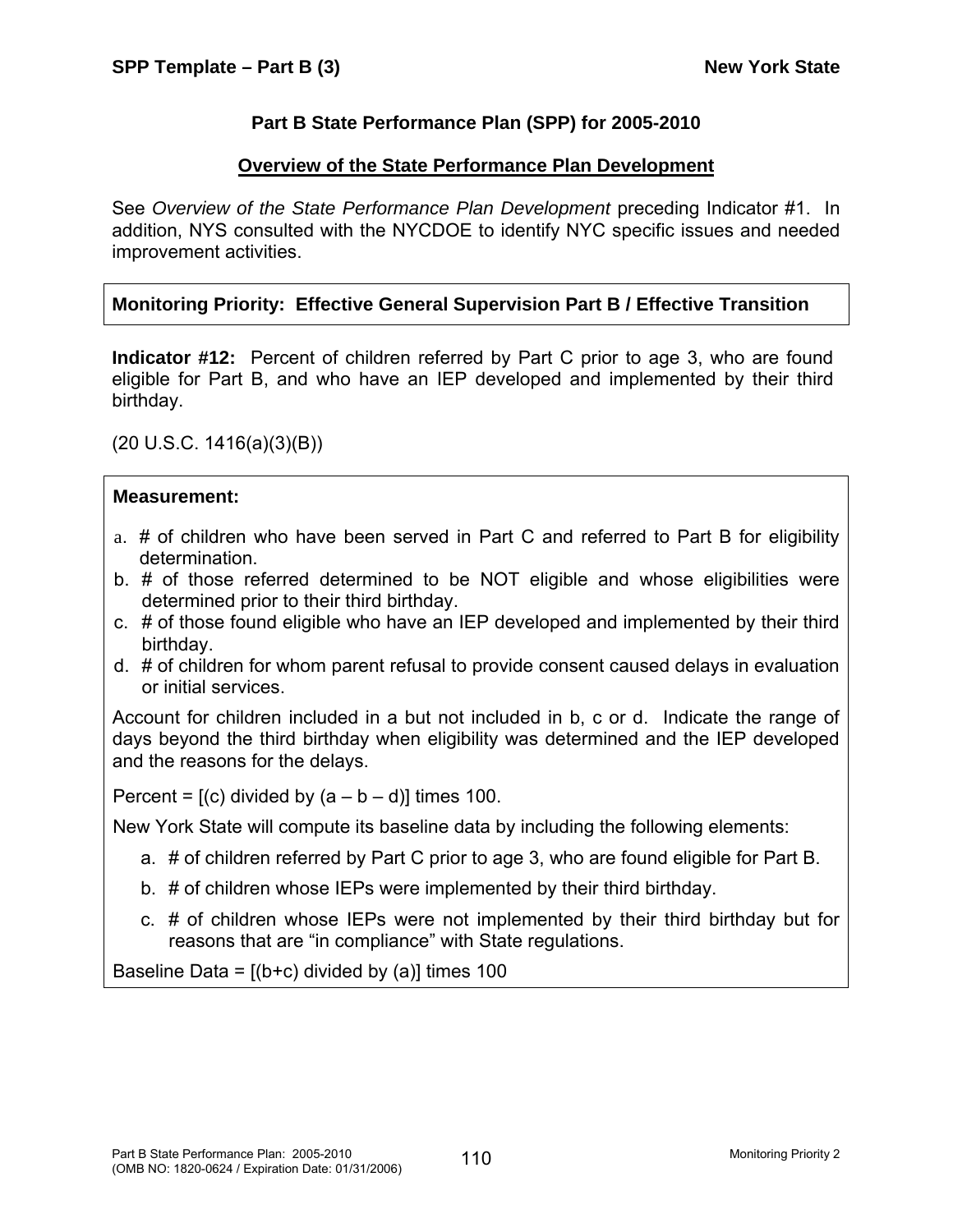## **Overview of Issue/Description of System or Process**

The Department of Health (DOH) under the Early Intervention Program (Part C) provides services to children with disabilities, birth to two. SED has responsibility for providing services to preschool children with disabilities, ages three to five (Part B).

The Memorandum of Understanding (MOU) between SED and DOH focuses on activities that will result in a smooth transition from Part C to Part B services for children beginning at age three. Early Intervention Officials (EIO) have responsibility under Public Health Law for notifying school districts (with parental consent) of an Early Intervention (EI) child's potential eligibility for services under preschool special education and for arranging a transition conference at least 120 days before the child is first eligible for preschool programs and services. A parent may also refer the child directly to the CPSE. The transition conference is scheduled at least 90 days before the child is first eligible for preschool programs and services, and is attended by the EIO, the service coordinator, the parent(s) and the chairperson of the CPSE. The purpose of the transition conference is to decide whether the child should be referred to preschool special education for determination of eligibility, to review program options available to the child and family, and to develop a transition plan. This process ensures continuity of services for the child. The timely referral and evaluation of children to preschool special education and the provision of a free appropriate public education (FAPE) in the LRE by school districts are reviewed under the SEQA preschool focused monitoring review process.

The evaluation and eligibility determination of a preschool student must be made within 30 school days of receipt of the parent's consent to evaluation. The CPSE provides the parent with a list of approved programs that have a multidisciplinary evaluation component. The parent selects the approved evaluation program to conduct the individual evaluation of his or her child and the board of education arranges for the evaluation by the service provider selected by the parent. In addition, with the consent of the parents, approved evaluators and CPSEs must be provided with the most recent evaluation report for a child in transition from programs and services provided pursuant to title two-a of article 25 of the Public Health Law.

New York State Public Health Law, section 2541(8)(a) provides that a child's eligibility for EI services ends as of his or her third birthday, unless the child has been referred to the CPSE and found eligible for preschool special education services before his or her third birthday. Under these provisions, parents may elect to either transition the child to preschool special education or continue their child in early intervention programming beyond the third birthday until either September or January, according to the following rules:

• If the child turns three years of age on or before the thirty-first day of August, the child shall, if requested by the parent, be eligible to receive early intervention services contained in an Individualized Family Service Plan (IFSP) until the first day of September of that calendar year; or,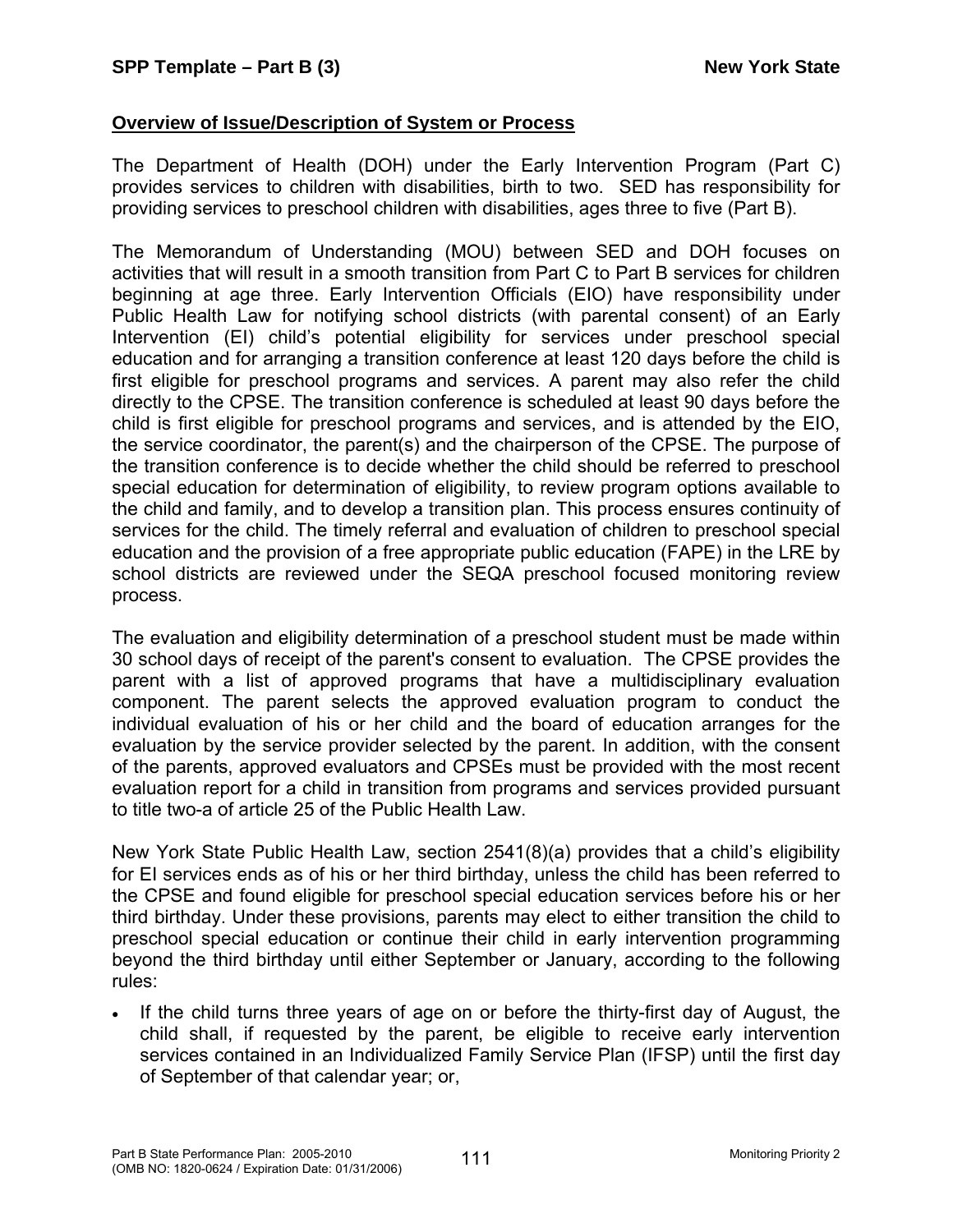• If the child turns three years of age on or after the first day of September, the child shall, if requested by the parent and if already receiving EI services, be eligible to continue receiving such services until the second day of January of the following calendar year.

When the parent elects to continue in EI under these provisions, the CPSE would write the IEP and indicate the starting date for special education services as of September or January, respectively. In no cases may the child receive EI and preschool special education services simultaneously.

Upon receipt of the recommendation of the CPSE, the board of education must arrange for the preschool student with a disability to receive such programs and services commencing with the July, September or January starting date for the approved program, unless such services are recommended by the CPSE less than 30 school days prior to, or after, the appropriate starting date selected for such preschool student, in which case, the IEP must be implemented no later than 30 school days from the recommendation of the CPSE.

### **Baseline Data for FFY 2005 (2005-06)**

SED did not collect data using the same specific measurement required by OSEP for the SPP in order to report baseline data for 2004.

#### **Plan to collect the data**

SED developed a new form (PD-9) to collect data from a representative sample of school districts during the 2005-06 school year (July 1, 2005 to June 30, 2006) on the percent of children referred by Early Intervention (IDEA, Part C) prior to age three, who are found eligible for preschool programs and/or services under IDEA, Part B, and who have an IEP developed and implemented by their third birthday. NYS will use these data to identify noncompliance and establish corrective actions for those school districts in which the data indicates less than 100% of children referred by Part C prior to age 3, who are found eligible for Part B, have an IEP developed and implemented by their third birthday for noncompliant reasons.

To collect baseline data on the transition of children from early intervention (Part C of IDEA) to preschool special education programs and/or services (Part B of IDEA), the PD form will direct the school districts to report the following information:

- The numbers of children referred from Part C (Early Intervention) to Part B for preschool special education programs and/or services prior to the age of 3 who were found eligible and not eligible on or before age three and after the age of 3. Of this number, how many had their IEPs developed and implemented on or before the age of 3 and after the age of 3.
- The reasons for more referrals for evaluation than initial eligibility determinations (e.g., parents withdrew consent; student moved out of the district before the evaluation was completed; student awaiting an evaluation; other reasons).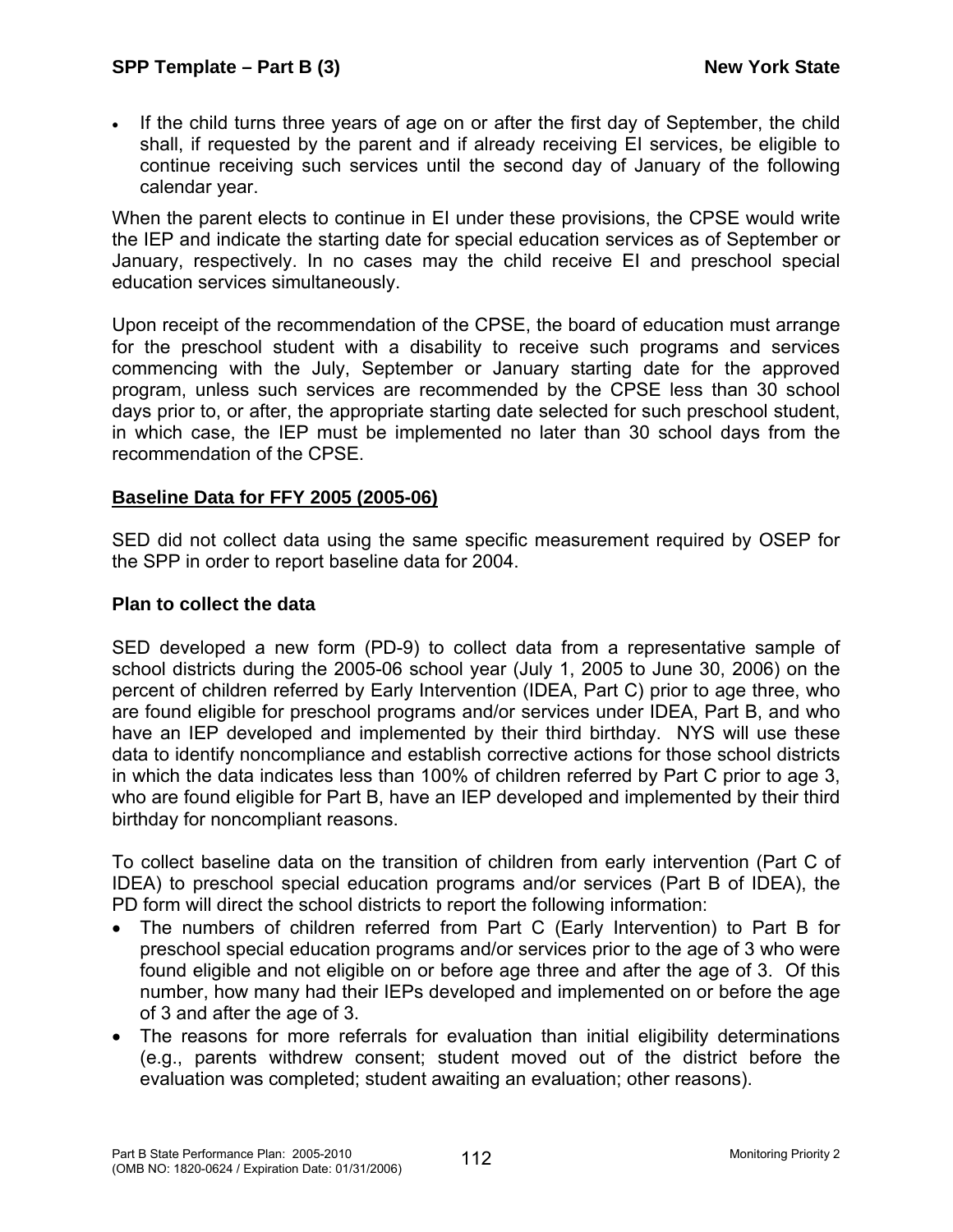- The reasons for delays in initial eligibility determinations (e.g., an approved evaluator was not available to provide the evaluation in a timely manner; the parents refused or repeatedly failed to make the child available for the evaluation; the parents canceled the scheduled evaluation and/or selected another approved evaluator; the child transferred to the district after the evaluation period began in a previous school district and the parents and district agreed to an extended time period to complete the evaluation; other reasons).
- The reasons for delays in developing and implementing children's IEPs prior to the children's third birthday (e.g., parents chose to continue their child in the Early Intervention program after the child became age three; parents chose not to enroll their child in the recommended program; programs and/or services were not available; child moved out of the district prior to the child's third birthday; other reason).
- The number of days of delay in developing and implementing IEPs by a preschool child's third birthday (1-10 days; 11-20 days; 21-30 days; more than 30 days).

## **Sampling Methodology**

Sampling will be used to establish the 2005-06 baseline for this indicator. One-sixth of the school districts in NYS that are representative of the State will report data for this indicator annually until all school districts have reported these data over a six year period. This represents approximately 120 school districts each year. The NYC School District will be included in the sample each year. It is the only school district in the State with a total enrollment of 50,000 or more students.

NYS has distributed all school districts among six statewide representative samples. These six groups of school districts were tested with Analysis of Variance (ANOVA) and there was no statistical difference among the six groups of school districts on the population variables described in Attachment 2. All school districts will have a choice of reporting data on all eligible students for this indicator or they may submit data on a randomly selected sample of minimum number of students using the sampling guidelines provided below.

| Federal<br><b>Indicator</b><br><b>Number</b> | <b>Eligible Population</b><br>of Students From<br>Which a Random<br><b>Sample Must be</b><br><b>Selected</b>                                                        | <b>Minimum</b><br>Number of<br><b>Students in</b><br>the Sample                                                | <b>Method for Selecting</b><br><b>Students</b>      | <b>Required</b><br><b>Documentation</b>                                                                                                                        |
|----------------------------------------------|---------------------------------------------------------------------------------------------------------------------------------------------------------------------|----------------------------------------------------------------------------------------------------------------|-----------------------------------------------------|----------------------------------------------------------------------------------------------------------------------------------------------------------------|
| $12 \overline{ }$                            | All children who are<br>referred for special<br>education services<br>under Part C to Part<br>B prior to age 3<br>during the school<br>year (July 1-June<br>$30$ ). | Use a<br>sampling<br>calculator.<br>Require 95%<br>confidence<br>interval and<br>plus or minus<br>2% margin of | Random selection<br>using a random<br>number table. | Documentation<br>period is seven<br>years. Maintain<br>list of all eligible<br>students, copy of<br>Random<br>Number Table<br>used, beginning<br>random number |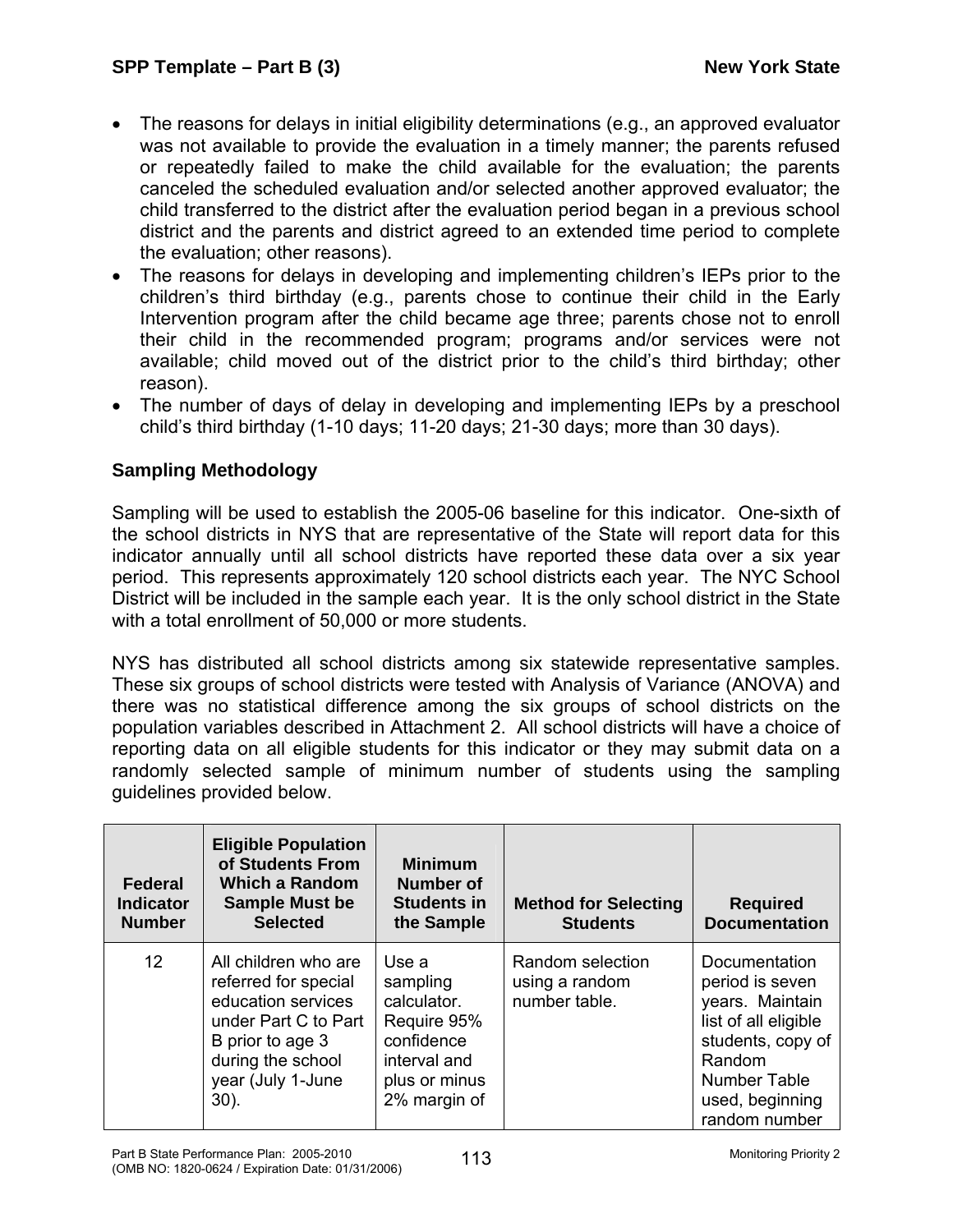| Federal<br><b>Indicator</b><br><b>Number</b> | <b>Eligible Population</b><br>of Students From<br>Which a Random<br><b>Sample Must be</b><br><b>Selected</b> | <b>Minimum</b><br>Number of<br><b>Students in</b><br>the Sample | <b>Method for Selecting</b><br><b>Students</b> | <b>Required</b><br><b>Documentation</b>                                                            |
|----------------------------------------------|--------------------------------------------------------------------------------------------------------------|-----------------------------------------------------------------|------------------------------------------------|----------------------------------------------------------------------------------------------------|
|                                              |                                                                                                              | error.                                                          |                                                | for selecting<br>students and list<br>of all students<br>who were<br>selected and<br>their number. |

### **Baseline Data for 2005 (2005-06)**

86.5 percent of children who were referred from Part C to Part B for eligibility determination and services had their eligibility determination made and IEP implemented by their third birthday. This percentage includes children whose delays in eligibility determination or IEP implementation were for reasons that are in compliance with State requirements.

In the 2005-06 school year, 117 school districts that are representative of the State provided data to the State on the numbers of children who were receiving EI services for whom parents provided consent to evaluate for determination of eligibility for preschool special education programs or services under Part B of IDEA. Data were collected on the numbers of children found eligible and numbers of children found not eligible prior to their third birthday and on the numbers of IEPs developed and implemented prior to children's third birthday. Data were also collected on the number of days past the children's third birthday when the IEP was implemented and the reasons for the delays. Of the 117 school districts reporting data for this indicator, 116 provided information on all eligible children and 1 provided information on a sample of students.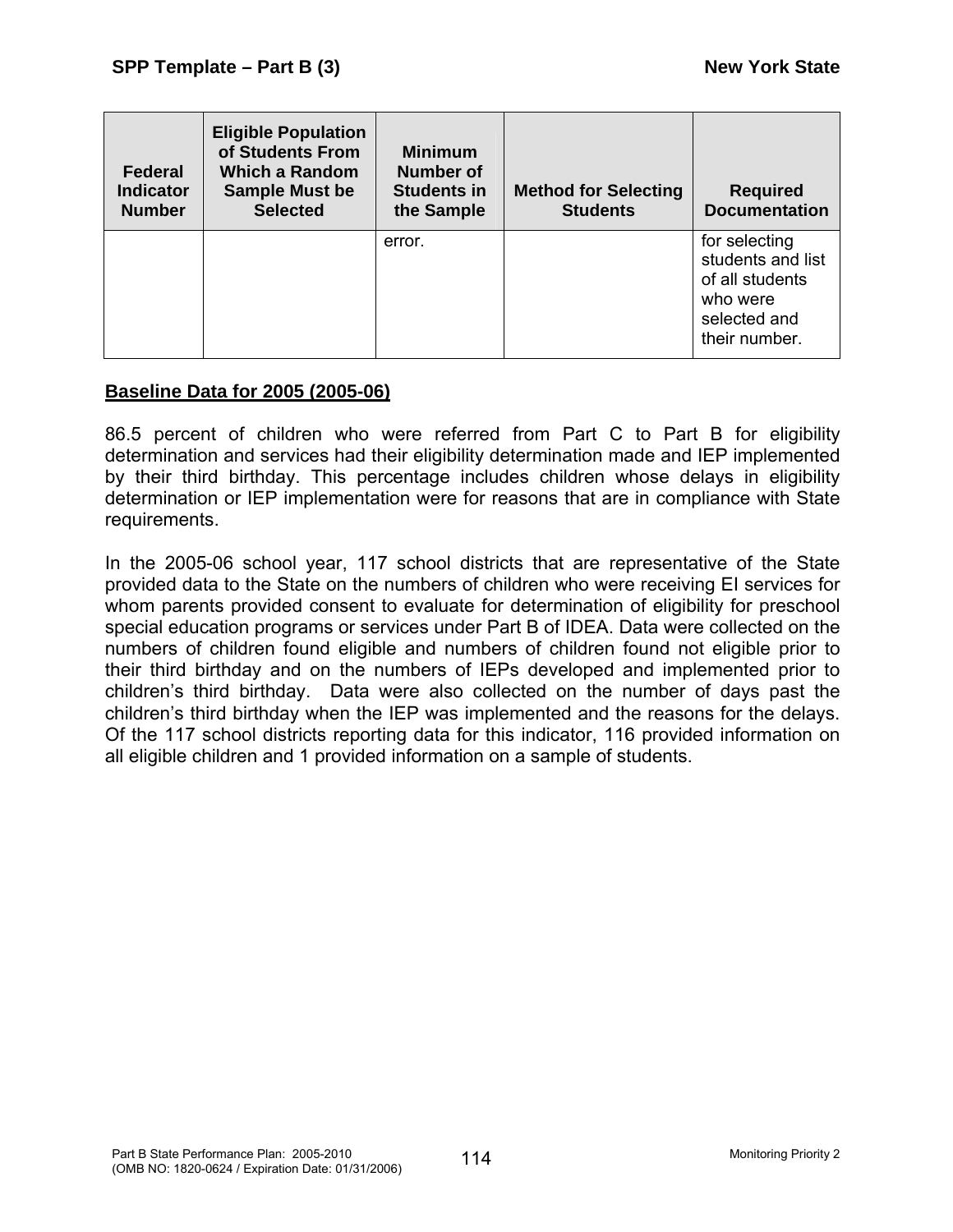The table below provides NYS' baseline data calculation for the 2005-06 school year.

\*The federal calculation described in the measurement section of this indicator for NYS is as follows:  $[(C) / (A-B-D)]^* 100 = 26.9\%$ 

|                    | $\mathsf{A}$                                                                                            | $\mathbf B$                                                                                                                                    | $\mathbf C$                                                                                        | D                                                                                                                                | E                                                                                                                                                                                      | F                                                      |
|--------------------|---------------------------------------------------------------------------------------------------------|------------------------------------------------------------------------------------------------------------------------------------------------|----------------------------------------------------------------------------------------------------|----------------------------------------------------------------------------------------------------------------------------------|----------------------------------------------------------------------------------------------------------------------------------------------------------------------------------------|--------------------------------------------------------|
| Region             | # of children who have been served<br>in Part C and referred to Part B for<br>eligibility determination | <u>be</u><br>NOT eligible and whose eligibilities<br>were determined prior to their third<br>referred determined to<br># of those<br>birthday. | an IEP developed and implemented<br># of those found eligible who have<br>by their third birthday. | delays in eligibility determination or<br>refusal to provide consent caused<br># of children for whom parent<br>initial services | determination of eligibility or delays<br># of children for whom delays in<br>caused by reasons that are "in<br>in implementing the IEP were<br>compliance" with State<br>requirements | Baseline Data Calculation*:<br>$[(C)(A-B-D-E)]^{*}100$ |
| Central            | 296                                                                                                     | 20                                                                                                                                             | 48                                                                                                 | 19                                                                                                                               | 176                                                                                                                                                                                    | 59.3%                                                  |
| Eastern            | 158                                                                                                     | $\overline{4}$                                                                                                                                 | 55                                                                                                 | $\frac{3}{5}$                                                                                                                    | 94                                                                                                                                                                                     | 96.5%                                                  |
| Hudson<br>Valley   | 214                                                                                                     | $\overline{11}$                                                                                                                                | 109                                                                                                |                                                                                                                                  | $\overline{79}$                                                                                                                                                                        | 91.6%                                                  |
| Long Island        | 321                                                                                                     | 11                                                                                                                                             | 121                                                                                                | 4                                                                                                                                | 177                                                                                                                                                                                    | 93.8%                                                  |
| New York<br>City   | 1,825                                                                                                   | 47                                                                                                                                             | 165                                                                                                | 659                                                                                                                              | 921                                                                                                                                                                                    | 83.3%                                                  |
| Western            | 282                                                                                                     | 20                                                                                                                                             | 116                                                                                                | 13                                                                                                                               | 123                                                                                                                                                                                    | 92.1%                                                  |
| <b>Total State</b> | 3,096                                                                                                   | $\overline{113}$                                                                                                                               | 614                                                                                                | 703                                                                                                                              | 1,570                                                                                                                                                                                  | 86.5%                                                  |

Column D in the table above includes the following other reasons determined to be "in compliance" with State requirements for implementing the IEP past the child's third birthday for children included in Column A above:

- Parents chose to continue their children in EI and transition to preschool after the child became three years of age. (1172 children)
- Parents chose not to enroll child in recommended program. (This is the same as parents did not provide consent for services.) (84 children)
- Child moved from district prior to determination of eligibility or prior to IEP implementation by age 3. (16 children)
- Parents refused or repeatedly did not make the child available for the evaluation. (158 children)
- Parents canceled the scheduled evaluation and/or selected another site or approved evaluator. (21 children)
- Children were referred to CPSE less than 30 days before their third birthday. (113 children)
- Child transferred to a new district after the evaluation period began and parents and new district agreed to an extended time period. (2 children)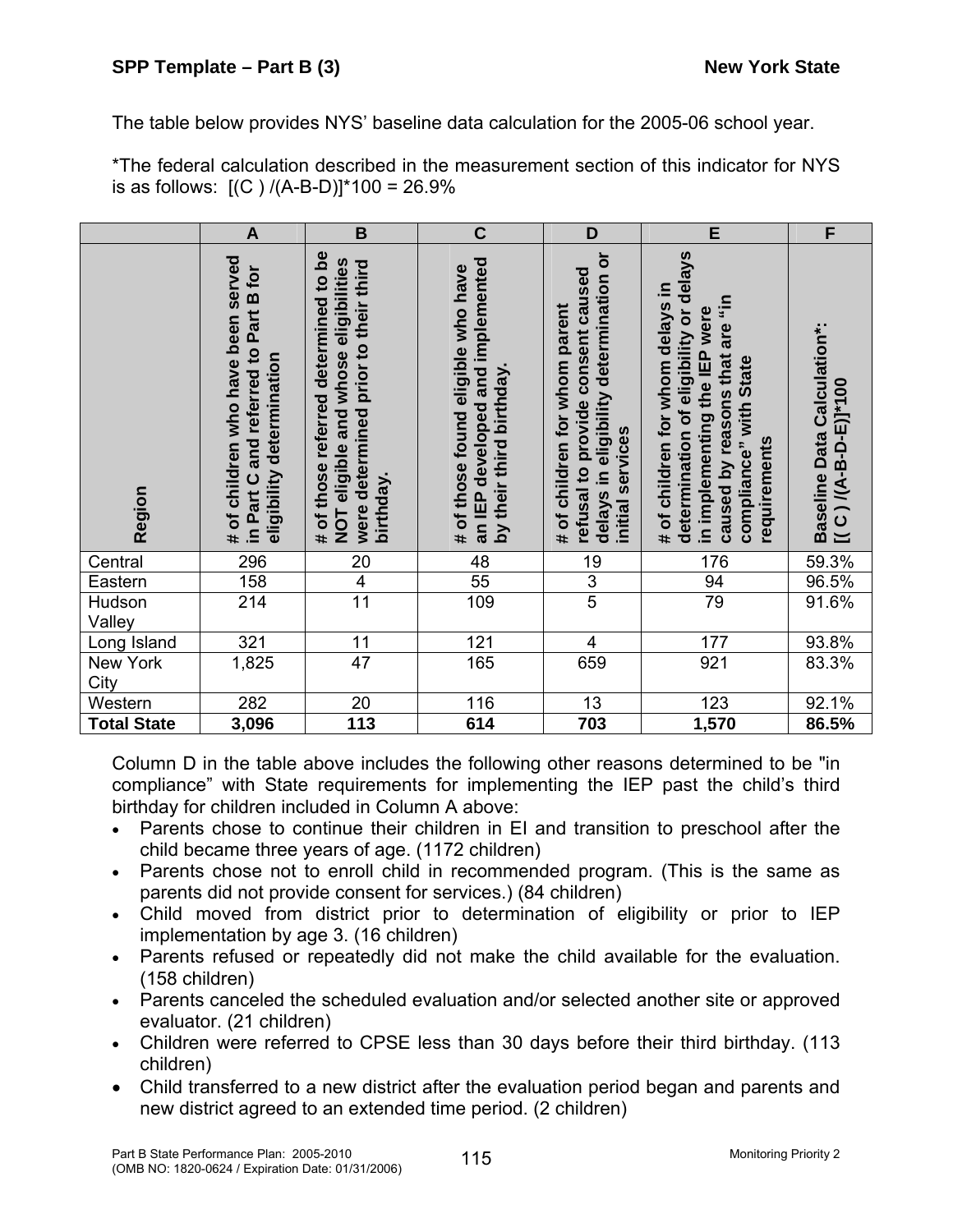• Eligibility determined within timelines but services to start opening of school which is past child's third birthday. (4 children)

Some of the reasons provided by school districts for implementing the child's IEP past the third birthday determined to be "out of compliance" with State requirements were as follows:

- Evaluator was not available or evaluator caused delays
- CPSE did not meet to determine eligibility in a timely manner
- Additional evaluations were needed than originally scheduled
- Scheduling difficulties
- Recommended Part B programs and/or services were not available when the child turned three years of age.
- Still awaiting evaluations as of reporting date

**Number of Days past the Third Birthday When IEPs were Implemented**: Some of these children had delays for reasons that are "in compliance" with State requirements and some are for reasons that are considered to be "out of compliance" with State requirements. Data were not collected in such a way as to be able to distinguish between the two types of delays:

| <b>Region</b>        | 1 to 10<br><b>Days</b> | 11 to 20<br><b>Days</b> | 21-30 Days | More than 30<br><b>Days</b> |
|----------------------|------------------------|-------------------------|------------|-----------------------------|
| Central              | 32                     | 13                      | 14         | 118                         |
| Eastern              | 10                     | 10                      |            | 6 <sup>′</sup>              |
| <b>Hudson Valley</b> | 15                     |                         |            | 58                          |
| Long Island          | 17                     |                         | 12         | 135                         |
| New York City        | 39                     | 38                      | 40         | 642                         |
| Western              | 6                      | 10                      | 11         | 101                         |
| <b>Total State</b>   | 119                    | 90                      | 88         | 1,115                       |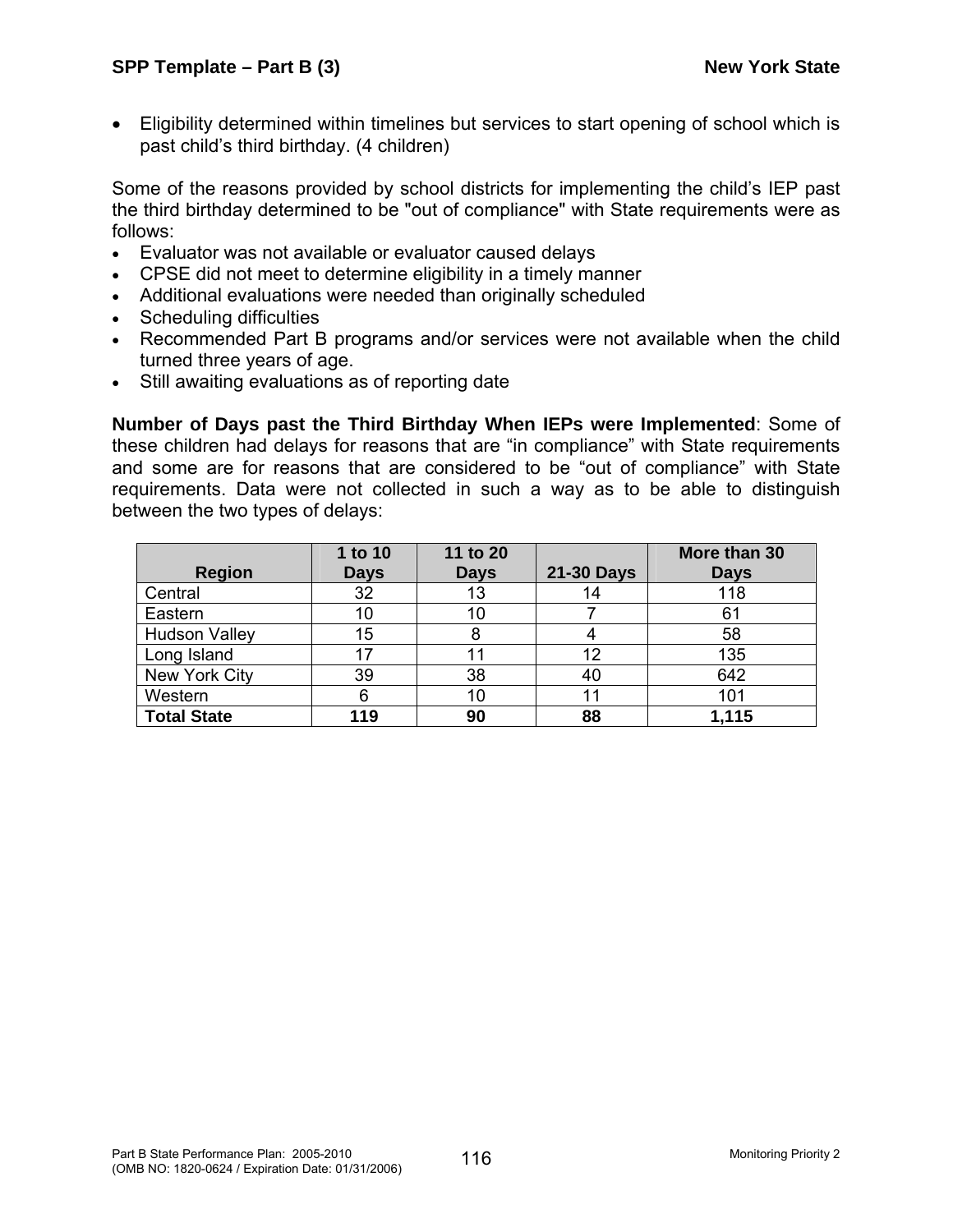Of all the Children in Each SEQA Region Whose IEPs are Delayed (displayed in the table above), What Percentage are Delayed by the Number of Days:

|                      |              |                      |                   | More than |
|----------------------|--------------|----------------------|-------------------|-----------|
| <b>Region</b>        | 1 to 10 Days | <b>11 to 20 Days</b> | <b>21-30 Days</b> | 30 Days   |
| Central              | 18.1%        | 7.3%                 | 7.9%              | 66.7%     |
| Eastern              | 11.4%        | 11.4%                | 8.0%              | 69.3%     |
| <b>Hudson Valley</b> | 17.6%        | 9.4%                 | 4.7%              | 68.2%     |
| Long Island          | 9.7%         | 6.3%                 | 6.9%              | 77.1%     |
| New York City        | 5.1%         | 5.0%                 | 5.3%              | 84.6%     |
| Western              | 4.7%         | 7.8%                 | 8.6%              | 78.9%     |
| <b>Total State</b>   | 8.4%         | 6.4%                 | 6.2%              | 79.0%     |

## **Discussion of Baseline Data**

- All school districts that reported having less than 100% of children whose eligibility was not determined or whose IEPs were not implemented by their third birthday according by NYS' formula for baseline calculation for this indicator will be required to take actions to improve their compliance rates and report improvement to the State.
- NYS will modify its data collection instrument for the 2006-07 school year such that we will be able to compute a compliance rate based on all students referred from EI to preschool more precisely.
- NYS is working towards being able to collect these data at the student level in such a way as to determine the student specific reasons for delays in eligibility determinations and IEP implementation.
- School districts reported large numbers of children whose parents opted to continue receiving services in EI until after the child turned three years of age.
- Based on NYS' baseline calculation, the Central SEQA region had the lowest percentage of children who had timely determinations of eligibility and IEPs implemented by children's third birthday (59.3%). The Eastern region had the largest such percentage (96.5%).
- NYC reported the greatest percentage of children who experienced the longest delays (more than 30 days) in receiving services (84.6%) compared to other regions.
- School districts reported that most of the delays in implementing IEPs were for reasons that are "in compliance" with State requirements.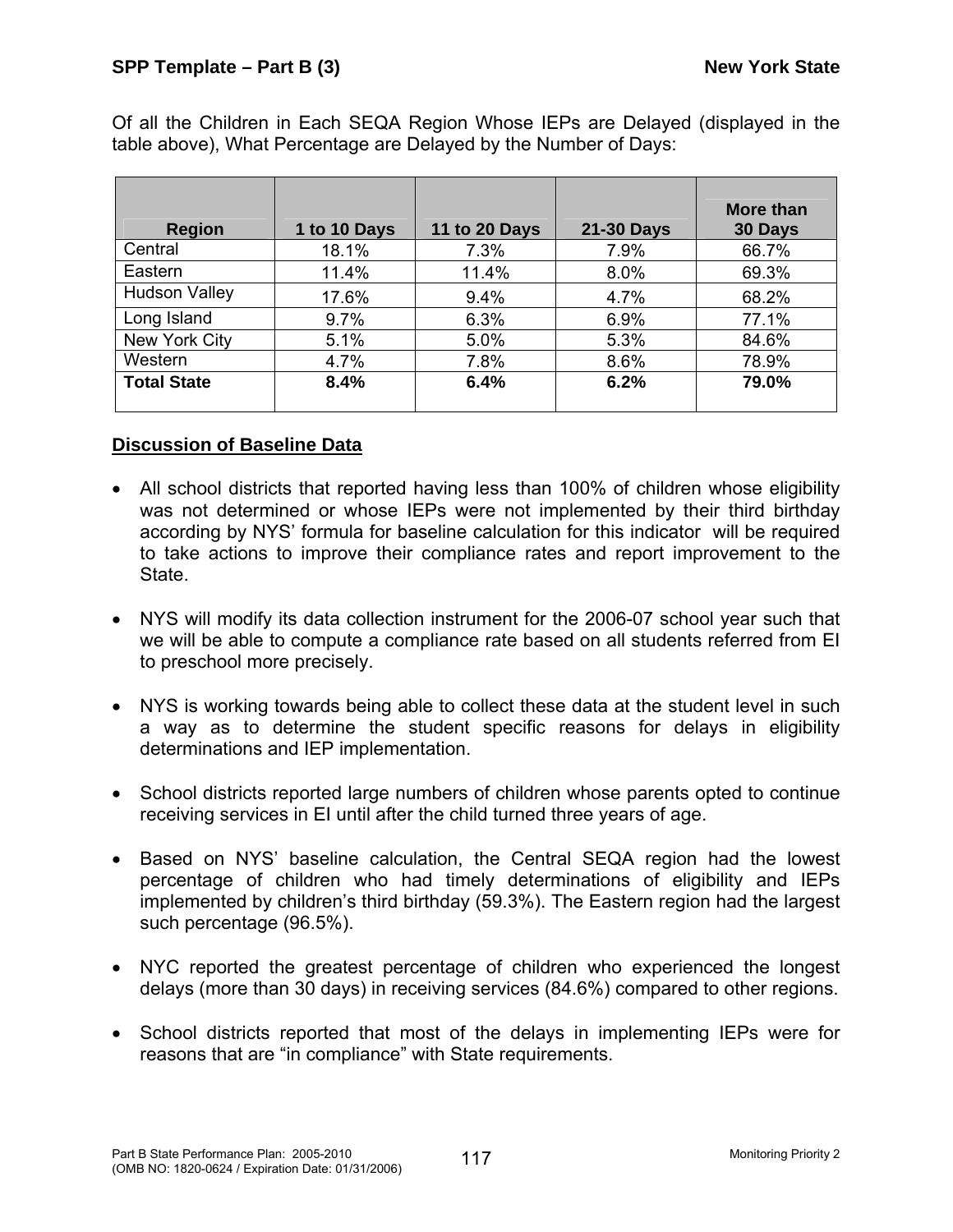# **Measurable and Rigorous Targets**

| <b>FFY</b>            | <b>Measurable and Rigorous Target</b>                                                                                                                                                                                     |
|-----------------------|---------------------------------------------------------------------------------------------------------------------------------------------------------------------------------------------------------------------------|
| 2005<br>$(2005-06)$   | 100% of children referred by Part C prior to age 3, who are found<br>eligible for Part B, will have an IEP developed and implemented by their<br>third birthday or in compliance with timelines established in State law. |
| 2006<br>$(2006 - 07)$ | 100% of children referred by Part C prior to age 3, who are found<br>eligible for Part B, will have an IEP developed and implemented by their<br>third birthday or in compliance with timelines established in State law. |
| 2007<br>$(2007-08)$   | 100% of children referred by Part C prior to age 3, who are found<br>eligible for Part B, will have an IEP developed and implemented by their<br>third birthday or in compliance with timelines established in State law. |
| 2008<br>$(2008-09)$   | 100% of children referred by Part C prior to age 3, who are found<br>eligible for Part B, will have an IEP developed and implemented by their<br>third birthday or in compliance with timelines established in State law. |
| 2009<br>$(2009-10)$   | 100% of children referred by Part C prior to age 3, who are found<br>eligible for Part B, will have an IEP developed and implemented by their<br>third birthday or in compliance with timelines established in State law. |
| 2010<br>$(2010-11)$   | 100% of children referred by Part C prior to age 3, who are found<br>eligible for Part B, will have an IEP developed and implemented by their<br>third birthday or in compliance with timelines established in State law. |

# **Improvement Activities/Timelines/Resources**

| <b>Activity</b>                                                                                                                                                                                                                                                                                                                              | <b>Timeline</b> | <b>Resources</b> |
|----------------------------------------------------------------------------------------------------------------------------------------------------------------------------------------------------------------------------------------------------------------------------------------------------------------------------------------------|-----------------|------------------|
| Annually review and update the MOU<br>between DOH and SED that focuses on<br>activities that will result in a smooth<br>transition from Part C to Part B services for<br>children beginning at age three, including<br>monitoring programs that are approved by<br>DOH and SED to serve both EI and<br>preschool children with disabilities. | 2005-11         | <b>SED</b> staff |
| Develop a joint DOH and SED guidance<br>document: Transition of Children at Age<br>Three from the New York State Department<br>of Health Early Intervention Program to the<br><b>State Education Department Preschool</b>                                                                                                                    | 2005            | DOH and SED      |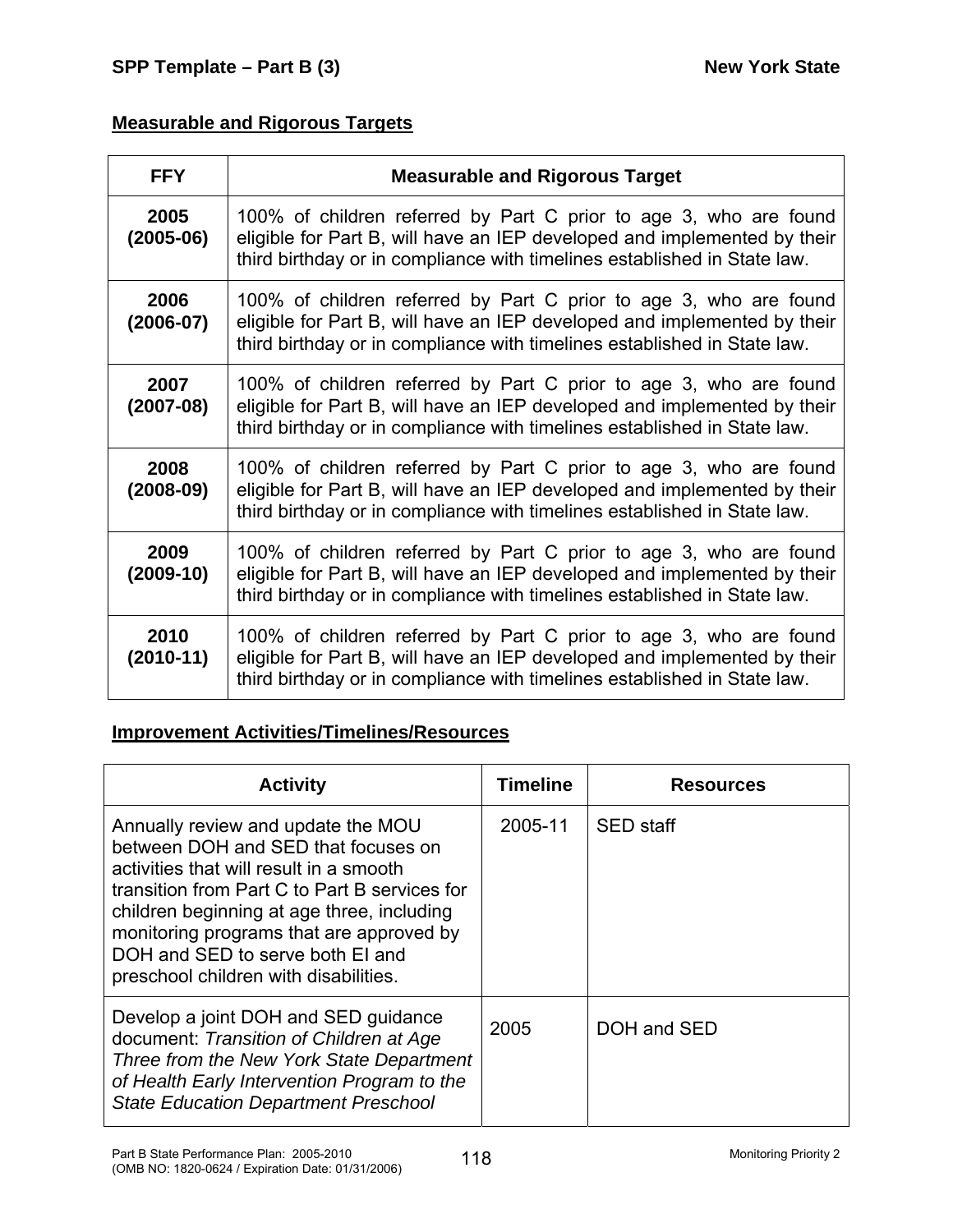| <b>Activity</b>                                                                                                                                                                                                                                    | <b>Timeline</b> | <b>Resources</b>   |
|----------------------------------------------------------------------------------------------------------------------------------------------------------------------------------------------------------------------------------------------------|-----------------|--------------------|
| <b>Special Education Program or Other Early</b><br><b>Childhood Services</b>                                                                                                                                                                       | 2005-06         | DOH and SED        |
| Develop and disseminate a video/training<br>program on transition from EI to preschool<br>special education.                                                                                                                                       |                 |                    |
| Provide training to ECDCs, EI and<br>preschool staff and administrators. ECDCs<br>will conduct turnkey training regionally.                                                                                                                        | 2005-06         | <b>ECDCs</b>       |
| Conduct joint training, technical assistance<br>and monitoring on requirements for the<br>timely transition of children with disabilities<br>from EI to preschool special education.                                                               | 2005-07         | DOH and SED        |
| Approve new program applications and<br>requests for program expansions in regions<br>where data indicates preschool students<br>are not receiving services by their third<br>birthdays where there is documented need<br>for additional programs. | 2005-11         | <b>VESID</b> staff |
| Continue to authorize variances to class<br>size maximums where appropriate to allow<br>additional students to be temporarily<br>admitted to a preschool program after the<br>start of the school year.                                            | 2005-11         | <b>VESID</b> staff |
| Address shortages of qualified personnel to<br>provide evaluations and services to<br>preschool students.                                                                                                                                          | 2005-08         | See indicator #1   |
| Provide technical assistance to NYCDOE<br>on the provision of interim alternate<br>bilingual program and services for English<br>language learners/limited English proficient<br>preschool students with disabilities.                             |                 |                    |
| Require corrective action in those school<br>districts in which data indicate<br>noncompliance.                                                                                                                                                    | 2005-11         | <b>VESID</b>       |
| Propose a regulatory amendment to<br>address the role of the school district in<br>evaluating a preschool child with a                                                                                                                             | 2007            | <b>VESID</b>       |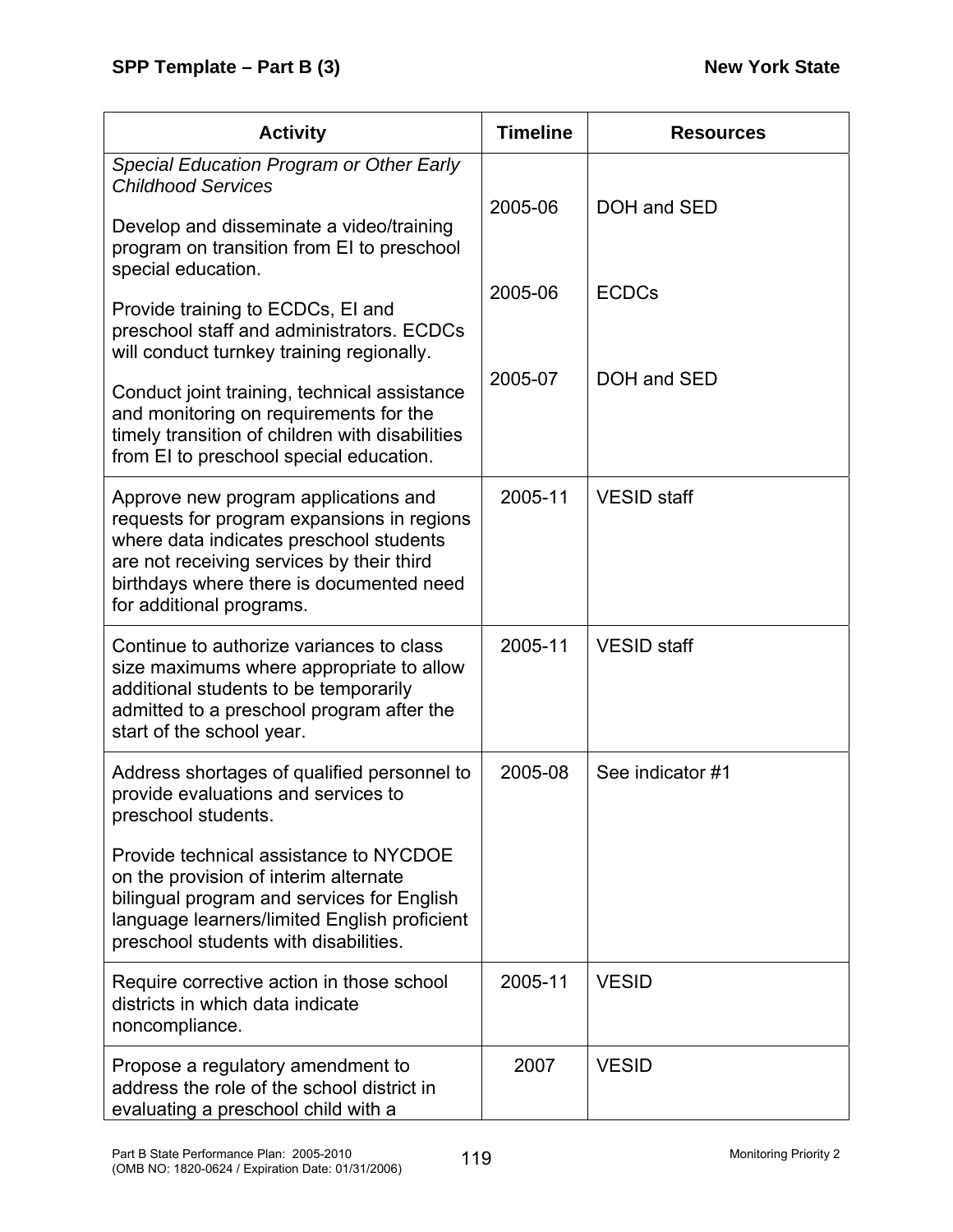| <b>Activity</b>                                          | <b>Timeline</b> | <b>Resources</b> |
|----------------------------------------------------------|-----------------|------------------|
| disability and providing services in a timely<br>manner. |                 |                  |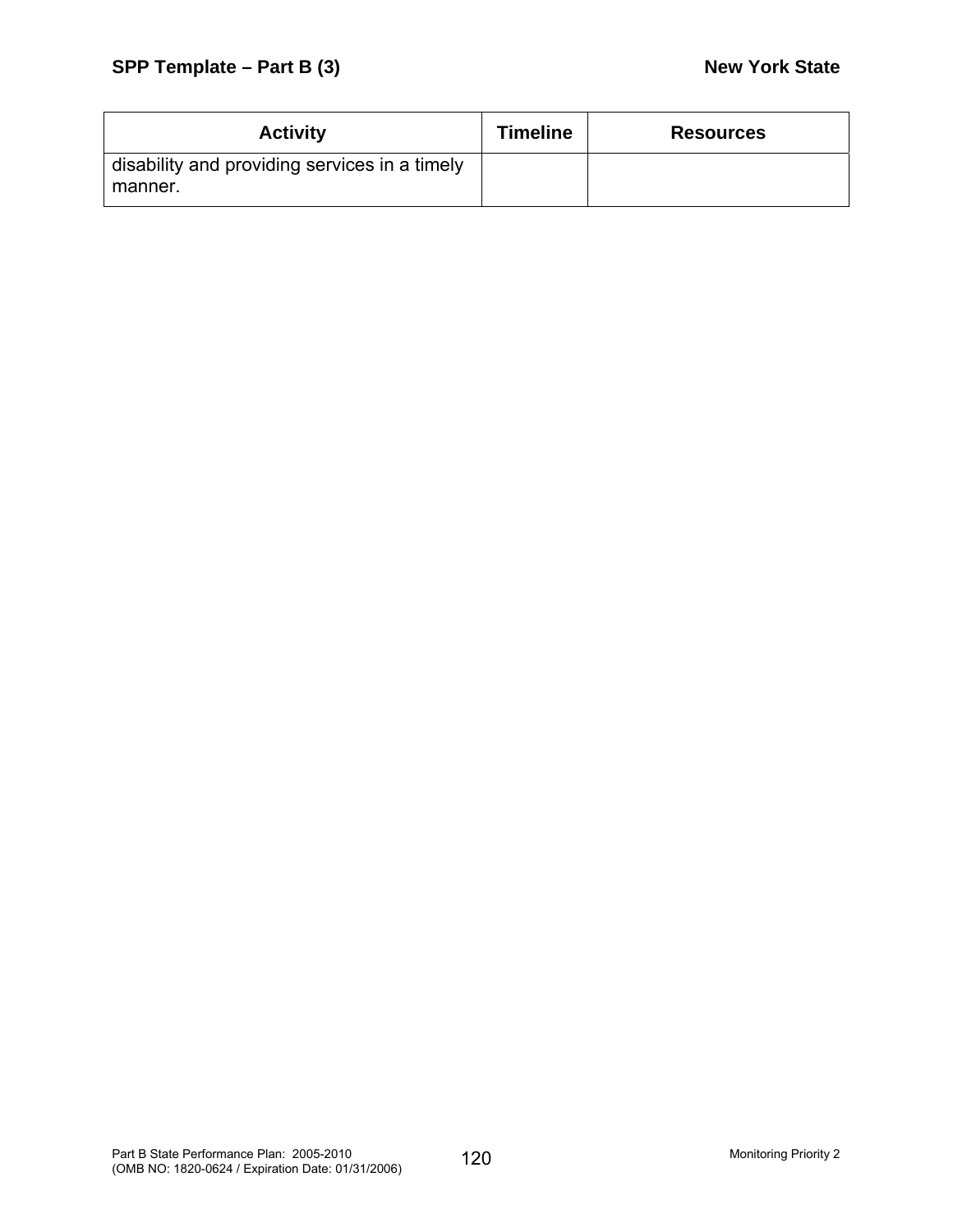### **Part B State Performance Plan (SPP) for 2005-2010**

#### **Overview of the State Performance Plan Development**

See *Overview of the State Performance Plan Development* preceding Indicator #1. In addition to the plan development activities described previously, the Department sought the input on data collection for this indicator with the transition subcommittee of the Commissioner's Advisory Panel for Special Education, representatives of the Transition Coordination Sites (TCS) and representatives of the Employment and Disability Institute of Cornell University working on *TransQUAL Online*, a tool to support school district teams to improve their practices in career development and transition.

## **Monitoring Priority: Effective General Supervision Part B / Effective Transition**

**Indicator #13:** Percent of youth aged  $15^2$  $15^2$  and above with an IEP that includes coordinated, measurable, annual IEP goals and transition services that will reasonably enable the student to meet the post-secondary goals.

(20 U.S.C. 1416(a)(3)(B))

#### **Measurement:**

Percent  $=$  # of youth with disabilities aged 15 and above with an IEP that includes coordinated, measurable, annual IEP goals and transition services that will reasonably enable the student to meet the post-secondary goals divided by # of youth with an IEP age 15 and above times 100.

### **Overview of Issue/Description of System or Process**

State law and regulations define transition services to mean a coordinated set of activities for a student with a disability, designed within a results-oriented process that is focused on improving the academic and functional achievement of the student with a disability to facilitate the student's movement from school to post-school activities, including, but not limited to, post-secondary education, vocational education, integrated competitive employment (including supported employment), continuing and adult education, adult services, independent living, or community participation. The coordinated set of activities must be based on the individual student's needs, taking into account the student's strengths, preferences and interests, and must include needed activities in instruction; related services; community experiences; the development of

<span id="page-126-0"></span>**ENEVALLE 12**<br><sup>2</sup> The federal indicator is age 16. NYS has elected to measure this beginning at age 15, since State regulations require that transition services be indicated on a student's IEP to be in effect when the student turns age 15.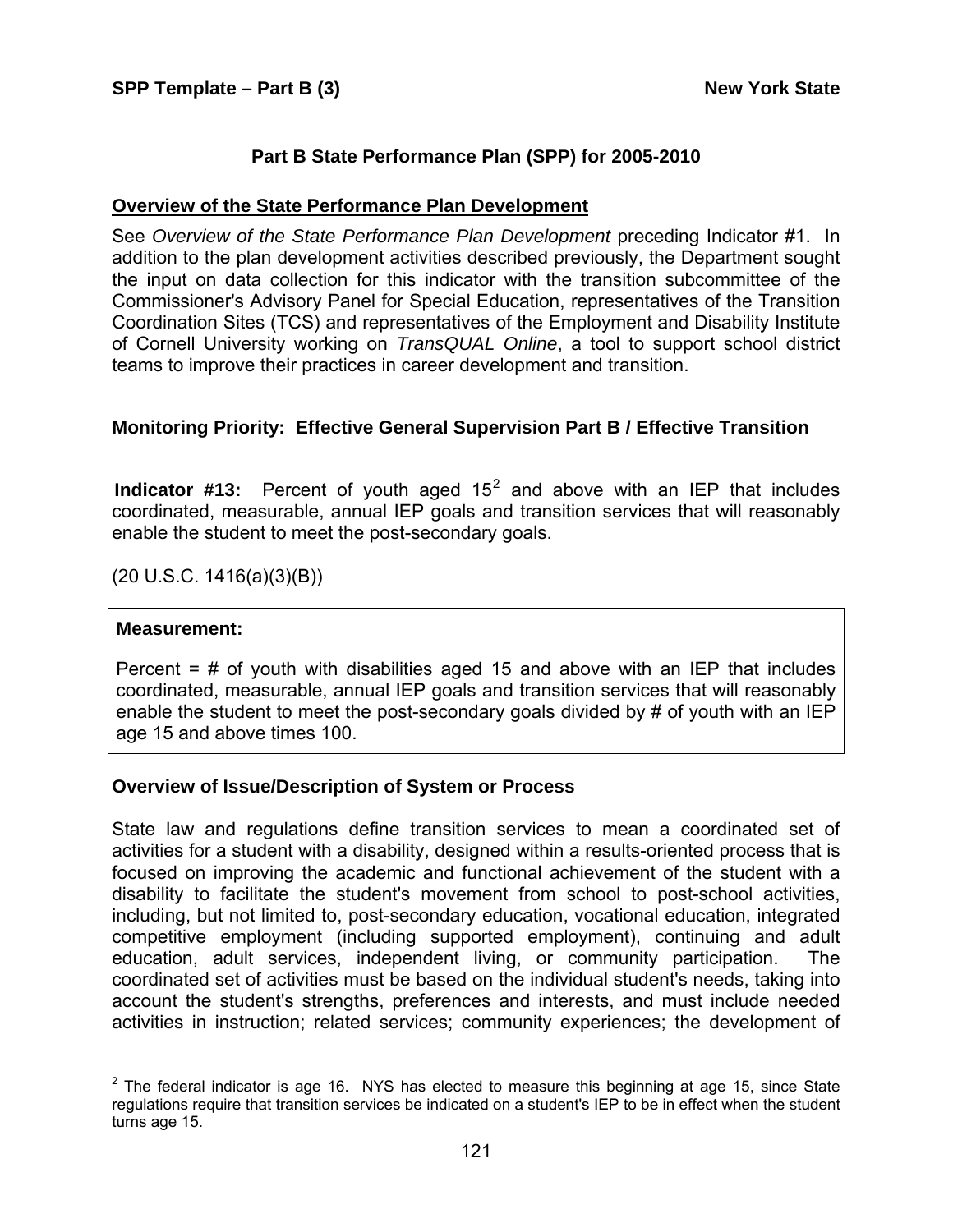employment and other post-school adult living objectives; and when appropriate, acquisition of daily living skills and functional vocational evaluation.

When the purpose of an IEP meeting is to consider transition services, the meeting notice must indicate this purpose, indicate that the school district/agency will invite the student to participate in the meeting; and identify any other agency that will be invited to send a representative.

In NYS, transition services must be on a student's IEP beginning not later than the first IEP to be in effect when the student is age 15 (and at a younger age, if determined appropriate), and updated annually. The IEP must, under the applicable components of the student's IEP, include:

- under the student's present levels of performance, a statement of the student's needs, taking into account the student's strengths, preferences and interests, as they relate to transition from school to post-school activities;
- appropriate measurable postsecondary goals based upon age appropriate transition assessments relating to training, education, employment and, where appropriate, independent living skills;
- statement of the transition service needs of the student that focuses on the student's courses of study, such as participation in advanced-placement courses or a vocational education program;
- needed activities to facilitate the student's movement from school to post-school activities, including instruction, related services, community experiences, the development of employment and other post-school adult living objectives and, when appropriate, acquisition of daily living skills and functional vocational evaluation; and
- a statement of the responsibilities of the school district and, when applicable, participating agencies for the provision of such services and activities that promote movement from school to post-school opportunities, or both, before the student leaves the school setting.

VESID's Strategic Plan Goals, Key Performance Indicators and Targets (June 2004, revised October 2004) included the Key Performance Indicator, "Individualized Education Program (IEP) with transition goals, objectives and services for students with disabilities."

### **Plan to collect baseline data**

NYS will collect data from a statewide representative sample of school districts on this indicator and use a monitoring protocol to select and review the IEPs in the representative sample of school districts. Over a six-year period beginning with the 2005-06 school year, all school districts will provide data on this indicator.

### Sampling methodology

NYS has distributed all school districts among six statewide representative samples. These six groups of school districts were tested with Analysis of Variance (ANOVA) and there was no statistical difference among the six groups of school districts on the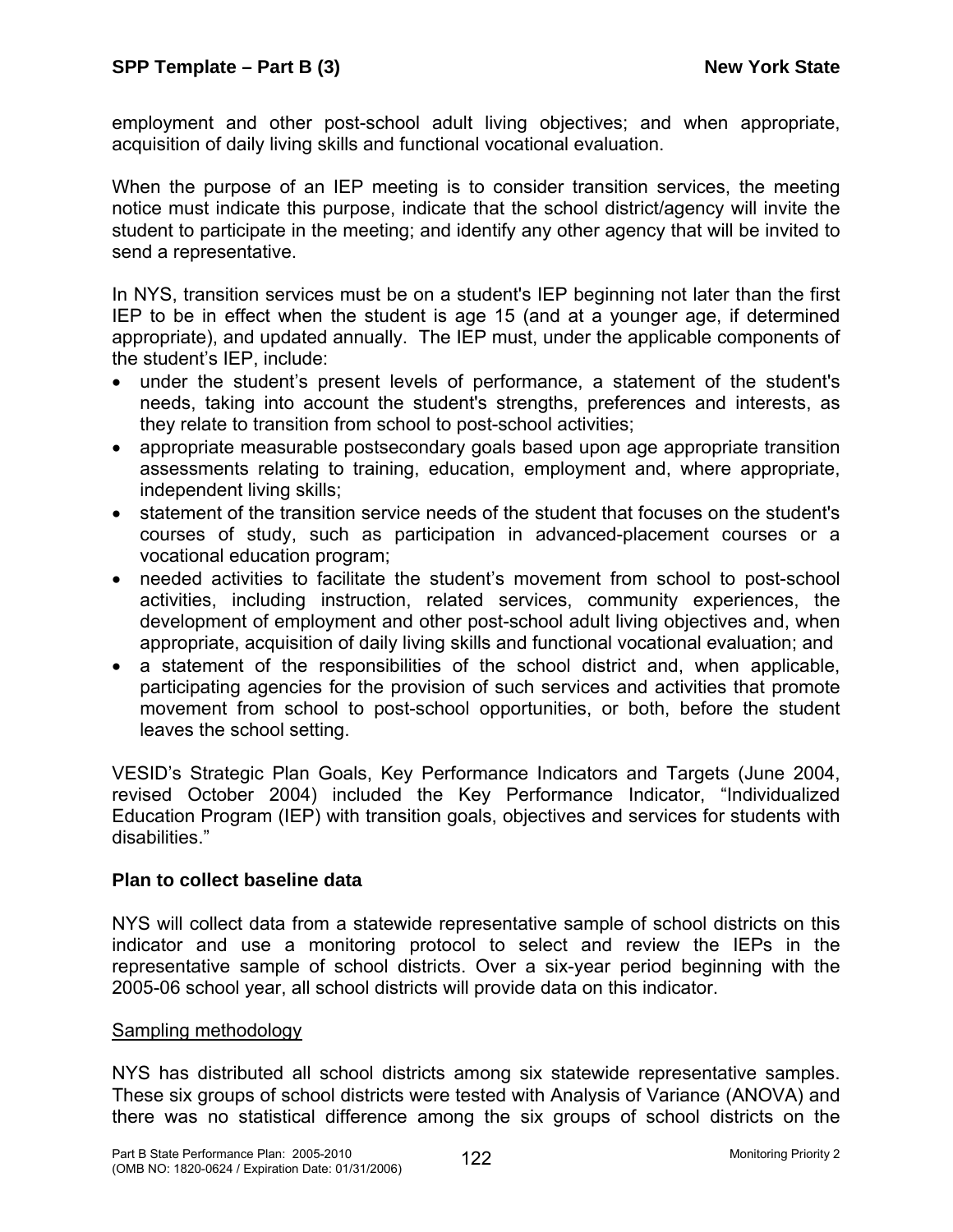population variables described in Attachment 2. These population variables were from the 2000 decennial census. New York City is the only school district in the State with a total enrollment of 50,000 or more students, so it will be represented in each of the six samples.

By January 2006, SED will notify the selected sample districts that they must conduct a self-review of a randomly selected sample of IEPs of all students with disabilities ages 15-21.

| <b>Federal</b>   | <b>Eligible Population of</b><br><b>Students From Which</b>                                                                                                                               | <b>Minimum</b><br>Number of                                                    | <b>Method for</b>                                     |                                                                                                                                                                                                                                                                     |
|------------------|-------------------------------------------------------------------------------------------------------------------------------------------------------------------------------------------|--------------------------------------------------------------------------------|-------------------------------------------------------|---------------------------------------------------------------------------------------------------------------------------------------------------------------------------------------------------------------------------------------------------------------------|
| <b>Indicator</b> | <b>A Random Sample</b>                                                                                                                                                                    | <b>Students in the</b>                                                         | <b>Selecting</b>                                      | <b>Required</b>                                                                                                                                                                                                                                                     |
| <b>Number</b>    | <b>Must be Selected</b>                                                                                                                                                                   | <b>Sample</b>                                                                  | <b>Students</b>                                       | <b>Documentation</b>                                                                                                                                                                                                                                                |
| 13               | All students with<br>disabilities ages 15-21<br>who are provided<br>special education<br>services in district-<br>operated programs or<br>under contract with<br>other service providers. | All students up to<br>30 eligible<br>students.<br>NYC samples 100<br>students. | Random<br>selection using<br>a random<br>number table | Documentation<br>period is seven<br>years.<br>Maintain list of all<br>eligible students,<br>copy of Random<br>Number Table<br>used, beginning<br>random number<br>for selecting<br>students and list<br>of all students<br>who were<br>selected and<br>their number |

A school district may choose to review additional IEPs above the minimum number in order to improve the confidence with which results can be generalized to the entire population especially when there is wide variation in the results. In some cases, the State may require the review of additional IEPs.

SED will require that school districts maintain documentation as described above if they choose to report data on a sample of students. The totally random sampling methodology and required documentation should eliminate selection bias. The State will attempt to prevent missing data by first describing precisely what SED needs to collect, providing technical assistance and then following up with school districts to request missing data. The completeness of data collection will improve after the first year and will continue to improve as long as requirements remain unchanged. All issues of confidentiality will be handled in accordance with the rules and procedures in FERPA. SED will also guard against divulging personally identifiable information by not reporting results when there are less than five students for whom data are available or when those results can be easily calculated based on other data provided.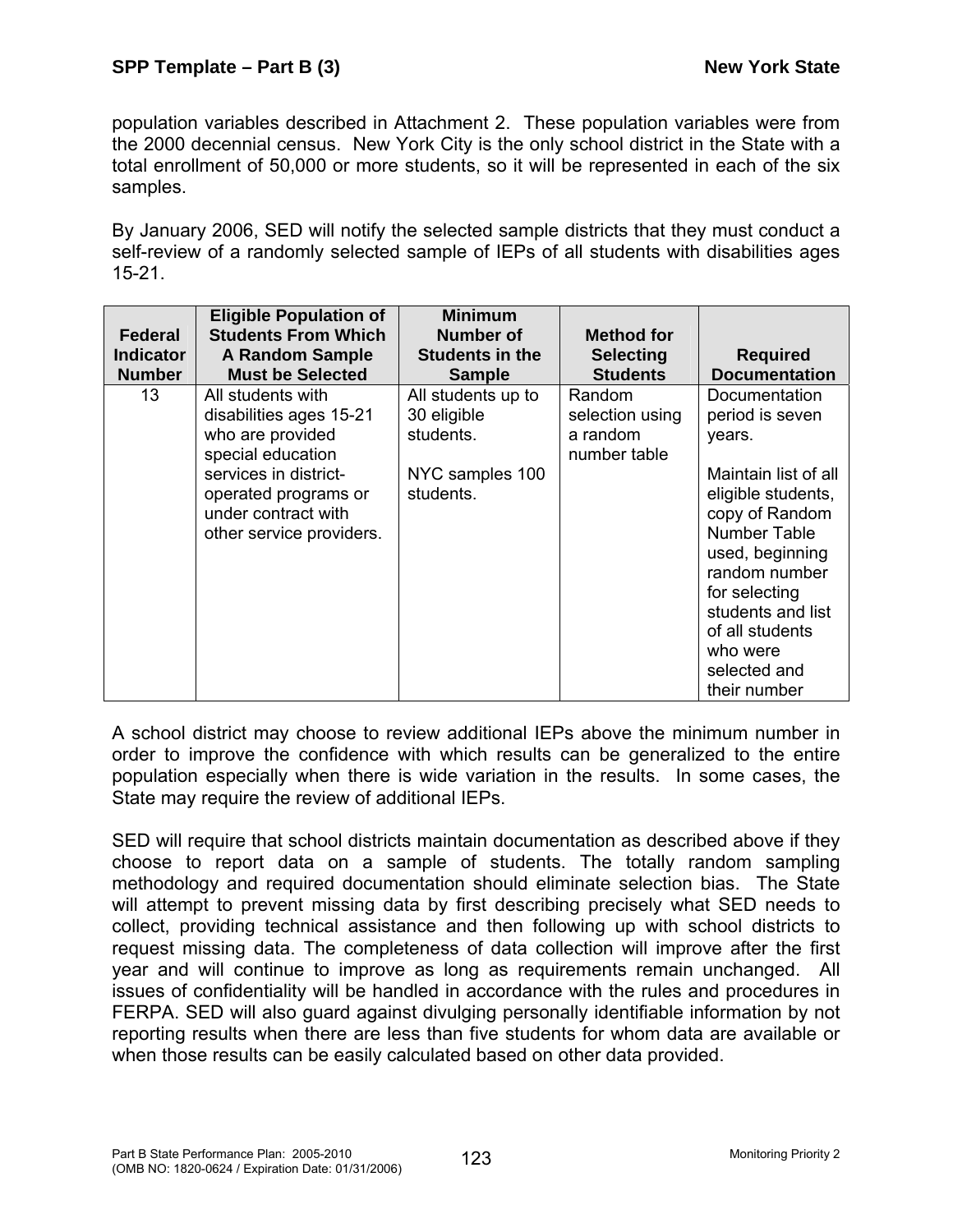### IEP Review Process

By February 2006, SED will provide an "IEP/Transition Self-Review" monitoring protocol to all school districts. The school districts selected for the representative sample will be directed to complete the "Transition IEP" self-review monitoring protocol on a representative sample of IEPs and document results on a form prescribed by SED. The form will require documentation of the percent of students whose IEPs met each of the compliance requirements on the monitoring protocol. The State is exploring the development of an on-line reporting system (e.g., an adaptation of the *TransQUAL, Online* system) through which school districts would be required to submit the aggregate results of the self-review. SED will arrange for professional development on the self-review protocol and *TransQUAL, Online* system through TCS and SETRC. Training will be ongoing in subsequent years, as needed.

Districts will be directed to complete and enter data on their IEP reviews by August 31. SED will arrange for random verification reviews of reported data in school districts in each SEQA region. All school districts identified through the self-review or verification process as not having IEPs that include appropriate documentation of post-secondary goals and transition services on a student's IEP will be directed to correct the noncompliance as soon as possible, but no later than one year from the date of identification.

The review of IEPs required a determination as to whether the IEPs in the sample selected included specific transition content information and whether the content of the IEP would reasonably enable the student to meet measurable post-secondary goals. A qualitative review of the IEPs around the following eight components was conducted:

- Students actively participate in planning their educational programs leading toward achievement of post-secondary goals.
- IEPs are individualized and are based on the assessment information about the student's, including individual needs, preferences, interests and strengths of the students.
- Transition needs identified in the students' assessment information are included in the students' present levels of performance.
- Annual goals address students' transition needs identified in the present levels of performance and are calculated to help each student progress incrementally toward the attainment of the post-secondary goals.
- The recommended special education programs and services will assist the students to meet their annual goals relating to transition.
- The statements of needed transition services are developed in consideration of the students' needs, preferences and interests, are directly related to the students' goals beyond secondary education and will assist the students to reach their postsecondary goals.
- Courses of student are linked to attainment of the students' post-secondary goals
- The school district and appropriate participating agencies coordinate their activities in support of the students' attainment of post-secondary goals.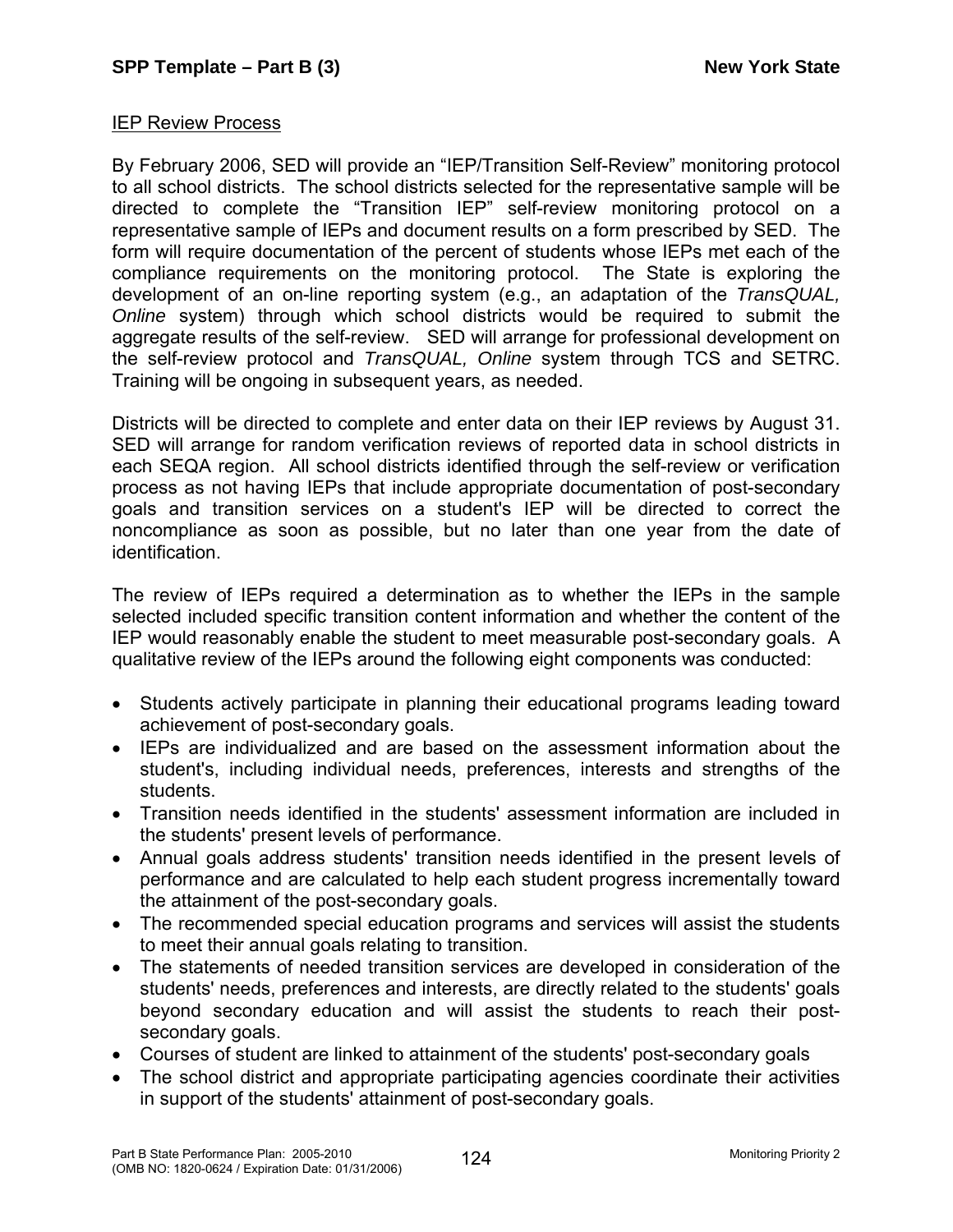## **Baseline Data for FFY 2005 (2005-06)**

**33.3 percent** of youth, ages 15 and above, had IEPs that included coordinated, measurable annual IEP goals and transition services to reasonably enable them to meet their post-secondary goals.

### **Discussion of Baseline Data**

The 2005 baseline data is based on the monitoring review of IEPs from a representative sample of 108 school districts, including New York City. The total number of students with IEPs, ages 15-21 in NYS during the 2005-06 school year was 54,780. The total number of IEPs reviewed from these representative school districts was 3,541. Of the 3,541 IEPs, 1,176 were found to have been in compliance with all IEP transition requirements.

Of the 108 school districts:

- 43 school districts reported that 0 percent of their student's IEPs that were reviewed met compliance with the IEP transition requirements.
- 34 school districts reported between 1 and 49 percent of their students' IEPs that were reviewed met the transition requirements.
- 12 school districts reported between 50 and 79 percent of their IEPs that were reviewed met the transition requirements
- 19 percent reported between 80 and 100 percent of IEPs that were reviewed met the transition requirements.

Regional variations are noted in the following chart. NYC, from which nearly one third of the students with disabilities are educated, reported that none of their IEPs met all of the compliance indicators.

| 2005-06 Indicator 13 - Transition IEP Baseline Data |                  |                                                            |                |                |                |
|-----------------------------------------------------|------------------|------------------------------------------------------------|----------------|----------------|----------------|
|                                                     |                  | <b>Number of Reviewed School Districts with IEPs found</b> |                |                |                |
| <b>Transition</b>                                   | Total # of       | in Compliance                                              |                |                |                |
| Coordination                                        | <b>School</b>    | 0% of IEPs                                                 | 1-49% of       | 50-79% of      | 80-100% of     |
| Site (TCS)                                          | <b>Districts</b> | in                                                         | <b>IEPs</b> in | <b>IEPs in</b> | <b>IEPs in</b> |
| <b>Region</b>                                       | <b>Reviewed</b>  | compliance                                                 | compliance     | compliance     | compliance     |
| Eastern                                             | 18               |                                                            |                | З              | 6              |
| <b>Hudson Valley</b>                                | 22               | 16                                                         |                | $\overline{2}$ |                |
| Long Island                                         | 23               | 2                                                          | 6              |                | 11             |
| Mid-State                                           | 14               | 5                                                          |                |                |                |
| Mid-West                                            | 17               | 8                                                          | 8              |                |                |
| <b>NYC</b>                                          |                  |                                                            |                |                |                |
| Western                                             | 13               | 5                                                          | 6              | $\mathcal{P}$  | O              |
| Totals                                              | 108              | 43                                                         | 34             | $12 \,$        | 19             |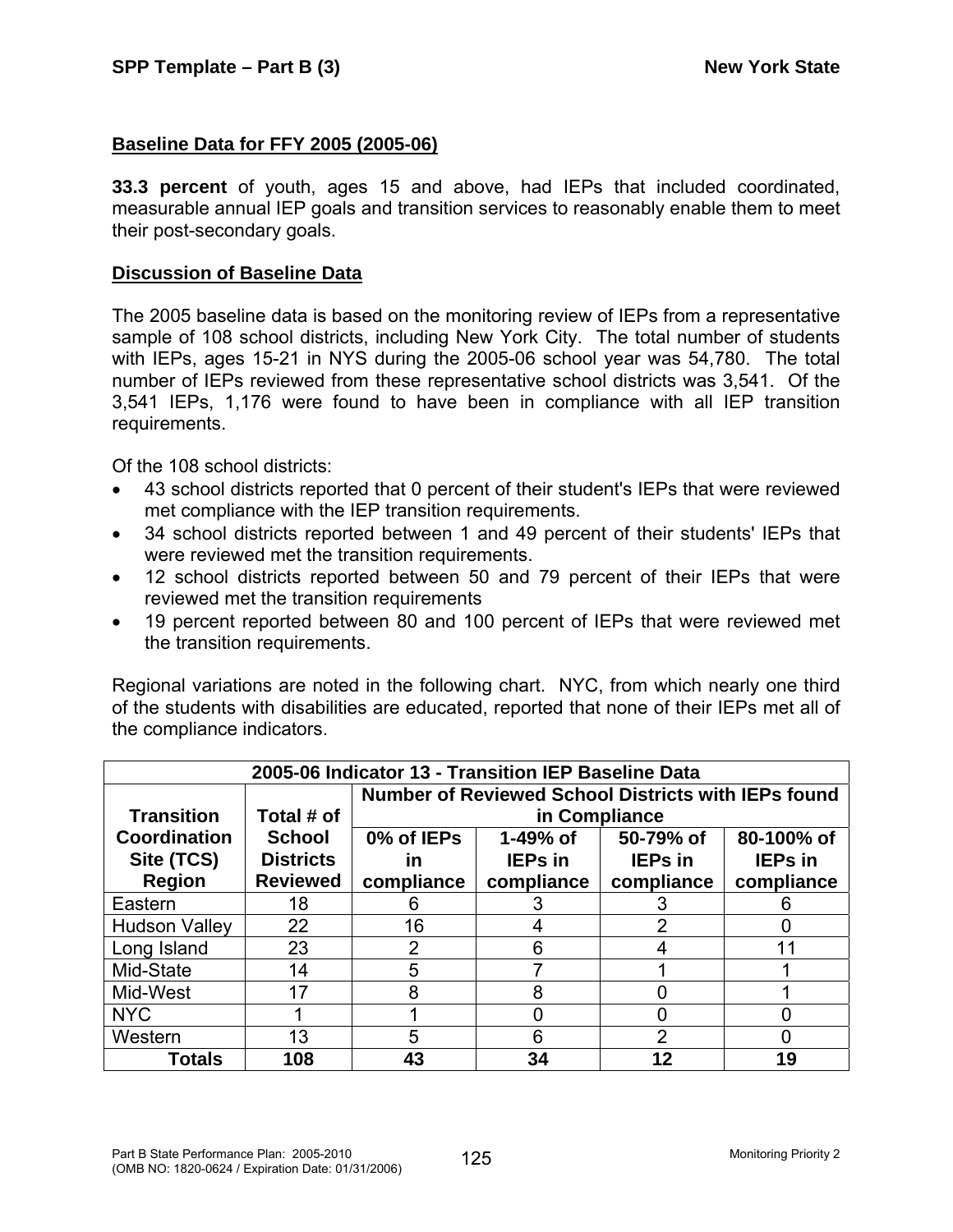Technical assistance personnel from VESID's funded TCSs and/or SETRC facilitated the reviews of most of the school districts compliance with this indicator. This served as part of the verification process and afforded districts technical assistance during the compliance review. In most cases it was indicated that districts are often providing appropriate transition programs and services but not accurately documenting this information on the students' IEPs.

Data for each of the eight compliance indicators is reported in the chart below. Major findings include:

- 23 percent of districts reported compliance with the requirement for measurable post-secondary goals. This is a new requirement for school districts (IDEA 2004).
- 24 percent reported compliance with documenting a student's transition needs under the IEP section "present levels of performance." However, TCS and SETRC staff participating in these reviews reported that district staff were generally able to orally describe the student's needs, but often failed to accurately capture those needs in writing in the IEPs.
- More than 70 percent of school districts were in compliance with the requirement to document recommended special education programs and services.
- More than 57 percent of the school districts invited and/or otherwise provided for the student's participation in the transition planning process.

| <b>Compliance Rate for Individual Regulatory Citations - Transition IEPs</b>                                                                                                                                                                                     |                                                       |                                                               |  |  |
|------------------------------------------------------------------------------------------------------------------------------------------------------------------------------------------------------------------------------------------------------------------|-------------------------------------------------------|---------------------------------------------------------------|--|--|
| <b>Requirement</b>                                                                                                                                                                                                                                               | Number of<br><b>Districts in</b><br><b>Compliance</b> | <b>Percent of</b><br><b>Districts in</b><br><b>Compliance</b> |  |  |
| When the CSE met to consider transition service needs,                                                                                                                                                                                                           |                                                       |                                                               |  |  |
| the school district invited the student. If the student did<br>not attend, the district ensured that the student's<br>preferences and interests were considered                                                                                                  | 62                                                    | 57.41%                                                        |  |  |
| Under the student's present levels of performance, the<br>IEP includes a statement of the student's needs, taking<br>into account the student's strengths, preferences and<br>interests, as they relate to transition from school to post-<br>school activities. | 26                                                    | 24.07%                                                        |  |  |
| The IEP includes appropriate measurable post-secondary<br>goals based upon age appropriate transition assessments<br>relating to training, education, employment and, where<br>appropriate, independent living skills.                                           | 25                                                    | 23.15%                                                        |  |  |
| The IEP includes measurable annual goals consistent<br>with the student's needs and abilities, including (if<br>applicable) benchmarks or short-term objectives.                                                                                                 | 58                                                    | 53.70%                                                        |  |  |
| The IEP includes a statement of the transition service<br>needs of the student that focuses on the student's<br>courses of study.                                                                                                                                | 45                                                    | 41.67%                                                        |  |  |
| The IEP indicates the recommended special education<br>program and services to advance appropriately toward                                                                                                                                                      | 76                                                    | 70.37%                                                        |  |  |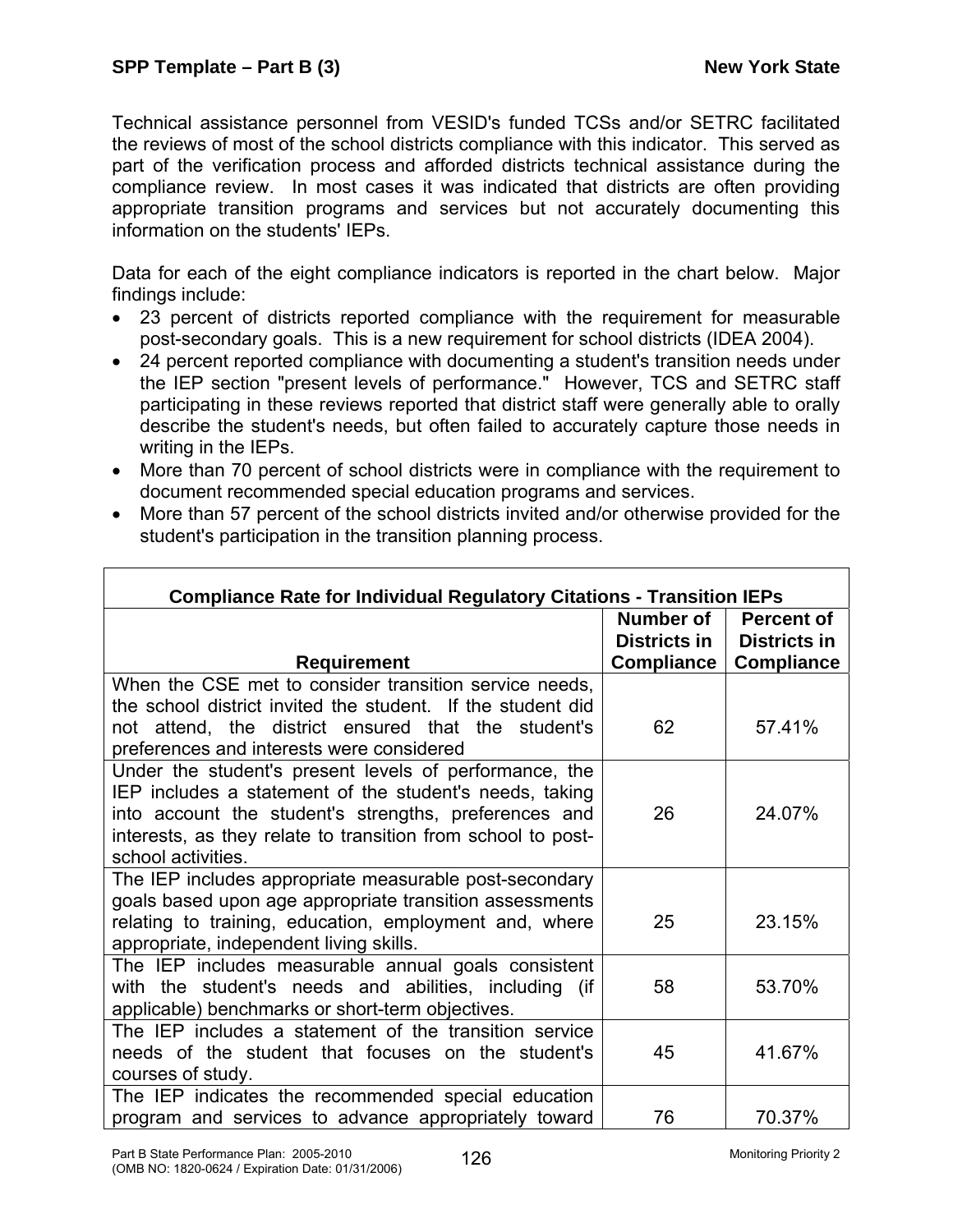$\mathsf{r}$ 

 $\overline{\mathbf{I}}$ 

| <b>Compliance Rate for Individual Regulatory Citations - Transition IEPs</b> |                   |                                          |  |  |
|------------------------------------------------------------------------------|-------------------|------------------------------------------|--|--|
|                                                                              | Number of         | <b>Percent of</b><br><b>Districts in</b> |  |  |
|                                                                              | Districts in      |                                          |  |  |
| <b>Requirement</b>                                                           | <b>Compliance</b> | <b>Compliance</b>                        |  |  |
| meeting the annual goals relating to transition needs.                       |                   |                                          |  |  |
| The IEP includes needed activities to facilitate the                         |                   |                                          |  |  |
| student's movement from school to post-school activities,                    | 35                | 32.41%                                   |  |  |
| instruction, related services, community<br>including:                       |                   |                                          |  |  |
| experiences, the development of employment and other                         |                   |                                          |  |  |
| post-school adult living objectives, and when appropriate,                   |                   |                                          |  |  |
| acquisition of daily living skills and functional vocational                 |                   |                                          |  |  |
| evaluation.                                                                  |                   |                                          |  |  |
| The IEP includes a statement of the responsibilities of the                  |                   |                                          |  |  |
| district and, when applicable, participating<br>school                       | 40                | 37.04%                                   |  |  |
| agencies, for the provision of such services and activities                  |                   |                                          |  |  |
| that promote movement from school to post-school                             |                   |                                          |  |  |
| opportunities, or both.                                                      |                   |                                          |  |  |

## **Measurable and Rigorous targets**

| <b>FFY</b>            | <b>Measurable and Rigorous Target</b>                                                                                                                                                                                 |
|-----------------------|-----------------------------------------------------------------------------------------------------------------------------------------------------------------------------------------------------------------------|
| 2005<br>$(2005-06)$   | 100 percent of youth* aged 15 and above will have IEPs that include<br>coordinated, measurable, annual IEP goals and transition services that<br>will reasonably enable the student to meet the post-secondary goals. |
| 2006<br>$(2006 - 07)$ | 100 percent of youth* aged 15 and above will have IEPs that include<br>coordinated, measurable, annual IEP goals and transition services that<br>will reasonably enable the student to meet the post-secondary goals. |
| 2007<br>$(2007-08)$   | 100 percent of youth* aged 15 and above will have IEPs that include<br>coordinated, measurable, annual IEP goals and transition services that<br>will reasonably enable the student to meet the post-secondary goals. |
| 2008<br>$(2008-09)$   | 100 percent of youth* aged 15 and above will have IEPs that include<br>coordinated, measurable, annual IEP goals and transition services that<br>will reasonably enable the student to meet the post-secondary goals. |
| 2009<br>$(2009-10)$   | 100 percent of youth* aged 15 and above will have IEPs that include<br>coordinated, measurable, annual IEP goals and transition services that<br>will reasonably enable the student to meet the post-secondary goals. |
| 2010<br>$(2010-11)$   | 100 percent of youth* aged 15 and above will have IEPs that include<br>coordinated, measurable, annual IEP goals and transition services that<br>will reasonably enable the student to meet the post-secondary goals. |

\* percent of youth with IEPs reviewed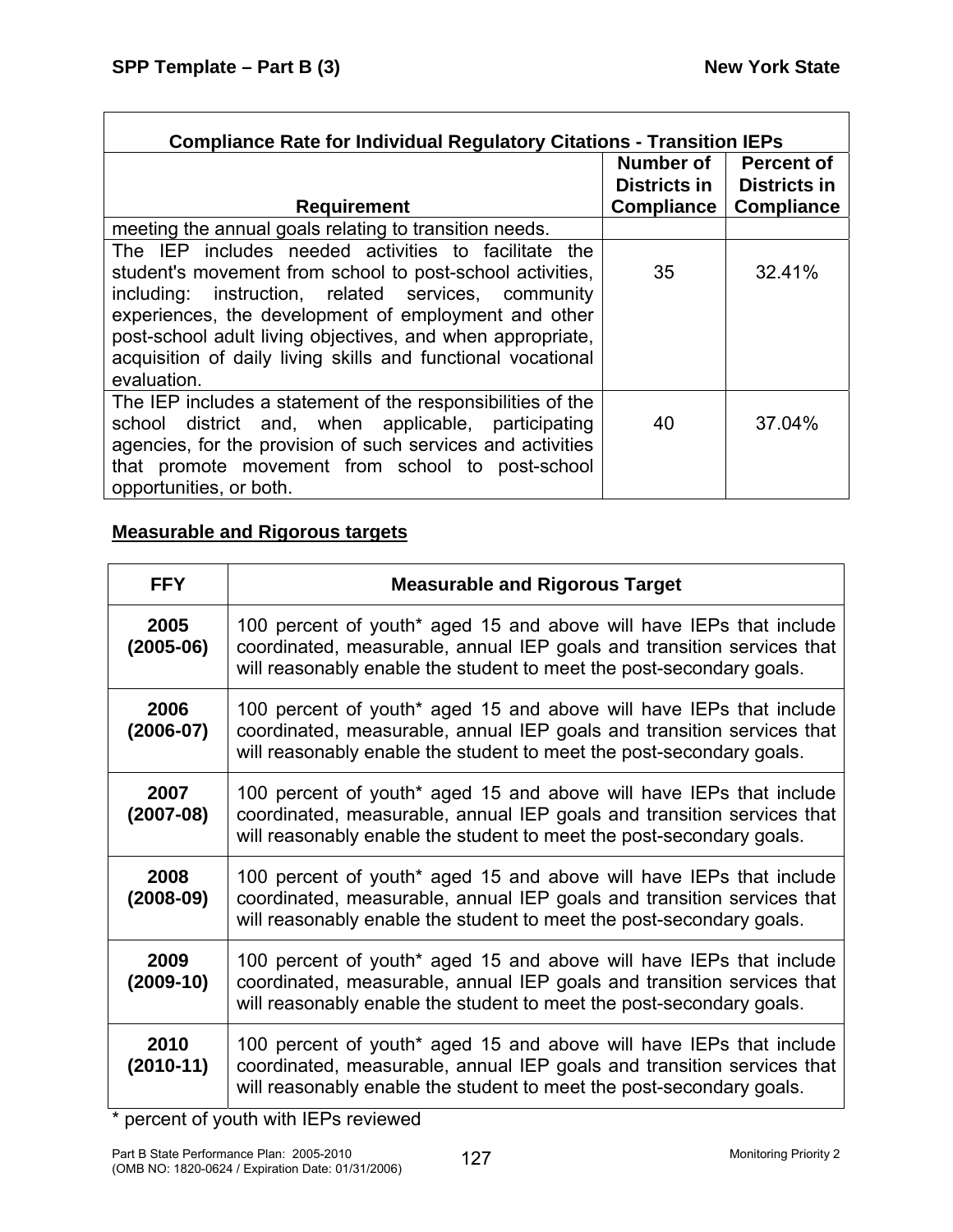# **Improvement Activities/Timelines/Resources**

| <b>Activity</b>                                                                                                                                                                                                                                                                                                                                                                                                                                       | <b>Timeline</b> | <b>Resources</b>                                                                                                                    |
|-------------------------------------------------------------------------------------------------------------------------------------------------------------------------------------------------------------------------------------------------------------------------------------------------------------------------------------------------------------------------------------------------------------------------------------------------------|-----------------|-------------------------------------------------------------------------------------------------------------------------------------|
| Provide targeted training and technical<br>assistance to school districts to improve<br>transition planning process; assist districts<br>and adult service agencies to develop and<br>strengthen transition programs and<br>services.                                                                                                                                                                                                                 | 2005-11         | 7 regional Transition<br><b>Coordination Sites funded</b><br>through IDEA Part B<br>discretionary funds                             |
| Develop a self-review monitoring protocol<br>for IEP transition planning requirements.                                                                                                                                                                                                                                                                                                                                                                | 2006            | <b>SED</b> staff                                                                                                                    |
| Develop and disseminate statewide a<br>transition planning policy guidance<br>document                                                                                                                                                                                                                                                                                                                                                                | 2007-08         | <b>SED Policy Staff</b>                                                                                                             |
| Require 1/6 of NYS school districts and<br>NYC to annually conduct a review of their<br>policies, procedures and practices for<br>transition planning. Encourage transition<br>coordination site and SETRC personnel to<br>facilitate the transition self-reviews,<br>providing on-site improvement strategies<br>during the review process.                                                                                                          | 2006-11         | SED staff; SETRC, and TCS<br>staff                                                                                                  |
| Require school districts with poor results in<br>the transition planning to work with TCSs to<br>improve their transition planning process.                                                                                                                                                                                                                                                                                                           | 2007-11         | <b>TCS staff</b>                                                                                                                    |
| Develop a statewide training program on<br>IEP transition planning development.                                                                                                                                                                                                                                                                                                                                                                       | 2007            | <b>TCS staff</b>                                                                                                                    |
| Assist school districts to assess school<br>improvement transition planning needs,<br>prioritize desirable changes, develop<br>strategic plans to implement those changes<br>and record their results. School<br>improvement through TRANSQUAL<br><b>ONLINE</b> focuses on:<br>district program structure<br>interagency and interdisciplinary<br>$\bullet$<br>collaboration<br>family involvement<br>٠<br>student involvement<br>student development | 2006-11         | <b>TRANSQAUAL ONLINE -</b><br>funded by SED through<br><b>Cornell University using</b><br><b>IDEA Part B discretionary</b><br>funds |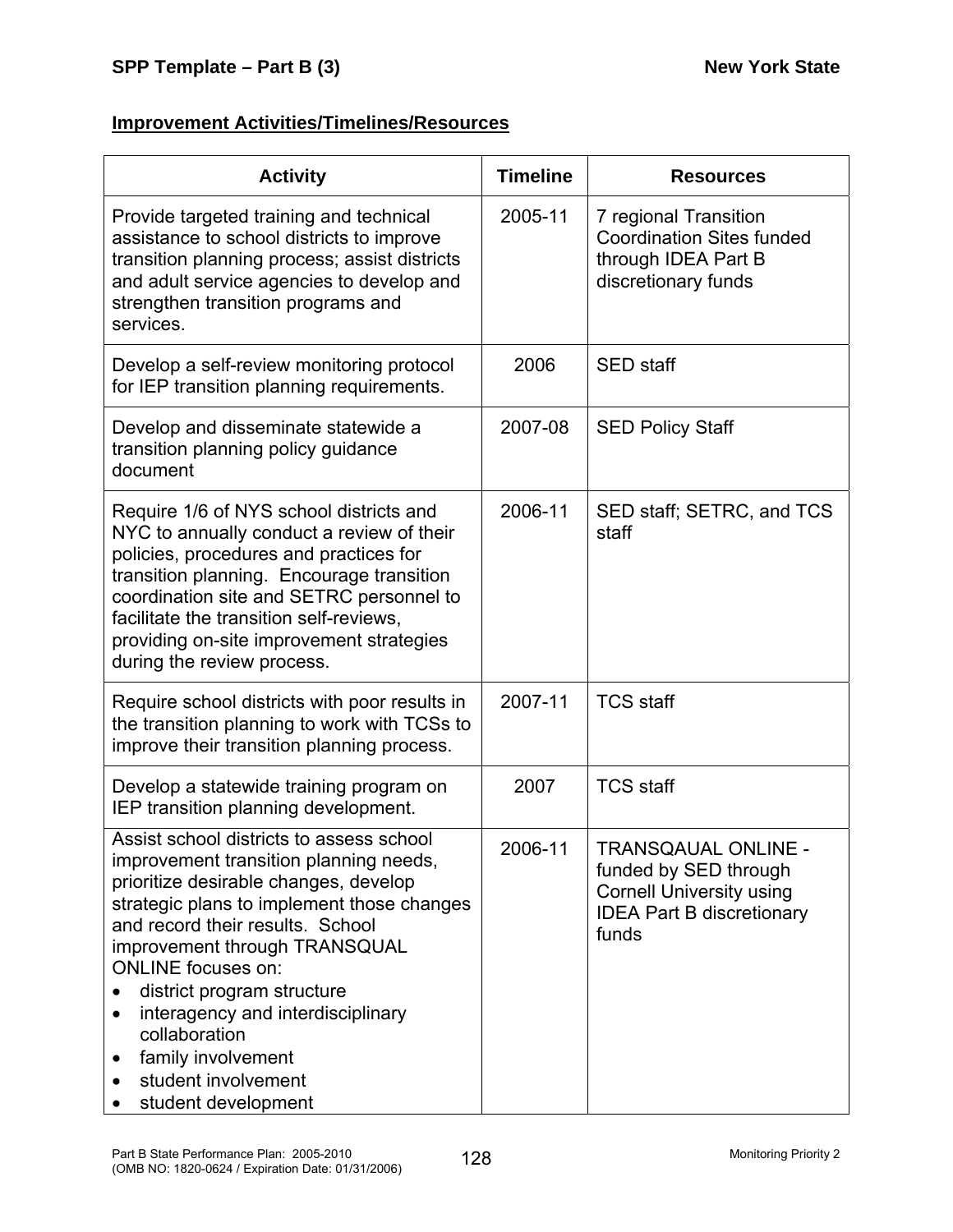| <b>Activity</b>                                                                                                                                                                                                                                                                                                                                                                                                                                                                                                                                                                                                                                                                                                                                                                                                                  | <b>Timeline</b> | <b>Resources</b>                                                                                                                                |
|----------------------------------------------------------------------------------------------------------------------------------------------------------------------------------------------------------------------------------------------------------------------------------------------------------------------------------------------------------------------------------------------------------------------------------------------------------------------------------------------------------------------------------------------------------------------------------------------------------------------------------------------------------------------------------------------------------------------------------------------------------------------------------------------------------------------------------|-----------------|-------------------------------------------------------------------------------------------------------------------------------------------------|
| TransQUAL, Online provides a<br>standardized set of quality indicators for<br>transition procedures based on Dr. Paula<br>Kohler's Taxonomy of Transition<br>Programming, which allows a school to<br>self-identify its needs for improvement and<br>to use a strategic plan template to make<br>improvements. Hyperlinks are made to on-<br>line technical assistance information and<br>effective practices. School data is<br>password and username protected and<br>history files are created from year to year<br>so a school can revisit and revise its plans<br>and self-assessments. Approximately half<br>the school districts in the State have used<br>the on-line tool. Aggregated data from the<br>tool is available to the TCS to identify<br>common needs and guide local training<br>and development activities. |                 |                                                                                                                                                 |
| Technical assistance to IEP software<br>developers to support development of<br>programs that support appropriate<br>transition planning components in IEPs                                                                                                                                                                                                                                                                                                                                                                                                                                                                                                                                                                                                                                                                      | 2007-08         | <b>TCSs</b>                                                                                                                                     |
| New York City:                                                                                                                                                                                                                                                                                                                                                                                                                                                                                                                                                                                                                                                                                                                                                                                                                   | 2007-11         | New York City TCS                                                                                                                               |
| TCS will provide training on the                                                                                                                                                                                                                                                                                                                                                                                                                                                                                                                                                                                                                                                                                                                                                                                                 |                 | <b>NYC SETRC</b>                                                                                                                                |
| development of the IEP to NYC school<br>based transition coordinators.                                                                                                                                                                                                                                                                                                                                                                                                                                                                                                                                                                                                                                                                                                                                                           |                 | <b>Cornell University</b>                                                                                                                       |
| Cornell University's Employment and<br>Disability Institute will work with NYC to<br>advance the use of the TRANSQUAL<br>Online toolkit with secondary programs.                                                                                                                                                                                                                                                                                                                                                                                                                                                                                                                                                                                                                                                                 |                 |                                                                                                                                                 |
| <b>Implement Model Transition Programs in</b><br>60 school districts throughout the State                                                                                                                                                                                                                                                                                                                                                                                                                                                                                                                                                                                                                                                                                                                                        | 2007-11         | Competitive contracts with<br>60 school districts in<br>collaboration with VESID<br><b>Vocational Rehabilitation</b><br><b>District Offices</b> |
| Discuss findings with IEP software<br>companies to promote development of<br>programs to assist districts with<br>compliance.                                                                                                                                                                                                                                                                                                                                                                                                                                                                                                                                                                                                                                                                                                    | 2007-08         | Information dissemination to<br>and/or meetings with the<br>major NYS IEP software<br>companies.                                                |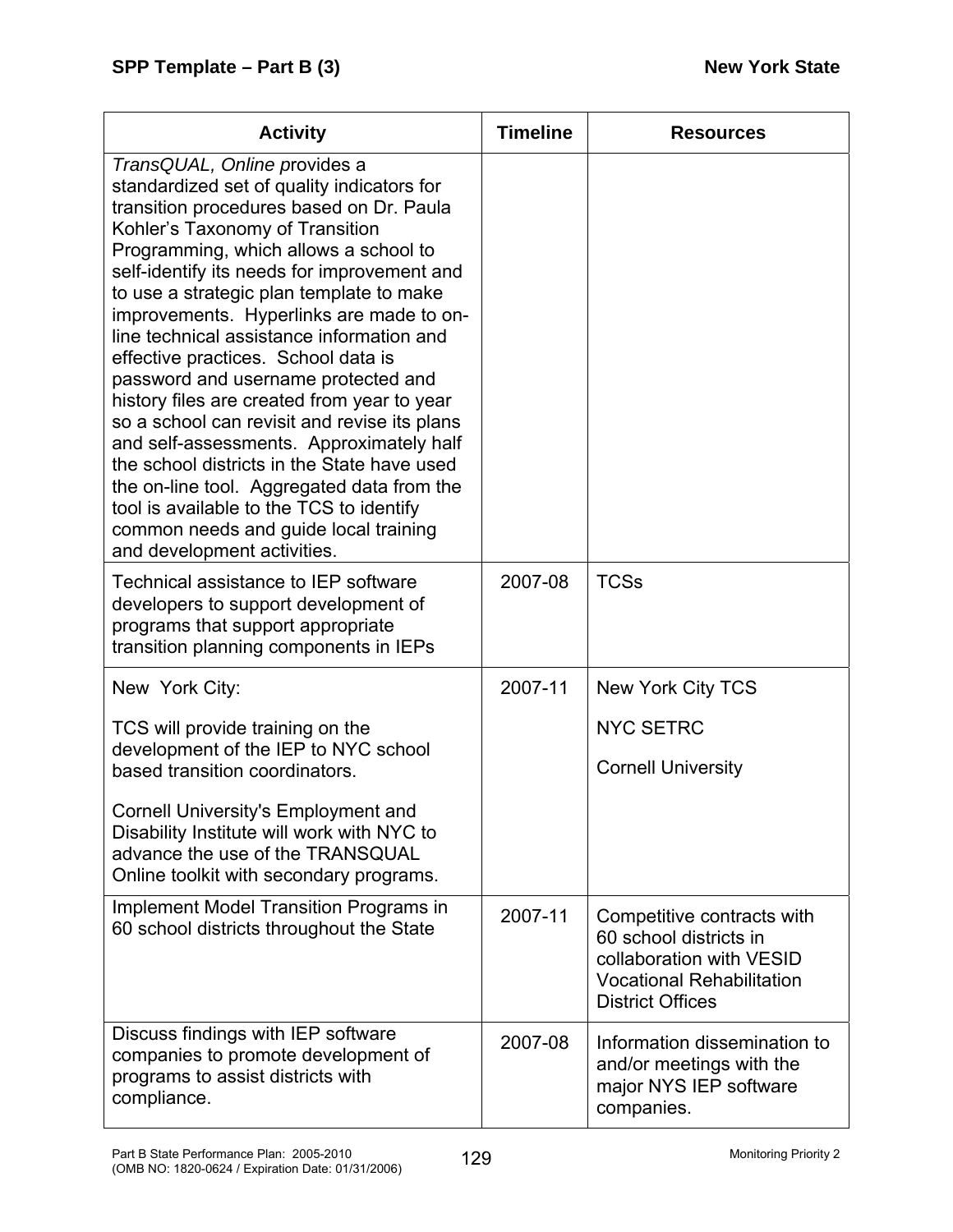| <b>Activity</b>                                                                                                                                                                                                                                                                                                                                                                                                                                                                                                                                                                                                                                                                                                                                            | <b>Timeline</b> | <b>Resources</b>                                                                                |
|------------------------------------------------------------------------------------------------------------------------------------------------------------------------------------------------------------------------------------------------------------------------------------------------------------------------------------------------------------------------------------------------------------------------------------------------------------------------------------------------------------------------------------------------------------------------------------------------------------------------------------------------------------------------------------------------------------------------------------------------------------|-----------------|-------------------------------------------------------------------------------------------------|
| Analyze and disseminate the results of<br>NYS' Longitudinal Post School Indicators<br>Study of outcomes for former special and<br>general education students who left school<br>in 2000 and 2001 with a Regents, Local or<br>IEP diploma. Comparative analysis of high<br>school experiences of the class of 2001 in<br>relation to their post-school outcomes<br>indicate that the combined presence during<br>the student's K-12 educational program of<br>helpful transition planning, early planning,<br>provision of career and postsecondary<br>information, participation by students and<br>families, integration, academic<br>achievement and a safe educational<br>environment are significantly related to<br>positive post school transitions. | 2005-07         | Post School Indicator Study -<br><b>SUNY Potsdam contract with</b><br><b>IDEA Part B funds.</b> |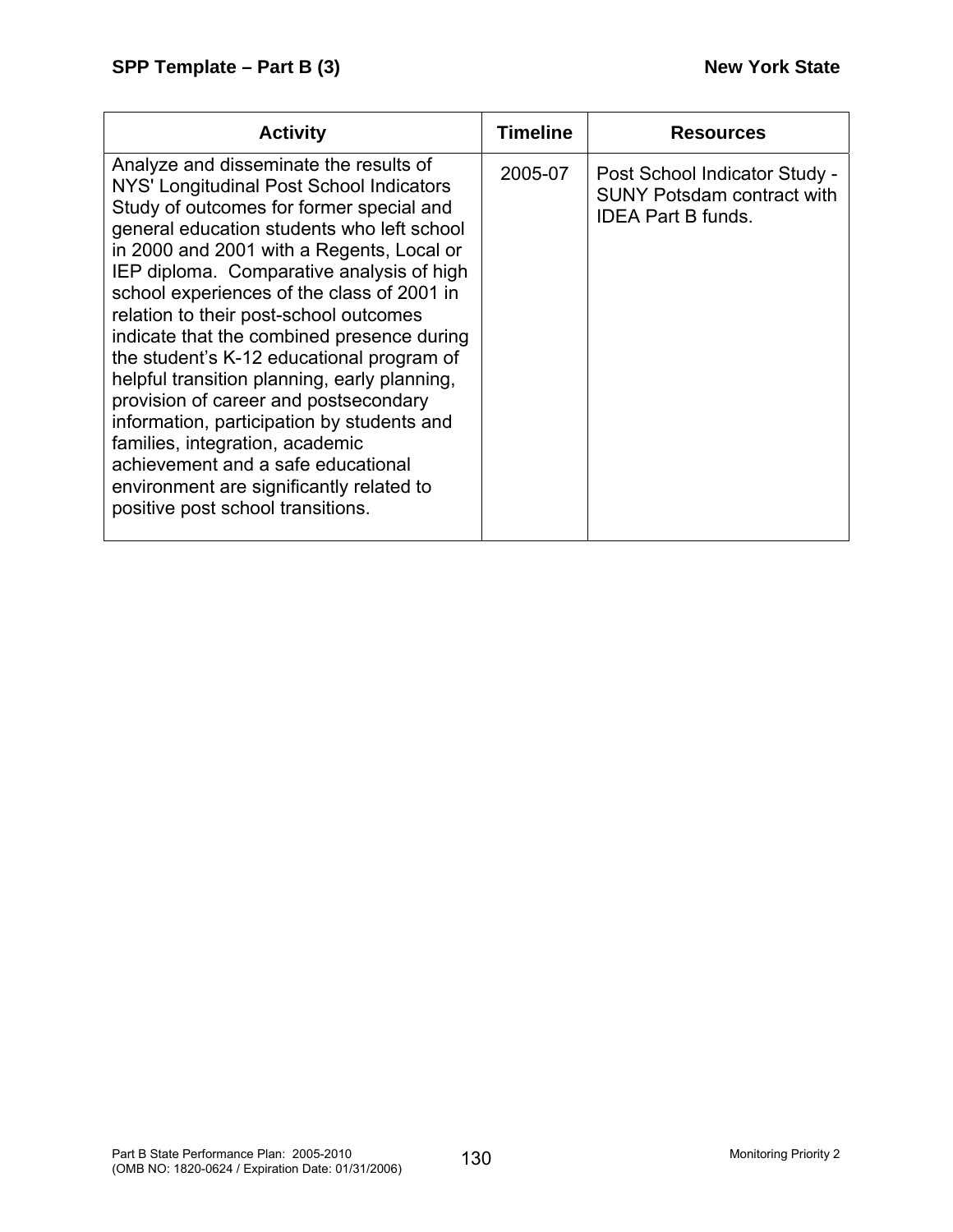## **Part B State Performance Plan (SPP) for 2005-2010**

### **Overview of the State Performance Plan Development**

See Overview *of the State Performance Plan Development* preceding Indicator #1. In addition to the plan development activities described previously, the Department sought the input on data collection for this indicator with the transition subcommittee of the Commissioner's Advisory Panel for Special Education, representatives of the TCS and representatives of the State University of New York (SUNY) at Potsdam working on the NYS Longitudinal Post School Indicators Study (NYS LPSI).

## **Monitoring Priority: Effective General Supervision Part B / Effective Transition**

**Indicator #14:** Percent of youth who had IEPs, are no longer in secondary school and who have been competitively employed, enrolled in some type of postsecondary school, or both, within one year of leaving high school.

(20 U.S.C. 1416(a) (3) (B))

### **Measurement:**

Percent = # of youth who had IEPs, are no longer in secondary school and who have been competitively employed, enrolled in some type of postsecondary school, or both, within one year of leaving high school divided by # of youth assessed who had IEPs and are no longer in secondary school times 100.

### **Overview of Issue/Description of System or Process**

Through contract with SUNY at Potsdam, NYS has been conducting a longitudinal post school study in which 13,000 special education and general education students have been followed since they were seniors in 2000 and 2001. The NYS LPSI study follows two randomly selected representative samples of special and general education seniors who left high school in 2000 (beta sample) and in 2001 (main sample) with regular high school diplomas (Regents or Local) or IEP diplomas from the point of senior exit, then at one, three and five years beyond high school. Given the extensive body of research on the negative post-school consequences of dropping out and the high cost of tracking down these students beyond school, students who dropped out were excluded from the NYS LPSI. The NYS LPSI questions are designed to determine how in-school transition preparation relates to community living, postsecondary education and career participation on a post school basis. This study will be concluded in September 2007.

The NYS LPSI found that 83 percent of the Class of 2001 completers at one year out of high school successfully transitioned to employment, postsecondary education or day program alternatives. Day program alternatives are adult service programs designed for persons with the most severe disabilities who cannot successfully compete in the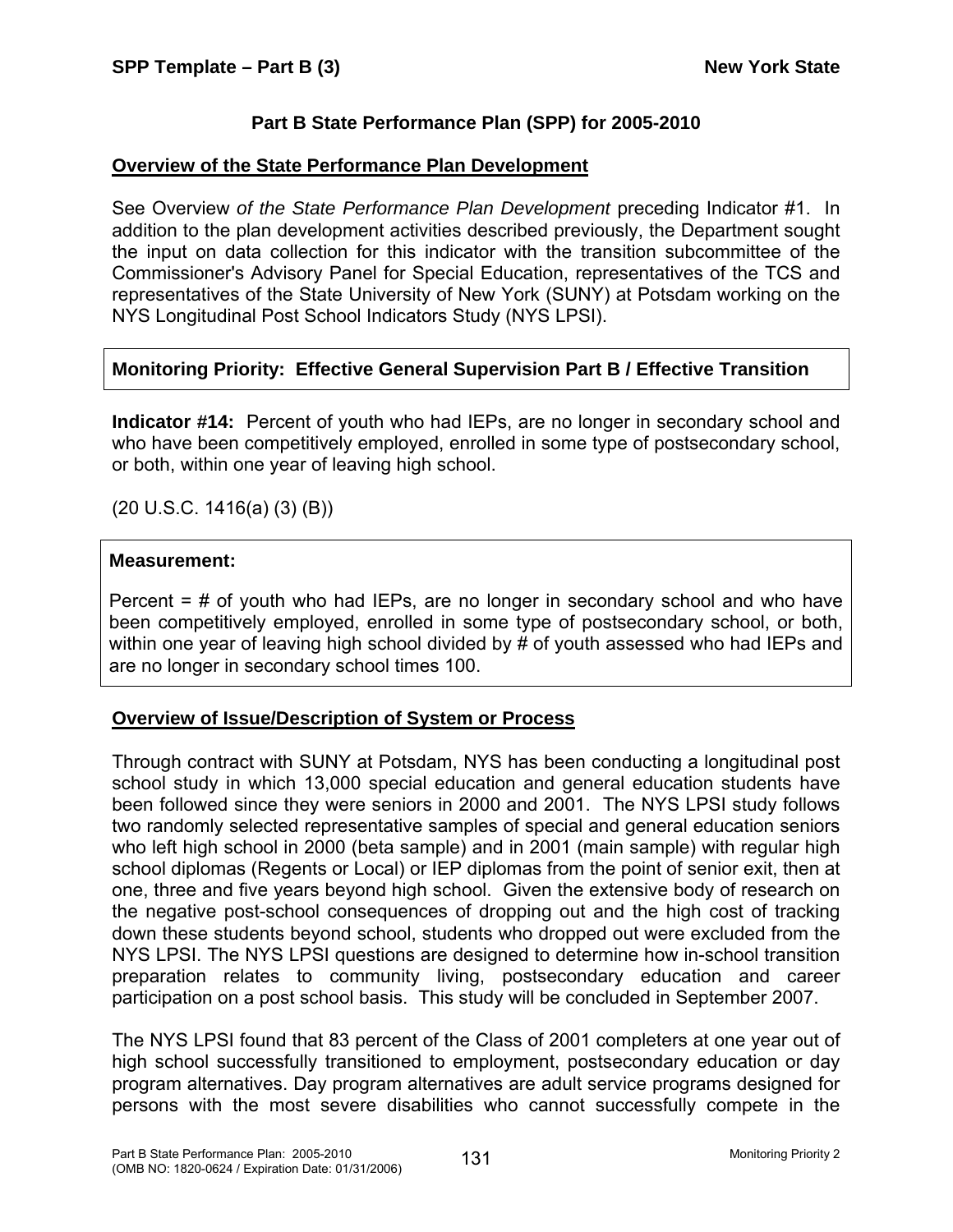competitive labor market or postsecondary education even with extensive support. This rate was 75 percent for the class of 1995. Thus in six years, for completers, the rate of successful post school transitions increased eight percentage points.

Former general education students included in the NYS LPSI left the same schools in the same years as the special education students sampled. Ninety-six (96) percent of general education students who left high school with regular high school diplomas transitioned to postsecondary education or employment within one year of high school completion. Thus, compared to their general education peers at one year beyond high school, students with disabilities experience a gap in post school outcomes of approximately 13 percentage points.

## **Baseline Data for FFY 2004 (2004-05)**

The baseline data for students exiting school in 2005-06 will be reported in the 2008 APR.

## **Plan to collect baseline data**

2006:

NYS will redirect the activities of the SUNY Potsdam LPSI to collect baseline data on a representative sample of one-sixth of the school districts in the State. See sampling plan below.

*Exiters* are defined to include those students with disabilities completing the program with any diploma or certificate of completion (Regents or local diploma, IEP diploma, HSE), completing by reaching maximum age to attend special education or those dropping out in the school year 2005-06.

*Employment* is defined as competitive employment for at least minimum wage, either full time or part time, for any length of time.

*Post secondary school enrollment* is defined as participation in a two- or four-year college program, vocational or technical education beyond high school and adult basic education, either full or part time.

• By January 2006, school districts selected for sampling for this indicator will be notified that they must obtain contact information and consent to be contacted from all students who leave secondary school between the months of January to June 2006. School districts will provide demographic and contact data to the LPSI contractor for these students. Demographic data will include name of the school district and student identification, date of birth, year of exit, primary disability, gender, race/ethnicity information, type of school exit (e.g., graduation, drop out, aging out) and special education placement during the student's last year of school participation.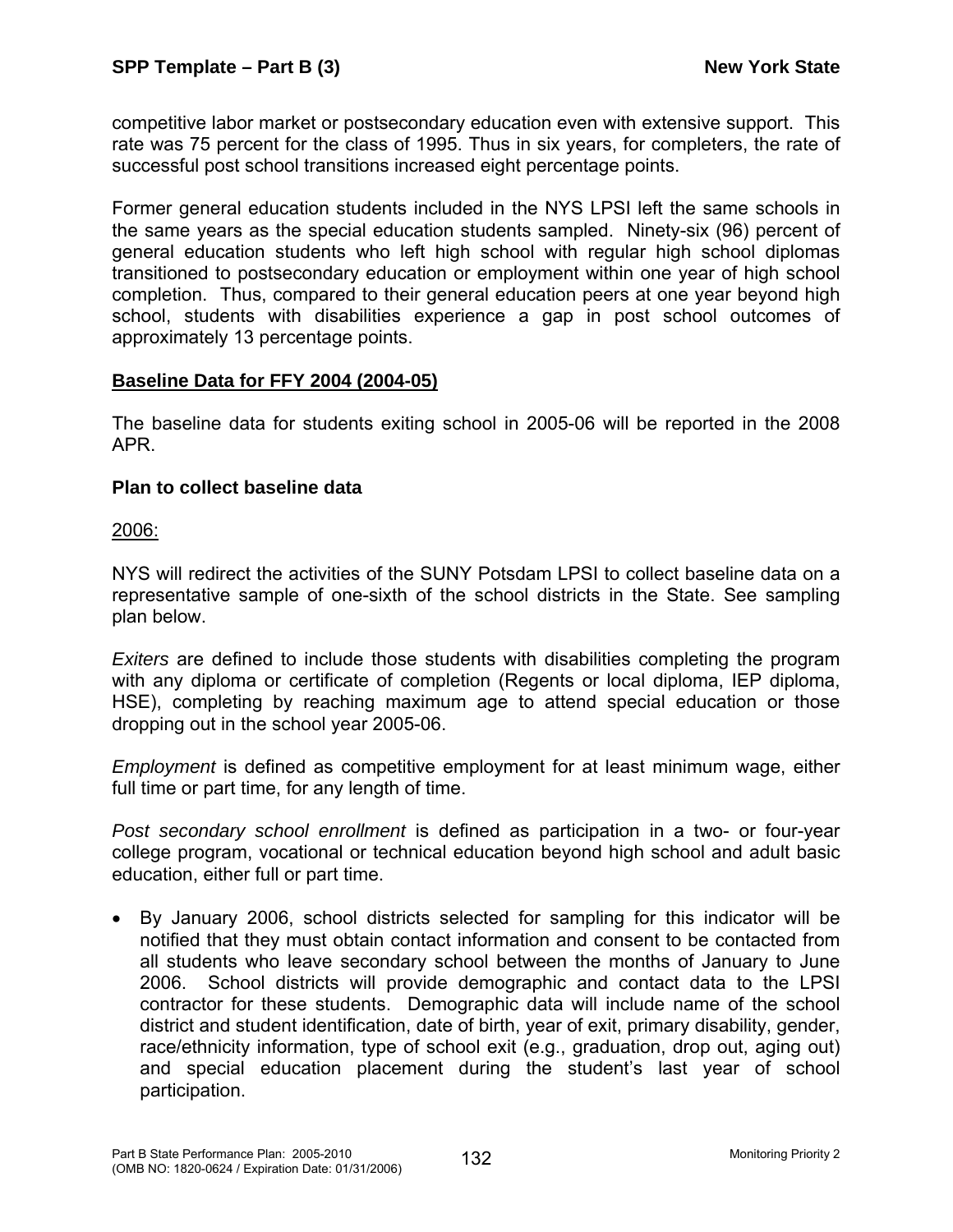• By September 2006, school districts will submit the contact and demographic information to the LPSI contractor, who will verify completeness of information with school districts and initiate planning for interviewing, via a calling center, regional interviewers, mail and on-line survey alternatives.

#### 2007 activities related to 2005-06 exiters:

- By February 2007, SED will notify 2005-06 students of the upcoming survey and encourage their participation when contacted by the LPSI contractor.
- From May through the end of July 2007, interviews will be conducted by the LPSI contractor with approximately 4,500 students exiting school during 2005-06, using a modified form of the National Post-School Outcomes Center Post-School Data Collection Protocol, involving twelve basic questions plus one qualitative question. Questions pertaining to employment and postsecondary education include the following:

#### **Employment**

- 1. The level of employment, from working in a competitive employment setting for pay to supported employment
- 2. If employed at all during the previous year
- 3. If currently employed
- 4. Hours worked per week
- 5. Typical hourly wage received
- 6. If the job provides health insurance benefits (an indicator of the stability of the level of engagement in the world of work).
- 7. If not employed, why?

### **Postsecondary education**

- 8. The level of postsecondary education (from 4-year college program to Adult Basic Education)
- 9. If ever participated in postsecondary education
- 10. If currently involved in postsecondary education
- 11. Whether enrolled full or part time
- 12. If not engaged in postsecondary education, why?

The interviewer will record whether the student or the student's designee answered for the student.

- By the end of September 2007, the LPSI contractor will provide a compiled report back to each school district and to SED for reporting purposes. The compilation will indicate the response rate.
- One year out interviews will be conducted from May through July beginning in 2007 and each subsequent year.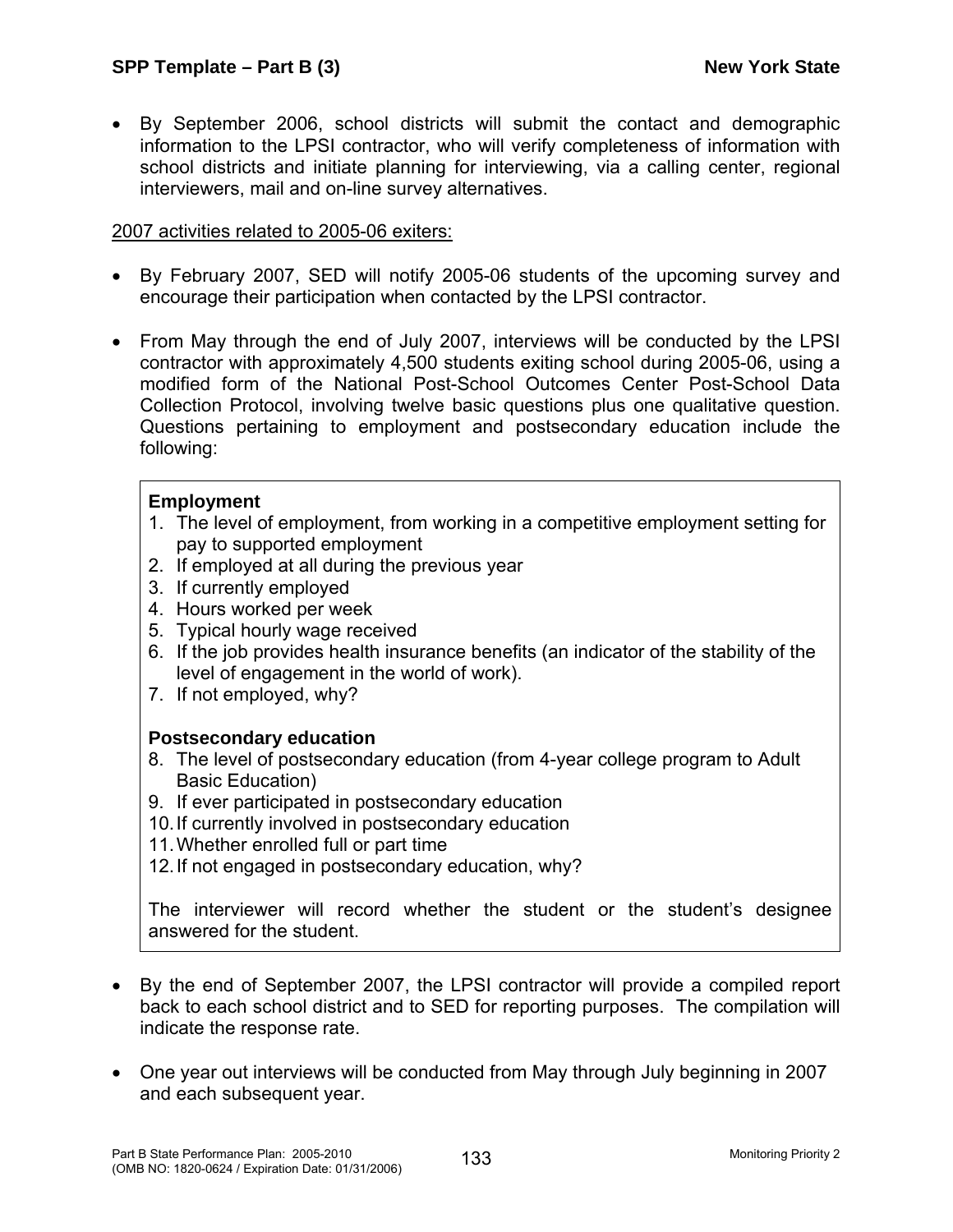• Final reports to LEAs and SED will be provided by the end of September beginning in 2007 and each subsequent year.

## **Sampling Plan**

Sampling will be used to establish the 2005-06 baseline for this indicator. One-sixth of the school districts will report data on this indicator in 2005-06 and a different sample group of school districts will report in subsequent school years until all school districts report data on this indicator over six years. This represents approximately 120 school districts each year. The NYC School District will be included in the sample group each year. It is the only school district in the State with a total enrollment of 50,000 or more students.

NYS has distributed all school districts among six statewide representative samples. These six groups of school districts were tested with Analysis of Variance (ANOVA) and there was no statistical difference among the six groups of school districts on the population variables described in Attachment 2. These population variables were from the 2000 decennial census.

All school districts will have a choice of reporting data on all eligible students or submitting data on a randomly selected sample of students. The minimum number of students required for this indicator can be obtained by using the sampling calculator provided by the State and the guidelines provided below. The vast majority of school districts will need to submit data on all eligible students for this indicator. For some large school districts, if it will be less burdensome to report on a sample of students, the methodology described below (totally random sampling) is likely to produce a sample that is representative of the school district in terms of all variables, since every eligible student has the same chance as another student to be selected for the sample.

SED will require that school districts maintain documentation as described below if they choose to report data on a sample of students. The totally random sampling methodology and required documentation should eliminate selection bias. The Department will attempt to prevent missing data by first describing precisely what the State needs to collect, providing technical assistance and then following up with school districts to request missing data. The completeness of data collection will improve after the first year and will continue to improve as long as requirements remain unchanged. All issues of confidentiality will be handled by following in accordance with FERPA. The Department will also guard against divulging personally identifiable information by not reporting results when there are less than five students for whom data are available or when those results can be easily calculated based on other data provided.

| Federal<br><b>Indicator</b><br><b>Number</b> | <b>Eligible Population of</b><br><b>Students From Which</b><br><b>A Random Sample</b><br><b>Must be Selected</b> | <b>Minimum</b><br><b>Number of</b><br>Students in the<br><b>Sample</b> | <b>Method for</b><br><b>Selecting</b><br><b>Students</b> | <b>Required</b><br><b>Documentation</b> |
|----------------------------------------------|------------------------------------------------------------------------------------------------------------------|------------------------------------------------------------------------|----------------------------------------------------------|-----------------------------------------|
| 14                                           | All students with<br>disabilities who are no                                                                     | School districts<br>with less than                                     | Same as above<br>for larger districts                    | Same as above                           |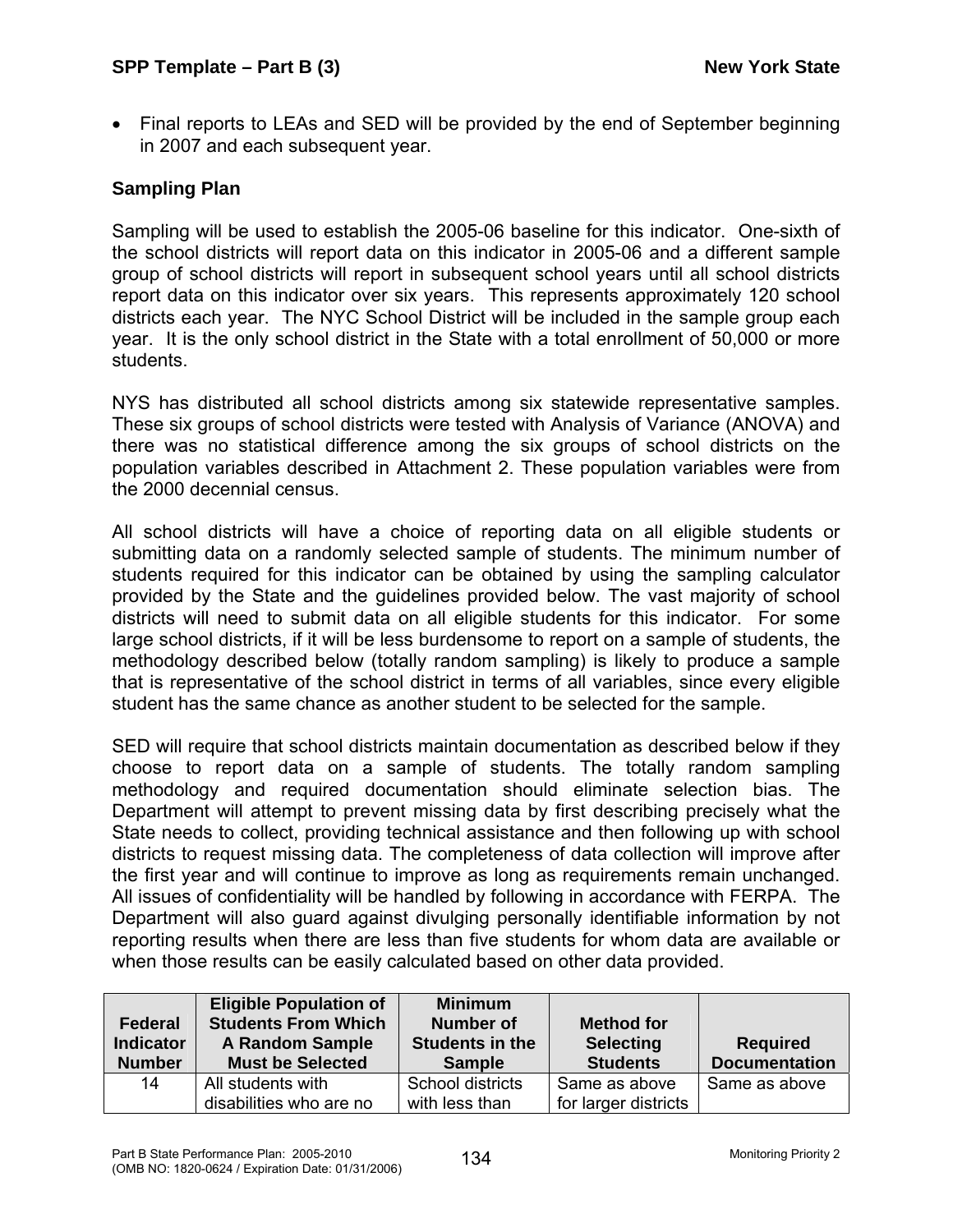| <b>Federal</b>   | <b>Eligible Population of</b><br><b>Students From Which</b> | <b>Minimum</b><br>Number of | <b>Method for</b> |                      |
|------------------|-------------------------------------------------------------|-----------------------------|-------------------|----------------------|
| <b>Indicator</b> | <b>A Random Sample</b>                                      | <b>Students in the</b>      | <b>Selecting</b>  | <b>Required</b>      |
| <b>Number</b>    | <b>Must be Selected</b>                                     | <b>Sample</b>               | <b>Students</b>   | <b>Documentation</b> |
|                  | longer in secondary                                         | 100 students                |                   |                      |
|                  | school but received                                         | with disabilities           |                   |                      |
|                  | some special education                                      | exiting, survey all         |                   |                      |
|                  | service during the                                          | students.                   |                   |                      |
|                  | school year (July 1-June                                    |                             |                   |                      |
|                  | 30) in district-operated                                    | School districts            |                   |                      |
|                  | programs or under                                           | with 100 or more            |                   |                      |
|                  | contract with other                                         | students use the            |                   |                      |
|                  | service provider.                                           | sampling                    |                   |                      |
|                  | (Include all students                                       | calculator.                 |                   |                      |
|                  | who left with a                                             | Require 95%                 |                   |                      |
|                  | credential, reached                                         | confidence                  |                   |                      |
|                  | maximum age for                                             | interval and plus           |                   |                      |
|                  | educational services or                                     | or minus 5%                 |                   |                      |
|                  | dropped out.)                                               | margin of error.            |                   |                      |

## **Improvement Activities/Timelines/Resources**

Improvement activities will be reported in the APR due to USED in February 2008.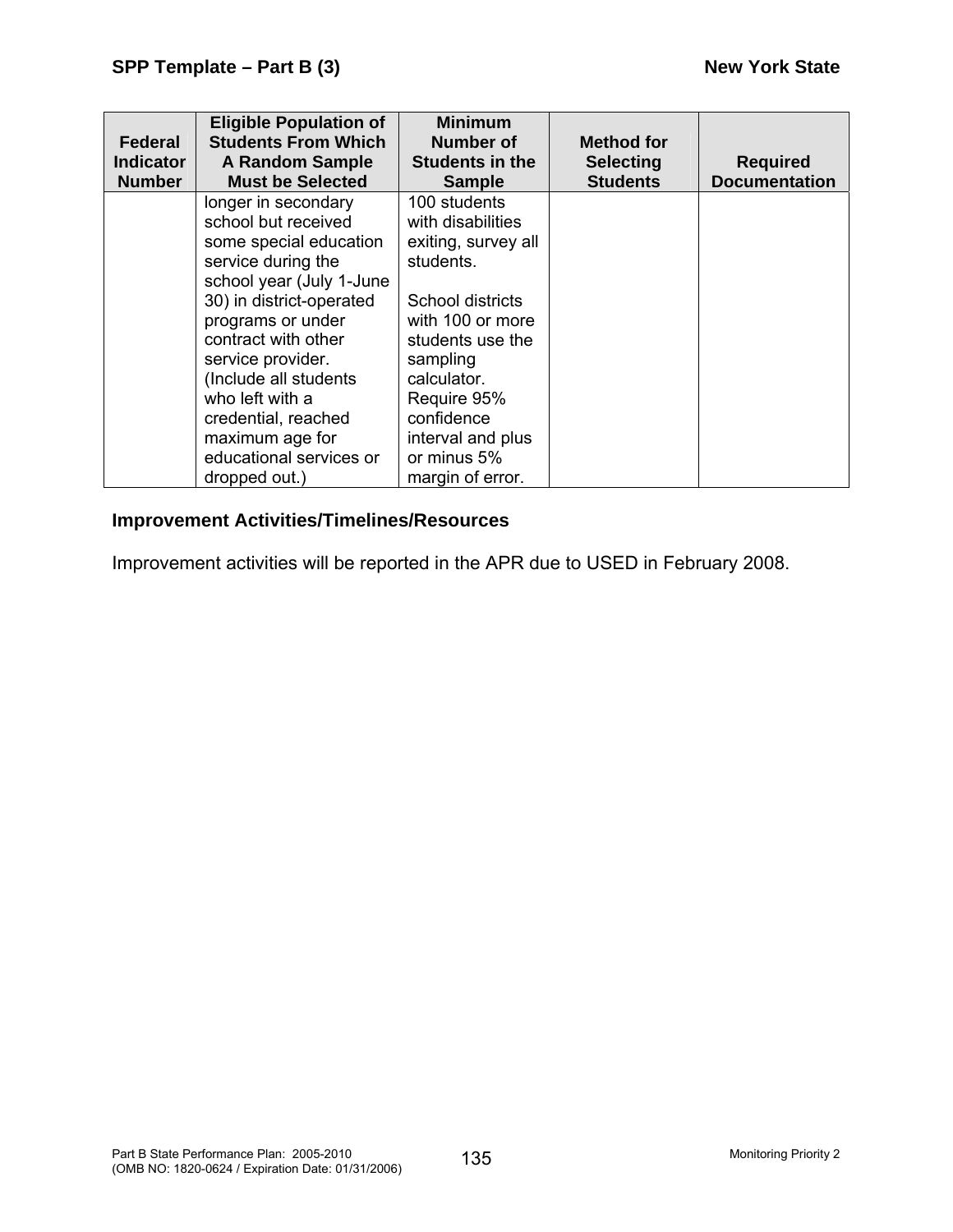### **Part B State Performance Plan (SPP) for 2005-2010**

#### **Overview of the State Performance Plan Development**

See *Overview of the State Performance Plan Development* preceding Indicator #1.

### **Monitoring Priority: Effective General Supervision Part B / General Supervision**

**Indicator #15:** General supervision system (including monitoring, complaints, hearings, etc.) identifies and corrects noncompliance as soon as possible but in no case later than one year from identification.

(20 U.S.C. 1416 (a)(3)(B))

#### **Measurement:**

- A. Percent of noncompliance related to monitoring priority areas and indicators corrected within one year of identification:
	- a. # of findings of noncompliance made related to monitoring priority areas and indicators.
	- b. # of corrections completed as soon as possible but in no case later than one year from identification.

Percent = b divided by a times 100.

For any noncompliance not corrected within one year of identification, describe what actions, including technical assistance and/or enforcement that the State has taken.

- B. Percent of noncompliance related to areas not included in the above monitoring priority areas and indicators corrected within one year of identification:
	- a. # of findings of noncompliance made related to such areas.
	- b. # of corrections completed as soon as possible but in no case later than one year from identification.

Percent = b divided by a times 100.

For any noncompliance not corrected within one year of identification, describe what actions, including technical assistance and/or enforcement that the State has taken.

C. Percent of noncompliance identified through other mechanisms (complaints, due process hearings, mediations, etc.) corrected within one year of identification:

a. # of agencies in which noncompliance was identified through other mechanisms.

b. # of findings of noncompliance made.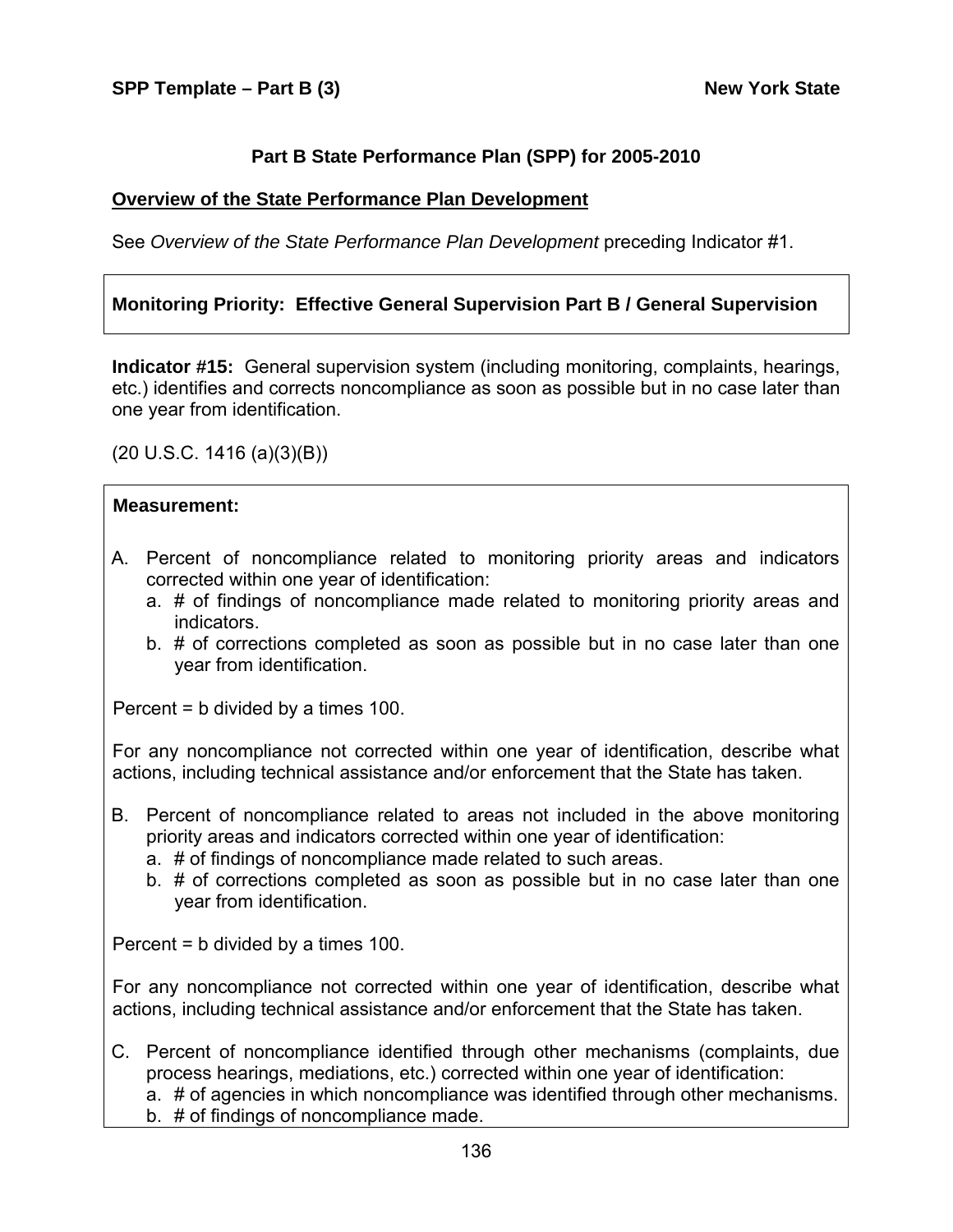c. # of corrections completed as soon as possible but in no case later than one year from identification.

Percent = c divided by b times 100.

## **In 2006, USED revised the baseline measurement for this indicator as follows:**

**Percent of noncompliance corrected within one year of identification:** 

- **a. # of findings of noncompliance.**
- **b. # of corrections completed as soon as possible but in no case later than one year from identification.**
- **Percent = [(b) divided by (a)] times 100**.

For any noncompliance not corrected within one year of identification, describe what actions, including technical assistance and/or enforcement that the State has taken.

## **Overview of Issue/Description of System or Process**

SED has developed an array of formal monitoring protocols for the review of public school districts, BOCES, approved private day and residential schools, child care institutions, charter schools, approved preschools, State supported schools, incarcerated youth, etc. These protocols comprise the SEQA on-site monitoring process. Some versions of these protocols reflect a comprehensive array of regulatory requirements (while other versions reflect "focused monitoring" which include only those regulatory requirements that are considered most closely aligned with the focus of the review. In any given school year, a sample number of school districts and non-district programs around the State are identified for a formal monitoring review.

School districts and community school districts (in NYC) are selected for monitoring based on State Performance Plan data. Beginning with 2006-07, VESID aligned the selection criteria with specific Indicators related to graduation rates, drop out rates and performance on elementary and middle level English language arts and mathematics State assessments in order to identify the districts with the poorest performance. Secondary factors include date of last review, other SED interventions, number of founded complaints during the last three years and regional SEQA staffing resources. Input from regional network partners is considered prior to a final determination being made jointly by the SEQA Regional Supervisor and the BOCES District Superintendent.

In addition to the on-site monitoring activities described above, SED now collects data specific to SPP Indicators 4, 9, 10, and 13, through a district self-review process (see specific indicators for details) and data specific to Indicators 11 and 12, through the PD system (see specific indicators for details). Districts reporting noncompliance in these areas are required to correct all instances of noncompliance within one year of identification. Baseline data in these areas will be reported in the February 2007 SPP and issues of noncompliance identified through these processes will be reported in subsequent years.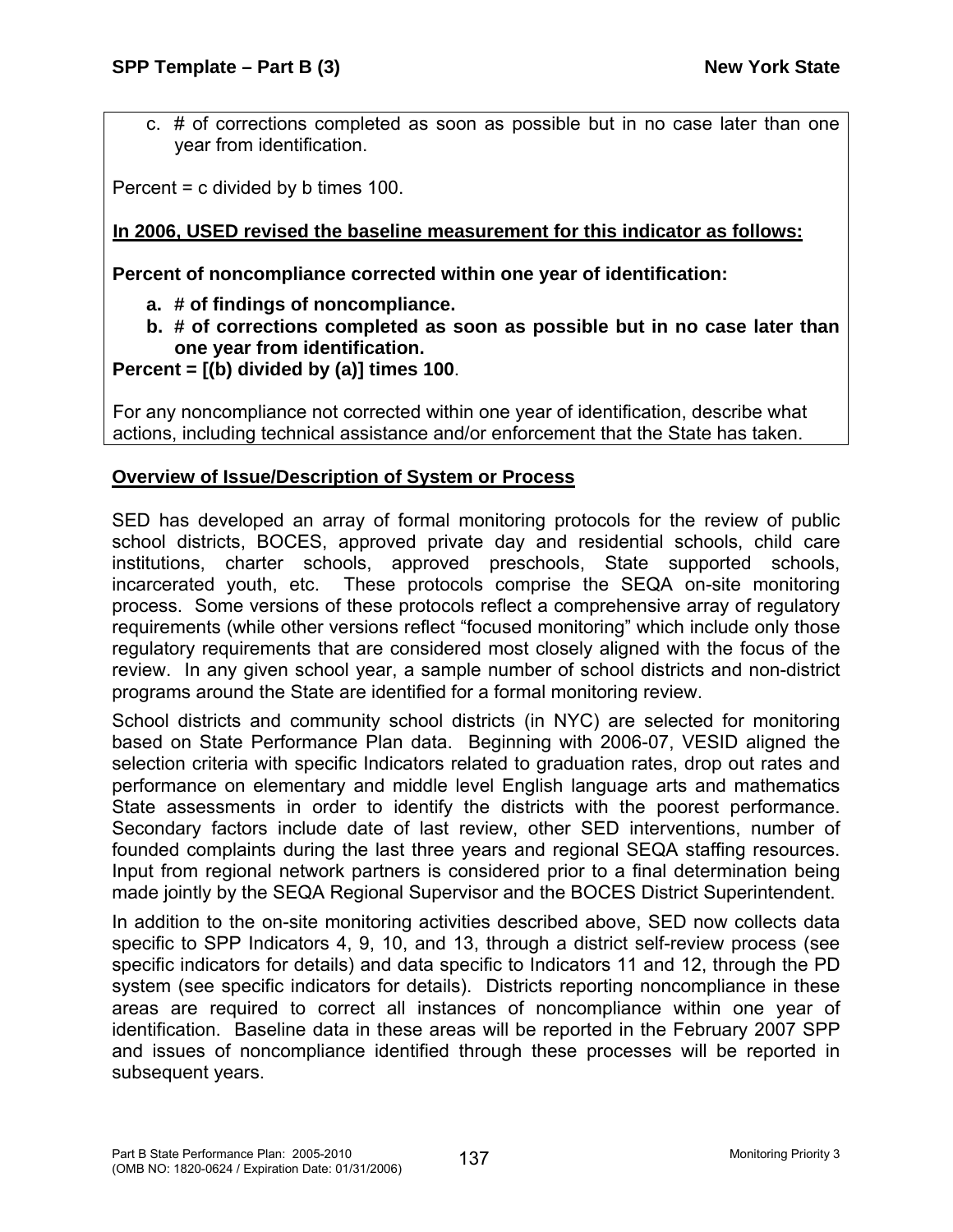In addition to the monitoring of public school programs, SEQA (both in NYC and upstate) monitors a selection of private sector programs each year. SEQA regional offices have a designated caseload of approved private preschool, day and residential schools, and/or State-operated schools, charter schools, agency programs (OMRDD, OMH) as well as programs offered through the Office of Children and Family Services (OCFS). Additionally, SEQA reviews child-specific approvals of private residential school age programs that serve NYS students with disabilities receiving Emergency Interim Placement. Due to the number of schools in these categories, the selection of these programs for monitoring is determined through a review of data, incidence of formal complaints, and stakeholder input (contracting school districts, parents, other State agency and/or education department review). Monitoring priorities are also established by SEQA in consideration of major policy/regulatory implementation.

NYS uses a data based computer system, Quality Assurance Information System (QAIS), to track all monitoring reviews conducted in each Regional Office across the State. Each review is individually logged as soon as selections are made and data is entered at all critical stages (date of initiation, final report issued, compliance issues identified, compliance assurance plans and due dates, status of each issue, date of corrective action(s), date of resolution, etc). Regional Office supervisors use a variety of means to monitor timelines (internal logs, QAIS, status reports).

NYS also uses QAIS to track all written signed complaints received by VESID by each SEQA office. All correspondence meeting this criterion are logged into this system. SEQA staff also use an additional internal log to ensure accurate data collection. Formal complaints are individually logged and the data is entered at all critical stages  $(60<sup>th</sup>$  day, findings issued, specific issues involved, status of each issue, due date for corrective action(s), date of resolution, etc.) SEQA supervisors use a variety of means to monitor timelines such as internal logs, QAIS and complaint summaries.

### **Baseline Data for FFY 2004 (2004-05) - Reported in the SPP submitted in 2006**

The State's baseline on the percent of issues of noncompliance identified that were corrected within one year of the report being issued, based on the revised measurement standard, is **81.20 percent.**

|                                                                    | a. # of findings of<br>noncompliance | b. # of corrections<br>completed within one year<br>from identification |  |  |  |
|--------------------------------------------------------------------|--------------------------------------|-------------------------------------------------------------------------|--|--|--|
| <b>SEQA Reviews</b>                                                | 1367                                 | 1150                                                                    |  |  |  |
| 60 day complaints                                                  | 405                                  | 289                                                                     |  |  |  |
| <b>Total</b>                                                       | 1772                                 | 1439                                                                    |  |  |  |
| Percent = [1439(b) divided by 1772 (a)] = 8120 times 100 = 81.20 % |                                      |                                                                         |  |  |  |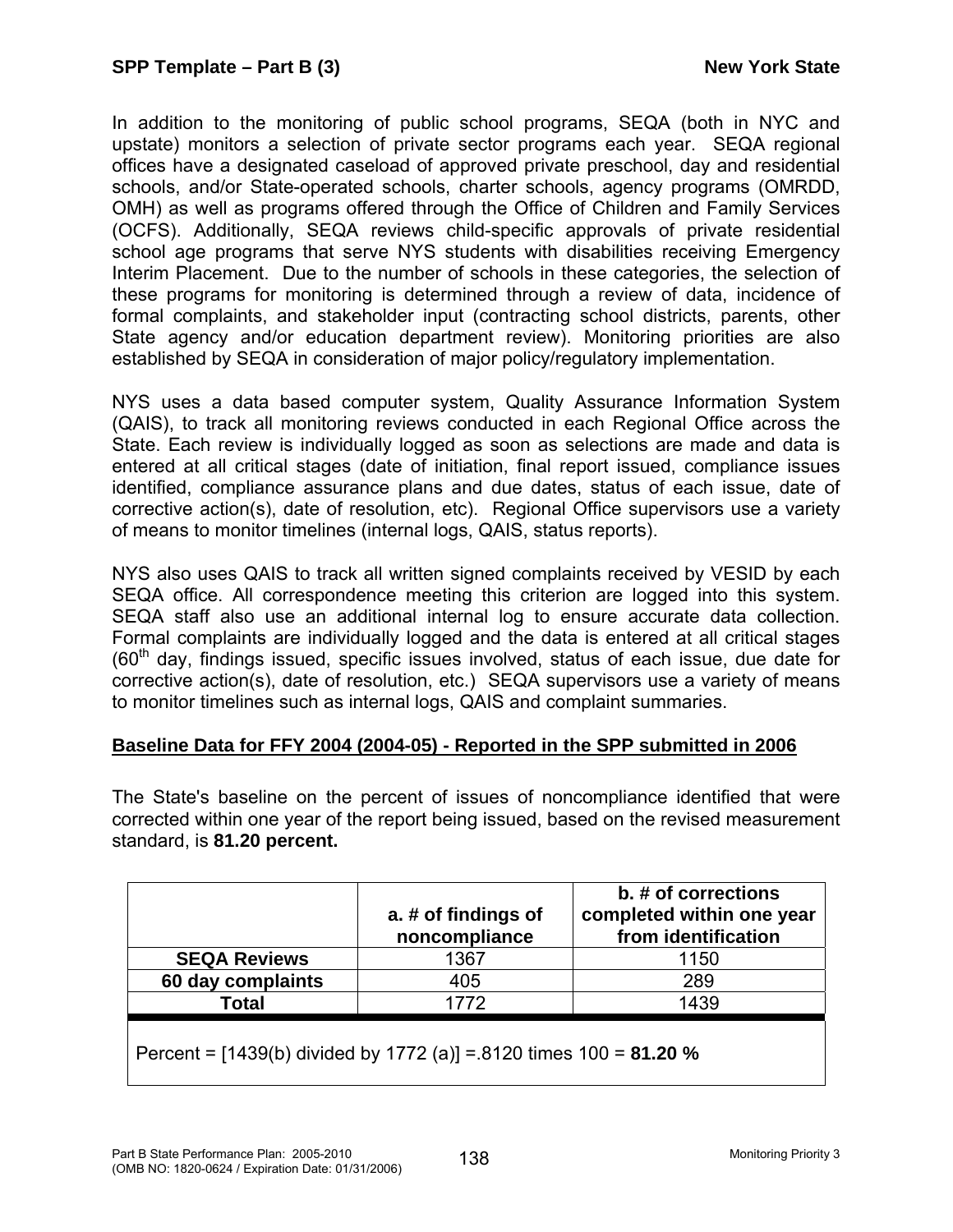- A & B: Of the 1,367 issues of noncompliance identified in monitoring reports issued during the period 7/1/03-6/30/04, 84.1 percent were corrected within one year of the report being issued with an additional 8 percent corrected as of November 9, 2005. The data represents a total of 98 agencies monitored.
- C: Of the 405 issues of noncompliance identified through the State complaint process during the period 7/1/03-6/30/04, 71.4 percent were corrected within one year of the report being issued, with an additional 5.19 percent corrected as of November 9, 2005. The data represent a total of 100 agencies in which noncompliance was identified through the State complaint process.

|                           |               | (a)           | (b)                  |                      |
|---------------------------|---------------|---------------|----------------------|----------------------|
| <b>Review Reports</b>     | # Reports     |               | # Corrected          | % Corrected          |
| 2003-2004                 | <b>Issued</b> | # Of Findings | <b>Within 1 Year</b> | <b>Within 1 Year</b> |
| Achievement               | 9             | 59            | 41                   | 69.5%                |
| <b>LRE</b>                | 11            | 63            | 45                   | 71.4%                |
| <b>Transition/Exiting</b> | 2             | 19            | 16                   | 84.2%                |
| Performance               | 37            | 861           | 711                  | 82.6%                |
| <b>Charter School</b>     | 4             | 4             | 4                    | 100.0%               |
| <b>Focused Charter</b>    |               | 21            | 20                   | 95.2%                |
| School                    |               |               |                      |                      |
| <b>Focused OCFS</b>       |               | 3             | 3                    | 100.0%               |
| <b>Non-District</b>       | 4             | 165           | 146                  | 88.5%                |
| Preschool                 | 3             | 22            | 21                   | 95.5%                |
| <b>Focus Preschool</b>    | 20            | 150           | 143                  | 95.3%                |
| <b>Totals</b>             | 98            | 1367          | 1150                 | 84.1%                |

# **Table 1: Compliance Issues Identified through Monitoring**

The following table identifies the percentage of noncompliance issues identified and corrected through State complaints categorized according to the five domain areas (desk audit, evaluation, due process IEP, FAPE/LRE) used in our comprehensive Performance Review protocol and in QAIS.

| Table 2: Compliance Issues Identified through State Complaints |  |  |  |
|----------------------------------------------------------------|--|--|--|
|----------------------------------------------------------------|--|--|--|

| Areas of<br>Noncompliance | (b)<br># of Findings | (c)<br># Corrected<br><b>Within 1 Year</b> | % Corrected Within<br>1 Year |
|---------------------------|----------------------|--------------------------------------------|------------------------------|
| Written policies          | 35                   | 24                                         | 68.6%                        |
| Evaluation                | 49                   | 32                                         | 65.3%                        |
| <b>Due Process</b>        | 79                   | 61                                         | 77.2%                        |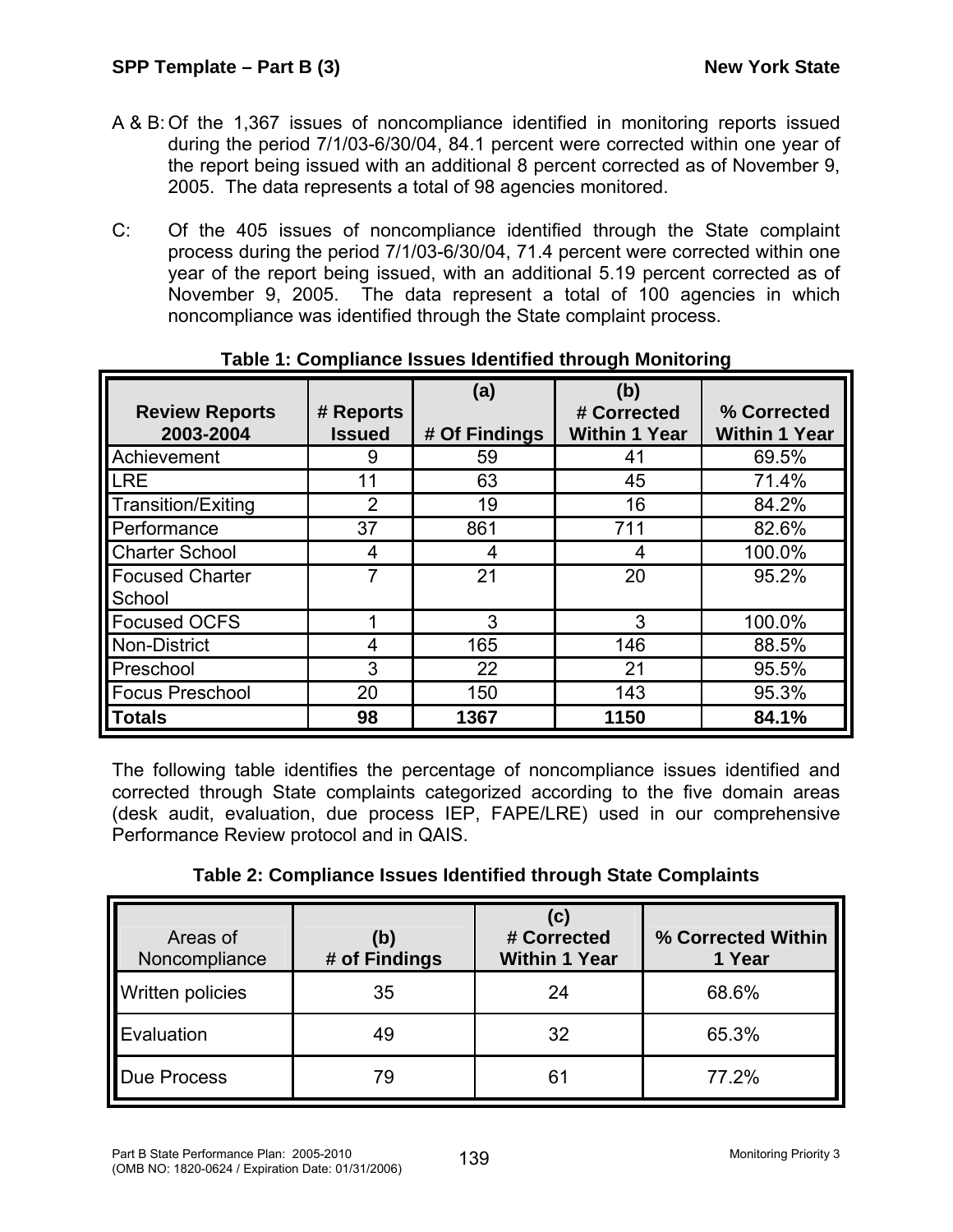| Areas of<br>Noncompliance | (b)<br># of Findings | (c)<br># Corrected<br><b>Within 1 Year</b> | % Corrected Within<br>1 Year |
|---------------------------|----------------------|--------------------------------------------|------------------------------|
| <b>IEP</b>                | 53                   | 39                                         | 73.6%                        |
| <b>FAPE/LRE</b>           | 189                  | 133                                        | 70.4%                        |
| <b>Totals</b>             | 405                  | 289                                        | 71.4%                        |

# **Discussion of Baseline Data**

All findings of noncompliance identified through monitoring activities and through the State complaint process are reflected in the table above. Most of the reviews included in the baseline data were focused in nature, targeting primarily the priority areas and indicators, and those that were not focused were heavily weighted in the priority areas.

For all school districts outside of NYC, the focused review process has been redesigned to ensure formal follow-up by SEQA staff during the second and third years following initiation of the review. The role of SETRC in providing technical assistance to school districts in resolution of noncompliance has been strengthened. Additionally, SEQA managers, along with BOCES District Superintendents, now have responsibility for determining the allocation of SETRC resources on a regional basis to meet the specific training and technical assistance needs of districts.

In NYC, the process is different due to the organizational structure of NYC DOE. The NYC SEQA regional office is responsible for this one school district and conducts focused reviews in each instructional region every year. As a result, follow-up activities occur simultaneous to the implementation of a new focused review. For this reason, the NYC SEQA regional office designs focused monitoring protocols each year that are representative of the current issues affecting students with disabilities.

For any noncompliance not corrected within the timeline prescribed on the corrective action plan, NYS has implemented a hierarchy of enforcement procedures on a caseby-case basis. Those steps have included written communication with district/agency administrators, Boards of Education and BOCES District Superintendents. In some cases IDEA funds have been frozen or withheld until such time that the district/agency makes adequate progress toward correcting noncompliance. In some cases, IDEA funds have been redirected to address areas of noncompliance.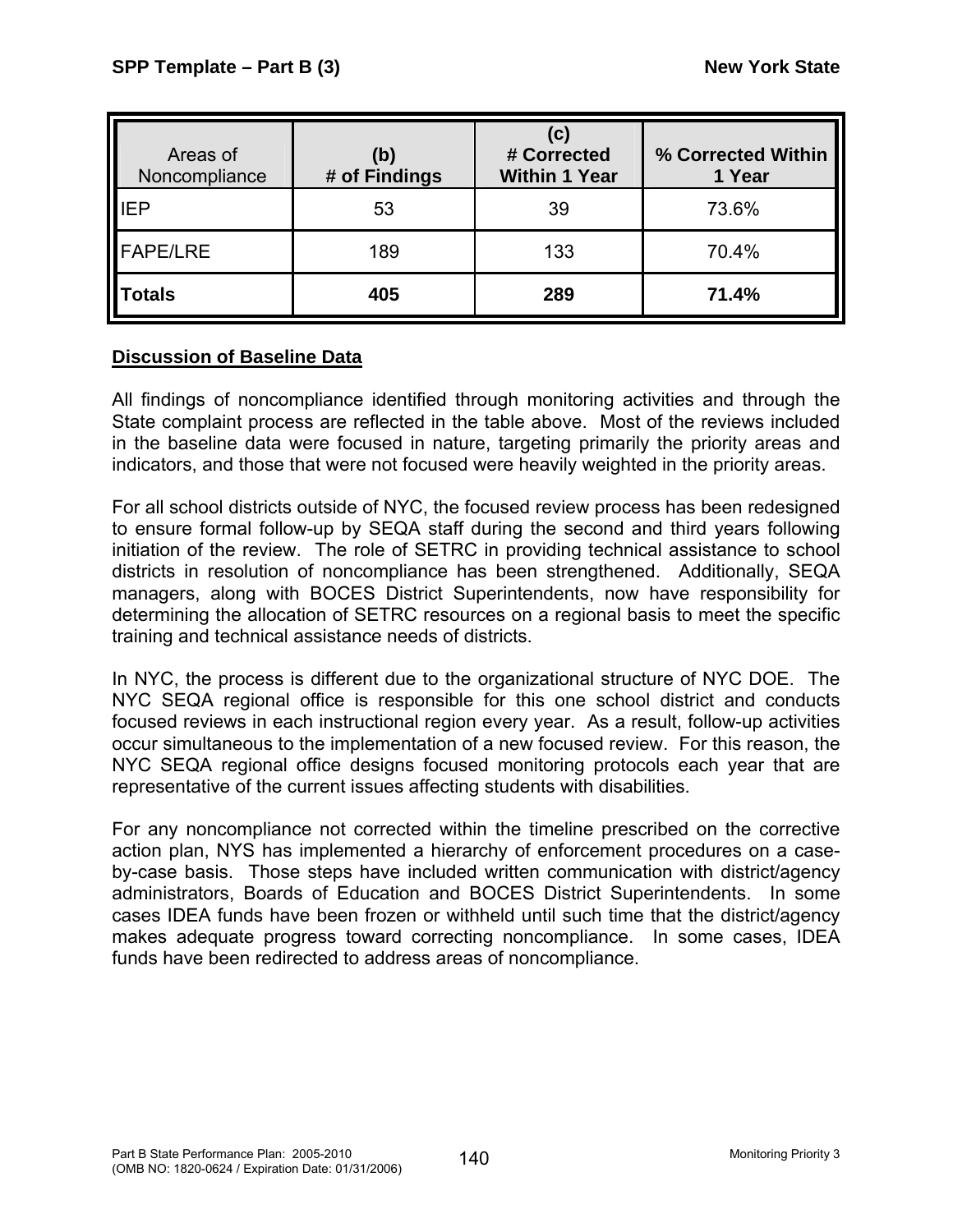# **Measurable and Rigorous Targets**

| <b>FFY</b>            | <b>Measurable and Rigorous Target</b>                                                                                                                                                                  |
|-----------------------|--------------------------------------------------------------------------------------------------------------------------------------------------------------------------------------------------------|
| 2005<br>$(2005-06)$   | 100% of noncompliance issues identified through the State's general<br>supervision system (including monitoring, complaints, hearings, etc.) will<br>be corrected within one year from identification. |
| 2006<br>$(2006 - 07)$ | 100% of noncompliance issues identified through the State's general<br>supervision system (including monitoring, complaints, hearings, etc.) will<br>be corrected within one year from identification. |
| 2007<br>$(2007-08)$   | 100% of noncompliance issues identified through the State's general<br>supervision system (including monitoring, complaints, hearings, etc.) will<br>be corrected within one year from identification. |
| 2008<br>$(2008-09)$   | 100% of noncompliance issues identified through the State's general<br>supervision system (including monitoring, complaints, hearings, etc.) will<br>be corrected within one year from identification. |
| 2009<br>$(2009-10)$   | 100% of noncompliance issues identified through the State's general<br>supervision system (including monitoring, complaints, hearings, etc.) will<br>be corrected within one year from identification. |
| 2010<br>$(2010-11)$   | 100% of noncompliance issues identified through the State's general<br>supervision system (including monitoring, complaints, hearings, etc.) will<br>be corrected within one year from identification. |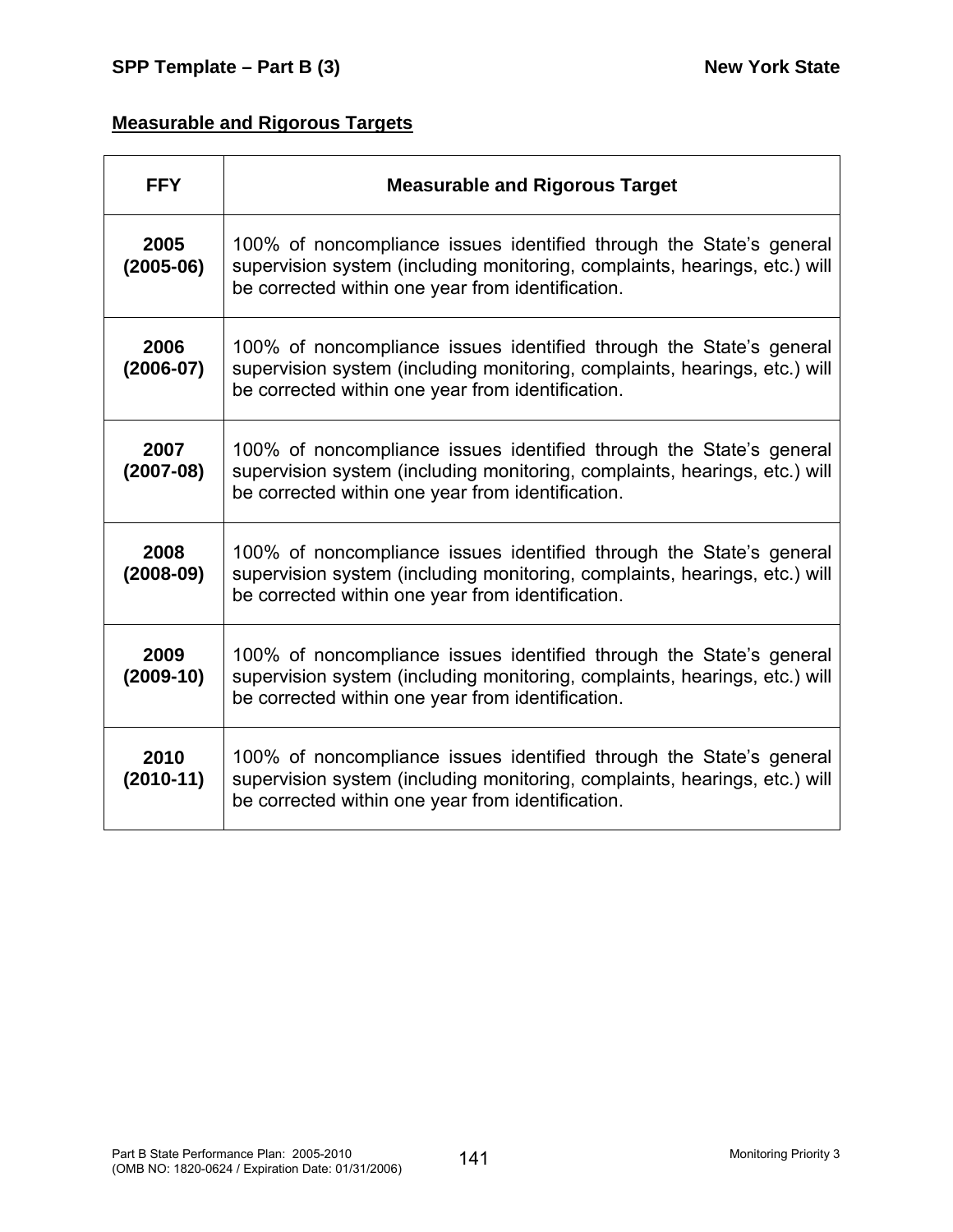| <b>Activity</b>                                                                                                                                                                                                                                                                                                                                                                                                                                                                                                                       | <b>Timeline</b> | <b>Resources</b>                                                                                                  |
|---------------------------------------------------------------------------------------------------------------------------------------------------------------------------------------------------------------------------------------------------------------------------------------------------------------------------------------------------------------------------------------------------------------------------------------------------------------------------------------------------------------------------------------|-----------------|-------------------------------------------------------------------------------------------------------------------|
| Implement a new computer data system,<br><b>Comprehensive Special Education</b><br>Information System (CSEIS) to:<br>provide easily retrievable data regarding<br>monitoring results and resolution of<br>compliance issues;<br>provide managers and all regional staff<br>$\bullet$<br>with timely notice of upcoming due<br>dates;<br>generate letters to school districts<br>$\bullet$<br>notifying them of pending corrective<br>actions; and<br>notify managers and regional staff when<br>$\bullet$<br>dunning letters are due. | Spring<br>2006  | <b>CSEIS</b><br><b>SEDCAR and SEQA staff</b>                                                                      |
| Generate regional monthly reports related<br>to compliance timelines.                                                                                                                                                                                                                                                                                                                                                                                                                                                                 | 2006-11         | <b>CSEIS</b>                                                                                                      |
| Provide training to SEQA staff on<br>implementation of CSEIS and strategies to<br>improve timely resolution of instances of<br>noncompliance identified through<br>monitoring and complaints.                                                                                                                                                                                                                                                                                                                                         | 2005-06         | SEQA, SEDCAR and<br><b>SETRC</b> staff                                                                            |
| Implement new revised "Procedures for<br>Ensuring the Identification and Resolution<br>of Compliance Issues" to address overdue<br>compliance assurance documentation. The<br>procedures will include progressively<br>shorter deadlines with increased<br>involvement of higher-level district and<br>regional administrators.                                                                                                                                                                                                       | January<br>2006 | <b>SEQA staff</b><br><b>National Center for Special</b><br><b>Education Accountability</b><br>Monitoring (NCSEAM) |
| Provide Procedures for Ensuring the<br><b>Identification and Resolution of Compliance</b><br>Issues with all program review final reports<br>and complaint finding letters to ensure<br>districts/agencies understand the State's<br>procedures to correct noncompliance.                                                                                                                                                                                                                                                             | 2006-11         | <b>SEQA staff</b>                                                                                                 |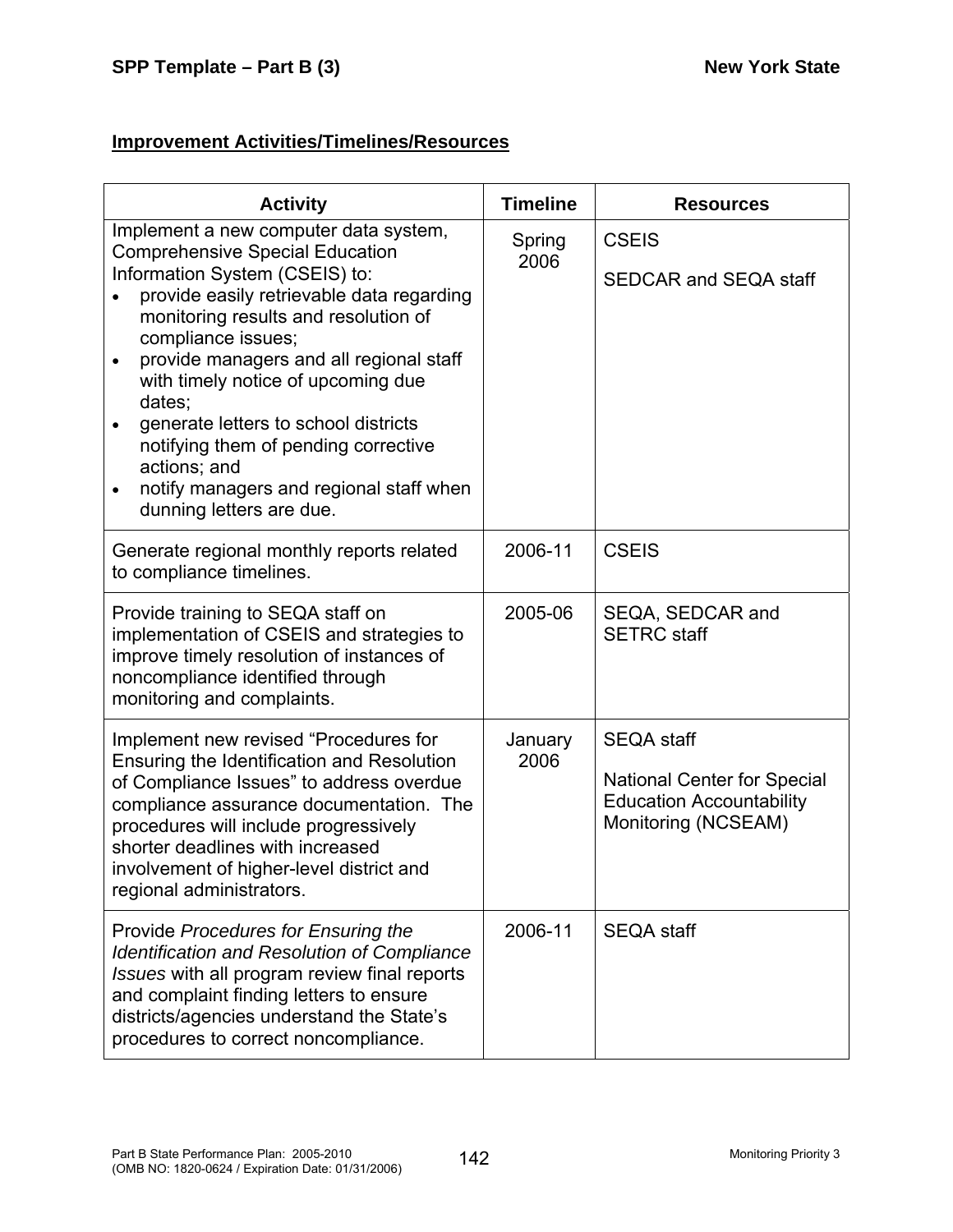| <b>Activity</b>                                                                                                                                                                                                                                                                                            | <b>Timeline</b> | <b>Resources</b>                                                                                                                                                                                                                                                       |
|------------------------------------------------------------------------------------------------------------------------------------------------------------------------------------------------------------------------------------------------------------------------------------------------------------|-----------------|------------------------------------------------------------------------------------------------------------------------------------------------------------------------------------------------------------------------------------------------------------------------|
| Establish a new Nondistrict Unit to provide<br>general oversight of all in state and out of<br>state private day and residential programs<br>for students with disabilities.                                                                                                                               | 2005-11         | <b>Nondistrict SEQA Unit</b>                                                                                                                                                                                                                                           |
| Realign the current monitoring processes<br>and protocols, as well as QAIS/CSEIS, to<br>support meeting the SPP targets.                                                                                                                                                                                   | 2005-07         | <b>Quality Assurance</b><br>Workgroup, Policy, SEQA<br>and SEDCAR staff                                                                                                                                                                                                |
| Provide guidance documents, sample<br>forms and notices, and other technical<br>assistance materials to assist<br>districts/agencies in complying with<br>regulatory requirements.                                                                                                                         | 2006-11         | Guidance documents,<br>including but not limited to:<br>Sample IEP and Guidance<br>Document<br>Individual Evaluations and<br><b>Eligibility Determinations</b><br>Discipline Procedures<br>for<br><b>Students with Disabilities</b><br><b>Sample Forms and Notices</b> |
| Develop criteria to determine if a<br>district/agency is in need of assistance,<br>needs intervention, or needs substantial<br>intervention, consistent with the provisions<br>of section 616 of IDEA, and establish<br>procedures for initiating actions consistent<br>with IDEA and federal regulations. | 2006            | <b>Quality Assurance</b><br>Workgroup, Policy, SEQA<br>and SEDCAR staff                                                                                                                                                                                                |
| Develop new data entry systems to report<br>identification and correction of<br>noncompliance relating to suspension,<br>disproportionality, timeliness of evaluations<br>and services and transition services<br>(indicators 4, 9, 10, 11, 12 and 13)                                                     | 2005-08         | Pupils with Disabilities (PD)<br>data collection forms,<br><b>CSEIS, ISRS</b>                                                                                                                                                                                          |
| Identify other strategies to efficiently and<br>effectively address issues related to<br>noncompliance.                                                                                                                                                                                                    | 2006-11         | National technical<br>assistance centers:<br><b>National Center for</b><br>$\bullet$<br><b>Special Education</b><br><b>Accountability Monitoring</b><br><b>Regional Resource</b><br>Centers<br><b>Technical Assistance</b><br><b>Alliance for Parent</b><br>Centers    |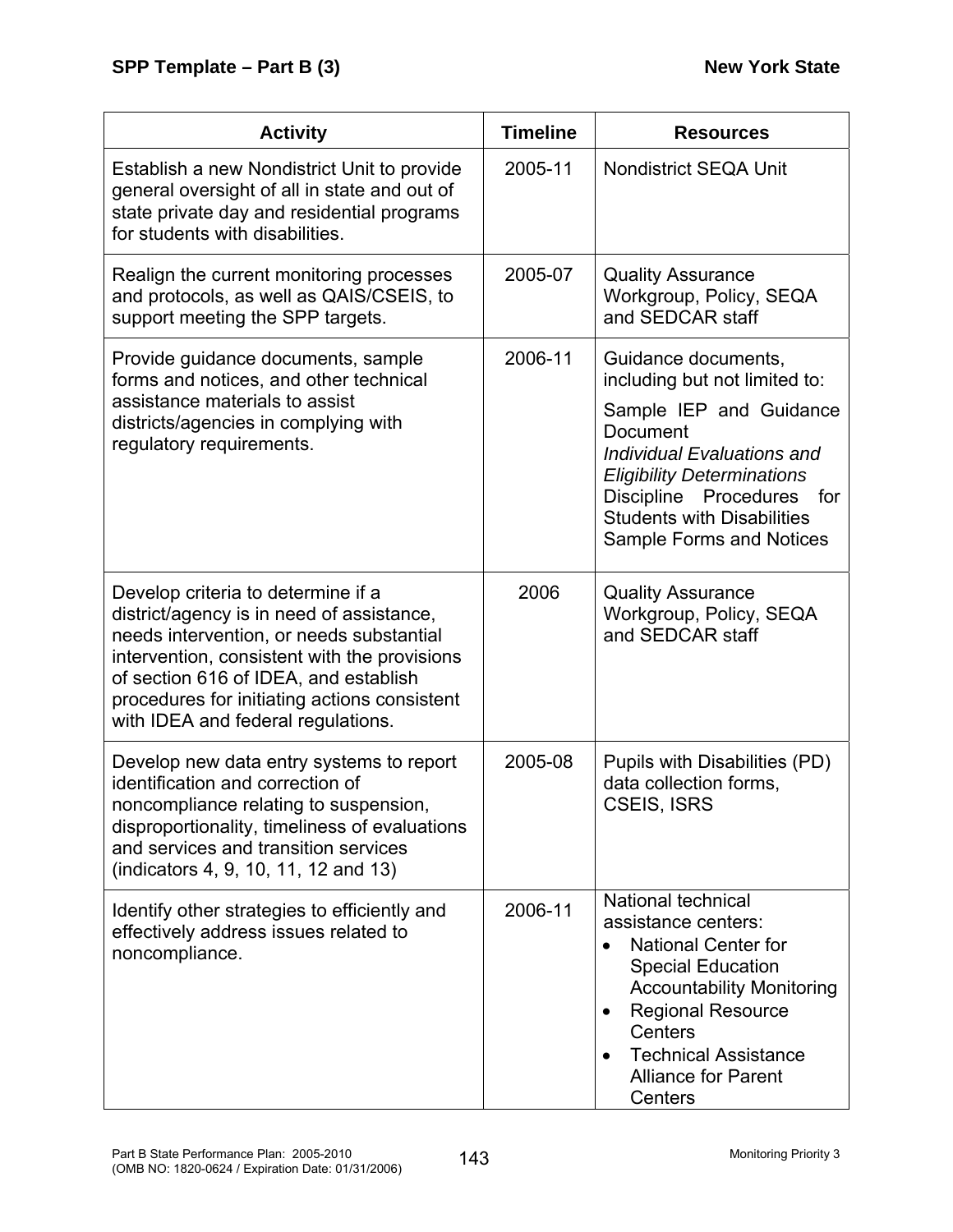| <b>Activity</b>                                                                                                                                     | <b>Timeline</b> | <b>Resources</b> |
|-----------------------------------------------------------------------------------------------------------------------------------------------------|-----------------|------------------|
| Establish training priorities for SETRC<br>regional trainers based on data generated<br>from CSEIS indicating consistent areas of<br>noncompliance. | 2006-11         | <b>SETRC</b>     |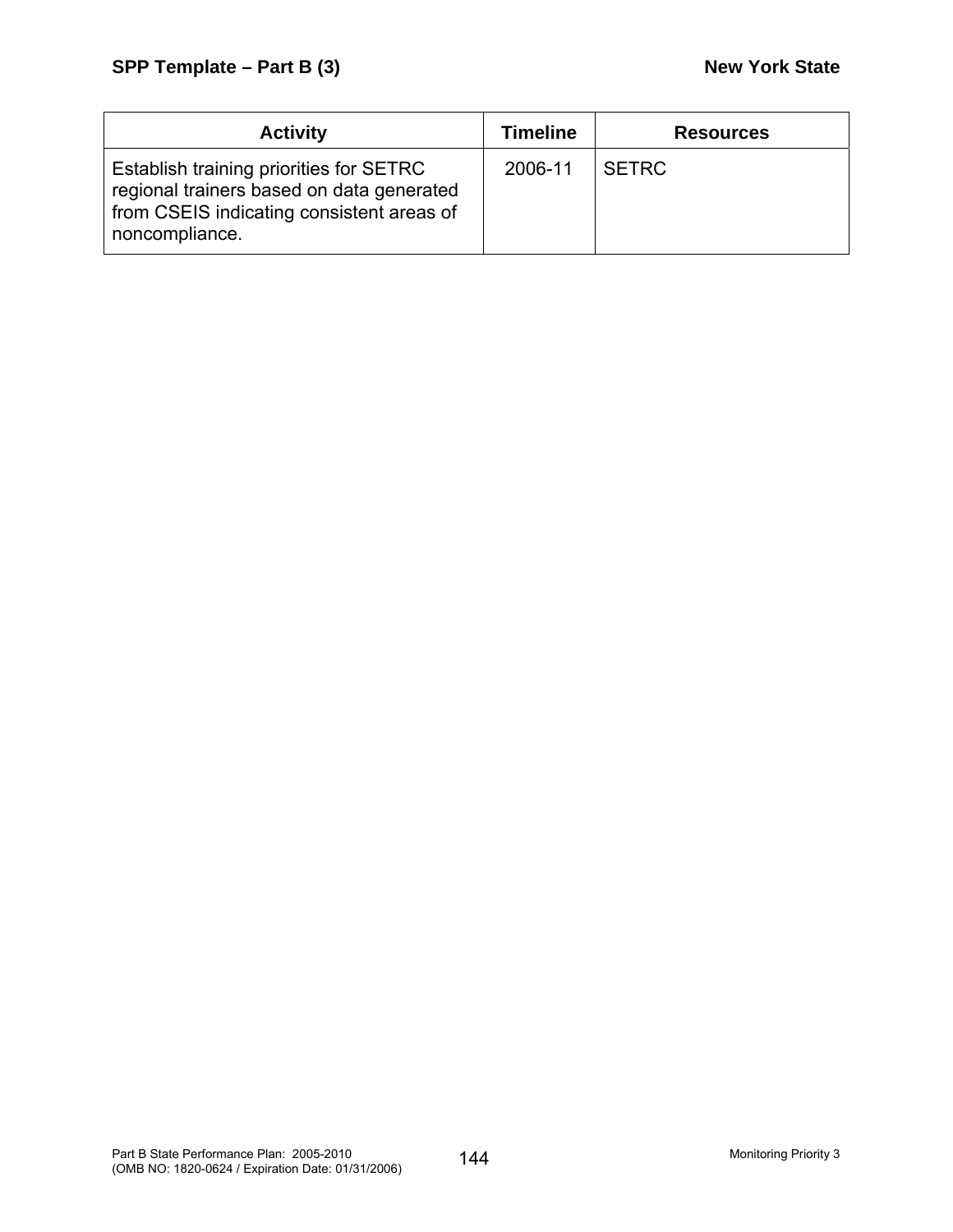# **Part B State Performance Plan (SPP) for 2005-2010**

# **Overview of the State Performance Plan Development**

See *Overview of the State Performance Plan Development* preceding Indicator #1.

## **Monitoring Priority: Effective General Supervision**

**Indicator #16:** Percent of signed written complaints resolved within 60-day timeline, including a timeline extended for exceptional circumstances with respect to a particular complaint.

#### **Measurement:**

Percent =  $(1.1(b) + 1.1(c))$  divided by  $(1.1)$  times 100. (See Attachment 1)

## **Overview of Issue/Description of System or Process**

Section 200.5 of the Commissioner's Regulations establishes the State's complaint procedures. An organization or individual may file a signed written complaint to SED. The complaint must include a statement that the school district or SED has violated a federal or State law or regulation relating to the education of students with disabilities, and the facts upon which the statement is based.

The complaint must be received within one year of the date of the alleged violation. The original signed complaint must be filed with VESID at SED.

Upon receipt of a complaint, SED provides the complainant with a written notice of receipt of the complaint and the complainant's right to submit additional information, either orally or in writing, regarding the allegations in the complaint. SED may require a school district to submit a written reply to the complaint.

All relevant information is reviewed and SED staff may conduct an on-site investigation where the Department determines such investigation is necessary. SED issues a written final decision that addresses each allegation in the complaint; contains findings of fact and conclusions; and sets forth the reasons for the final decision. The report sets aside any part of the complaint that is currently being addressed in an impartial hearing held pursuant to Education Law section 4404. Upon a finding of a violation of a federal or State law or regulation relating to the education of students with disabilities, the decision includes, if necessary for implementation of the decision, technical assistance activities, negotiations, and corrective actions to achieve compliance. Upon a finding of failure to provide appropriate services to an individual student with a disability, the decision includes remediation of the denial of services, including, as appropriate, the awarding of monetary reimbursement or other corrective action appropriate to the needs of the student and appropriate future provision of services for all students with disabilities.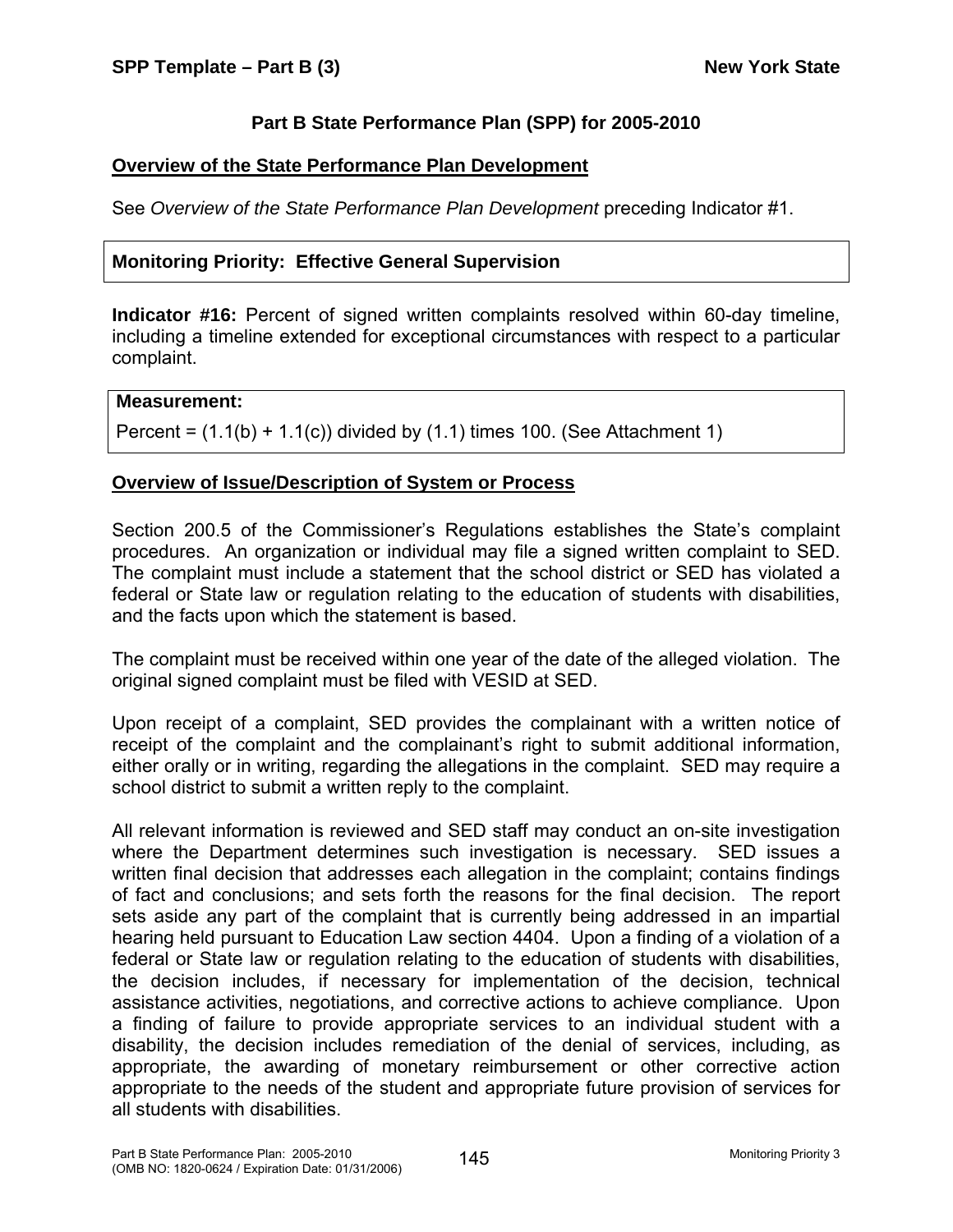The decision must be issued within 60 calendar days of receipt of the complaint except where exceptional circumstances exist with respect to a particular complaint. Where an issue raised in a complaint has been previously decided in an impartial hearing held pursuant to Education Law section 4404 involving the same parties, SED notifies the complainant that the impartial hearing decision is binding.

NYS uses a database computer system to track all written signed complaints received in each Regional Office across the State. All written signed complaints are logged into this system. Regional offices also use an additional internal log to ensure accurate data collection. Formal complaints are individually logged and data is entered at all critical stages (60<sup>th</sup> day, findings issued, specific issues involved, status of each issue, date of corrective action(s), date of resolution, etc). Regional Office supervisors use a variety of means to monitor timelines (e.g., logs, QAIS, complaint summaries).

### **Baseline Data for FFY 2004 (2004-05)**

The percentage of signed written complaints resolved within the 60-day timeline or a timeline extended for exceptional circumstances with respect to a particular complaint was **94.8 percent**. This baseline data reflects revised data submitted to OSEP on March 22, 2006, with a minor correction (from 94.7 to 94.8 percent) made.

### **Discussion of Baseline Data**

The table below shows that there were 246 complaints that required resolution. Of this number, 233 were resolved within the 60-day timeline and an additional five were resolved with documented extensions. There were eight complaints not resolved within the required time period. (Also see Attachment 1.) The few complaints that were not resolved within the required time period resulted from unexpected personnel absences and/or the complex nature of the complaint.

| 2004-05<br><b>Attachment 1</b><br><b>SECTION A: Signed, written complaints</b> |     |  |  |
|--------------------------------------------------------------------------------|-----|--|--|
| Signed, written complaints total                                               | 362 |  |  |
| (1.1) Complaints with reports issued                                           | 252 |  |  |
| (a) Reports with findings                                                      | 239 |  |  |
| (b) Reports within timeline                                                    | 234 |  |  |
| (c) Reports within extended timelines                                          | 5   |  |  |
| (1.2) Complaints withdrawn or dismissed                                        | 99  |  |  |
| (1.3) Complaints pending                                                       | 11  |  |  |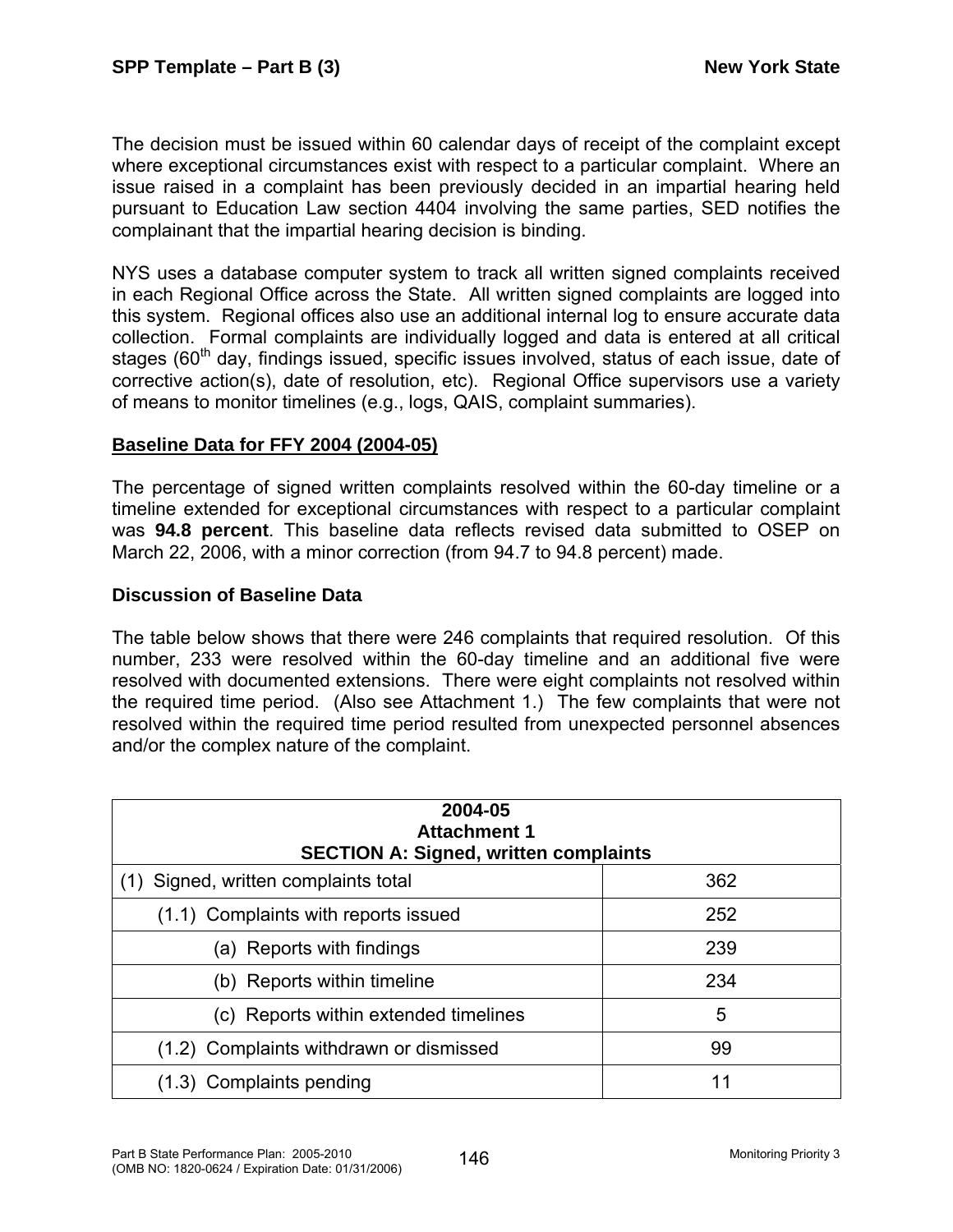| (a) Complaint pending a due process hearing |  |
|---------------------------------------------|--|
|---------------------------------------------|--|

Measurement Formula: 1.1b (234) + 1.1c (5)= 239 / 1.1 (252) = **94.8 percent** 

## **Measurable and Rigorous Targets**

| <b>FFY</b>            | <b>Measurable and Rigorous Target</b>                                                                                                                                                    |
|-----------------------|------------------------------------------------------------------------------------------------------------------------------------------------------------------------------------------|
| 2005<br>$(2005-06)$   | 100 percent of signed written complaints will be resolved within the 60-<br>day timeline or a timeline extended for exceptional circumstances with<br>respect to a particular complaint. |
| 2006<br>$(2006 - 07)$ | 100 percent of signed written complaints will be resolved within the 60-<br>day timeline or a timeline extended for exceptional circumstances with<br>respect to a particular complaint. |
| 2007<br>$(2007-08)$   | 100 percent of signed written complaints will be resolved within the 60-<br>day timeline or a timeline extended for exceptional circumstances with<br>respect to a particular complaint. |
| 2008<br>$(2008-09)$   | 100 percent of signed written complaints will be resolved within the 60-<br>day timeline or a timeline extended for exceptional circumstances with<br>respect to a particular complaint. |
| 2009<br>$(2009-10)$   | 100 percent of signed written complaints will be resolved within the 60-<br>day timeline or a timeline extended for exceptional circumstances with<br>respect to a particular complaint. |
| 2010<br>$(2010-11)$   | 100 percent of signed written complaints will be resolved within the 60-<br>day timeline or a timeline extended for exceptional circumstances with<br>respect to a particular complaint. |

| <b>Activity</b>                                                                                                                                                                                                                                                                 | <b>Timeline</b>   | <b>Resources</b> |
|---------------------------------------------------------------------------------------------------------------------------------------------------------------------------------------------------------------------------------------------------------------------------------|-------------------|------------------|
| Implement CSEIS to:<br>provide easily retrievable data regarding<br>the status of complaints:<br>provide managers and all regional staff<br>with readily accessible status reports and<br>timely notice of upcoming due dates; and<br>generate regional monthly status reports. | Spring<br>2006-11 | <b>CSEIS</b>     |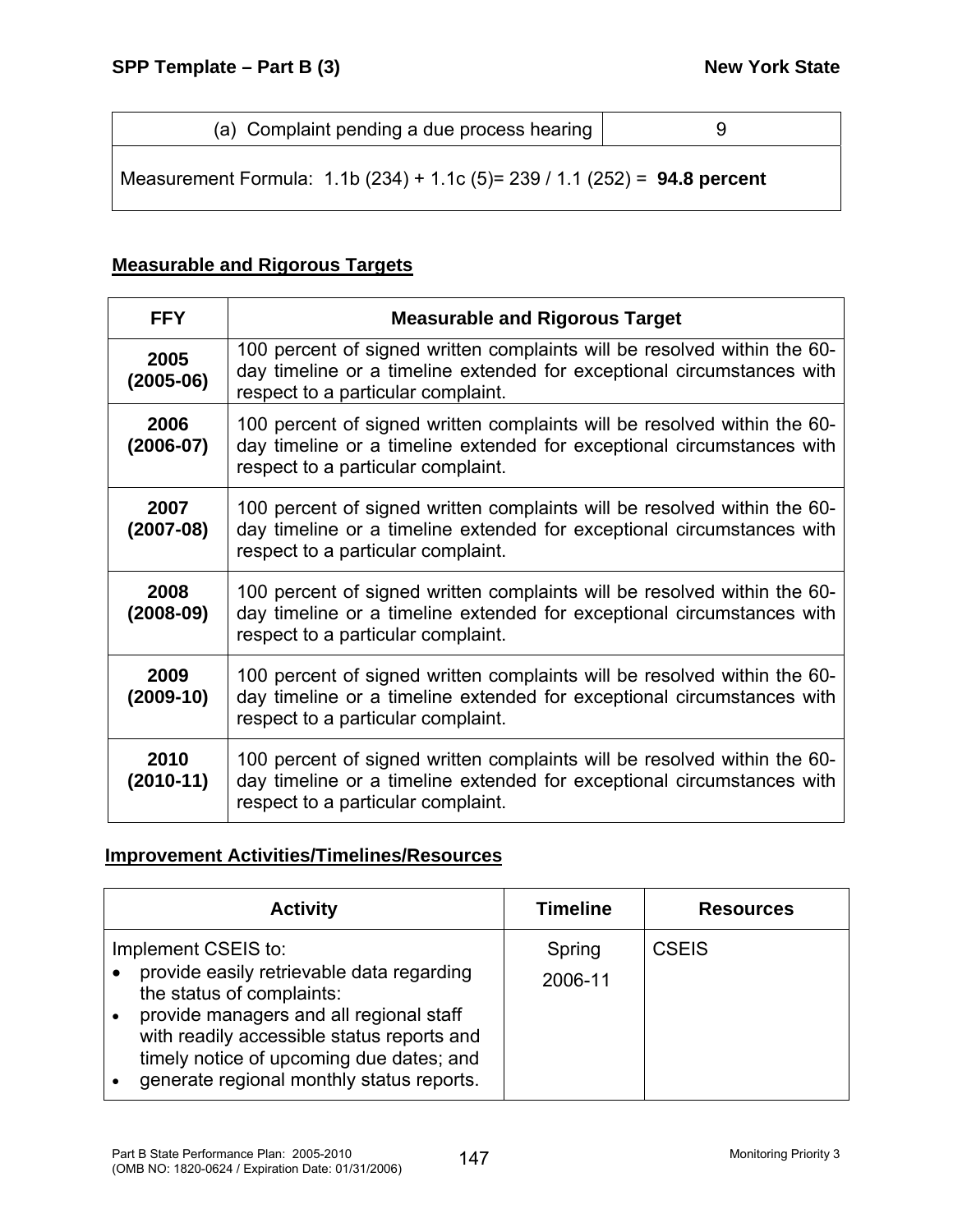| <b>Activity</b>                                                                                                                                                                 | <b>Timeline</b> | <b>Resources</b>          |
|---------------------------------------------------------------------------------------------------------------------------------------------------------------------------------|-----------------|---------------------------|
| Train SEQA managers and all other staff on<br>implementation of CSEIS and strategies to<br>improve timely completion of complaint<br>investigations.                            | 2006-07         | <b>VESID staff</b>        |
| Operationalize the Nondistrict Unit to provide<br>general oversight of all in State and out of<br>State private day and residential programs for<br>students with disabilities. | 2005-11         | Non-district SEQA<br>Unit |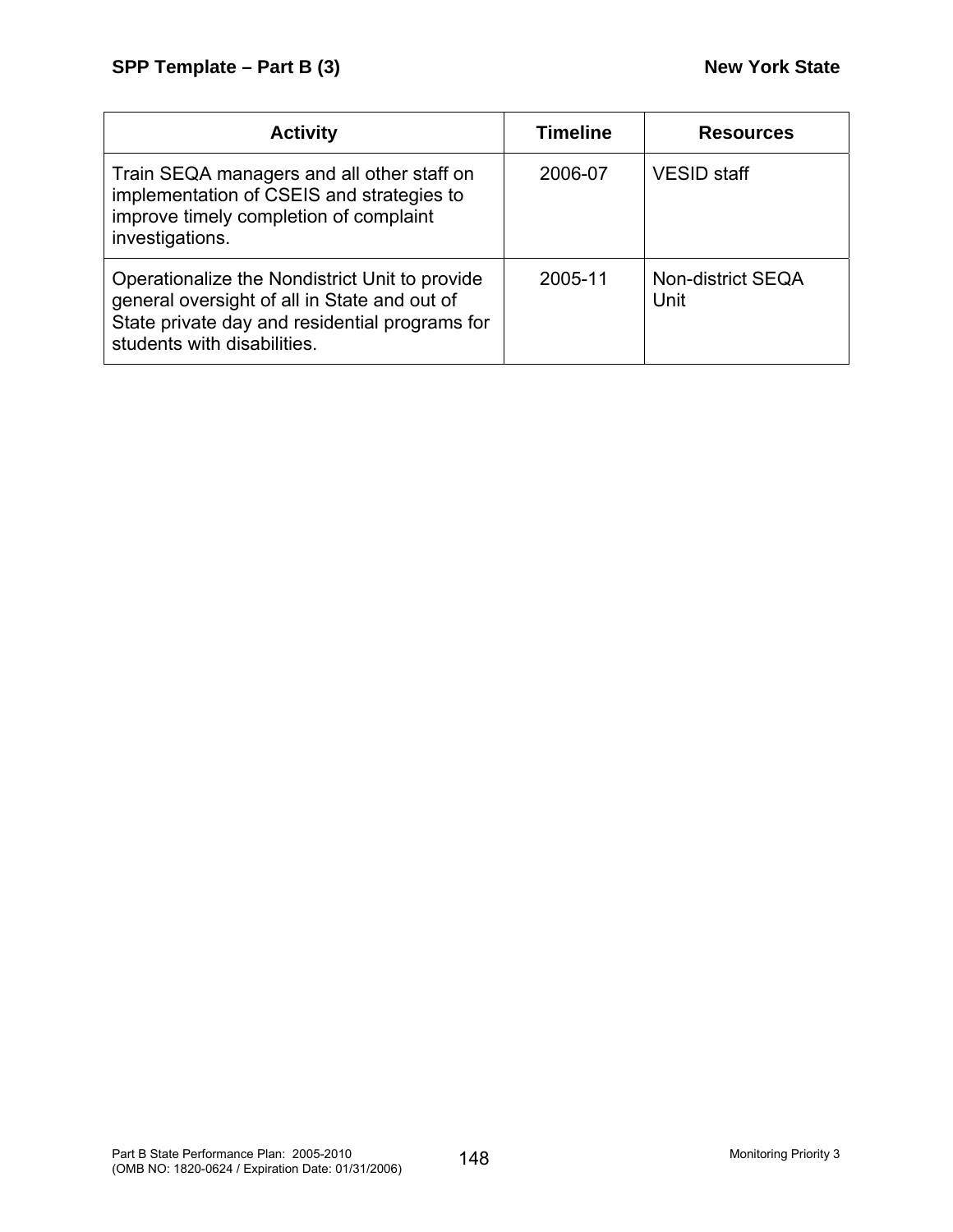# **Part B State Performance Plan (SPP) for 2005-2010**

## **Overview of the State Performance Plan Development**

See *Overview of State Performance Plan Development* preceding Indicator #1.

# **Monitoring Priority: Effective General Supervision Part B / General Supervision**

**Indicator #17:** Percent of fully adjudicated due process hearing requests that were fully adjudicated within the 45-day timeline or a timeline that is properly extended by the hearing officer at the request of either party.

# (20 U.S.C. 1416(a)(3)(B))

### **Measurement:**

Percent =  $(3.2(a) + 3.2(b))$  divided by  $(3.2)$  times 100. (See Attachment 1)

### **Overview of Issue/Description of System or Process**

Section 4404 of NYS Education Law and section 200.5 of the Commissioner's Regulations establish the procedures for impartial hearings. The board of education (BOE) must begin the process to select and appoint an impartial hearing officer (IHO) no later than two business days after receipt of the request. The IHO is expected to initiate the hearing within 14 days of receipt of the notification of the end of the resolution session. The IHO has to render a decision no later than 45 calendar days after the completion or written waiver of the resolution session for a school age child, 30 calendar days after the completion or written waiver of the resolution session for a preschool child and 15 days after a request for a an expedited impartial hearing involving discipline.

At the request of either party the IHO may extend the time for a specific period. NYS regulation limits any extension to 30 days. NYS regulations also indicate "absent a compelling reason or a specific showing of substantial hardship, a request for an extension shall not be granted because of school vacations, a lack of availability resulting from the parties' and/or representatives' scheduling conflicts, settlement discussions between the parties or other similar reasons. Agreement of the parties is not a sufficient basis for granting an extension."

For school age and preschool cases where extensions of time have been granted beyond the applicable required timelines, the decision must be rendered and mailed no later than 14 days from the date the IHO closes the record. For expedited impartial hearings for disciplinary cases, the decision must be rendered no later than five business days after the last hearing date, but no later than 45 calendar days after receipt of the hearing request.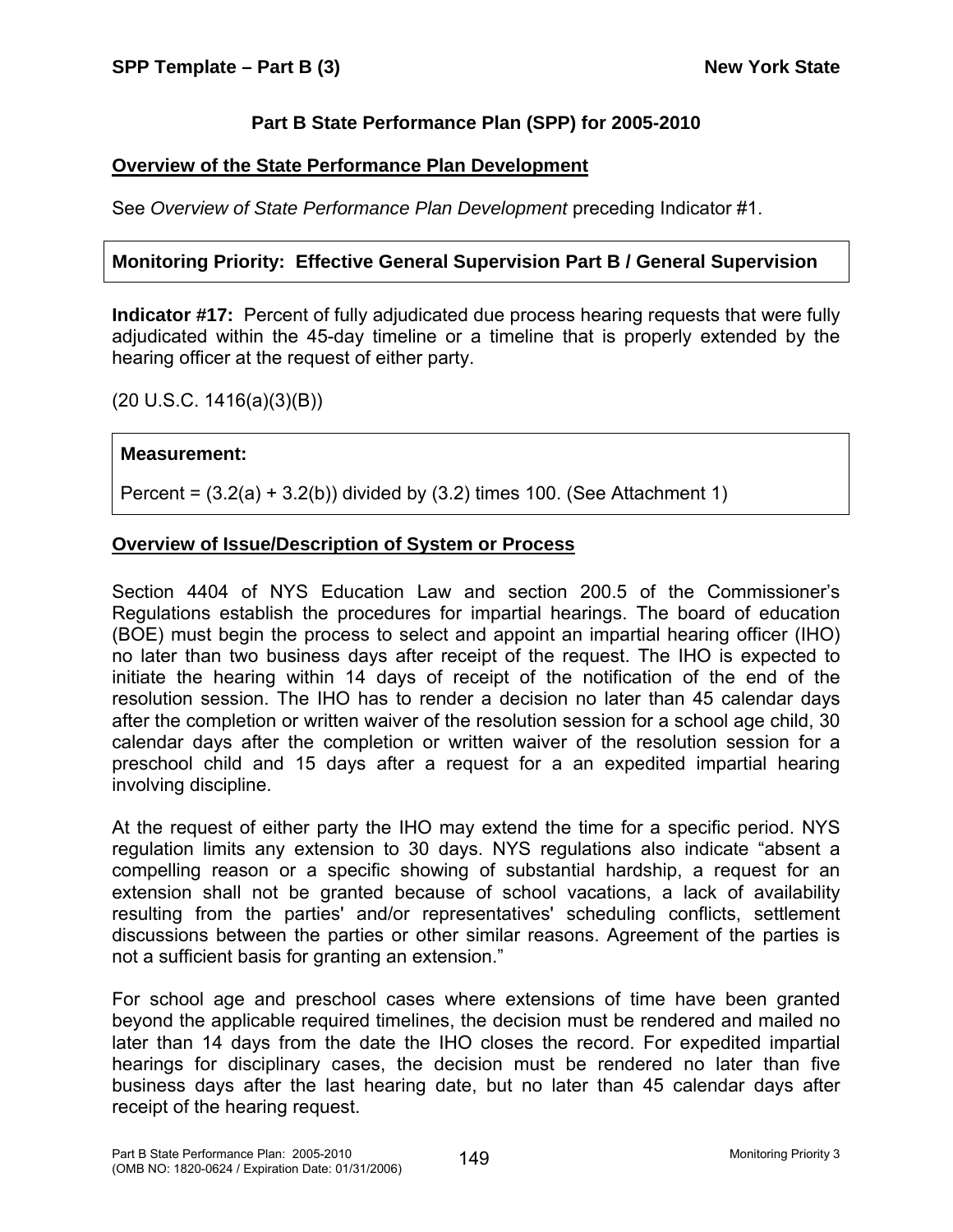School districts are required to report data regarding the impartial hearing process, including IHO appointments, timelines, extensions, and closures through Impartial Hearing Reporting System (IHRS). IHRS is a web-based system and provides real time information. Each school district and IHO has access to information on any case in which they are involved.

IHRS is used to monitor the timeliness of BOE appointments of IHOs and whether a decision is rendered within the timelines specified above. On a daily basis, IHRS sends an initial notification to any school district that fails to make a timely IHO appointment and to both the school district and IHO if a decision is not received within five days of the appropriate time lines. A second notification is sent to the school district and the IHO if a decision continues to be late for four days beyond the initial notification date. E-mail responses to the initial and second notifications are monitored. If either the school district or IHO fail to respond to the notifications, personal contact is made to determine if the lateness is a school district data entry issue or if the IHO has failed to render the decision within the timeline or extended timeline.

### **Baseline Data for FFY 2004 (2004-05)**

The percent of due process hearing requests that were fully adjudicated within the 45 day timeline or a timeline that was properly extended by the hearing officer at the request of either party was 83.5 percent.

| 2004-05<br><b>Attachment 1</b><br><b>SECTION C: Hearing requests</b>                                 |                 |  |
|------------------------------------------------------------------------------------------------------|-----------------|--|
| (3) Hearing requests total                                                                           | 5422            |  |
| (3.1) Resolution sessions                                                                            | Not Available** |  |
| (a) Settlement agreements                                                                            | Not Available** |  |
| (3.2) Hearings (fully adjudicated)                                                                   | 1294            |  |
| (a) Decisions within timeline                                                                        | 481             |  |
| (b) Decisions within extended timeline                                                               | 599             |  |
| 3900<br>(3.3) Resolved without a hearing                                                             |                 |  |
| Measurement Formula: 481 (3.2a) + 599 (3.2b) = 1080 divided by 1294 (3.2) = .8346 X<br>$100 = 83.5%$ |                 |  |

\*\* 2004-05 data was not collected in the manner requested in SPP/APR attachment 1.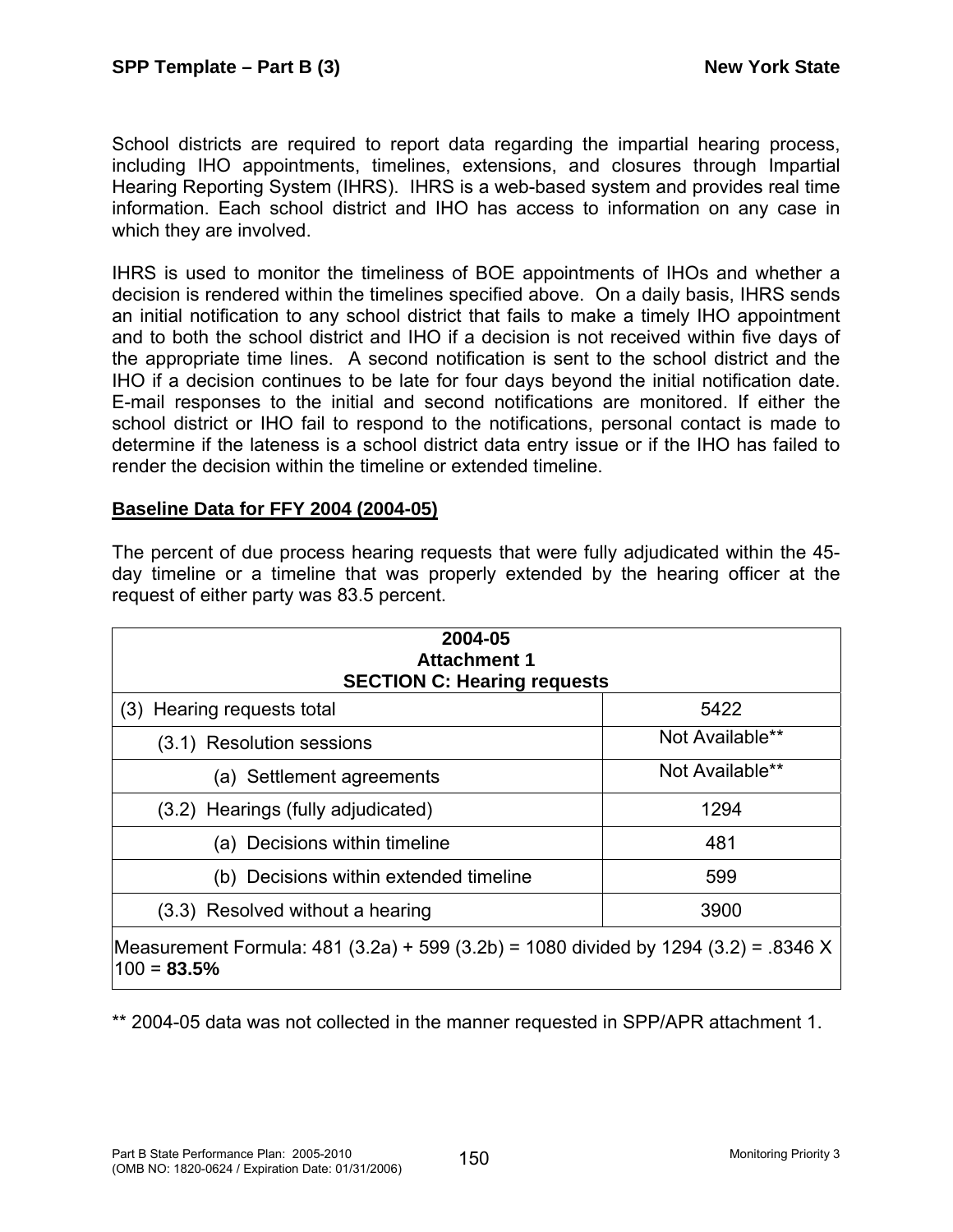# **Discussion of Baseline Data**

- IHRS has been in operation since July 1, 2002. The total number of impartial hearing requests has increased in the last three years, from 4542 in 2002-03 to 5422 in the baseline year of 2004-05.
- The following trends have been observed between 2002-03 and the baseline year 2004-05:
	- o The percentage of fully adjudicated hearing requests has decreased from 28.6 percent of the total number of requests in 2002-03 to 23.8 percent in 2004-05.
	- o The percentage of fully adjudicated hearing requests that are timely within the original (15 days expedited, 30 days CPSE, 45 days CSE) time line has decreased from 45.78 percent in 2002-03 to 37.17 percent in 2004-05.
	- o The percentage of fully adjudicated hearings that are timely within extended time lines has increased from 37.94 percent in 2002-03 to 46.39 percent in 2004-05.
- The percentage of hearing requests that are not fully adjudicated and are either settled or withdrawn has remained fairly constant, with 71.3 percent in 2002-03 to 71.9 percent in 2004-05.

| <b>FFY</b>    | <b>Measurable and Rigorous Target</b>                              |
|---------------|--------------------------------------------------------------------|
| 2005          | 100 percent of impartial hearing decisions will be rendered within |
| $(2005-06)$   | regulatory timelines.                                              |
| 2006          | 100 percent of impartial hearing decisions will be rendered within |
| $(2006 - 07)$ | regulatory timelines.                                              |
| 2007          | 100 percent of impartial hearing decisions will be rendered within |
| $(2007-08)$   | regulatory timelines.                                              |
| 2008          | 100 percent of impartial hearing decisions will be rendered within |
| $(2008-09)$   | regulatory timelines.                                              |
| 2009          | 100 percent of impartial hearing decisions will be rendered within |
| $(2009-10)$   | regulatory timelines.                                              |
| 2010          | 100 percent of impartial hearing decisions will be rendered within |
| $(2010-11)$   | regulatory timelines.                                              |

# **Measurable and Rigorous Targets**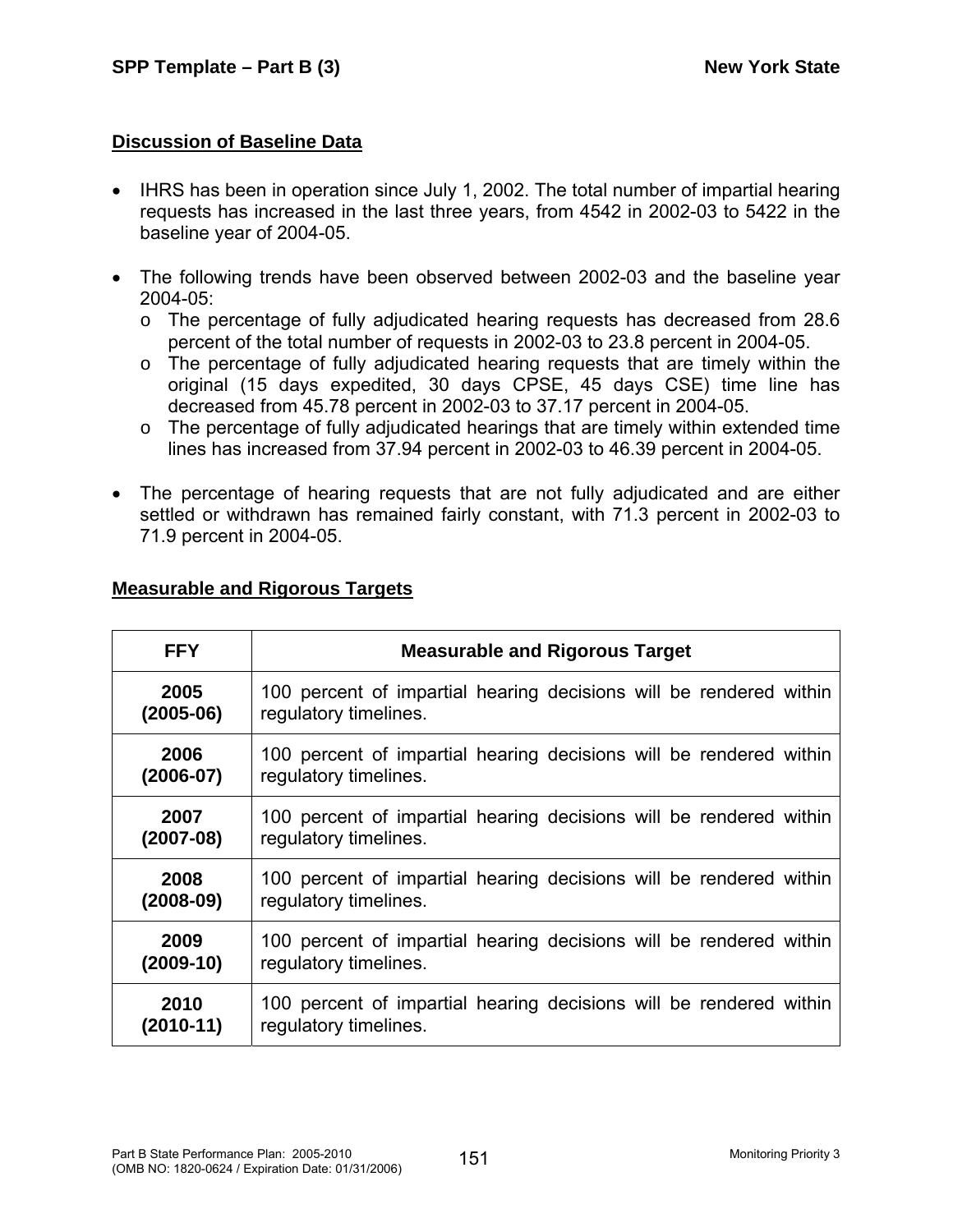| <b>Activity</b>                                                                                                                                                                                                                                                                                                                                                                                                | <b>Timeline</b> | <b>Resources</b>                                                                                                                                                                       |
|----------------------------------------------------------------------------------------------------------------------------------------------------------------------------------------------------------------------------------------------------------------------------------------------------------------------------------------------------------------------------------------------------------------|-----------------|----------------------------------------------------------------------------------------------------------------------------------------------------------------------------------------|
| Improve the capacity of IHRS to<br>monitor the timeliness of impartial<br>hearing requests through the<br>development of an electronic file<br>transfer process between IHRS and the<br>NYC Impartial Hearing System and<br>revise IHRS to include additional<br>monitoring points and proactive<br>notifications.                                                                                             | 2005-06         | <b>VESID Staff, IHRS - IDEA Part B</b><br>funds in 2005-06 for data<br>collection system revisions                                                                                     |
| Continue to use IHRS to monitor<br>timeliness and investigate both school<br>districts and IHOs that may be<br>responsible for the appearance of<br>lateness of a decision. Develop reports<br>that provide feedback to IHOs relative<br>to their use of extensions and<br>timeliness in conducting hearings.                                                                                                  | 2005-11         | <b>VESID staff and IHRS</b>                                                                                                                                                            |
| Take action, as authorized in NYS<br>regulations, to suspend, revoke or take<br>other appropriate action with respect to<br>the certification of an impartial hearing<br>officer upon a finding that the impartial<br>hearing officer failed to issue a decision<br>in a timely manner where such delay<br>was not due to extensions granted at<br>the request of either party as<br>documented in the record. | 2005-11         | <b>IHRS</b><br><b>VESID</b> staff                                                                                                                                                      |
| Provide bi-annual update training to<br>IHO <sub>s</sub> .<br>Establish a website for IHOs for<br>sharing of information                                                                                                                                                                                                                                                                                       | 2005-11         | SED staff and contractor - SUNY<br><b>Buffalo</b><br><b>Consortium for Appropriate</b><br><b>Dispute Resolutions in Special</b><br>Education (CADRE)<br>www.directionservice.org/cadre |
| Revise and reissue written guidance on<br>impartial hearings.                                                                                                                                                                                                                                                                                                                                                  | 2007-08         | Guidance document: Impartial<br><b>Hearing Process for Students with</b><br><b>Disabilities</b>                                                                                        |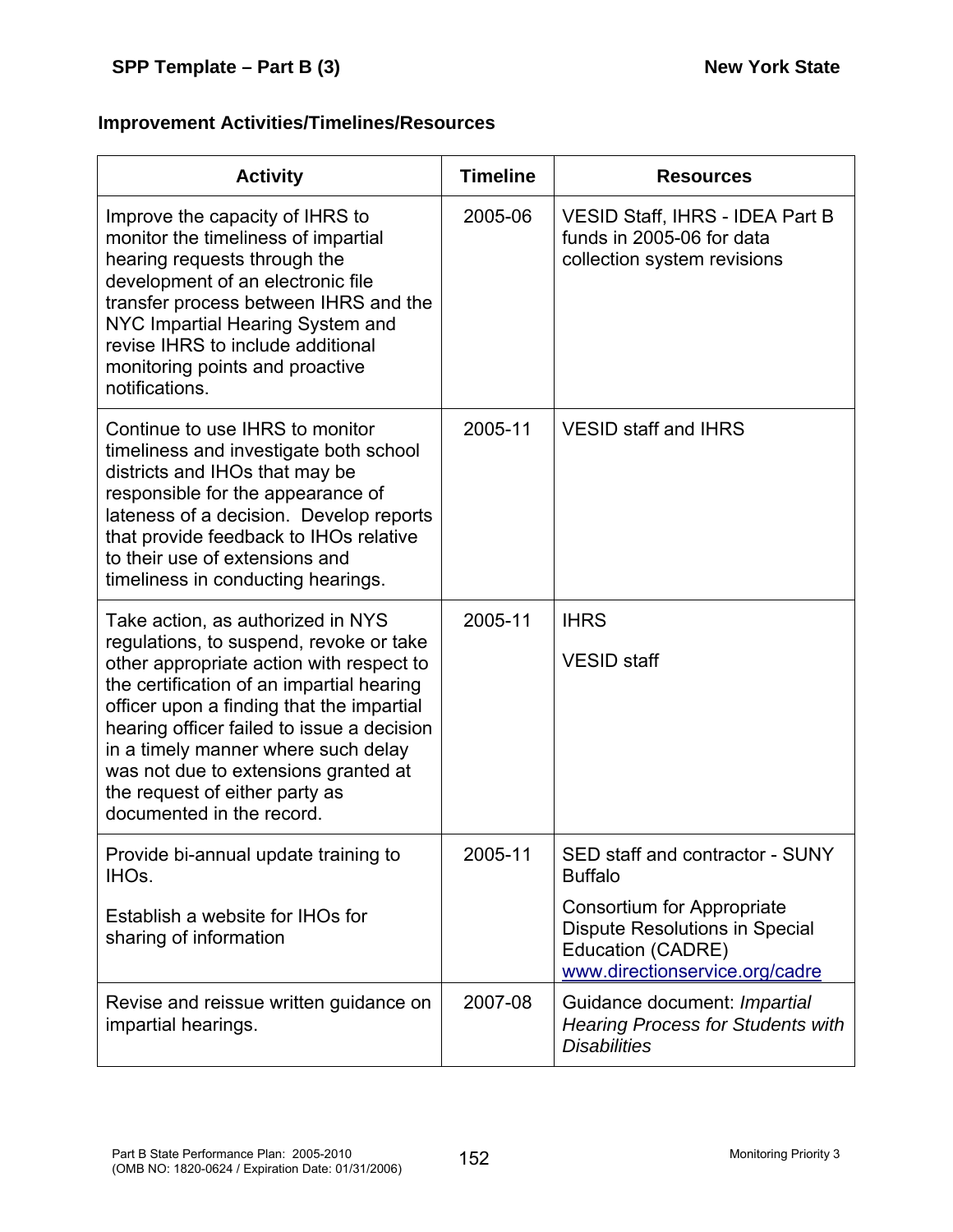#### **Part B State Performance Plan (SPP) for 2005-2010**

#### **Overview of the State Performance Plan Development**

See *Overview of the State Performance Plan Development* preceding Indicator #1.

#### **Monitoring Priority: Effective General Supervision Part B / General Supervision**

**Indicator #18:** Percent of hearing requests that went to resolution sessions that were resolved through resolution session settlement agreements.

(20 U.S.C. 1416(a)(3)(B))

#### **Measurement:**

Percent = 3.1(a) divided by (3.1) times 100. (See Attachment 1)

#### **Overview of Issue/Description of System or Process:**

Education law section 4404 and section 200.5(j) of the Commissioner's Regulations establish the requirements for a resolution session prior to the opportunity for an impartial due process hearing. Consistent with the requirements in federal law, the purpose of the resolution session is to discuss the due process complaint notice and the facts that form the basis of the complaint request. The resolution session provides the school district with the opportunity to resolve the complaint prior to the initiation of an impartial hearing. The parents and the school district may agree in writing to waive the resolution session or agree to use the mediation process to resolve the dispute. If the parent and school district reach an agreement to resolve the complaint at a resolution session, the parties must execute a legally binding agreement.

#### **Plan to Collect Baseline Data**

IHRS will be revised to begin collecting the resolution session information in February of 2006. IHRS is a real time reporting system to monitor the timeliness of impartial hearings. School districts will be required to enter data on the number of resolution sessions held, the length of the sessions and the results of the sessions.

By January 2006, VESID will notify school districts on the school district's responsibility to input data into the IHRS, beginning in the 2005-06 school year, on the percent of resolution sessions that result in resolution agreements.

VESID will collect data beginning in February 2006 on the percent of resolution sessions that result in resolution agreements. On an ongoing basis, VESID will provide technical assistance to school districts on how to report data on resolution sessions.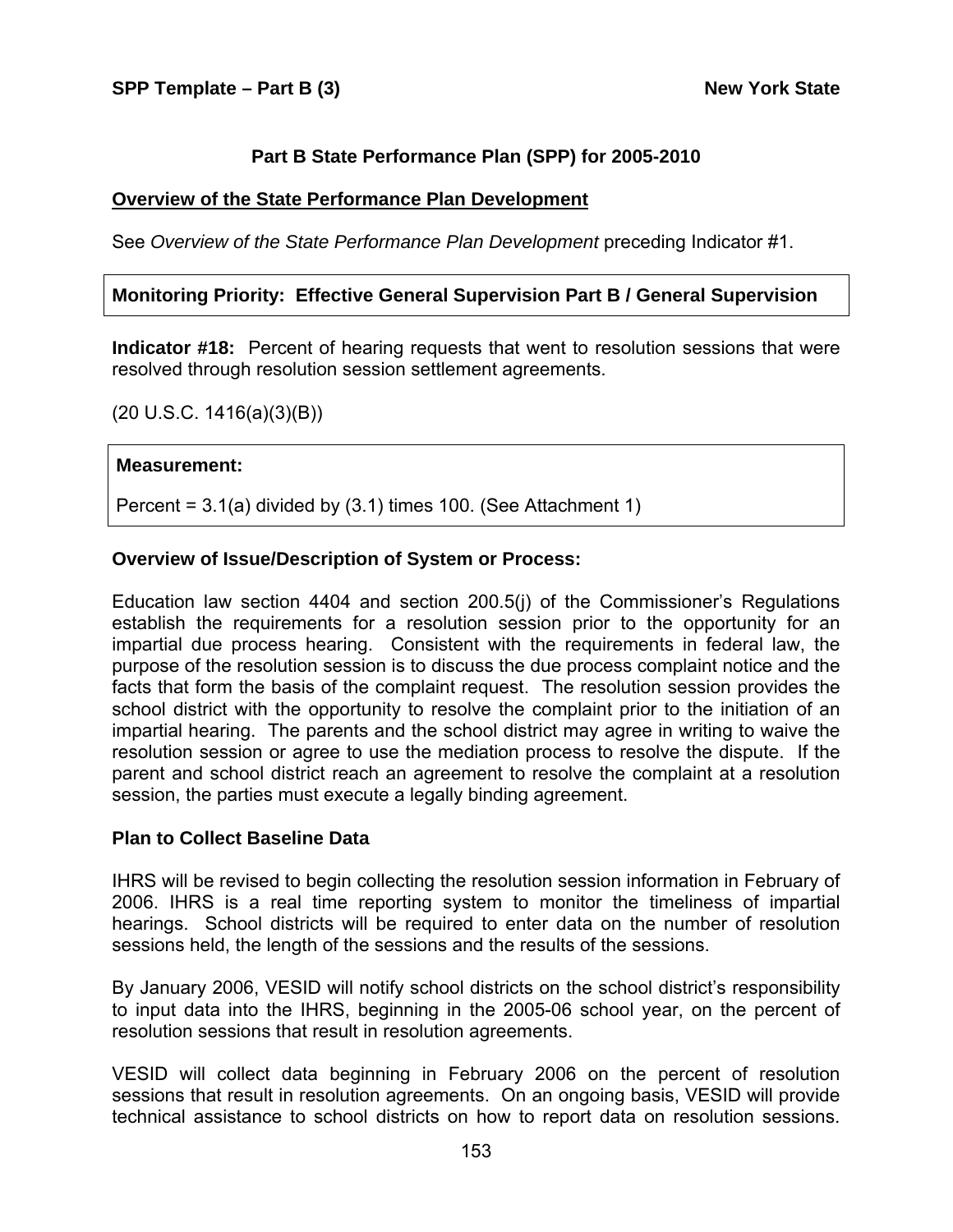VESID will analyze the data after five months of resolution session data (June 2006) to ensure that data elements collected are appropriate to assist in trend analysis. Revisions, as appropriate, will be made to IHRS and the data collection process if needed.

## **Baseline Data for FFY 2005 (2005-06)**

**The Impartial Hearing Reporting System (**IHRS) was revised to collect the resolution session information beginning on April 1, 2006. IHRS is a real time reporting system to monitor the timeliness of impartial hearings. School districts are required to enter data on the number of resolution sessions held, the length of the sessions and the results of the sessions. VESID will analyze the data to ensure that data elements collected are appropriate to assist in trend analysis. Revisions, as appropriate, will be made to IHRS and the data collection process if needed.

## **Baseline Data for FFY 2005 (2005- 06)**

17.2 percent of hearing requests that went to resolution sessions were resolved through resolution session settlement agreements.

| 7/1/2005 - 6/30/2006<br><b>Attachment 1</b><br><b>SECTION C: Hearing Requests</b> |     |  |
|-----------------------------------------------------------------------------------|-----|--|
| $(3)$ Hearing requests total                                                      | 987 |  |
| (3.1) Resolution sessions<br>959                                                  |     |  |
| (a) Settlement agreements                                                         | 170 |  |
| Percent = 170 [3.1(a)] divided by 959 (3.1) times $100 = 17.73\%$ .               |     |  |

### **Discussion of Baseline Data**

Although the data was collected for a quarter of the school year it does not represent a quarter of the annual activity, the fourth quarter is generally the quarter with the least number of requests. The data will be used to set initial targets that will be reviewed upon collection of a full year of data.

# **Measurable and Rigorous Targets**

| <b>FFY</b>          | <b>Measurable and Rigorous Target</b>                                                                                                                       |  |  |  |
|---------------------|-------------------------------------------------------------------------------------------------------------------------------------------------------------|--|--|--|
| 2005<br>$(2005-06)$ | The percent of hearing requests that go to resolution sessions and are<br>resolved through resolution session settlement agreements will<br>increase by 1%. |  |  |  |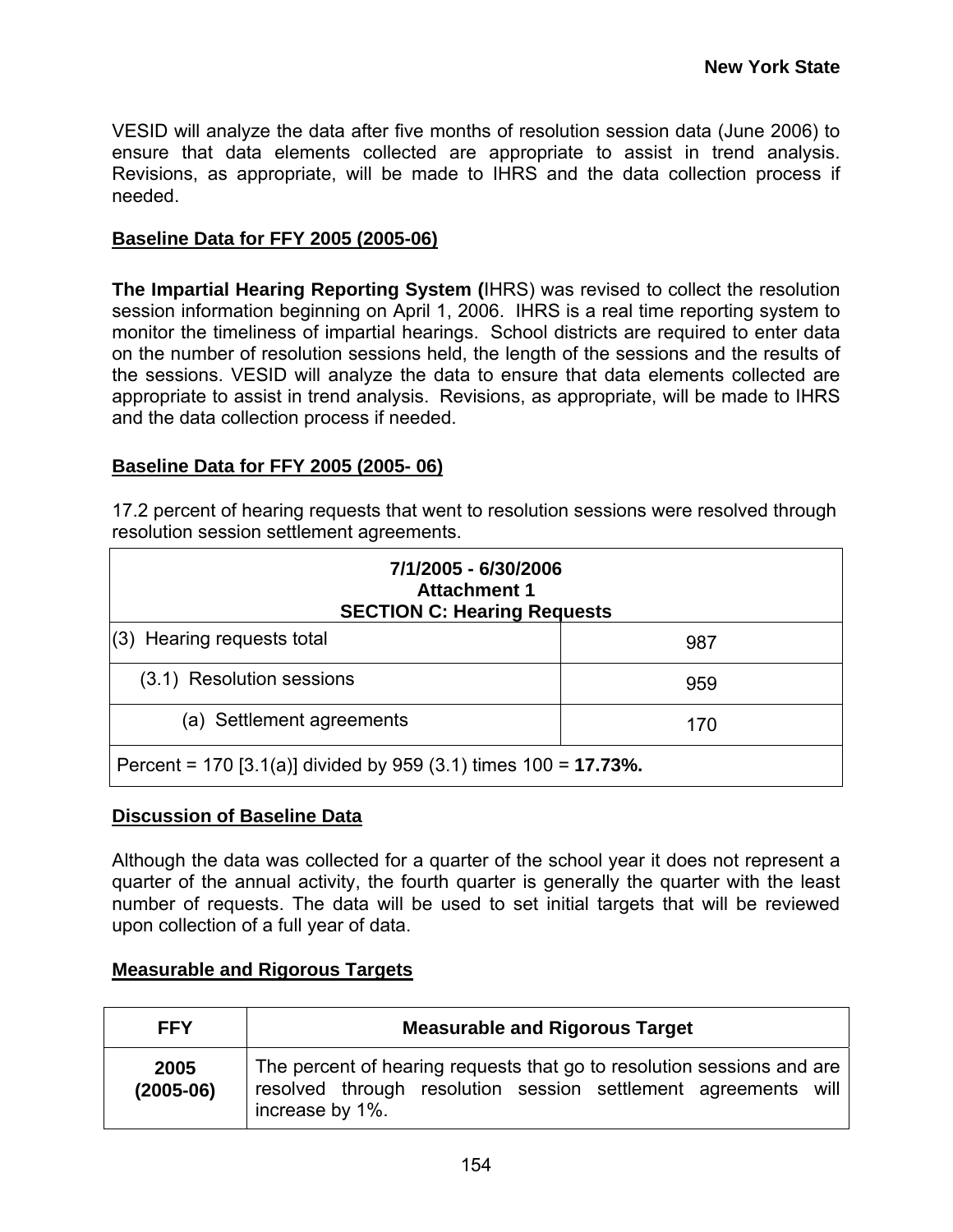| <b>FFY</b>          | <b>Measurable and Rigorous Target</b>                                                                                                                       |  |  |
|---------------------|-------------------------------------------------------------------------------------------------------------------------------------------------------------|--|--|
| 2006<br>$(2006-07)$ | The percent of hearing requests that go to resolution sessions and are<br>resolved through resolution session settlement agreements will<br>increase by 1%. |  |  |
| 2007<br>$(2007-08)$ | The percent of hearing requests that go to resolution sessions and are<br>resolved through resolution session settlement agreements will<br>increase by 1%. |  |  |
| 2008<br>(2008-09)   | The percent of hearing requests that go to resolution sessions and are<br>resolved through resolution session settlement agreements will<br>increase by 2%. |  |  |
| 2009<br>$(2009-10)$ | The percent of hearing requests that go to resolution sessions and are<br>resolved through resolution session settlement agreements will<br>increase by 2%. |  |  |
| 2010<br>(2010-11)   | The percent of hearing requests that go to resolution sessions and are<br>resolved through resolution session settlement agreements will<br>increase by 2%. |  |  |

| <b>Activity</b>                                                                                                                                                    | <b>Timeline</b> | <b>Resources</b>                                                       |
|--------------------------------------------------------------------------------------------------------------------------------------------------------------------|-----------------|------------------------------------------------------------------------|
| Revise State regulations relating<br>to resolution sessions to federal<br>requirements                                                                             | 2007            | <b>Special Education Policy</b><br><b>Staff</b>                        |
| Develop and issue guidance to<br>the field regarding resolution<br>sessions                                                                                        | 2007            | <b>Special Education Policy</b><br><b>Staff</b>                        |
| After one full year of data,<br>analyze results on a regional<br>basis to determine need for<br>regional technical assistance and<br>other improvement activities. | 2008-09         | <b>Special Education</b><br>Policy/Program<br><b>Development Staff</b> |
| Develop parent/district brochures<br>on benefits to use of resolution<br>sessions                                                                                  | 2009-10         | <b>Special Education</b><br>Policy/Program<br><b>Development Staff</b> |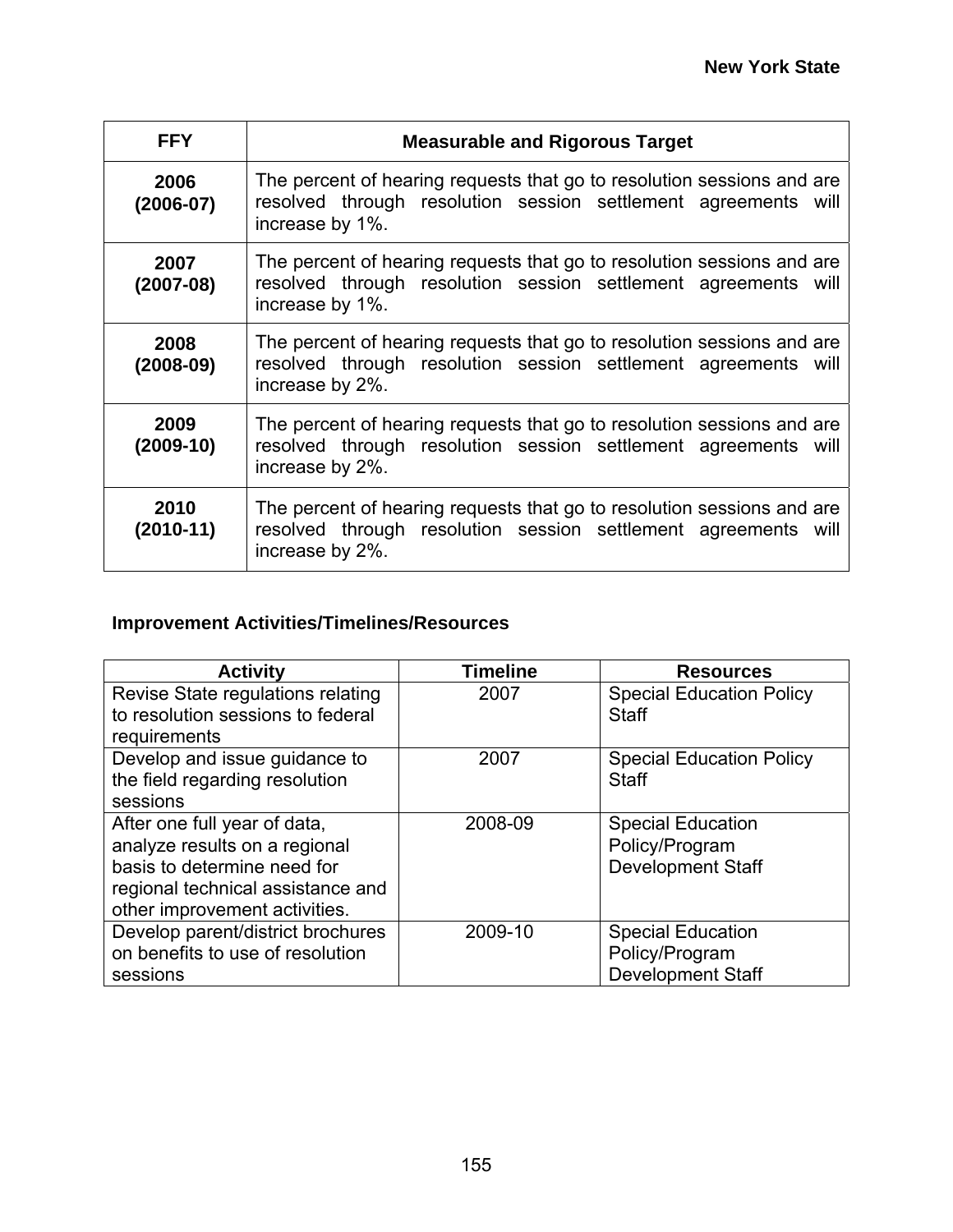# **Part B State Performance Plan (SPP) for 2005-2010**

# **Overview of the State Performance Plan Development**

See *Overview of the State Performance Plan Development* preceding Indicator #1.

## **Monitoring Priority: Effective General Supervision Part B / General Supervision**

**Indicator #19:** Percent of mediations held that resulted in mediation agreements.

(20 U.S.C. 1416(a)(3)(B))

### **Measurement:**

Percent =  $(2.1)(a)(i) + 2.1(b)(i)$  divided by  $(2.1)$  times 100. (See Attachment 1)

### **Overview of Issue/Description of System or Process**

Section 4404-a of NYS Education Law and section 200.5 of the Commissioner's Regulations establish the procedures for mediation as a means for parents and school districts to resolve disagreements regarding the education of a student with a disability.

SED contracts with the New York State Dispute Resolution Association (NYSDRA) to oversee the special education mediation process. In NYS, independent mediators furnished by a Community Dispute Resolution Center through the Office of Court Administration conduct mediation sessions. SED and NYSDRA jointly develop training programs, which NYSDRA provides to the mediators.

### **Baseline Data for FFY 2004 (2004-05)**

The percent of mediation sessions held in 2004-05 that resulted in mediation agreements to resolve the dispute was 95.50 percent.

### **Discussion of Baseline Data**

The baseline data for 2004-05 that was submitted in the 2006 SPP has been revised. The original data submitted contained a double count of mediation cases which affected each of the categories. This double count adversely affected the percent of mediations resulting in agreement. In addition the calculation of percent of mediation agreements was calculated using the number of mediations requested not the number of mediations held. The data does not distinguish between the number of agreements resulting from mediations initiated separate from due process requests and those mediations that result from due process requests. NYS will begin to collect data that identifies whether the mediation request preceded a request for an impartial hearing in 2005-06.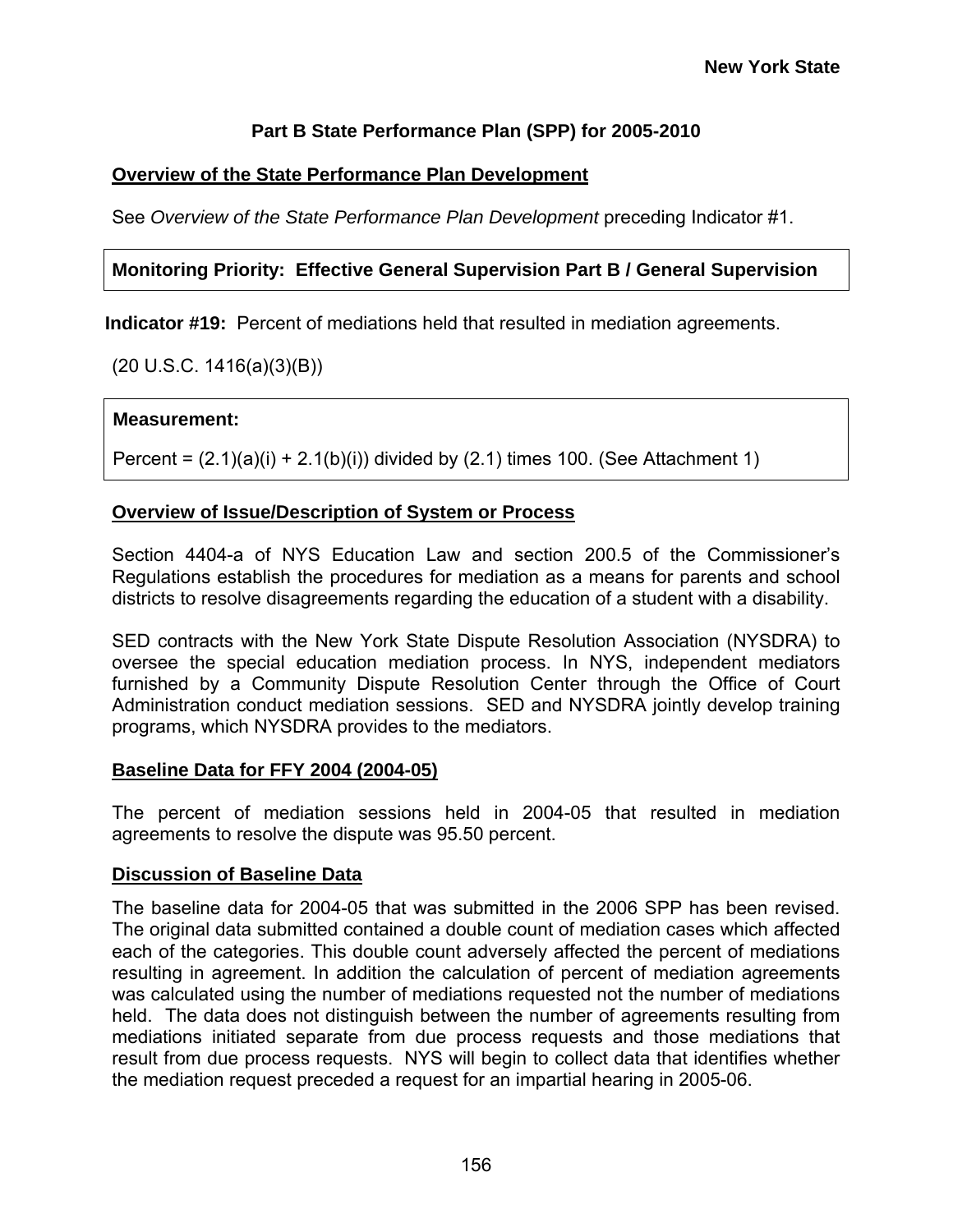| <b>Attachment 1</b><br><b>SECTION B: Mediation requests</b> |                       |                       |                       |
|-------------------------------------------------------------|-----------------------|-----------------------|-----------------------|
|                                                             | $9/1/02 -$<br>8/31/03 | $9/1/03 -$<br>8/31/04 | $9/1/04 -$<br>8/31/05 |
| Mediation requests total<br>(2)                             | 468                   | 400                   | 511                   |
| 356<br><b>Mediations</b><br>292<br>379<br>(2.1)             |                       |                       |                       |
| Mediations related to due process<br>(a)                    | **Not available       |                       |                       |
| <b>Mediation agreements</b><br>(i)                          | **Not Available       |                       |                       |
| (b) Mediations not related to due process                   | 356<br>292            |                       | 379                   |
| <b>Mediation agreements</b><br>(1)                          | 353                   | 287                   | 362                   |
| (2.2) Mediations not held (including pending)               | 112                   | 108                   | 132                   |

\*\* 2004-05 data was not collected in the manner requested in SPP/APR attachment 1

As the table above indicates, there has been an increase in the number of mediation sessions requested in the last three years from 486 mediation sessions during the period 9/1/02–8/31/03 to 511 requested during 9/1/04–8/31/05 and the percent of mediation sessions resulting in agreement has decreased from 99.16 percent in 2002- 03 to the current 95.50 percent in 2004-05. Other than an increase in the number of hearings not held or pending it is not clear what has contributed to the decease in the percent of mediations resulting in agreement.

### **Measurable and Rigorous Targets**

| <b>FFY</b>          | <b>Measurable and Rigorous Target</b>                                |
|---------------------|----------------------------------------------------------------------|
| 2005<br>$(2005-06)$ | 95 percent of mediations held will result in mediation agreements.   |
| 2006<br>$(2006-07)$ | 95 percent of mediations held will result in mediation agreements.   |
| 2007<br>$(2007-08)$ | 95.5 percent of mediations held will result in mediation agreements. |
| 2008<br>$(2008-09)$ | 96 percent of mediations held will result in mediation agreements.   |
| 2009<br>$(2009-10)$ | 96.5 percent of mediations held will result in mediation agreements. |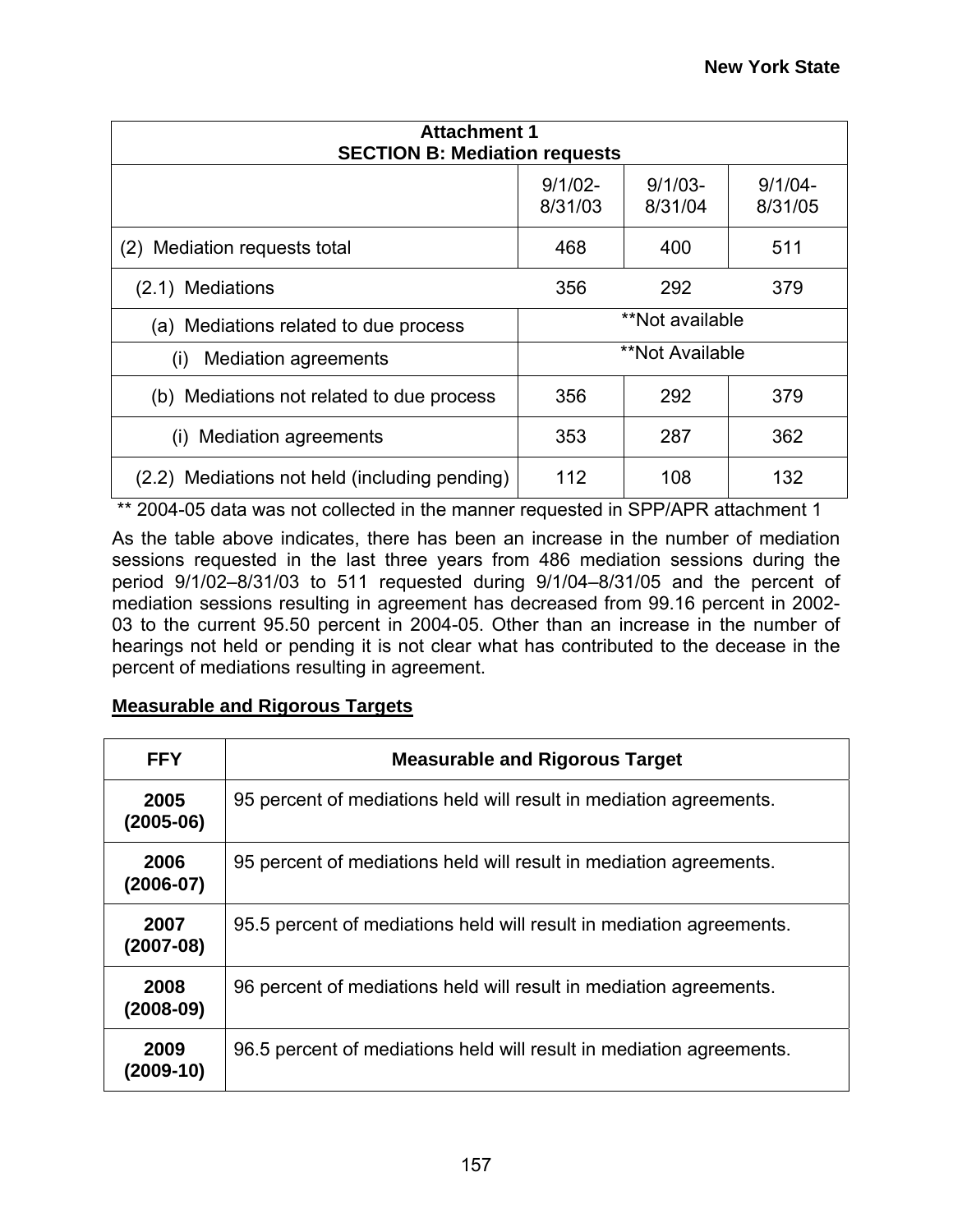| <b>FFY</b>          | <b>Measurable and Rigorous Target</b>                              |
|---------------------|--------------------------------------------------------------------|
| 2010<br>$(2010-11)$ | 97 percent of mediations held will result in mediation agreements. |

The targets noted above were revised from the 2006 SPP submission to reflect corresponding increases based on the revised baseline data.

| <b>Activity</b>                                                                                                                                   | <b>Timeline</b> | <b>Resources</b>                                                                                                                           |
|---------------------------------------------------------------------------------------------------------------------------------------------------|-----------------|--------------------------------------------------------------------------------------------------------------------------------------------|
| Provide oversight of the State<br>mediation system.                                                                                               | 2005-11         | <b>NYSDRA</b>                                                                                                                              |
| Provide update sessions to mediators<br>regarding IDEA and State law and<br>regulations relating to special<br>education and train new mediators. | 2006-08         | <b>NYSDRA</b><br><b>VESID</b> staff                                                                                                        |
| Review recommendations developed<br>by stakeholders and other States to<br>improve and increase the use of<br>mediations in NYS.                  | 2005-06         | <b>VESID</b> staff<br>Consortium for Appropriate<br>Dispute Resolution in Special<br>Education (CADRE)<br><b>Regional Resource Centers</b> |
| Develop a brochure for parents on<br>mediation.                                                                                                   | 2006            | NYSDRA and VESID Staff                                                                                                                     |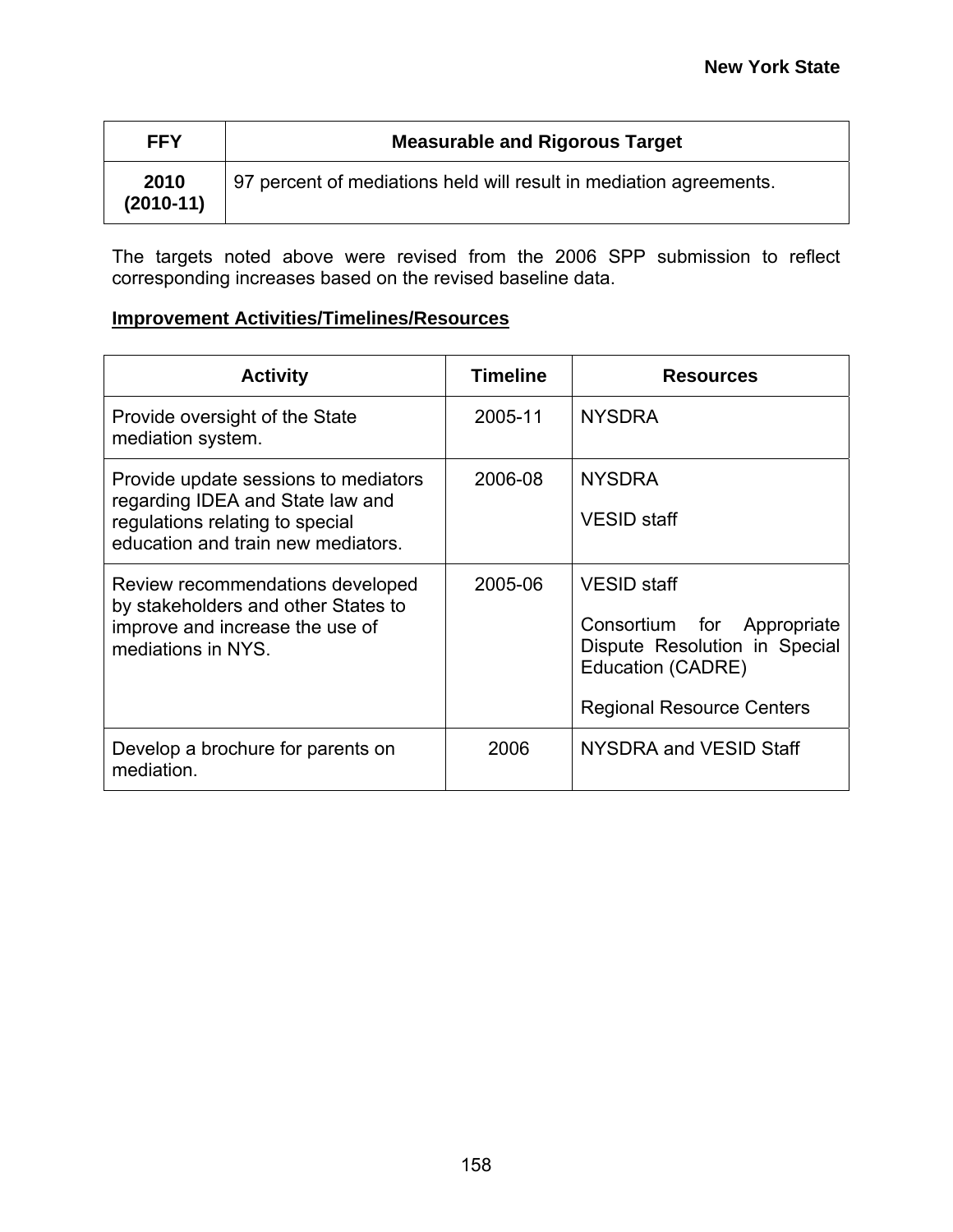### **Part B State Performance Plan (SPP) for 2005-2010**

#### **Overview of the State Performance Plan Development**

See *Overview of the State Performance Plan Development* preceding Indicator #1.

#### **Monitoring Priority: Effective General Supervision Part B / General Supervision**

**Indicator #20:** State reported data (618 and State Performance Plan and Annual Performance Report) are timely and accurate.

(20 U.S.C. 1416(a)(3)(B))

#### **Measurement:**

State reported data, including 618 data and annual performance reports, are:

- a. Submitted on or before due dates (February 1 for child count, including race and ethnicity, placement; November 1 for exiting, discipline, personnel; and February 1 for Annual Performance Reports); and
- b. Accurate (describe mechanisms for ensuring accuracy).

### **Overview of Issue/Description of System or Process**

SED maintains various systems to collect, edit, verify and report valid, reliable and accurate data to meet all State and federal data collection requirements for accountability and program improvement. The federal reporting requirements include the SPP, APR, and USED data collection requirements in section 618 of IDEA which include data on Child Count, LRE, Exiting, Discipline, Personnel, State Assessments and Due Process.

Beginning in the 2005-06 school year, the SPP has significantly added to the need for data collection by requiring data from the State on 20 federal "indicators." The areas requiring collection and analysis of new types of data include:

- Disproportionality in long-term (more than 10 days) out-of-school suspensions based on race and ethnicity.
- Outcomes for children who receive preschool special education programs and/or services.
- Parents who report that schools facilitated parent involvement as a means of improving services and results for children with disabilities.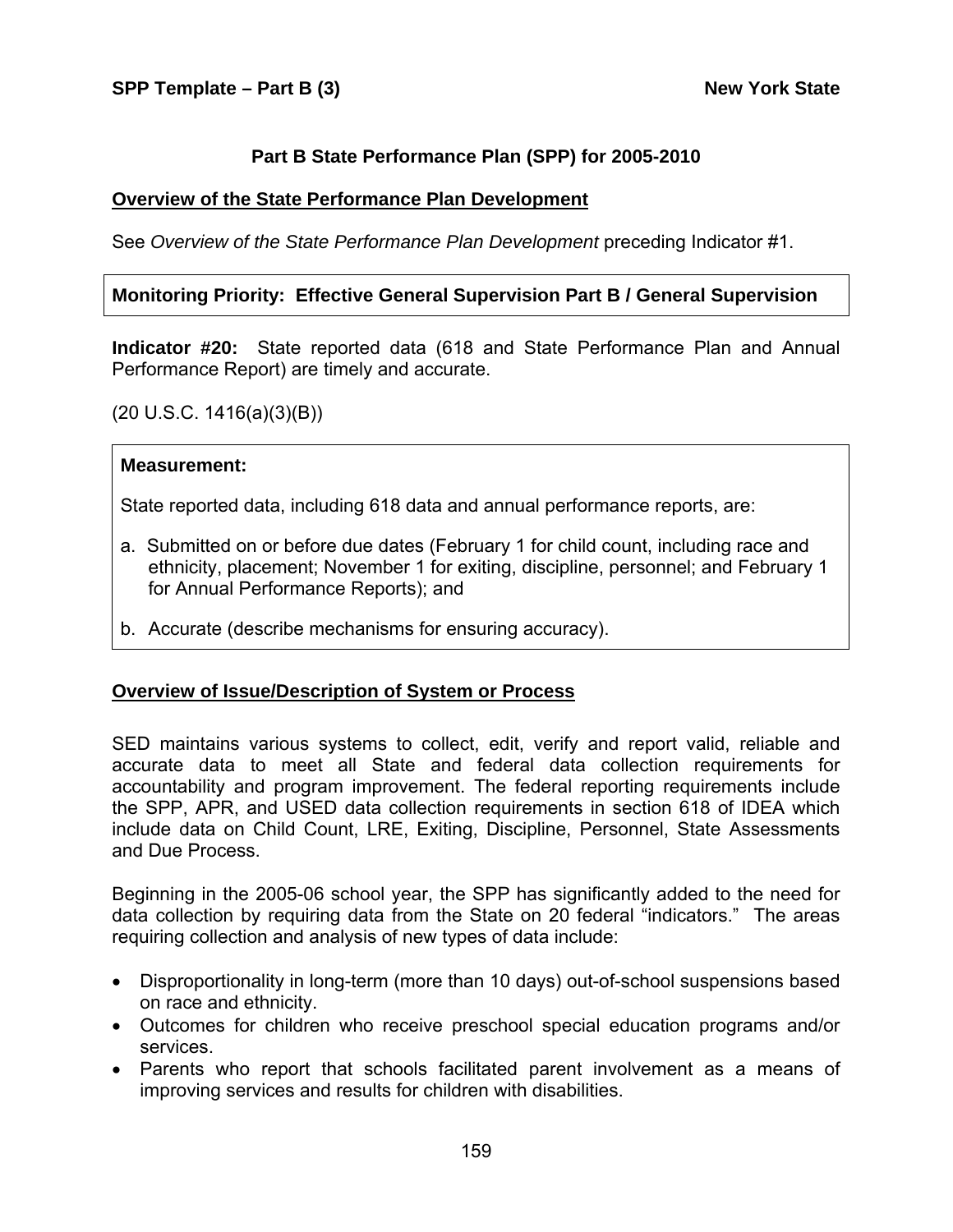- School districts with inappropriate policies, practices and procedures related to identification of children for special education or their identification by particular disabilities.
- Timely evaluation of preschool and school-age children for special education services.
- Timely evaluation and services for preschool children who transition from eligibility under Part C of IDEA to Part B of IDEA.
- Reviews of IEPs of youth, aged 15 and above, related to IEP goals and transition services.
- Post high school outcomes for students with disabilities one year after leaving high school.
- Due process hearings that went to resolution sessions and were resolved through resolution session settlement agreements.
- Mediations that are related to due process proceedings.

NYS maintains the following systems for collecting data required under section 618 of IDEA and for the SPP:

- The PD System collects data on child count, LRE, exiting, discipline and personnel for students with disabilities. This system is a web-based system that allows school districts to submit, review and revise data according to established timelines. Data undergo many edit checks that are integrated into the PD data submission system to ensure their internal consistency and accuracy. Reasonability checks are also conducted annually before data are finalized to further enhance data accuracy. Data reliability is ensured by maintaining consistent definitions and formats for data collection and providing consistent technical assistance and training. Data validity is ensured by designing the aggregate data collection forms consistent with federal requirements and guidelines and maintaining knowledge of changes at the national level. NYS is developing a Student Information Repository System (SIRS), which is an individual student record system that will collect all data required by State and federal laws and regulations at the individual student level with a unique State student identifier. This will make it possible to track a student's performance over the years and across schools and districts within NYS. Most of the data currently collected via the PD system will be collected through this new system. It is anticipated that special education data will be added to the repository beginning in 2007-08 school year. Any remaining student type data that is not added to the repository in 2007-08 will be added in the subsequent year. .
- The Local Education Agency Program (LEAP) and System for Tracking Education Performance (STEP) systems collect data on State assessments for all students. The LEAP system collects assessment, program services and some demographic data for students in elementary and middle schools and the STEP system collects similar data for high school students. During the 2005-06 school year, LEAP will be phased out and replaced by SIRS. It is planned that the STEP system will be replaced by SIRS during the 2006-07 school year. LEAP, STEP and SIRS are supported by the Regional Information Centers (RICs). RICs provide data collection, analysis, reporting, technical assistance and training services to all participating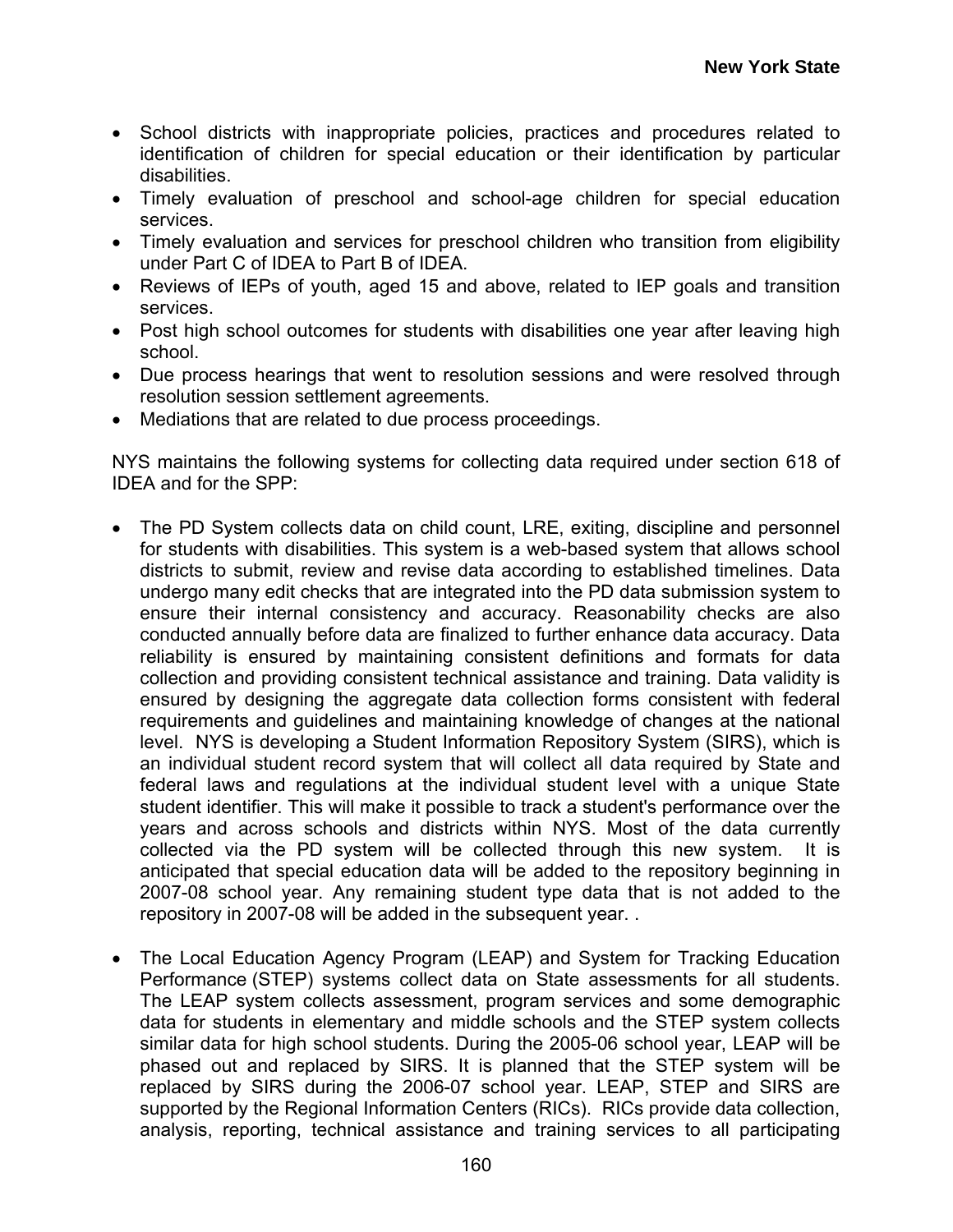school districts. The State has developed and published an initial listing of standardized definitions and data formats in a data dictionary for SIRS. Individual student level data from all school districts will be housed in a single statewide data warehouse, and all the required State level reports and analysis will be conducted based on these data.

- o See <http://www.emsc.nysed.gov/nysstudents/Documentation/DataDictionary.doc> for the data dictionary. Also see the LEAP and STEP reporting manuals for the 2004-05 school year at: [http://www.emsc.nysed.gov/irts/leap/2005-06/05-leap](http://www.emsc.nysed.gov/irts/leap/2005-06/05-leap-manual.doc)[manual.doc](http://www.emsc.nysed.gov/irts/leap/2005-06/05-leap-manual.doc)
- o See <http://www.emsc.nysed.gov/irts/STEP/2005/downloads/STEPManual.doc>. The LEAP and STEP reporting manuals describe all reporting requirements, definitions, schedules and data verification procedures for collecting State assessment data on all students.
- o See information about the SIRS system at: <http://www.emsc.nysed.gov/irts/SIRS/home.shtml>.
- IHRS collects data on due process proceedings. Section 200.5(i)(3)(xiv) of the Regulations of the Commissioner of Education requires each BOE to report information relating to an impartial hearing in a format and interval prescribed by the Commissioner. The IHRS is a web-based data collection system designed to record information about the impartial hearing process at critical points, beginning with the initial written request for a hearing and ending with the implementation of decisions rendered in the hearing. School districts are required to report data regarding the impartial hearing process, including IHO appointments, time lines, extensions, and closures through the IHRS. The IHRS provides real time information that SED uses to monitor timeliness of hearings and NYS' due process system to ensure that impartial hearings are completed within the time periods required by federal and State law and regulation. For more information on due process hearings, please refer to Indicator 17.
- QAIS is an Access system used to maintain information about 60-day complaints and quality assurance monitoring reviews. The system is being replaced by CSEIS, which is a web-based system that will provide the State enhanced capacity to manage many special education business processes. Implementation of CSEIS is expected to occur in the spring of 2006. CSEIS will assist the State to track school districts' compliance with issues identified during reviews, record and resolve complaints within required timelines, and communicate with school districts throughout the review time period until all compliance issues are resolved.

The following SED processes contribute to the timeliness, quality and accuracy of State reported data:

- NYS follows a strict protocol in order to ensure timely PD, LEAP, STEP, and SIRS data. All forms and materials pertaining to these data collection systems and forms are posted on the Department's websites:
	- o <http://www.vesid.nysed.gov/sedcar/data.htm>(PD system)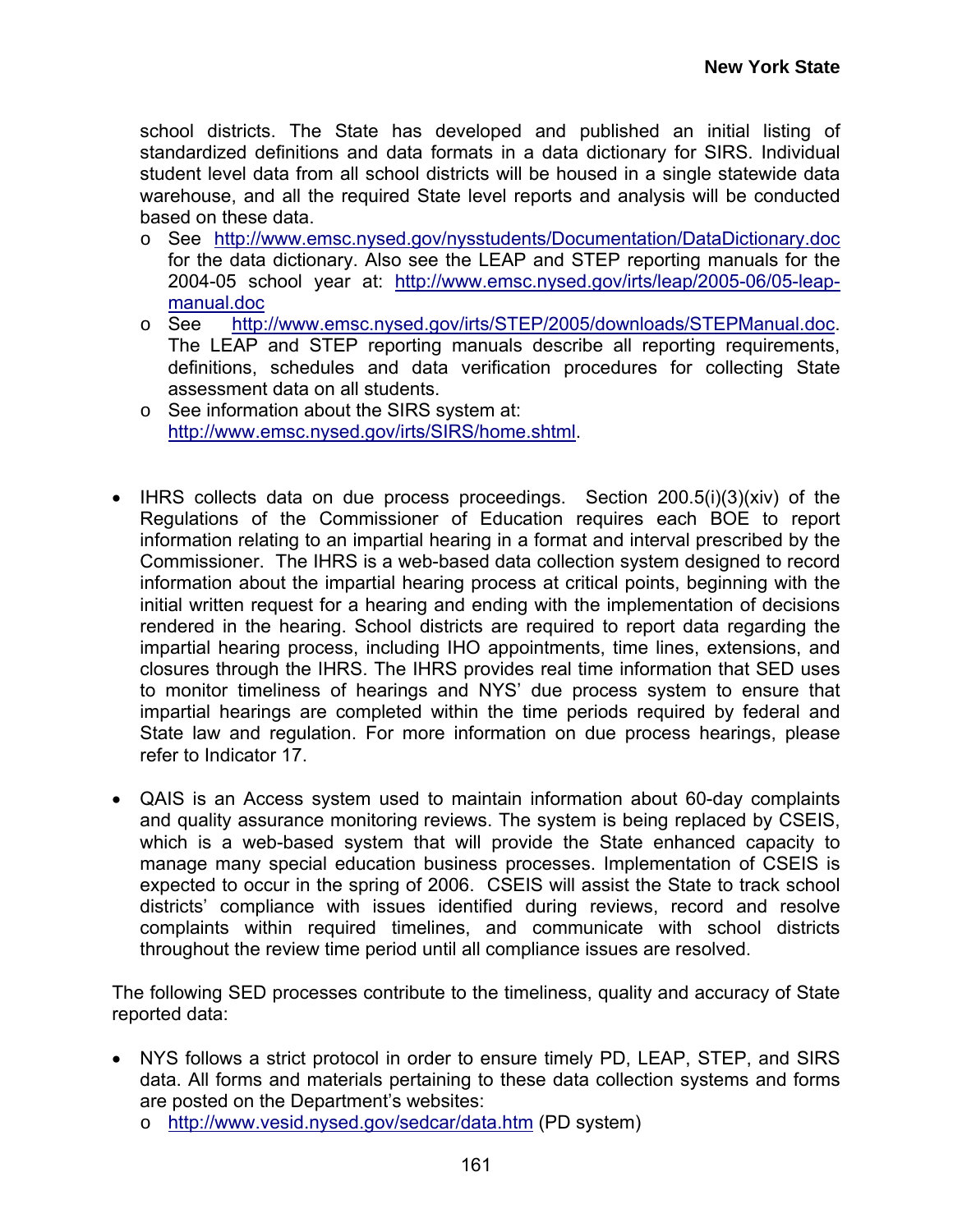- o <http://www.emsc.nysed.gov/irts/leap/home.shtml>(LEAP system)
- o <http://www.emsc.nysed.gov/irts/STEP>(STEP system).
- o <http://www.emsc.nysed.gov/irts/SIRS/home.shtml> (SIRS system)
- Due dates are established for forms and dunning procedures are completed for missing data within a short time frame following the due dates. Each year timelines and work plans are developed to ensure that different parts of these projects are completed and reviewed for timely submissions.
- NYS has procedures in place to ensure the accuracy and quality of data. NYS completes error identification and correction procedures. These are followed by reasonability checks and completion of verification procedures. In addition, to the extent staff resources allow, VESID staff:
	- $\circ$  conduct training sessions and provides technical assistance through telephone, e-mail, and websites. Technical assistance is also provided through the NYS SEQA offices, RICs, SETRC and other funded networks.
	- o attend national training and information sessions and
	- o participate with general education staff to collaboratively develop manuals, memos and provide technical assistance to school districts.
- IHRS uses similar processes to ensure that impartial hearing cases are timely. It contains accurate data on all phases of the hearing from the initial written request to the implementation of decisions rendered by IHOs. The system initially generates an e-mail if there is a late appointment of a hearing officer or a decision is late. After the initial e-mails, a series of phone calls and written contact is made until the decision is rendered. The system also generates an error notice if there is an error made during data entry.

### **Baseline Data for FFY 2004 (School Year 2004-05)**

All required reports were submitted by their due dates. Revisions were made in response to USED request for verification of December 1, 2004 data and final data was provided for the Annual Congressional Report. Several reports required revisions to correct data reporting errors.

| <b>Type of Data</b>                                                              | Due Date         | <b>Submitted</b>                                                                              |
|----------------------------------------------------------------------------------|------------------|-----------------------------------------------------------------------------------------------|
| Child Count, including race and<br>ethnicity, and LRE (December<br>1, 2004 data) | February 1, 2005 | February 1, 2005<br>Revised on April 15, 2005<br>upon request for verification<br>from USDOE. |
|                                                                                  |                  | Revised on July 14, 2005 for<br>publication in the Annual                                     |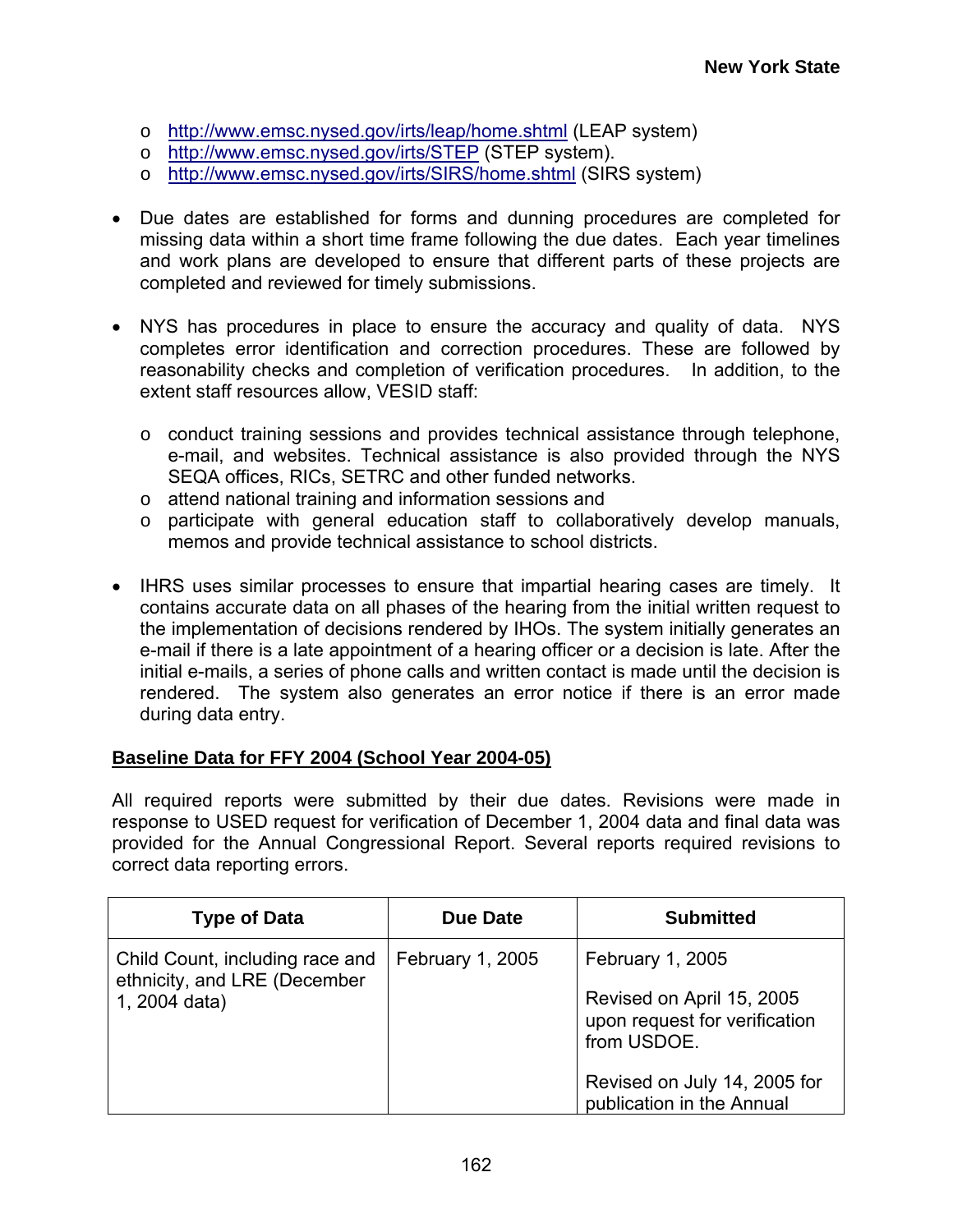| <b>Type of Data</b>                                                               | <b>Due Date</b>  | <b>Submitted</b>                                                                          |
|-----------------------------------------------------------------------------------|------------------|-------------------------------------------------------------------------------------------|
|                                                                                   |                  | <b>Congressional Report.</b>                                                              |
| Exiting (2003-04 data)                                                            | November 1, 2004 | November 1, 2004                                                                          |
|                                                                                   |                  | Revised on July 14, 2005 for<br>publication in the Annual<br><b>Congressional Report.</b> |
|                                                                                   |                  | Revised August 18, 2005 to<br>correct errors identified by<br>WESTAT.                     |
| Discipline (2003-04 data)                                                         | November 1, 2004 | November 1, 2004                                                                          |
|                                                                                   |                  | Revised on July 14, 2005 for<br>publication in the Annual<br><b>Congressional Report.</b> |
|                                                                                   |                  | Revised August 18, 2005 to<br>correct errors identified by<br><b>WESTAT.</b>              |
| Personnel (December 1, 2003)                                                      | November 1, 2005 | November 1, 2004                                                                          |
| data)                                                                             |                  | Revised on July 14, 2005 for<br>publication in the Annual<br><b>Congressional Report.</b> |
|                                                                                   |                  | Revised on January 11, 2006<br>to correct a data compiling<br>error.                      |
| APR (including due process &<br>state assessment data for<br>school year 2003-04) | March 31, 2005   | March 31, 2005                                                                            |
| <b>SPP</b> (including due process                                                 | December 2, 2005 | December 2, 2005                                                                          |
| data for 2004-05 school year)                                                     |                  | Due Process data revised in<br>December 2006 to correct<br>reporting errors.              |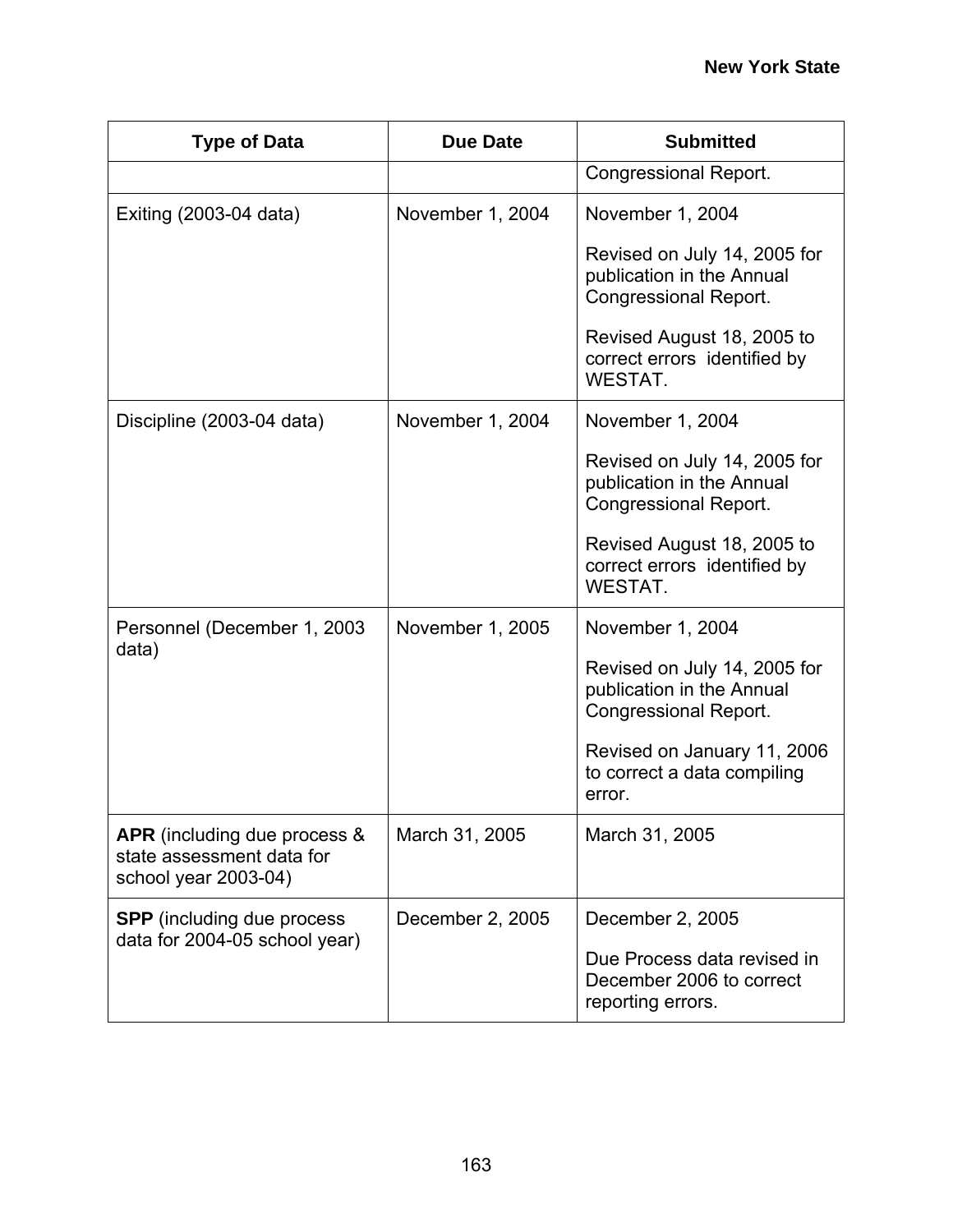## **Discussion of Baseline Data**

All required reports were submitted by their due dates and revised by the deadline date established by WESTAT in order to get the data into the Annual Congressional report. NYS took the opportunity to revise the 12/1/04 child count and LRE data by July 15, 2005 and plans to submit revised exiting, personnel and discipline data for 2004-05 school year by July 1, 2006. The additional time between November 1, 2005 and July 1, 2006 allows NYS time to complete error corrections and reasonability checks before data are finalized for publication in the Annual Congressional Report. The Department anticipates that with the full implementation of SIRS data system, the timeline for finalizing section 618 data will be shortened.

| <b>FFY</b>            | <b>Measurable and Rigorous Target</b>                                                                                                               |
|-----------------------|-----------------------------------------------------------------------------------------------------------------------------------------------------|
| 2005<br>$(2005-06)$   | 100 percent of State reported data, including 618 data and annual<br>performance reports, are submitted on or before due dates and are<br>accurate. |
| 2006<br>$(2006 - 07)$ | 100 percent of State reported data, including 618 data and annual<br>performance reports, are submitted on or before due dates and are<br>accurate. |
| 2007<br>$(2007-08)$   | 100 percent of State reported data, including 618 data and annual<br>performance reports, are submitted on or before due dates and are<br>accurate. |
| 2008<br>$(2008-09)$   | 100 percent of State reported data, including 618 data and annual<br>performance reports, are submitted on or before due dates and are<br>accurate. |
| 2009<br>$(2009-10)$   | 100 percent of State reported data, including 618 data and annual<br>performance reports, are submitted on or before due dates and are<br>accurate. |
| 2010<br>$(2010-11)$   | 100 percent of State reported data, including 618 data and annual<br>performance reports, are submitted on or before due dates and are<br>accurate. |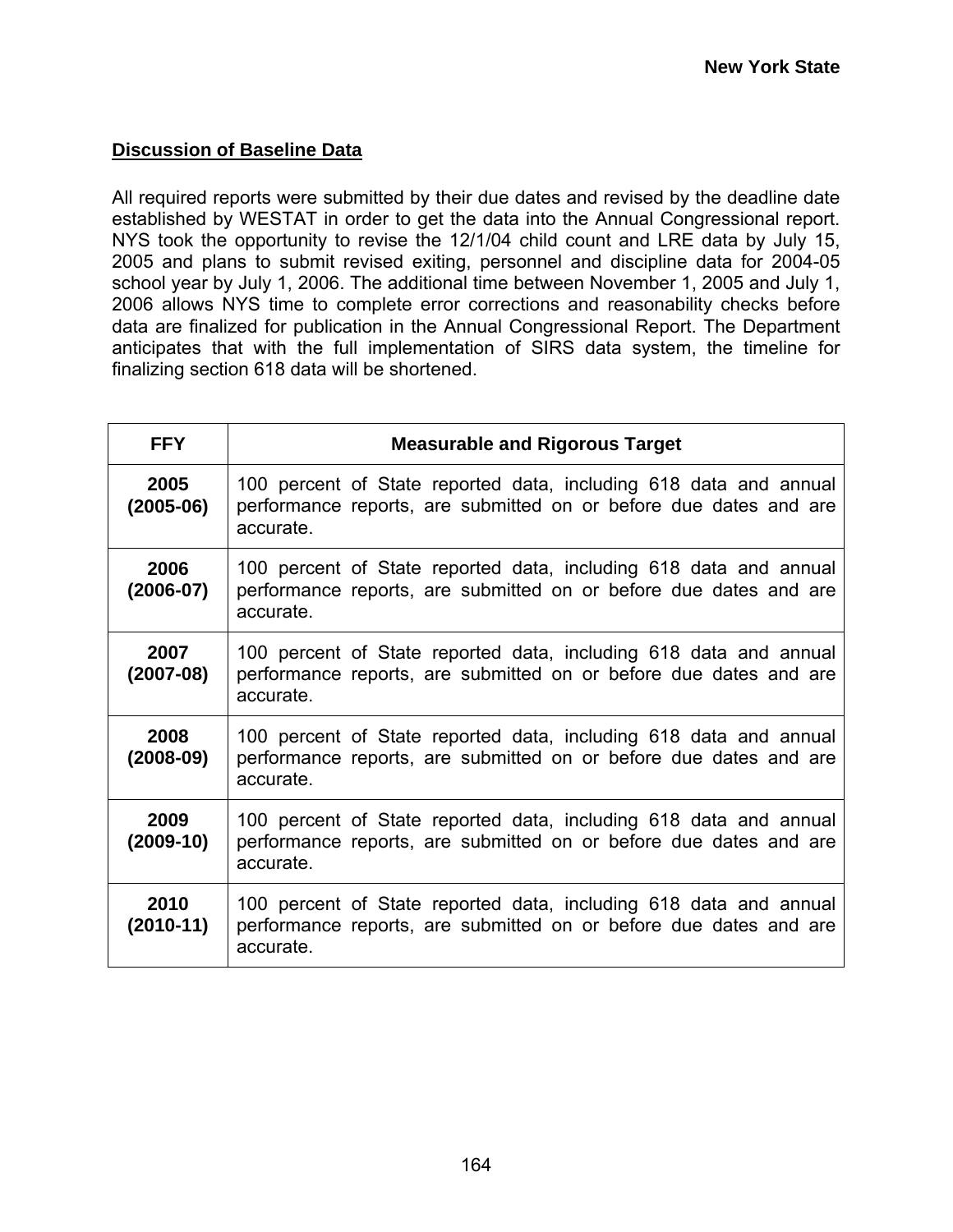| <b>Activity</b>                                                                                                                                                                                                                                                   | <b>Timeline</b> | <b>Resources</b> |
|-------------------------------------------------------------------------------------------------------------------------------------------------------------------------------------------------------------------------------------------------------------------|-----------------|------------------|
| All appropriate processes and<br>procedures to ensure timeliness,<br>accuracy and quality of data listed<br>under the Overview of<br><b>Issue/Description of System or Process</b><br>section will continue throughout the six-<br>year cycle of the SPP.         | 2005-11         | <b>SEDCAR</b>    |
| NYS will begin to phase in SIRS with<br>unique student identifiers beginning in<br>the 2005-06 school year and continuing<br>throughout the six-year cycle of the<br>SPP until all student specific data are<br>collected through the single statewide<br>system. | 2005-11         | <b>SEDCAR</b>    |
| Continue to train staff on all processes<br>and requirements related to preparing<br>federal reports.                                                                                                                                                             | 2005-11         | <b>SEDCAR</b>    |
| Increase number of staff to do data<br>collection, analysis and reporting<br>activities.                                                                                                                                                                          | 2007-08         | <b>SEDCAR</b>    |
| Continue to conduct error identification<br>and correction procedures, followed by<br>reasonability checks and completion of<br>verification procedures.                                                                                                          | 2005-11         | <b>SEDCAR</b>    |
| Continue to conduct training sessions<br>and provide technical assistance<br>through telephone, e-mail, and<br>websites. Technical assistance is also<br>provided through the NYS SEQA<br>offices, RICs, SETRC and other funded<br>networks.                      | 2005-11         | <b>SEDCAR</b>    |
| Attend national training and information<br>sessions.                                                                                                                                                                                                             | 2005-11         | <b>SEDCAR</b>    |
| Work with EMSC to collaboratively<br>develop manuals, memos and provide<br>technical assistance to school districts.                                                                                                                                              | 2005-11         | <b>SEDCAR</b>    |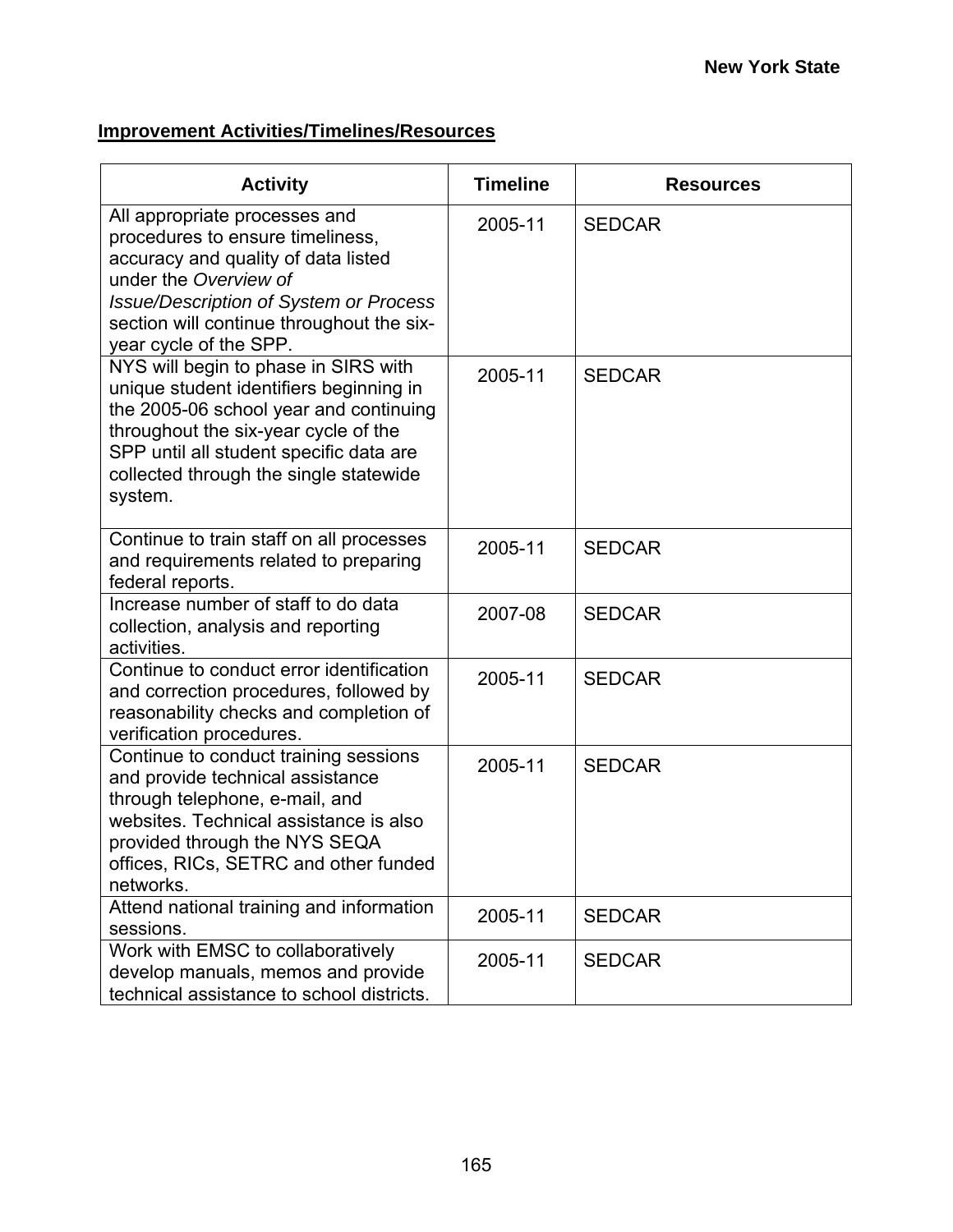# **Part B – SPP /APR Attachment 1 (Form) Report of Dispute Resolution Under Part B of the Individuals with Disabilities Education Act Complaints, Mediations, Resolution Sessions, and Due Process Hearings**

| <b>SECTION A: Signed, written complaints</b> |     |  |  |  |
|----------------------------------------------|-----|--|--|--|
| Signed, written complaints total<br>(1)      | 362 |  |  |  |
| (1.1) Complaints with reports issued         | 252 |  |  |  |
| (a) Reports with findings                    | 239 |  |  |  |
| (b) Reports within timeline                  | 234 |  |  |  |
| (c) Reports within extended timelines        | 5   |  |  |  |
| (1.2) Complaints withdrawn or dismissed      | 99  |  |  |  |
| (1.3) Complaints pending                     | 11  |  |  |  |
| (a) Complaints pending a due process hearing | 9   |  |  |  |

# **New York State Data Revised for SPP Submission 1/07**

| <b>SECTION B: Mediation requests</b>      |                 |  |  |
|-------------------------------------------|-----------------|--|--|
| Mediation requests total                  | 511             |  |  |
| <b>Mediations</b><br>(2.1)                | 379             |  |  |
| (a) Mediations related to due process     | Not Available** |  |  |
| <b>Mediation agreements</b><br>(1)        | Not Available** |  |  |
| (b) Mediations not related to due process | Not Available** |  |  |
| <b>Mediation agreements</b><br>(i)        | 362             |  |  |
| Mediations not held (including pending)   | 132             |  |  |

| <b>SECTION C: Hearing requests</b>     |                 |  |  |
|----------------------------------------|-----------------|--|--|
| 5422<br>(3) Hearing requests total     |                 |  |  |
| (3.1) Resolution sessions              | Not Available** |  |  |
| (a) Settlement agreements              | Not Available** |  |  |
| (3.2) Hearings (fully adjudicated)     | 1294            |  |  |
| Decisions within timeline<br>a)        | 481             |  |  |
| (b) Decisions within extended timeline | 599             |  |  |
| (3.3) Resolved without a hearing       | 3900            |  |  |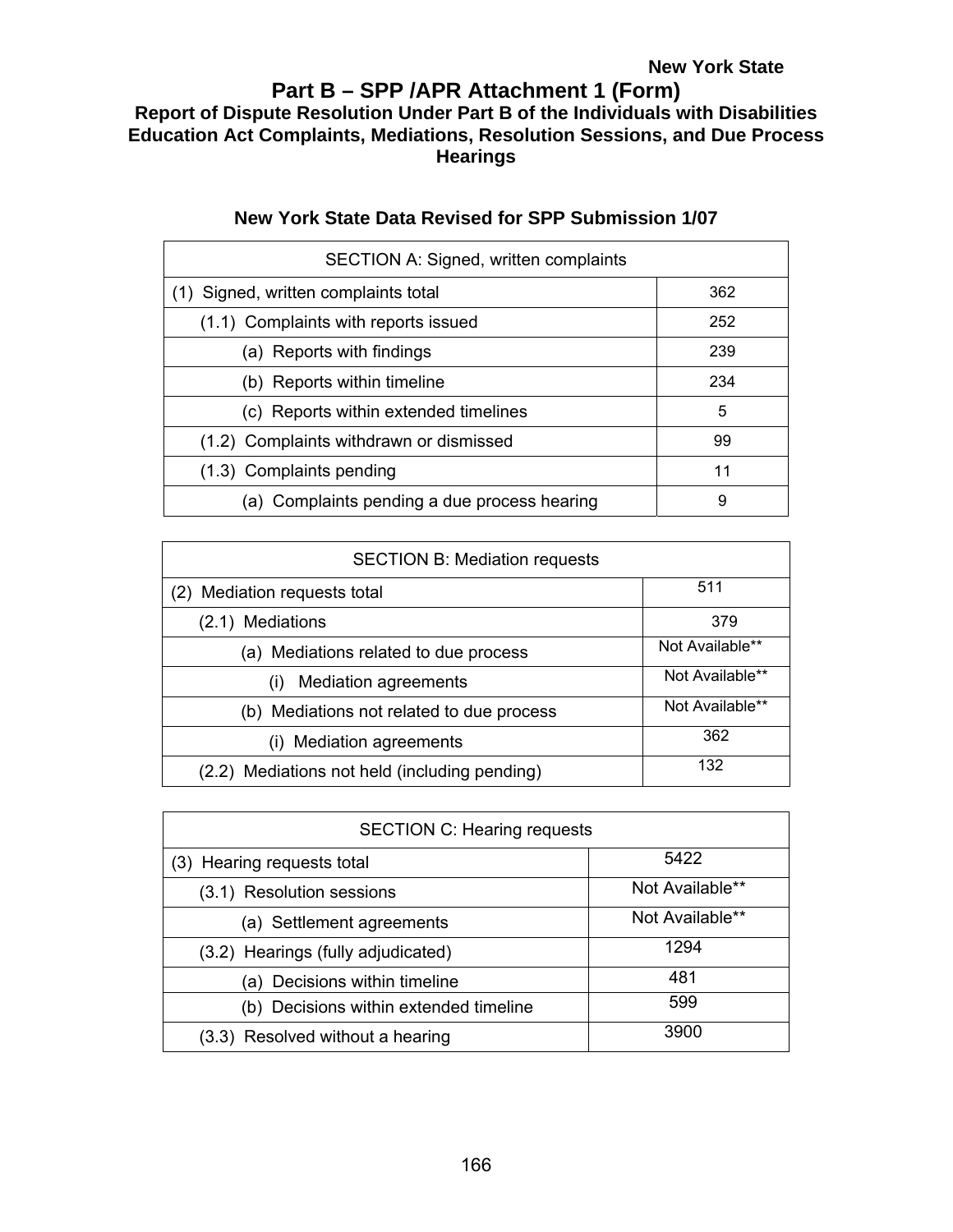| SECTION D: Expedited hearing requests (related to disciplinary decision) |                 |  |  |
|--------------------------------------------------------------------------|-----------------|--|--|
| 29<br>(4) Expedited hearing requests total                               |                 |  |  |
| Not Available**<br>(4.1) Resolution sessions                             |                 |  |  |
| (a) Settlement agreements                                                | Not Available** |  |  |
| (4.2) Expedited hearings (fully adjudicated)                             | 10              |  |  |
| (a) Change in placement ordered<br>Not Available**                       |                 |  |  |

\*\* 2004-05 data was not collected in the manner requested in SPP/APR attachment 1. 2005-06 data will reflect all the requested categories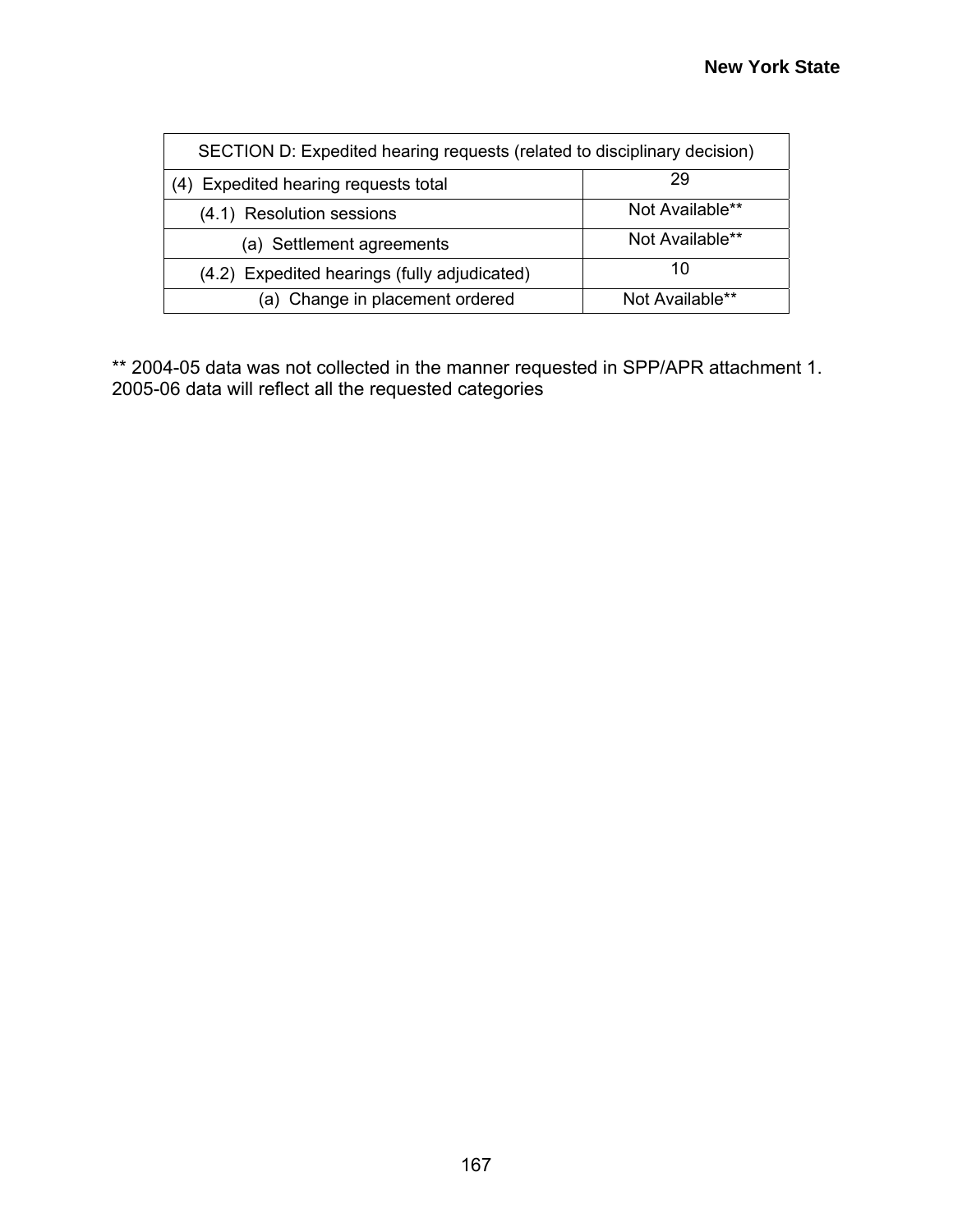# **Attachment 2**

### **NYS Sampling Methodology for Some Federal Indicators in the 2005-10 State Performance Plan**

NYS will collect data from a statewide representative sample of school districts on six federal indicators. No district will report on all indicators every year except New York City. All school districts will provide data on all six indicators distributed over a six-year period beginning with the initial year in which data are collected for each indicator. The six indicators are as follows:

- **Indicator #7:** Percent of preschool children with IEPs who demonstrate improved: A. Positive social-emotional skills (including social relationships); B. Acquisition and use of knowledge and skills (including early language/communication and early literacy); and C. Use of appropriate behaviors to meet their needs.
- **Indicator #8:** Percent of parents with a child receiving special education services who report that schools facilitated parent involvement as a means of improving services and results for children with disabilities.
- **Indicator #11:** Percent of children with parental consent to evaluate, who were evaluated within State required timelines. NYS will use the data from 1/6 of the State's school districts annually to monitor the requirements of this indicator. All school districts will be monitored on this indicator within the six-year period. The State will require documentation that all self-reported noncompliance is corrected within one year of notification of noncompliance.
- **Indicator #12:** Percent of children referred by Part C prior to age 3, who are found eligible for Part B, and who have an IEP developed and implemented by their third birthday. NYS will use the data from 1/6 of the State's school districts annually to monitor the requirements of this indicator. All school districts will be monitored on this indicator within the six-year period. The State will require documentation that all self-reported noncompliance is corrected within one year of notification of noncompliance.
- **Indicator #13:** Percent of youth aged 15 and above with an IEP that includes coordinated, measurable, annual IEP goals and transition services that will reasonably enable the student to meet the postsecondary goals. NYS will use the data from 1/6 of the State's school districts annually to monitor the requirements of this indicator. All school districts will be monitored on this indicator within the six-year period. The State will require documentation that all self-reported noncompliance is corrected within one year of notification of noncompliance.
- **Indicator #14:** Percent of youth who had IEPs, are no longer in secondary school and who have been competitively employed, enrolled in some type of postsecondary school, or both, within one year of leaving high school.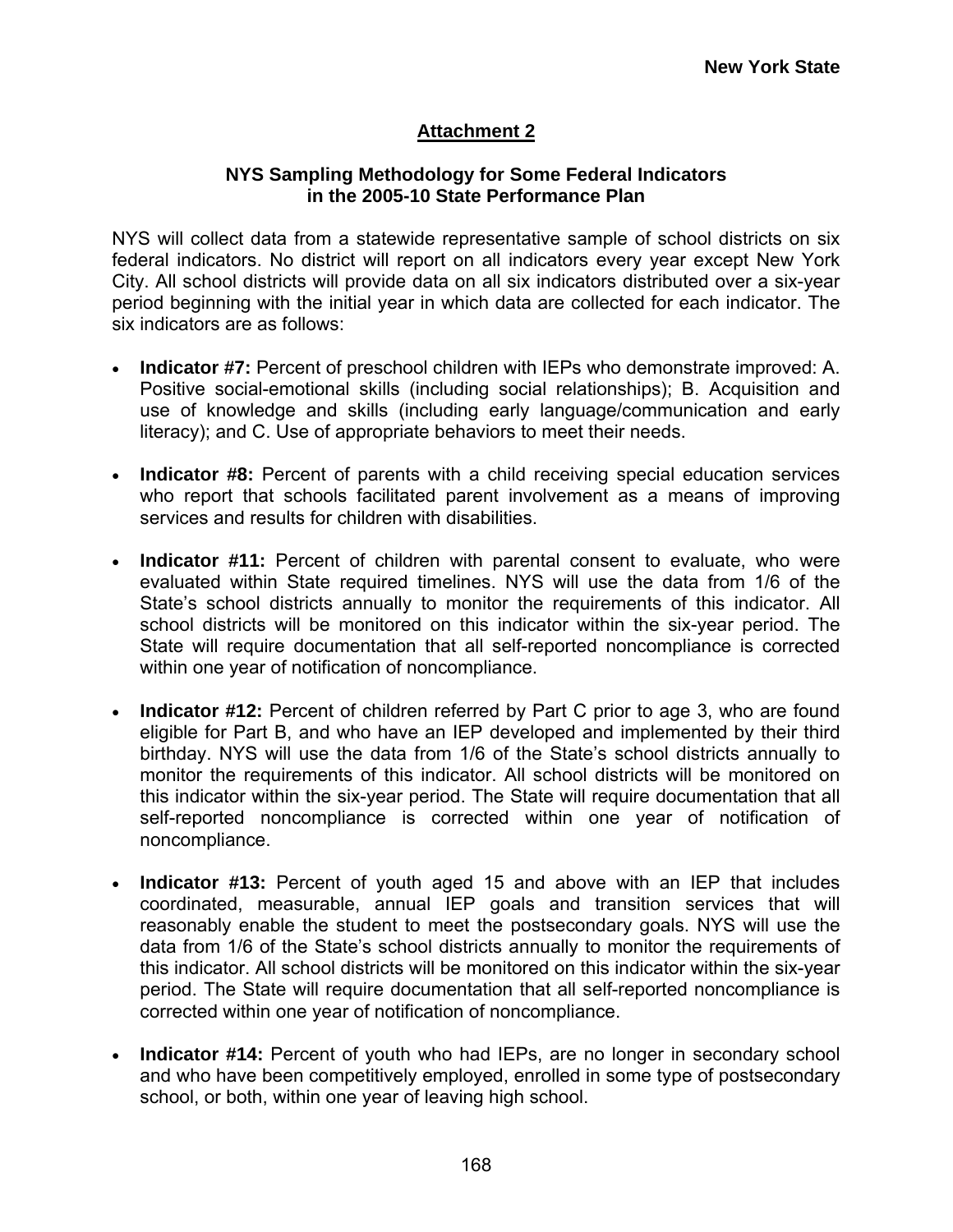NYS has distributed all school districts among six statewide representative samples. These six groups of school districts were tested with ANOVA and there was no statistical difference among the six groups of school districts on the population variables listed in the table below. These population variables were from the 2000 decennial census.

| <b>Census 2000 Population Variables Used to Ensure Each Sample of School</b><br><b>Districts is Similar</b> |                                     |                                        |  |  |  |
|-------------------------------------------------------------------------------------------------------------|-------------------------------------|----------------------------------------|--|--|--|
| population                                                                                                  | female poverty head of<br>household | n households in POV                    |  |  |  |
| n children in families                                                                                      | n unempl over 16                    | n house classif in POV                 |  |  |  |
| n children w/single<br>parent                                                                               | n in workforce                      | n households w/ no<br>plumbing         |  |  |  |
| n children $5 - 17$ in<br>poverty                                                                           | n unempl 1999                       | n total Households                     |  |  |  |
| $n 5 - 17$                                                                                                  | persons not in POV                  | n one room Households                  |  |  |  |
| n 5~17 relevant for<br>school                                                                               | n classif in POV                    | n occupied Households                  |  |  |  |
| n less than 5                                                                                               | n children in 1 parent family       | n over 25 not graduate of<br><b>HS</b> |  |  |  |
| female head of<br>household                                                                                 | n children in families              | n total over 25                        |  |  |  |

New York City is the only LEA in the State with a total enrollment of 50,000 or more students, so it will be represented in each of the six samples.

All school districts will have a choice of reporting data on all eligible students for each federal indicator or submitting data on a randomly selected sample of students. The minimum number of students required for these indicators can be obtained by using the sampling calculator provided by the State and the guidelines provided below. The vast majority of school districts will need to submit data on all eligible students on most indicators. For some large school districts if it will be less burdensome to report on a sample of students, the methodology described below (totally random sampling) is likely to produce a sample that is representative of the school district in terms of all variables, since every eligible student has the same chance as another student to be selected for the sample.

SED will require that LEAs maintain documentation as described below if they choose to report data on a sample of students. The totally random sampling methodology and required documentation should eliminate selection bias. School districts will be required to over-sample as described below for indicator 8 where poor response rate is a known issue. Also, school districts will be encouraged to provide surveys for indicator 8 in a variety of ways to improve the response rate. SED will attempt to prevent missing data by first describing precisely what the State needs to collect, providing technical assistance and then following up with school districts to request missing data. The completeness of data collection will improve after the first year and will continue to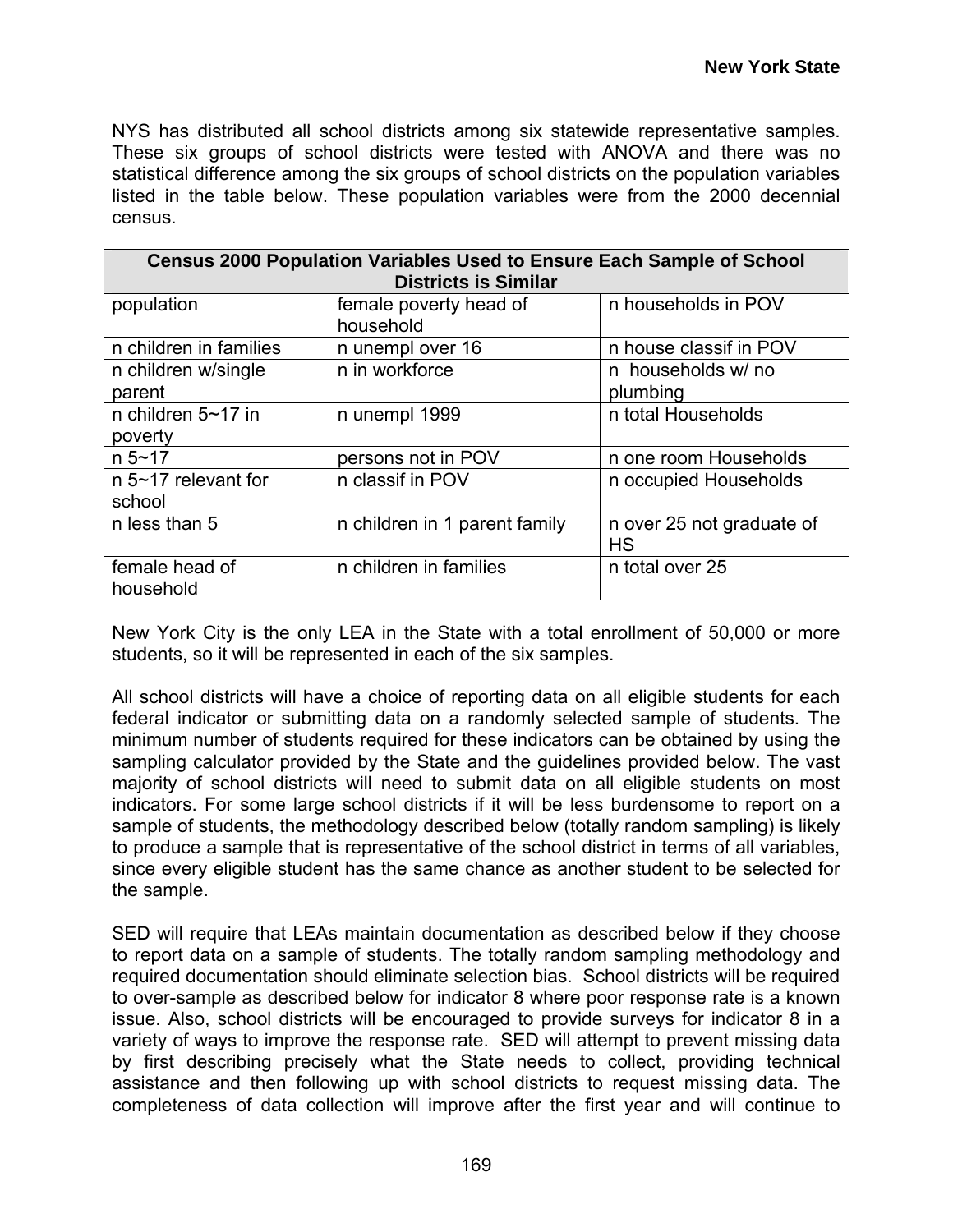improve as long as requirements remain unchanged. All issues of confidentiality will be handled in accordance with the rules and procedures in FERPA. SED will also guard against divulging personally identifiable information by not reporting results when there are less than five students for whom data are available or when those results can be easily calculated based on other data provided.

| <b>Federal</b>   | <b>Eligible Population of</b><br><b>Students From Which</b>                                                                                                                                                                                                                                                                                                                                                                                                  | <b>Minimum</b><br><b>Number of</b>                                                                                                                                                                                                                  | <b>Method for</b>                                      |                                                                                                                                                                                                                                                                      |
|------------------|--------------------------------------------------------------------------------------------------------------------------------------------------------------------------------------------------------------------------------------------------------------------------------------------------------------------------------------------------------------------------------------------------------------------------------------------------------------|-----------------------------------------------------------------------------------------------------------------------------------------------------------------------------------------------------------------------------------------------------|--------------------------------------------------------|----------------------------------------------------------------------------------------------------------------------------------------------------------------------------------------------------------------------------------------------------------------------|
| <b>Indicator</b> | a Random Sample                                                                                                                                                                                                                                                                                                                                                                                                                                              | <b>Students in the</b>                                                                                                                                                                                                                              | <b>Selecting</b>                                       | <b>Required</b>                                                                                                                                                                                                                                                      |
| <b>Number</b>    | <b>Must be Selected</b>                                                                                                                                                                                                                                                                                                                                                                                                                                      | <b>Sample</b>                                                                                                                                                                                                                                       | <b>Students</b>                                        | <b>Documentation</b>                                                                                                                                                                                                                                                 |
| 7                | Entry - all children who<br>are referred for<br>preschool special<br>education programs<br>and/or services.<br>Exit - all children who<br>received preschool<br>special education<br>programs/or services for<br>at least six months and<br>are declassified or are<br>within their last six<br>months of eligibility for<br>preschool special<br>education services and<br>the annual review<br>meeting for whom entry<br>evaluation data are<br>available. | Use a sampling<br>calculator.<br>Require 95%<br>confidence<br>interval and plus<br>or minus 5%<br>margin of error.                                                                                                                                  | Random<br>selection using a<br>random number<br>table. | Documentation<br>period is seven<br>years.<br>Maintain list of all<br>eligible students,<br>copy of Random<br>Number Table<br>used, beginning<br>random number<br>for selecting<br>students and list<br>of all students<br>who were<br>selected and<br>their number. |
| 8                | Every preschool and<br>school-age student with<br>a disability who is<br>provided special<br>education programs<br>and/or services in a<br>district-operated<br>program or under<br>contract with other<br>service providers.                                                                                                                                                                                                                                | Use a sampling<br>calculator.<br>Require 95%<br>confidence<br>interval and plus<br>or minus 10%<br>margin of error.<br>Expect 10%<br>response rate, so<br>require over-<br>sampling by 90%<br>of minimum<br>number identified<br>by the calculator. | Same as above.                                         | Same as above.                                                                                                                                                                                                                                                       |
| 11               | For preschool and<br>school-age students: All<br>preschool and school-<br>age students for whom<br>parental consent for an                                                                                                                                                                                                                                                                                                                                   | Use a sampling<br>calculator.<br>Require 95%<br>confidence<br>interval and plus                                                                                                                                                                     | Same as above                                          | Same as above                                                                                                                                                                                                                                                        |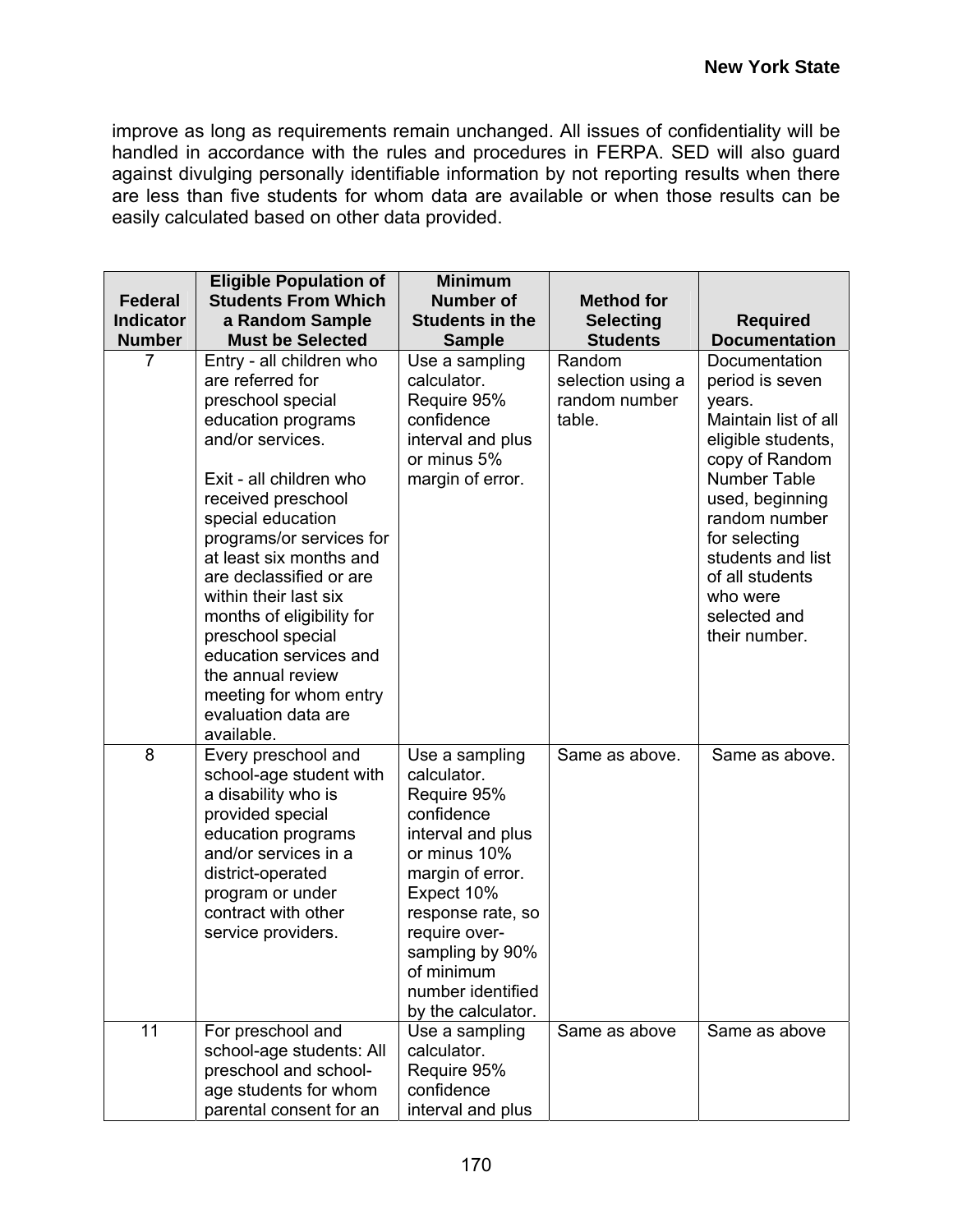| <b>Federal</b><br><b>Indicator</b><br><b>Number</b> | <b>Eligible Population of</b><br><b>Students From Which</b><br>a Random Sample<br><b>Must be Selected</b>                                                                                                                                                                                                                                                                                                                 | <b>Minimum</b><br><b>Number of</b><br><b>Students in the</b><br><b>Sample</b>                                                                                                                                                                                                           | <b>Method for</b><br><b>Selecting</b><br><b>Students</b> | <b>Required</b><br><b>Documentation</b> |
|-----------------------------------------------------|---------------------------------------------------------------------------------------------------------------------------------------------------------------------------------------------------------------------------------------------------------------------------------------------------------------------------------------------------------------------------------------------------------------------------|-----------------------------------------------------------------------------------------------------------------------------------------------------------------------------------------------------------------------------------------------------------------------------------------|----------------------------------------------------------|-----------------------------------------|
|                                                     | initial evaluation was<br>received during the<br>school year (July 1-June<br>30).                                                                                                                                                                                                                                                                                                                                         | or minus 2%<br>margin of error.                                                                                                                                                                                                                                                         |                                                          |                                         |
| 12                                                  | All children who are<br>referred for special<br>education programs<br>and/or services from<br>Part C to Part B prior to<br>age 3 during the school<br>year (July 1-June 30).                                                                                                                                                                                                                                              | Use a sampling<br>calculator.<br>Require 95%<br>confidence<br>interval and plus<br>or minus 2%<br>margin of error.                                                                                                                                                                      | Same as above                                            | Same as above                           |
| 13                                                  | All students with<br>disabilities ages 15-21<br>who are provided<br>special education<br>services in district-<br>operated programs or<br>under contract with<br>other service providers.                                                                                                                                                                                                                                 | All students up to<br>30.<br>New York City<br>sample 100<br>students                                                                                                                                                                                                                    | Same as above                                            | Same as above                           |
| 14                                                  | All students with<br>disabilities who are no<br>longer in secondary<br>school but received<br>some special education<br>program and/or service<br>during the school year<br>(July 1-June 30) in<br>district-operated<br>programs or under<br>contract with another<br>service provider.<br>(Include all students<br>who left with a<br>credential, reached<br>maximum age for<br>educational services or<br>dropped out.) | School districts<br>with less than<br>100 students<br>with disabilities<br>exiting, survey all<br>students.<br>School districts<br>with 100 or more<br>students use the<br>sampling<br>calculator.<br>Require 95%<br>confidence<br>interval and plus<br>or minus 5%<br>margin of error. | Same as above                                            | Same as above                           |

The table below demonstrates a schedule for data collection from the six sample groups of school districts on the six federal indicators listed above. Please note:

• **For Indicator #7**, entry assessment data must be collected on all preschool children who are evaluated for preschool special education programs/or services annually by all school districts. Sample group 6 reports only entry data in 2005-06 but will not report exit data (i.e., entry to exit progress) until 2010-11. Exit evaluation data must